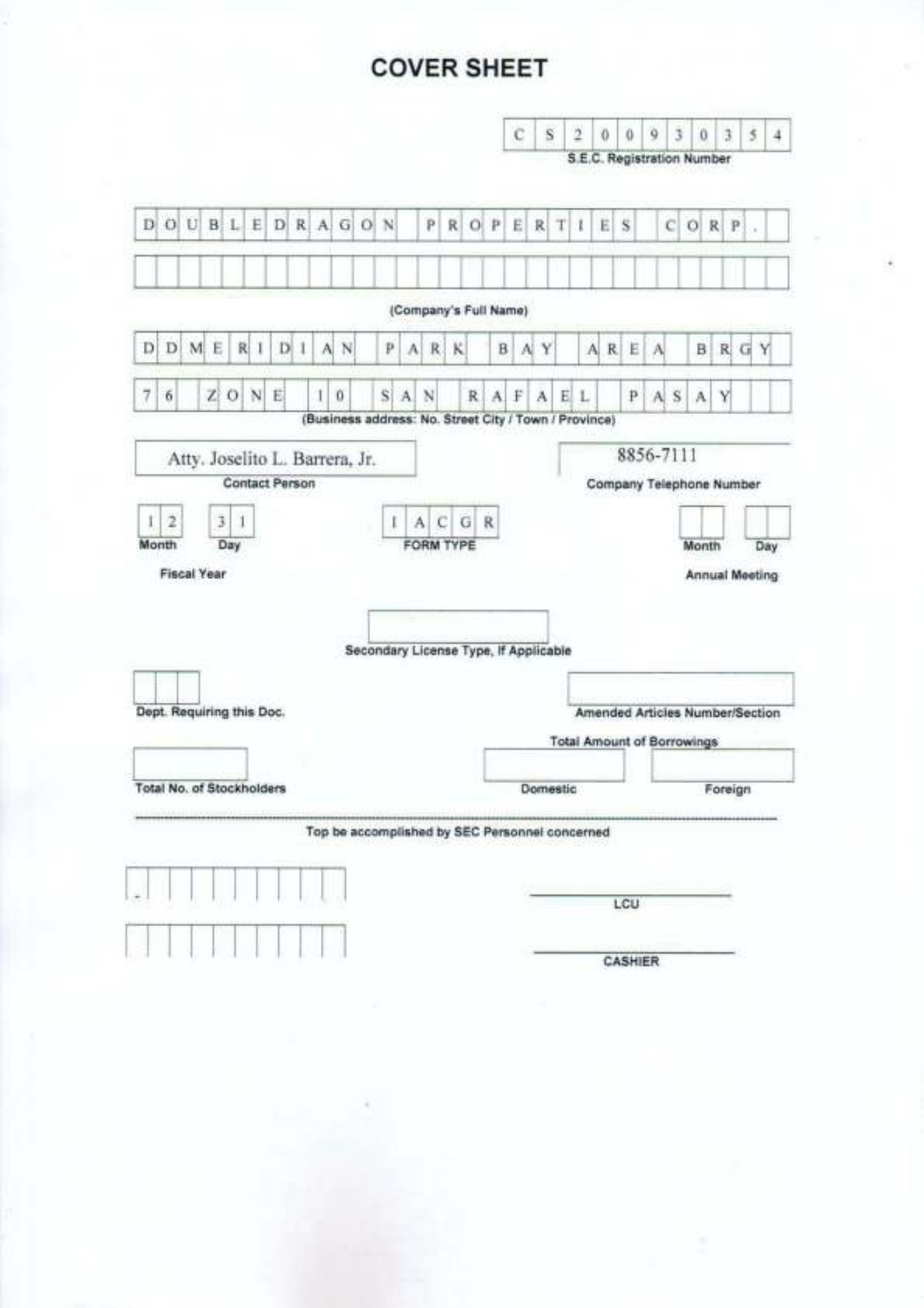

## **SEC FORM – I-ACGR**

## **INTEGRATED ANNUAL CORPORATE GOVERNANCE REPORT**

#### **GENERAL INSTRUCTIONS**

## **A. Use of Form I-ACGR**

This SEC Form shall be used as a tool to disclose Publicly-Listed Companies' compliance/noncompliance with the recommendations provided under the Code of Corporate Governance for Publicly-Listed Companies, which follows the "comply or explain" approach, and for harmonizing the corporate governance reportorial requirements of the SEC and the Philippine Stock Exchange (PSE).

## **B. Preparation of Report**

These general instructions are not to be filed with the report. The report shall contain the numbers and captions of all items.

The I-ACGR has four columns, arranged as follows:

| <b>RECOMMENDED CG</b><br>PRACTICE/POLICY                                                                                                                                                                                                                                                                                                                                                                                                                                                                                                                  | COMPLIANT/<br>NON-<br><b>COMPLIANT</b>                                                                                | <b>ADDITIONAL</b><br><b>INFORMATION</b>                                                                                                              | <b>EXPLANATION</b>                                                                                                                                                                                                                                                                                                                                                                                                                                                           |
|-----------------------------------------------------------------------------------------------------------------------------------------------------------------------------------------------------------------------------------------------------------------------------------------------------------------------------------------------------------------------------------------------------------------------------------------------------------------------------------------------------------------------------------------------------------|-----------------------------------------------------------------------------------------------------------------------|------------------------------------------------------------------------------------------------------------------------------------------------------|------------------------------------------------------------------------------------------------------------------------------------------------------------------------------------------------------------------------------------------------------------------------------------------------------------------------------------------------------------------------------------------------------------------------------------------------------------------------------|
| Contains CG Practices/ Policies,<br>labelled as follows:<br>(1) "Recommendations"<br>derived from the CG Code for<br>PLCs;<br>(2) "Supplement<br>to<br>Recommendation"<br>$\qquad \qquad$<br>derived from the PSE CG<br>Guidelines<br>for<br>Listed<br>Companies;<br>(3) "Additional<br>Recommendations" - CG<br>Practices not found in the CG<br>Code for PLCs and PSE CG<br>Guidelines but are expected<br>already of PLCs; and<br>(4) "Optional<br>Recommendation"<br>practices taken<br>from the<br><b>ASEAN</b><br>Corporate<br>Governance Scorecard | The<br>company<br>indicate<br>shall<br>compliance or<br>non-<br>compliance<br>with<br>the<br>recommended<br>practice. | The<br>company<br>shall<br>provide<br>additional<br>information<br>to<br>support<br>their<br>compliance<br>with<br>the<br>recommended<br>CG practice | The PLCs shall provide<br>explanations for<br>the<br>non-compliance,<br>any<br>pursuant to the "comply<br>or explain" approach.<br>note that the<br>Please<br>explanation given should<br>describe<br>the<br>non-<br>compliance and include<br>the<br>how<br>overall<br>Principle<br>being<br>recommended is still<br>being achieved by the<br>company.<br>*"Not Applicable"<br><sub>or</sub><br>"None" shall not<br>be<br>considered<br><b>as</b><br>sufficient explanation |
| *Items under $(1) - (3)$ must be<br>answered/disclosed<br>by the<br>PLCs following the "comply or<br>explain" approach. Answering<br>of items under (4) are left to<br>the discretion of PLCs.                                                                                                                                                                                                                                                                                                                                                            |                                                                                                                       |                                                                                                                                                      |                                                                                                                                                                                                                                                                                                                                                                                                                                                                              |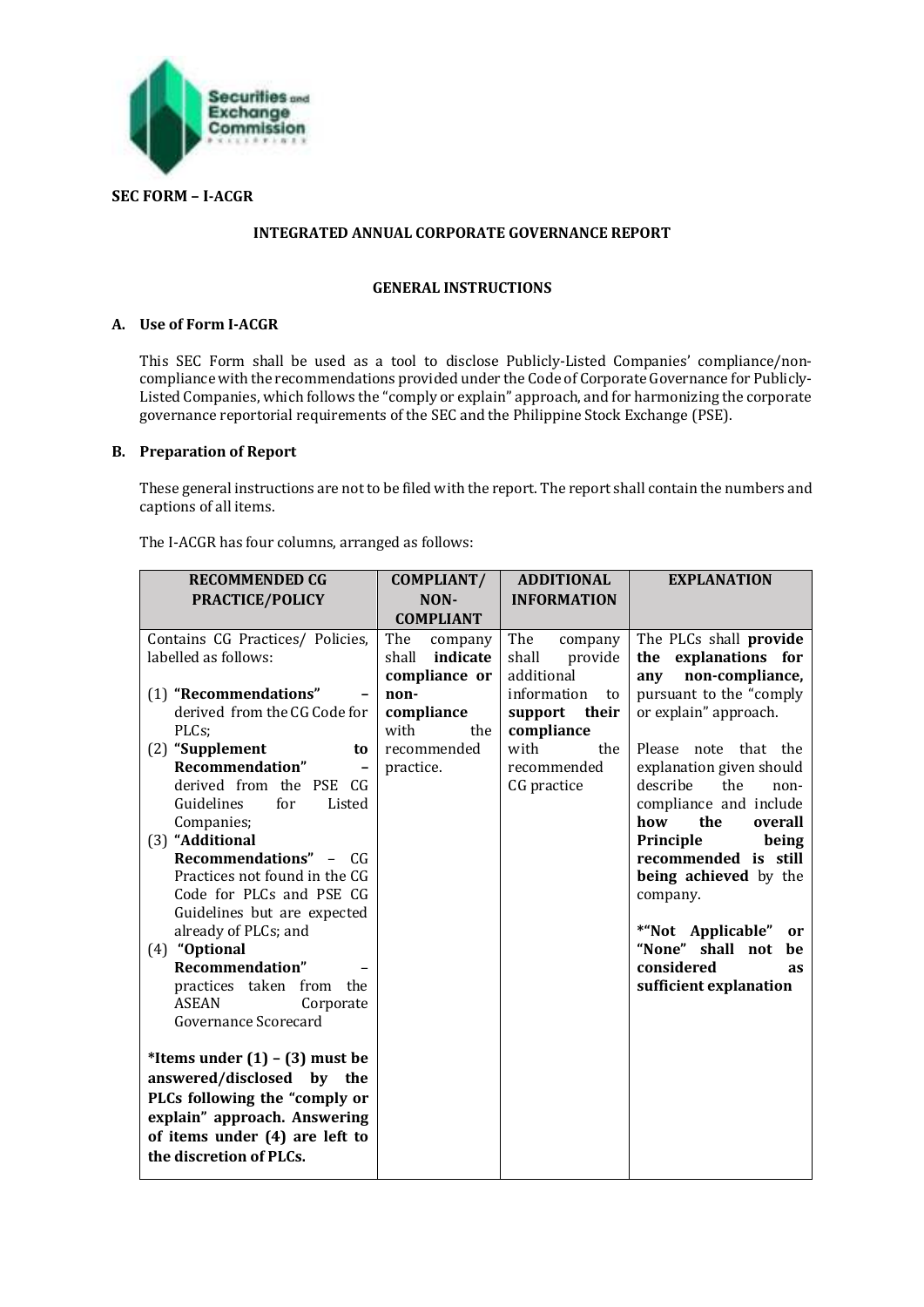## **C. Signature and Filing of the Report**

- a. Three (3) copies of a fully accomplished I-ACGR shall be filed with the Main Office of the Commission **on or before May 30 of the following year for every year that the company remains listed in the PSE;**
- b. At least one (1) complete copy of the I-ACGR shall be duly notarized and shall bear **original and manual** signatures
- c. The I-ACGR shall be signed under oath by: (1) Chairman of the Board; (2) Chief Executive Officer or President; (3) All Independent Directors; (4) Compliance Officer; and (5) Corporate Secretary.
- d. The I-ACGR shall cover all relevant information from January to December of the given year.
- e. All reports shall comply with the full disclosure requirements of the Securities Regulation Code.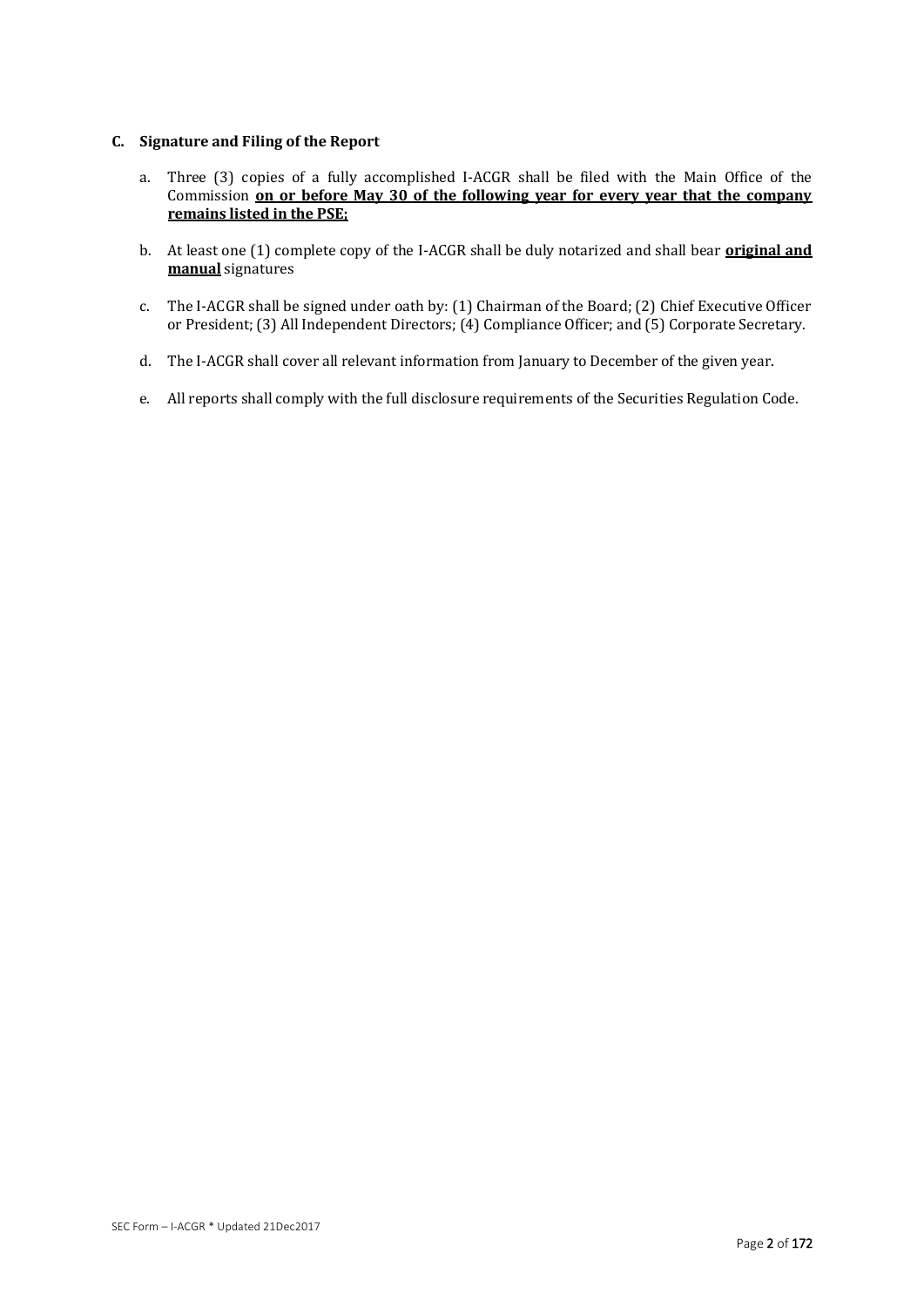

## **SEC FORM – I-ACGR**

#### **INTEGRATED ANNUAL CORPORATE GOVERNANCE REPORT**

- 1. For the fiscal year ended **2019**
- 2. SEC Identification Number **CS200930354** 3. BIR Tax Identification No. **287-191-423-000**
- 4. Exact name of issuer as specified in its charter **DOUBLEDRAGON PROPERTIES CORP.**
- 5. **PASAY CITY PHILIPPINES** 6. **6. SEC Use Only**  Province, Country or other jurisdiction of incorporation or organization

Industry Classification Code:

7. **DD Meridian Park, Bay Area corner Macapagal and EDSA Extension Avenues, Brgy. 76 Zone 10, San Rafael, Pasay City 1302** Address of principal office

8. **+632 8567111**  Issuer's telephone number, including area code

9. **Not Applicable**  Former name, former address, and former fiscal year, if changed since last report.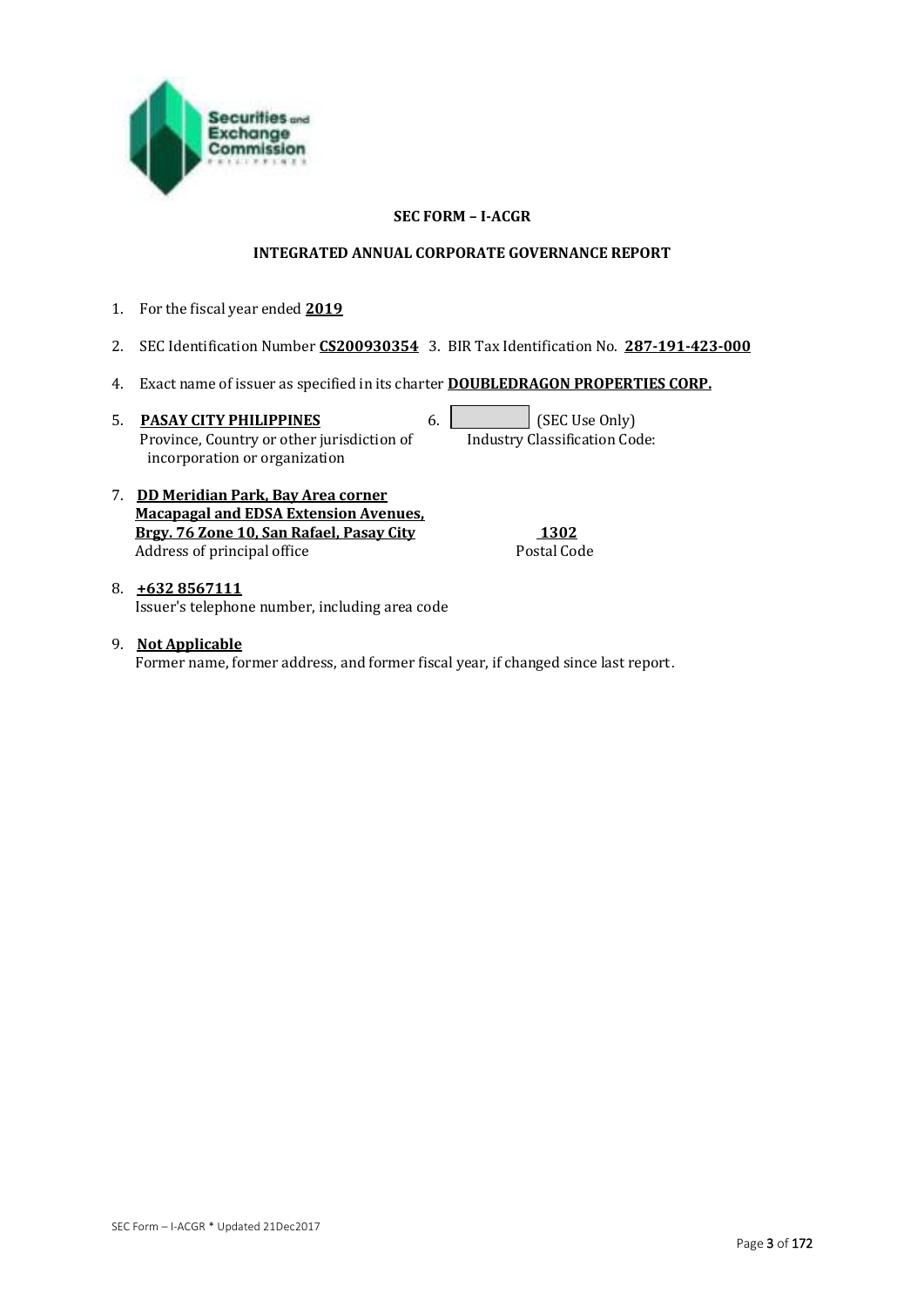|    | <b>INTEGRATED ANNUAL CORPORATE GOVERNANCE REPORT</b>                                                                                                                                                                                                                                                                     |                                                      |    |                                                                                                                                                                                                                      |                                                                                                                                                                                                                                                                                                                                                                                                                                                                                                                                                                                                                        |
|----|--------------------------------------------------------------------------------------------------------------------------------------------------------------------------------------------------------------------------------------------------------------------------------------------------------------------------|------------------------------------------------------|----|----------------------------------------------------------------------------------------------------------------------------------------------------------------------------------------------------------------------|------------------------------------------------------------------------------------------------------------------------------------------------------------------------------------------------------------------------------------------------------------------------------------------------------------------------------------------------------------------------------------------------------------------------------------------------------------------------------------------------------------------------------------------------------------------------------------------------------------------------|
|    |                                                                                                                                                                                                                                                                                                                          | <b>COMPLIANT/</b><br><b>NON-</b><br><b>COMPLIANT</b> |    | <b>ADDITIONAL INFORMATION</b>                                                                                                                                                                                        | <b>EXPLANATION</b>                                                                                                                                                                                                                                                                                                                                                                                                                                                                                                                                                                                                     |
|    |                                                                                                                                                                                                                                                                                                                          |                                                      |    | The Board's Governance Responsibilities                                                                                                                                                                              |                                                                                                                                                                                                                                                                                                                                                                                                                                                                                                                                                                                                                        |
|    | Principle 1: The company should be headed by a competent, working board to foster the long-term success of the corporation, and to sustain its<br>competitiveness and profitability in a manner consistent with its corporate objectives and the long-term best interests of its shareholders and other<br>stakeholders. |                                                      |    |                                                                                                                                                                                                                      |                                                                                                                                                                                                                                                                                                                                                                                                                                                                                                                                                                                                                        |
|    | <b>Recommendation 1.1</b>                                                                                                                                                                                                                                                                                                |                                                      |    |                                                                                                                                                                                                                      |                                                                                                                                                                                                                                                                                                                                                                                                                                                                                                                                                                                                                        |
|    | 1. Board is composed of directors with<br>collective working knowledge, experience<br>or expertise that is relevant to the<br>company's industry/sector.                                                                                                                                                                 | <b>COMPLIANT</b>                                     |    | Provide information or link/reference to a<br>document containing information on the<br>following:                                                                                                                   | DoubleDragon Properties Corp. is<br>composed of the following individuals<br>the<br>knowledge,<br>who<br>possess<br>experience and expertise that are                                                                                                                                                                                                                                                                                                                                                                                                                                                                  |
|    | 2. Board has an appropriate mix of<br>competence and expertise.                                                                                                                                                                                                                                                          | <b>COMPLIANT</b>                                     |    | Academic qualifications, industry<br>knowledge, professional experience,                                                                                                                                             | relevant<br>company's<br>the<br>to<br>industry/sector:                                                                                                                                                                                                                                                                                                                                                                                                                                                                                                                                                                 |
| 3. | Directors remain qualified for their positions<br>individually and collectively to enable<br>them to fulfill their roles and responsibilities<br>and respond to the needs of the<br>organization.                                                                                                                        | <b>COMPLIANT</b>                                     | 2. | expertise and relevant trainings of<br>directors<br>Qualification standards for directors to<br>facilitate the selection of potential<br>nominees and to serve as benchmark<br>for the evaluation of its performance | 1. <b>Edgar J. Sia II</b> – is the Chairman and<br>Chief Executive Officer of Injap<br>Investments Inc. Mr. Sia II is also the<br>Founder of Mang Inasal Philippines,<br>Inc. and various other companies. He<br>obtained his Doctorate Degree from<br>the University of San Agustin Honoris<br>Causa Major in Management in 2012.<br>2. Tony Tan Caktiong - is the Chairman<br>of Honeystar Holdings Corporation,<br>and the current Chairman of Jollibee<br>Foods Corporation, since 1978. Mr. Tan<br>Caktiong is also a Director of First Gen<br>Corporation since 2005 and a<br>member of the Board of Trustees of |
|    |                                                                                                                                                                                                                                                                                                                          |                                                      |    |                                                                                                                                                                                                                      | Jollibee Group Foundation, Temasek<br>Foundation, and St. Luke's Medical<br>Center. He graduated from the                                                                                                                                                                                                                                                                                                                                                                                                                                                                                                              |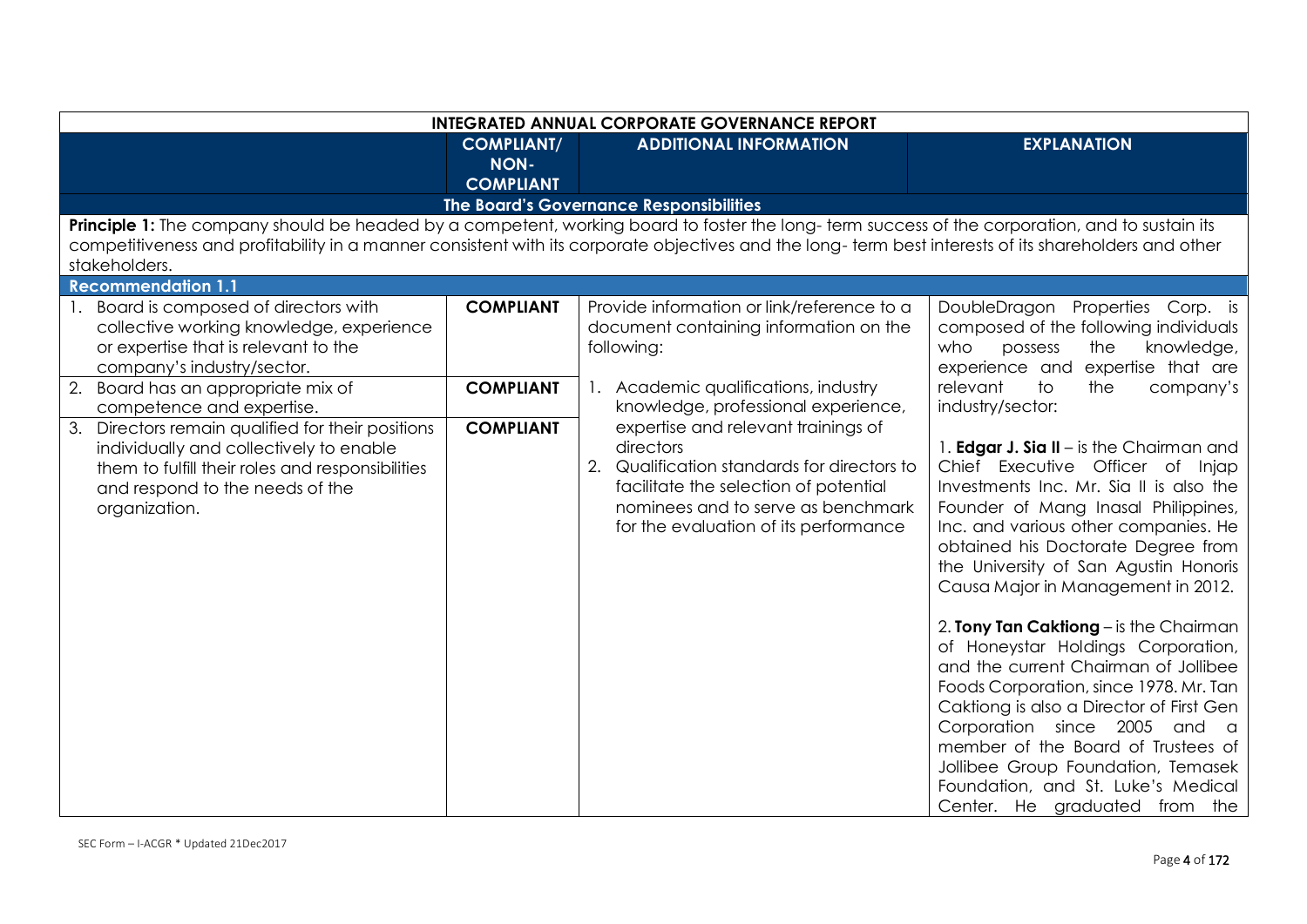|  | University of Santo Tomas in 1975 with<br>a degree in Chemical Engineering. He<br>was likewise conferred by the<br>University of Santo Tomas an honorary<br>Doctor<br><b>Business</b><br>Degree<br>of<br>Administration on February 15, 2018.                                                                                                                                  |
|--|--------------------------------------------------------------------------------------------------------------------------------------------------------------------------------------------------------------------------------------------------------------------------------------------------------------------------------------------------------------------------------|
|  | 3. Ferdinand J. Sia $-$ is the President<br>and Chief Operating Officer of Injap<br>Investments Inc. He also served as<br>Director of Mang Inasal Philippines,<br>Inc. from 2006-2016. He graduated<br>from the University of the Philippines<br>Visayas with a degree in Bachelor of<br>Arts in Political Science and took up<br>law in Arellano University School of<br>Law. |
|  | 4. Rizza Marie Joy J. Sia $-$ is the<br>Treasurer and Chief Finance Officer of<br>Injap Investments Inc. She serves as<br>the Treasurer of People's Hotel Corp.<br>and as a Director of Hotel of Asia, Inc.<br>She graduated from University of the<br>Philippines Visayas with a degree in<br>Bachelor of Science in Accountancy<br>and is a Certified Public Accountant.     |
|  | 5. William Tan Untiong - has been a<br>Director of Jollibee Foods Corporation<br>since 1993 and likewise serves as a<br>director and Treasurer of Honeystar<br>Holdings Corporation. He is the Vice<br>President for Real Estate of Jollibee<br>Foods Corporation since 1989. He was                                                                                           |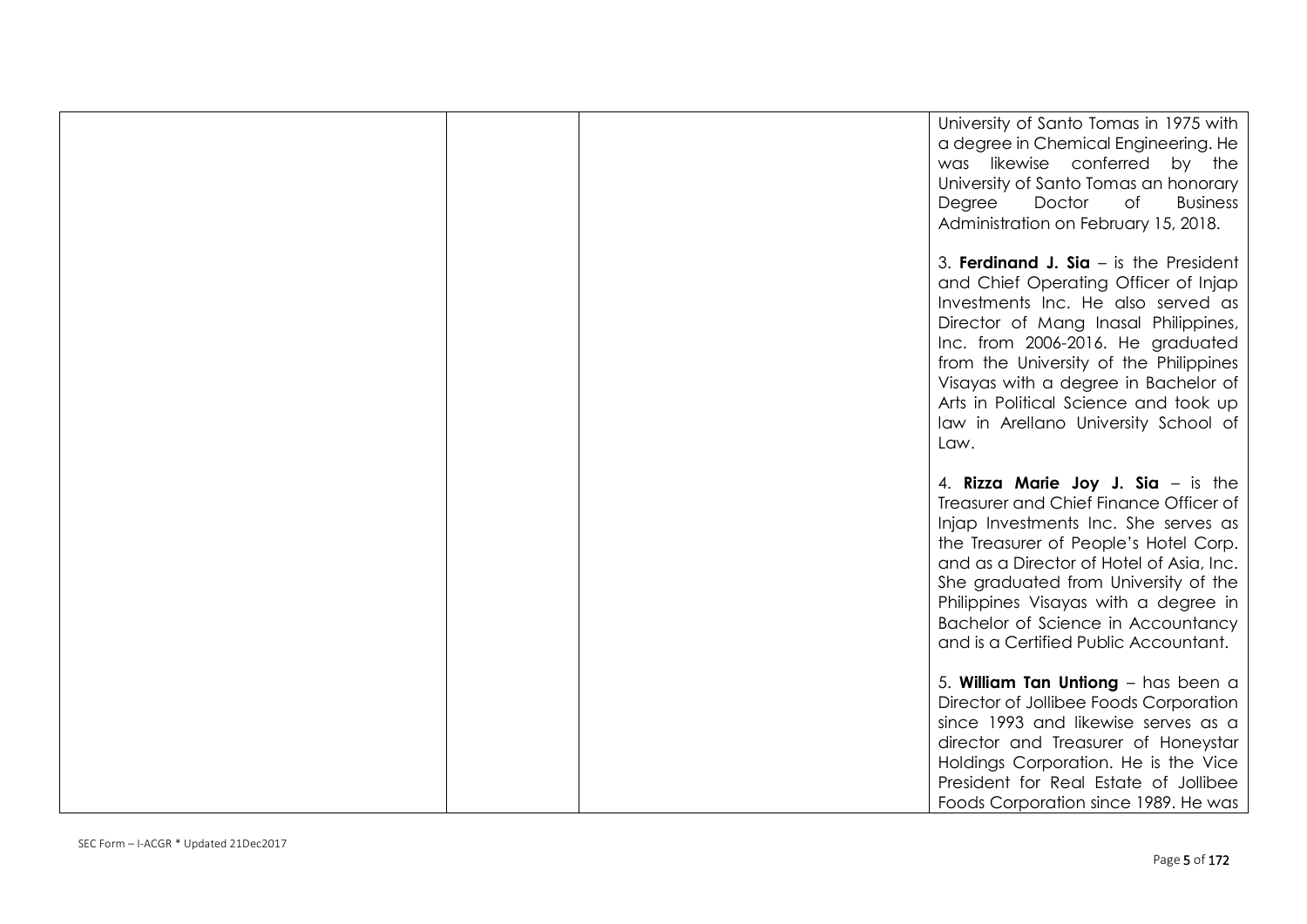| appointed as Chief of Real Estate<br>Officer in 2015.                                                                                                                                                                                                                                                                                                                                                                                                                                                                                                                        |
|------------------------------------------------------------------------------------------------------------------------------------------------------------------------------------------------------------------------------------------------------------------------------------------------------------------------------------------------------------------------------------------------------------------------------------------------------------------------------------------------------------------------------------------------------------------------------|
| 6. Joseph Tanbuntiong - is the<br>President of Jollibee<br>Philippines<br>starting July 1, 2013. He is the former<br>President of Red Ribbon Philippines,<br>having served there since 2008. He<br>graduated from Ateneo de Manila<br>University with a<br>degree<br>in.<br>Management Engineering.                                                                                                                                                                                                                                                                          |
| 7. Gary P. Cheng – is an investment<br>banking professional with over 20<br>years of corporate finance and<br>capital markets experience. He is<br>currently the Managing Director and<br>co-founder of Fortman Cline Capital<br>Markets Limited since 2007. Dr. Cheng<br>served as the former President/CEO of<br>Amalgamated<br>Investment<br>Bancorporation from 2003 and 2008<br>and former Vice President of<br>Investment Banking at J.P. Morgan<br>from 1993 to 2001. Dr. Cheng obtained<br>his doctorate in Philosophy from<br>University of Leeds, England in 1991. |
| 8. Vicente S. Perez, $Jr.$ – served as the<br>Secretary of the Department of Energy<br>from 2001 to 2005 and Managing<br>Director of the Board of Investments in<br>2001. He is also the current Chairman<br>of WWF Philippines and a member of<br>WWF - International. Mr. Perez has a<br>Master's<br>Degree<br>in<br><b>Business</b>                                                                                                                                                                                                                                       |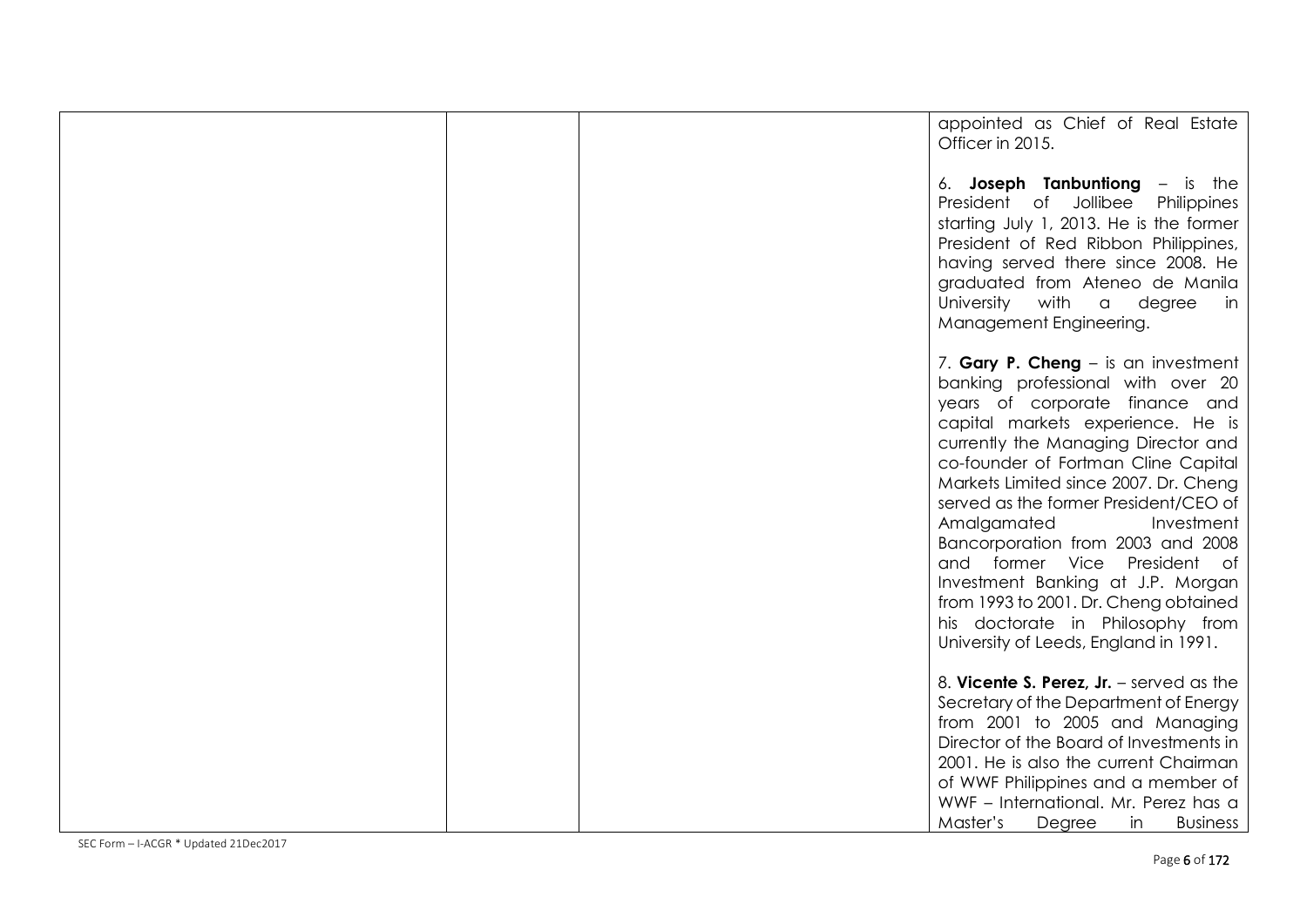|                                                                                                                      |                  |                                                                                                                                                       | Pennsylvania and a<br>University of the Philippines. | Administration - International Finance<br>from the Wharton School University of<br>Bachelor's<br>Degree in Business Economics from the |
|----------------------------------------------------------------------------------------------------------------------|------------------|-------------------------------------------------------------------------------------------------------------------------------------------------------|------------------------------------------------------|----------------------------------------------------------------------------------------------------------------------------------------|
| <b>Recommendation 1.2</b>                                                                                            |                  |                                                                                                                                                       |                                                      |                                                                                                                                        |
| 1. Board is composed of a majority of non-<br>executive directors.                                                   | <b>COMPLIANT</b> | Identify or provide link/reference to a<br>document identifying the directors and<br>the type of their directorships                                  | Non-Executive Directors:                             | The Board is composed of a majority of                                                                                                 |
|                                                                                                                      |                  |                                                                                                                                                       | <b>NAME OF</b><br><b>DIRECTORS</b>                   | <b>TYPE OF</b><br><b>DIRECTORSHIP</b>                                                                                                  |
|                                                                                                                      |                  |                                                                                                                                                       | EDGAR J. SIA II                                      | <b>EXECUTIVE</b><br><b>DIRECTOR</b>                                                                                                    |
|                                                                                                                      |                  |                                                                                                                                                       | <b>TONY TAN</b>                                      | NON-EXECUTIVE                                                                                                                          |
|                                                                                                                      |                  |                                                                                                                                                       | <b>CAKTIONG</b><br>FERDINAND J. SIA                  | <b>DIRECTOR</b><br><b>EXECUTIVE</b><br><b>DIRECTOR</b>                                                                                 |
|                                                                                                                      |                  |                                                                                                                                                       | RIZZA MARIE JOY J.<br><b>SIA</b>                     | <b>EXECUTIVE</b><br><b>DIRECTOR</b>                                                                                                    |
|                                                                                                                      |                  |                                                                                                                                                       | <b>WILLIAM TAN</b><br><b>UNTIONG</b>                 | NON-EXECUTIVE<br><b>DIRECTOR</b>                                                                                                       |
|                                                                                                                      |                  |                                                                                                                                                       | <b>JOSEPH</b><br><b>TANBUNTIONG</b>                  | NON-EXECUTIVE<br><b>DIRECTOR</b>                                                                                                       |
|                                                                                                                      |                  |                                                                                                                                                       | <b>GARY P. CHENG</b>                                 | <b>INDEPENDENT</b><br><b>DIRECTOR</b>                                                                                                  |
|                                                                                                                      |                  |                                                                                                                                                       | <b>VICENTE S. PEREZ</b>                              | <b>INDEPENDENT</b><br><b>DIRECTOR</b>                                                                                                  |
| <b>Recommendation 1.3</b>                                                                                            |                  |                                                                                                                                                       |                                                      |                                                                                                                                        |
| 1. Company provides in its Board Charter<br>and Manual on Corporate Governance a<br>policy on training of directors. | <b>COMPLIANT</b> | Provide link or reference to the<br>company's Board Charter and Manual<br>on Corporate Governance relating to its<br>policy on training of directors. | Corporate<br>DoubleDragon<br>provides that:          | The May 30, 2017 Revised Code of<br>Governance<br>of<br>Properties<br>Corp.,                                                           |
|                                                                                                                      |                  |                                                                                                                                                       | "DD                                                  | shall conduct an orientation<br>program for first-time directors to                                                                    |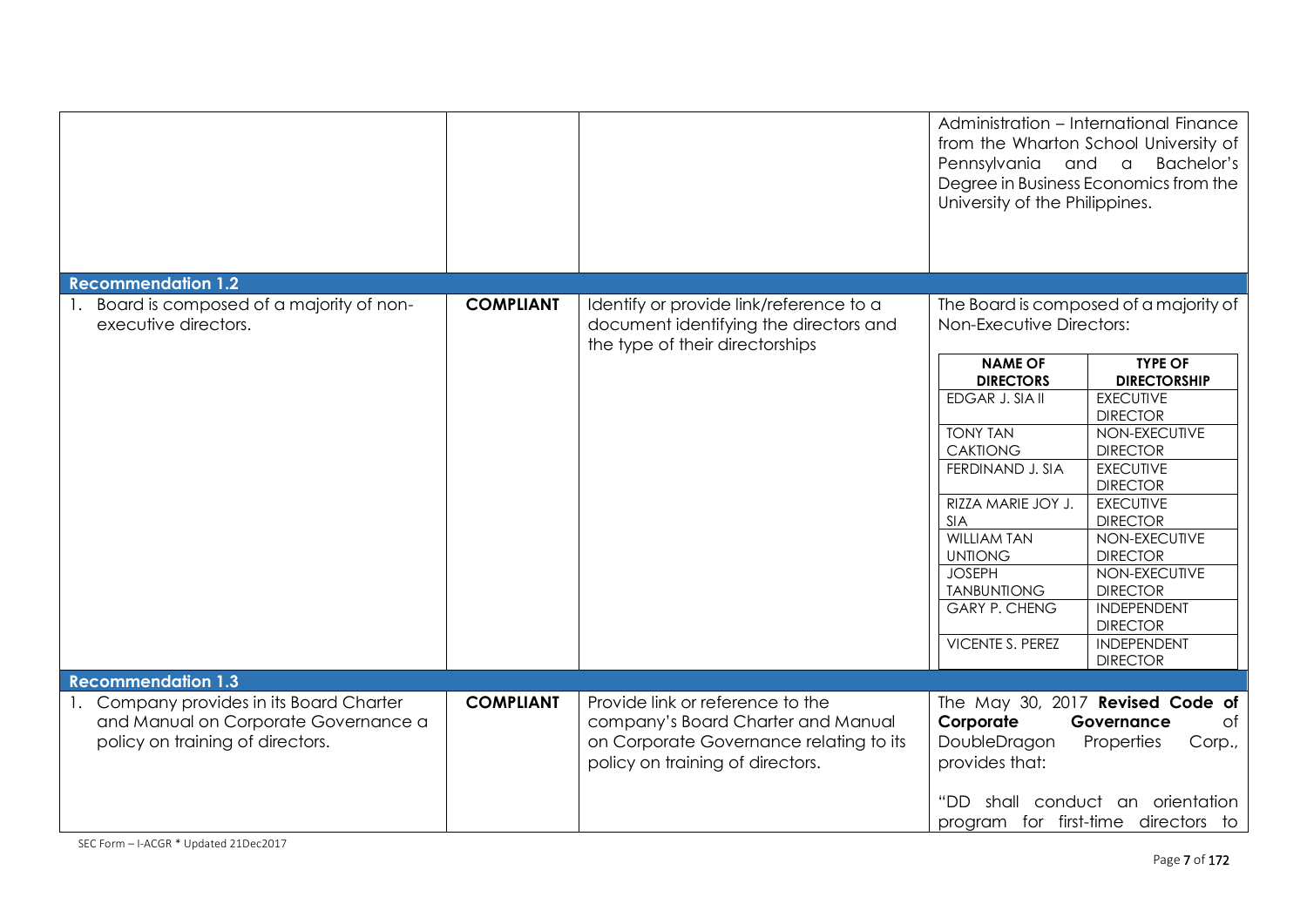|                                                                             |                  |                                                                                                                                                                                                                                   | ensure that they are appropriately<br>of<br>duties<br>apprised<br>their<br>and<br>responsibilities, before beginning their<br>directorships; and relevant annual<br>continuing for all incumbent directors<br>which will promote an effective board<br>performance<br>and<br>continuing<br>qualification of the<br>directors in<br>their<br>carrying-out<br>duties<br>and<br>responsibilities.                                                                                                                                                                                                                       |
|-----------------------------------------------------------------------------|------------------|-----------------------------------------------------------------------------------------------------------------------------------------------------------------------------------------------------------------------------------|----------------------------------------------------------------------------------------------------------------------------------------------------------------------------------------------------------------------------------------------------------------------------------------------------------------------------------------------------------------------------------------------------------------------------------------------------------------------------------------------------------------------------------------------------------------------------------------------------------------------|
| Company has an orientation program for<br>2.<br>first time directors.       | <b>COMPLIANT</b> | Provide information or link/reference to a<br>document containing information on the<br>orientation program and trainings of<br>directors for the previous year, including<br>the number of hours attended and topics<br>covered. | The May 30, 2017 Revised Code of<br>Corporate<br>Governance<br>Оf<br>DoubleDragon<br>Properties<br>Corp.,<br>provides that:<br>"DD shall conduct an <b>orientation</b><br>program for first-time directors to<br>ensure that they are appropriately<br>duties<br>apprised<br>of<br>their<br>and<br>responsibilities, before beginning their<br>directorships; and relevant annual<br>continuing for all incumbent directors<br>which will promote an effective board<br>performance<br>and<br>continuing<br>of the<br>qualification<br>directors<br>in<br>their<br>duties<br>carrying-out<br>and<br>responsibilities |
| Company has relevant annual continuing<br>3.<br>training for all directors. | <b>COMPLIANT</b> |                                                                                                                                                                                                                                   | The May 30, 2017 Revised Code of<br>Corporate<br>Governance<br>Оf<br>DoubleDragon<br>Properties<br>Corp.,<br>provides that:<br>"DD shall conduct an orientation<br>program for first-time directors to<br>ensure that they are appropriately<br>$\circ$ f<br>apprised<br>their<br>duties<br>and                                                                                                                                                                                                                                                                                                                      |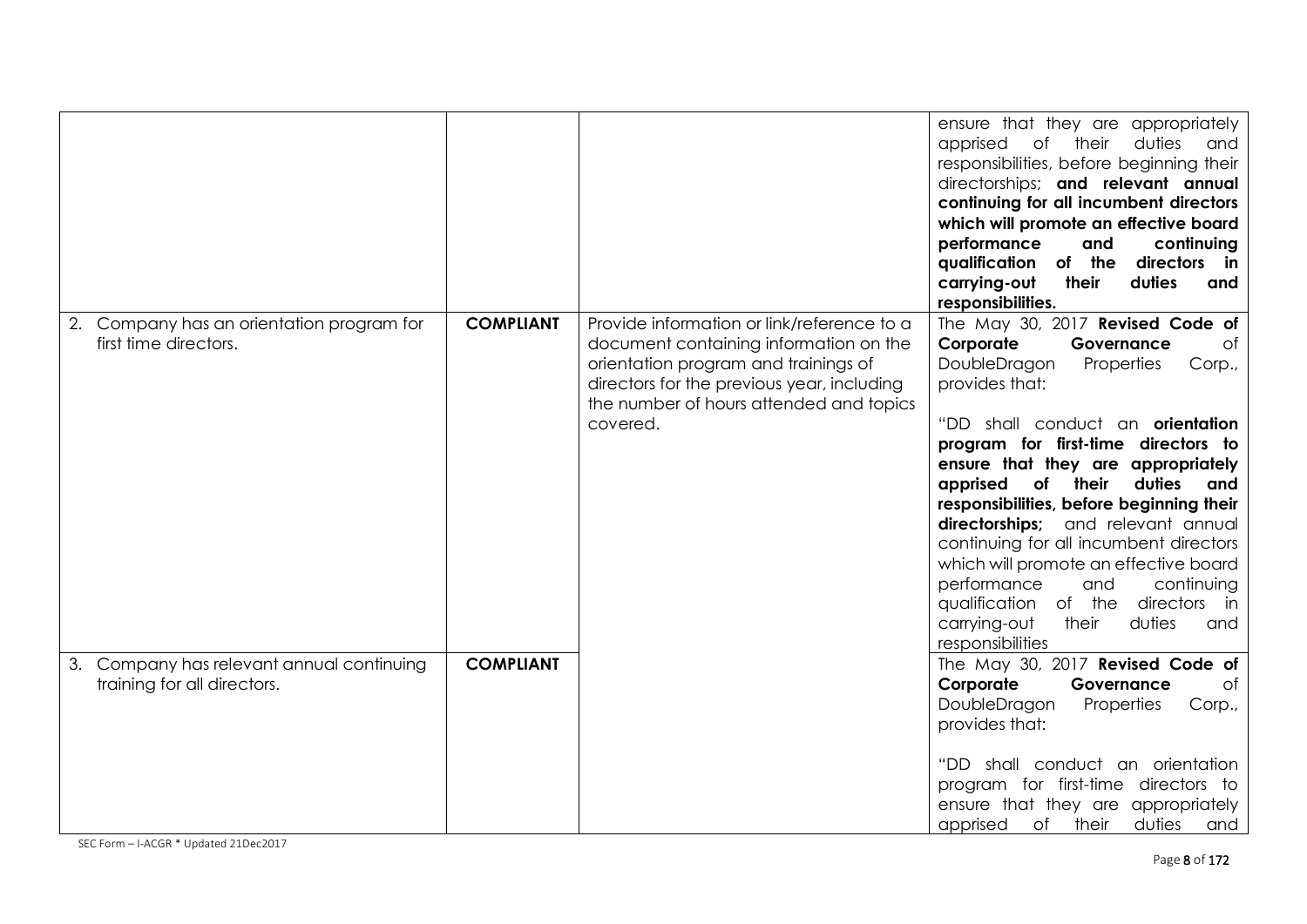|  | responsibilities, before beginning their<br>directorships; and relevant annual<br>continuing for all incumbent directors<br>which will promote an effective board<br>performance<br>continuing<br>and<br>qualification of the<br>directors in<br>carrying out their<br>duties and<br>responsibilities."   |
|--|-----------------------------------------------------------------------------------------------------------------------------------------------------------------------------------------------------------------------------------------------------------------------------------------------------------|
|  | During the year 2017, the Board of<br>Directors have attended the following<br>training<br>regarding<br>corporate<br>governance:                                                                                                                                                                          |
|  | <b>TRAININGS/</b><br>DATE/PLAC<br><b>TRAINING</b><br>E<br><b>SEMINARS</b><br><b>INSTITUTION</b><br><b>CONDUCTE</b><br>D<br>August 11,<br>Institute of<br>Annual<br>2017<br>Corporate<br>Corporate<br>at<br>Jollibee<br><b>Directors</b><br>Governanc<br>Plaza<br>e Training<br><b>Building</b><br>Program |
|  | This whole-day training aims to provide<br>participants with fundamental and<br>essential appreciation of the benefits<br>and impact of modern corporate<br>governance best practices.                                                                                                                    |
|  | Other trainings and seminars attended<br>by members of the Board include the<br>following:                                                                                                                                                                                                                |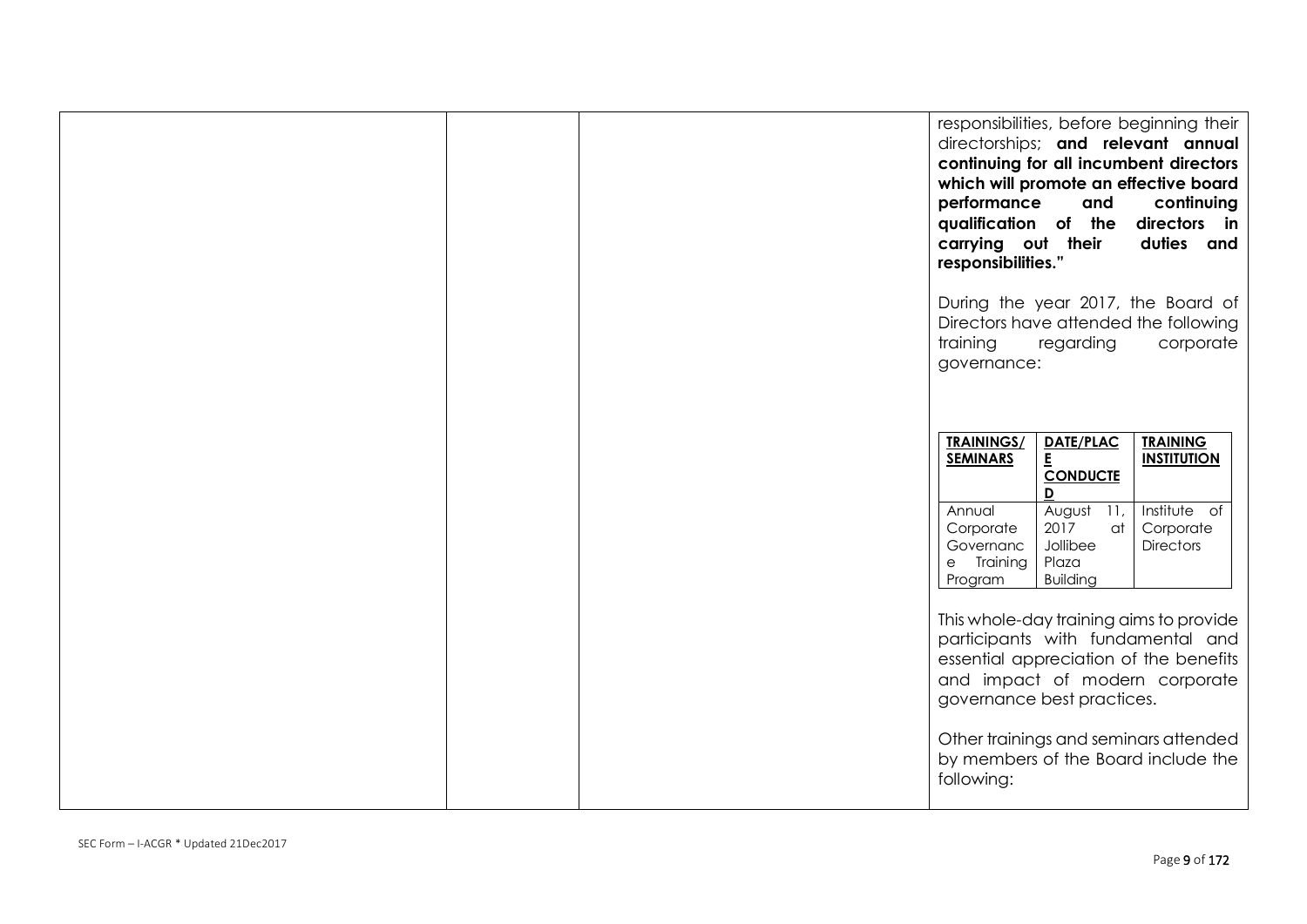| <b>Recommendation 1.4</b>                                                        |                  |                                                                                                                                                                              | Mr. Vicente S. Perez attended the<br>Corporate<br>Governance<br>Seminar<br>conducted<br>by ROAM,<br>Inc. on<br>December 19, 2018.<br>Mr. William Tan Untiong attended the<br>Advanced Corporate Governance<br>Training conducted by the Institute of<br>Corporate Directors on October 5,<br>2018.<br>See page 7 of the 2018 Definitive<br>Information Statement<br>http://www.doubledragon.com.ph/o<br>ther_filings                                                                                                      |
|----------------------------------------------------------------------------------|------------------|------------------------------------------------------------------------------------------------------------------------------------------------------------------------------|---------------------------------------------------------------------------------------------------------------------------------------------------------------------------------------------------------------------------------------------------------------------------------------------------------------------------------------------------------------------------------------------------------------------------------------------------------------------------------------------------------------------------|
| 1. Board has a policy on board diversity.<br><b>Optional: Recommendation 1.4</b> | <b>COMPLIANT</b> | Provide information on or link/reference<br>to a document containing information on<br>the company's board diversity policy.<br>Indicate gender composition of the<br>board. | The May 30, 2017 Revised Code of<br>Corporate<br>Governance<br>Оf<br>DoubleDragon<br>Properties<br>Corp.,<br>provides:<br>"DD encourages diversity in its Board.<br>Board diversity may refer to distinctions<br>in age, ethnicity, culture, skills,<br>competence, knowledge, gender,<br>among other things. A diverse Board<br>promotes different perspectives and<br>ideas and mitigates groupthink to<br>achieve optimal decision-making."<br>The current Board is composed of<br>seven (7) males and one (1) female. |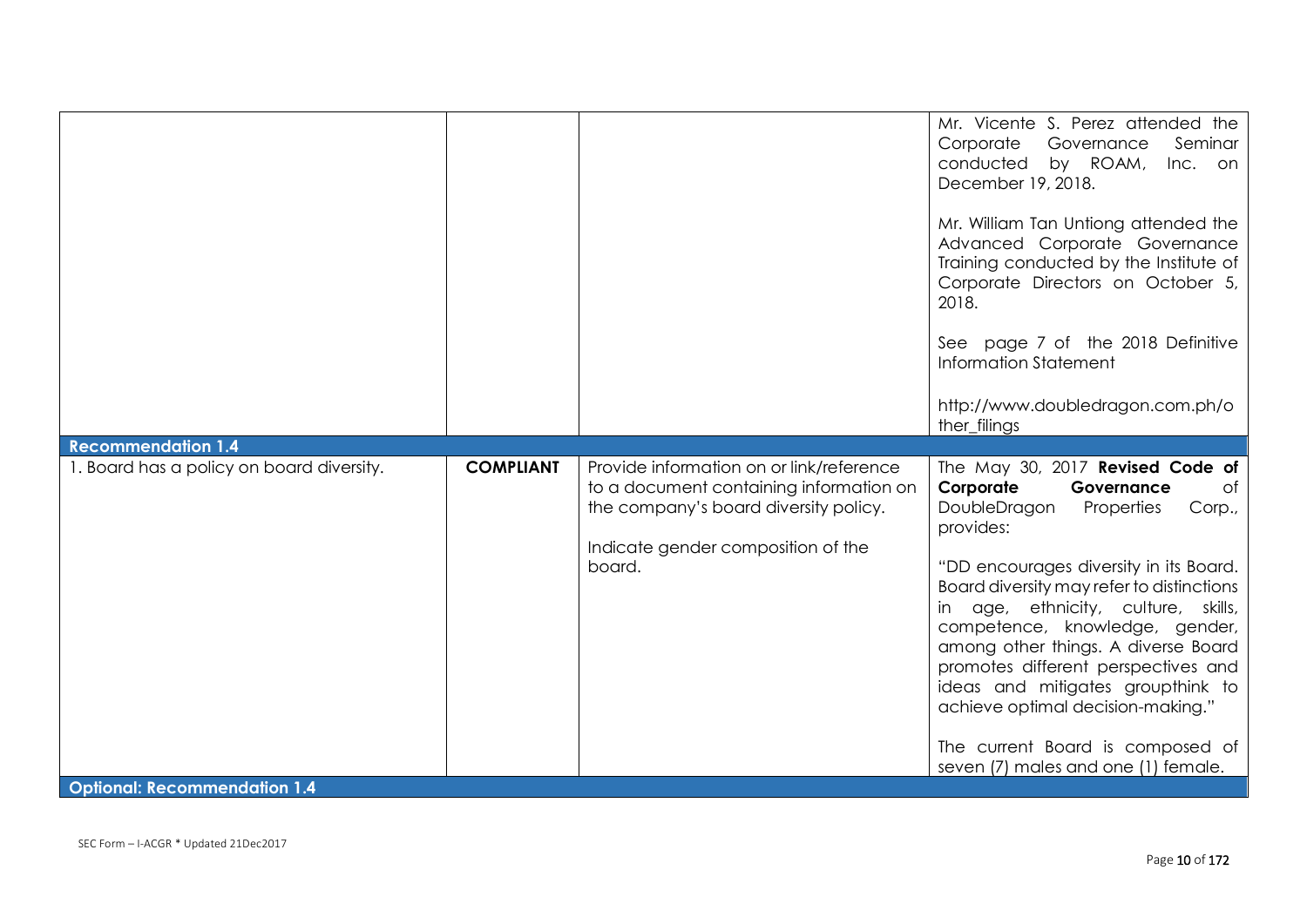| Company has a policy on and discloses<br>measurable objectives for implementing its<br>board diversity and reports on progress in<br>achieving its objectives. |                  | Provide information on or link/reference to<br>a document containing the company's<br>policy and measureable objectives for<br>implementing board diversity.<br>Provide link or reference to a progress<br>report in achieving its objectives. |                                                                                                                                                                                                                                                                                                                                                                                                                                                                                                                                                                                                                                                                                                                                                                                                                                                                                                                                |
|----------------------------------------------------------------------------------------------------------------------------------------------------------------|------------------|------------------------------------------------------------------------------------------------------------------------------------------------------------------------------------------------------------------------------------------------|--------------------------------------------------------------------------------------------------------------------------------------------------------------------------------------------------------------------------------------------------------------------------------------------------------------------------------------------------------------------------------------------------------------------------------------------------------------------------------------------------------------------------------------------------------------------------------------------------------------------------------------------------------------------------------------------------------------------------------------------------------------------------------------------------------------------------------------------------------------------------------------------------------------------------------|
| <b>Recommendation 1.5</b><br>1. Board is assisted by a Corporate Secretary.                                                                                    | <b>COMPLIANT</b> | Provide information on or link/reference                                                                                                                                                                                                       | The May 30, 2017 Revised Code of                                                                                                                                                                                                                                                                                                                                                                                                                                                                                                                                                                                                                                                                                                                                                                                                                                                                                               |
|                                                                                                                                                                |                  | to a document containing information on<br>the Corporate Secretary, including his/her<br>name, qualifications, duties and<br>functions.                                                                                                        | Corporate<br>Governance<br>Оf<br>DoubleDragon<br>Properties<br>Corp.,<br>provides that:<br>"The Board, at all times, is assisted in its<br>duties by a Corporate Secretary, who<br>is a separate individual from the<br>Compliance Officer. The Corporate<br>Secretary should annually attend a<br>training on corporate governance<br>and shall likewise be apprised of his<br>duties and responsibilities through<br>continuing training.<br>The Corporate Secretary is primarily<br>responsible to the corporation and its<br>shareholders,<br>and not<br>to<br>the<br>Chairman or President<br>of<br>the<br>Company and has, among others, the<br>following duties and responsibilities.<br>a. Assists the Board and the board<br>committees in the conduct of<br>their<br>meetings,<br>including<br>preparing an annual schedule<br>Board and committee<br>of<br>meetings and the annual<br>board calendar, and assisting |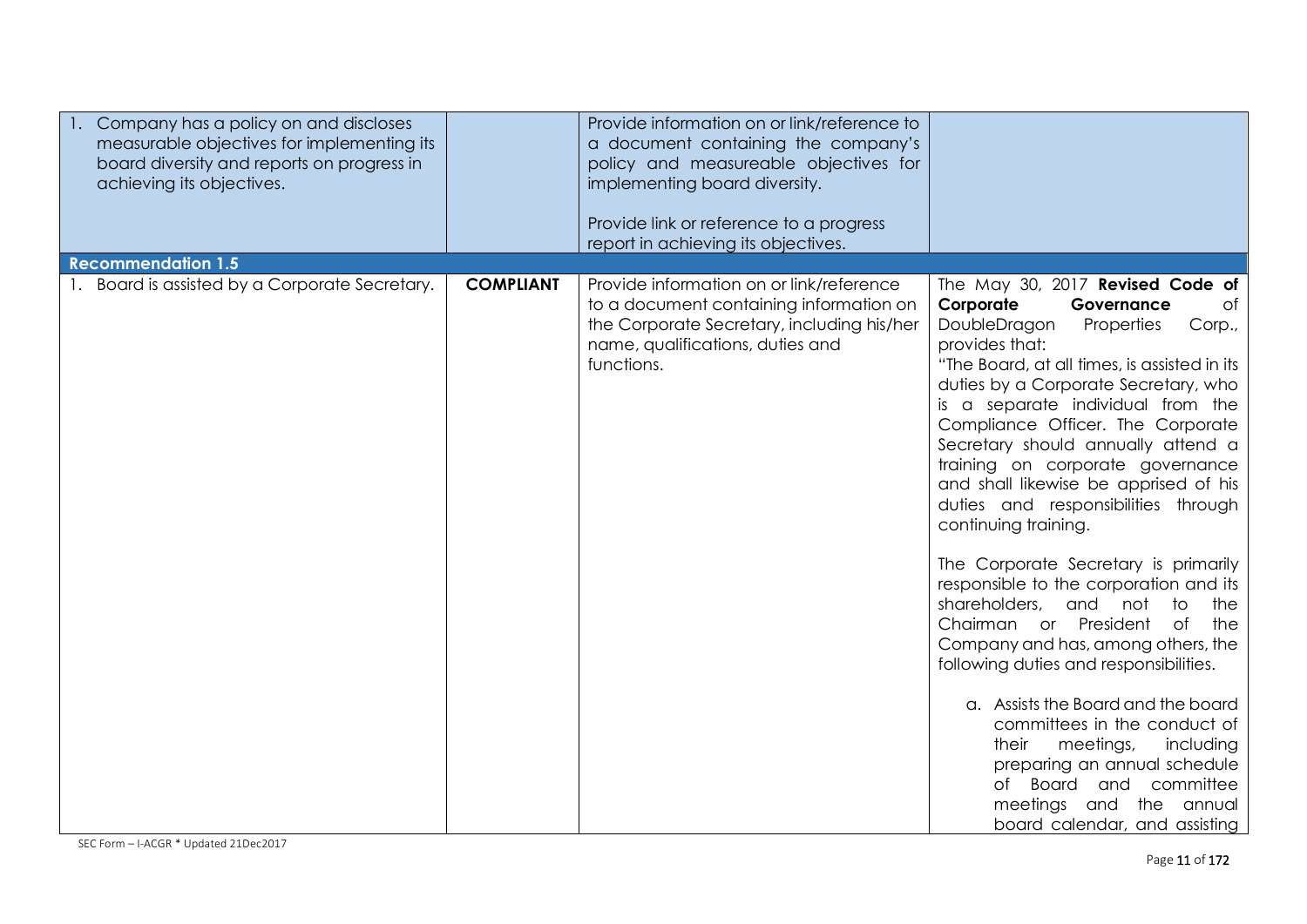|  | the chairs of the Board and its    |
|--|------------------------------------|
|  | committees to set agendas for      |
|  | those meetings;                    |
|  | b. Safe keeps and preserves the    |
|  | integrity of the minutes of the    |
|  | meetings of the Board and its      |
|  | committees, as well as other       |
|  | official<br>the<br>records<br>of   |
|  | Corporation;                       |
|  | Keeps abreast on relevant<br>C.    |
|  | laws,<br>regulations,<br>all       |
|  | governance<br>issuances,           |
|  | relevant<br>industry               |
|  | developments and operations        |
|  | of the corporation, and advises    |
|  | the Board and the Chairman         |
|  | on all relevant issues as they     |
|  | arise;                             |
|  | d. Works fairly and objectively    |
|  | with the Board, Management         |
|  | stockholders<br>and<br>and         |
|  | contributes to the flow of         |
|  | information<br>between<br>the      |
|  | Board and management, the          |
|  | Board and its committees, and      |
|  | the Board and its stakeholders,    |
|  | including shareholders;            |
|  | e. Advises on the establishment of |
|  | board committees and their         |
|  | terms of reference;                |
|  | Informs members of the Board,      |
|  | in accordance with the by-         |
|  | laws, of the agenda of their       |
|  | meetings at least five working     |
|  | days in advance, and ensures       |
|  | that the members have before       |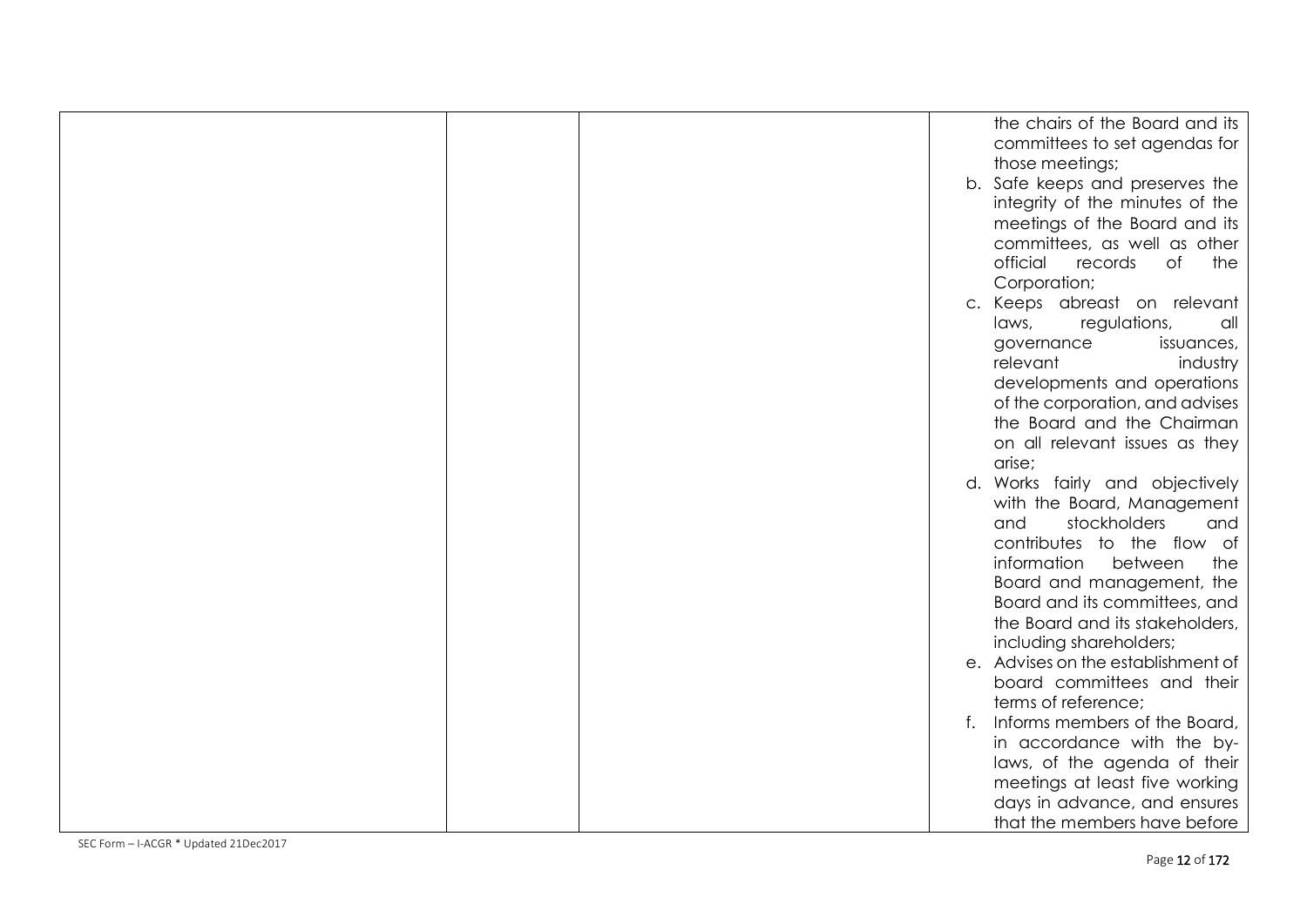|                                                                                 |                  | them accurate information<br>that will enable them to arrive<br>at intelligent decisions<br>on<br>matters that<br>require their<br>approval;<br>g. Attends all board meetings,<br>except when justifiable causes,<br>such as illness, death in the<br>immediate family and serious<br>accidents, prevent him/her<br>from doing so;<br>h. Performs<br>required<br>administrative functions;<br>i. Oversees the drafting of the<br>by-laws and ensures that they<br>conform<br>with<br>regulatory<br>requirements; and<br>Performs such other duties and<br>responsibilities as may<br>be<br>provided by the SEC."<br>Corporate<br><b>The</b><br>Secretary<br>of<br>DoubleDragon Properties Corp. is Mr.<br>William Tan Untiong.<br>Please refer to the 2018 Definitive<br>Information Statement.<br>http://www.doubledragon.com.ph/di<br>sclosures |
|---------------------------------------------------------------------------------|------------------|---------------------------------------------------------------------------------------------------------------------------------------------------------------------------------------------------------------------------------------------------------------------------------------------------------------------------------------------------------------------------------------------------------------------------------------------------------------------------------------------------------------------------------------------------------------------------------------------------------------------------------------------------------------------------------------------------------------------------------------------------------------------------------------------------------------------------------------------------|
| 2. Corporate Secretary is a separate<br>individual from the Compliance Officer. | <b>COMPLIANT</b> | The May 30, 2017 Revised Code of<br>Corporate<br>Governance<br>of<br>DoubleDragon<br>Properties<br>Corp.,<br>provides that:                                                                                                                                                                                                                                                                                                                                                                                                                                                                                                                                                                                                                                                                                                                       |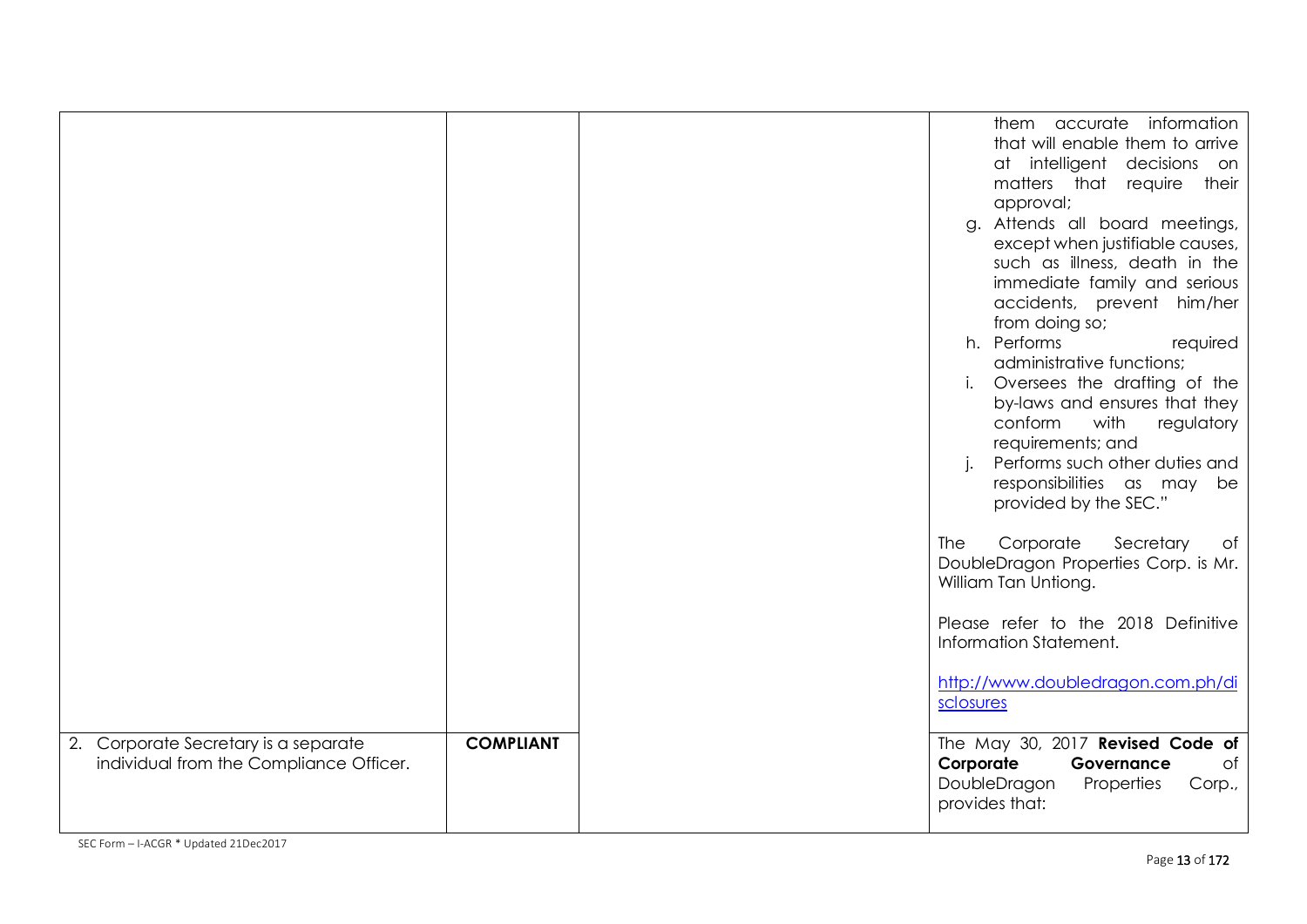|                         |                                              |                                 |                                                                                                                                                                                    | "The Board, at all times, is assisted in its<br>duties by a Corporate Secretary, who<br>is a separate individual from the                                                                                                                                                                                                                                                                                                                                                                                                                                                                                                                                                                                                                                                                                                                                      |
|-------------------------|----------------------------------------------|---------------------------------|------------------------------------------------------------------------------------------------------------------------------------------------------------------------------------|----------------------------------------------------------------------------------------------------------------------------------------------------------------------------------------------------------------------------------------------------------------------------------------------------------------------------------------------------------------------------------------------------------------------------------------------------------------------------------------------------------------------------------------------------------------------------------------------------------------------------------------------------------------------------------------------------------------------------------------------------------------------------------------------------------------------------------------------------------------|
|                         |                                              |                                 |                                                                                                                                                                                    | <b>Compliance Officer.</b> The Corporate<br>Secretary, should annually attend a                                                                                                                                                                                                                                                                                                                                                                                                                                                                                                                                                                                                                                                                                                                                                                                |
|                         |                                              |                                 |                                                                                                                                                                                    | training on corporate governance<br>and shall likewise be apprised of his                                                                                                                                                                                                                                                                                                                                                                                                                                                                                                                                                                                                                                                                                                                                                                                      |
|                         |                                              |                                 |                                                                                                                                                                                    | duties and responsibilities through<br>continuing training."                                                                                                                                                                                                                                                                                                                                                                                                                                                                                                                                                                                                                                                                                                                                                                                                   |
| the Board of Directors. | 3. Corporate Secretary is not a member of    | <b>NON-</b><br><b>COMPLIANT</b> |                                                                                                                                                                                    | The Corporate Secretary is a member<br>of the Board of Directors as allowed<br>under the Board's Charter.                                                                                                                                                                                                                                                                                                                                                                                                                                                                                                                                                                                                                                                                                                                                                      |
| corporate governance.   | 4. Corporate Secretary attends training/s on | <b>COMPLIANT</b>                | Provide information or link/reference to a<br>document containing information on the<br>corporate governance training attended,<br>including number of hours and topics<br>covered | The May 30, 201 Revised Code of<br>Corporate<br>Governance<br>of<br>DoubleDragon<br>Properties<br>Corp.,<br>provides that:<br>"The Board, at all times, is assisted in its<br>duties by a Corporate Secretary, who<br>is a separate individual from the<br>Compliance Officer. The Corporate<br>Secretary should annually attend a<br>training on corporate governance<br>and shall likewise be apprised of his<br>duties and responsibilities through<br>continuing training.<br>The company's Corporate Secretary is<br><b>WILLIAM TAN UNTIONG.</b> He has been a<br>Director of Jollibee Foods Corp. since<br>1993 and likewise serves as a Director<br>and Treasurer of Honeystar Holdings<br>Corporation. He is the Vice President<br>for Real Estate of Jollibee Foods Corp.<br>since 1989. He was appointed as Chief<br>Real Estate Officer in 2015. He |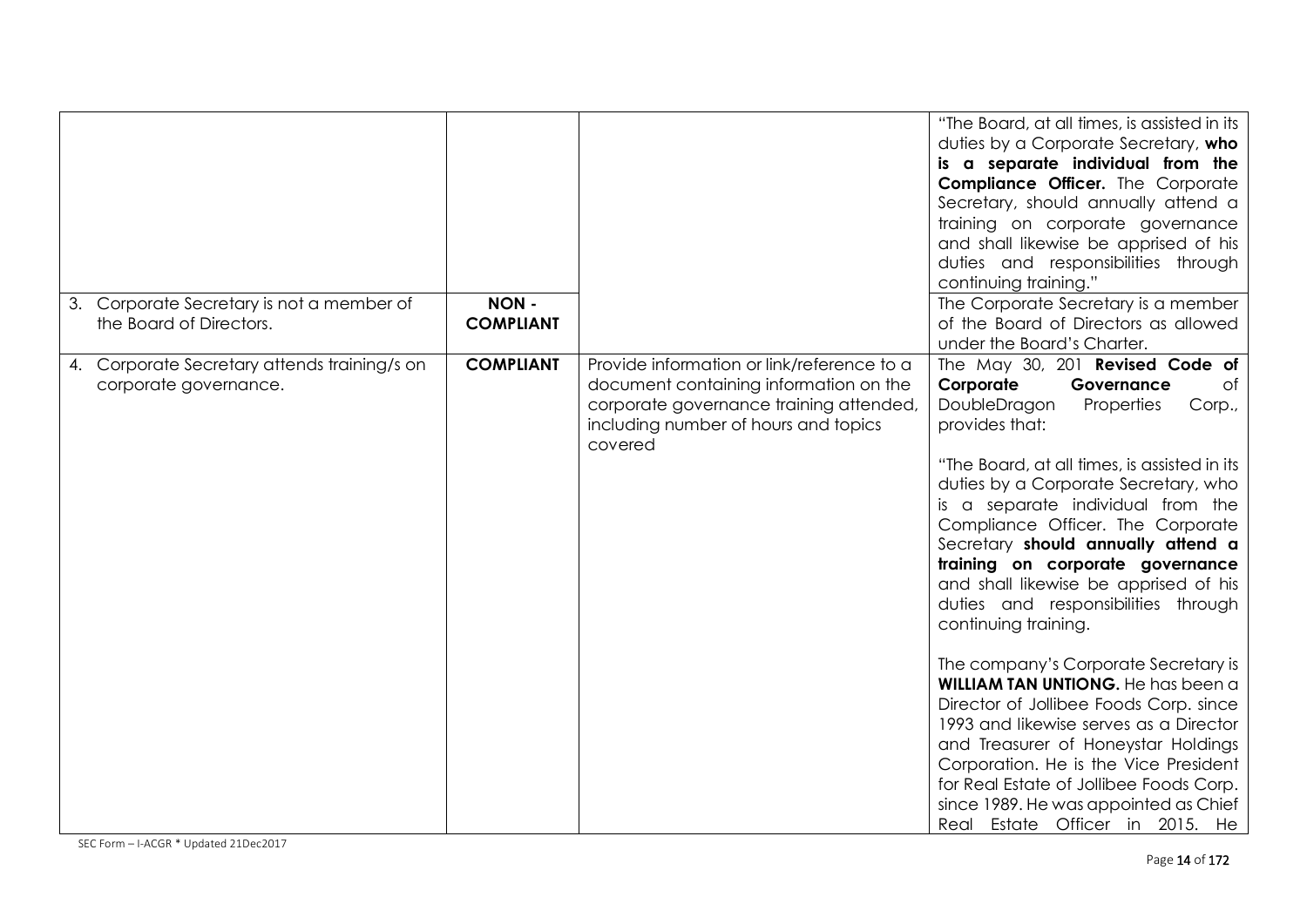| <b>Optional: Recommendation 1.5</b>                                                                                         |                  |                                                                                                                                                                                              | graduated from Adamson University in<br>1975 with a bachelor's degree in Civil<br>Engineering.<br>The<br>Corporate<br>Secretary<br>has<br>attended the Annual<br>Corporate<br>Training<br>Governance<br>Program<br>by the Institute<br>conducted<br>of<br>Corporate Directors on August 11,<br>2017 and the Advanced Corporate<br>Governance Training conducted by<br>the Institute of Corporate Directors on<br>October 5, 2018. Said training aims to<br>provide participants with fundamental<br>and essential appreciation of the<br>benefits and impact of modern<br>corporate<br>governance<br>best<br>practices. |
|-----------------------------------------------------------------------------------------------------------------------------|------------------|----------------------------------------------------------------------------------------------------------------------------------------------------------------------------------------------|-------------------------------------------------------------------------------------------------------------------------------------------------------------------------------------------------------------------------------------------------------------------------------------------------------------------------------------------------------------------------------------------------------------------------------------------------------------------------------------------------------------------------------------------------------------------------------------------------------------------------|
| 1. Corporate Secretary distributes materials<br>for board meetings at least five business<br>days before scheduled meeting. |                  | Provide proof that corporate secretary<br>distributed board meeting materials at<br>least five business days before scheduled<br>meeting                                                     |                                                                                                                                                                                                                                                                                                                                                                                                                                                                                                                                                                                                                         |
| <b>Recommendation 1.6</b>                                                                                                   |                  |                                                                                                                                                                                              |                                                                                                                                                                                                                                                                                                                                                                                                                                                                                                                                                                                                                         |
| 1. Board is assisted by a Compliance Officer.                                                                               | <b>COMPLIANT</b> | Provide information on or link/reference<br>to a document containing information on<br>the Compliance Officer, including his/her<br>name, position, qualifications, duties and<br>functions. | The May 30, 2017 Revised Code of<br>Corporate<br>Governance<br>of<br>DoubleDragon<br>Properties<br>Corp.,<br>provides that:<br>"The Board should ensure that it is<br>assisted in its duties by a Compliance<br>Officer, with adequate stature and<br>authority in the DD. The Compliance<br>Officer should not be a member of the                                                                                                                                                                                                                                                                                      |

SEC Form – I-ACGR \* Updated 21Dec2017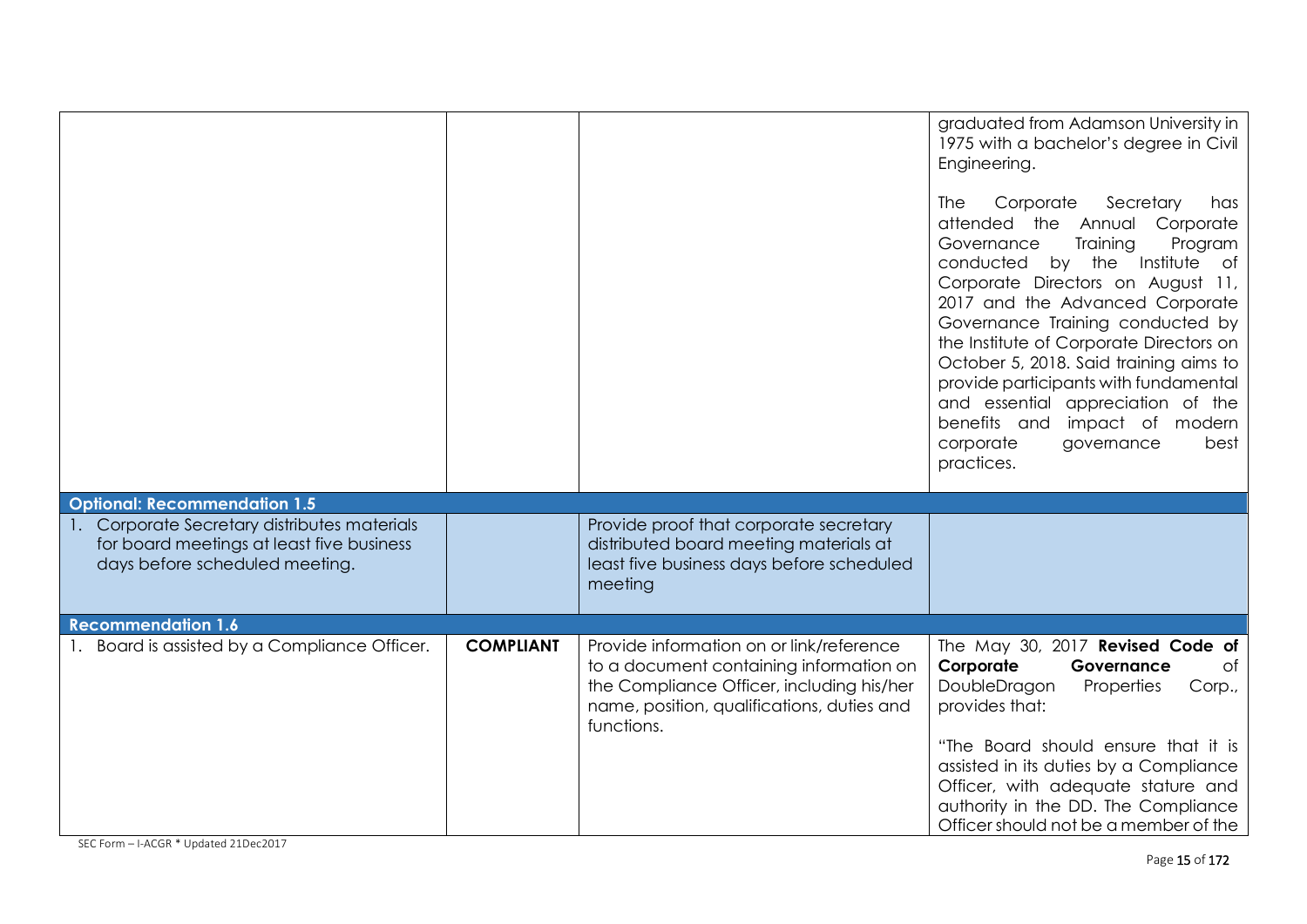|  | Board of Directors and should annually<br>attend a training on corporate<br>governance.                                                                                                                                                                                                                                                                                    |
|--|----------------------------------------------------------------------------------------------------------------------------------------------------------------------------------------------------------------------------------------------------------------------------------------------------------------------------------------------------------------------------|
|  | The Compliance Officer is a member<br>of the DD's management team in<br>charge of the compliance function.<br>Similar to the Corporate Secretary,<br>he/she is primarily liable to the<br>corporation and its shareholders, and<br>not to the Chairman or President of the<br>Company. He/she has, among others,<br>following<br>the<br>duties<br>and<br>responsibilities: |
|  | a. Ensures proper onboarding of<br>new directors (i.e., orientation<br>on the company's business,<br>charter,<br>articles<br>0t<br>incorporation<br>and<br>by-laws,<br>among other);                                                                                                                                                                                       |
|  | b. Monitors, reviews, evaluates<br>and ensures the compliance<br>by the corporation, its officers<br>and directors with the relevant<br>laws, this Code, rules and<br>regulations<br>and<br>all<br>governance<br>issuances<br>0f<br>regulatory agencies;                                                                                                                   |
|  | c. Reports the matter to the Board<br>if violations are found and<br>recommends the imposition of<br>appropriate<br>disciplinary<br>action;                                                                                                                                                                                                                                |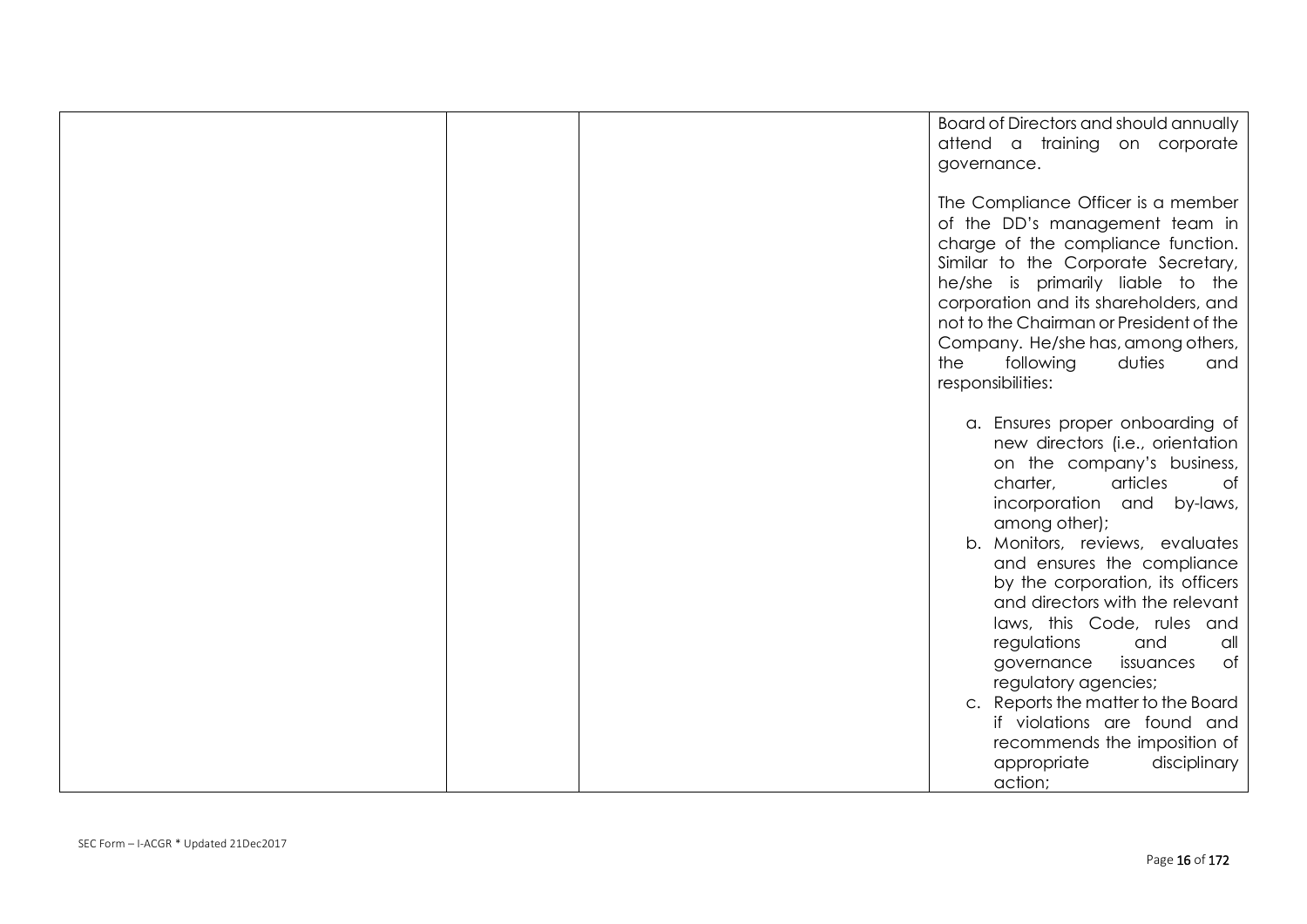|                                                                                                                                                      |                  | d. Ensures the integrity<br>and<br>accuracy of all documentary<br>submissions to regulators;<br>e. Appears before the SEC when<br>summoned in relation to<br>compliance with this Code;<br>Collaborates<br>$f_{\star}$<br>with<br>other<br>departments<br>$\mathsf{to}$<br>properly<br>address compliance<br>issues,<br>which may be subject to<br>investigation;<br>Identifies possible areas of<br>g.<br>compliance issues and works<br>towards the resolution of the<br>same;<br>h. Ensures attendance of Board<br>members and key officers to<br>relevant trainings; and<br>Performs such other duties and<br>responsibilities as may be<br>provided by the SEC."<br>The Compliance Officer is Atty.<br>Joselito L. Barrera, Jr. He is a graduate<br>of Arellano University - School of Law<br>and was admitted to the Philippine Bar<br>in year 2006. |
|------------------------------------------------------------------------------------------------------------------------------------------------------|------------------|------------------------------------------------------------------------------------------------------------------------------------------------------------------------------------------------------------------------------------------------------------------------------------------------------------------------------------------------------------------------------------------------------------------------------------------------------------------------------------------------------------------------------------------------------------------------------------------------------------------------------------------------------------------------------------------------------------------------------------------------------------------------------------------------------------------------------------------------------------|
| 2. Compliance Officer has a rank of Senior<br>Vice President or an equivalent position<br>with adequate stature and authority in the<br>corporation. | <b>COMPLIANT</b> | The May 30, 2017 Revised Code of<br>Corporate<br>Governance<br>of<br>DoubleDragon<br>Properties<br>Corp.,<br>provides that:<br>"The Board should ensure that it is<br>assisted in its duties by a Compliance<br>Officer, with adequate stature and                                                                                                                                                                                                                                                                                                                                                                                                                                                                                                                                                                                                         |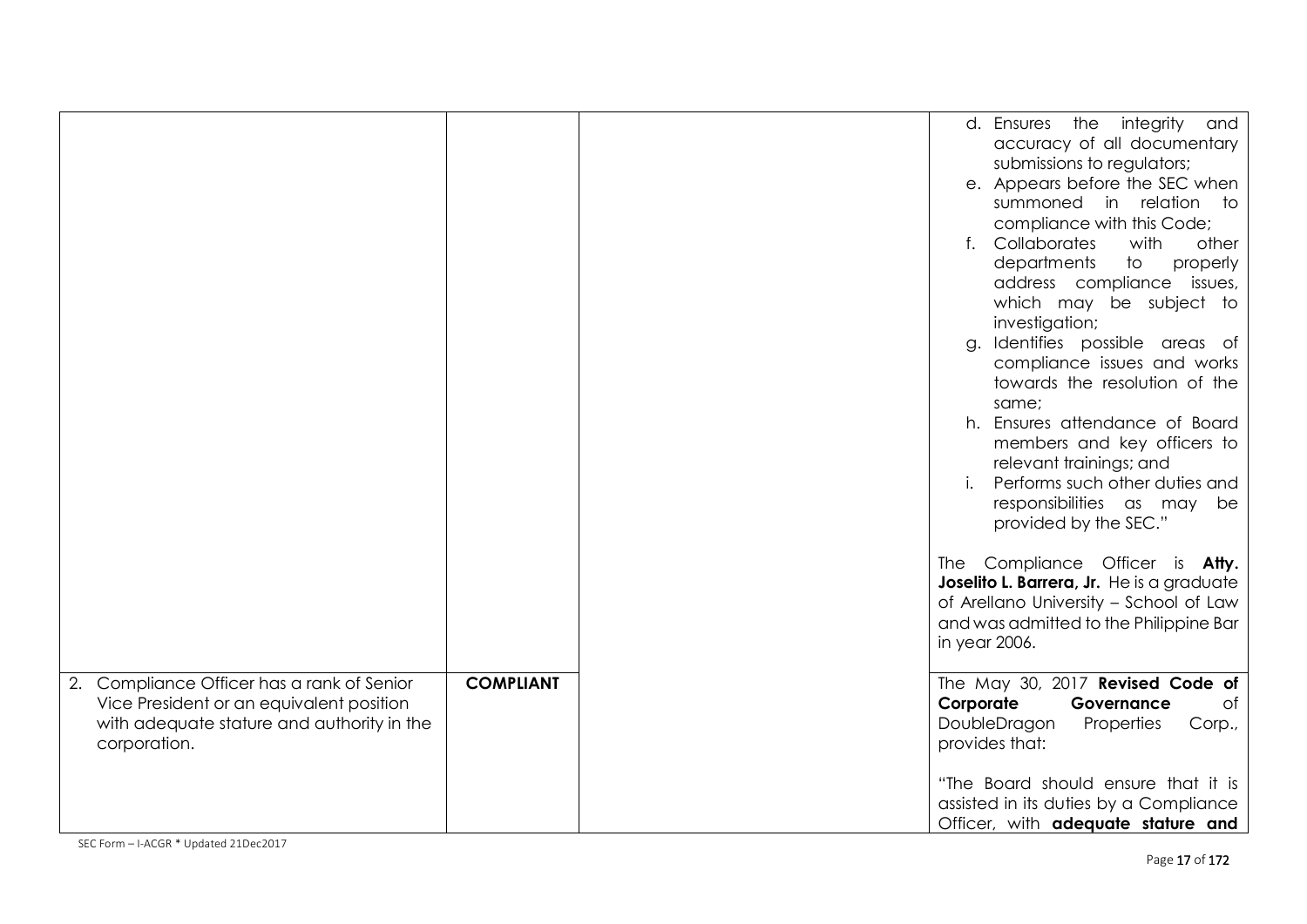|                                                                      |                  |                                                                                                                                                                                       | authority in the DD. The Compliance<br>Officer should not be a member of the<br>Board of Directors and should annually<br>attend a training on corporate<br>governance."                                                                                                                                                                                                                                                                                                                                                                                                                                                                                               |
|----------------------------------------------------------------------|------------------|---------------------------------------------------------------------------------------------------------------------------------------------------------------------------------------|------------------------------------------------------------------------------------------------------------------------------------------------------------------------------------------------------------------------------------------------------------------------------------------------------------------------------------------------------------------------------------------------------------------------------------------------------------------------------------------------------------------------------------------------------------------------------------------------------------------------------------------------------------------------|
| 3. Compliance Officer is not a member of<br>the board.               | <b>COMPLIANT</b> |                                                                                                                                                                                       | The May 30, 2017 Revised Code of<br>Corporate<br>Governance<br>Оf<br>DoubleDragon<br>Properties<br>Corp.,<br>provides that:<br>"The Board should ensure that it is<br>assisted in its duties by a Compliance<br>Officer, with adequate stature and<br>authority in the DD. The Compliance<br>Officer should not be a member of the<br><b>Board of Directors</b> and should annually<br>attend a training on corporate<br>governance."                                                                                                                                                                                                                                  |
| 4. Compliance Officer attends training/s on<br>corporate governance. | <b>COMPLIANT</b> | Provide information on or link/reference<br>to a document containing information on<br>the corporate governance training<br>attended, including number of hours and<br>topics covered | The May 30, 2017 Revised Code of<br>Corporate<br>Governance<br>of<br>DoubleDragon<br>Properties<br>Corp.,<br>provides that:<br>"The Board should ensure that it is<br>assisted in its duties by a Compliance<br>Officer, with adequate stature and<br>authority in the DD. The Compliance<br>Officer should not be a member of the<br>Board of<br><b>Directors</b><br>and <b>should</b><br>annually attend a<br>training<br>on<br>corporate governance."<br>attended<br>training<br>the<br>The<br>by<br>Officer<br>Compliance<br>regarding<br>corporate governance<br>the<br>is<br>5th<br><b>GGAPP</b><br>Annual<br>Forum<br>Good<br>Governance, Ethics and Compliance |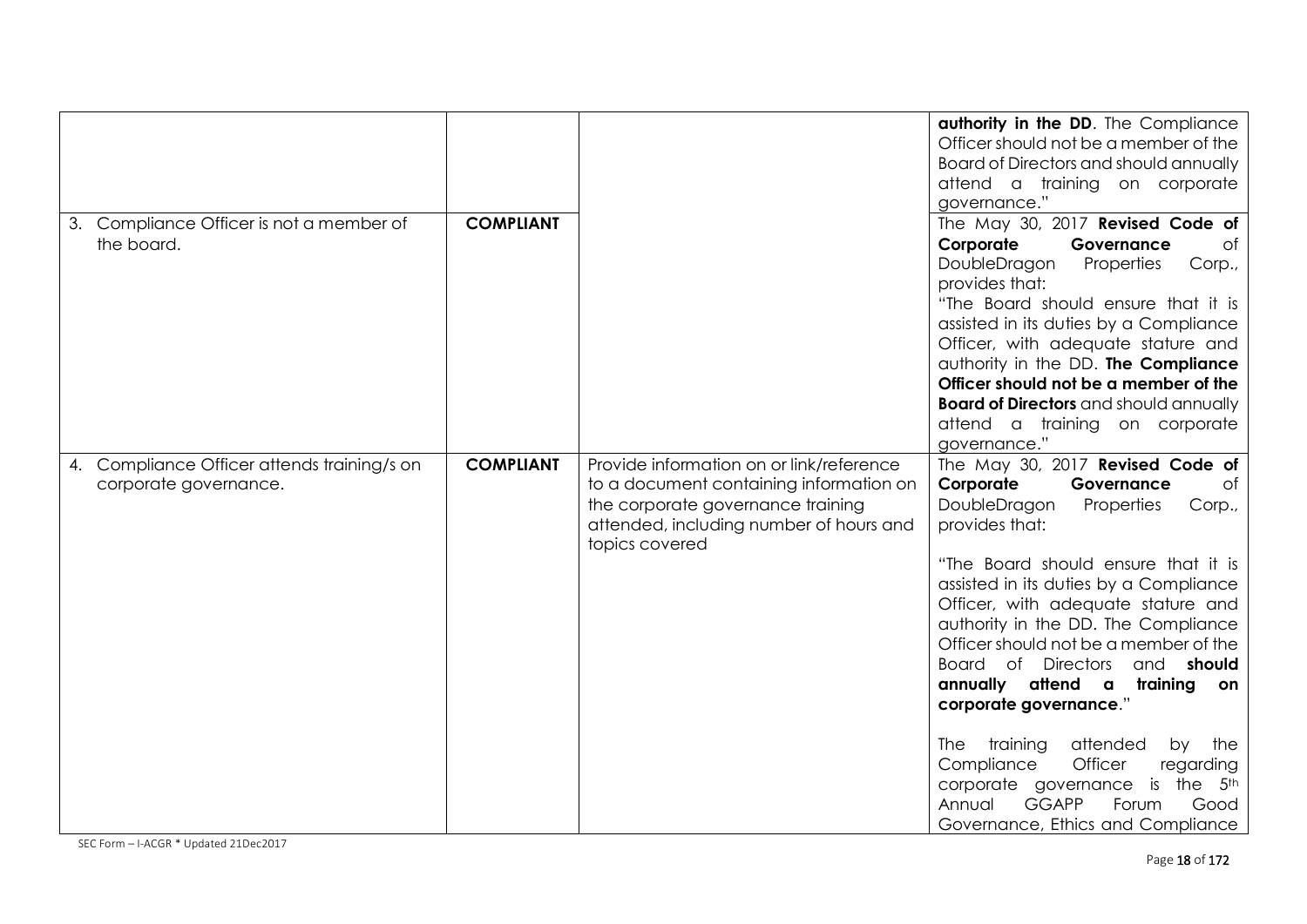|                                                                                                                                                                                                                                                                                                      |                  |                                                                                                                                                                                   | held at Conrad Manila on May 24,<br>2017.                                                                                                                                                                                                                                                                                                                                                                                                                                                                                                                                                                                                              |  |
|------------------------------------------------------------------------------------------------------------------------------------------------------------------------------------------------------------------------------------------------------------------------------------------------------|------------------|-----------------------------------------------------------------------------------------------------------------------------------------------------------------------------------|--------------------------------------------------------------------------------------------------------------------------------------------------------------------------------------------------------------------------------------------------------------------------------------------------------------------------------------------------------------------------------------------------------------------------------------------------------------------------------------------------------------------------------------------------------------------------------------------------------------------------------------------------------|--|
|                                                                                                                                                                                                                                                                                                      |                  |                                                                                                                                                                                   |                                                                                                                                                                                                                                                                                                                                                                                                                                                                                                                                                                                                                                                        |  |
| Principle 2: The fiduciary roles, responsibilities and accountabilities of the Board as provided under the law, the company's articles and by-laws, and<br>other legal pronouncements and guidelines should be clearly made known to all directors as well as to stockholders and other stakeholders |                  |                                                                                                                                                                                   |                                                                                                                                                                                                                                                                                                                                                                                                                                                                                                                                                                                                                                                        |  |
| <b>Recommendation 2.1</b>                                                                                                                                                                                                                                                                            |                  |                                                                                                                                                                                   |                                                                                                                                                                                                                                                                                                                                                                                                                                                                                                                                                                                                                                                        |  |
| Directors act on a fully informed basis, in<br>good faith, with due diligence and care,<br>and in the best interest of the company.                                                                                                                                                                  | <b>COMPLIANT</b> | Provide information or reference to a<br>document containing information on how<br>the directors performed their duties (can<br>include board resolutions, minutes of<br>meeting) | The May 30, 2017 Revised Code of<br>Corporate<br>Governance<br>of<br>DoubleDragon<br>Properties<br>Corp.,<br>provides that:<br>"The fiduciary roles, responsibilities and<br>accountabilities of the<br><b>Board</b><br>as<br>provided<br>the<br>under<br>law,<br>the<br>company's articles and by-laws, and<br>other legal pronouncements and<br>guidelines, should be clearly made<br>known to all directors as well as to<br>shareholders and other stakeholders.<br>The Board members should act on a<br>fully informed basis, in good faith, with<br>due diligence and care, and in the<br>best interest of the company and all<br>shareholders." |  |
| <b>Recommendation 2.2</b>                                                                                                                                                                                                                                                                            |                  |                                                                                                                                                                                   |                                                                                                                                                                                                                                                                                                                                                                                                                                                                                                                                                                                                                                                        |  |
| Board oversees the development, review<br>and approval of the company's business<br>objectives and strategy.                                                                                                                                                                                         | <b>COMPLIANT</b> | Provide information or link/reference to a<br>document containing information on how<br>the directors performed this function (can                                                | The May 30, 2017 Revised Code of<br>Corporate<br>Governance<br>of<br>DoubleDragon<br>Properties<br>Corp.,                                                                                                                                                                                                                                                                                                                                                                                                                                                                                                                                              |  |
| 2. Board oversees and monitors the<br>implementation of the company's business<br>objectives and strategy.                                                                                                                                                                                           | <b>COMPLIANT</b> | include board resolutions, minutes of<br>meeting)                                                                                                                                 | provides that:<br>"The<br>Board<br>should<br>the<br>oversee<br>development of and approve the                                                                                                                                                                                                                                                                                                                                                                                                                                                                                                                                                          |  |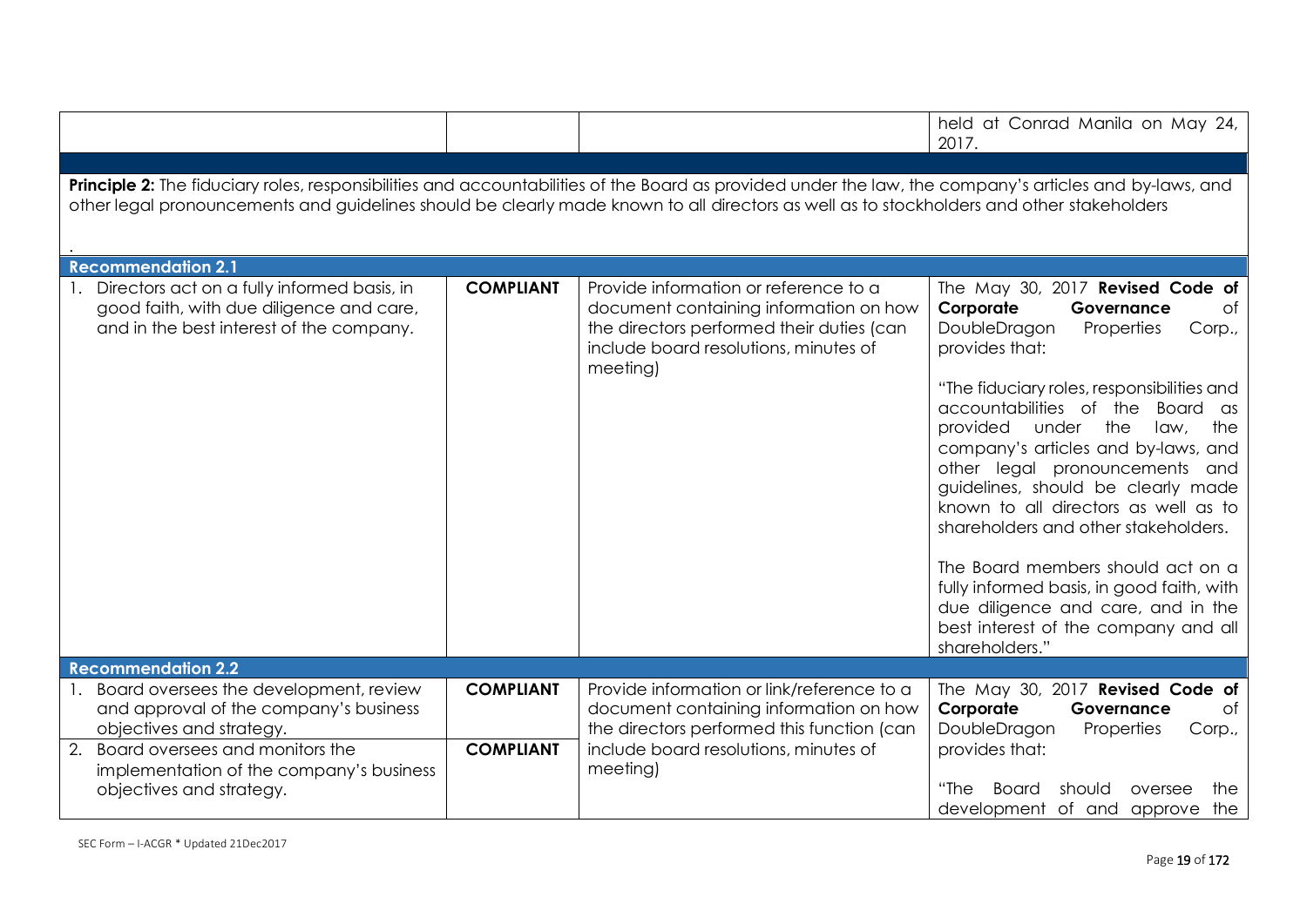|                                                                                                                                                                            |                  | Indicate frequency of review of business<br>objectives and strategy                                                                                                                         | company's business objectives and<br>strategy,<br>and<br>monitor<br>their<br>implementation, in order to sustain the<br>company's long-term viability and<br>strength."<br>The frequency of review of business<br>objectives and strategy is from time to<br>time. |
|----------------------------------------------------------------------------------------------------------------------------------------------------------------------------|------------------|---------------------------------------------------------------------------------------------------------------------------------------------------------------------------------------------|--------------------------------------------------------------------------------------------------------------------------------------------------------------------------------------------------------------------------------------------------------------------|
| <b>Supplement to Recommendation 2.2</b>                                                                                                                                    |                  |                                                                                                                                                                                             |                                                                                                                                                                                                                                                                    |
| Board has a clearly defined and updated<br>vision, mission and core values.                                                                                                | <b>COMPLIANT</b> | Indicate or provide link/reference to a<br>document containing the company's<br>vision, mission and core values.<br>Indicate frequency of review of the vision,<br>mission and core values. | http://www.doubledragon.com.ph/p<br>age/vision-mission-core-values                                                                                                                                                                                                 |
| 2. Board has a strategy execution process<br>that facilitates effective management<br>performance and is attuned to the<br>company's business environment, and<br>culture. | <b>COMPLIANT</b> | Provide information on or link/reference<br>to a document containing information on<br>the strategy execution process.                                                                      | The Board has a strategy execution<br>process by providing trainings and<br>seminars<br>about<br>corporate<br>governance to the Management of<br>company<br>its<br>effective<br>the<br>for<br>performance.                                                         |
| <b>Recommendation 2.3</b>                                                                                                                                                  |                  |                                                                                                                                                                                             |                                                                                                                                                                                                                                                                    |
| Board is headed by a competent and<br>qualified Chairperson.                                                                                                               | <b>COMPLIANT</b> | Provide information or reference to a<br>document containing information on the<br>Chairperson, including his/her name and<br>qualifications                                                | DoubleDragon<br>Properties<br>Corp.'s<br>Chairperson is Mr. Edgar J. Sia II.<br>http://www.doubledragon.com.ph/p<br>age/board-of-directors                                                                                                                         |
| <b>Recommendation 2.4</b>                                                                                                                                                  |                  |                                                                                                                                                                                             |                                                                                                                                                                                                                                                                    |
| Board ensures and adopts an effective<br>succession planning program for directors,<br>key officers and management.                                                        | <b>COMPLIANT</b> | Disclose and provide information or<br>link/reference to a document containing<br>information on the company's succession                                                                   | The May 30, 2017 Revised Code of<br>Corporate<br>Governance<br>of<br>DoubleDragon<br>Properties<br>Corp.,<br>provides that:                                                                                                                                        |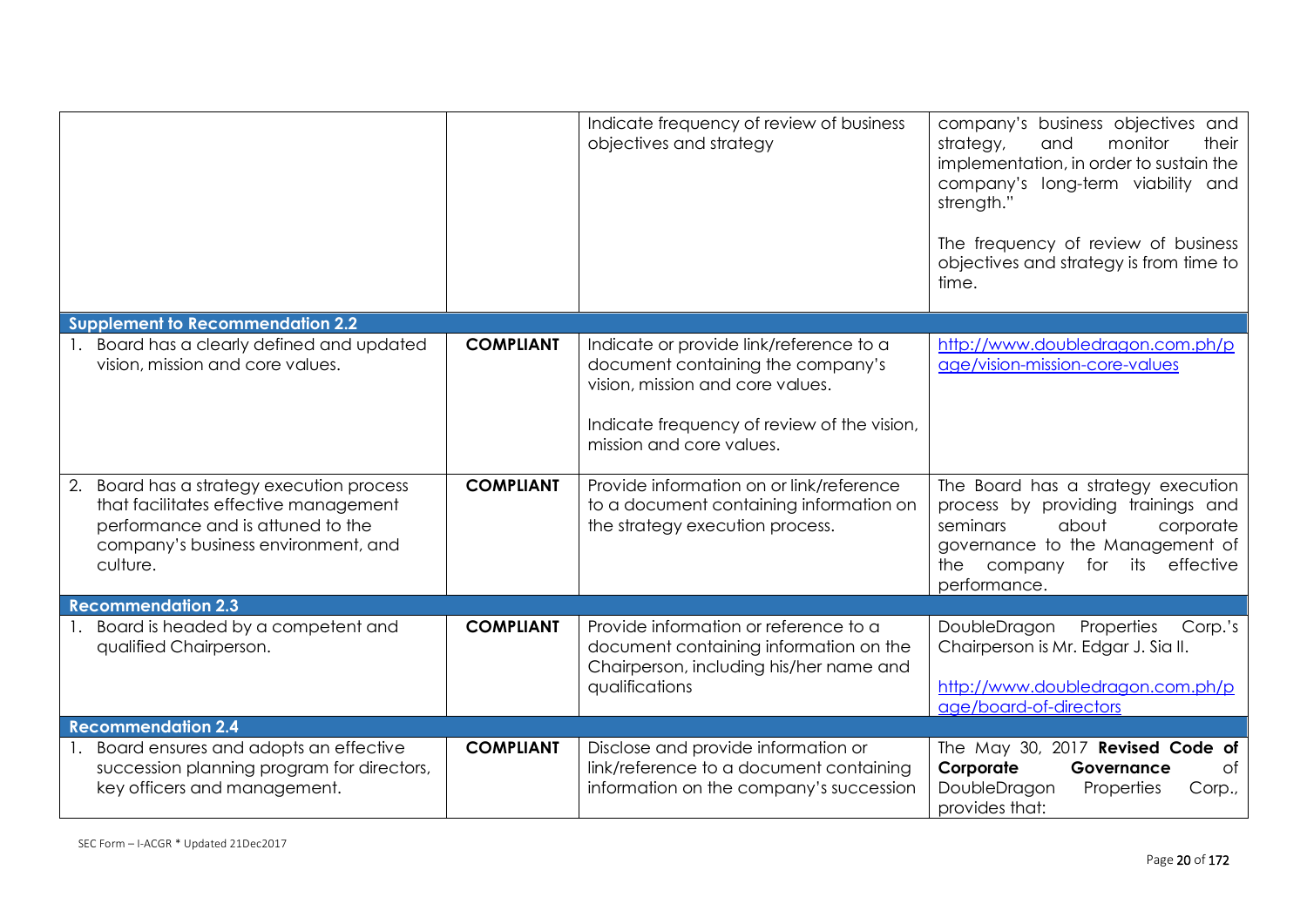| <b>COMPLIANT</b> | implementation |                                                                                                                                                                                                                                                                                                                                                                                                                                                                                                                                                                                                                                 |
|------------------|----------------|---------------------------------------------------------------------------------------------------------------------------------------------------------------------------------------------------------------------------------------------------------------------------------------------------------------------------------------------------------------------------------------------------------------------------------------------------------------------------------------------------------------------------------------------------------------------------------------------------------------------------------|
|                  |                | <b>Nomination and Succession</b>                                                                                                                                                                                                                                                                                                                                                                                                                                                                                                                                                                                                |
|                  |                | "The Board should have and disclose<br>in its Code a formal and transparent<br>board nomination and election policy<br>that should include how it accepts<br>nominations<br>from<br>minority<br>shareholders and reviews nominated<br>candidates. The policy should also<br>include an assessment of the<br>effectiveness of the Board's processes<br>and procedures in the nomination,<br>election, or replacement of a director.<br>In addition, its process of identifying<br>the quality of directors should be<br>aligned with the strategic direction of<br>the company.<br>For Executive and Non-executive<br>Directors: |
|                  |                | The election of all Directors is held<br>during each regular stockholders'<br>meeting, unless a vacancy occurred<br>which shall be filled in immediately<br>during a meeting called for the<br>purpose and the person so elected<br>shall serve only the unexpired portion<br>of his predecessor in office.<br>For Independent Directors:<br>1. The nomination of the independent<br>director shall be conducted by the                                                                                                                                                                                                         |
|                  |                |                                                                                                                                                                                                                                                                                                                                                                                                                                                                                                                                                                                                                                 |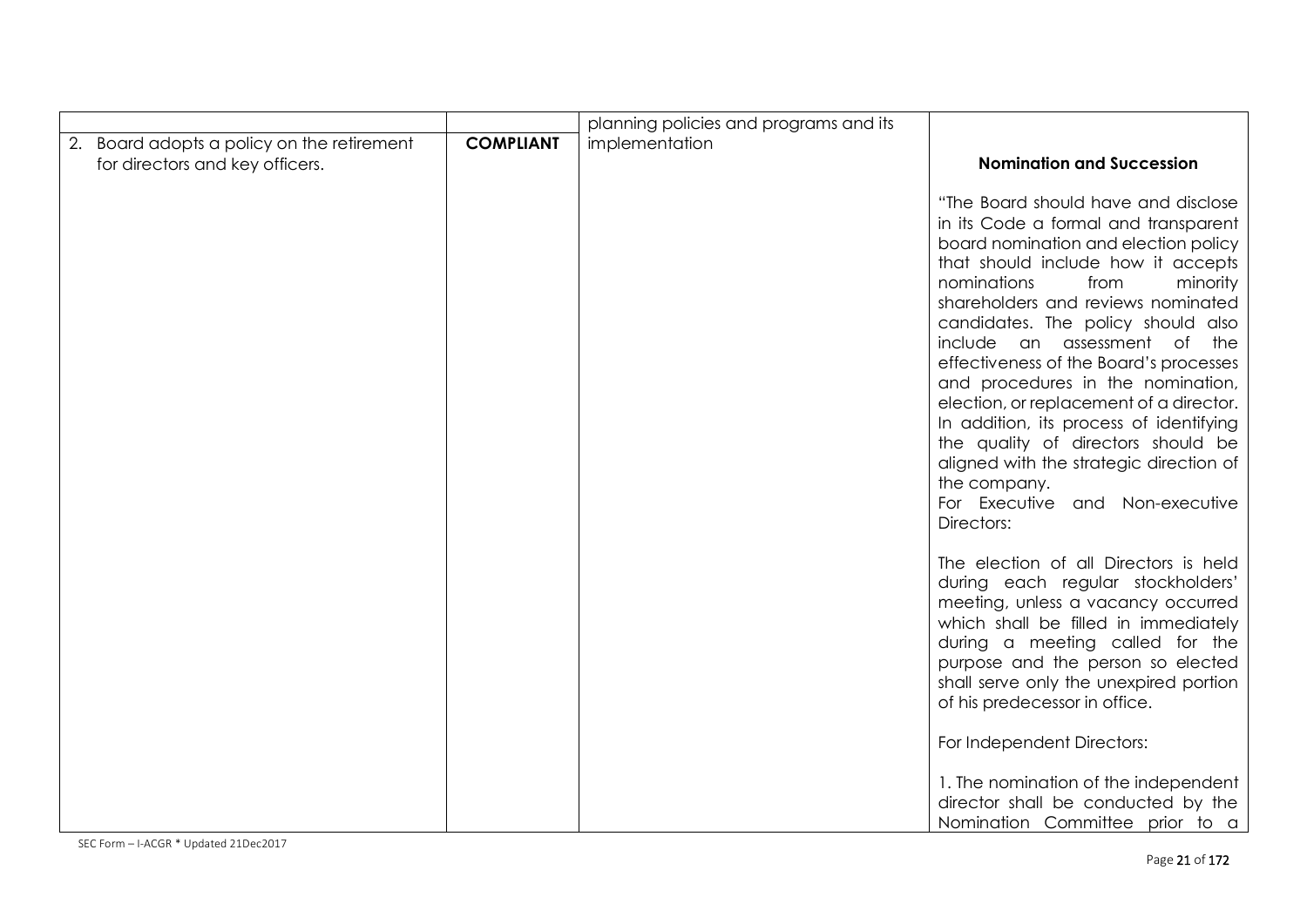|  | stockholders'<br>meeting.<br>All<br>recommendations shall be signed by<br>the nominating stockholders together<br>with the acceptance and conformity<br>by the would-be nominees.                                                                                                                                     |
|--|-----------------------------------------------------------------------------------------------------------------------------------------------------------------------------------------------------------------------------------------------------------------------------------------------------------------------|
|  | 2. After the<br>nomination,<br>the<br>Nomination Committee shall prepare<br>a final list of candidates which shall<br>contain all the information about all<br>the nominees for the independent<br>directors.<br>The list shall be made<br>available to the SEC and to all the<br>stockholders through the filing and |
|  | distribution of the<br>Information<br>Statement or Proxy Statement, or in<br>such other reports the Corporation is<br>required to submit to the Commission.<br>3. Only nominees whose names<br>appear on the Final List of Candidates<br>shall be eligible for election as an                                         |
|  | Independent Director.<br>No other<br>nomination shall be entertained after<br>the Final List of Candidates shall have<br>No further<br>been prepared.<br>nomination shall be entertained or<br>allowed on the floor during the actual<br>stockholders' meeting.                                                       |
|  | 4. The specific slot for independent<br>directors shall not be filled-up by<br>unqualified nominees.                                                                                                                                                                                                                  |
|  | 5. In case of failure of election for the<br>independent director, the Chairman<br>of the meeting shall call a separate                                                                                                                                                                                               |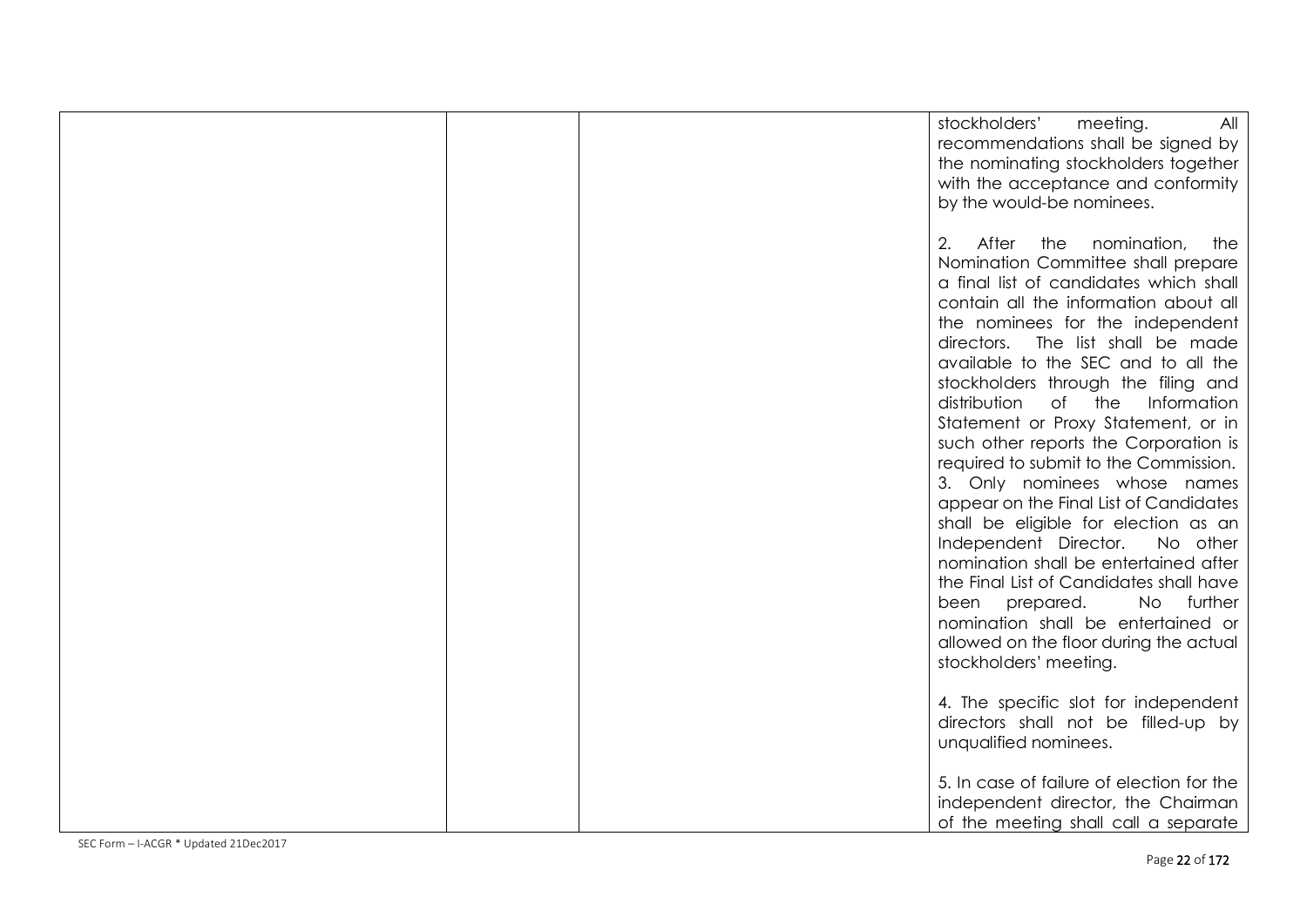|                                                                                                                 |                  |                                                                                                                                                                   | election during the same meeting to<br>fill up the vacancy."                                                                                                                                                                                                                                                                                                                                 |
|-----------------------------------------------------------------------------------------------------------------|------------------|-------------------------------------------------------------------------------------------------------------------------------------------------------------------|----------------------------------------------------------------------------------------------------------------------------------------------------------------------------------------------------------------------------------------------------------------------------------------------------------------------------------------------------------------------------------------------|
| <b>Recommendation 2.5</b>                                                                                       |                  |                                                                                                                                                                   |                                                                                                                                                                                                                                                                                                                                                                                              |
| Board aligns the remuneration of key<br>officers and board members with long-<br>term interests of the company. | <b>COMPLIANT</b> | Provide information on or link/reference<br>to a document containing information on<br>the company's remuneration policy and<br>its implementation, including the | The May 30, 2017 Revised Code of<br>Corporate<br>$\circ$ f<br>Governance<br>DoubleDragon<br>Properties<br>Corp.,<br>provides:                                                                                                                                                                                                                                                                |
| Board adopts a policy specifying the<br>2.<br>relationship between remuneration and<br>performance.             | <b>COMPLIANT</b> | relationship between remuneration and<br>performance.                                                                                                             | <b>Remuneration of Directors and</b><br><b>Officers</b>                                                                                                                                                                                                                                                                                                                                      |
| Directors do not participate in discussions<br>3.<br>or deliberations involving his/her own<br>remuneration.    | <b>COMPLIANT</b> |                                                                                                                                                                   | "The levels of remuneration of DD<br>should be sufficient to be able to<br>attract and retain the services of<br>qualified and competent directors<br>and officers. A portion<br>of the<br>remuneration of executive directors<br>may be structured or be based on<br>corporate<br>individual<br>and<br>performance.                                                                         |
|                                                                                                                 |                  |                                                                                                                                                                   | DD.<br>establish<br>formal<br>and<br>may<br>transparent<br>for<br>the<br>procedures<br>development of a policy on executive<br>remuneration or determination of<br>remuneration levels for individual<br>directors and officers depending on<br>of<br>particular<br>needs<br>the<br>the<br>No director<br>corporation.<br>should<br>participate<br>deciding<br>in<br>on his<br>remuneration. |
|                                                                                                                 |                  |                                                                                                                                                                   | DD's annual reports and information<br>and proxy statements shall include a<br>clear, concise and understandable<br>disclosure of all fixed and variable                                                                                                                                                                                                                                     |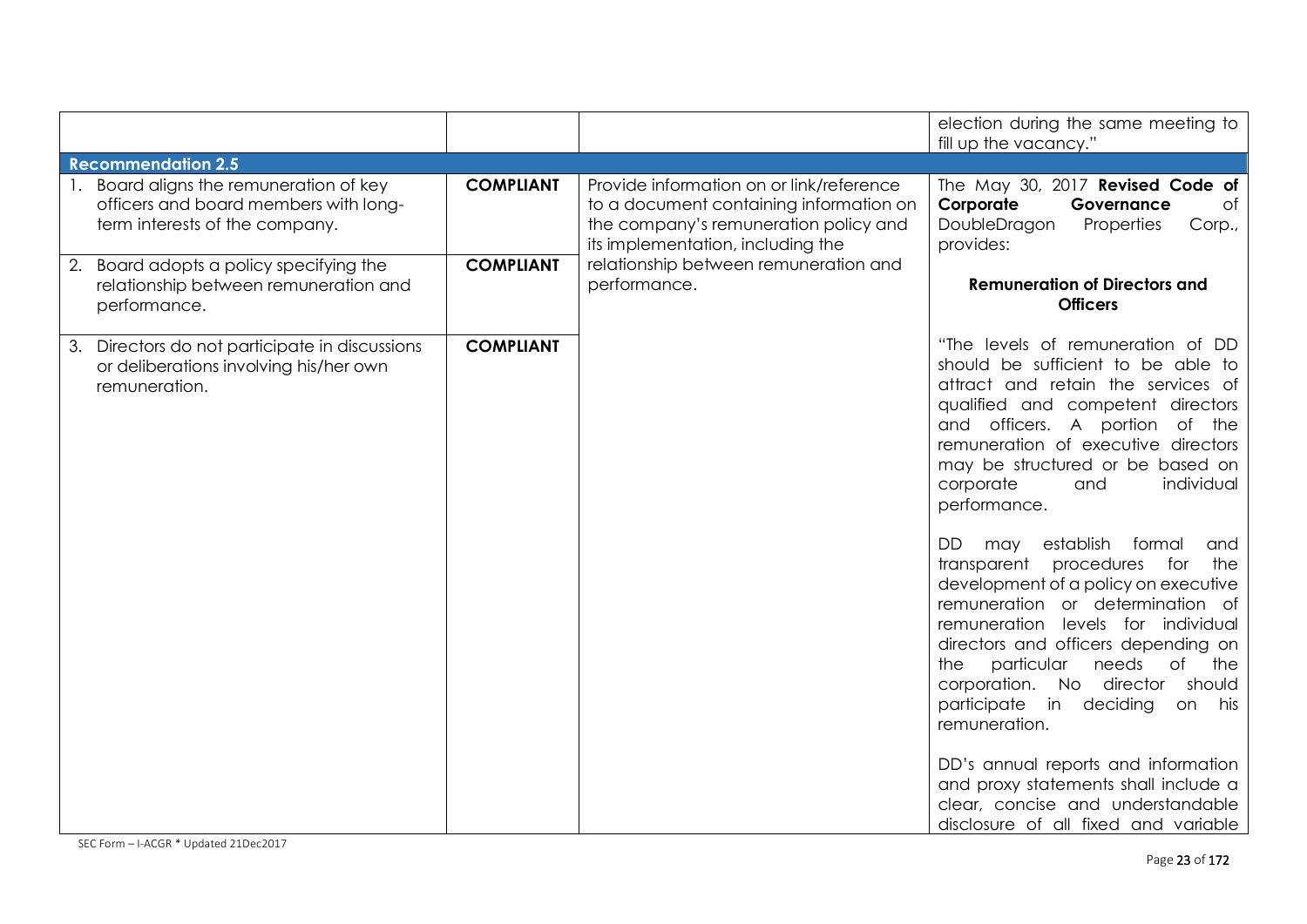|                                                                                                                                                                                                                            |                  |                                                                                                                                                                                                       | compensation that may be paid,<br>directly or indirectly, to its directors<br>and top four (4) management officers<br>during the preceding fiscal year.<br>To protect the funds of DD, the<br>Commission may, in exceptional<br>cases, e.g., when a corporation is<br>under receivership or rehabilitation,<br>regulate the payment of the party<br>compensation, allowances, fees and<br>fringe benefits to its directors and<br>officers." |
|----------------------------------------------------------------------------------------------------------------------------------------------------------------------------------------------------------------------------|------------------|-------------------------------------------------------------------------------------------------------------------------------------------------------------------------------------------------------|----------------------------------------------------------------------------------------------------------------------------------------------------------------------------------------------------------------------------------------------------------------------------------------------------------------------------------------------------------------------------------------------------------------------------------------------|
| <b>Optional: Recommendation 2.5</b>                                                                                                                                                                                        |                  |                                                                                                                                                                                                       |                                                                                                                                                                                                                                                                                                                                                                                                                                              |
| Board approves the remuneration of senior<br>executives.                                                                                                                                                                   | <b>COMPLIANT</b> | Provide proof of board approval                                                                                                                                                                       | The remuneration of senior executives<br>is presented to the Board of Directors<br>for approval.                                                                                                                                                                                                                                                                                                                                             |
| 2. Company has measurable standards to<br>align the performance-based<br>remuneration of the executive directors<br>and senior executives with long-term<br>interest, such as claw back provision and<br>deferred bonuses. |                  | Provide information on or link/reference<br>to a document containing measurable<br>standards to align performance-based<br>remuneration with the long-term interest<br>of the company.                |                                                                                                                                                                                                                                                                                                                                                                                                                                              |
| <b>Recommendation 2.6</b>                                                                                                                                                                                                  |                  |                                                                                                                                                                                                       |                                                                                                                                                                                                                                                                                                                                                                                                                                              |
| 1. Board has a formal and transparent board<br>nomination and election policy.                                                                                                                                             | <b>COMPLIANT</b> | Provide information or reference to a<br>document containing information on the<br>company's nomination and election                                                                                  | The company's Code of Governance<br>provides that:                                                                                                                                                                                                                                                                                                                                                                                           |
|                                                                                                                                                                                                                            |                  | policy and process and its<br>implementation, including the criteria<br>used in selecting new directors, how the<br>shortlisted candidates and how it<br>encourages nominations from<br>shareholders. | <b>Nomination and Succession</b><br>"The Board should have and disclose<br>in its Code a formal and transparent<br>board nomination and election policy<br>that should include how it accepts<br>nominations<br>from<br>minority                                                                                                                                                                                                             |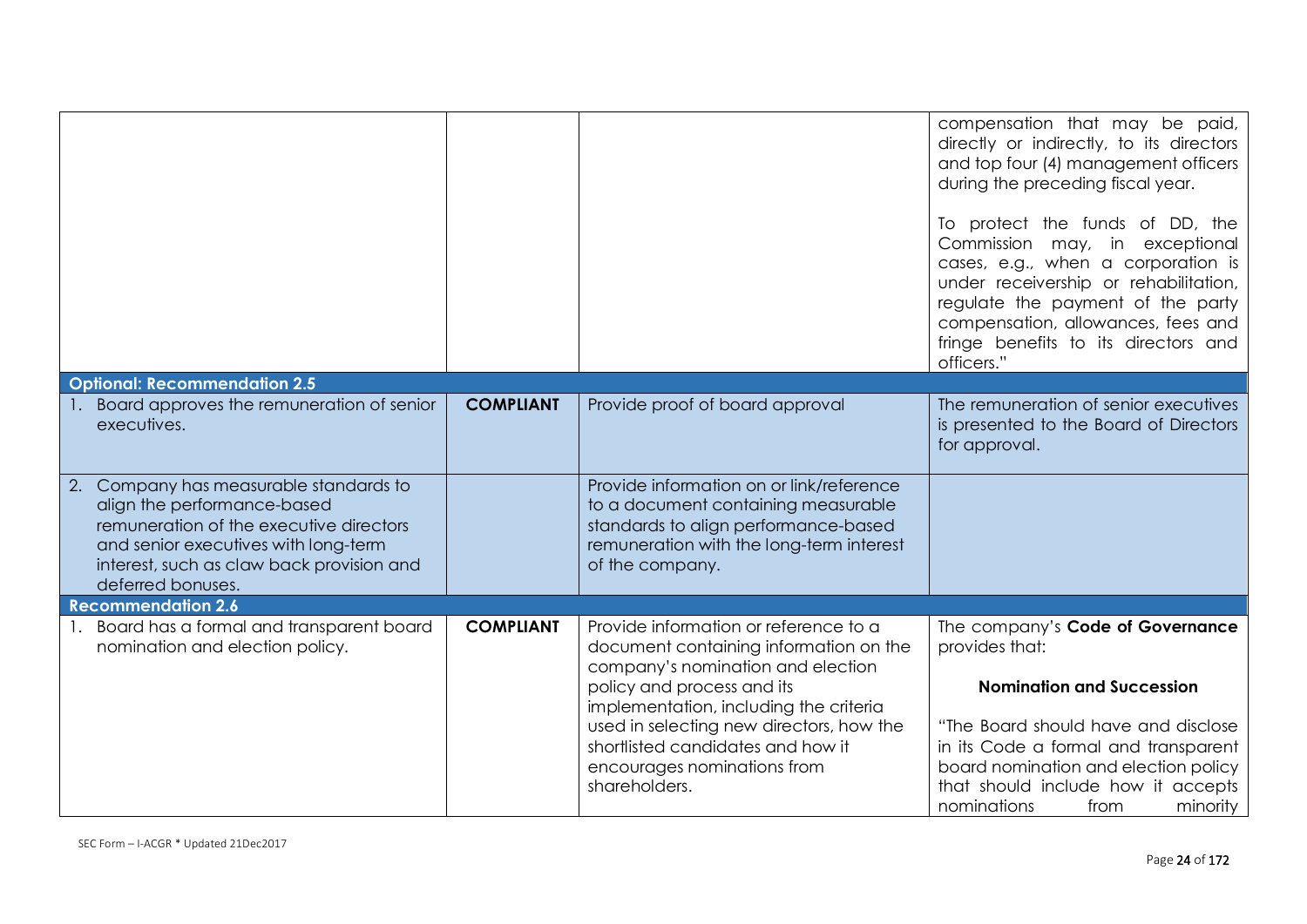| Provide proof if minority shareholders<br>have a right to nominate candidates to<br>the board<br>Provide information if there was an<br>assessment of the effectiveness of the<br>Board's processes in the nomination,<br>election or replacement of a director. | shareholders and reviews nominated<br>candidates. The policy should also<br>include an assessment of the<br>effectiveness of the Board's processes<br>and procedures in the nomination,<br>election, or replacement of a director.<br>In addition, its process of identifying<br>the quality of directors should be<br>aligned with the strategic direction of<br>the company. |
|------------------------------------------------------------------------------------------------------------------------------------------------------------------------------------------------------------------------------------------------------------------|--------------------------------------------------------------------------------------------------------------------------------------------------------------------------------------------------------------------------------------------------------------------------------------------------------------------------------------------------------------------------------|
|                                                                                                                                                                                                                                                                  | For Executive and Non-executive<br>Directors:                                                                                                                                                                                                                                                                                                                                  |
|                                                                                                                                                                                                                                                                  | The election of all Directors is held<br>during each regular stockholders'<br>meeting, unless a vacancy occurred<br>which shall be filled in immediately<br>during a meeting called for the<br>purpose and the person so elected<br>shall serve only the unexpired portion<br>of his predecessor in office.                                                                    |
|                                                                                                                                                                                                                                                                  | For Independent Directors:                                                                                                                                                                                                                                                                                                                                                     |
|                                                                                                                                                                                                                                                                  | 1. The nomination of the independent<br>director shall be conducted by the<br>Nomination Committee prior to a<br>stockholders'<br>meeting.<br>All<br>recommendations shall be signed by<br>the nominating stockholders together<br>with the acceptance and conformity<br>by the would-be nominees.                                                                             |
|                                                                                                                                                                                                                                                                  | After<br>the<br>nomination,<br>2.<br>the<br>Nomination Committee shall prepare                                                                                                                                                                                                                                                                                                 |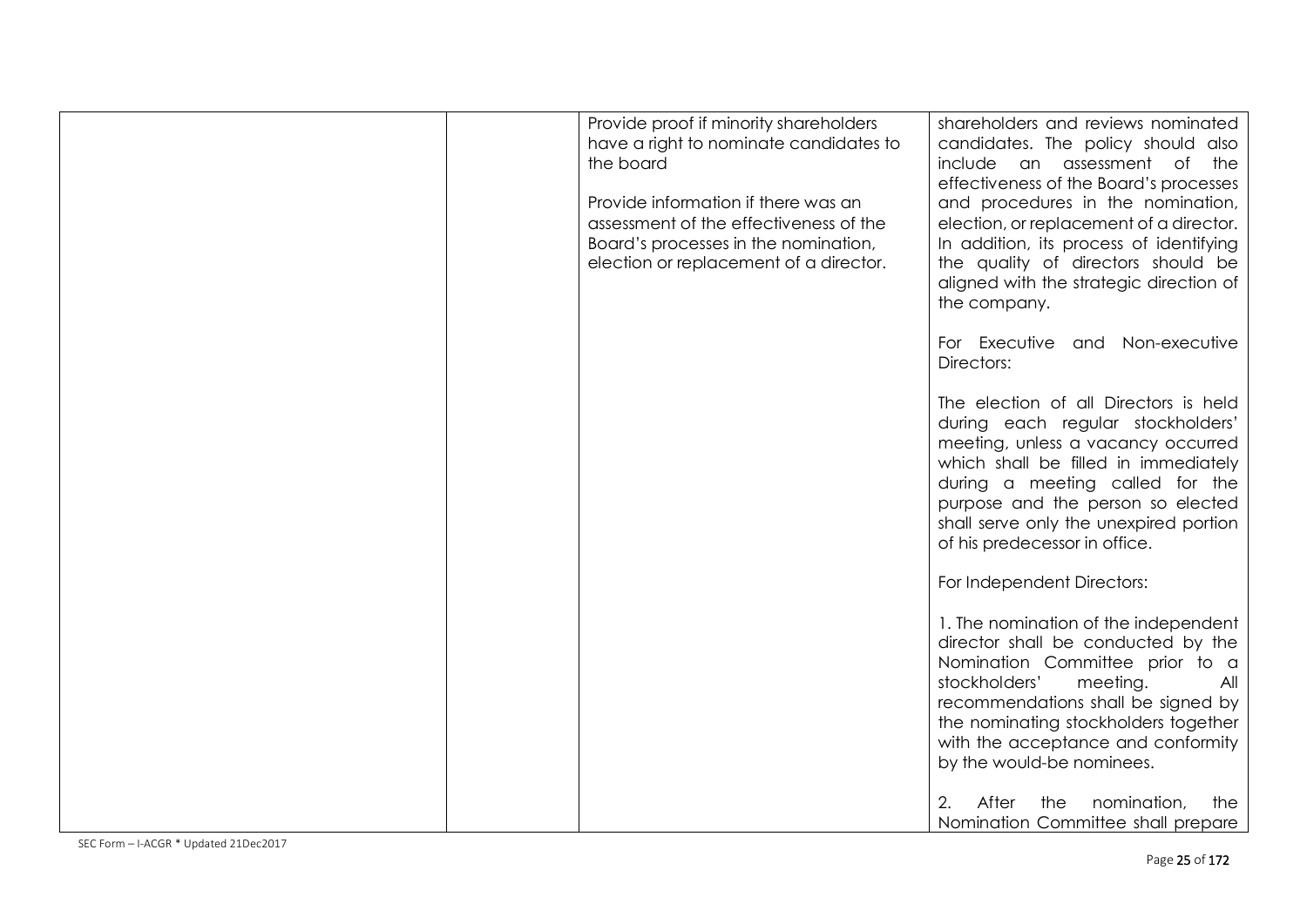|  |  |  | a final list of candidates which shall<br>contain all the information about all |                      |                 |
|--|--|--|---------------------------------------------------------------------------------|----------------------|-----------------|
|  |  |  | the nominees for the independent                                                |                      |                 |
|  |  |  | directors. The list shall be made                                               |                      |                 |
|  |  |  | available to the SEC and to all the                                             |                      |                 |
|  |  |  | stockholders through the filing and                                             |                      |                 |
|  |  |  | distribution                                                                    | of the               | Information     |
|  |  |  | Statement or Proxy Statement, or in                                             |                      |                 |
|  |  |  | such other reports the Corporation is                                           |                      |                 |
|  |  |  | required to submit to the Commission.                                           |                      |                 |
|  |  |  | 3. Only nominees whose names                                                    |                      |                 |
|  |  |  | appear on the Final List of Candidates                                          |                      |                 |
|  |  |  | shall be eligible for election as an                                            |                      |                 |
|  |  |  | Independent Director.                                                           |                      | No other        |
|  |  |  | nomination shall be entertained after                                           |                      |                 |
|  |  |  | the Final List of Candidates shall have                                         |                      |                 |
|  |  |  | been prepared.                                                                  |                      | further<br>No   |
|  |  |  | nomination shall be entertained or<br>allowed on the floor during the actual    |                      |                 |
|  |  |  | stockholders' meeting.                                                          |                      |                 |
|  |  |  |                                                                                 |                      |                 |
|  |  |  | 4. The specific slot for independent                                            |                      |                 |
|  |  |  | directors shall not be filled-up by                                             |                      |                 |
|  |  |  | unqualified nominees.                                                           |                      |                 |
|  |  |  |                                                                                 |                      |                 |
|  |  |  | 5. In case of failure of election for the                                       |                      |                 |
|  |  |  | independent director, the Chairman                                              |                      |                 |
|  |  |  | of the meeting shall call a separate                                            |                      |                 |
|  |  |  | election during the same meeting to                                             |                      |                 |
|  |  |  | fill up the vacancy."                                                           |                      |                 |
|  |  |  | <b>Below is the company's Nomination</b>                                        |                      |                 |
|  |  |  |                                                                                 | and Election Policy: |                 |
|  |  |  |                                                                                 |                      |                 |
|  |  |  | <b>PROCEDURE</b>                                                                | <b>PROCESS</b>       | <b>CRITERIA</b> |
|  |  |  |                                                                                 | <b>ADOPTED</b>       |                 |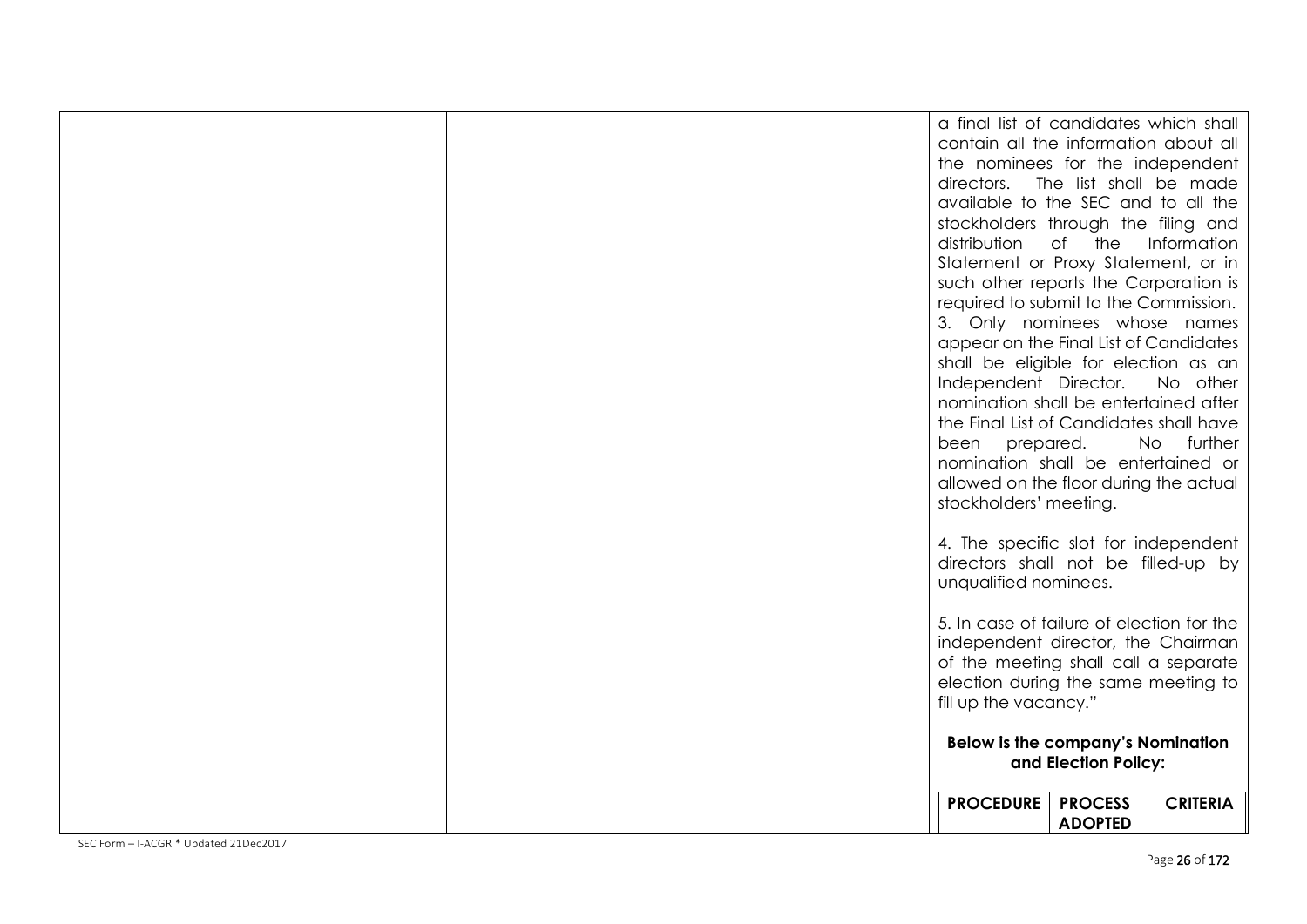|  | A. SELECTION AND APPOINTMENT |                       |                          |
|--|------------------------------|-----------------------|--------------------------|
|  | <b>Executive</b>             | <b>The</b>            | Holder<br>1.             |
|  | Directors and                | election              | of at least              |
|  | Non-<br><b>Executive</b>     | $\circ$ f<br>$\alpha$ | (1)<br>one               |
|  | <b>Directors</b>             | <b>Directors</b>      | share of a               |
|  |                              | is<br>held            | capital                  |
|  |                              | during                | stock<br>$\circ$ f       |
|  |                              | each                  | the                      |
|  |                              | regular               | Company.                 |
|  |                              | stockhol              | 2. Must be               |
|  |                              | ders'                 | a college<br>graduate    |
|  |                              | meeting,              | or                       |
|  |                              | unless a              | equivalent               |
|  |                              | vacancy               | academic                 |
|  |                              | occurred              | degree.                  |
|  |                              | which                 | 3.<br>Must               |
|  |                              | shall be              | have                     |
|  |                              | filled<br>in          | practical                |
|  |                              | immedia               | understan                |
|  |                              | tely                  | ding of the              |
|  |                              | during a              | business of              |
|  |                              | meeting               | the                      |
|  |                              | called for            | Company.                 |
|  |                              | the                   | 4.                       |
|  |                              | purpose               | Membersh                 |
|  |                              | and the               | ip in good               |
|  |                              | person so             | standing in              |
|  |                              | elected               | relevant<br>industry,    |
|  |                              | shall                 | business or              |
|  |                              | serve                 | profession               |
|  |                              | only the              | al                       |
|  |                              | unexpire              | organizati               |
|  |                              | d portion             | ons.                     |
|  |                              | $\circ$ f<br>his      | $\overline{5}$ .<br>Must |
|  |                              | predece               | have                     |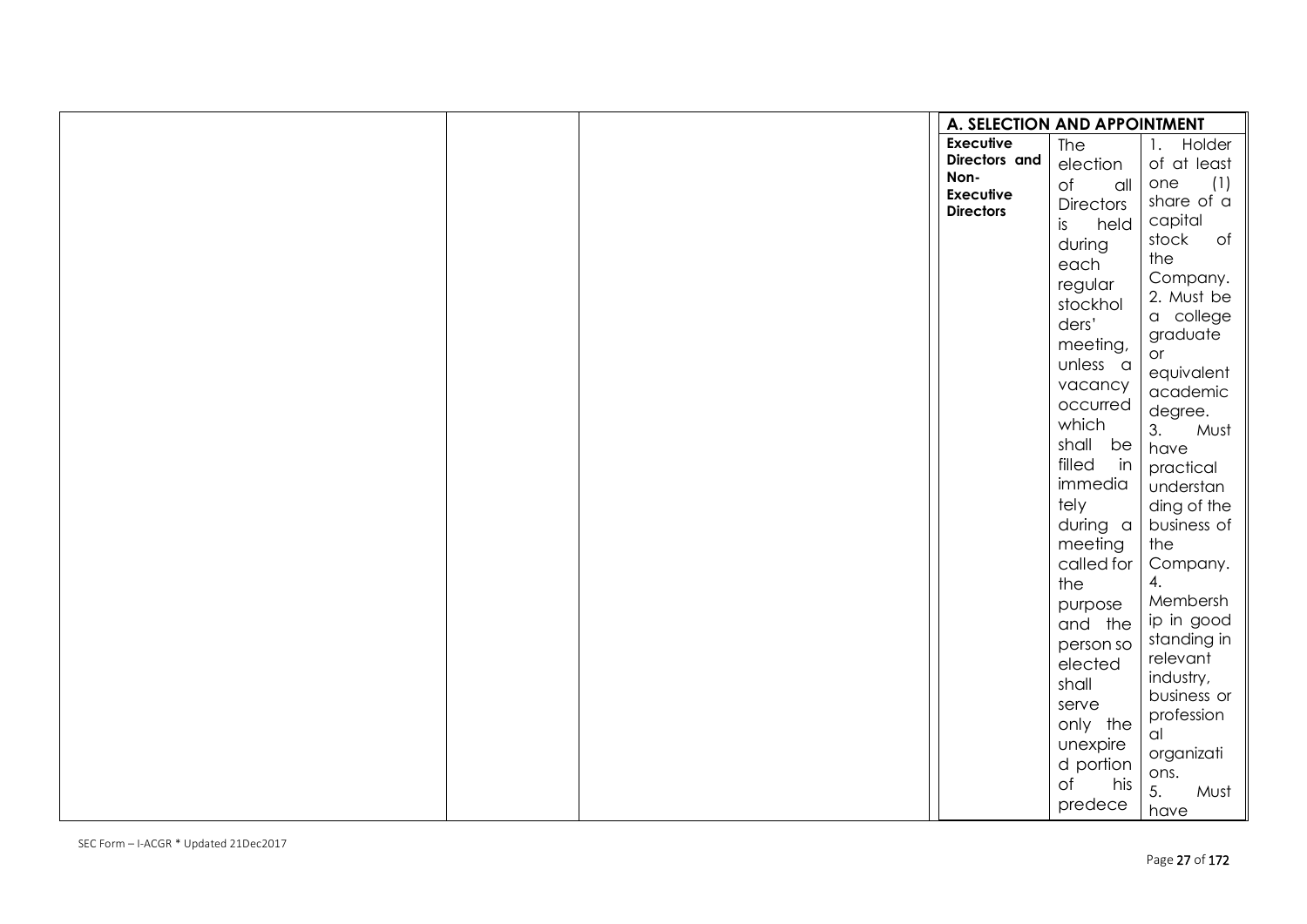|  | Independent      | in<br>ssor<br>office.<br>The<br>1.                                                                                                                                                                                                                                                                                                                      | previous<br>business<br>experienc<br>е.<br>1. He shall                                                                                                                                                                                                                                                                                                                                                       |
|--|------------------|---------------------------------------------------------------------------------------------------------------------------------------------------------------------------------------------------------------------------------------------------------------------------------------------------------------------------------------------------------|--------------------------------------------------------------------------------------------------------------------------------------------------------------------------------------------------------------------------------------------------------------------------------------------------------------------------------------------------------------------------------------------------------------|
|  | <b>Directors</b> | nominati<br>on of the<br>indepen<br>dent<br>director<br>shall be<br>conduct<br>ed<br>by<br>the<br>Nominati<br>on<br>Committ<br>ee prior<br>$\overline{\mathrm{t}}$<br>$\alpha$<br>stockhol<br>ders'<br>meeting.<br>All<br>recomm<br>endation<br>s shall be<br>signed<br>by the<br>nominati<br>ng<br>stockhol<br>ders<br>together<br>with the<br>accepta | have<br>at<br>least<br>one<br>$(1)$ share of<br>stock of the<br>corporatio<br>n.<br>2. He shall<br>be at least<br>a college<br>graduate<br>or he shall<br>have been<br>engaged<br>or exposed<br>$\overline{\mathrm{d}}$<br>the<br>business of<br>the<br>corporatio<br>n for at<br>least<br>five<br>$(5)$ years.<br>3. He shall<br>possess<br>integrity<br>and<br>probity.<br>4. He shall<br>be<br>assiduous. |
|  |                  | nce and                                                                                                                                                                                                                                                                                                                                                 |                                                                                                                                                                                                                                                                                                                                                                                                              |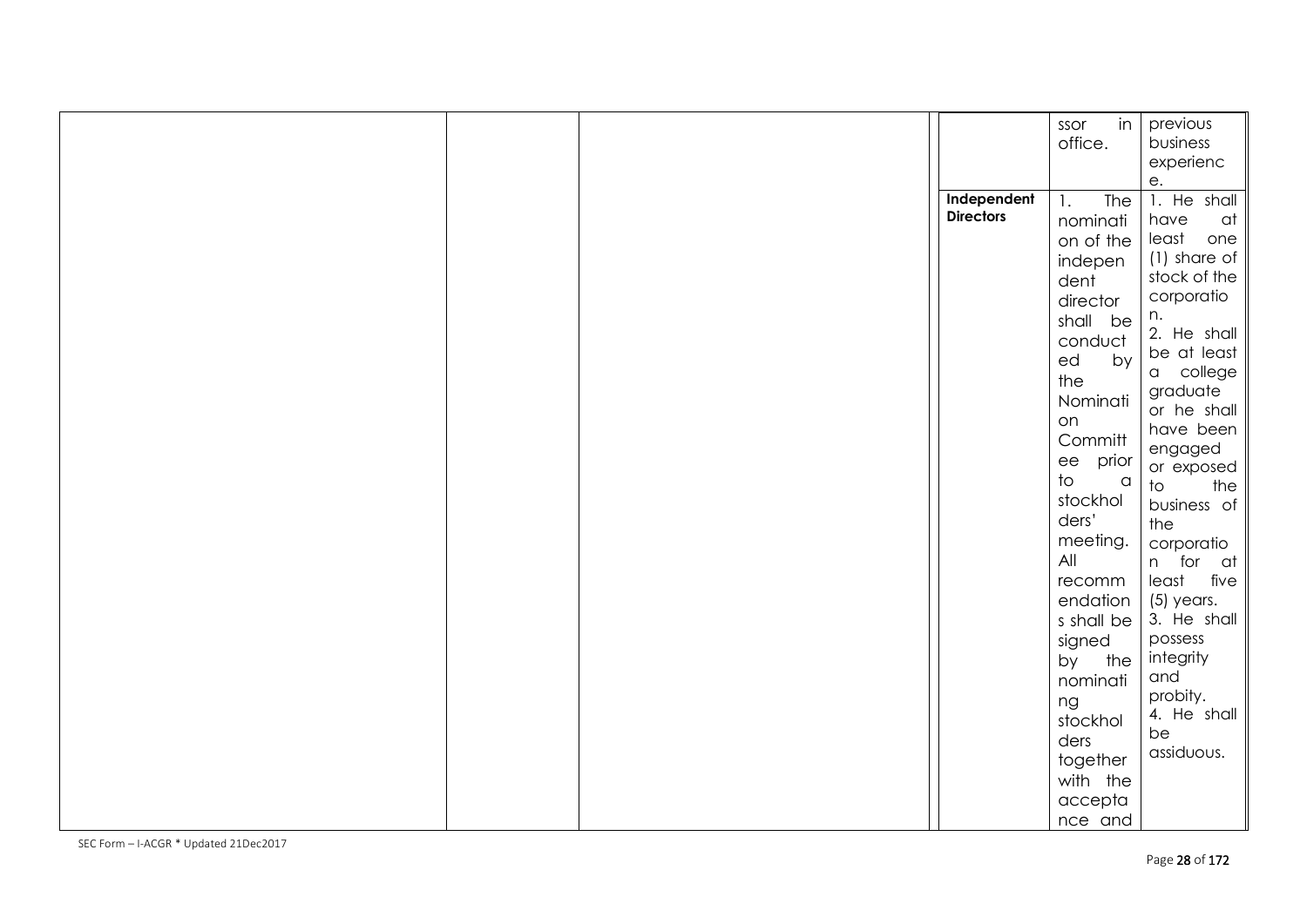|  |  | conformi                            |  |
|--|--|-------------------------------------|--|
|  |  | ty by the                           |  |
|  |  | would-                              |  |
|  |  | be                                  |  |
|  |  | nominee                             |  |
|  |  |                                     |  |
|  |  | s.<br>2. After                      |  |
|  |  | the                                 |  |
|  |  | nominati                            |  |
|  |  | on, the                             |  |
|  |  | Nominati                            |  |
|  |  | on                                  |  |
|  |  | Committ                             |  |
|  |  | ee shall                            |  |
|  |  | prepare                             |  |
|  |  | a final list                        |  |
|  |  | $\circ f$                           |  |
|  |  | candidat                            |  |
|  |  | es which                            |  |
|  |  | shall                               |  |
|  |  | contain                             |  |
|  |  | all<br>the                          |  |
|  |  | informati                           |  |
|  |  | on about                            |  |
|  |  | the<br>all                          |  |
|  |  | nominee                             |  |
|  |  | s for the                           |  |
|  |  | indepen                             |  |
|  |  | dent                                |  |
|  |  | directors.                          |  |
|  |  | The<br>list                         |  |
|  |  | shall be                            |  |
|  |  | made                                |  |
|  |  | available                           |  |
|  |  | the<br>$\operatorname{\mathsf{to}}$ |  |
|  |  | SEC and                             |  |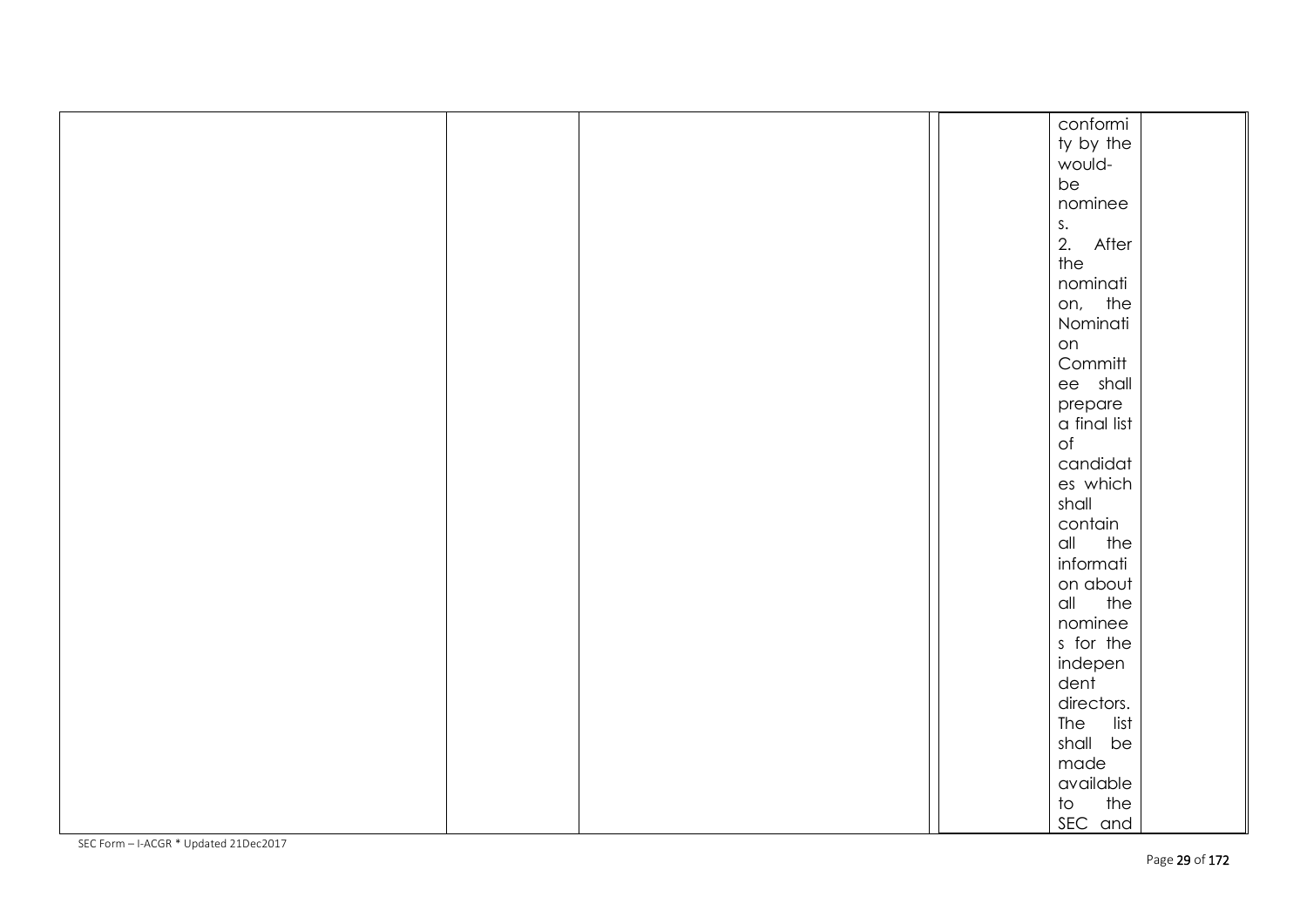|  |  | to all the                      |
|--|--|---------------------------------|
|  |  | stockhol                        |
|  |  | ders                            |
|  |  |                                 |
|  |  | through<br>the filing           |
|  |  | and                             |
|  |  |                                 |
|  |  | distributi                      |
|  |  | on of the                       |
|  |  | Informati                       |
|  |  | on                              |
|  |  | Stateme                         |
|  |  | nt<br>or                        |
|  |  | Proxy                           |
|  |  | Stateme                         |
|  |  | nt, or in                       |
|  |  | such                            |
|  |  | other                           |
|  |  | reports                         |
|  |  | the                             |
|  |  | Corporat                        |
|  |  | ion<br>is                       |
|  |  | required                        |
|  |  |                                 |
|  |  | to submit                       |
|  |  | $\overline{\phantom{a}}$<br>the |
|  |  | Commissi                        |
|  |  | on.                             |
|  |  | 3.<br>Only                      |
|  |  | nominee                         |
|  |  | s whose                         |
|  |  | names                           |
|  |  | appear                          |
|  |  | on the                          |
|  |  | Final List                      |
|  |  | $\circ f$                       |
|  |  | Candida                         |
|  |  | tes shall                       |
|  |  |                                 |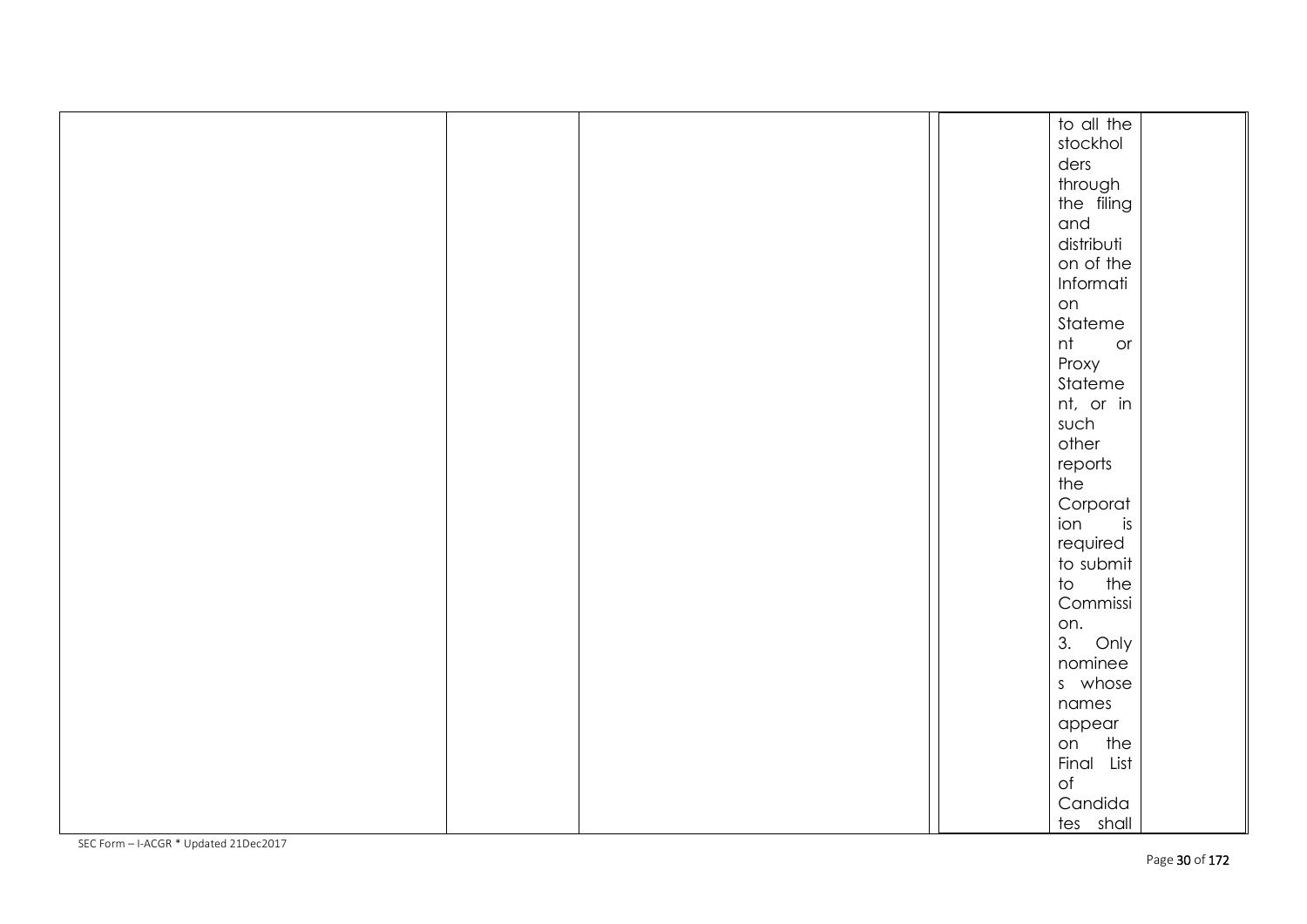|  |  | be                |
|--|--|-------------------|
|  |  | eligible          |
|  |  | for               |
|  |  | election          |
|  |  | $\alpha$ s<br>an  |
|  |  | Indepen           |
|  |  | dent              |
|  |  | Director.         |
|  |  | No other          |
|  |  | nominati          |
|  |  | on shall          |
|  |  | be                |
|  |  | entertain         |
|  |  | ed after          |
|  |  | the Final         |
|  |  | List<br>$\circ f$ |
|  |  | Candida           |
|  |  | tes shall         |
|  |  | have              |
|  |  | been              |
|  |  | prepare           |
|  |  | d.<br>No          |
|  |  | further           |
|  |  | nominati          |
|  |  | on shall          |
|  |  | be                |
|  |  | entertain         |
|  |  | ed<br>or          |
|  |  | allowed           |
|  |  | on the            |
|  |  | floor             |
|  |  | during            |
|  |  | the               |
|  |  | actual            |
|  |  |                   |
|  |  | stockhol          |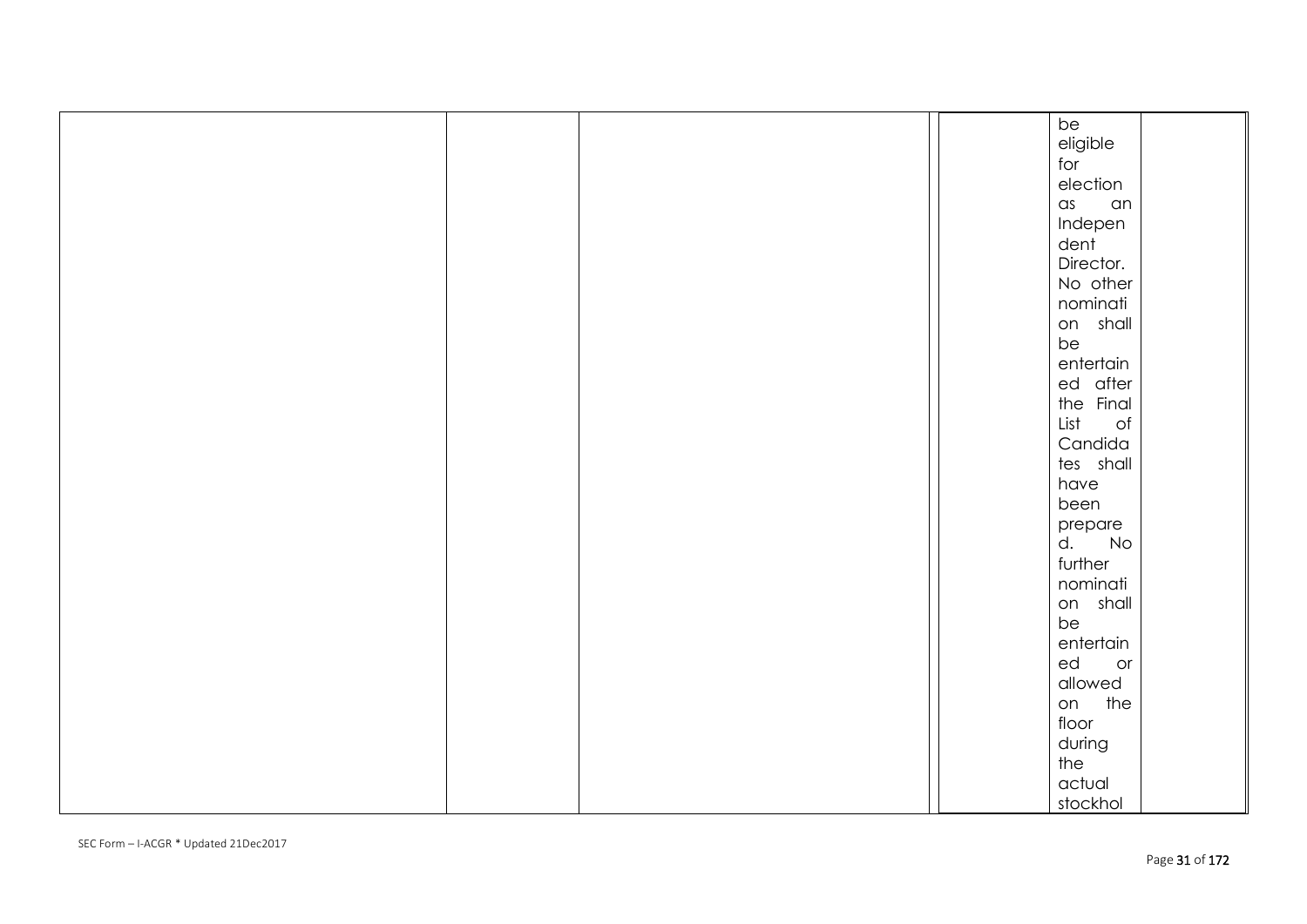|  |  | ders'                |  |
|--|--|----------------------|--|
|  |  | meeting.             |  |
|  |  | 4. The               |  |
|  |  |                      |  |
|  |  | specific<br>slot for |  |
|  |  | indepen              |  |
|  |  | dent                 |  |
|  |  | directors            |  |
|  |  | shall not            |  |
|  |  | be filled-           |  |
|  |  | Up<br>by             |  |
|  |  | unqualifi            |  |
|  |  | ed                   |  |
|  |  | nominee              |  |
|  |  | S <sub>1</sub>       |  |
|  |  | 5. In case           |  |
|  |  | of failure           |  |
|  |  | $\circ f$            |  |
|  |  | election             |  |
|  |  | for the              |  |
|  |  | indepen              |  |
|  |  | dent                 |  |
|  |  | director,            |  |
|  |  | the                  |  |
|  |  | Chairma              |  |
|  |  | n of the             |  |
|  |  | meeting              |  |
|  |  | shall call           |  |
|  |  | $\,$ $\,$ $\,$       |  |
|  |  | separate             |  |
|  |  | election             |  |
|  |  | during               |  |
|  |  | the same             |  |
|  |  | meeting              |  |
|  |  | to fill up           |  |
|  |  | the                  |  |
|  |  |                      |  |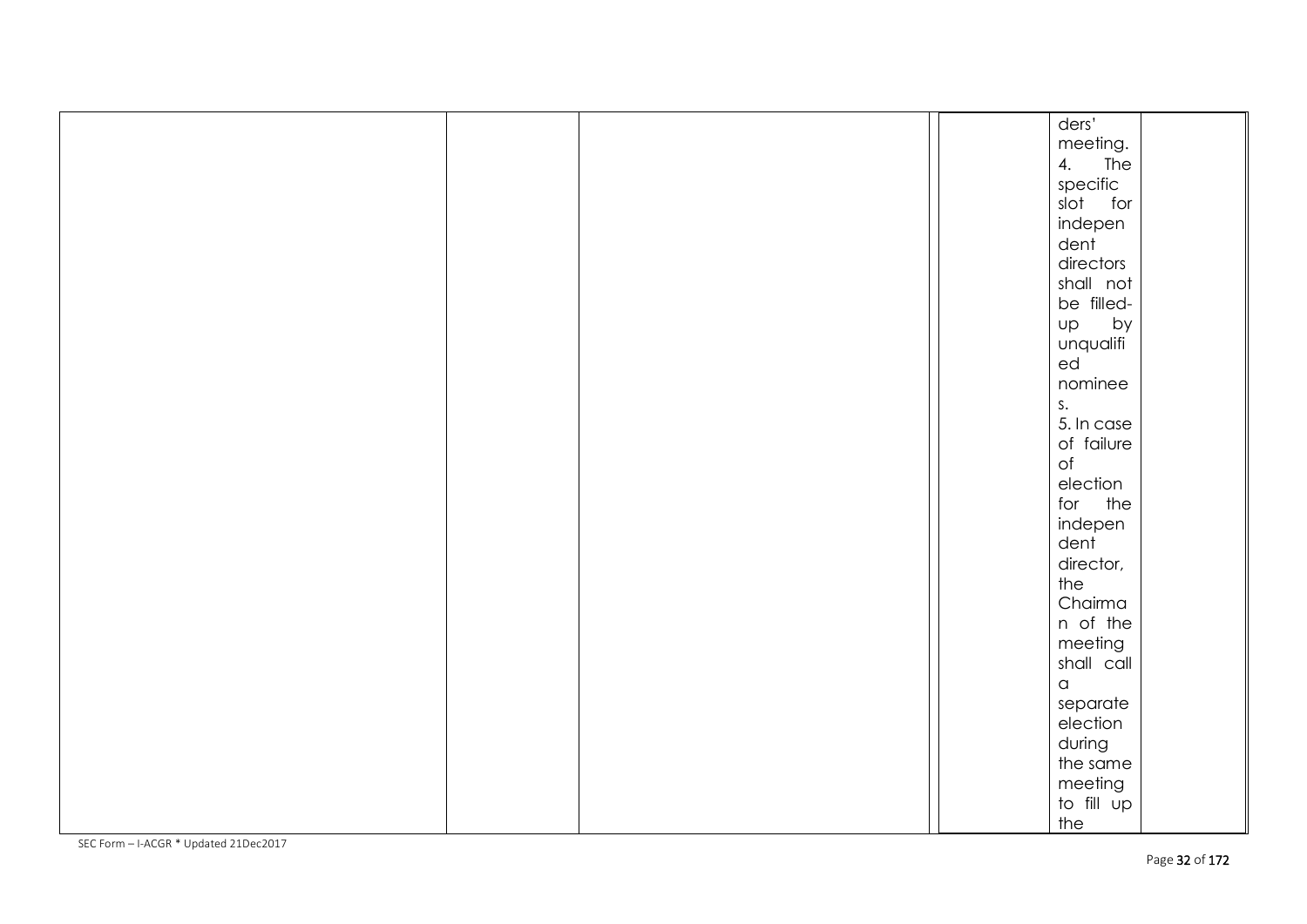|  |                                              | vacancy                                                                        |                                                                                                                                                                            |
|--|----------------------------------------------|--------------------------------------------------------------------------------|----------------------------------------------------------------------------------------------------------------------------------------------------------------------------|
|  |                                              |                                                                                |                                                                                                                                                                            |
|  | <b>B. REAPPOINTMENT</b>                      |                                                                                |                                                                                                                                                                            |
|  | <b>Executive</b><br><b>Directors</b>         | Shall<br>follow<br>the<br>process<br>for<br>nominati<br>of<br>on<br>directors. | Must have<br>the<br>$\alpha$ ll<br>qualificati<br>and<br>ons<br>none<br>of<br>the<br>disqualific<br>ations of a<br>director as<br>mentione<br>d above.                     |
|  | Non-<br><b>Executive</b><br><b>Directors</b> | Shall<br>follow<br>the<br>process<br>for<br>nominati<br>of<br>on<br>directors. | Must<br>have all<br>the<br>qualificat<br>ions and<br>none of<br>the<br>disqualifi<br>cations<br>$\circ$ f<br>$\alpha$<br>director<br>$\alpha$ s<br>mention<br>ed<br>above. |
|  | Independent<br><b>Directors</b>              | Shall<br>follow<br>the<br>process<br>for<br>nominati                           | Must<br>have all<br>the<br>qualificat<br>ions and<br>none of                                                                                                               |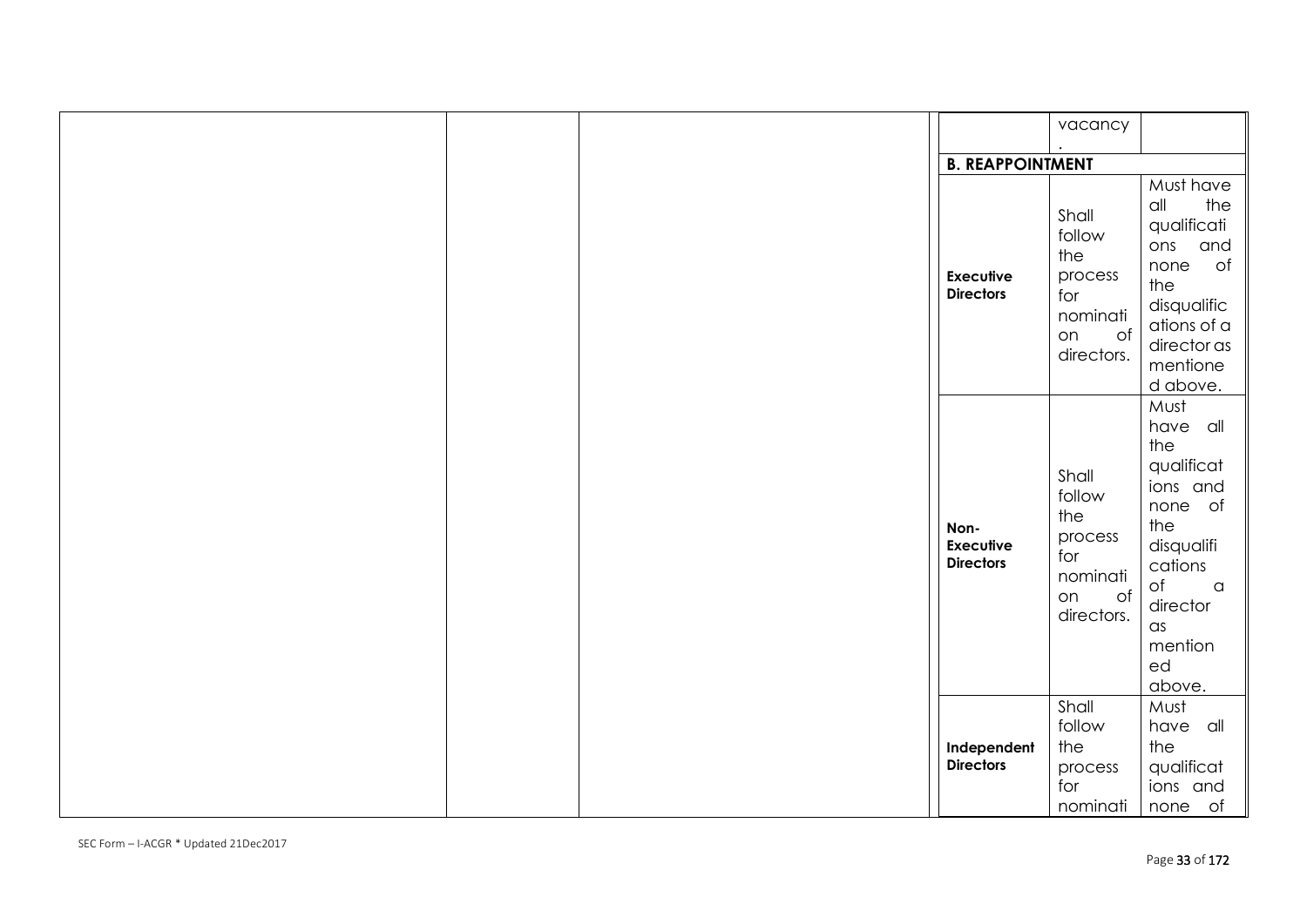|  |                                      | $\circ$ f<br>on | the                            |
|--|--------------------------------------|-----------------|--------------------------------|
|  |                                      | directors.      | disqualifi                     |
|  |                                      |                 | cations                        |
|  |                                      |                 | $\circ$ f<br>$\alpha$          |
|  |                                      |                 | director                       |
|  |                                      |                 | $\alpha$ s                     |
|  |                                      |                 | mention                        |
|  |                                      |                 | ed                             |
|  |                                      |                 |                                |
|  |                                      |                 | above.                         |
|  | <b>C. PERMANENT DISQUALIFICATION</b> |                 |                                |
|  |                                      | A               | Without                        |
|  |                                      | director        | prejudice                      |
|  |                                      | permane         | $\overline{\circ}$<br>$\alpha$ |
|  |                                      | ntly            | specific                       |
|  |                                      | disqualifi      | provision                      |
|  |                                      | ed shall        | $\circ$ f<br>law               |
|  |                                      | be              | prescribing                    |
|  |                                      | removed         | disqualific                    |
|  |                                      | from the        | ations of a                    |
|  |                                      | office in       | director,                      |
|  |                                      | accorda         | the                            |
|  |                                      | nce with        | following                      |
|  | <b>Executive</b>                     | the             | shall<br>be                    |
|  | <b>Directors</b>                     | Corporat        |                                |
|  |                                      | ion Code        | permanen<br>tly                |
|  |                                      | which           |                                |
|  |                                      | provides:       | disqualifie                    |
|  |                                      |                 | d of a                         |
|  |                                      | Section         | director:                      |
|  |                                      | 28 of the       | 1.<br>Any                      |
|  |                                      | Corporat        | person                         |
|  |                                      | ion             | convicted                      |
|  |                                      | Code:           | final<br>by                    |
|  |                                      |                 | judgment                       |
|  |                                      | Sec.            |                                |
|  |                                      | 28. Remo        | or order by                    |
|  |                                      | of<br>val       | $\hbox{\tt C}$                 |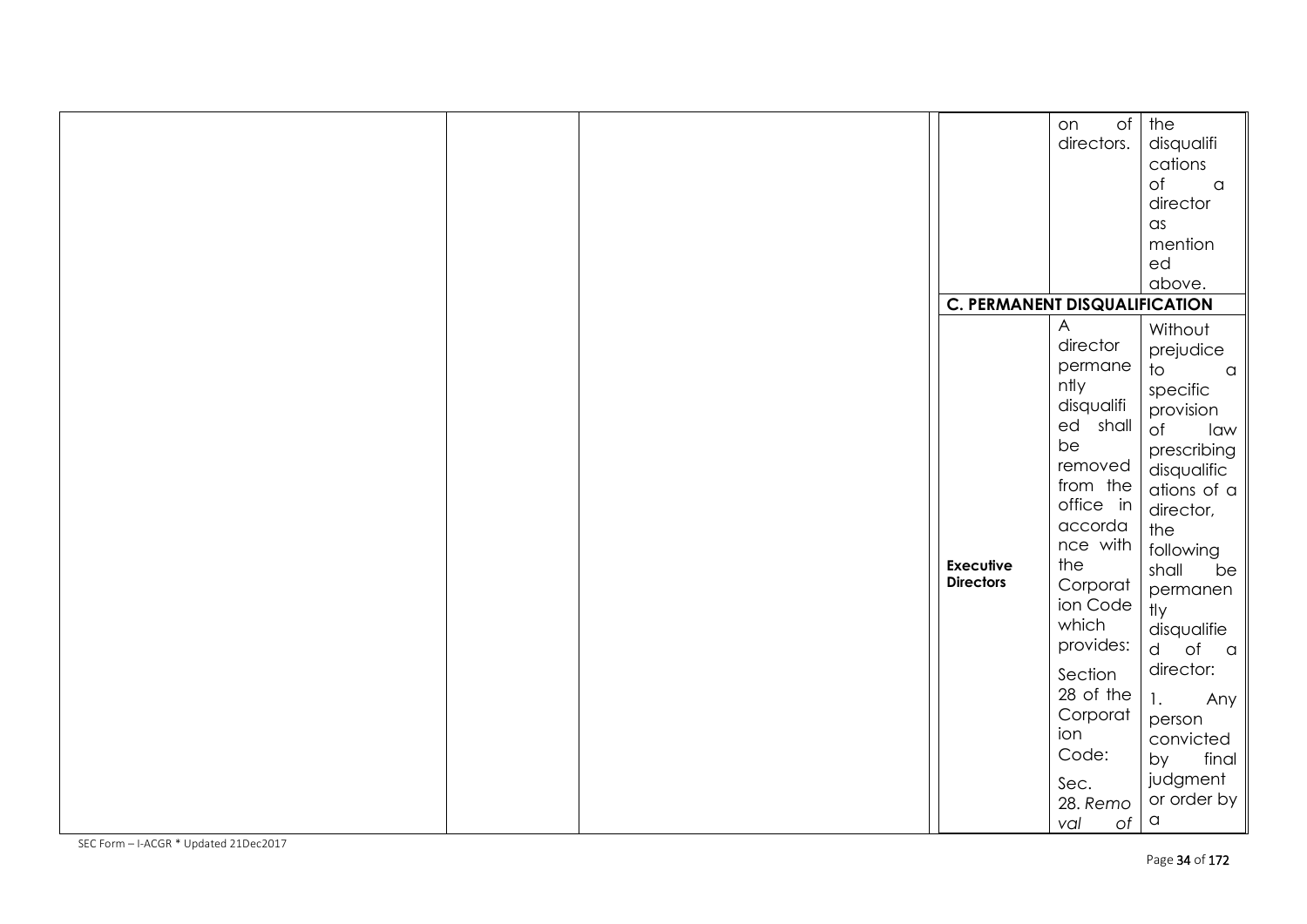|  |  | directors             | competen                  |
|--|--|-----------------------|---------------------------|
|  |  | or                    | t judicial or             |
|  |  | trustees.             | administrat               |
|  |  | $\overline{a}$<br>Any | ive body of               |
|  |  | director              | any crime                 |
|  |  | or trustee            | that<br>(a)               |
|  |  | $\circ$ f<br>$\alpha$ | involves                  |
|  |  | corporati             | the                       |
|  |  | on may                | purchase                  |
|  |  | be                    | and sale of               |
|  |  | removed               | securities,               |
|  |  | from                  | as defined                |
|  |  | office by             | in the SRC;               |
|  |  | a vote of             | arises<br>(b)             |
|  |  | the                   | out of the                |
|  |  | stockhol              | person's                  |
|  |  | ders                  | conduct                   |
|  |  | holding               | $\alpha$ s<br>an          |
|  |  | or                    | underwrite                |
|  |  | represen              | broker,<br>r <sub>1</sub> |
|  |  | ting<br>at            | dealer,                   |
|  |  | least                 | investment                |
|  |  | two-                  | adviser,                  |
|  |  | thirds                | principal,                |
|  |  | $(2/3)$ of            | distributor,              |
|  |  | the                   | mutual                    |
|  |  | outstandi             | fund                      |
|  |  | ng                    | dealer,                   |
|  |  | capital               | futures                   |
|  |  | stock, or             | commissio                 |
|  |  | if<br>the             | n                         |
|  |  | corporati             | merchant,                 |
|  |  | on be a               | commodit                  |
|  |  | non-                  | y trading                 |
|  |  | stock                 | advisor, or               |
|  |  | corporati             | floor                     |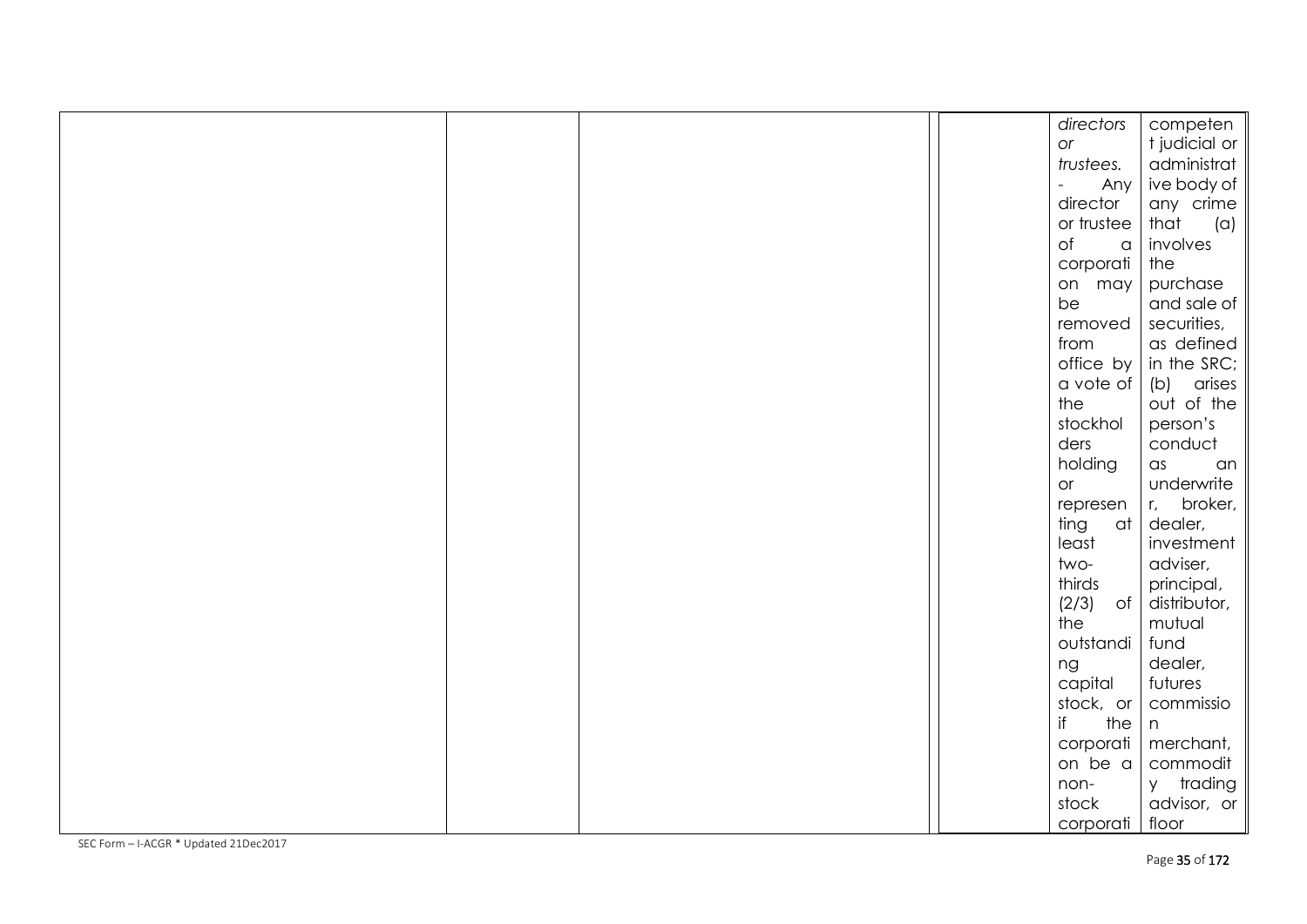|  |  | on, by a             | broker; or             |
|--|--|----------------------|------------------------|
|  |  | vote of              | arises<br>(C)          |
|  |  | at least             | out of his             |
|  |  | two-                 | fiduciary              |
|  |  | thirds               | relationshi            |
|  |  | $(2/3)$ of           | p with a               |
|  |  | the                  | bank,                  |
|  |  | member               | quasi-                 |
|  |  | s entitled           | bank, trust            |
|  |  | to vote:             | company,               |
|  |  | Provided             | investment             |
|  |  | That<br>$\mathbf{r}$ | house or as            |
|  |  | such                 | an                     |
|  |  | removal              | affiliated             |
|  |  | shall take           | person of              |
|  |  | place                | $\circ f$<br>any       |
|  |  | either at            | them.                  |
|  |  | a regular            |                        |
|  |  | meeting              | 2.<br>Any              |
|  |  | $\circ$ f<br>the     | person                 |
|  |  | corporati            | who,<br>by             |
|  |  | on or at             | reason of<br>misconduc |
|  |  | a special            | $t_{\rm c}$<br>after   |
|  |  | meeting              | hearing, is            |
|  |  | called for           | permanen               |
|  |  | the                  | tly                    |
|  |  | purpose,             | enjoined               |
|  |  | in<br>and            | by a final             |
|  |  | either               | judgment               |
|  |  | case,                | or order of            |
|  |  | after                | the                    |
|  |  | previous             | Commissio              |
|  |  | notice to            | n or any               |
|  |  | stockhol             | court<br>or            |
|  |  | ders or              | administrat            |
|  |  | member               |                        |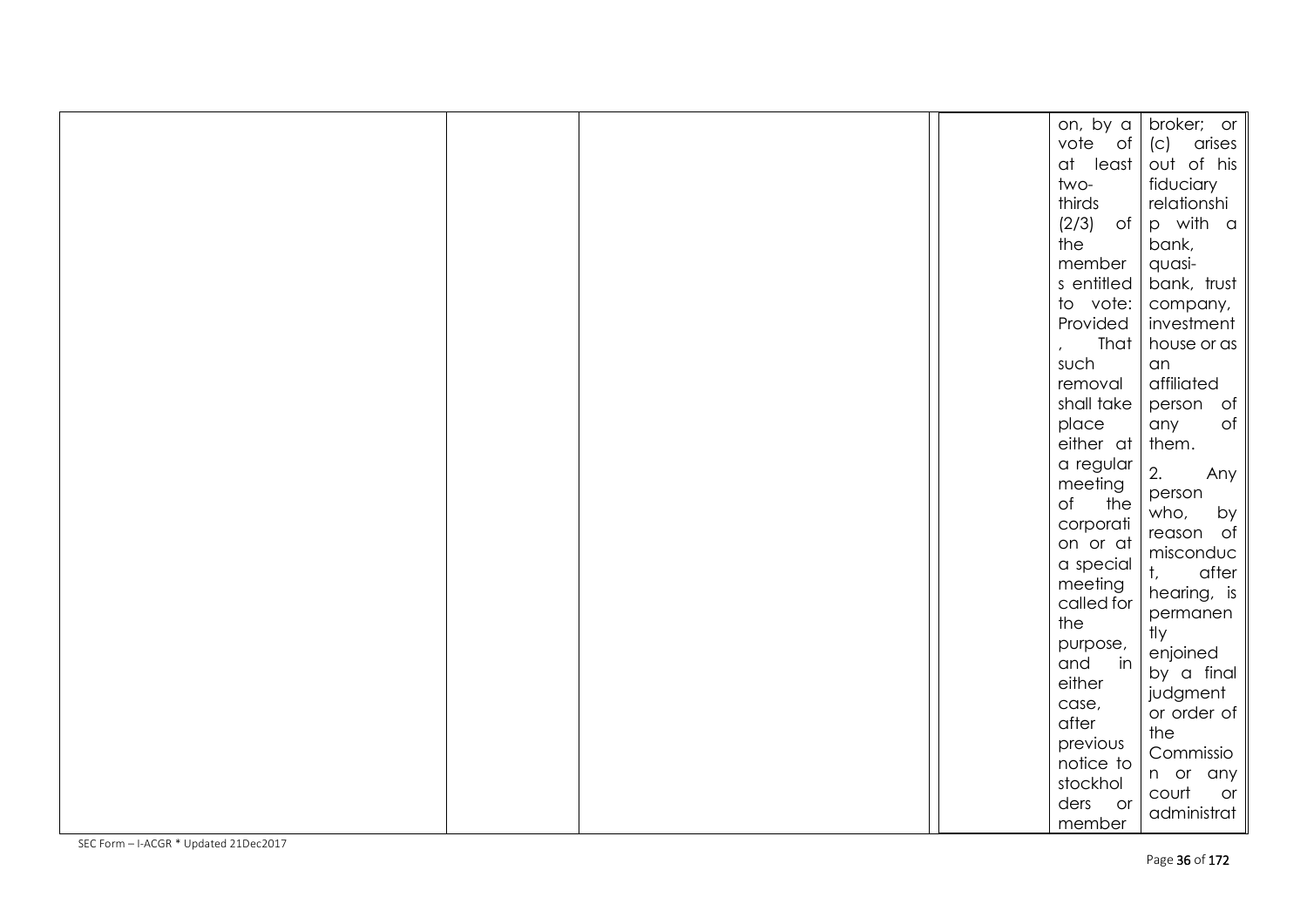|  |  | s of the                | ive body of            |
|--|--|-------------------------|------------------------|
|  |  | corporati               | competen               |
|  |  | on of the               |                        |
|  |  | intention               | jurisdiction           |
|  |  | $\overline{\mathrm{t}}$ | from: $(a)$            |
|  |  | propose                 | acting as              |
|  |  | such                    | underwrite             |
|  |  | removal                 | broker,<br>$r_{\rm c}$ |
|  |  | at<br>the               | dealer,                |
|  |  | meeting.                | investment             |
|  |  | A special               | adviser,               |
|  |  | meeting                 | principal              |
|  |  | of<br>the               | distributor,           |
|  |  | stockhol                | mutual                 |
|  |  | ders or                 | fund                   |
|  |  | member                  | dealer,                |
|  |  | s of a                  | futures                |
|  |  | corporati               | commissio              |
|  |  | for<br>on               | n                      |
|  |  | the                     | merchant,              |
|  |  | purpose                 | commodit               |
|  |  | $\circ$ f               | y trading              |
|  |  | removal                 | advisor, or            |
|  |  | $\circ$ f               | floor                  |
|  |  | directors               | broker; (b)            |
|  |  | or                      | acting as              |
|  |  | trustees,               | director or            |
|  |  | or any of               | officer of a           |
|  |  | them,                   | bank,                  |
|  |  | must be                 | quasi-                 |
|  |  | called by               | bank, trust            |
|  |  | the                     | company,               |
|  |  | secretary               | investment             |
|  |  | on order                | house, or              |
|  |  | $\circ$ f<br>the        | investment             |
|  |  | president               | company;               |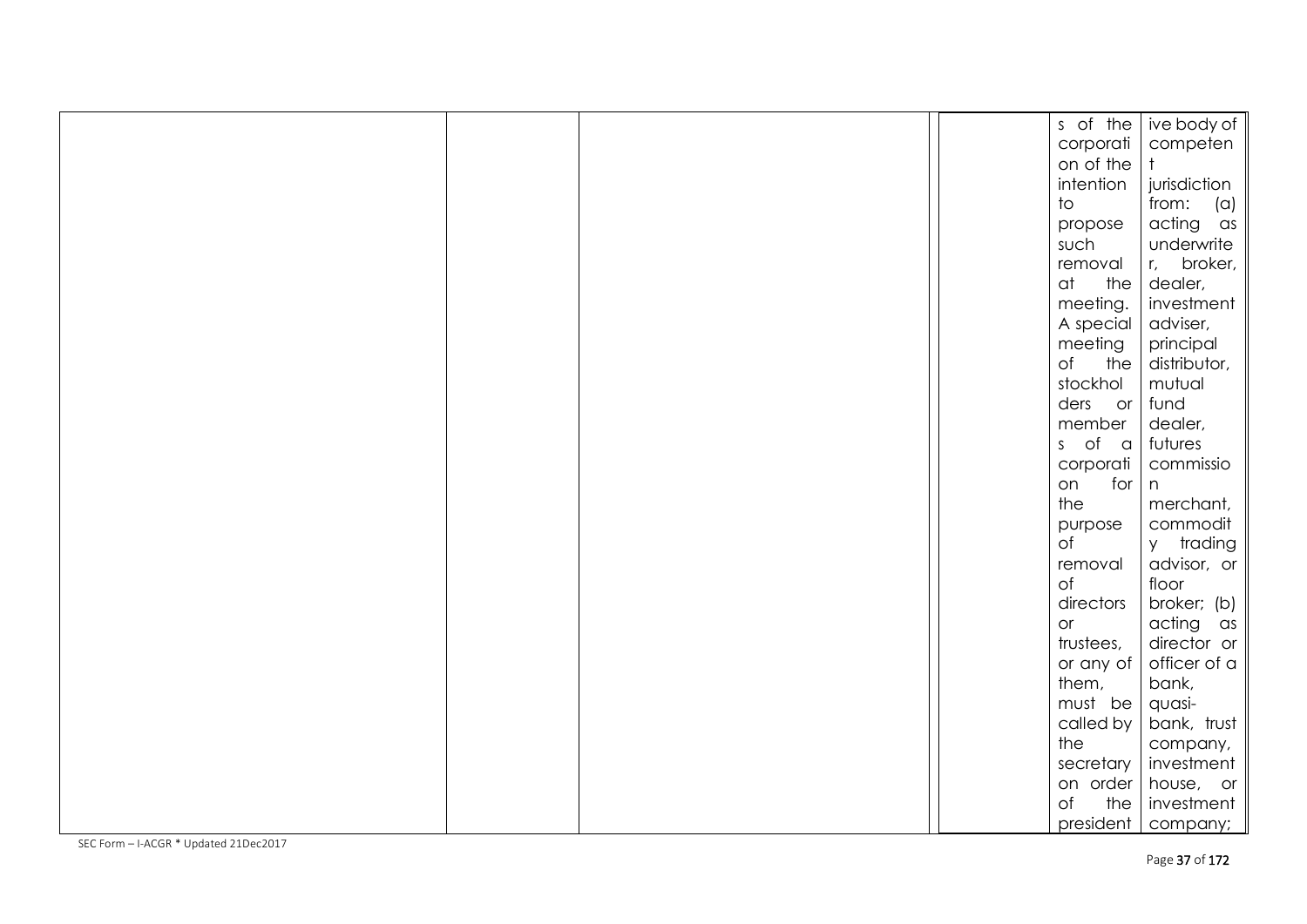|  |  | or on the                   | (C)          |
|--|--|-----------------------------|--------------|
|  |  | written                     | engaging     |
|  |  | demand                      | in<br>or     |
|  |  | the<br>of                   | continuing   |
|  |  | stockhol                    | any          |
|  |  | ders                        | conduct or   |
|  |  | represen                    | practice in  |
|  |  | ting or                     | any of the   |
|  |  | holding                     | capacities   |
|  |  | at least a                  | mentioned    |
|  |  | majority                    | in<br>sub-   |
|  |  | $\circ$ f<br>the            | paragraph    |
|  |  | outstandi                   | s (a) and    |
|  |  | ng                          | (b) above,   |
|  |  | capital                     | or willfully |
|  |  | stock, or,                  | violating    |
|  |  | if it be a                  | the<br>laws  |
|  |  | non-                        | that         |
|  |  | stock                       | govern       |
|  |  | corporati                   | securities   |
|  |  | on, on                      | and          |
|  |  | the                         | banking      |
|  |  | written                     | activities.  |
|  |  | demand                      | 3.<br>Any    |
|  |  | $\circ$ f<br>$\,$ $\,$ $\,$ | person       |
|  |  | majority<br>the<br>of       | convicted    |
|  |  | member                      | final<br>by  |
|  |  | s entitled                  | judgment     |
|  |  | to vote.                    | or order by  |
|  |  | Should                      | a court or   |
|  |  | the                         | competen     |
|  |  | secretary                   |              |
|  |  | fail<br>or                  | administrat  |
|  |  | refuse to                   | ive body of  |
|  |  | call the                    | an offense   |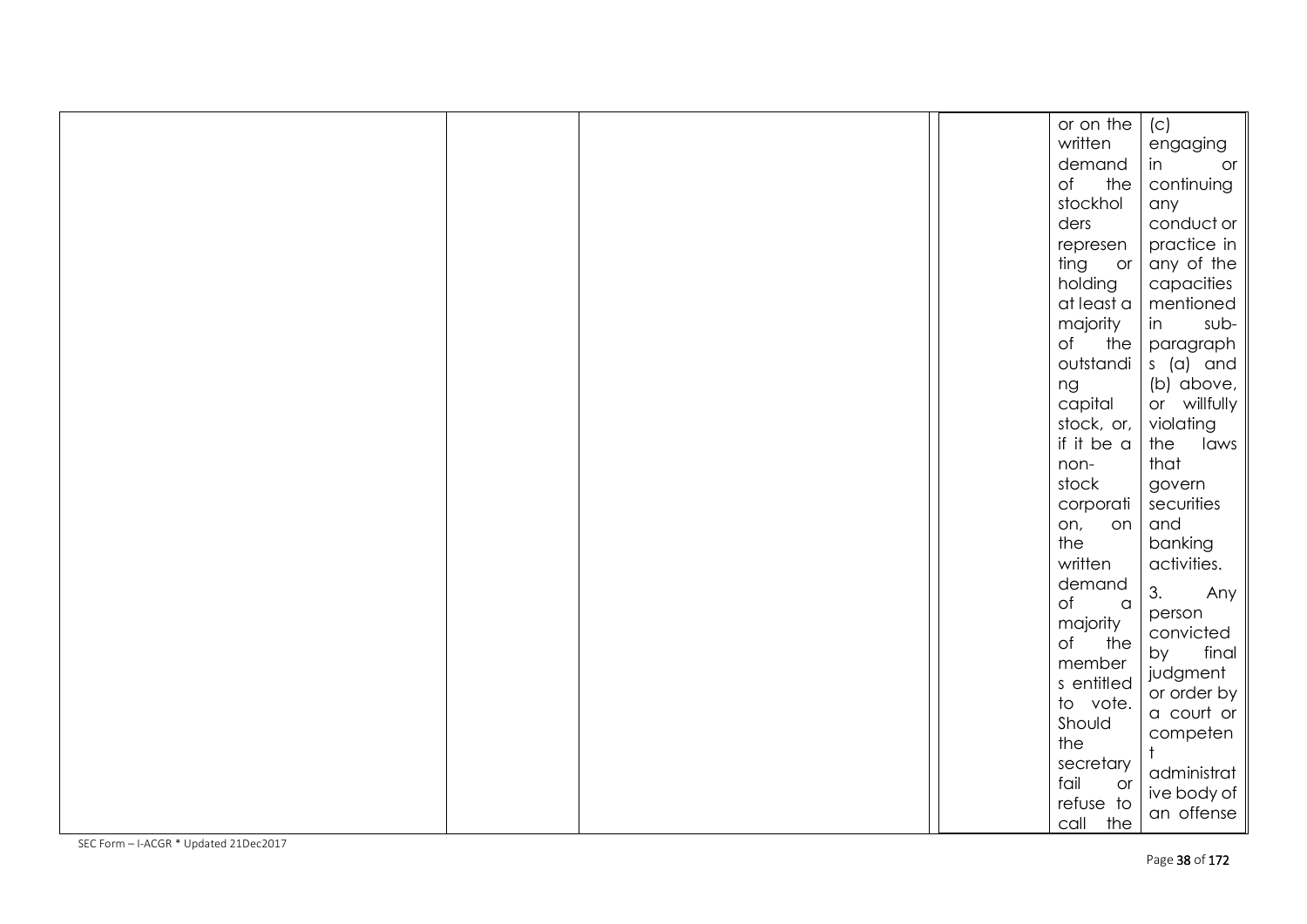|  |  | special                         | involving    |
|--|--|---------------------------------|--------------|
|  |  | meeting                         | moral        |
|  |  | upon                            | turpitude,   |
|  |  | such                            | fraud,       |
|  |  | demand                          | embezzle     |
|  |  | or fail or                      | ment,        |
|  |  | refuse to                       | theft,       |
|  |  | give the                        | estafa,      |
|  |  | notice, or                      | counterfeit  |
|  |  | if there is                     | ing,         |
|  |  | no                              | misapprop    |
|  |  | secretary                       | riation,     |
|  |  | , the call                      | forgery,     |
|  |  | for<br>the                      | bribery,     |
|  |  | meeting                         | false        |
|  |  | may be                          | affirmation  |
|  |  | addresse                        | , perjury or |
|  |  | d directly                      | other        |
|  |  | $\overline{\mathrm{d}}$<br>the  | fraudulent   |
|  |  | stockhol                        | acts.        |
|  |  | ders or                         | 4.<br>Any    |
|  |  | member                          | person       |
|  |  | s by any                        | who<br>has   |
|  |  | stockhol                        | been         |
|  |  | der<br>$\overline{\mathsf{or}}$ | adjudged     |
|  |  | member                          | final<br>by  |
|  |  | $\circ$ f<br>the                | judgment     |
|  |  | corporati                       | or order of  |
|  |  | on                              | the          |
|  |  | signing                         | Commissio    |
|  |  | the                             | n, court, or |
|  |  | demand.                         | competen     |
|  |  | Notice of                       |              |
|  |  | the time                        | administrat  |
|  |  | and                             | ive body to  |
|  |  | place of                        |              |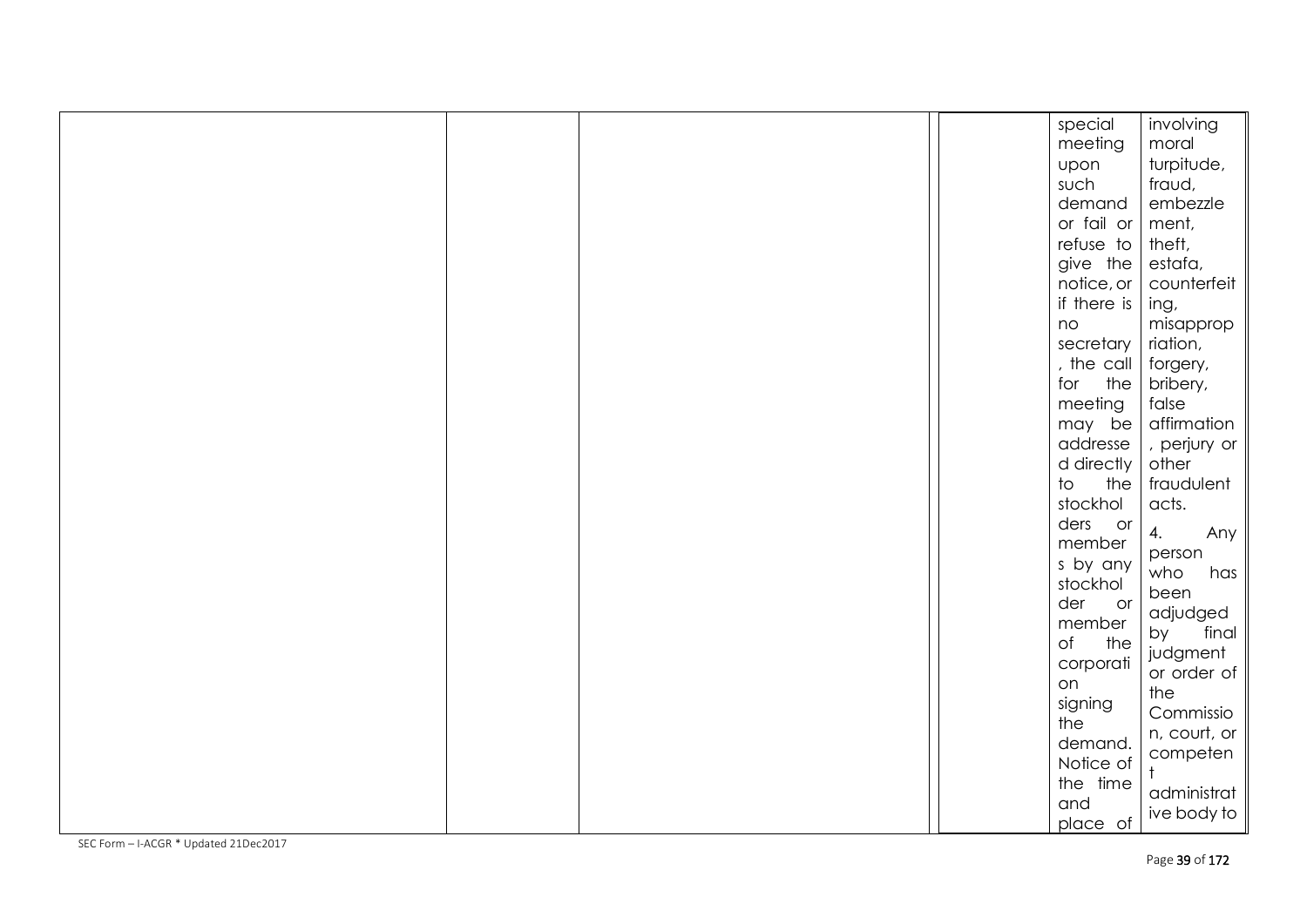|  |  | such                       | have                |
|--|--|----------------------------|---------------------|
|  |  | meeting,                   | willfully           |
|  |  | $\alpha s$ well $\alpha s$ | violated,           |
|  |  | of the                     | or willfully        |
|  |  | intention                  | aided,              |
|  |  | $\overline{\mathrm{10}}$   | abetted,            |
|  |  | propose                    | counseled,          |
|  |  | such                       | induced or          |
|  |  | removal,                   | procured            |
|  |  | must be                    | the                 |
|  |  | given by                   | violation of        |
|  |  | publicati                  | any                 |
|  |  | on or by                   | provision           |
|  |  | written                    | of<br>the           |
|  |  | notice                     | Corporatio          |
|  |  |                            | prescribe   n Code, |
|  |  | $d$ in this                | SRC or any          |
|  |  | Code.                      | other law           |
|  |  | Removal                    | administer          |
|  |  | $may$ be                   | ed by the           |
|  |  | with<br>$\circ$ or $\vert$ | Commissio           |
|  |  | without                    | n or BSP or         |
|  |  | cause:                     | any of its          |
|  |  | Provided                   | rule,               |
|  |  | That                       | regulation          |
|  |  | removal                    | or order.           |
|  |  | without                    | 5.<br>Any           |
|  |  | cause                      | person              |
|  |  | may not                    | earlier             |
|  |  | be used                    | elected as          |
|  |  | $\mathsf{to}$              | independ            |
|  |  | deprive                    | ent                 |
|  |  | minority                   | director            |
|  |  | stockhol                   | who                 |
|  |  | ders or                    | becomes             |
|  |  | member                     |                     |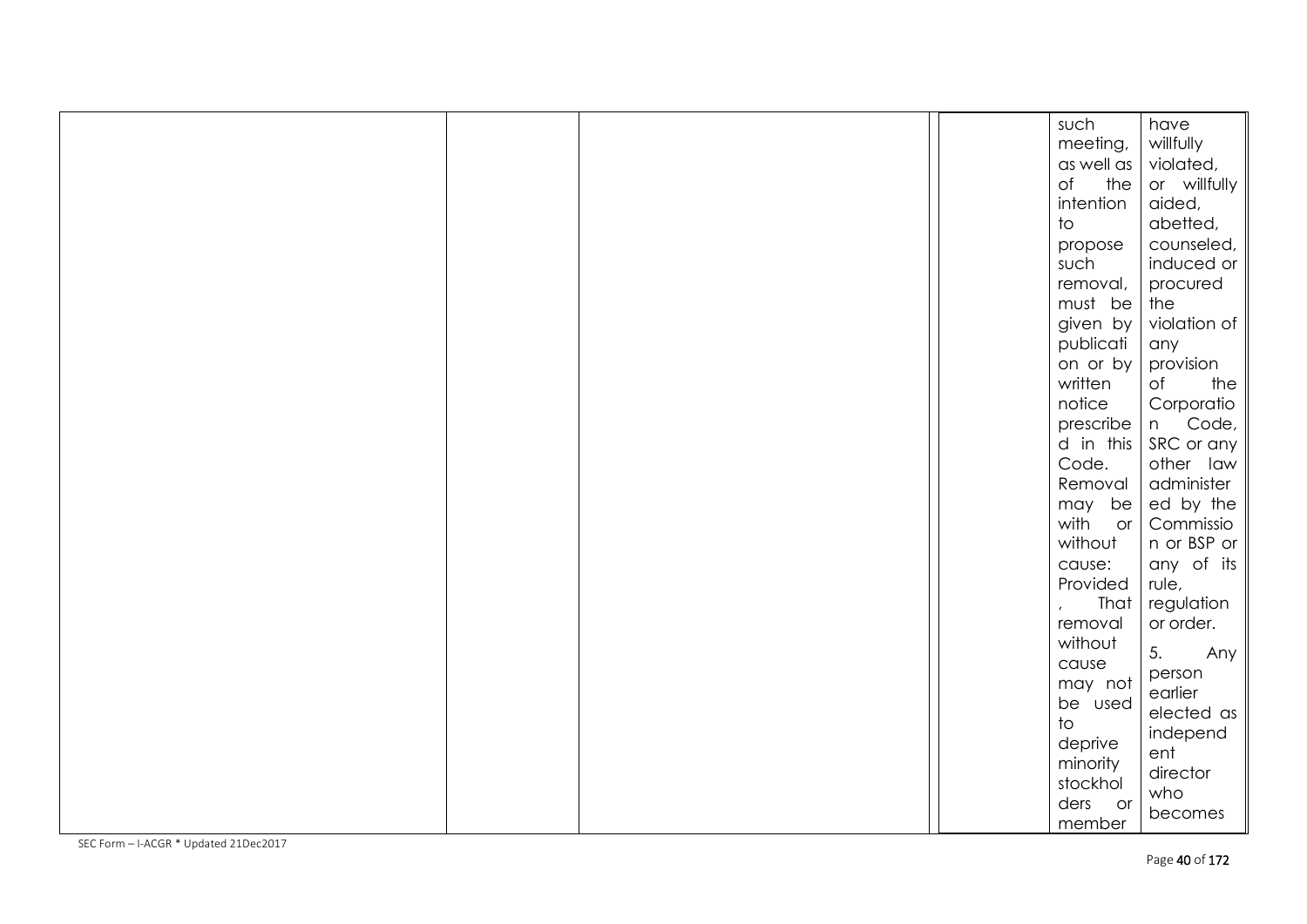|  |  | s of the   | an officer,        |
|--|--|------------|--------------------|
|  |  | right of   | employee           |
|  |  | represen   | or                 |
|  |  | tation to  |                    |
|  |  |            | consultant         |
|  |  | which      | the<br>of          |
|  |  | they may   | same               |
|  |  | be         | corporatio         |
|  |  | entitled   | n.                 |
|  |  | under      |                    |
|  |  | Section    | 6.<br>Any          |
|  |  | 24 of this | person             |
|  |  | Code.      | judicially         |
|  |  |            | declared           |
|  |  |            | $\alpha$ s         |
|  |  |            | insolvent.         |
|  |  |            |                    |
|  |  |            | 7.                 |
|  |  |            | Judgment           |
|  |  |            | or order of        |
|  |  |            | a foreign          |
|  |  |            | court or           |
|  |  |            | equivalent         |
|  |  |            |                    |
|  |  |            | financial          |
|  |  |            | regulatory         |
|  |  |            | authority          |
|  |  |            | $\circ$ f<br>acts, |
|  |  |            | violations         |
|  |  |            | or                 |
|  |  |            | misconduc          |
|  |  |            | t similar to       |
|  |  |            | any of the         |
|  |  |            | acts,              |
|  |  |            |                    |
|  |  |            | violations         |
|  |  |            | or                 |
|  |  |            | misconduc          |
|  |  |            | $\ddagger$         |
|  |  |            | enumerat           |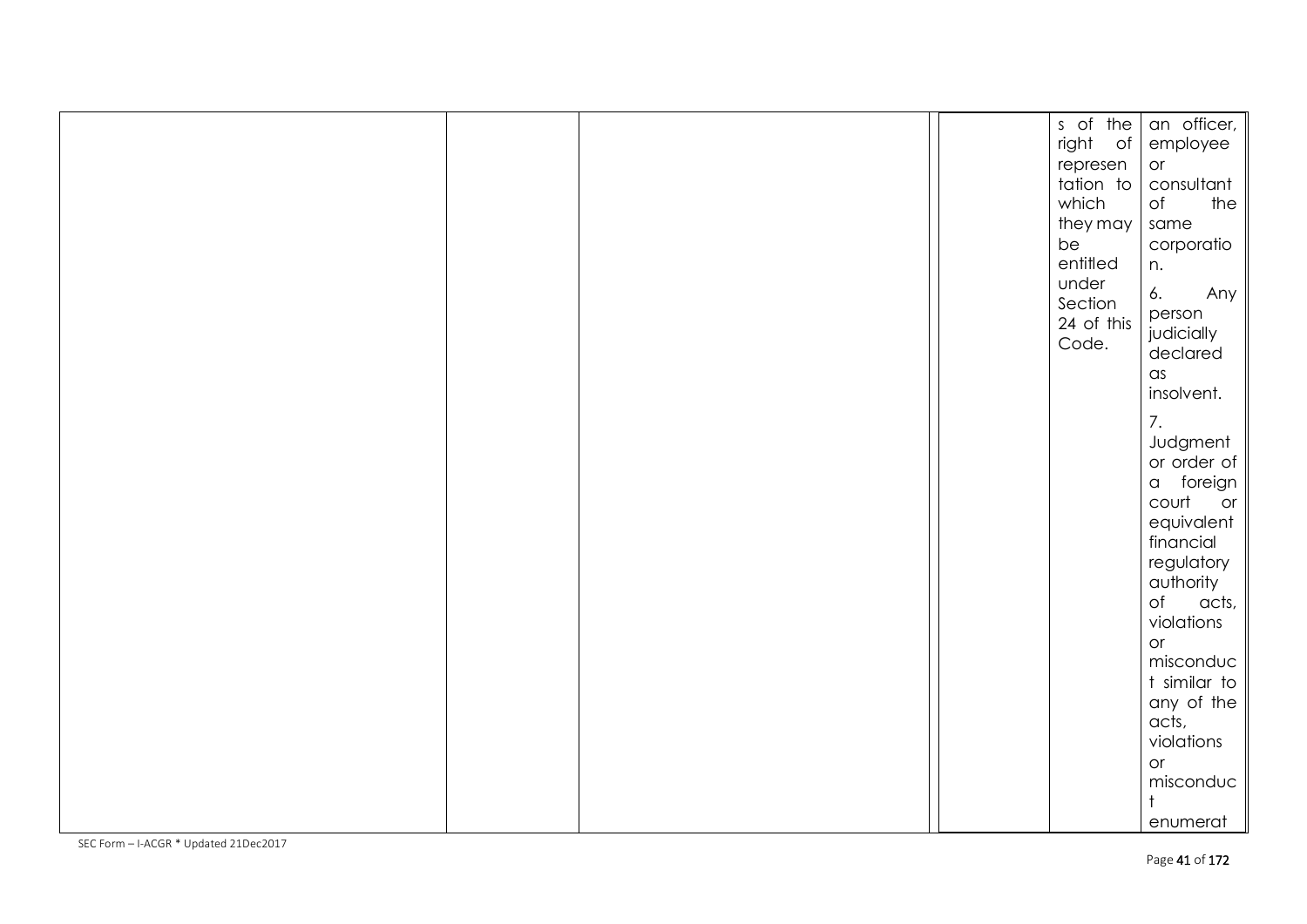|  |  | in<br>ed                |
|--|--|-------------------------|
|  |  | paragraph               |
|  |  | $s$ 1 and 5             |
|  |  | above.                  |
|  |  | 8.                      |
|  |  | Conviction              |
|  |  | final<br>by             |
|  |  | judgment                |
|  |  | $\circ$ f<br>an         |
|  |  | offense                 |
|  |  | punishable              |
|  |  | by                      |
|  |  | imprisonm               |
|  |  | ent<br>for              |
|  |  | more than               |
|  |  | six<br>(6)              |
|  |  | years, or a             |
|  |  | violation of            |
|  |  | the                     |
|  |  | Corporatio              |
|  |  | Code<br>n               |
|  |  | committed               |
|  |  | within five             |
|  |  | $(5)$ years             |
|  |  | prior to the            |
|  |  | date of his             |
|  |  | election or<br>appointm |
|  |  | ent.                    |
|  |  |                         |
|  |  | Note:                   |
|  |  | Same                    |
|  |  | criteria is             |
|  |  | applied for             |
|  |  | Independ                |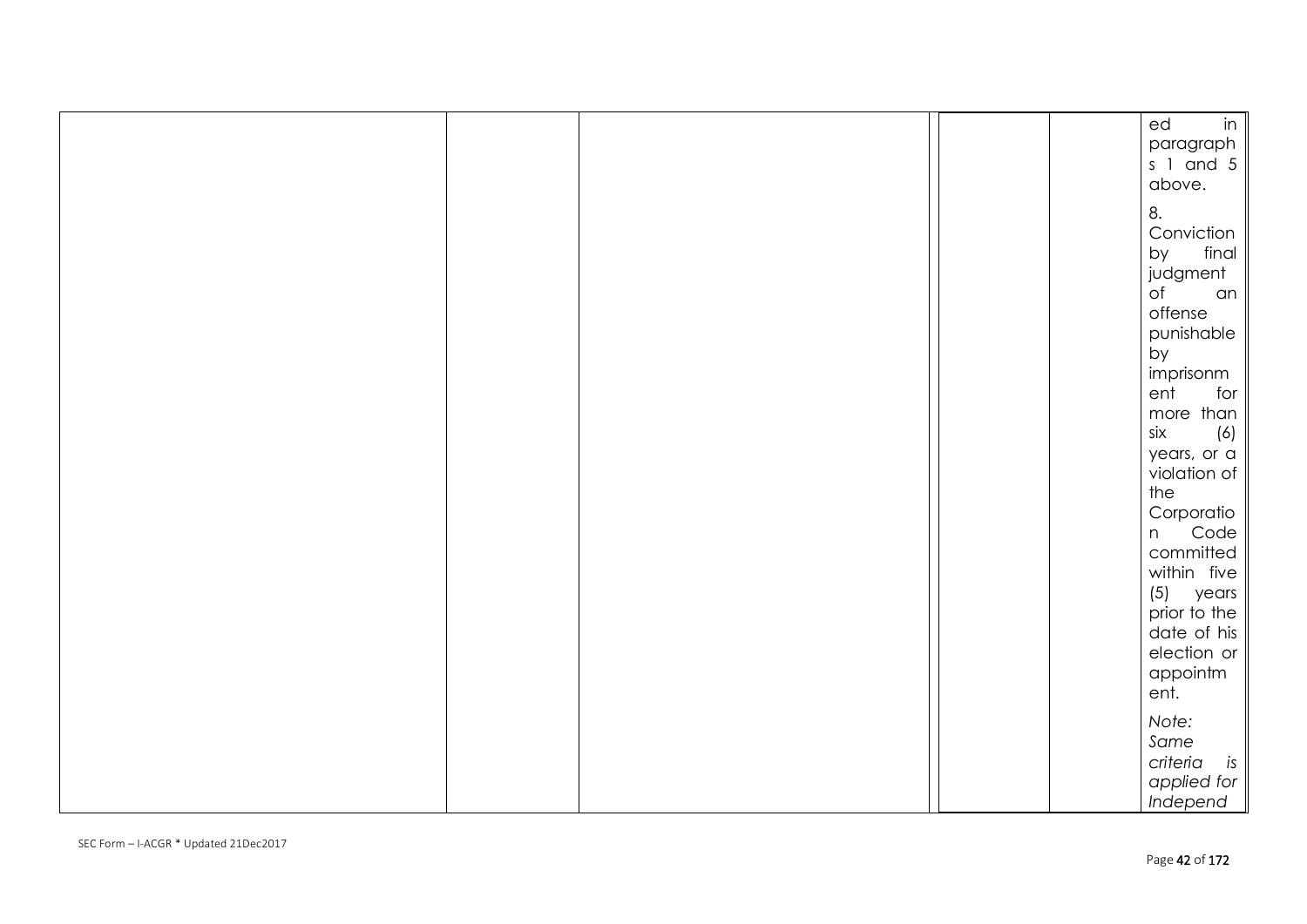|  |                                                                               |                                                                                                                                                                                                                                                                              | ent<br>Directors.                                                                                                                                                                                                                                                                                                                                                                                                                           |
|--|-------------------------------------------------------------------------------|------------------------------------------------------------------------------------------------------------------------------------------------------------------------------------------------------------------------------------------------------------------------------|---------------------------------------------------------------------------------------------------------------------------------------------------------------------------------------------------------------------------------------------------------------------------------------------------------------------------------------------------------------------------------------------------------------------------------------------|
|  | <b>D. TEMPORARY DISQUALIFICATION</b>                                          |                                                                                                                                                                                                                                                                              |                                                                                                                                                                                                                                                                                                                                                                                                                                             |
|  | <b>Executive</b><br><b>Directors and</b><br>Non-Executive<br><b>Directors</b> | <b>Directors</b><br>elected<br>or<br>appointe<br>d without<br>possessin<br>the<br>g<br>qualifica<br>tions<br>mention<br>ed<br>herein or<br>possessin<br>the<br>g<br>disqualifi<br>cations<br>well<br>$\alpha$ s<br>shall<br>vacate<br>their<br>positions<br>immedia<br>tely. | 1. Refusal<br>to comply<br>with<br>the<br>disclosure<br>requireme<br>nts of SEC<br>and<br>its<br>IRR's. The<br>disqualific<br>ation shall<br>in<br>be<br>effect<br>$\alpha$ s<br>long as the<br>refusal<br>persists.<br>2.<br>Absence in<br>more than<br>(50)<br>fifty<br>percent of<br>all regular<br>and<br>special<br>meetings<br>of<br>the<br><b>Board</b><br>during<br>his<br>incumben<br>cy, or any<br>twelve (12)<br>month<br>period |
|  |                                                                               |                                                                                                                                                                                                                                                                              |                                                                                                                                                                                                                                                                                                                                                                                                                                             |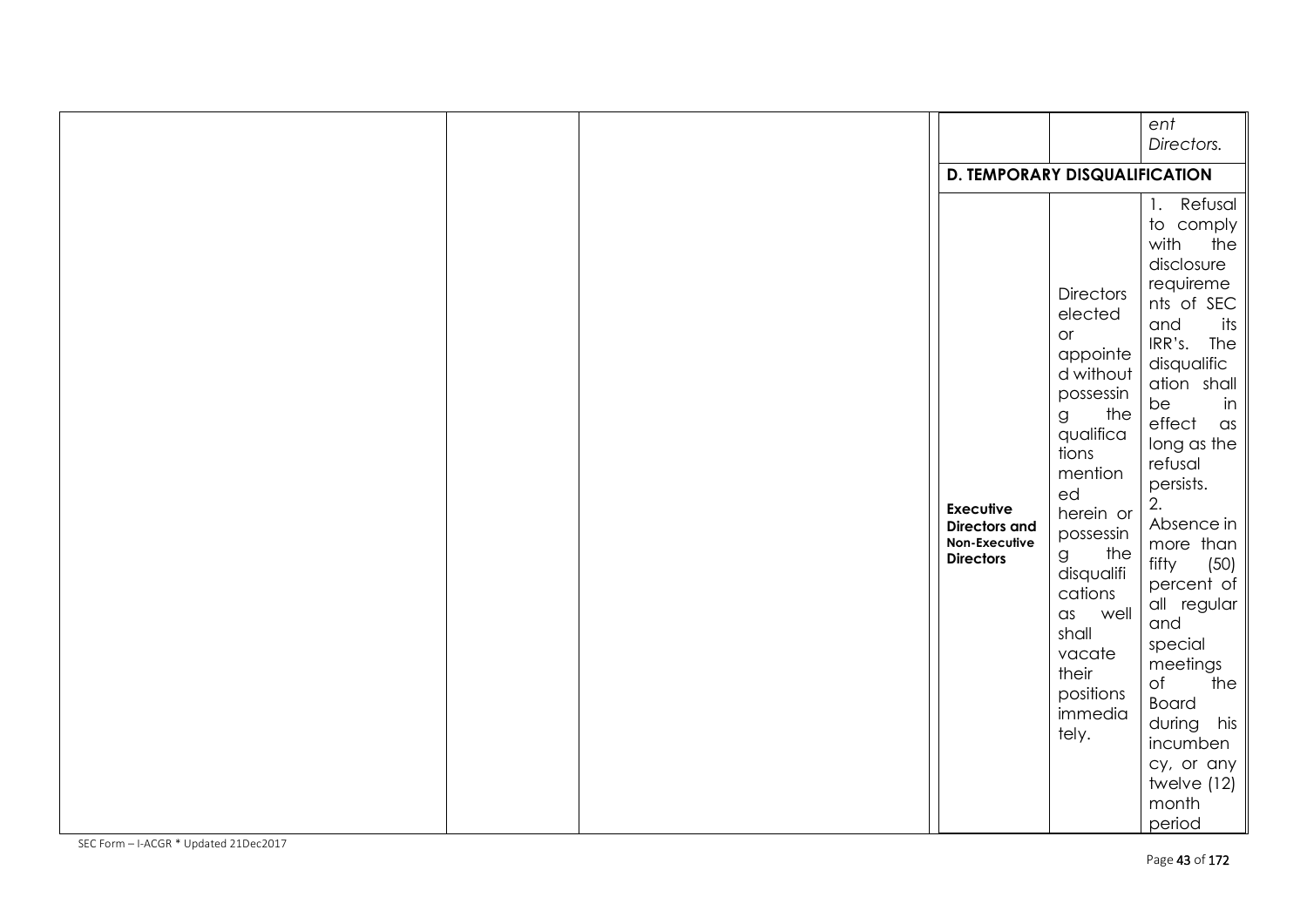|  |  | during the                      |
|--|--|---------------------------------|
|  |  | said                            |
|  |  | incumben                        |
|  |  | cy, unless                      |
|  |  | the                             |
|  |  | absence is                      |
|  |  | due<br>$\overline{\mathrm{10}}$ |
|  |  | illness,                        |
|  |  | in<br>death                     |
|  |  | the                             |
|  |  | immediate                       |
|  |  | family or                       |
|  |  | serious                         |
|  |  | accident.                       |
|  |  | The                             |
|  |  | disqualific                     |
|  |  | ation shall                     |
|  |  | apply for                       |
|  |  | purposes                        |
|  |  | $\circ$ f<br>the                |
|  |  | succeedin                       |
|  |  | g election.                     |
|  |  | 3. Dismissal                    |
|  |  | O <sub>r</sub>                  |
|  |  | terminatio                      |
|  |  | n for cause                     |
|  |  | as director                     |
|  |  | of<br>any                       |
|  |  | corporatio                      |
|  |  | n covered                       |
|  |  | by<br>this                      |
|  |  | Code. The                       |
|  |  | disqualific                     |
|  |  | ation shall                     |
|  |  | be<br>in                        |
|  |  | effect until                    |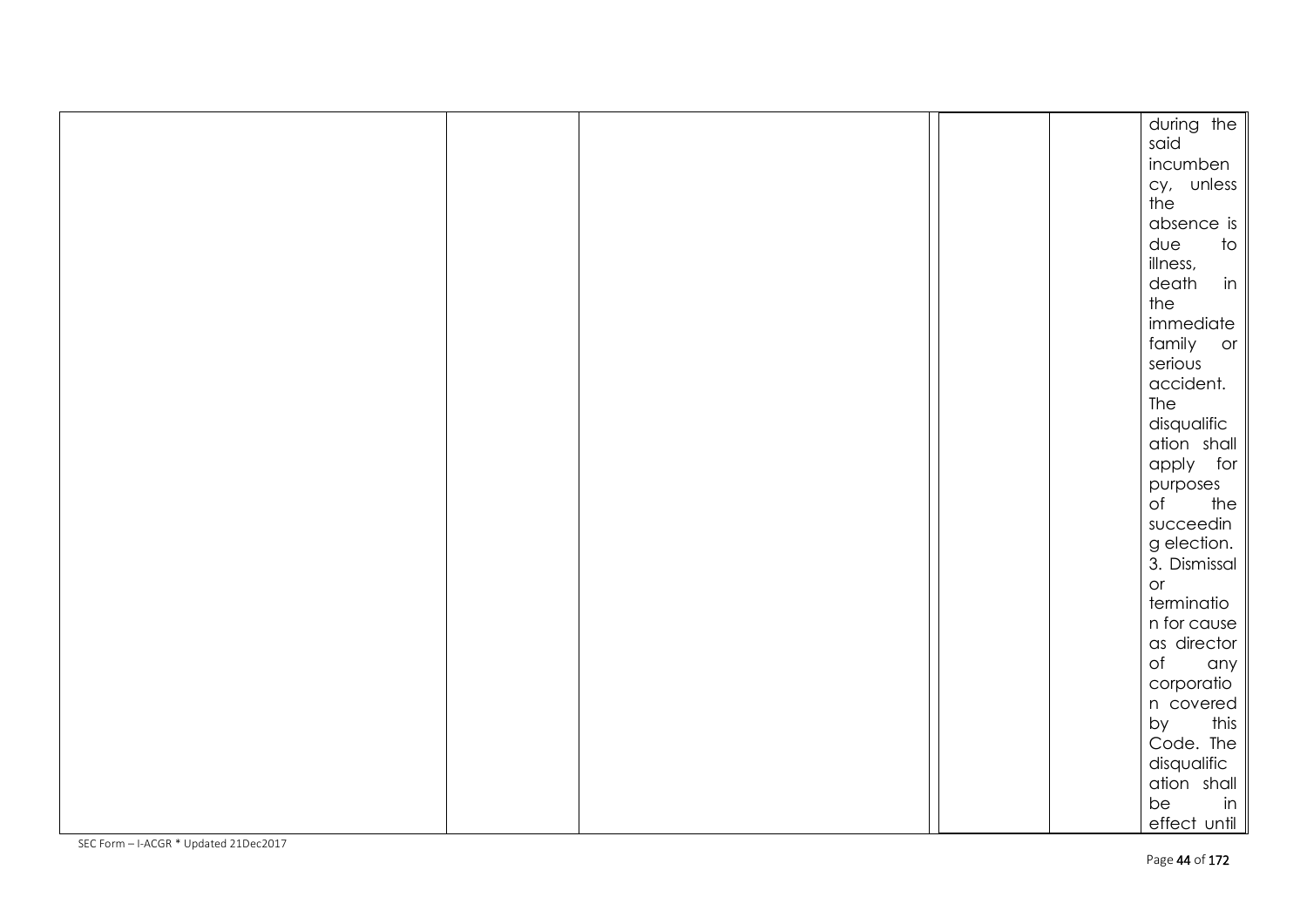| he<br>was<br>cleared<br>himself<br>from any<br>involveme<br>nt in the<br>cause that<br>gave rise<br>$\overline{t}$<br>his<br>dismissal or<br>terminatio<br>n.<br>4. If the<br>beneficial<br>equity<br>ownership<br>of an<br>independ<br>ent<br>director in<br>the<br>corporatio<br>n or its<br>subsidiaries<br>and<br>affiliates<br>exceeds<br>two<br>$\frac{1}{1}$ percent of $\parallel$<br>subscribed<br>capital<br>stock. The<br>disqualific<br>ation shall<br>be lifted if |  |  |  |
|---------------------------------------------------------------------------------------------------------------------------------------------------------------------------------------------------------------------------------------------------------------------------------------------------------------------------------------------------------------------------------------------------------------------------------------------------------------------------------|--|--|--|
|                                                                                                                                                                                                                                                                                                                                                                                                                                                                                 |  |  |  |
|                                                                                                                                                                                                                                                                                                                                                                                                                                                                                 |  |  |  |
|                                                                                                                                                                                                                                                                                                                                                                                                                                                                                 |  |  |  |
|                                                                                                                                                                                                                                                                                                                                                                                                                                                                                 |  |  |  |
|                                                                                                                                                                                                                                                                                                                                                                                                                                                                                 |  |  |  |
|                                                                                                                                                                                                                                                                                                                                                                                                                                                                                 |  |  |  |
|                                                                                                                                                                                                                                                                                                                                                                                                                                                                                 |  |  |  |
|                                                                                                                                                                                                                                                                                                                                                                                                                                                                                 |  |  |  |
|                                                                                                                                                                                                                                                                                                                                                                                                                                                                                 |  |  |  |
|                                                                                                                                                                                                                                                                                                                                                                                                                                                                                 |  |  |  |
|                                                                                                                                                                                                                                                                                                                                                                                                                                                                                 |  |  |  |
|                                                                                                                                                                                                                                                                                                                                                                                                                                                                                 |  |  |  |
|                                                                                                                                                                                                                                                                                                                                                                                                                                                                                 |  |  |  |
|                                                                                                                                                                                                                                                                                                                                                                                                                                                                                 |  |  |  |
|                                                                                                                                                                                                                                                                                                                                                                                                                                                                                 |  |  |  |
|                                                                                                                                                                                                                                                                                                                                                                                                                                                                                 |  |  |  |
|                                                                                                                                                                                                                                                                                                                                                                                                                                                                                 |  |  |  |
|                                                                                                                                                                                                                                                                                                                                                                                                                                                                                 |  |  |  |
|                                                                                                                                                                                                                                                                                                                                                                                                                                                                                 |  |  |  |
|                                                                                                                                                                                                                                                                                                                                                                                                                                                                                 |  |  |  |
|                                                                                                                                                                                                                                                                                                                                                                                                                                                                                 |  |  |  |
|                                                                                                                                                                                                                                                                                                                                                                                                                                                                                 |  |  |  |
|                                                                                                                                                                                                                                                                                                                                                                                                                                                                                 |  |  |  |
|                                                                                                                                                                                                                                                                                                                                                                                                                                                                                 |  |  |  |
|                                                                                                                                                                                                                                                                                                                                                                                                                                                                                 |  |  |  |
|                                                                                                                                                                                                                                                                                                                                                                                                                                                                                 |  |  |  |
|                                                                                                                                                                                                                                                                                                                                                                                                                                                                                 |  |  |  |
|                                                                                                                                                                                                                                                                                                                                                                                                                                                                                 |  |  |  |
|                                                                                                                                                                                                                                                                                                                                                                                                                                                                                 |  |  |  |
|                                                                                                                                                                                                                                                                                                                                                                                                                                                                                 |  |  |  |
|                                                                                                                                                                                                                                                                                                                                                                                                                                                                                 |  |  |  |
|                                                                                                                                                                                                                                                                                                                                                                                                                                                                                 |  |  |  |
|                                                                                                                                                                                                                                                                                                                                                                                                                                                                                 |  |  |  |
|                                                                                                                                                                                                                                                                                                                                                                                                                                                                                 |  |  |  |
|                                                                                                                                                                                                                                                                                                                                                                                                                                                                                 |  |  |  |
|                                                                                                                                                                                                                                                                                                                                                                                                                                                                                 |  |  |  |
|                                                                                                                                                                                                                                                                                                                                                                                                                                                                                 |  |  |  |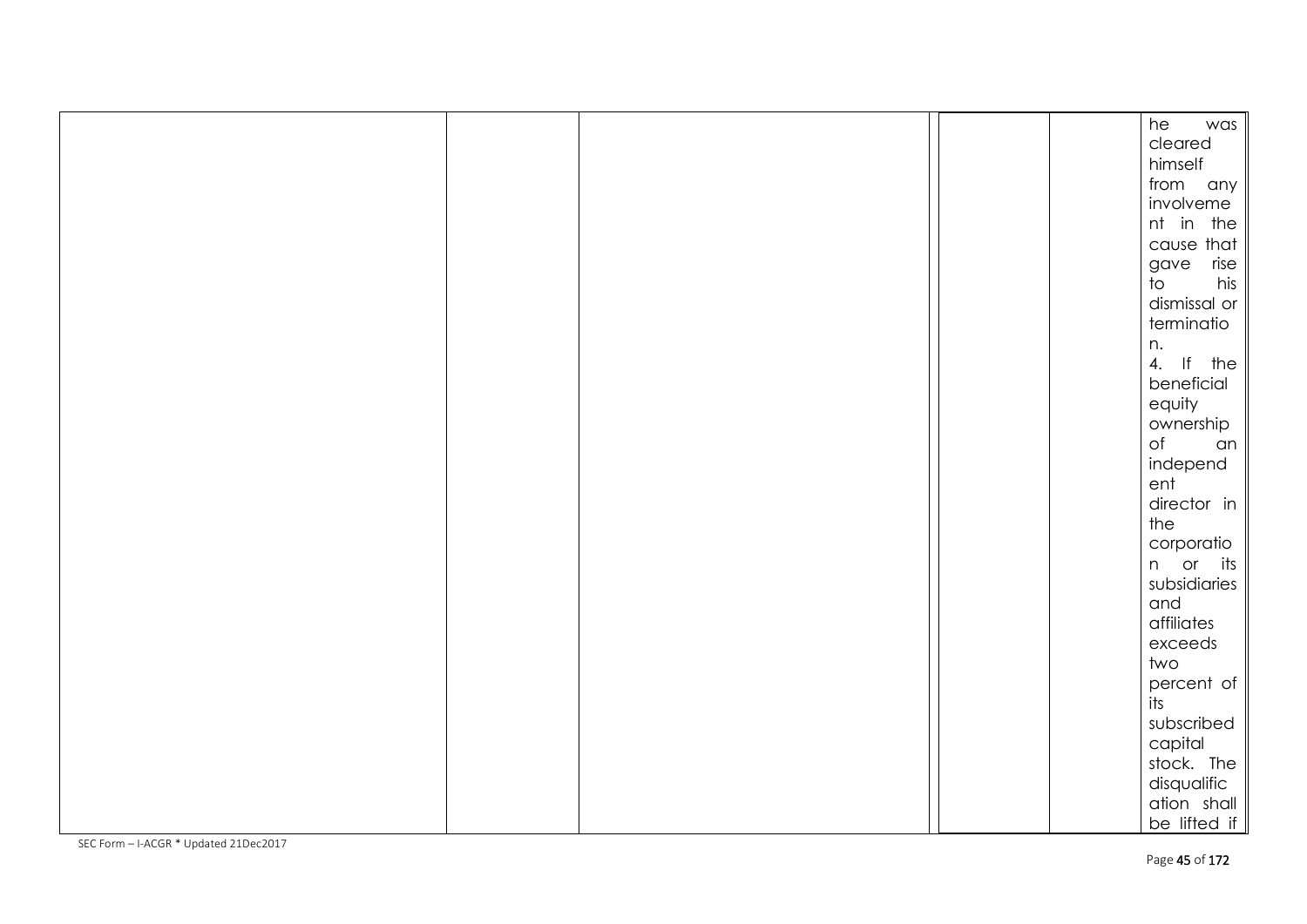|  |  | the limit is     |      |
|--|--|------------------|------|
|  |  | later            |      |
|  |  | complied         |      |
|  |  | with.            |      |
|  |  | 5. If any of     |      |
|  |  | the              |      |
|  |  | judgments        |      |
|  |  | or orders        |      |
|  |  | cited in the     |      |
|  |  | grounds for      |      |
|  |  | permanen         |      |
|  |  |                  |      |
|  |  | disqualific      |      |
|  |  | ation has        |      |
|  |  | not              | yet  |
|  |  | become           |      |
|  |  | final.           |      |
|  |  |                  |      |
|  |  | $\mathsf{A}$     |      |
|  |  | temporaril       |      |
|  |  | У<br>disqualifie |      |
|  |  | d director       |      |
|  |  | shall, within    |      |
|  |  | sixty            | (60) |
|  |  | business         |      |
|  |  | days from        |      |
|  |  | such             |      |
|  |  | disqualific      |      |
|  |  | ation, take      |      |
|  |  | the              |      |
|  |  | appropriat       |      |
|  |  | e action to      |      |
|  |  | remedy or        |      |
|  |  | correct the      |      |
|  |  | disqualific      |      |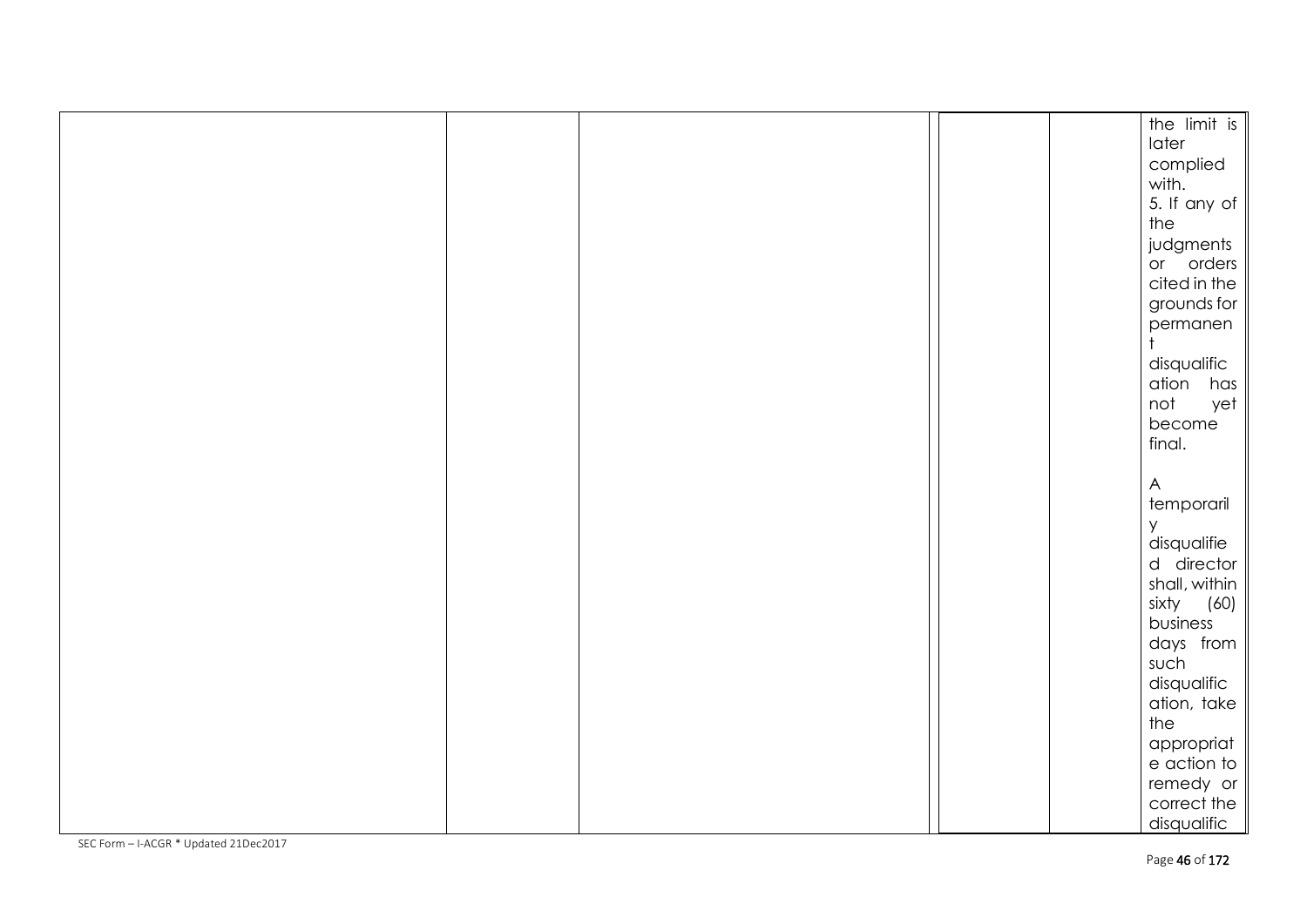|  |                                 |                                                                                                                                                                                                                                                                                           | ation. If he<br>fails<br>or<br>refuses to<br>do so for<br>unjustified<br>reasons,<br>the<br>disqualific<br>ation shall<br>become<br>permanen<br>t.            |
|--|---------------------------------|-------------------------------------------------------------------------------------------------------------------------------------------------------------------------------------------------------------------------------------------------------------------------------------------|---------------------------------------------------------------------------------------------------------------------------------------------------------------|
|  | Independent<br><b>Directors</b> | <b>Directors</b><br>elected<br>or<br>appointe<br>d without<br>possessin<br>the $ $<br>$\mathsf g$<br>qualifica<br>tions<br>mention<br>ed<br>herein or<br>possessin<br>the<br>$\mathsf g$<br>disqualifi<br>cations<br>as well<br>shall<br>vacate<br>their<br>positions<br>immedia<br>tely. | Same<br>$\alpha s$<br>above, in<br>addition to<br>possession<br>of<br>the<br>disqualific<br>ations<br>$\dagger$ o<br>be<br>an<br>independ<br>ent<br>director. |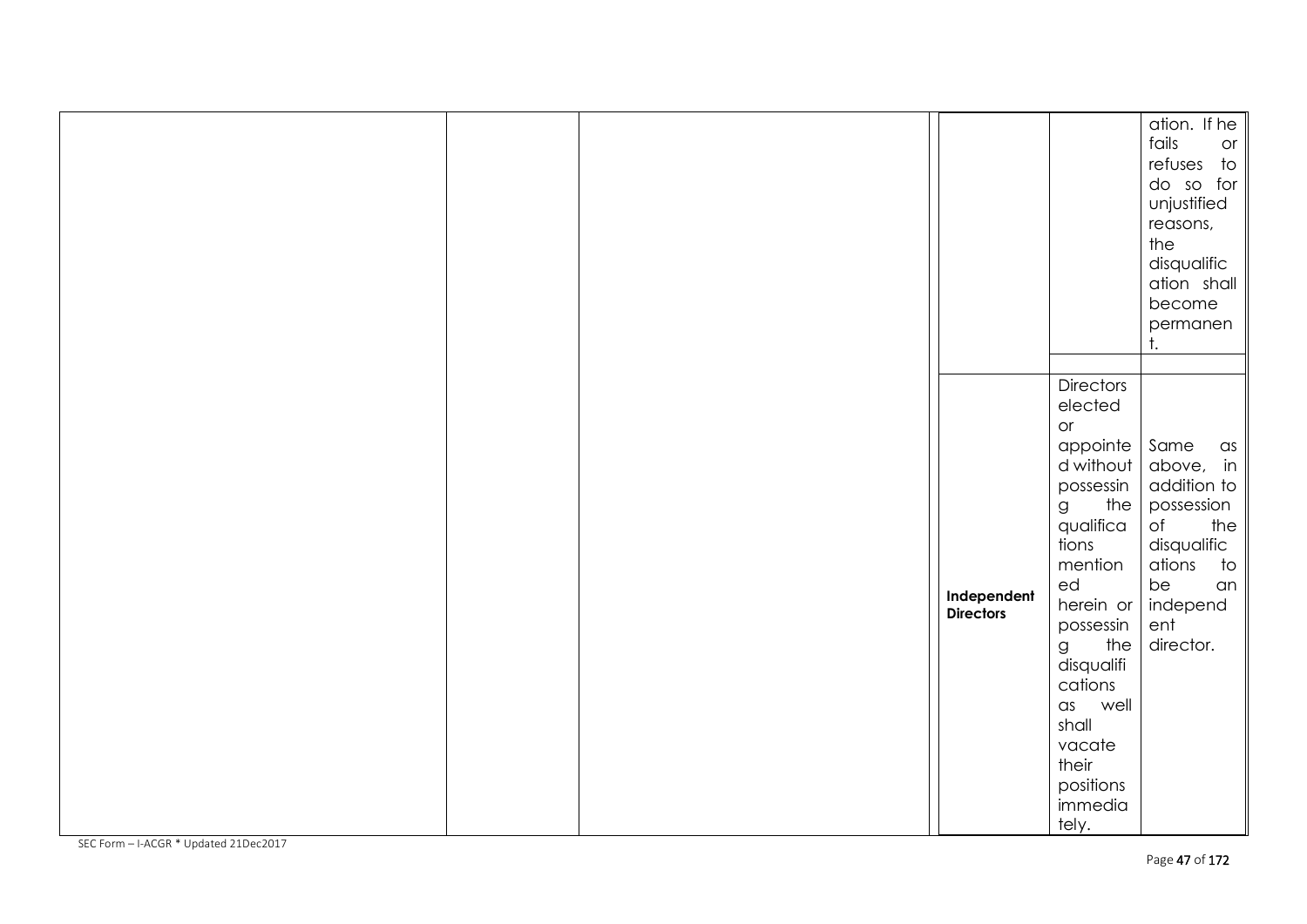|  | <b>E. REMOVAL</b>        |                                           |                              |
|--|--------------------------|-------------------------------------------|------------------------------|
|  |                          | $\overline{A}$                            |                              |
|  |                          | director                                  |                              |
|  |                          | shall be                                  |                              |
|  |                          | removed<br>from                           |                              |
|  |                          | office in                                 |                              |
|  |                          | accorda                                   |                              |
|  |                          | nce with                                  |                              |
|  |                          | the                                       |                              |
|  |                          | Corporat                                  |                              |
|  |                          | ion Code                                  | Possession                   |
|  |                          | which                                     | $\circ$ f<br>the $\parallel$ |
|  |                          | provides:                                 | grounds for $\parallel$      |
|  | <b>Executive</b>         | Section                                   | permanen                     |
|  | <b>Directors</b>         | 28 of the                                 | $\ddagger$                   |
|  | Non-<br><b>Executive</b> | Corporat                                  | disqualific                  |
|  | Directors/               | ion                                       | ations and $\parallel$       |
|  | Independent              | Code:                                     | those                        |
|  | <b>Directors</b>         | Sec.                                      | provided                     |
|  |                          | 28. Remo                                  | under                        |
|  |                          | of<br>val                                 | applicable                   |
|  |                          | directors                                 | laws.                        |
|  |                          | or                                        |                              |
|  |                          | trustees.                                 |                              |
|  |                          | Any<br>$\mathbb{L}^{\mathbb{N}}$          |                              |
|  |                          | director                                  |                              |
|  |                          | or trustee<br>$\circ$ f<br>$\,$ $\,$ $\,$ |                              |
|  |                          | corporati                                 |                              |
|  |                          | on may                                    |                              |
|  |                          | be                                        |                              |
|  |                          | removed                                   |                              |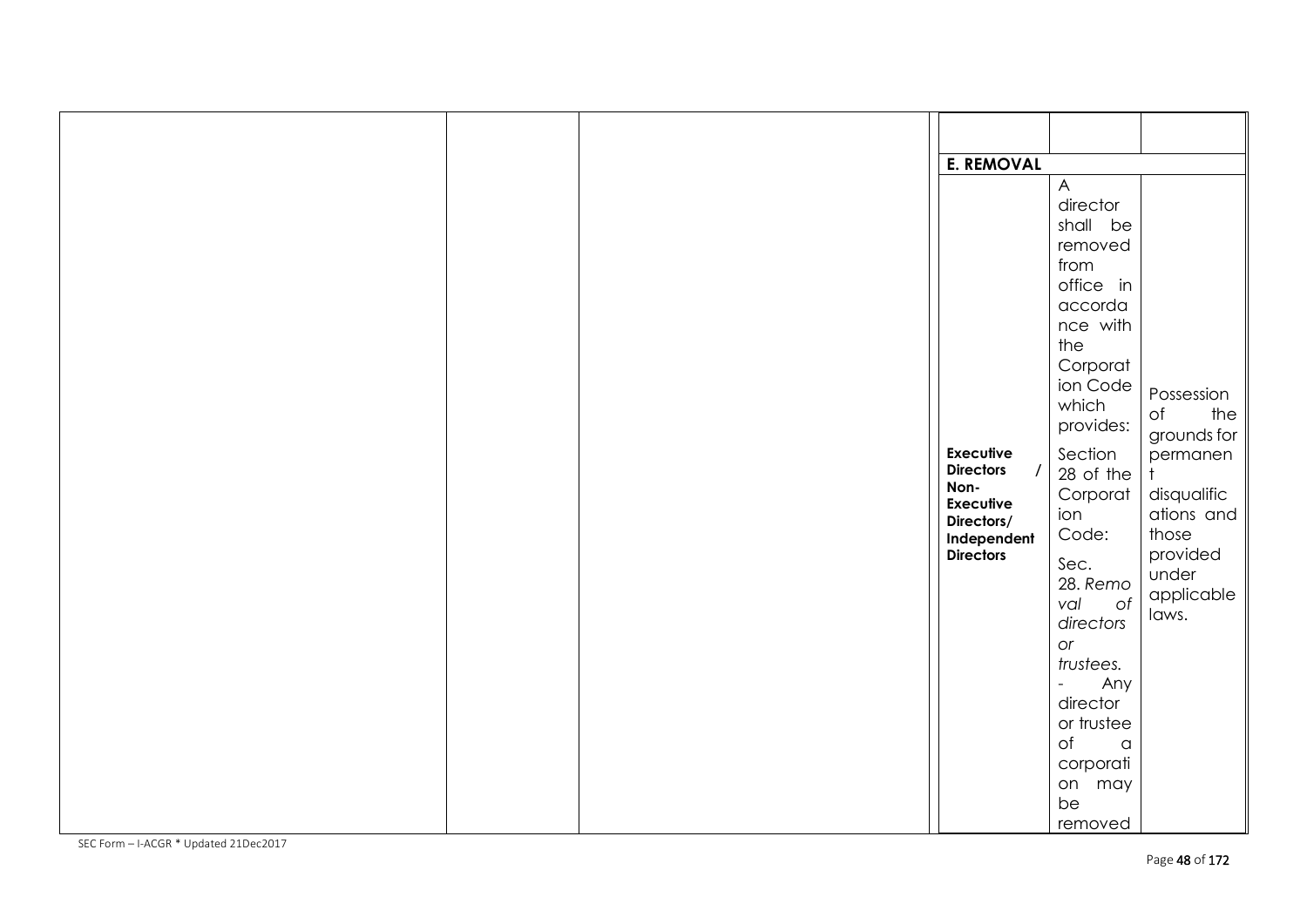|  |  | from        |
|--|--|-------------|
|  |  | office by   |
|  |  | a vote of   |
|  |  | the         |
|  |  | stockhol    |
|  |  | ders        |
|  |  | holding     |
|  |  | or          |
|  |  | represen    |
|  |  | ting<br>at  |
|  |  | least       |
|  |  | two-        |
|  |  | thirds      |
|  |  | (2/3)<br>of |
|  |  | the         |
|  |  | outstandi   |
|  |  | ng          |
|  |  | capital     |
|  |  | stock, or   |
|  |  | if<br>the   |
|  |  | corporati   |
|  |  | on be a     |
|  |  | non-        |
|  |  | stock       |
|  |  | corporati   |
|  |  | on, by a    |
|  |  | vote of     |
|  |  | at least    |
|  |  | two-        |
|  |  | thirds      |
|  |  | (2/3)<br>of |
|  |  | the         |
|  |  | member      |
|  |  | s entitled  |
|  |  | to vote:    |
|  |  | Provided    |
|  |  |             |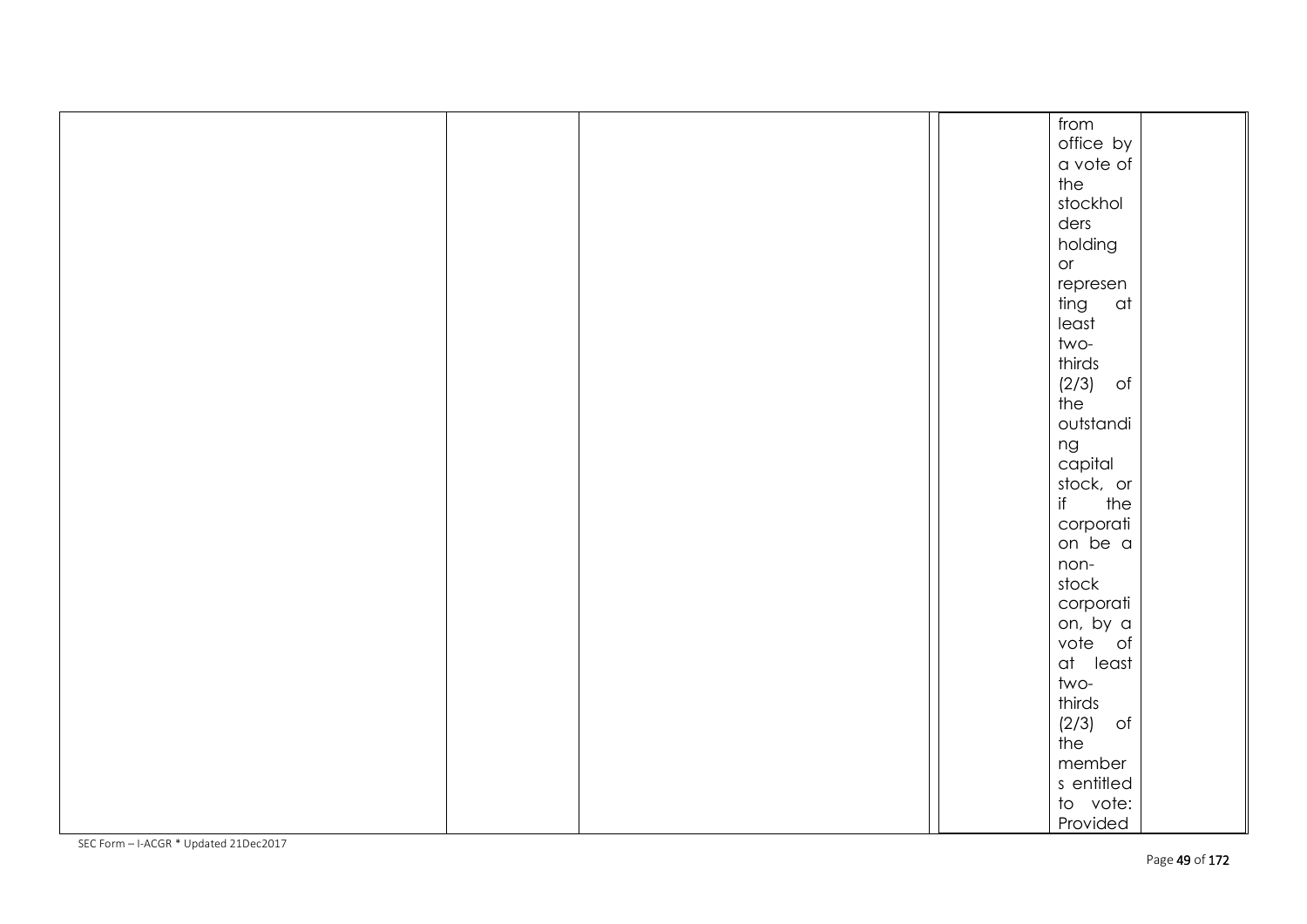|  |  | That<br>$\mathcal{L}^{\pm}$  |  |
|--|--|------------------------------|--|
|  |  | such                         |  |
|  |  | removal                      |  |
|  |  | shall take                   |  |
|  |  | place                        |  |
|  |  | either at                    |  |
|  |  | a regular                    |  |
|  |  | meeting                      |  |
|  |  | the<br>$\circ$ f             |  |
|  |  | corporati                    |  |
|  |  | on or at                     |  |
|  |  | a special                    |  |
|  |  | meeting                      |  |
|  |  | called for                   |  |
|  |  | the                          |  |
|  |  | purpose,                     |  |
|  |  | in<br>and                    |  |
|  |  | either                       |  |
|  |  | case,                        |  |
|  |  | after                        |  |
|  |  | previous                     |  |
|  |  | notice to                    |  |
|  |  | stockhol                     |  |
|  |  | ders or                      |  |
|  |  | member                       |  |
|  |  | s of the                     |  |
|  |  | corporati                    |  |
|  |  | on of the                    |  |
|  |  | intention                    |  |
|  |  | $\operatorname{\mathsf{to}}$ |  |
|  |  | propose                      |  |
|  |  | such                         |  |
|  |  | removal                      |  |
|  |  | the<br>at                    |  |
|  |  | meeting.                     |  |
|  |  | A special                    |  |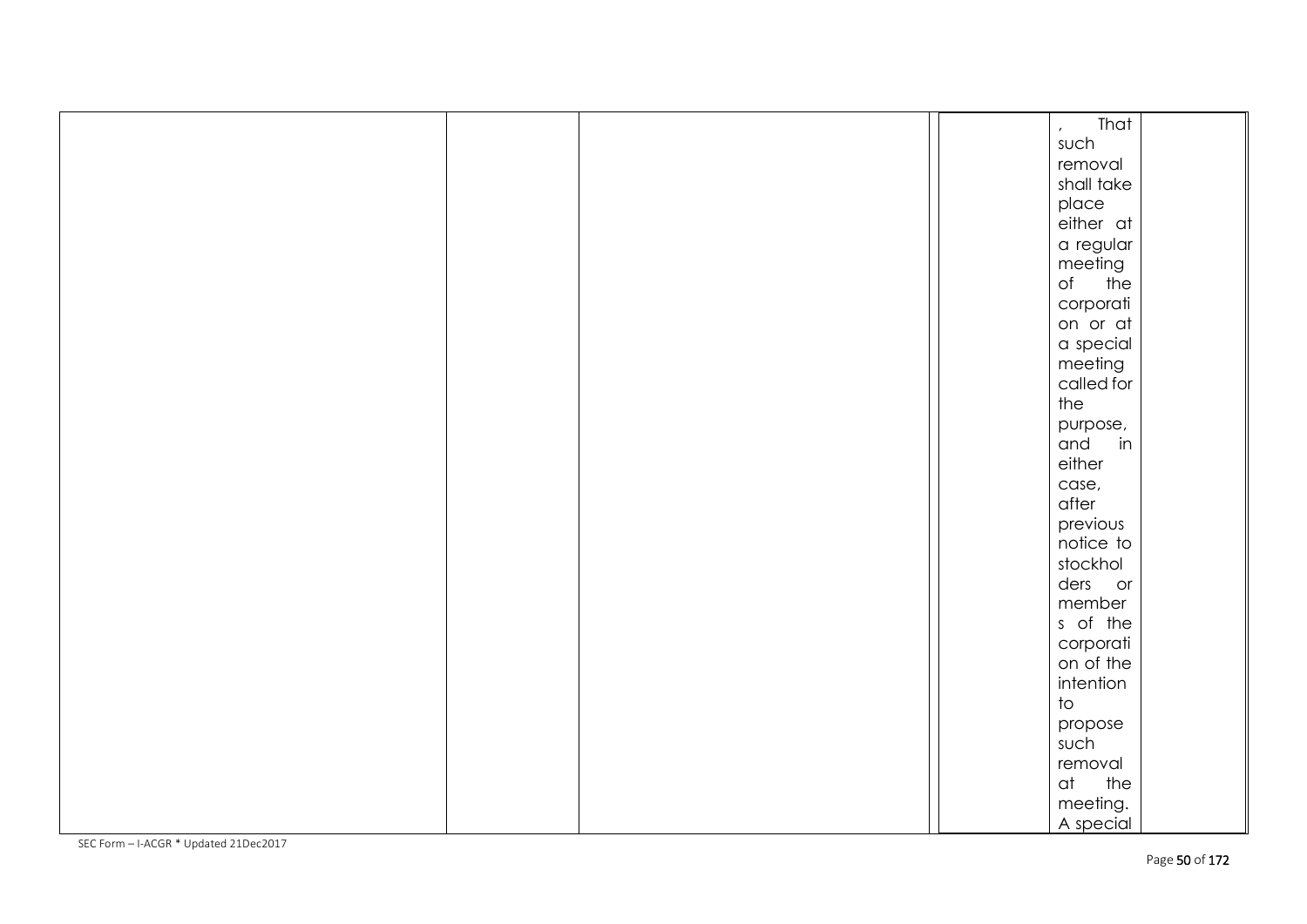|  |  | meeting                   |  |
|--|--|---------------------------|--|
|  |  | of the                    |  |
|  |  | stockhol                  |  |
|  |  | ders or                   |  |
|  |  | member                    |  |
|  |  | s of a                    |  |
|  |  | corporati                 |  |
|  |  | for<br>on                 |  |
|  |  | the                       |  |
|  |  | purpose                   |  |
|  |  | $\mathsf{of}$             |  |
|  |  | removal                   |  |
|  |  | $\circ$ f                 |  |
|  |  | directors                 |  |
|  |  | or                        |  |
|  |  | trustees,                 |  |
|  |  | or any of                 |  |
|  |  | them,                     |  |
|  |  | must be                   |  |
|  |  | called by                 |  |
|  |  | the                       |  |
|  |  | secretary                 |  |
|  |  | on order                  |  |
|  |  | of the                    |  |
|  |  | president                 |  |
|  |  | or on the                 |  |
|  |  | written                   |  |
|  |  | demand                    |  |
|  |  | of the                    |  |
|  |  | stockhol                  |  |
|  |  |                           |  |
|  |  | ders                      |  |
|  |  | represen                  |  |
|  |  | ting or                   |  |
|  |  | holding                   |  |
|  |  | $\alpha t$ least $\alpha$ |  |
|  |  | majority                  |  |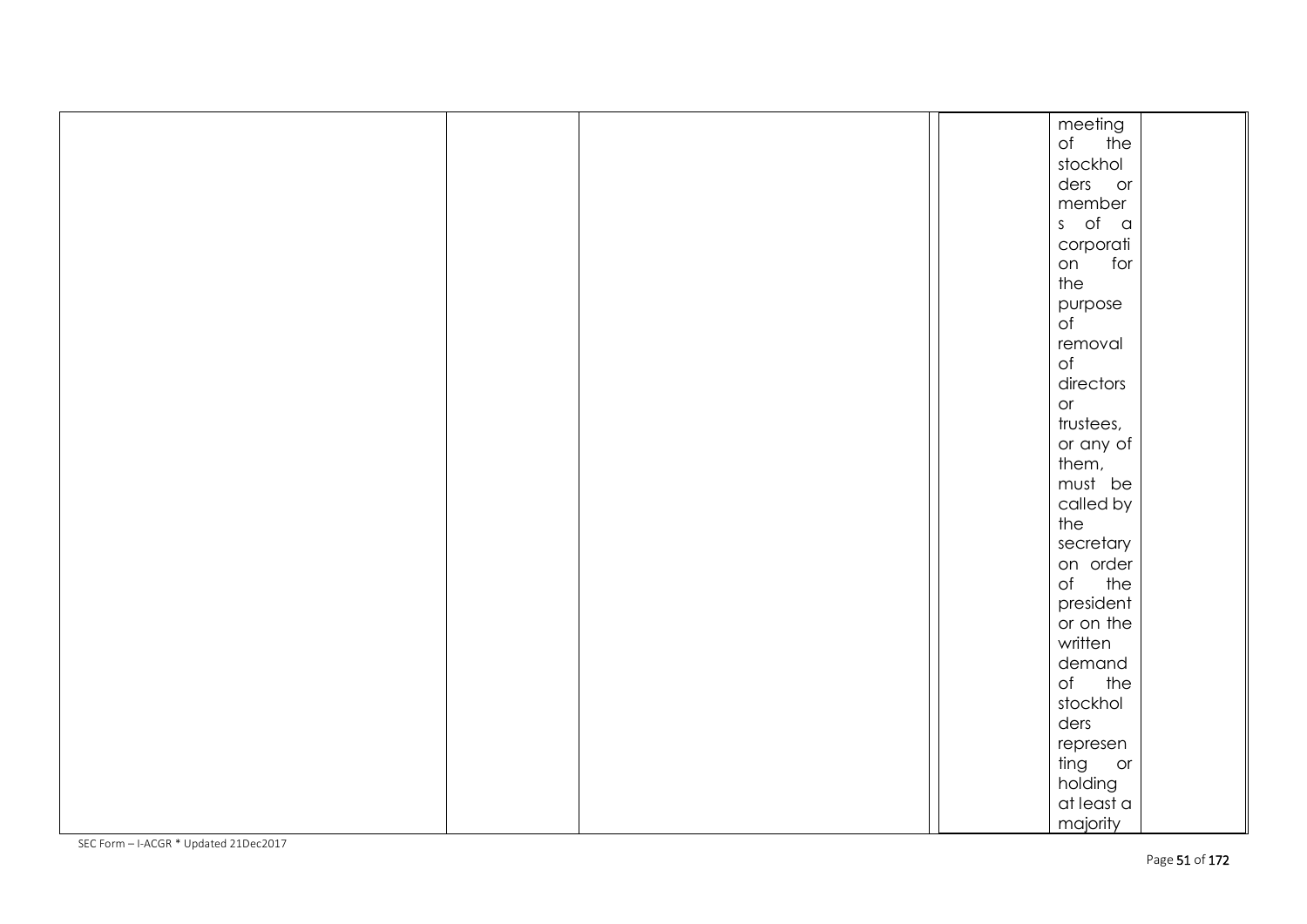|  |  | $\circ$ f<br>the          |  |
|--|--|---------------------------|--|
|  |  | outstandi                 |  |
|  |  | ng                        |  |
|  |  | capital                   |  |
|  |  | stock, or,                |  |
|  |  | if it be $\alpha$         |  |
|  |  | non-                      |  |
|  |  | stock                     |  |
|  |  | corporati                 |  |
|  |  | on,<br>on                 |  |
|  |  | the                       |  |
|  |  | written                   |  |
|  |  | demand                    |  |
|  |  | of<br>$\,$ $\,$ $\,$ $\,$ |  |
|  |  | majority                  |  |
|  |  | of<br>the                 |  |
|  |  | member                    |  |
|  |  | s entitled                |  |
|  |  | to vote.                  |  |
|  |  | Should                    |  |
|  |  | the                       |  |
|  |  | secretary                 |  |
|  |  | fail<br>or                |  |
|  |  | refuse to                 |  |
|  |  | call the                  |  |
|  |  | special                   |  |
|  |  | meeting                   |  |
|  |  | upon                      |  |
|  |  | such                      |  |
|  |  | demand                    |  |
|  |  | or fail or                |  |
|  |  | refuse to                 |  |
|  |  | give the                  |  |
|  |  | notice, or                |  |
|  |  | if there is               |  |
|  |  | no                        |  |
|  |  |                           |  |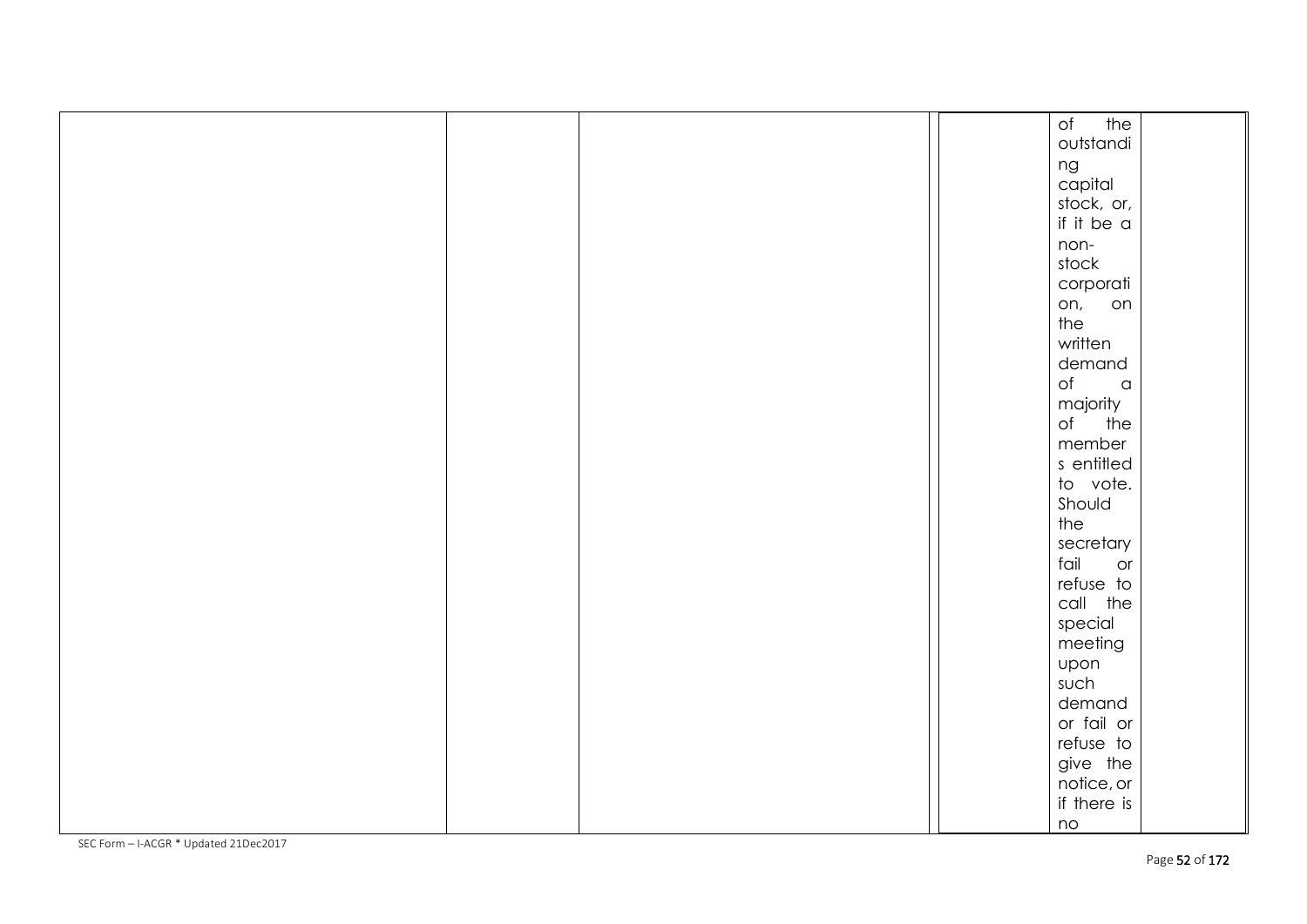|  |  | secretary               |  |
|--|--|-------------------------|--|
|  |  | , the call              |  |
|  |  | for the                 |  |
|  |  | meeting                 |  |
|  |  | may be                  |  |
|  |  | addresse                |  |
|  |  | d directly              |  |
|  |  | to the                  |  |
|  |  | stockhol                |  |
|  |  | ders or                 |  |
|  |  | member                  |  |
|  |  | s by any                |  |
|  |  | stockhol                |  |
|  |  | der<br>or               |  |
|  |  | member                  |  |
|  |  | $\circ$ f<br>the        |  |
|  |  | corporati               |  |
|  |  | on                      |  |
|  |  | signing                 |  |
|  |  | the                     |  |
|  |  | demand.                 |  |
|  |  | Notice of               |  |
|  |  | the time                |  |
|  |  | and                     |  |
|  |  | place of                |  |
|  |  | such                    |  |
|  |  | meeting,                |  |
|  |  | as well as              |  |
|  |  | of the                  |  |
|  |  | intention               |  |
|  |  | $\overline{\mathrm{t}}$ |  |
|  |  | propose                 |  |
|  |  | such                    |  |
|  |  | removal,                |  |
|  |  | must be                 |  |
|  |  | given by                |  |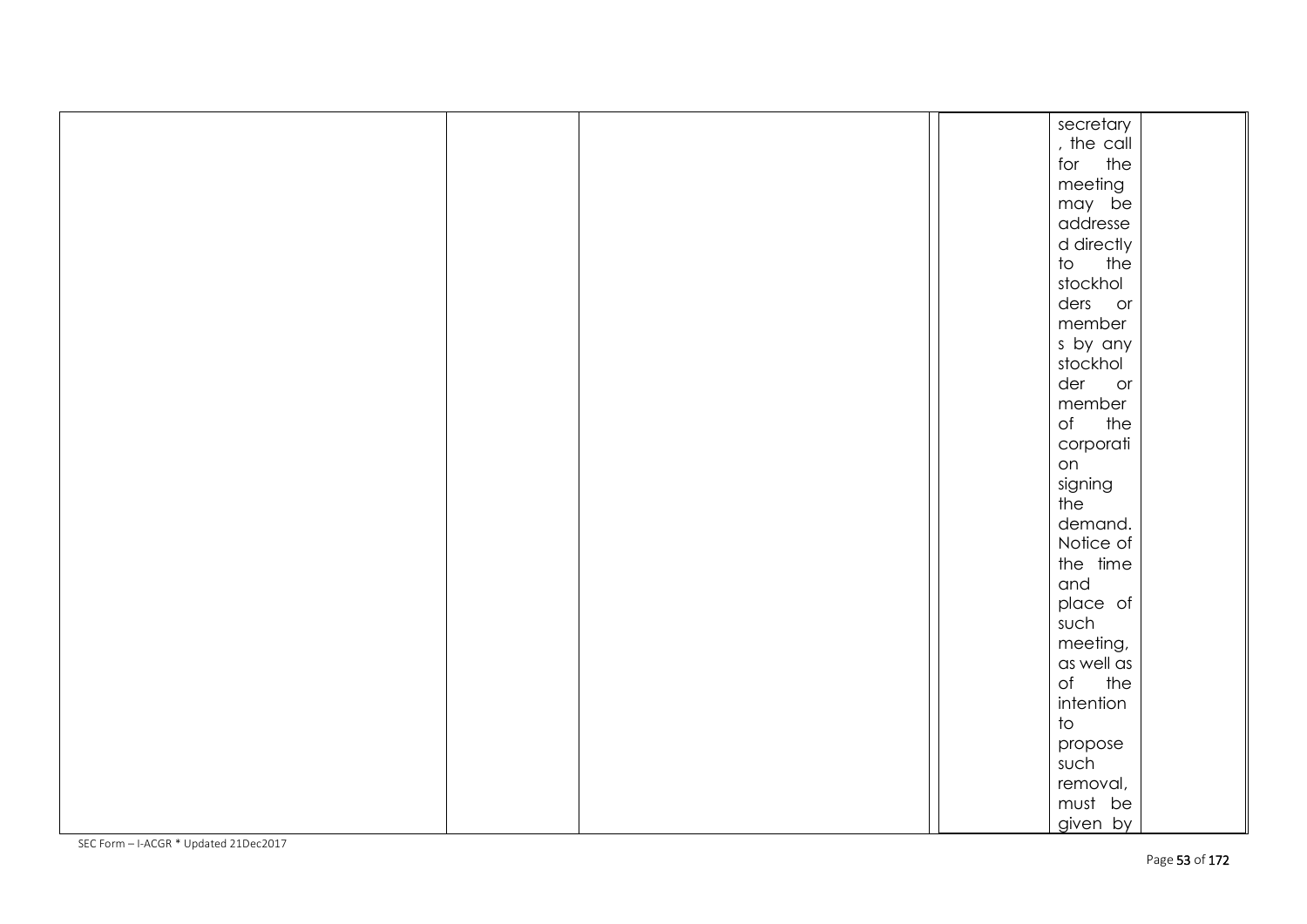|  |  | publicati                    |  |
|--|--|------------------------------|--|
|  |  | on or by                     |  |
|  |  | written                      |  |
|  |  | notice                       |  |
|  |  | prescribe                    |  |
|  |  | d in this                    |  |
|  |  | Code.                        |  |
|  |  | Removal                      |  |
|  |  | may be                       |  |
|  |  | with<br>or                   |  |
|  |  | without                      |  |
|  |  | cause:                       |  |
|  |  | Provided                     |  |
|  |  | That                         |  |
|  |  | $\mathbf{r}$<br>removal      |  |
|  |  | without                      |  |
|  |  | cause                        |  |
|  |  | may not                      |  |
|  |  | be used                      |  |
|  |  | $\operatorname{\mathsf{to}}$ |  |
|  |  |                              |  |
|  |  | deprive                      |  |
|  |  | minority                     |  |
|  |  | stockhol                     |  |
|  |  | ders or                      |  |
|  |  | member                       |  |
|  |  | s of the                     |  |
|  |  | right of                     |  |
|  |  | represen                     |  |
|  |  | tation to                    |  |
|  |  | which                        |  |
|  |  | they may                     |  |
|  |  | be                           |  |
|  |  | entitled                     |  |
|  |  | under                        |  |
|  |  | Section                      |  |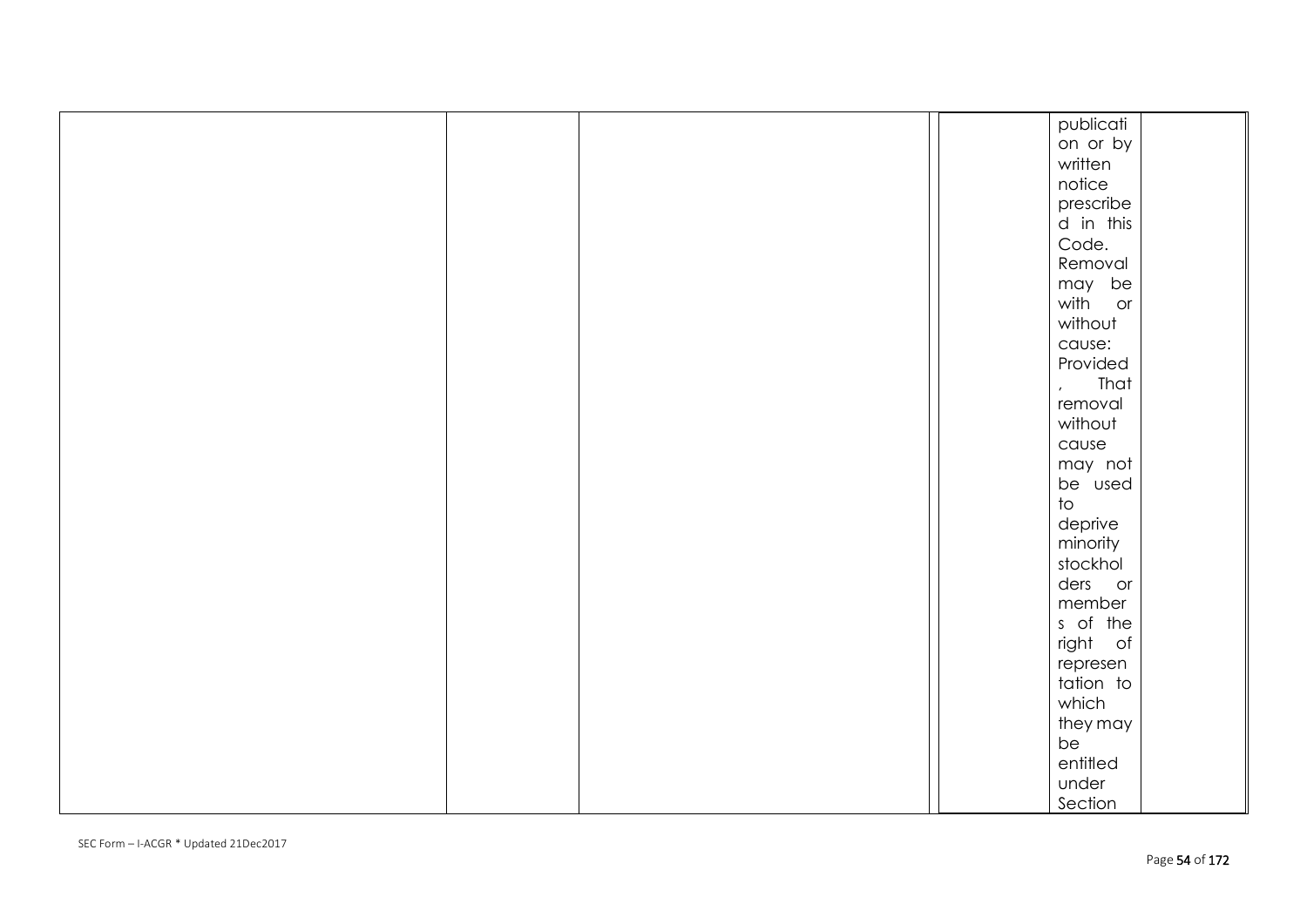|  | <b>F. REINSTATEMENT</b>              | 24 of this<br>Code.                                                                                                                                                     |                                                                                                                                                                                   |
|--|--------------------------------------|-------------------------------------------------------------------------------------------------------------------------------------------------------------------------|-----------------------------------------------------------------------------------------------------------------------------------------------------------------------------------|
|  | <b>Executive</b><br><b>Directors</b> | The<br>process<br>for<br>reinstate<br>ment of<br>a<br>director<br>shall be<br>similar to<br>the<br>process<br>for<br>nominati<br>on and<br>election<br>of<br>directors. | To<br>be<br>reinstated,<br>a director<br>must<br>possess all<br>the<br>qualificatio<br>and<br>ns<br>none of the<br>disqualifica<br>tions for a<br>director<br>provided<br>herein. |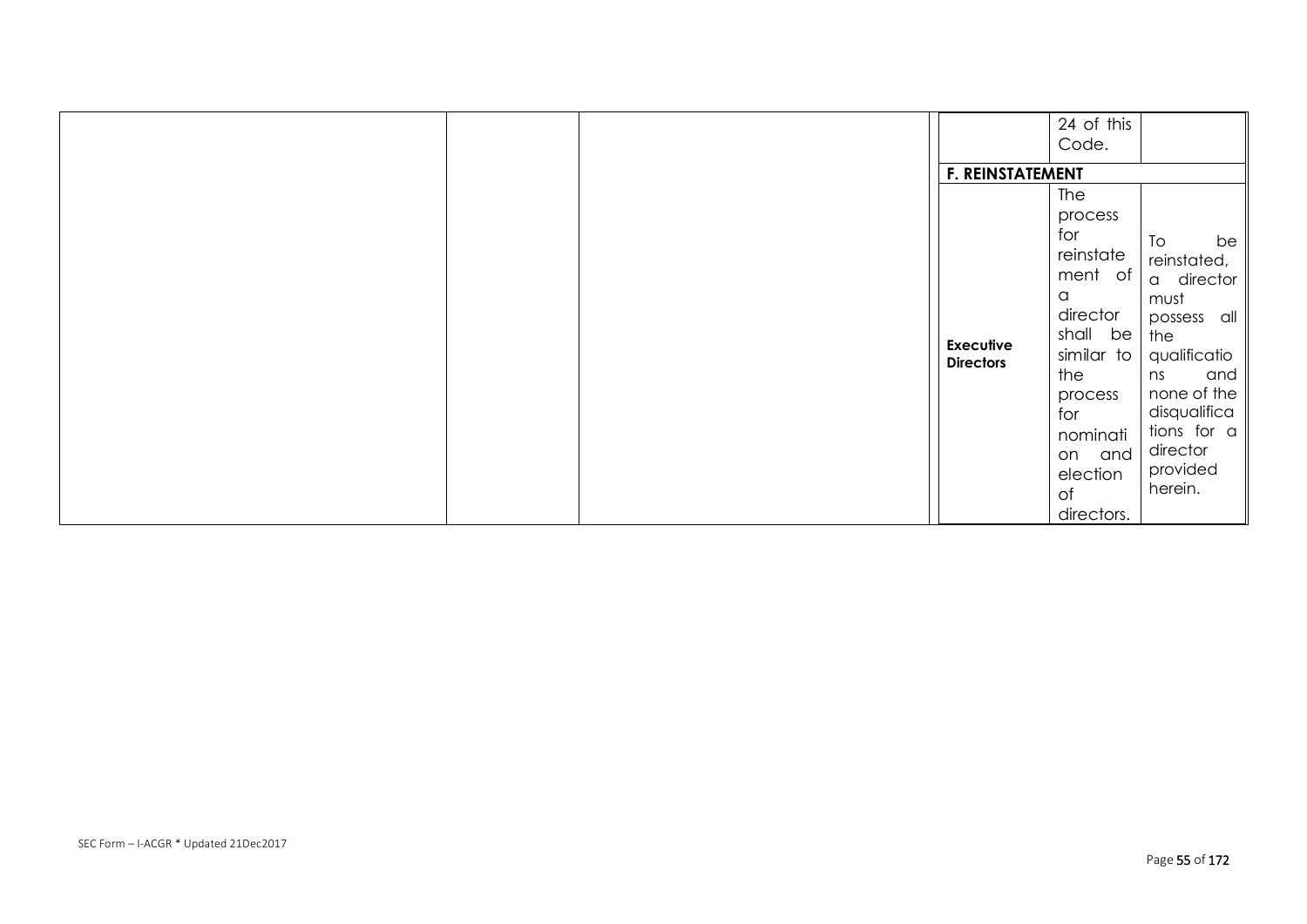|  |  |  | Non-Executive<br><b>Directors</b> | The<br>process<br>for<br>reinstate<br>ment of<br>$\alpha$<br>director<br>shall be<br>similar to<br>the<br>process<br>for<br>nominati<br>on and<br>election<br>of<br>directors. | be<br>To<br>reinstate<br>d,<br>$\alpha$<br>director<br>must<br>possess<br>all the<br>qualifica<br>tions<br>and<br>none of<br>the<br>disqualifi<br>cations<br>for<br>$\alpha$<br>director<br>provide<br>d herein. |
|--|--|--|-----------------------------------|--------------------------------------------------------------------------------------------------------------------------------------------------------------------------------|------------------------------------------------------------------------------------------------------------------------------------------------------------------------------------------------------------------|
|--|--|--|-----------------------------------|--------------------------------------------------------------------------------------------------------------------------------------------------------------------------------|------------------------------------------------------------------------------------------------------------------------------------------------------------------------------------------------------------------|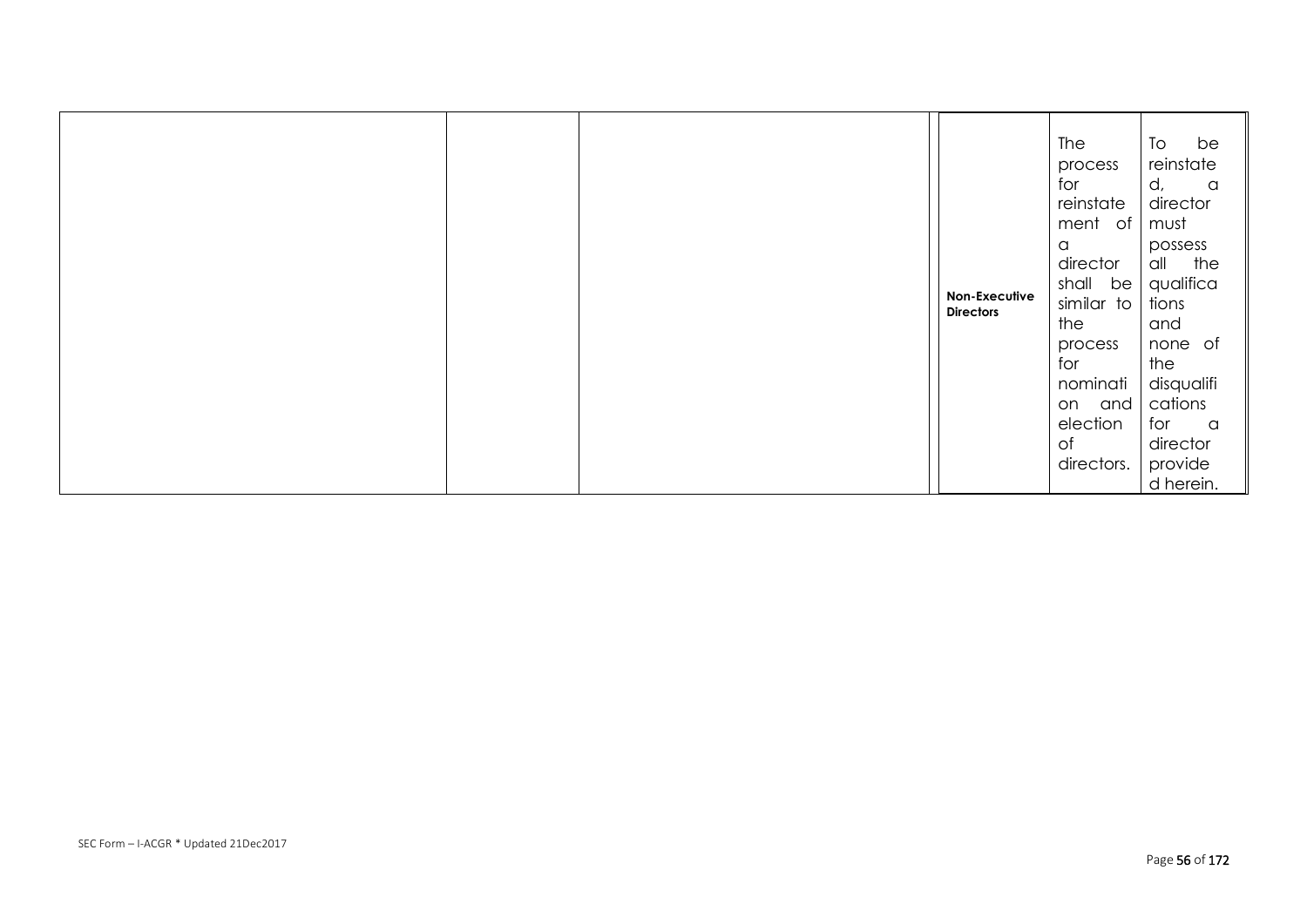|                                                                              |                  | Independent<br><b>Directors</b>                                                               | The<br>process for<br>reinstatem<br>ent of a<br>director<br>shall<br>be<br>similar<br>$\overline{\phantom{a}}$ to<br>the<br>process for<br>nominatio<br>and<br>n<br>election of<br>directors. | To<br>be<br>reinstated<br>a<br>director<br>must<br>possess all<br>the<br>qualificati<br>ons<br>and<br>none of<br>the<br>disqualific<br>ations for<br>a director<br>provided<br>herein. |
|------------------------------------------------------------------------------|------------------|-----------------------------------------------------------------------------------------------|-----------------------------------------------------------------------------------------------------------------------------------------------------------------------------------------------|----------------------------------------------------------------------------------------------------------------------------------------------------------------------------------------|
|                                                                              |                  |                                                                                               |                                                                                                                                                                                               |                                                                                                                                                                                        |
|                                                                              |                  | <b>G. SUSPENSION</b><br><b>Executive</b>                                                      |                                                                                                                                                                                               |                                                                                                                                                                                        |
|                                                                              |                  | <b>Directors</b><br>Non-<br><b>Executive</b><br>Directors/<br>Independent<br><b>Directors</b> | director<br>permanently<br>temporarily.                                                                                                                                                       | The Company removes a<br>either<br>or                                                                                                                                                  |
| 2. Board nomination and election policy is                                   | <b>COMPLIANT</b> | The May 30, 2017 Revised Code of                                                              |                                                                                                                                                                                               |                                                                                                                                                                                        |
| disclosed in the company's Manual on                                         |                  | Corporate                                                                                     | Governance                                                                                                                                                                                    | of                                                                                                                                                                                     |
| Corporate Governance.                                                        |                  | DoubleDragon                                                                                  | Properties                                                                                                                                                                                    | Corp.,                                                                                                                                                                                 |
|                                                                              |                  | provides that:                                                                                |                                                                                                                                                                                               |                                                                                                                                                                                        |
| 3. Board nomination and election policy<br>includes how the company accepted | <b>COMPLIANT</b> |                                                                                               | <b>Nomination and Succession</b>                                                                                                                                                              |                                                                                                                                                                                        |
| nominations from minority shareholders.                                      |                  | "The Board should have and disclose                                                           |                                                                                                                                                                                               |                                                                                                                                                                                        |
|                                                                              |                  | in its Code a formal and transparent                                                          |                                                                                                                                                                                               |                                                                                                                                                                                        |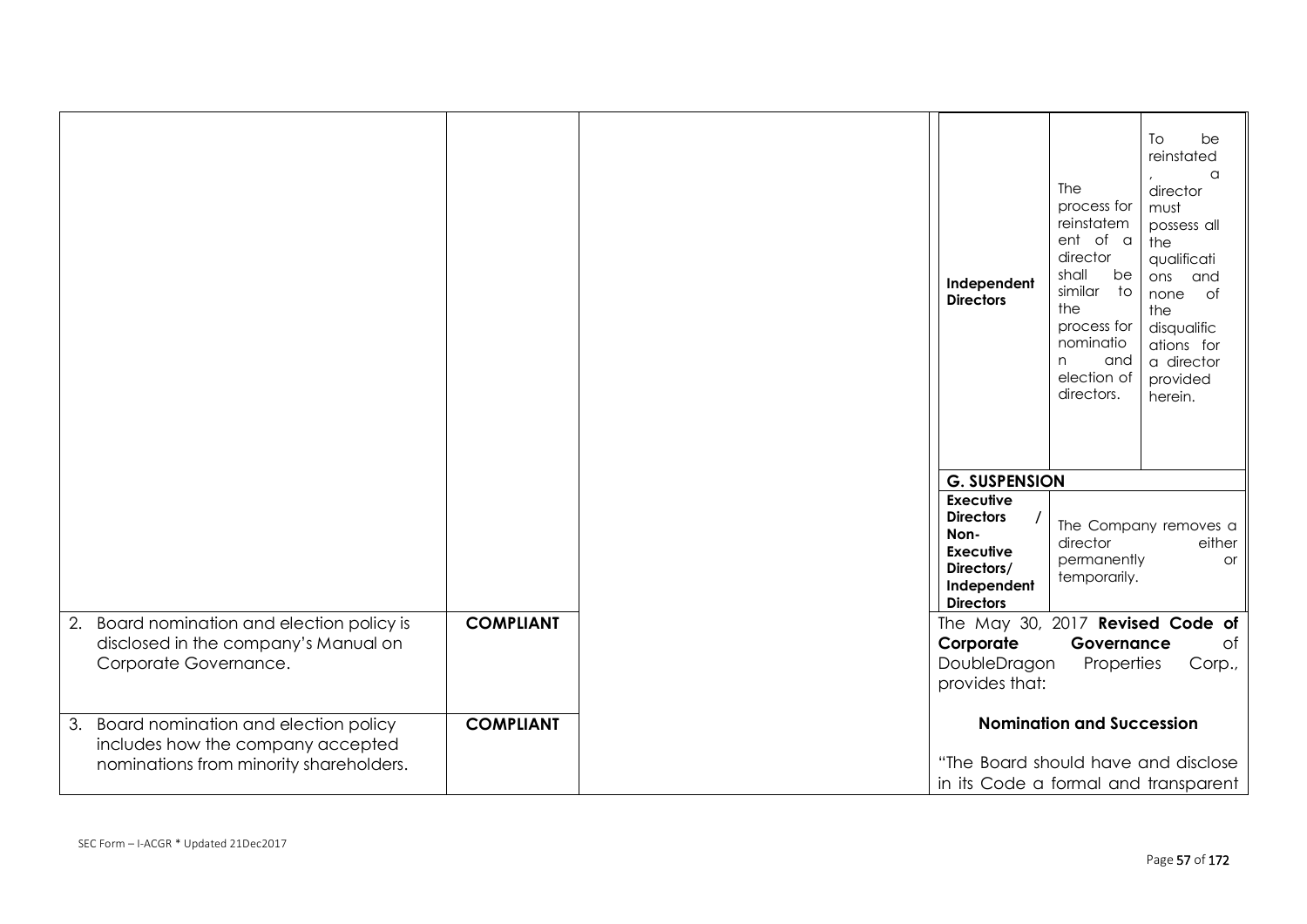| Board nomination and election policy<br>4.<br>includes how the board shortlists<br>candidates.                                                                                        | <b>COMPLIANT</b> | board nomination and election policy<br>that should include how it accepts<br>nominations<br>minority<br>from<br>shareholders and reviews nominated                                                                                                                                                         |
|---------------------------------------------------------------------------------------------------------------------------------------------------------------------------------------|------------------|-------------------------------------------------------------------------------------------------------------------------------------------------------------------------------------------------------------------------------------------------------------------------------------------------------------|
| Board nomination and election policy<br>5.<br>includes an assessment of the<br>effectiveness of the Board's processes in<br>the nomination, election or replacement<br>of a director. | <b>COMPLIANT</b> | candidates. The policy should also<br>include an assessment of the<br>effectiveness of the Board's processes<br>and procedures in the nomination,<br>election, or replacement of a director.<br>In addition, its process of identifying                                                                     |
| Board has a process for identifying the<br>6.<br>quality of directors that is aligned with the<br>strategic direction of the company.                                                 | <b>COMPLIANT</b> | the quality of directors should be<br>aligned with the strategic direction of<br>the company.<br>For Executive and Non-executive<br>Directors:                                                                                                                                                              |
|                                                                                                                                                                                       |                  | The election of all Directors is held<br>during each regular stockholders'<br>meeting, unless a vacancy occurred<br>which shall be filled in immediately<br>during a meeting called for the<br>purpose and the person so elected<br>shall serve only the unexpired portion<br>of his predecessor in office. |
|                                                                                                                                                                                       |                  | For Independent Directors:<br>1. The nomination of the independent<br>director shall be conducted by the<br>Nomination Committee prior to a<br>stockholders'<br>meeting.<br>All<br>recommendations shall be signed by<br>the nominating stockholders together                                               |
|                                                                                                                                                                                       |                  | with the acceptance and conformity<br>by the would-be nominees.                                                                                                                                                                                                                                             |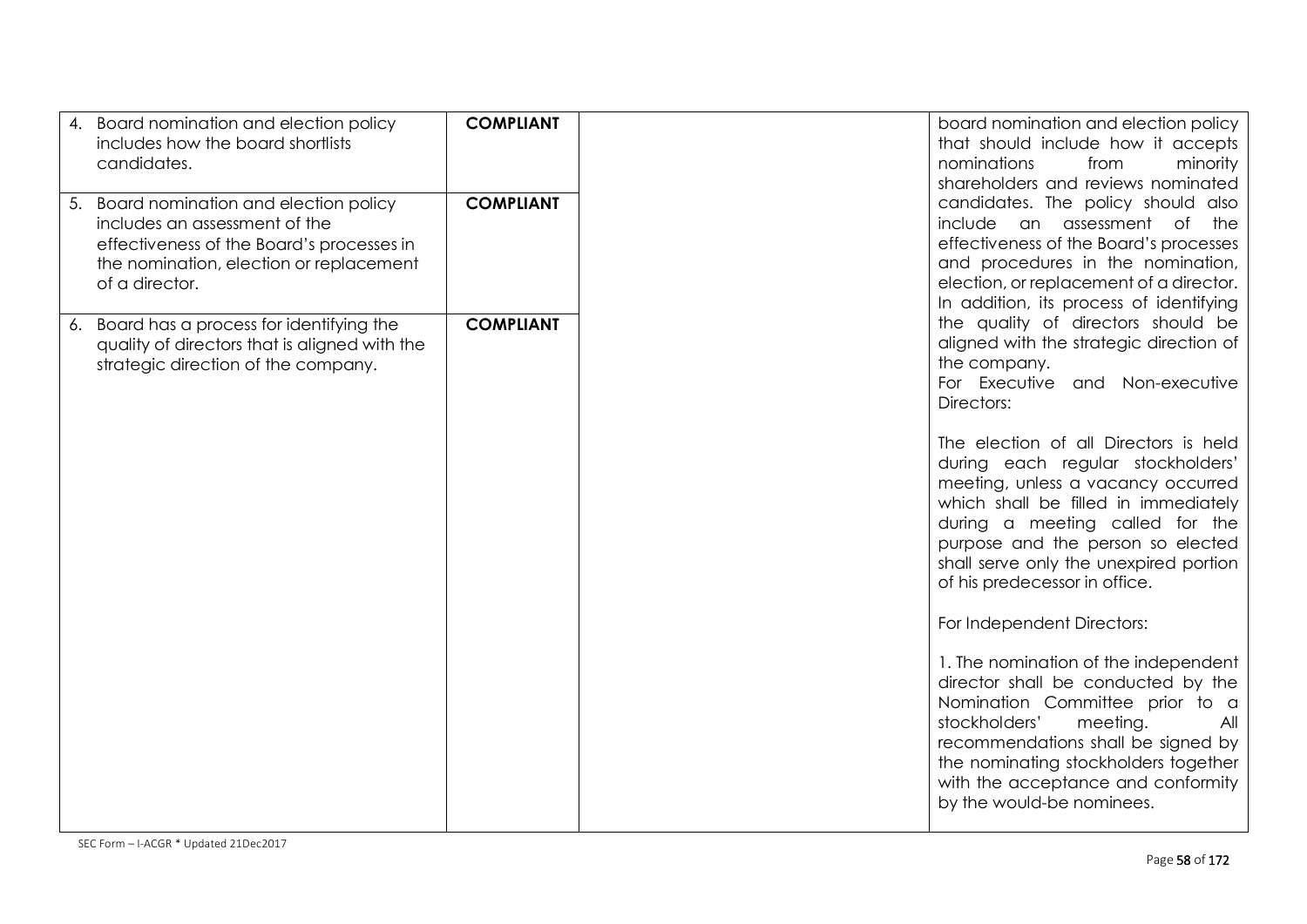|                                              |                                            | 2.<br>After<br>nomination,<br>the<br>the<br>Nomination Committee shall prepare<br>a final list of candidates which shall<br>contain all the information about all<br>the nominees for the independent<br>directors.<br>The list shall be made<br>available to the SEC and to all the<br>stockholders through the filing and<br>of the<br>distribution<br>Information<br>Statement or Proxy Statement, or in<br>such other reports the Corporation is<br>required to submit to the Commission.<br>3. Only nominees whose names<br>appear on the Final List of Candidates<br>shall be eligible for election as an<br>Independent Director.<br>No other<br>nomination shall be entertained after<br>the Final List of Candidates shall have<br>prepared.<br><b>No</b><br>further<br>been<br>nomination shall be entertained or<br>allowed on the floor during the actual<br>stockholders' meeting.<br>4. The specific slot for independent<br>directors shall not be filled-up by<br>unqualified nominees.<br>5. In case of failure of election for the |
|----------------------------------------------|--------------------------------------------|------------------------------------------------------------------------------------------------------------------------------------------------------------------------------------------------------------------------------------------------------------------------------------------------------------------------------------------------------------------------------------------------------------------------------------------------------------------------------------------------------------------------------------------------------------------------------------------------------------------------------------------------------------------------------------------------------------------------------------------------------------------------------------------------------------------------------------------------------------------------------------------------------------------------------------------------------------------------------------------------------------------------------------------------------|
|                                              |                                            | independent director, the Chairman<br>of the meeting shall call a separate<br>election during the same meeting to<br>fill up the vacancy."                                                                                                                                                                                                                                                                                                                                                                                                                                                                                                                                                                                                                                                                                                                                                                                                                                                                                                           |
| <b>Optional: Recommendation to 2.6</b>       |                                            |                                                                                                                                                                                                                                                                                                                                                                                                                                                                                                                                                                                                                                                                                                                                                                                                                                                                                                                                                                                                                                                      |
| 1. Company uses professional search firms or | Identify the professional search firm used |                                                                                                                                                                                                                                                                                                                                                                                                                                                                                                                                                                                                                                                                                                                                                                                                                                                                                                                                                                                                                                                      |
| other external sources of candidates (such   | or other external sources of candidates    |                                                                                                                                                                                                                                                                                                                                                                                                                                                                                                                                                                                                                                                                                                                                                                                                                                                                                                                                                                                                                                                      |
| as director databases set up by director or  |                                            |                                                                                                                                                                                                                                                                                                                                                                                                                                                                                                                                                                                                                                                                                                                                                                                                                                                                                                                                                                                                                                                      |

SEC Form – I-ACGR \* Updated 21Dec2017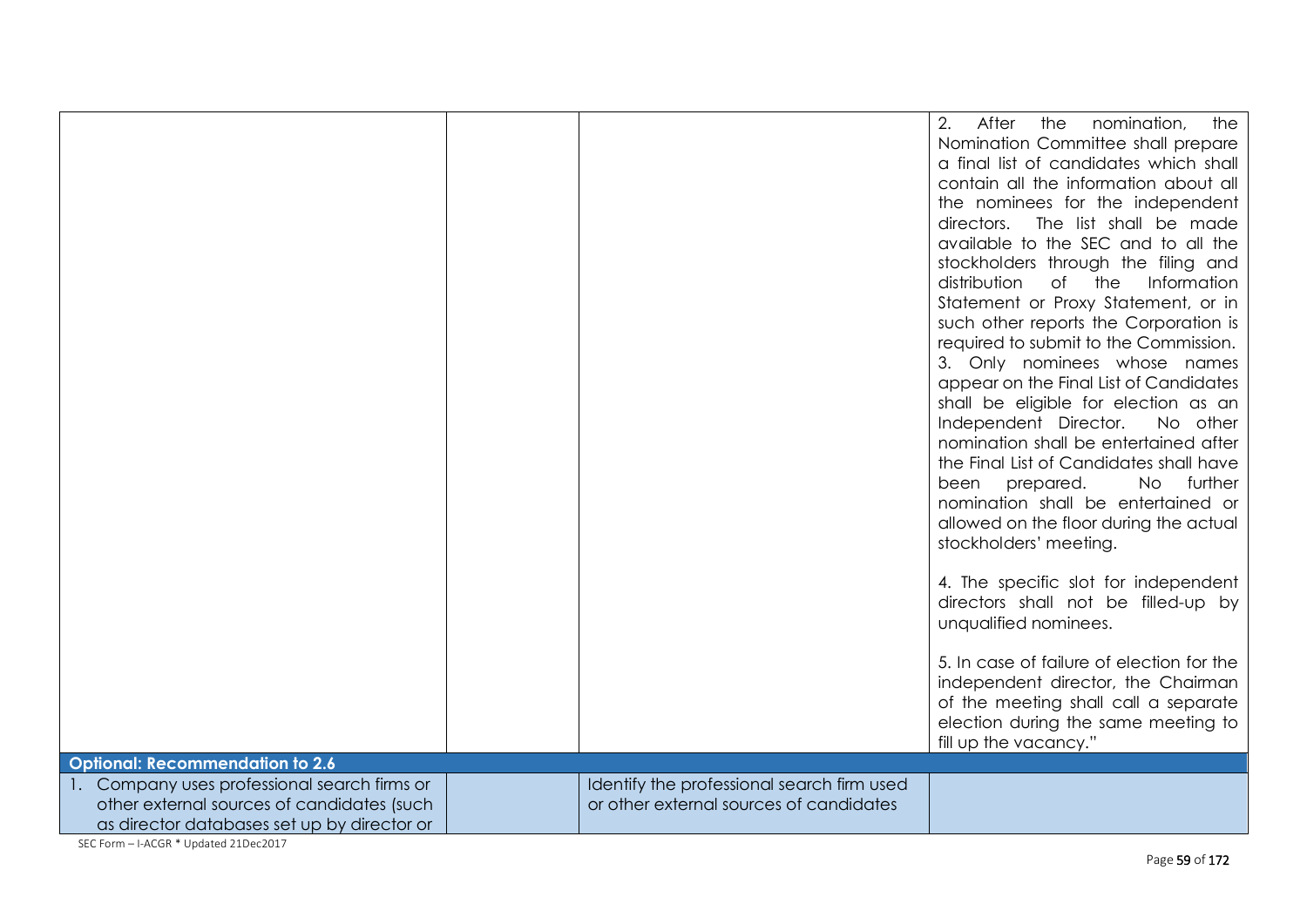| shareholder bodies) when searching for<br>candidates to the board of directors.                                                                                                                                                                                                                                                                                                                                           |                  |                                                                                                                                                                                         |                                                                                                                                                                                                                                                                                                                                                                             |
|---------------------------------------------------------------------------------------------------------------------------------------------------------------------------------------------------------------------------------------------------------------------------------------------------------------------------------------------------------------------------------------------------------------------------|------------------|-----------------------------------------------------------------------------------------------------------------------------------------------------------------------------------------|-----------------------------------------------------------------------------------------------------------------------------------------------------------------------------------------------------------------------------------------------------------------------------------------------------------------------------------------------------------------------------|
| <b>Recommendation 2.7</b>                                                                                                                                                                                                                                                                                                                                                                                                 |                  |                                                                                                                                                                                         |                                                                                                                                                                                                                                                                                                                                                                             |
| 1. Board has overall responsibility in ensuring<br>that there is a group-wide policy and<br>system governing related party<br>transactions (RPTs) and other unusual or<br>infrequently occurring transactions.                                                                                                                                                                                                            | <b>COMPLIANT</b> | Provide information on or reference to a<br>document containing the company's<br>policy on related party transaction,<br>including policy on review and approval<br>of significant RPTs | The May 30, 2017 Revised Code of<br>Corporate<br>of<br>Governance<br>DoubleDragon<br>Properties<br>Corp.,<br>provides that:                                                                                                                                                                                                                                                 |
| 2. RPT policy includes appropriate review<br>and approval of material RPTs, which<br>guarantee fairness and transparency of<br>the transactions.                                                                                                                                                                                                                                                                          | <b>COMPLIANT</b> | Identify transactions that were approved<br>pursuant to the policy.                                                                                                                     | The Board may also organize a<br>Party Transaction<br>Related<br>(RPT)<br>Committee, which should be tasked<br>with reviewing all material related                                                                                                                                                                                                                          |
| 3. RPT policy encompasses all entities within<br>the group, taking into account their size,<br>structure, risk profile and complexity of<br>operations.                                                                                                                                                                                                                                                                   | <b>COMPLIANT</b> |                                                                                                                                                                                         | party transaction of the company and<br>should be composed of at least three<br>non-executive directors, two of whom<br>should be independent, including the<br>Chairman.<br>The company has a policy regarding<br>Related Party Transactions through the<br>Conflict of Interest Policy:<br>http://www.doubledragon.com.ph/ir                                              |
|                                                                                                                                                                                                                                                                                                                                                                                                                           |                  |                                                                                                                                                                                         | /companys-policies                                                                                                                                                                                                                                                                                                                                                          |
| <b>Supplement to Recommendations 2.7</b>                                                                                                                                                                                                                                                                                                                                                                                  |                  |                                                                                                                                                                                         |                                                                                                                                                                                                                                                                                                                                                                             |
| Board clearly defines the threshold for<br>disclosure and approval of RPTs and<br>categorizes such transactions according<br>to those that are considered de minimis or<br>transactions that need not be reported or<br>announced, those that need to be<br>disclosed, and those that need prior<br>shareholder approval. The aggregate<br>amount of RPTs within any twelve (12)<br>month period should be considered for | <b>COMPLIANT</b> | Provide information on a materiality<br>threshold for RPT disclosure and approval,<br>if any.<br>Provide information on RPT categories                                                  | Under Paragraph 4 of the company's<br>Conflict of Interest Policy, A director<br>who is related with one of the<br>Company's supplier or client, or the<br>owner or representative of the<br>supplier, client, or any person or entity<br>who has business dealings with the<br>Company, within the 4 <sup>th</sup> civil degree of<br>consanguinity or affinity,<br>should |

SEC Form – I-ACGR \* Updated 21Dec2017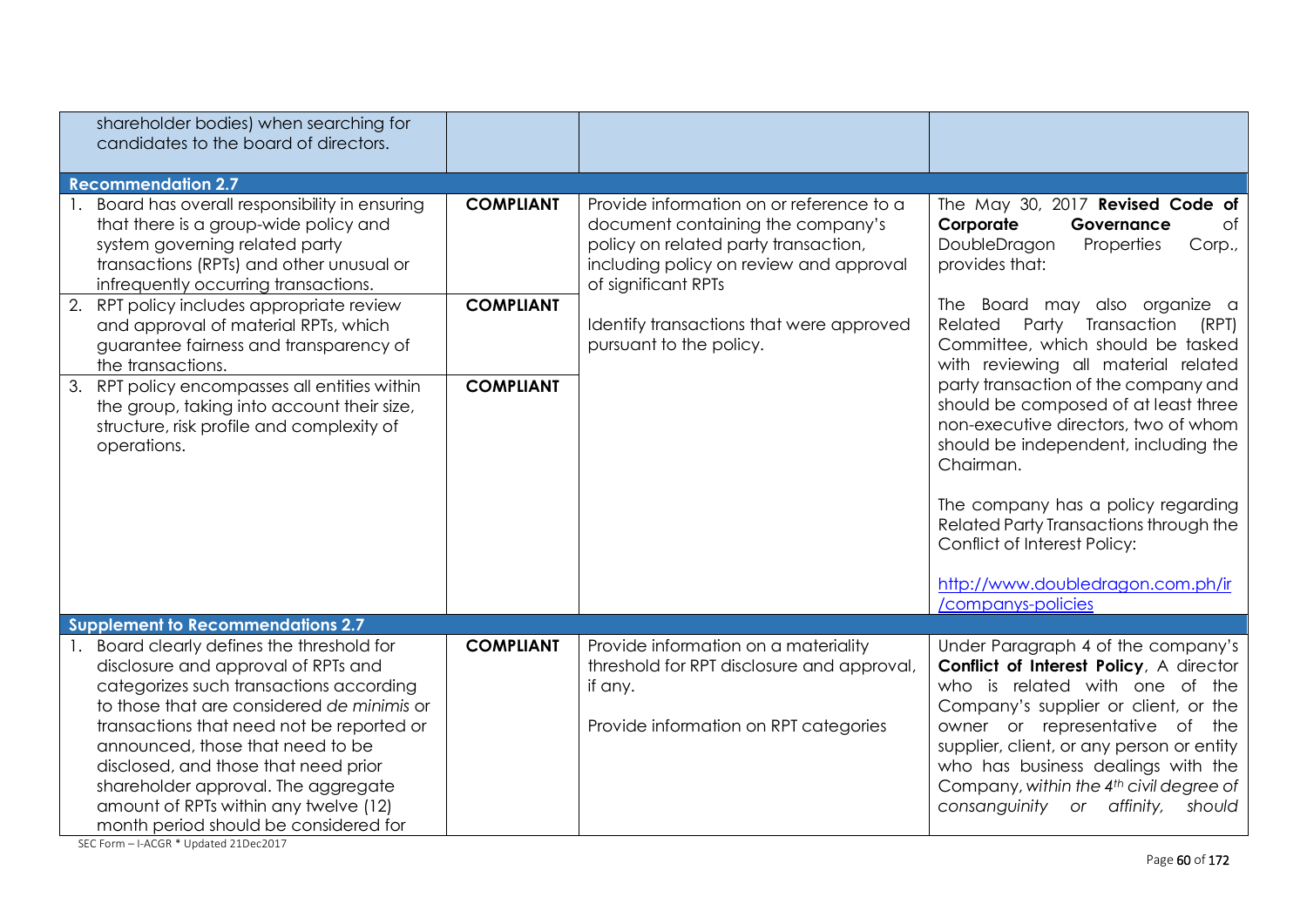| purposes of applying the thresholds for<br>disclosure and approval.                                                                                                                       |                  |                                                  | disclose such relationship with the<br>Board.<br>The requisites for approval are: (a) the<br>present of the Director in the Board<br>meeting in which the transaction or<br>contract was approved was not<br>necessary to constitute a quorum for<br>such meeting; (b) That the vote of said<br>Director was not necessary for the<br>approval of the transaction or<br>contract; and (c) that the transaction<br>or contract is fair and reasonable<br>under the circumstances. |
|-------------------------------------------------------------------------------------------------------------------------------------------------------------------------------------------|------------------|--------------------------------------------------|----------------------------------------------------------------------------------------------------------------------------------------------------------------------------------------------------------------------------------------------------------------------------------------------------------------------------------------------------------------------------------------------------------------------------------------------------------------------------------|
| 2. Board establishes a voting system whereby<br>a majority of non-related party<br>shareholders approve specific types of<br>related party transactions during<br>shareholders' meetings. | <b>COMPLIANT</b> | Provide information on voting system, if<br>any. | Under paragraph 4.4 of the<br>company's Conflict of Interest Policy,<br>the transaction or contract may be<br>ratified by the vote of the<br>shareholders representing at least<br>two-thirds (2/3) of the outstanding<br>capital stock in a meeting called for<br>the purpose, provided that full<br>disclosure of the adverse interest of<br>the Directors/s is made at such<br>meeting.                                                                                       |
| <b>Recommendation 2.8</b>                                                                                                                                                                 |                  |                                                  |                                                                                                                                                                                                                                                                                                                                                                                                                                                                                  |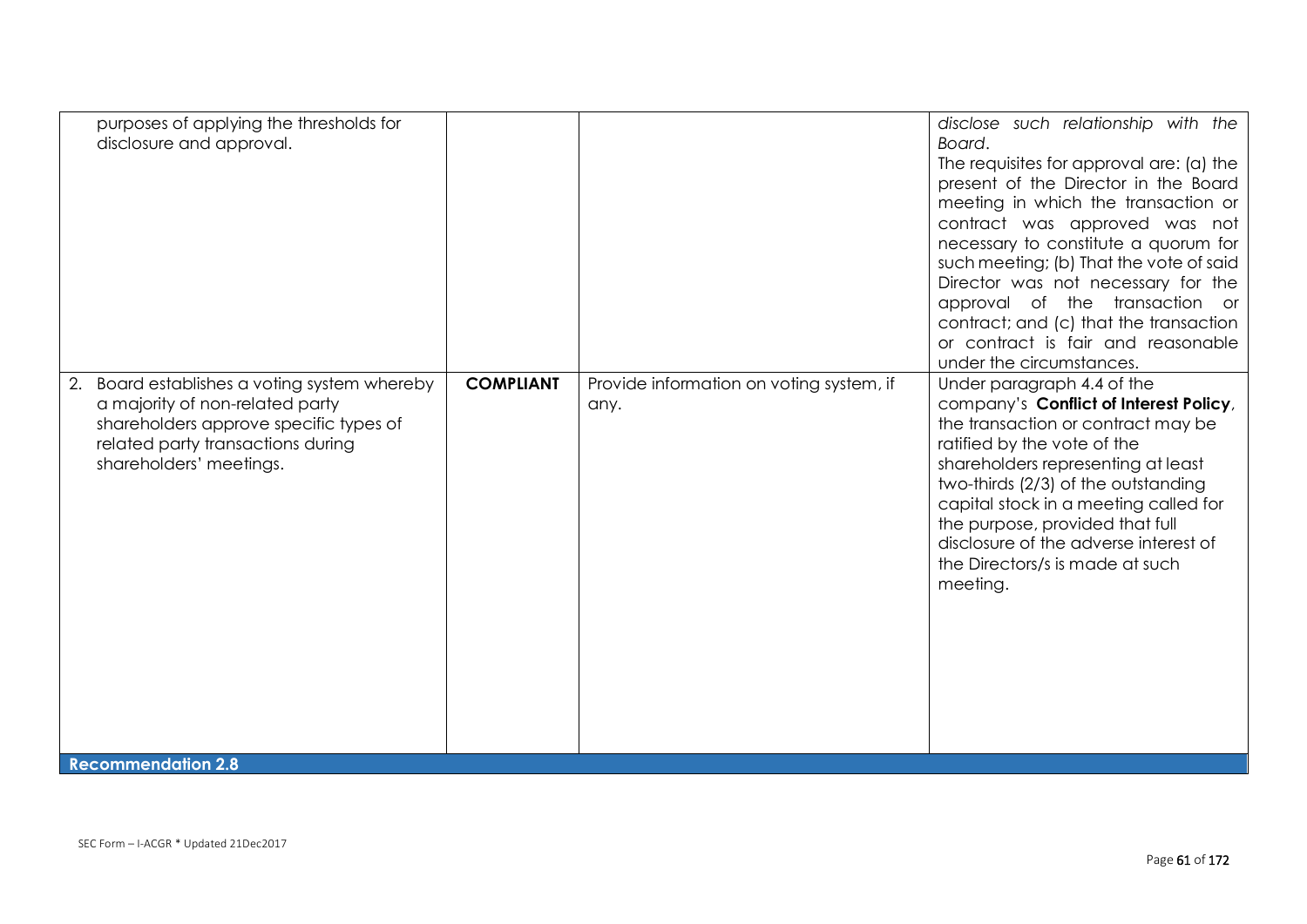| Board is primarily responsible for approving<br>the selection of Management led by the<br>Chief Executive Officer (CEO) and the<br>heads of the other control functions (Chief<br>Risk Officer, Chief Compliance Officer and<br>Chief Audit Executive).         | <b>COMPLIANT</b> | Provide information on or reference to a<br>document containing the Board's policy<br>and responsibility for approving the<br>selection of management.<br>Identity the Management team<br>appointed                                                                  | The May 30, 2017 Revised Code of<br>Corporate Governance of Double<br>Dragon Properties Corp., provides<br>that:<br>"The Board should be responsible for<br>ensuring and adopting an effective<br>succession planning program for<br>directors,<br>officers<br>key<br>and<br>management to ensure growth and a<br>continued<br>increase<br>the<br>in<br>shareholders'<br>value.<br>This<br>should<br>include adopting a policy on the<br>retirement age for directors and key<br>officers as part of management<br>succession and to promote dynamism<br>in the corporation."<br>The Management Team is composed |
|-----------------------------------------------------------------------------------------------------------------------------------------------------------------------------------------------------------------------------------------------------------------|------------------|----------------------------------------------------------------------------------------------------------------------------------------------------------------------------------------------------------------------------------------------------------------------|------------------------------------------------------------------------------------------------------------------------------------------------------------------------------------------------------------------------------------------------------------------------------------------------------------------------------------------------------------------------------------------------------------------------------------------------------------------------------------------------------------------------------------------------------------------------------------------------------------------|
| Board is primarily responsible for assessing<br>2.<br>the performance of Management led by<br>the Chief Executive Officer (CEO) and the<br>heads of the other control functions (Chief<br>Risk Officer, Chief Compliance Officer and<br>Chief Audit Executive). | <b>COMPLIANT</b> | Provide information on or reference to a<br>document containing the Board's policy<br>and responsibility for assessing the<br>performance of management.<br>Provide information on the assessment<br>process and indicate frequency of<br>assessment of performance. | of:<br>http://www.doubledragon.com.ph/p<br>age/management-team<br>The May 30, 2017 Revised Code of<br>Corporate<br>Governance<br>0f<br>DoubleDragon<br>Properties<br>Corp.,<br>provides that:<br>"The Board should be responsible for<br>ensuring and adopting an effective<br>planning program<br>succession<br>for<br>directors,<br>officers<br>key<br>and                                                                                                                                                                                                                                                     |
|                                                                                                                                                                                                                                                                 |                  |                                                                                                                                                                                                                                                                      | management to ensure growth and a<br>continued<br>increase<br>in<br>the<br>shareholders'<br>value.<br>This<br>should<br>include adopting a policy on the                                                                                                                                                                                                                                                                                                                                                                                                                                                         |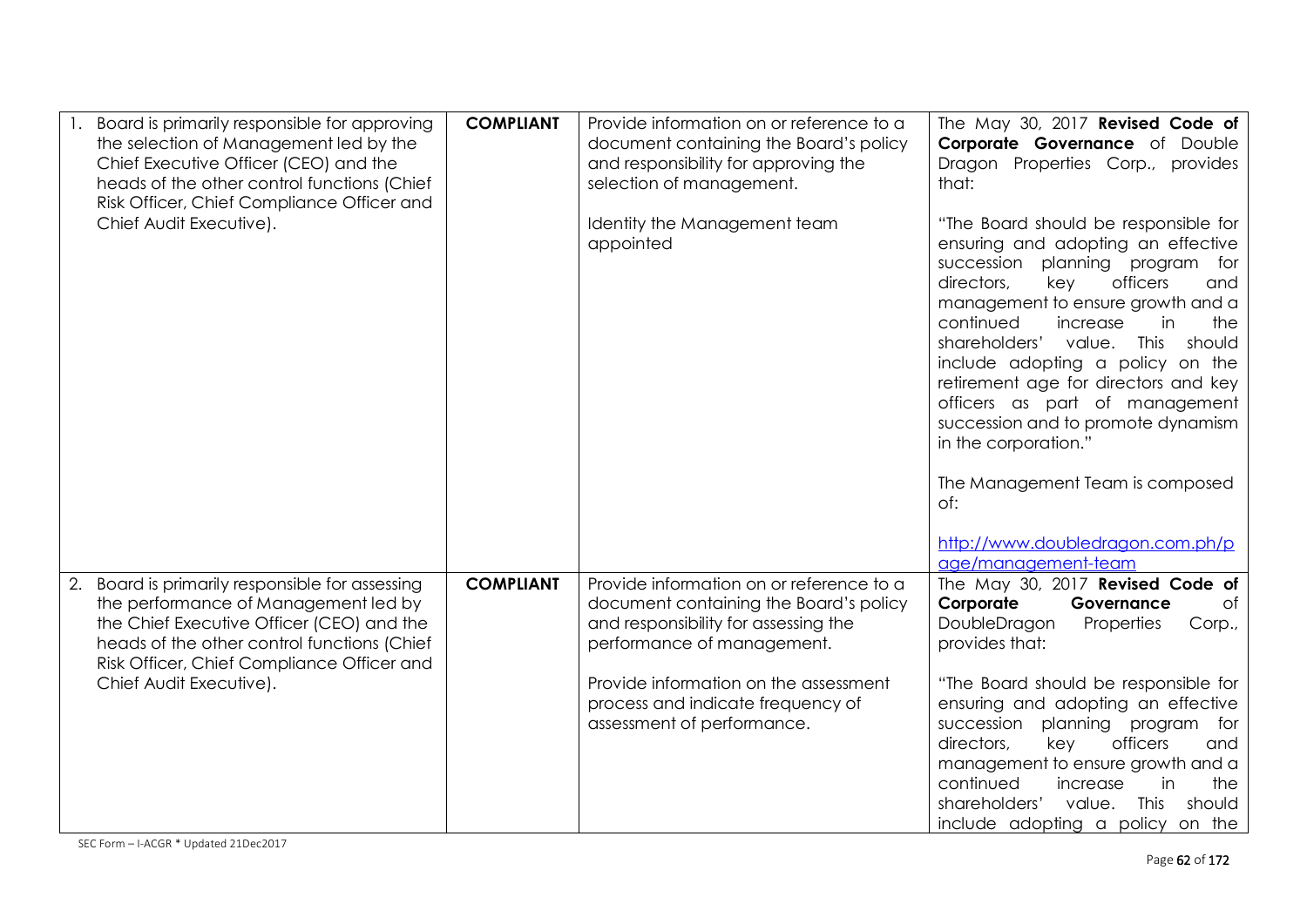|                                                                                                                                                                                                                                                                                                                                                                                                 |                                      |                                                                                                                                                                     | retirement age for directors and key<br>officers as part of management<br>succession and to promote dynamism<br>in the corporation"                                                                                                                                                                                                                                                                                                                                                                                                                                                                                                                                                                                                                             |
|-------------------------------------------------------------------------------------------------------------------------------------------------------------------------------------------------------------------------------------------------------------------------------------------------------------------------------------------------------------------------------------------------|--------------------------------------|---------------------------------------------------------------------------------------------------------------------------------------------------------------------|-----------------------------------------------------------------------------------------------------------------------------------------------------------------------------------------------------------------------------------------------------------------------------------------------------------------------------------------------------------------------------------------------------------------------------------------------------------------------------------------------------------------------------------------------------------------------------------------------------------------------------------------------------------------------------------------------------------------------------------------------------------------|
| <b>Recommendation 2.9</b>                                                                                                                                                                                                                                                                                                                                                                       |                                      |                                                                                                                                                                     |                                                                                                                                                                                                                                                                                                                                                                                                                                                                                                                                                                                                                                                                                                                                                                 |
| Board establishes an effective<br>performance management framework<br>that ensures that Management's<br>performance is at par with the standards<br>set by the Board and Senior Management.<br>Board establishes an effective<br>2.<br>performance management framework<br>that ensures that personnel's performance<br>is at par with the standards set by the<br>Board and Senior Management. | <b>COMPLIANT</b><br><b>COMPLIANT</b> | Provide information on or link/reference<br>to a document containing the Board's<br>performance management framework<br>for management and personnel.               | The May 30, 2017 Revised Code of<br>Corporate<br>of<br>Governance<br>DoubleDragon<br>Properties<br>Corp.,<br>provides that:<br>"The Board should formulate<br>the<br>corporation's vision, mission, strategic<br>objectives, policies and procedures<br>that shall guide its activities, including<br>the means to effectively monitor<br>Management's performance.<br>And that they:<br>"Provide sound strategic policies and<br>guidelines to the corporation on major<br>expenditures.<br>capital<br>Establish<br>programs that can sustain its long-term<br>viability and strength. Periodically<br>evaluate<br>monitor<br>and<br>the<br>implementation of such policies and<br>strategies, including the business<br>operating<br>budgets<br>plans,<br>and |
| <b>Recommendation 2.10</b>                                                                                                                                                                                                                                                                                                                                                                      |                                      |                                                                                                                                                                     | Management's overall performance."                                                                                                                                                                                                                                                                                                                                                                                                                                                                                                                                                                                                                                                                                                                              |
| 1. Board oversees that an appropriate<br>internal control system is in place.                                                                                                                                                                                                                                                                                                                   | <b>COMPLIANT</b>                     | Provide information on or link/reference<br>to a document showing the Board's<br>responsibility for overseeing that an<br>appropriate internal control system is in | The May 30, 2017 Revised Code of<br>Corporate<br>$\circ$ f<br>Governance<br>DoubleDragon<br>Properties<br>Corp.,<br>provides that:                                                                                                                                                                                                                                                                                                                                                                                                                                                                                                                                                                                                                              |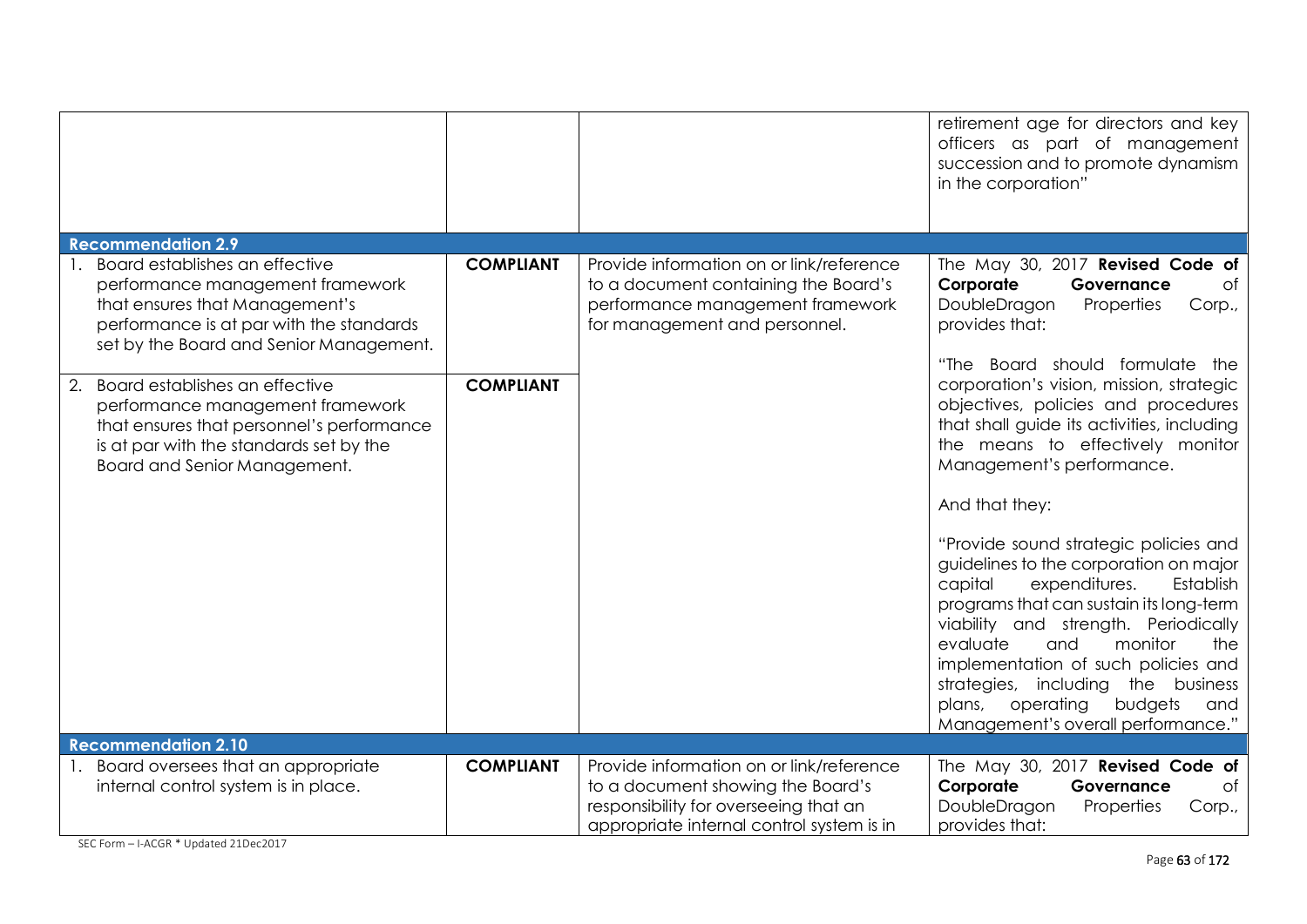| The internal control system includes a | <b>COMPLIANT</b> | place and what is included in the internal |                                                                      |
|----------------------------------------|------------------|--------------------------------------------|----------------------------------------------------------------------|
| mechanism for monitoring and managing  |                  | control system                             | "The control environment of the                                      |
| potential conflict of interest of the  |                  |                                            | corporation consists of (a) the                                      |
| Management, members and shareholders.  |                  |                                            | Board which ensures that the                                         |
|                                        |                  |                                            | corporation<br>is properly<br>and                                    |
|                                        |                  |                                            | effectively<br>managed<br>and                                        |
|                                        |                  |                                            | supervised; (b) a Management that                                    |
|                                        |                  |                                            | actively manages and operates                                        |
|                                        |                  |                                            | the corporation in a sound and                                       |
|                                        |                  |                                            | prudent<br>the<br>manner;<br>(C)                                     |
|                                        |                  |                                            | organizational and<br>procedural                                     |
|                                        |                  |                                            | controls supported by effective                                      |
|                                        |                  |                                            | management information and risk                                      |
|                                        |                  |                                            | management reporting systems;                                        |
|                                        |                  |                                            | and (d) an independent audit                                         |
|                                        |                  |                                            | mechanism<br>to monitor<br>the                                       |
|                                        |                  |                                            | adequacy and effectiveness of the                                    |
|                                        |                  |                                            | corporation's<br>governance,                                         |
|                                        |                  |                                            | information<br>operations,<br>and                                    |
|                                        |                  |                                            | systems, including the reliability and                               |
|                                        |                  |                                            | integrity<br>of<br>financial<br>and                                  |
|                                        |                  |                                            | operational<br>information,<br>the                                   |
|                                        |                  |                                            | effectiveness and efficiency of                                      |
|                                        |                  |                                            | operations, the safeguarding of<br>assets, and compliance with laws, |
|                                        |                  |                                            | rules, regulations and contracts.                                    |
|                                        |                  |                                            |                                                                      |
|                                        |                  |                                            | (i) The minimum internal control                                     |
|                                        |                  |                                            | mechanisms for the performance                                       |
|                                        |                  |                                            | <b>of</b><br>the<br>Board's<br>oversight                             |
|                                        |                  |                                            | responsibility may include:                                          |
|                                        |                  |                                            |                                                                      |
|                                        |                  |                                            | a. Definition of the duties and                                      |
|                                        |                  |                                            | responsibilities of the President                                    |
|                                        |                  |                                            | and CEO who is ultimately                                            |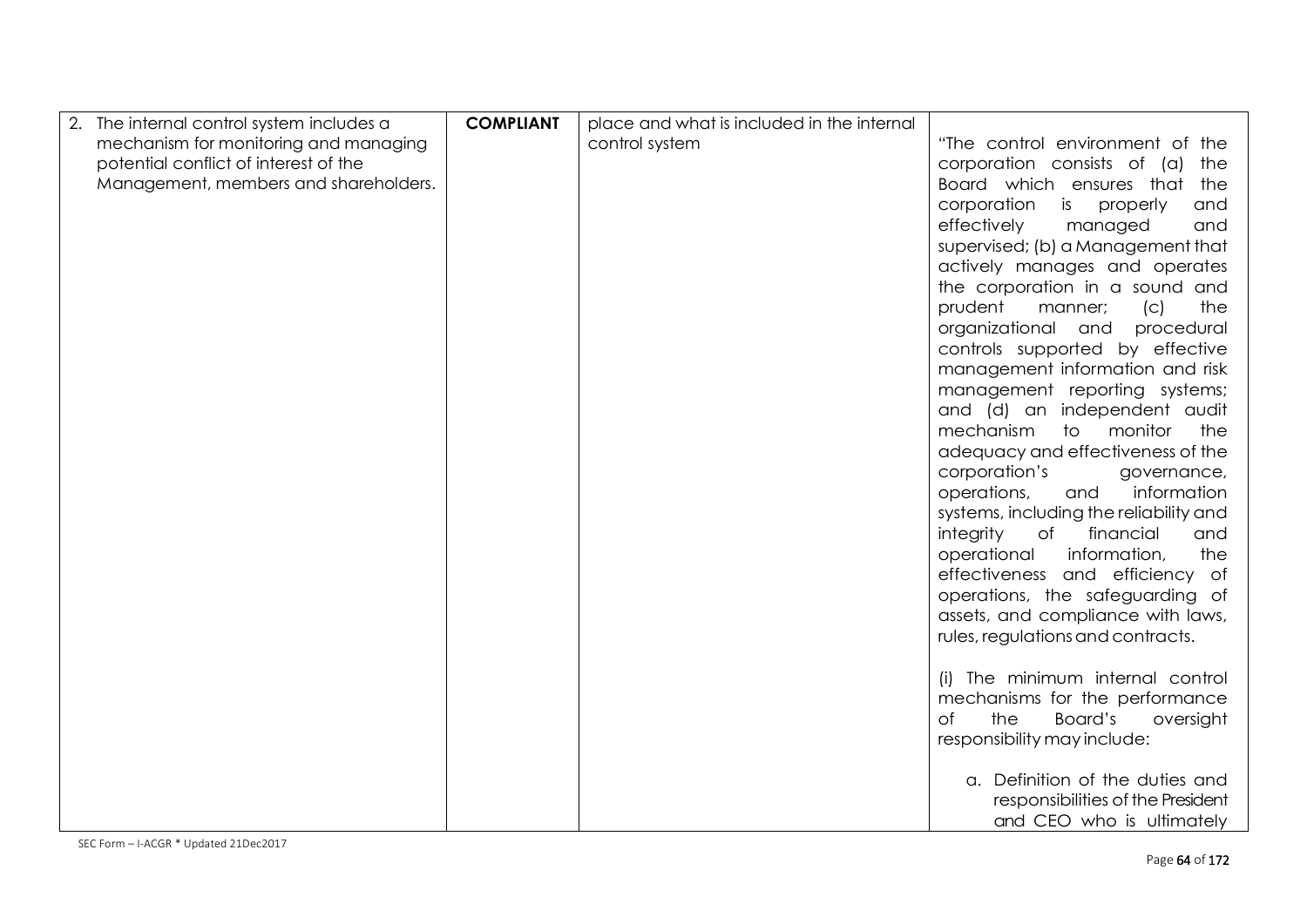|  | accountable<br>the<br>for<br>corporation's organizational<br>and operational controls;<br>b. Selection of the person who<br>ability,<br>the<br>possesses<br>integrity<br>and<br>expertise<br>essential for the position of<br>President and CEO;<br>c. Evaluation<br>of proposed<br>senior<br>management<br>appointments;<br>d. Selection and appointment<br>of qualified and competent<br>management officers; and<br>e. Review of the corporation's<br>human resource policies,<br>conflict of interest situations,<br>compensation program for<br>employees,<br>and<br>management<br>succession<br>plan. |
|--|-------------------------------------------------------------------------------------------------------------------------------------------------------------------------------------------------------------------------------------------------------------------------------------------------------------------------------------------------------------------------------------------------------------------------------------------------------------------------------------------------------------------------------------------------------------------------------------------------------------|
|  | (ii) The scope and particulars of the<br>systems of effective organizational<br>and operational controls may differ<br>among corporations depending<br>on, among others, the following<br>factors: nature and complexity of<br>the business and the business<br>volume,<br>culture;<br>size<br>and<br>complexity of transactions; degree<br>of risks involved; degree of<br>centralization and delegation of<br>authority; extent and effectiveness<br>of information technology; and                                                                                                                       |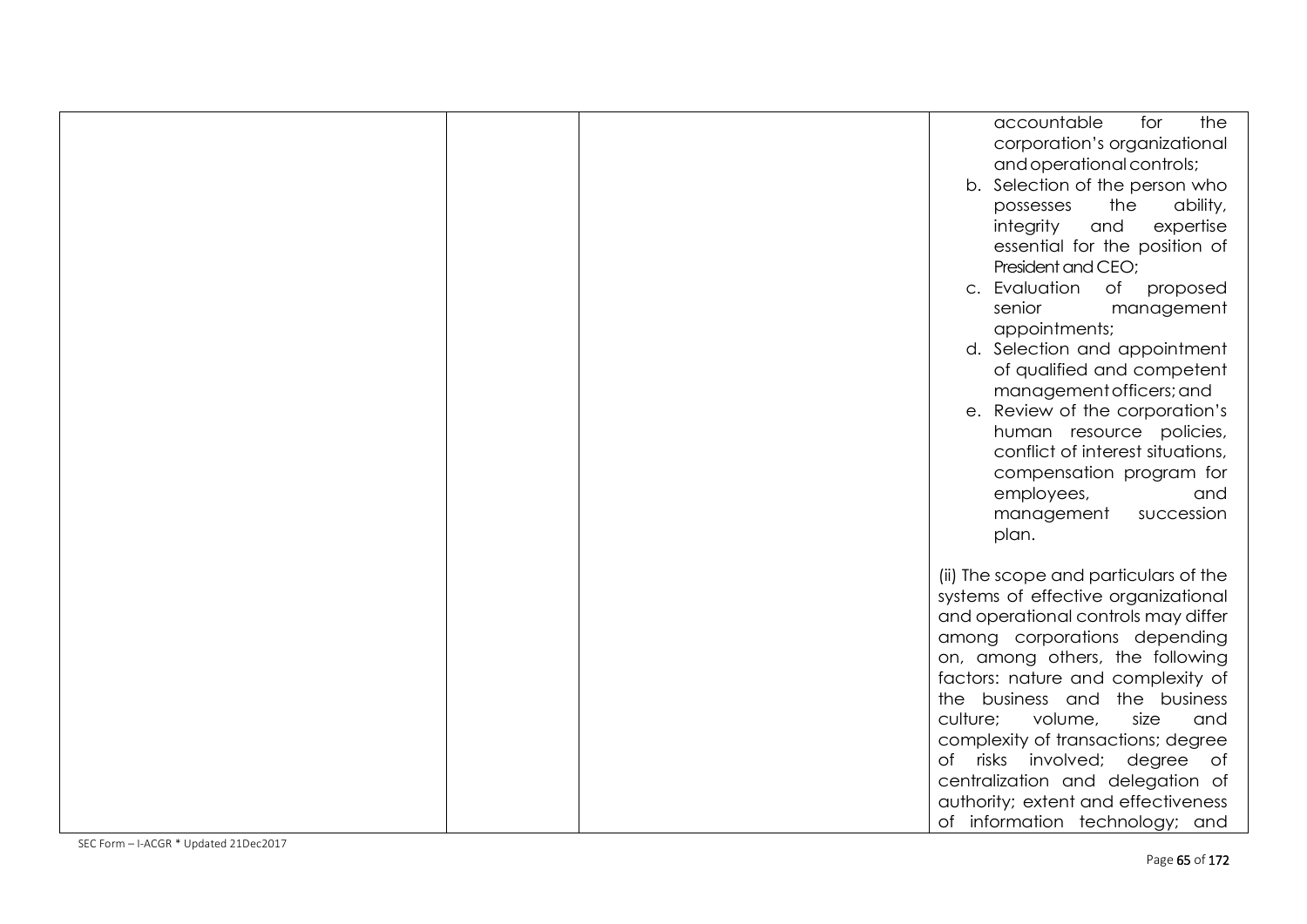|                                                                                                                                                                                                    |                  |                                                                                                                                                                                                  | extent of regulatory compliance."                                                                                                                                                                                                                                                                                                                                                                                                                                                                                                                                                                              |
|----------------------------------------------------------------------------------------------------------------------------------------------------------------------------------------------------|------------------|--------------------------------------------------------------------------------------------------------------------------------------------------------------------------------------------------|----------------------------------------------------------------------------------------------------------------------------------------------------------------------------------------------------------------------------------------------------------------------------------------------------------------------------------------------------------------------------------------------------------------------------------------------------------------------------------------------------------------------------------------------------------------------------------------------------------------|
| 3. Board approves the Internal Audit Charter.                                                                                                                                                      | <b>COMPLIANT</b> | Provide reference or link to the<br>company's Internal Audit Charter                                                                                                                             | The May 30, 2017 Revised Code of<br>of<br>Corporate<br>Governance<br>DoubleDragon<br>Properties<br>Corp.,<br>provides that:                                                                                                                                                                                                                                                                                                                                                                                                                                                                                    |
|                                                                                                                                                                                                    |                  |                                                                                                                                                                                                  | "DD may establish an internal audit<br>system that can reasonably assure<br>Board,<br>Management<br>the<br>and<br>stockholders<br>that<br>its<br>key<br>operational<br>organizational<br>and<br>controls are faithfully complied with.<br>The Board may appoint an Internal<br>Auditor to<br>perform the audit<br>function, and may require him to<br>report to a level in the organization<br>that allows the internal audit activity<br>to fulfill its mandate. The Internal<br>Auditor shall be guided by the<br>International<br>Standards<br>on.<br>Practice of<br>Professional<br>Internal<br>Auditing." |
| <b>Recommendation 2.11</b>                                                                                                                                                                         |                  |                                                                                                                                                                                                  |                                                                                                                                                                                                                                                                                                                                                                                                                                                                                                                                                                                                                |
| 1. Board oversees that the company has in<br>place a sound enterprise risk management<br>(ERM) framework to effectively identify,<br>monitor, assess and manage key business<br>risks.             | <b>COMPLIANT</b> | Provide information on or link/reference<br>to a document showing the Board's<br>oversight responsibility on the<br>establishment of a sound enterprise risk<br>management framework and how the | The May 30, 2017 Revised Code of<br>Corporate<br><b>of</b><br>Governance<br>DoubleDragon<br>Properties<br>Corp.,<br>provides that:                                                                                                                                                                                                                                                                                                                                                                                                                                                                             |
| 2. The risk management framework guides<br>the board in identifying units/business lines<br>and enterprise-level risk exposures, as well<br>as the effectiveness of risk management<br>strategies. | <b>COMPLIANT</b> | board was guided by the framework.<br>Provide proof of effectiveness of risk<br>management strategies, if any.                                                                                   | "XII. Strengthening the Internal<br><b>Control System and Enterprise Risk</b><br><b>Management Framework</b><br><b>C. Enterprise Management System</b>                                                                                                                                                                                                                                                                                                                                                                                                                                                         |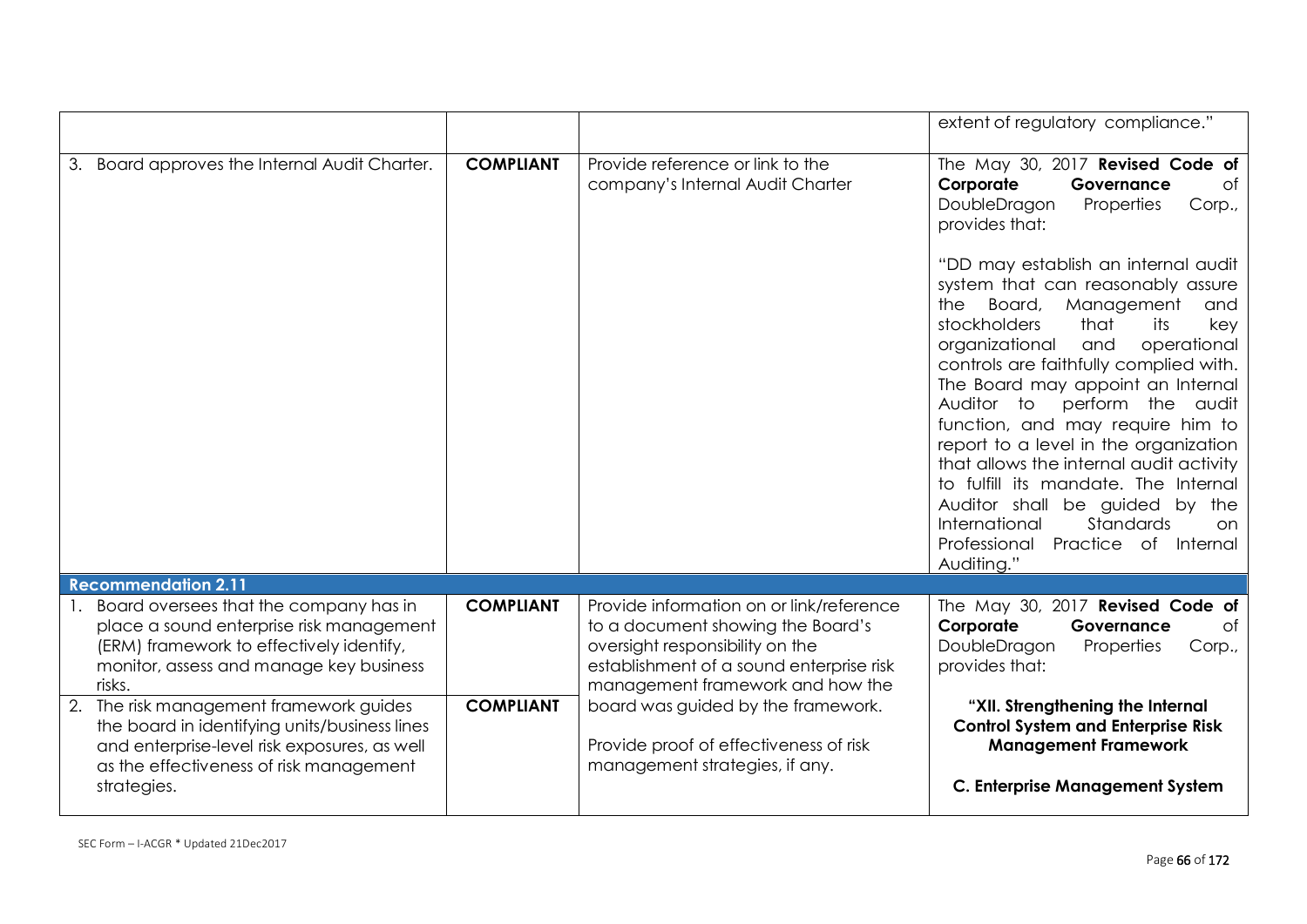|  | DD shall establish a separate, efficient<br>enterprise risk management function<br>to identify, assess and monitor key risk<br>exposures. The risk management<br>function<br>involves<br>the<br>following<br>activities, among others:                                                                                                                                                                                                                                                                                                                                                                                                                                          |
|--|---------------------------------------------------------------------------------------------------------------------------------------------------------------------------------------------------------------------------------------------------------------------------------------------------------------------------------------------------------------------------------------------------------------------------------------------------------------------------------------------------------------------------------------------------------------------------------------------------------------------------------------------------------------------------------|
|  | a. Defining a risk management<br>strategy;<br>Identifying and analyzing key<br>b.<br>risk exposures relating<br>to<br>environmental,<br>economic,<br>social and governance (EESG)<br>factors and the achievement<br>of the organization's strategic<br>objectives;<br>c. Evaluating and categorizing<br>each identified risk using the<br>Company's predefined risk<br>categories and parameters;<br>d. Establishing a risk register with<br>clearly defined, prioritized and<br>residual risks;<br>e. Developing a risk mitigation<br>plan for the most important risks<br>to the Company, as defined by<br>the risk management strategy;<br>Communicating and reporting<br>f. |
|  | significant<br>risk<br>exposures<br>including business risks (i.e.,<br>strategic,<br>compliance,<br>operational,<br>financial<br>and<br>risks),<br>reputational<br>control<br>issues and risk mitigation plan<br>to the Board Risk Oversight<br>Committee; and                                                                                                                                                                                                                                                                                                                                                                                                                  |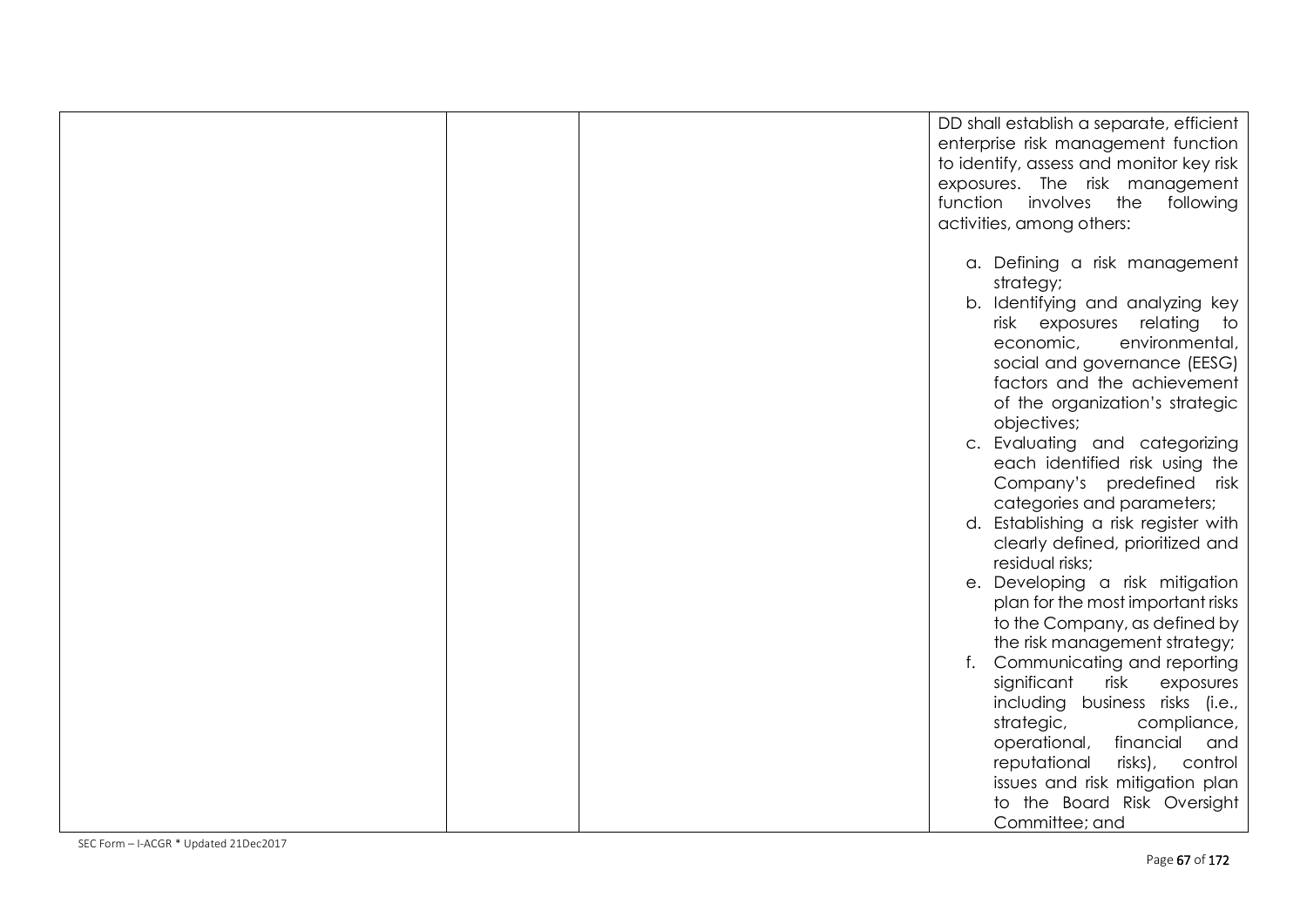|                                                                                                                                                                                                                                                                                              |                  |                                                                                                                                  | g. Monitoring and evaluating the<br>effectiveness<br><b>of</b><br>the<br>organization's<br>risk<br>management process. |
|----------------------------------------------------------------------------------------------------------------------------------------------------------------------------------------------------------------------------------------------------------------------------------------------|------------------|----------------------------------------------------------------------------------------------------------------------------------|------------------------------------------------------------------------------------------------------------------------|
| <b>Recommendation 2.12</b>                                                                                                                                                                                                                                                                   |                  |                                                                                                                                  |                                                                                                                        |
| Board has a Board Charter that formalizes<br>and clearly states its roles, responsibilities<br>and accountabilities in carrying out its<br>fiduciary role.                                                                                                                                   | <b>COMPLIANT</b> | Provide link to the company's website<br>where the Board Charter is disclosed.                                                   | http://www.doubledragon.com.ph/a<br>rticles/corporate-governance<br>and                                                |
| Board Charter serves as a guide to the<br>2.<br>directors in the performance of their<br>functions.                                                                                                                                                                                          | <b>COMPLIANT</b> |                                                                                                                                  | http://www.doubledragon.com.ph/p<br>rospectus#                                                                         |
| 3. Board Charter is publicly available and<br>posted on the company's website.                                                                                                                                                                                                               | <b>COMPLIANT</b> |                                                                                                                                  |                                                                                                                        |
| <b>Additional Recommendation to Principle 2</b>                                                                                                                                                                                                                                              |                  |                                                                                                                                  |                                                                                                                        |
| 1. Board has a clear insider trading policy.                                                                                                                                                                                                                                                 | <b>COMPLIANT</b> | Provide information on or link/reference<br>to a document showing company's<br>insider trading policy.                           | http://www.doubledragon.com.ph/fil<br>es/reports/Policy_on_Insider_Trading.p<br>$\underline{df}$                       |
| <b>Optional: Principle 2</b>                                                                                                                                                                                                                                                                 |                  |                                                                                                                                  |                                                                                                                        |
| 1. Company has a policy on granting loans<br>to directors, either forbidding the practice<br>or ensuring that the transaction is<br>conducted at arm's length basis and at<br>market rates.                                                                                                  |                  | Provide information on or link/reference<br>to a document showing company's<br>policy on granting loans to directors, if<br>any. |                                                                                                                        |
| 2. Company discloses the types of decision<br>requiring board of directors' approval.                                                                                                                                                                                                        |                  | Indicate the types of decision requiring<br>board of directors' approval and where<br>there are disclosed.                       |                                                                                                                        |
|                                                                                                                                                                                                                                                                                              |                  |                                                                                                                                  |                                                                                                                        |
| Principle 3: Board committees should be set up to the extent possible to support the effective performance of the Board's functions, particularly with<br>respect to audit, risk management, related party transactions, and other key corporate governance concerns, such as nomination and |                  |                                                                                                                                  |                                                                                                                        |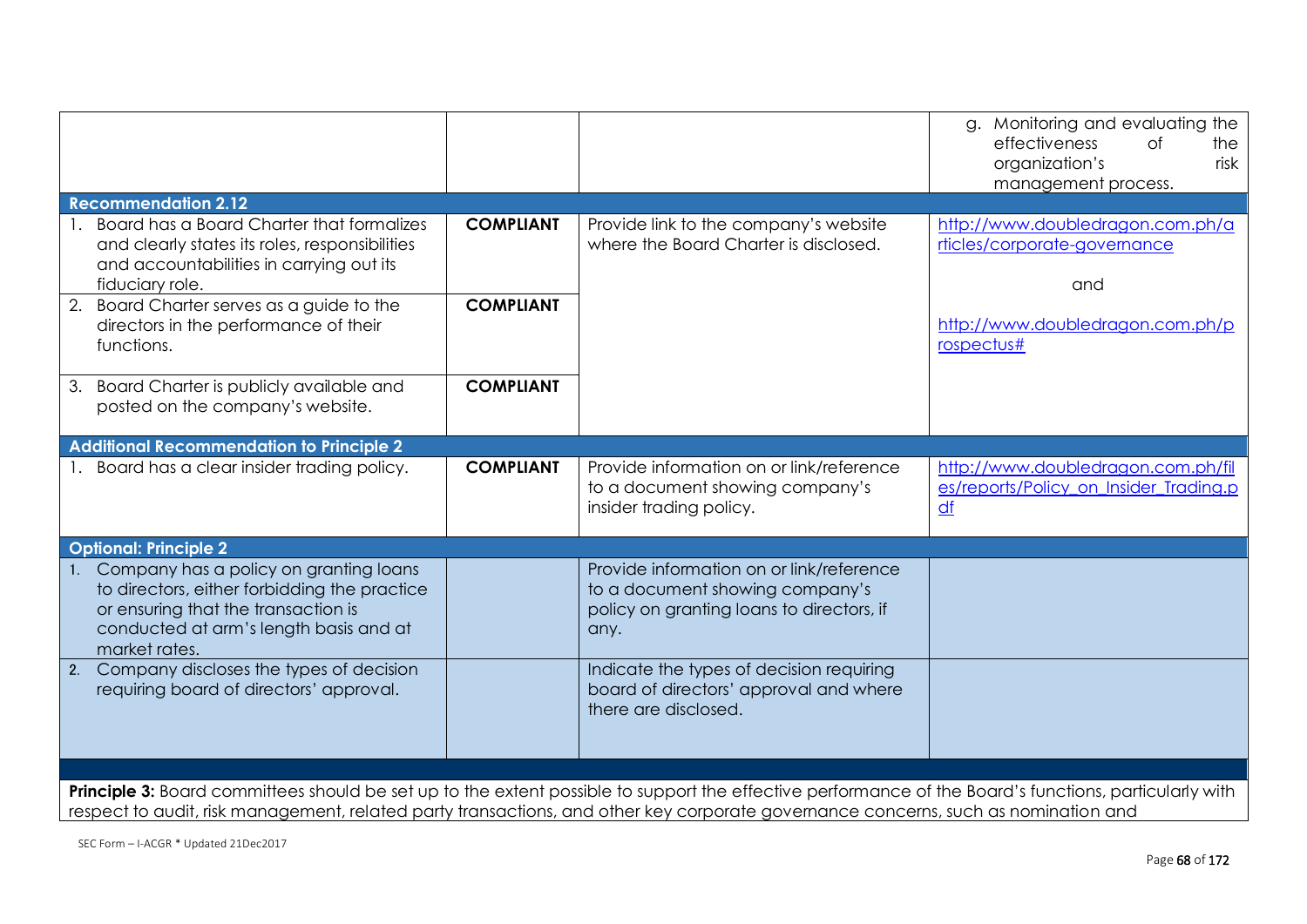| remuneration. The composition, functions and responsibilities of all committees established should be contained in a publicly available Committee<br>Charter. |                  |                                                                                                                                             |                                                                                                                                                                                                                                                                                                                                                                                                                                                                                                                                     |
|---------------------------------------------------------------------------------------------------------------------------------------------------------------|------------------|---------------------------------------------------------------------------------------------------------------------------------------------|-------------------------------------------------------------------------------------------------------------------------------------------------------------------------------------------------------------------------------------------------------------------------------------------------------------------------------------------------------------------------------------------------------------------------------------------------------------------------------------------------------------------------------------|
| <b>Recommendation 3.1</b>                                                                                                                                     |                  |                                                                                                                                             |                                                                                                                                                                                                                                                                                                                                                                                                                                                                                                                                     |
| Board establishes board committees that<br>focus on specific board functions to aid in<br>the optimal performance of its roles and<br>responsibilities.       | <b>COMPLIANT</b> | Provide information or link/reference to a<br>document containing information on all<br>the board committees established by the<br>company. | The May 30, 2017 Revised Code of<br>Corporate<br>Governance<br>of<br>DoubleDragon<br>Corp.,<br>Properties<br>provides that:<br>" III. Establishing Board Committees<br>The Board shall constitute the proper<br>committees to assist it in good<br>corporate governance.<br>The Executive Committee;<br>The Audit Committee;<br>Nomination Committee;<br>iii.<br>iv. Compensation and Personnel<br>Committee:<br>The Board may also organize the<br>following:<br>v. Corporate Governance<br>Committee;<br>vi. Board Risk Oversight |
|                                                                                                                                                               |                  |                                                                                                                                             | Committee;<br>vii. Related Party Transaction                                                                                                                                                                                                                                                                                                                                                                                                                                                                                        |
| <b>Recommendation 3.2</b>                                                                                                                                     |                  |                                                                                                                                             | Committee.                                                                                                                                                                                                                                                                                                                                                                                                                                                                                                                          |
| 1. Board establishes an Audit Committee to                                                                                                                    | <b>COMPLIANT</b> | Provide information or link/reference to a                                                                                                  | The May 30, 2017 Revised Code of                                                                                                                                                                                                                                                                                                                                                                                                                                                                                                    |
| enhance its oversight capability over the                                                                                                                     |                  | document containing information on the                                                                                                      | Corporate<br>Governance<br>of                                                                                                                                                                                                                                                                                                                                                                                                                                                                                                       |
| company's financial reporting, internal                                                                                                                       |                  | Audit Committee, including its functions.                                                                                                   | DoubleDragon<br>Properties<br>Corp.,                                                                                                                                                                                                                                                                                                                                                                                                                                                                                                |
| control system, internal and external audit                                                                                                                   |                  |                                                                                                                                             | provides that:                                                                                                                                                                                                                                                                                                                                                                                                                                                                                                                      |
| processes, and compliance with                                                                                                                                |                  | Indicate if it is the Audit Committee's                                                                                                     |                                                                                                                                                                                                                                                                                                                                                                                                                                                                                                                                     |
| applicable laws and regulations.                                                                                                                              |                  | responsibility to recommend the                                                                                                             |                                                                                                                                                                                                                                                                                                                                                                                                                                                                                                                                     |

SEC Form – I-ACGR \* Updated 21Dec2017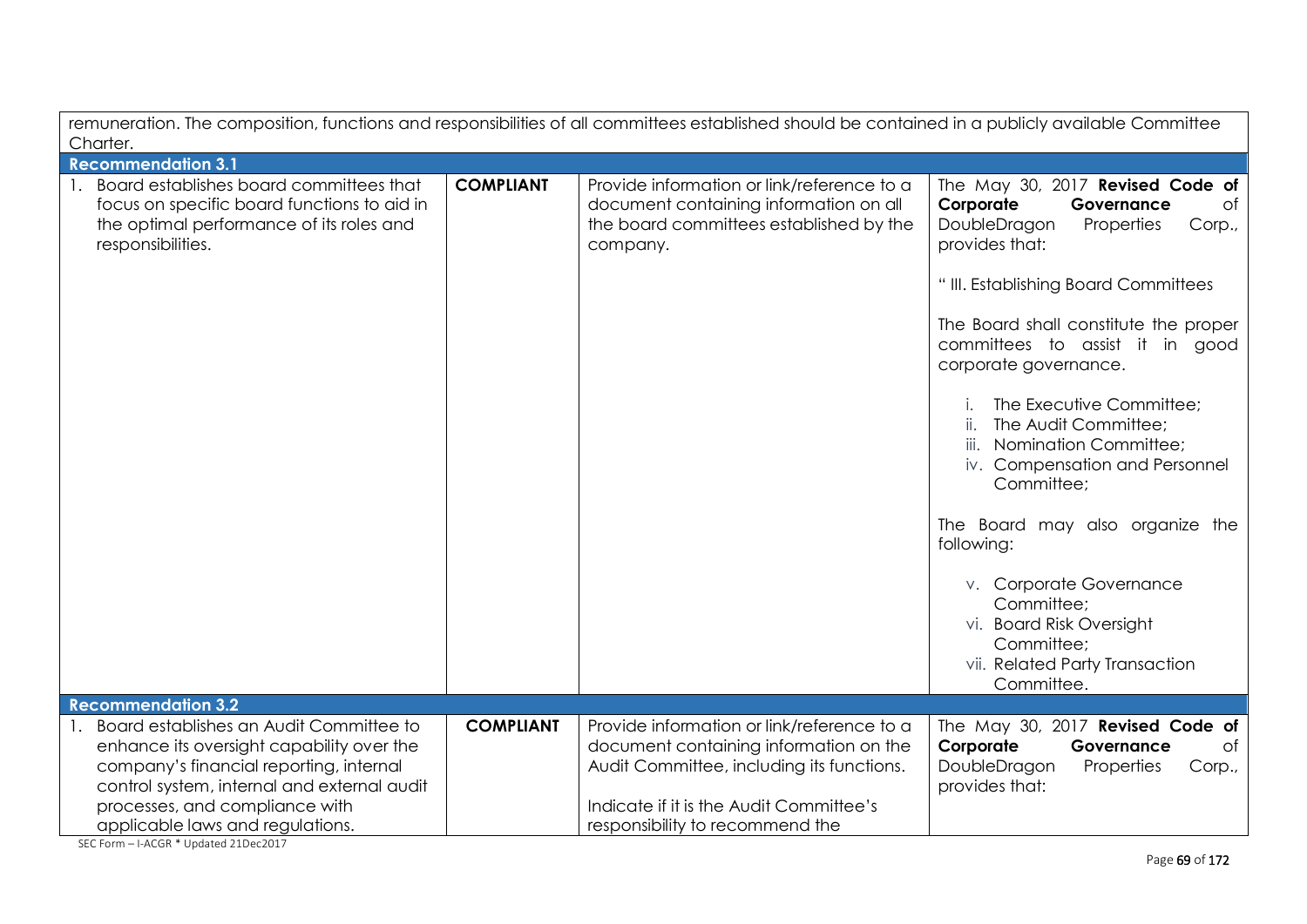| appointment and removal of the<br>company's external auditor. | "The Audit Committee shall consist<br>of at least three (3) directors, who<br>shall preferably have accounting<br>and finance backgrounds, one of<br>whom shall be an independent<br>director and another with audit<br>experience. The chair of the Audit<br>Committee<br>should<br>be<br>an<br>independent<br>director.<br><b>The</b><br>committee shall have the following<br>functions: |
|---------------------------------------------------------------|---------------------------------------------------------------------------------------------------------------------------------------------------------------------------------------------------------------------------------------------------------------------------------------------------------------------------------------------------------------------------------------------|
|                                                               | a. Recommends the approval the<br>Internal Audit Charter (IA Charter),<br>which formally defines the role of<br>Internal Audit and the audit plan as<br>well as oversees the implementation<br>of the IA Charter;                                                                                                                                                                           |
|                                                               | b. Through the Internal Audit (IA)<br>Department, monitors and evaluates<br>the adequacy and effectiveness of<br>the corporation's internal control<br>system, integrity of financial reporting,<br>and security of physical<br>and<br>information assets. Well-designed<br>internal control procedures and                                                                                 |
|                                                               | processes that will provide a system of<br>checks and balances should be in<br>place in order to (a) safeguard the<br>company's resources and ensure their<br>effective utilization, (b) prevent<br>occurrence of fraud and other<br>irregularities, (c) protect the accuracy<br>and reliability of the company's                                                                           |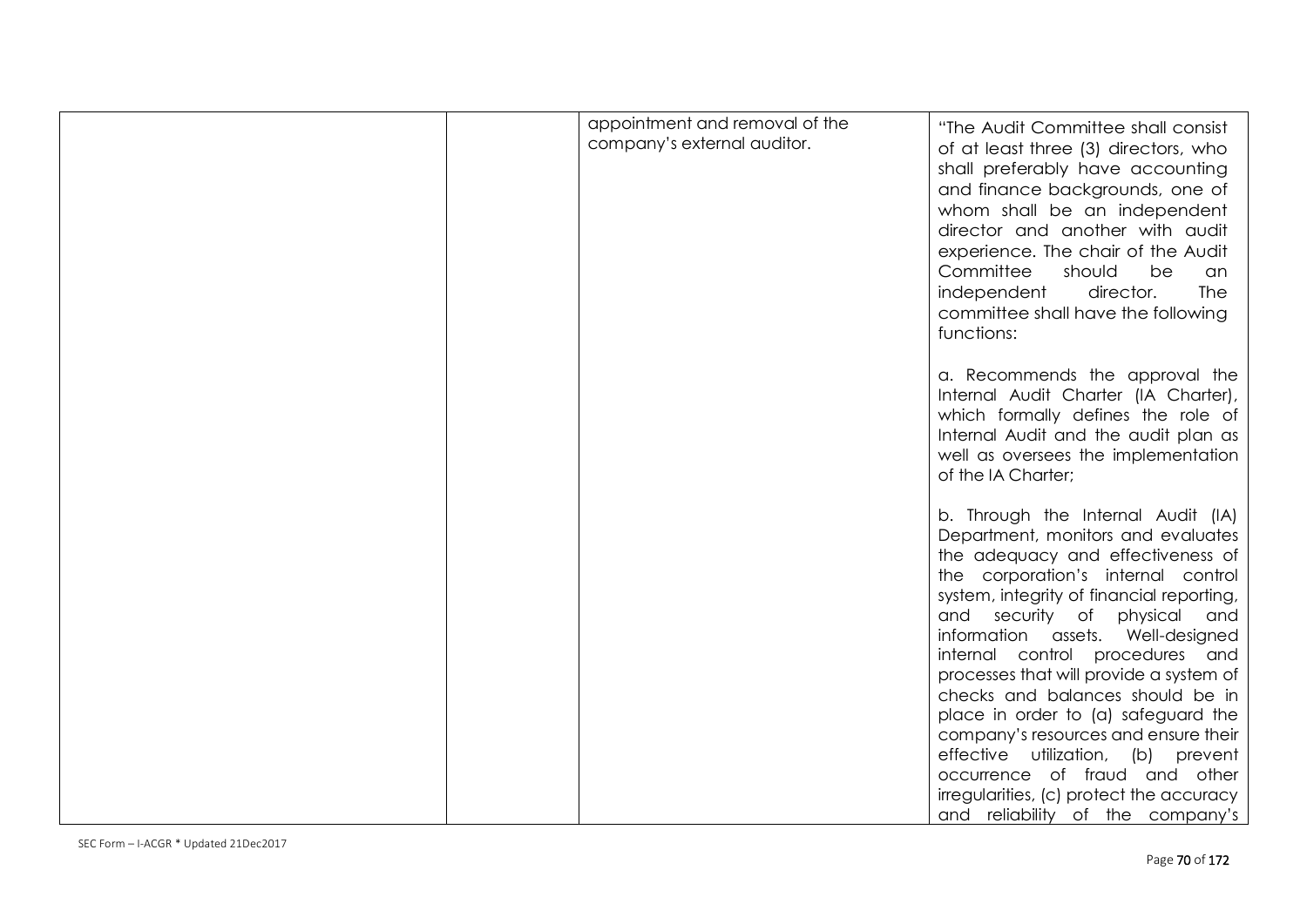|  | financial data, and (d) ensure            |
|--|-------------------------------------------|
|  | compliance with applicable laws and       |
|  | regulations;                              |
|  |                                           |
|  |                                           |
|  | c. Oversees the Internal Audit            |
|  | Department, and recommends the            |
|  | appointment and/or grounds for            |
|  |                                           |
|  | approval of an internal audit head or     |
|  | Chief Audit Executive (CAE). The Audit    |
|  | Committee should also approve the         |
|  | terms and conditions for outsourcing      |
|  | internal audit services;                  |
|  |                                           |
|  |                                           |
|  | d. Establishes and identifies the         |
|  | reporting line of the Internal Auditor to |
|  | enable him to properly fulfill his duties |
|  |                                           |
|  | and responsibilities. For this purpose,   |
|  | he should directly report to the Audit    |
|  | Committee;                                |
|  |                                           |
|  |                                           |
|  | Reviews<br>and<br>monitors<br>е.          |
|  | Management's responsiveness to the        |
|  | Internal Auditor's<br>findings<br>and     |
|  | recommendations;                          |
|  |                                           |
|  |                                           |
|  | f. Prior to the commencement of the       |
|  | audit, discusses with the External        |
|  | Auditor the nature, scope and             |
|  | expenses of the audit, and ensures the    |
|  | proper coordination if more than one      |
|  |                                           |
|  | audit firm is involved in the activity to |
|  | secure proper coverage and minimize       |
|  | duplication of efforts;                   |
|  |                                           |
|  |                                           |
|  | g. Evaluates and determines the non-      |
|  | audit work, if any, of the External       |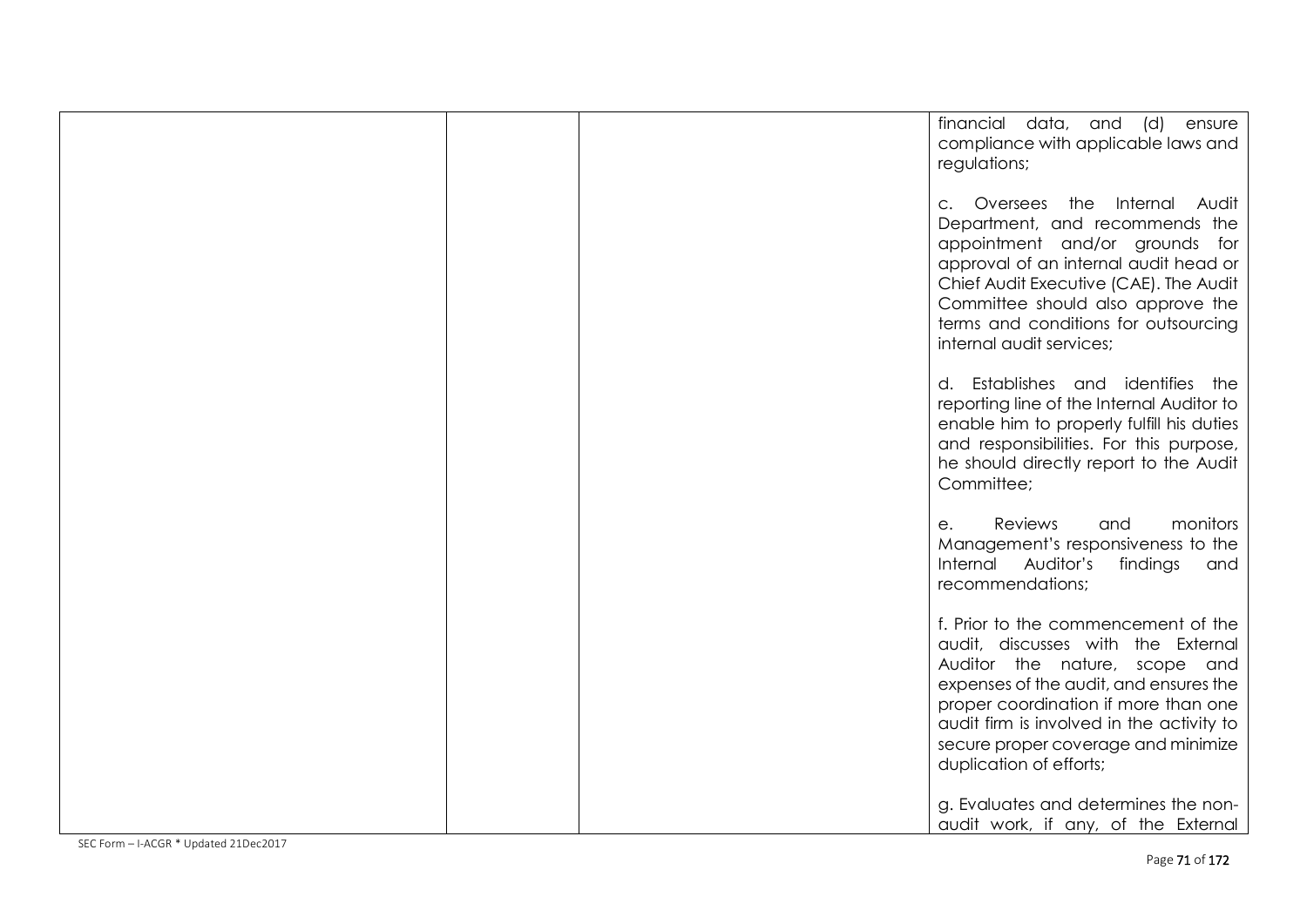|  | Auditor, and periodically reviews the<br>non-audit fees paid to the External<br>Auditor in relation to the total fees<br>paid to him and to the corporation's<br>overall consultancy expenses. The<br>committee should disallow any non-<br>audit work that will conflict with his<br>duties as an External Auditor or may<br>pose a threat to his independence.<br>The non-audit work, if allowed, should<br>be disclosed in the corporation's<br>Annual Report and Annual Corporate<br>Governance Report; |
|--|-------------------------------------------------------------------------------------------------------------------------------------------------------------------------------------------------------------------------------------------------------------------------------------------------------------------------------------------------------------------------------------------------------------------------------------------------------------------------------------------------------------|
|  | h. Reviews and approves the Interim<br>and Annual Financial Statements<br>before their submission to the Board,<br>with particular focus on the following<br>matters:                                                                                                                                                                                                                                                                                                                                       |
|  | • Any change/s in accounting policies<br>and practices<br>• Areas where a significant amount of<br>judgment has been exercised<br>• Significant adjustments resulting from<br>the audit<br>• Going concern assumptions<br>Compliance with accounting<br>standards<br>• Compliance with tax, legal and<br>regulatory requirements                                                                                                                                                                            |
|  | i. Reviews the disposition of the<br>recommendations in the External<br>Auditor's management letter;                                                                                                                                                                                                                                                                                                                                                                                                        |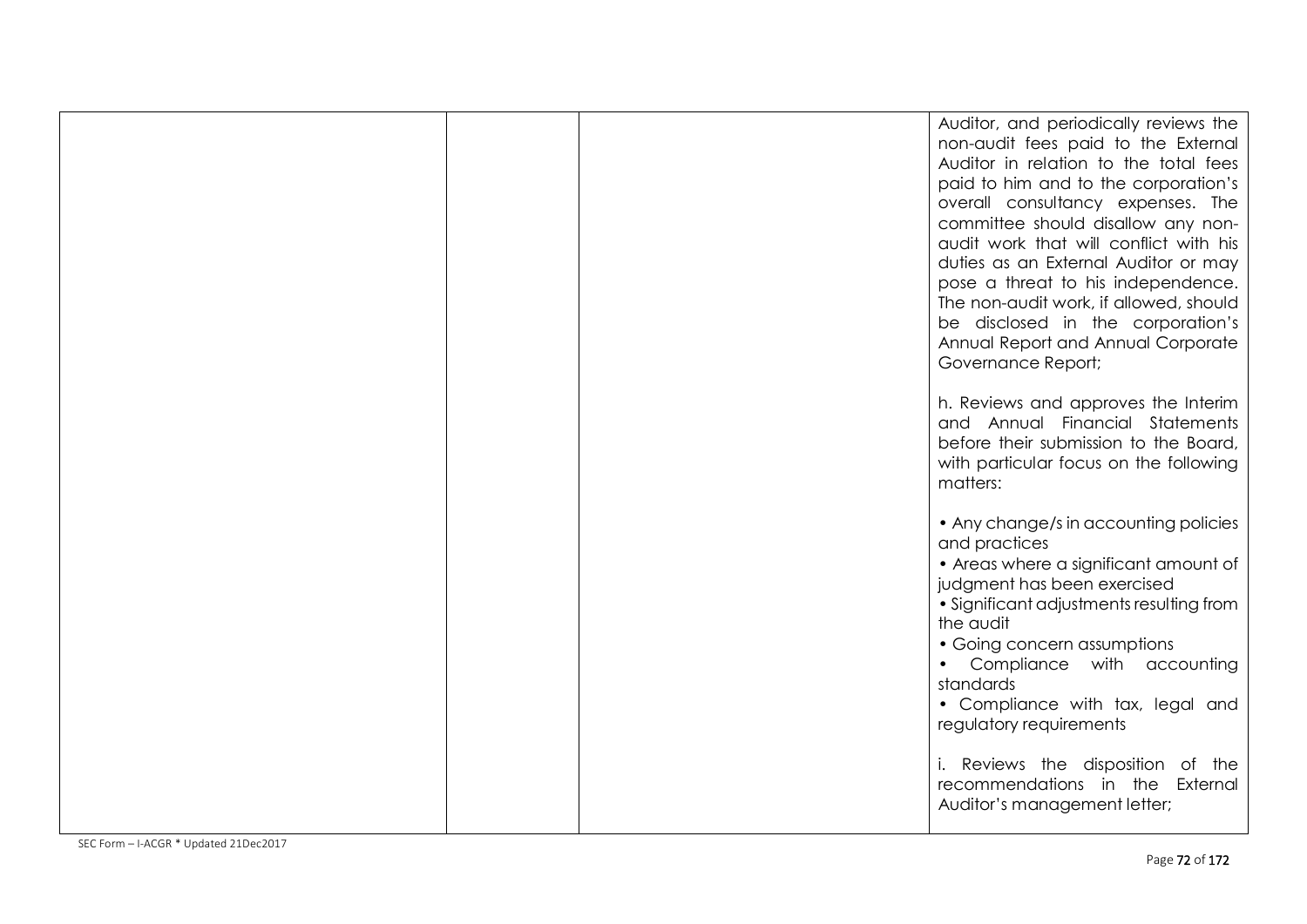|                                                                                                                                                                          |                                 |                                                                                                                                                                                        | j. Performs oversight functions over the<br>corporation's Internal and External<br>Auditors. It ensures the independence<br>of Internal and External Auditors, and<br>that both<br>auditors<br>given<br>are<br>unrestricted access to all records,<br>properties and personnel to enable<br>them to perform their respective audit<br>functions;<br>k.<br>Coordinates,<br>monitors<br>and<br>facilitates compliance with laws, rules<br>and regulations; |
|--------------------------------------------------------------------------------------------------------------------------------------------------------------------------|---------------------------------|----------------------------------------------------------------------------------------------------------------------------------------------------------------------------------------|----------------------------------------------------------------------------------------------------------------------------------------------------------------------------------------------------------------------------------------------------------------------------------------------------------------------------------------------------------------------------------------------------------------------------------------------------------|
|                                                                                                                                                                          |                                 |                                                                                                                                                                                        | I. Recommends to the Board the<br>appointment,<br>reappointment,<br>removal and fees of the External<br>Auditor, duly accredited<br>the<br>by<br>Commission, who undertakes<br>an<br>independent audit of the corporation,<br>and provides an objective assurance<br>on the manner by which the financial<br>statements should be prepared and<br>presented to the stockholders."                                                                        |
|                                                                                                                                                                          |                                 |                                                                                                                                                                                        | The Audit Committee meets with the<br>Board without the presence of the<br>CEO and periodically meets with the<br>head of the internal audit.                                                                                                                                                                                                                                                                                                            |
| 2. Audit Committee is composed of at least<br>three appropriately qualified non-<br>executive directors, the majority of whom,<br>including the Chairman is independent. | <b>NON-</b><br><b>COMPLIANT</b> | Provide information or link/reference to a<br>document containing information on the<br>members of the Audit Committee,<br>including their qualifications and type of<br>directorship. | The May 30, 2017 Revised Code of<br>Corporate<br>Governance<br>Оf<br>DoubleDragon<br>Properties<br>Corp.,<br>provides that:                                                                                                                                                                                                                                                                                                                              |
| 3. All the members of the committee have<br>relevant background, knowledge, skills,                                                                                      | <b>COMPLIANT</b>                | Provide information or link/reference to a<br>document containing information on the                                                                                                   | "The Audit Committee shall consist of<br>at least three (3) directors, who shall                                                                                                                                                                                                                                                                                                                                                                         |

SEC Form – I-ACGR \* Updated 21Dec2017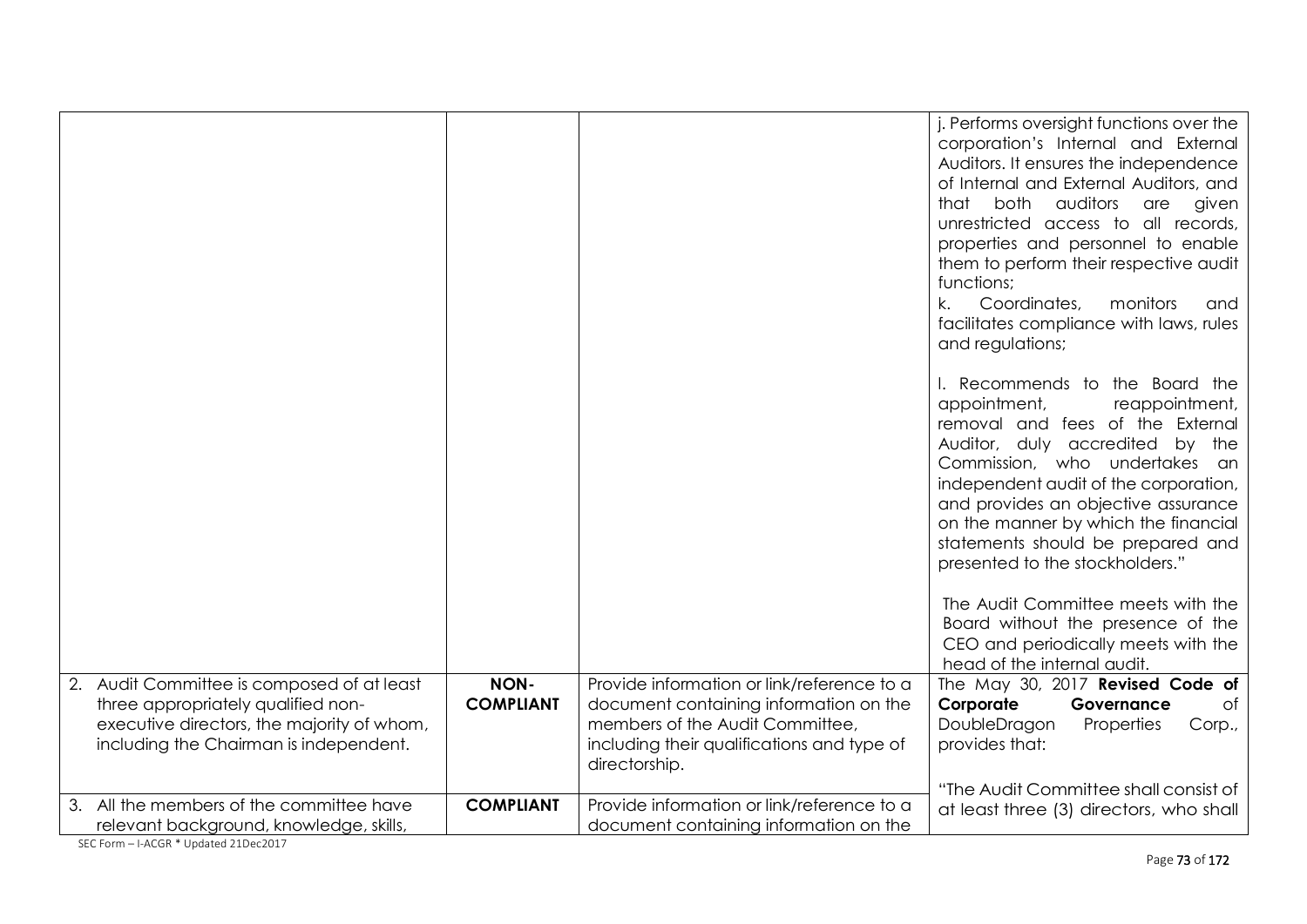| and/or experience in the areas of<br>accounting, auditing and finance. | background, knowledge, skills, and/or<br>experience of the members of the Audit<br>Committee. | preferably have accounting and<br>finance backgrounds, one of whom<br>shall be an independent director<br>and another with audit experience.<br>The chair of the Audit Committee<br>should be an independent director.                                                                                                                                                                                                                                                                                                                                                  |
|------------------------------------------------------------------------|-----------------------------------------------------------------------------------------------|-------------------------------------------------------------------------------------------------------------------------------------------------------------------------------------------------------------------------------------------------------------------------------------------------------------------------------------------------------------------------------------------------------------------------------------------------------------------------------------------------------------------------------------------------------------------------|
|                                                                        |                                                                                               | The members of the Audit Committee<br>are:                                                                                                                                                                                                                                                                                                                                                                                                                                                                                                                              |
|                                                                        |                                                                                               | 1. Mr. Gary P. Cheng (Chairman);<br>2. Mr. Ferdinand J. Sia (Member); and<br>3. Ms. Rizza Marie Joy J. Sia (Member).                                                                                                                                                                                                                                                                                                                                                                                                                                                    |
|                                                                        |                                                                                               | Gary P. Cheng is an investment<br>banking professional with over 20<br>years of corporate finance and<br>capital markets experience. He is<br>currently the Managing Director and<br>co-founder of Fortman Cline Capital<br>Markets Limited since 2007. Dr. Cheng<br>served as the former President/CEO of<br>Amalgamated<br>Investment<br>Bancorporation from 2003 and 2008<br>and former Vice President of<br>Investment Banking at J.P. Morgan<br>from 1993 to 2001. Dr. Cheng obtained<br>his doctorate in Philosophy from<br>University of Leeds, England in 1991. |
|                                                                        |                                                                                               | <b>Ferdinand J. Sia</b> – is the President and<br>Chief Operating Officer of Injap<br>Investments Inc. He also served as<br>Director of Mang Inasal Philippines,<br>Inc. from 2006-2016. He graduated<br>from the University of the Philippines                                                                                                                                                                                                                                                                                                                         |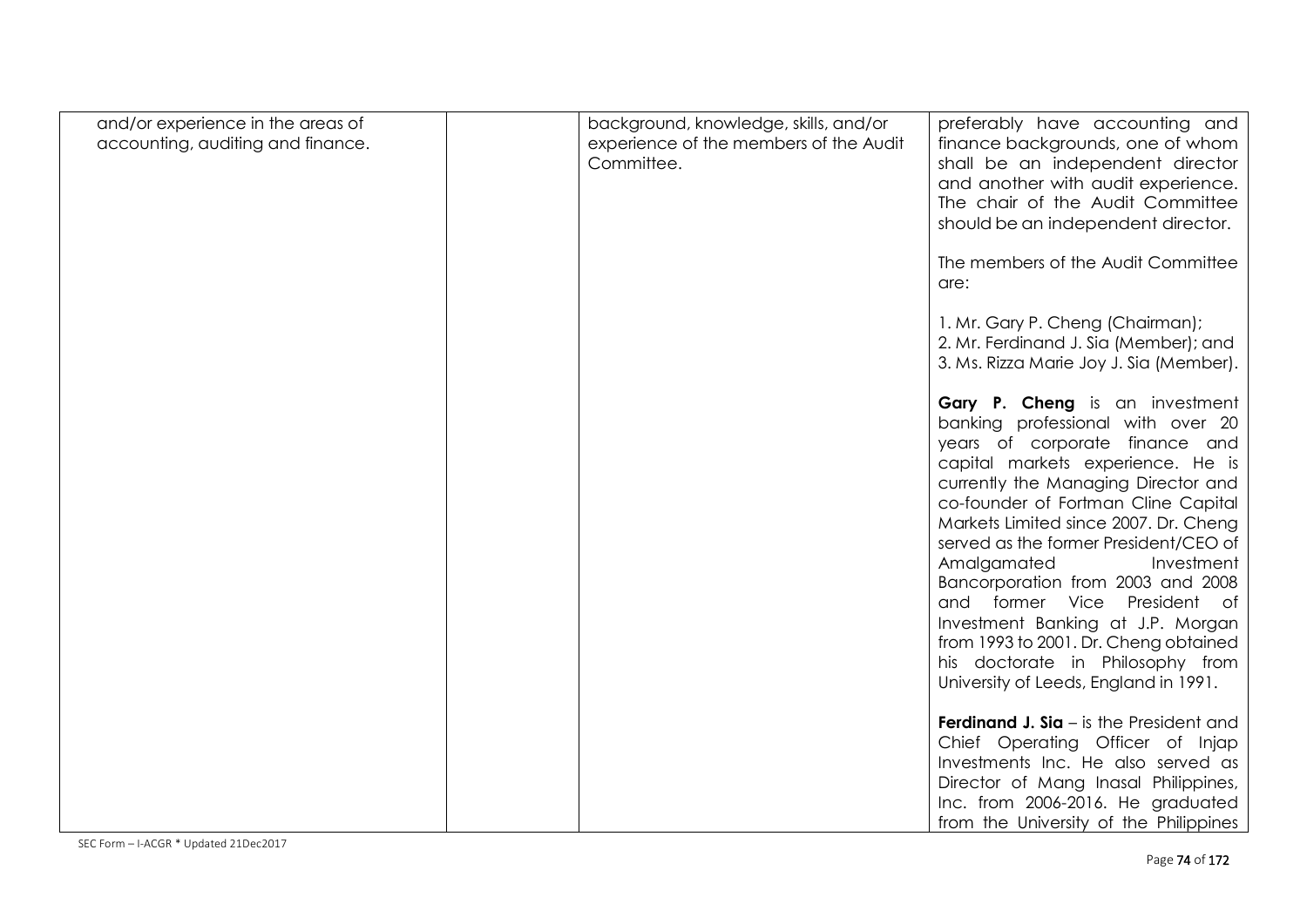| 4. The Chairman of the Audit Committee is<br>not the Chairman of the Board or of any<br>other committee. | <b>COMPLIANT</b> | Provide information or link/reference to a<br>document containing information on the<br>Chairman of the Audit Committee | Visayas with a degree in Bachelor of<br>Arts in Political Science and took up<br>law in Arellano University School of<br>Law.<br><b>Rizza Marie Joy J. Sia</b> $-$ is the Treasurer<br>and Chief Finance Officer of Injap<br>Investments Inc. She serves as the<br>Treasurer of People's Hotel Corp. and<br>as a Director of Hotel of Asia, Inc. She<br>graduated from University of the<br>Philippines Visayas with a degree in<br>Bachelor of Science in Accountancy<br>and is a Certified Public Accountant.<br>The Chairman of the Audit<br>Committee is Mr. Gary P. Cheng.<br>http://www.doubledragon.com.ph/p<br>age/board-of-directors<br>See also page 7 of the 2018 Definitive<br>Information Statement<br>http://www.doubledragon.com.ph/di<br>sclosures/popup/212 |
|----------------------------------------------------------------------------------------------------------|------------------|-------------------------------------------------------------------------------------------------------------------------|------------------------------------------------------------------------------------------------------------------------------------------------------------------------------------------------------------------------------------------------------------------------------------------------------------------------------------------------------------------------------------------------------------------------------------------------------------------------------------------------------------------------------------------------------------------------------------------------------------------------------------------------------------------------------------------------------------------------------------------------------------------------------|
| Supplement to Recommendation 3.2                                                                         |                  |                                                                                                                         |                                                                                                                                                                                                                                                                                                                                                                                                                                                                                                                                                                                                                                                                                                                                                                              |
| 1. Audit Committee approves all non-audit<br>services conducted by the external<br>auditor.              | <b>COMPLIANT</b> | Provide proof that the Audit Committee<br>approved all non-audit services<br>conducted by the external auditor.         | The May 30, 2017 Revised Code of<br>Corporate<br>Governance<br>Оf<br>DoubleDragon<br>Properties<br>Corp.,<br>provides that the Audit Committee:<br>"Evaluates and determines that non-<br>audit work, if any, of the External                                                                                                                                                                                                                                                                                                                                                                                                                                                                                                                                                |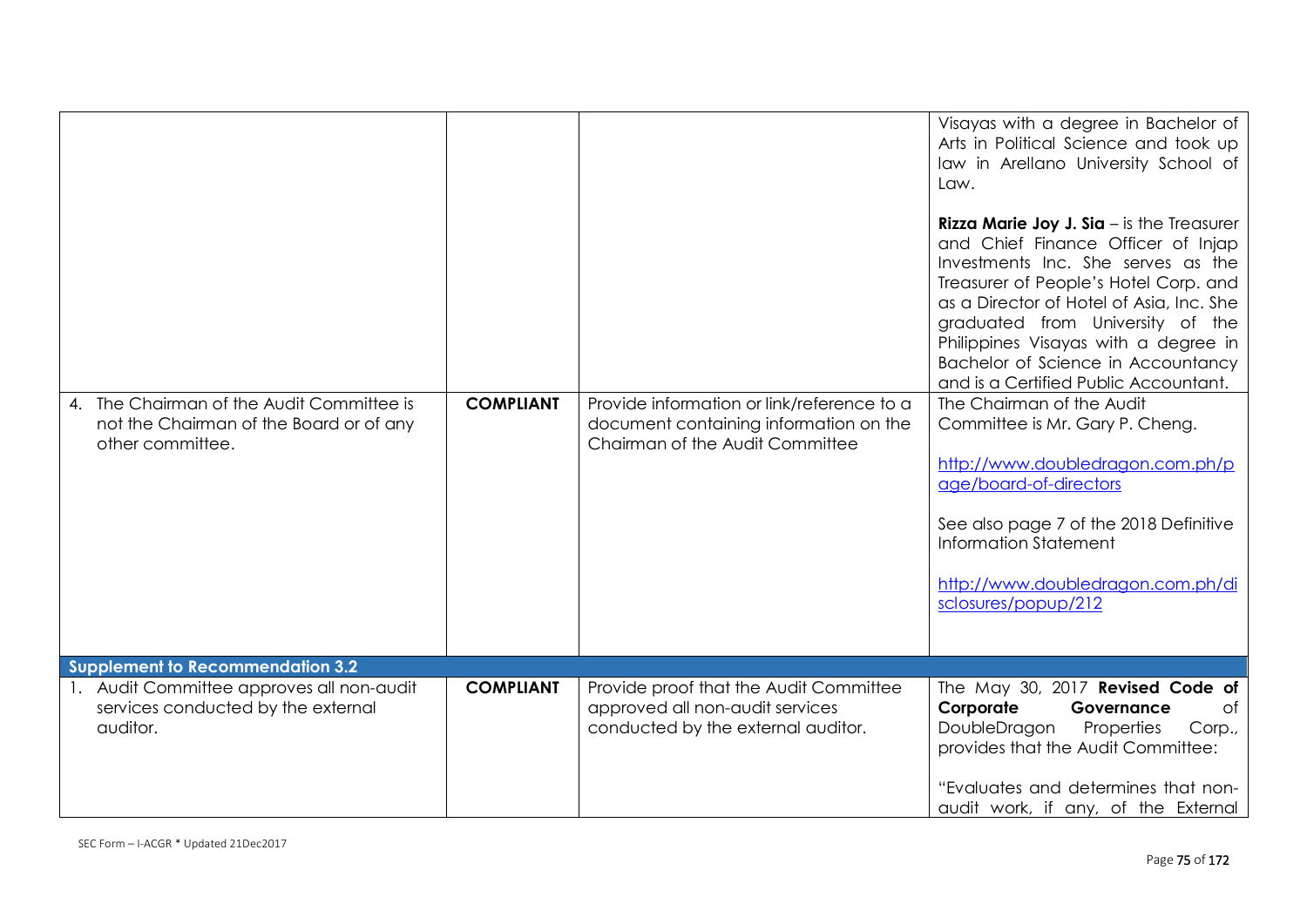| 2. Audit Committee conducts regular<br>meetings and dialogues with the external<br>audit team without anyone from<br>management present.                                                                 | <b>COMPLIANT</b> | Provide proof that the Audit Committee<br>conducted regular meetings and<br>dialogues with the external audit team<br>without anyone from management<br>present. | Auditor, and periodically reviews the<br>non-audit fees paid to the External<br>Auditor in relation to the total fees<br>paid to him and to the corporations'<br>overall consultancy expenses. The<br>committee should disallow any non-<br>audit work that will conflict with his<br>duties as an External Auditor or may<br>pose a threat to his independence.<br>The non-audit work, if allowed, should<br>be disclosed in the corporation's<br>Annual Report and Annual Corporate<br>Governance Report."<br>There is non-interference from the<br>management when it comes to the<br>meetings periodically done by the<br>Audit Committee regarding<br>the<br>external audit team. |
|----------------------------------------------------------------------------------------------------------------------------------------------------------------------------------------------------------|------------------|------------------------------------------------------------------------------------------------------------------------------------------------------------------|----------------------------------------------------------------------------------------------------------------------------------------------------------------------------------------------------------------------------------------------------------------------------------------------------------------------------------------------------------------------------------------------------------------------------------------------------------------------------------------------------------------------------------------------------------------------------------------------------------------------------------------------------------------------------------------|
| <b>Optional: Recommendation 3.2</b>                                                                                                                                                                      |                  |                                                                                                                                                                  |                                                                                                                                                                                                                                                                                                                                                                                                                                                                                                                                                                                                                                                                                        |
| 1. Audit Committee meet at least four times<br>during the year.                                                                                                                                          |                  | Indicate the number of Audit Committee<br>meetings during the year and provide<br>proof                                                                          |                                                                                                                                                                                                                                                                                                                                                                                                                                                                                                                                                                                                                                                                                        |
| 2. Audit Committee approves the<br>appointment and removal of the internal<br>auditor.                                                                                                                   |                  | Provide proof that the Audit Committee<br>approved the appointment and removal<br>of the internal auditor.                                                       |                                                                                                                                                                                                                                                                                                                                                                                                                                                                                                                                                                                                                                                                                        |
| <b>Recommendation 3.3</b>                                                                                                                                                                                |                  |                                                                                                                                                                  |                                                                                                                                                                                                                                                                                                                                                                                                                                                                                                                                                                                                                                                                                        |
| 1. Board establishes a Corporate<br>Governance Committee tasked to assist<br>the Board in the performance of its<br>corporate governance responsibilities,<br>including the functions that were formerly | <b>COMPLIANT</b> | Provide information or reference to a<br>document containing information on the<br>Corporate Governance Committee,<br>including its functions                    | The August 17, 2018, Minutes of the<br><b>Board of Directors Meeting provides</b><br>that:<br><b>Approval to Create a New Committee</b>                                                                                                                                                                                                                                                                                                                                                                                                                                                                                                                                                |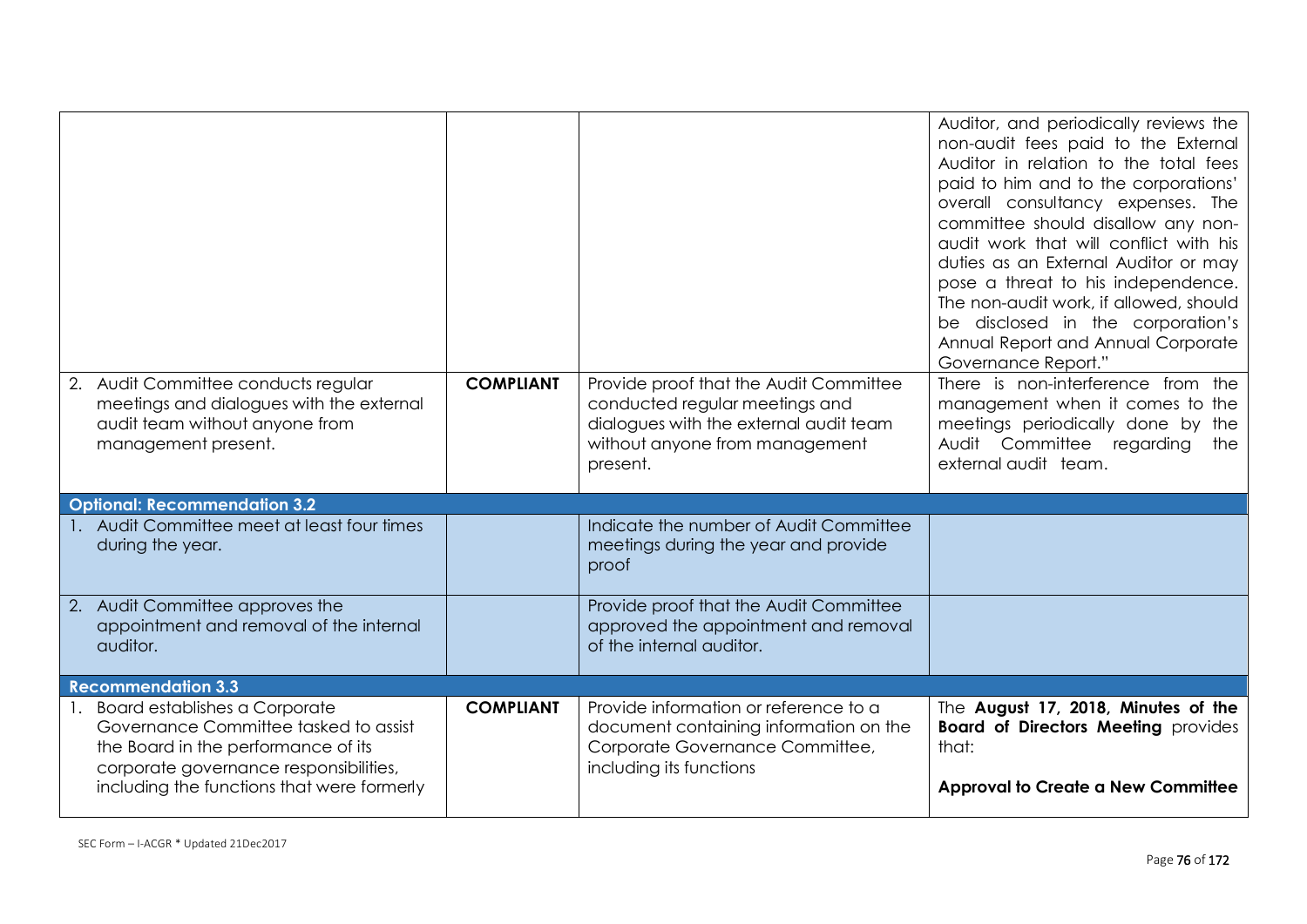| assigned to a Nomination and<br>Remuneration Committee.                                                                     |                          | Indicate if the Committee undertook the<br>process of identifying the quality of<br>directors aligned with the company's<br>strategic direction, if applicable.                                       | "The Annual Integrated Corporate<br>Governance Questionnaire suggests<br>creation<br>of<br>Corporate<br>$\alpha$<br>the.<br>Committee.<br>Governance<br><b>The</b><br>Corporate Governance Committee<br>assists the Board in ensuring the<br>effectiveness and due observance of<br>corporate<br>sound<br>governance<br>principles and aids in fulfilling its<br>corporate governance responsibilities<br>and its oversight of the Company's<br>corporate governance practices with<br>respect to laws, rules and regulations<br>on corporate governance issued by<br>the SEC, PSE and other regulatory<br>bodies."<br>Please see page 73 of the Annual<br>Report: |
|-----------------------------------------------------------------------------------------------------------------------------|--------------------------|-------------------------------------------------------------------------------------------------------------------------------------------------------------------------------------------------------|--------------------------------------------------------------------------------------------------------------------------------------------------------------------------------------------------------------------------------------------------------------------------------------------------------------------------------------------------------------------------------------------------------------------------------------------------------------------------------------------------------------------------------------------------------------------------------------------------------------------------------------------------------------------|
|                                                                                                                             |                          |                                                                                                                                                                                                       | http://www.doubledragon.com.ph/di<br>sclosures/popup/210                                                                                                                                                                                                                                                                                                                                                                                                                                                                                                                                                                                                           |
| 2. Corporate Governance Committee is<br>composed of at least three members, all<br>of whom should be independent directors. | NON-<br><b>COMPLIANT</b> | Provide information or link/reference to a<br>document containing information on the<br>members of the Corporate Governance<br>Committee, including their qualifications<br>and type of directorship. | Corporate<br>Governance<br>The<br>Committee is headed by Chief Justice<br>Artemio V. Panganiban while William<br>Tan Untiong and Rizza Marie Joy J. Sia<br>serve as members<br>Corporate<br>The members of the<br>Governance Committee<br>are not<br>independent directors.                                                                                                                                                                                                                                                                                                                                                                                        |
| 3. Chairman of the Corporate Governance<br>Committee is an independent director.                                            | NON-<br><b>COMPLIANT</b> | Provide information or link/reference to a<br>document containing information on the<br>Chairman of the Corporate Governance<br>Committee.                                                            | The Chairman of the Corporate<br>is<br>Chief<br>Governance Committee<br>Justice Artemio Panganiban.                                                                                                                                                                                                                                                                                                                                                                                                                                                                                                                                                                |

SEC Form – I-ACGR \* Updated 21Dec2017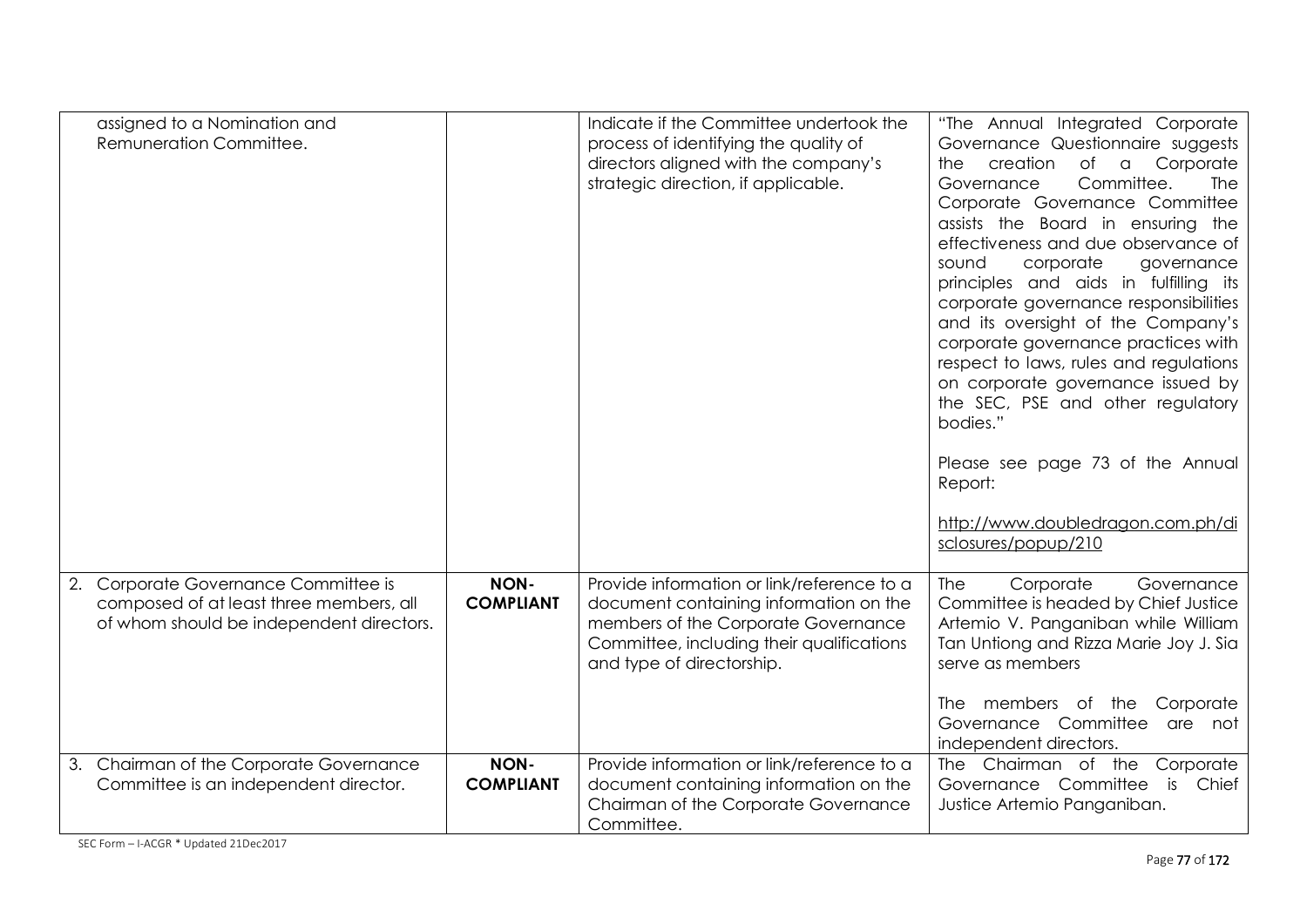|                                                                                                                                                                                                                                |                                 |                                                                                                                                                                         | Chief Justice Artemio Panganiban is<br>an Advisor to the Board.                             |
|--------------------------------------------------------------------------------------------------------------------------------------------------------------------------------------------------------------------------------|---------------------------------|-------------------------------------------------------------------------------------------------------------------------------------------------------------------------|---------------------------------------------------------------------------------------------|
| <b>Optional: Recommendation 3.3.</b>                                                                                                                                                                                           |                                 |                                                                                                                                                                         |                                                                                             |
| 1. Corporate Governance Committee meet<br>at least twice during the year.                                                                                                                                                      |                                 | Indicate the number of Corporate<br>Governance Committee meetings held<br>during the year and provide proof<br>thereof.                                                 |                                                                                             |
| <b>Recommendation 3.4</b>                                                                                                                                                                                                      |                                 |                                                                                                                                                                         |                                                                                             |
| Board establishes a separate Board Risk<br>Oversight Committee (BROC) that should<br>be responsible for the oversight of a<br>company's Enterprise Risk Management<br>system to ensure its functionality and<br>effectiveness. | <b>NON-</b><br><b>COMPLIANT</b> | Provide information or link/reference to a<br>document containing information on the<br>Board Risk Oversight Committee (BROC),<br>including its functions               | The company has yet to establish the<br>Board Risk Oversight<br>Committee<br>(BROC).        |
| 2. BROC is composed of at least three<br>members, the majority of whom should be<br>independent directors, including the<br>Chairman.                                                                                          | <b>NON-</b><br><b>COMPLIANT</b> | Provide information or link/reference to a<br>document containing information on the<br>members of the BROC, including their<br>qualifications and type of directorship |                                                                                             |
| 3. The Chairman of the BROC is not the<br>Chairman of the Board or of any other<br>committee.                                                                                                                                  | <b>NON-</b><br><b>COMPLIANT</b> | Provide information or link/reference to a<br>document containing information on the<br>Chairman of the BROC                                                            |                                                                                             |
| 4. At least one member of the BROC has<br>relevant thorough knowledge and<br>experience on risk and risk management.                                                                                                           | <b>NON-</b><br><b>COMPLIANT</b> | Provide information or link/reference to a<br>document containing information on the<br>background, skills, and/or experience of<br>the members of the BROC.            |                                                                                             |
| <b>Recommendation 3.5</b>                                                                                                                                                                                                      |                                 |                                                                                                                                                                         |                                                                                             |
| 1. Board establishes a Related Party<br>Transactions (RPT) Committee, which is<br>tasked with reviewing all material related<br>party transactions of the company.                                                             | NON-<br><b>COMPLIANT</b>        | Provide information or link/reference to a<br>document containing information on the<br><b>Related Party Transactions (RPT)</b><br>Committee, including its functions.  | The company has yet to establish the<br>Related Party<br>Transaction<br>(RPT)<br>Committee. |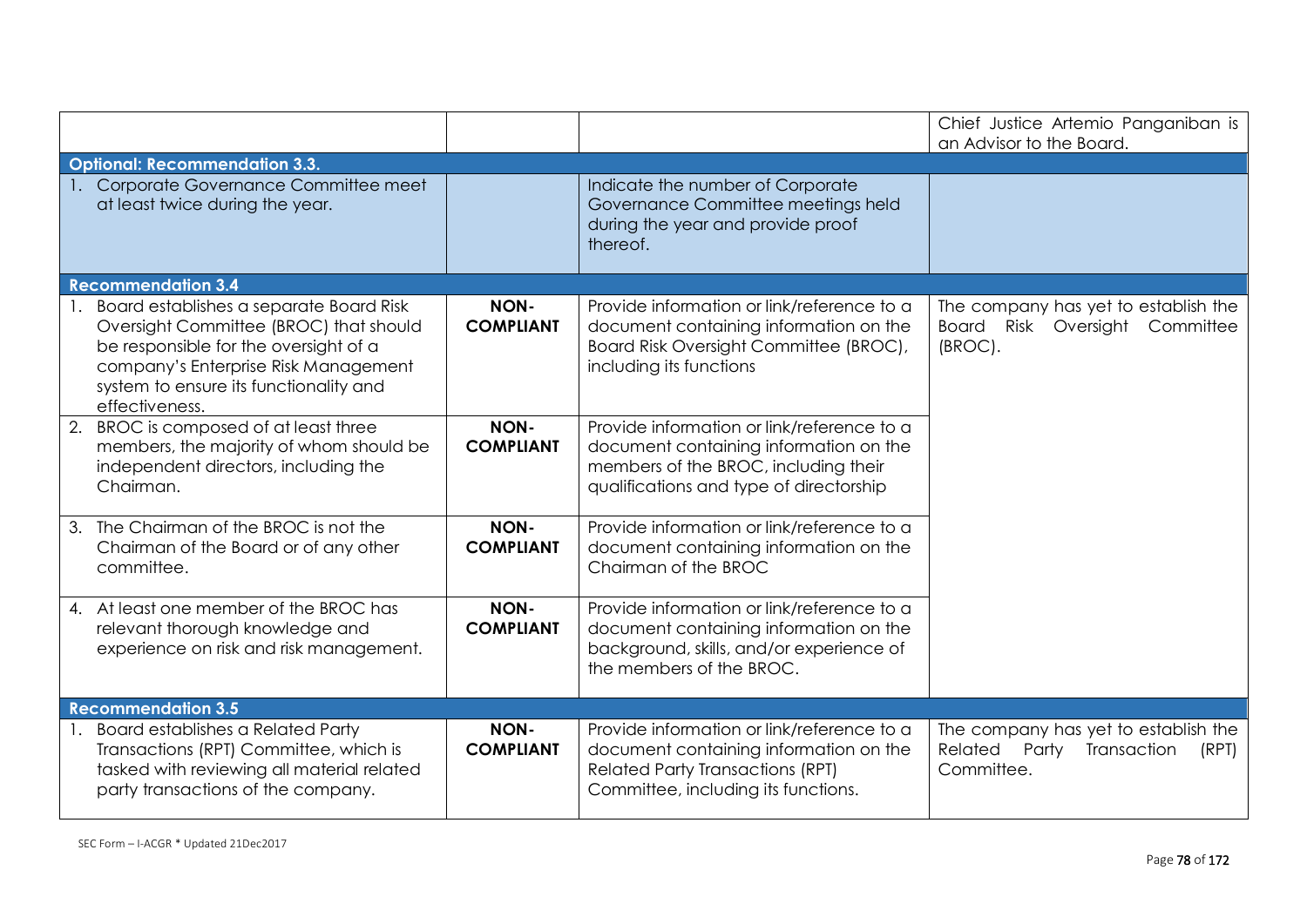|                  | document containing information on the<br>members of the RPT Committee, including<br>their qualifications and type of<br>directorship.                                                       |                                                                                                                                                                                                                                                                                                                                                                                                                                                                                                                                                                                                                                       |
|------------------|----------------------------------------------------------------------------------------------------------------------------------------------------------------------------------------------|---------------------------------------------------------------------------------------------------------------------------------------------------------------------------------------------------------------------------------------------------------------------------------------------------------------------------------------------------------------------------------------------------------------------------------------------------------------------------------------------------------------------------------------------------------------------------------------------------------------------------------------|
|                  |                                                                                                                                                                                              |                                                                                                                                                                                                                                                                                                                                                                                                                                                                                                                                                                                                                                       |
| <b>COMPLIANT</b> | to the company's committee charters,<br>containing all the required information,<br>particularly the functions of the<br>Committee that is necessary for<br>performance evaluation purposes. | The May 30, 2017 Revised Code of<br>Corporate<br>of<br>Governance<br>DoubleDragon<br>Properties<br>Corp.,<br>provides that:<br><b>The Executive Committee</b><br>(i)                                                                                                                                                                                                                                                                                                                                                                                                                                                                  |
| <b>COMPLIANT</b> |                                                                                                                                                                                              | Committee<br>Executive<br>shall<br>The I<br>consist of at least (3) members of the<br>Board. Members of the Committee<br>shall be appointed by the Board,<br>who shall also appoint a Committee<br>Committee<br>Chairperson<br>and<br>Secretary. In accordance with this,<br>members of the Committee may be<br>removed or replaced, and any<br>vacancies in the Committee shall be<br>filled by the Board.<br>The Executive Committee's primary<br>purpose is to function when the<br>Board is<br>not in session.<br>The<br>Committee shall have all the power<br>and authority of the Board in the<br>governance, management<br>and |
|                  |                                                                                                                                                                                              | Provide information on or link/reference                                                                                                                                                                                                                                                                                                                                                                                                                                                                                                                                                                                              |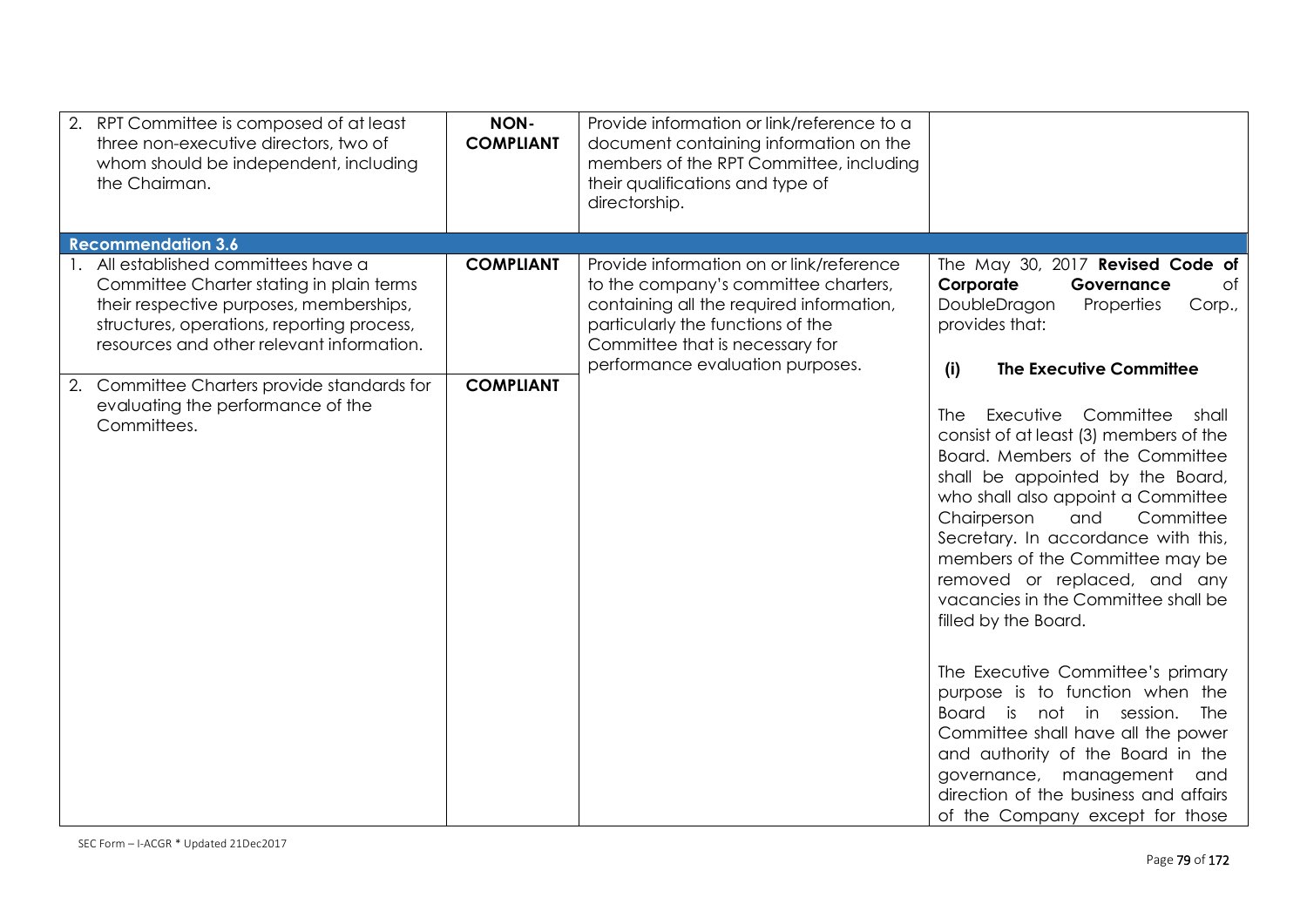|  | matters expressly provided for in<br>Section 35 of the Corporation Code,<br>the Company's By-Laws and other<br>pertinent laws, rules or regulations.                                                                 |
|--|----------------------------------------------------------------------------------------------------------------------------------------------------------------------------------------------------------------------|
|  | The Executive Committee shall have<br>the<br>following<br>duties<br>and<br>responsibilities:                                                                                                                         |
|  | a. Assist the Board in overseeing<br>implementation<br>the<br>of<br>strategies and sustaining the<br>Corporation's<br>long-term<br>success and competitiveness<br>in a manner consistent with its<br>mission/vision; |
|  | b. Review of major issues facing<br>the organization;<br>c. Monitoring of the operating<br>activities of each business                                                                                               |
|  | group;<br>d. Defining and monitoring the<br>Company's<br>performance<br>improvement goals;                                                                                                                           |
|  | e. Defining group-wide policies<br>and actions and overseeing<br>their implementation;                                                                                                                               |
|  | Fostering the sharing of<br>f.<br>information in all areas of the<br>business group; and                                                                                                                             |
|  | Performs other duties and<br>g.<br>responsibilities<br>the<br>$\alpha$ s<br>Committee<br>deem<br>may<br>appropriate within the scope                                                                                 |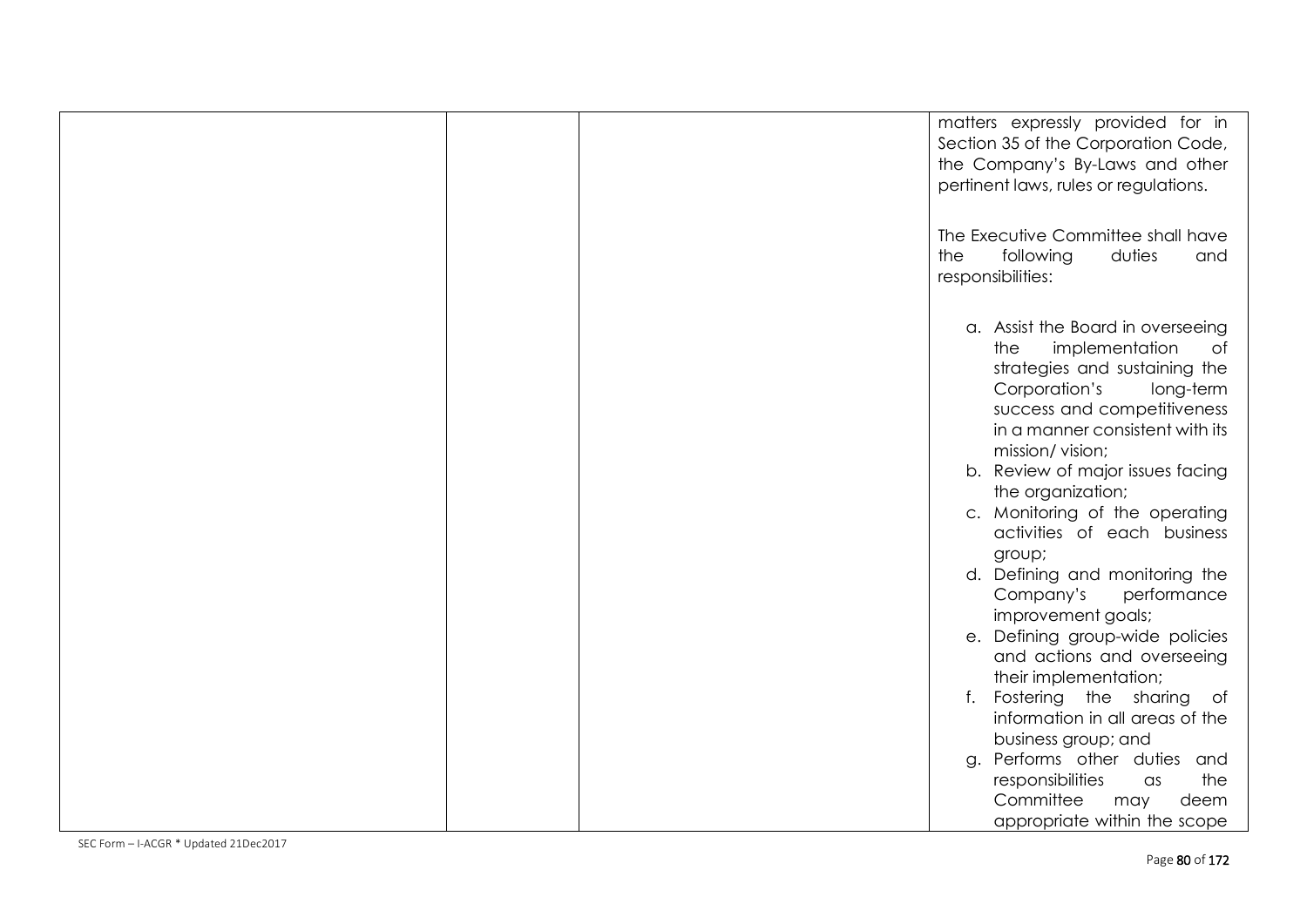|  | of its primary functions or as<br>may be assigned by the<br>Board.                                                                                                                                                                                                                                                                                                                         |
|--|--------------------------------------------------------------------------------------------------------------------------------------------------------------------------------------------------------------------------------------------------------------------------------------------------------------------------------------------------------------------------------------------|
|  | <b>The Audit Committee</b><br>(ii)                                                                                                                                                                                                                                                                                                                                                         |
|  | The Audit Committee shall consist<br>of at least three (3) directors, who<br>shall preferably have accounting<br>and finance backgrounds, one of<br>whom shall be an independent<br>director and another with audit<br>experience. The chair of the Audit<br>Committee<br>should<br>be<br>an<br><b>The</b><br>independent<br>director.<br>committee shall have the following<br>functions: |
|  | a. Recommends the approval the<br>Internal Audit Charter (IA Charter),<br>which formally defines the role of<br>Internal Audit and the audit plan as<br>well as oversees the implementation<br>of the IA Charter;                                                                                                                                                                          |
|  | b. Through the Internal Audit (IA)<br>Department, monitors and evaluates<br>the adequacy and effectiveness of<br>the corporation's internal control<br>system, integrity of financial reporting,<br>and security of physical and<br>information assets. Well-designed<br>internal control procedures and<br>processes that will provide a system of<br>checks and balances should be in    |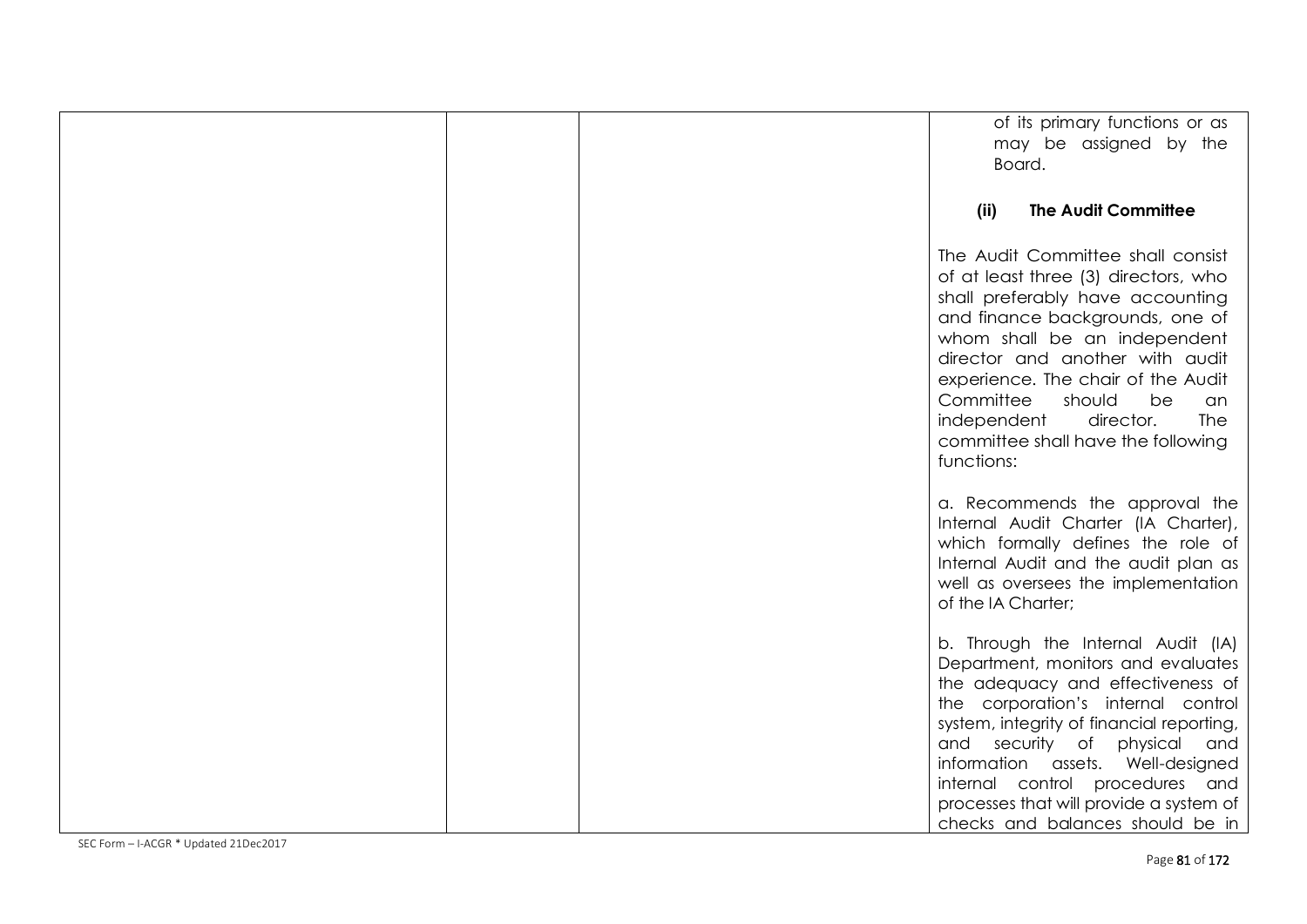|  | place in order to (a) safeguard the<br>company's resources and ensure their<br>effective utilization, (b) prevent<br>occurrence of fraud and other<br>irregularities, (c) protect the accuracy<br>and reliability of the company's<br>financial data, and (d) ensure<br>compliance with applicable laws and<br>regulations; |
|--|-----------------------------------------------------------------------------------------------------------------------------------------------------------------------------------------------------------------------------------------------------------------------------------------------------------------------------|
|  | c. Oversees the Internal Audit<br>Department, and recommends the<br>appointment and/or grounds for<br>approval of an internal audit head or<br>Chief Audit Executive (CAE). The Audit<br>Committee should also approve the<br>terms and conditions for outsourcing<br>internal audit services;                              |
|  | d. Establishes and identifies the<br>reporting line of the Internal Auditor to<br>enable him to properly fulfill his duties<br>and responsibilities. For this purpose,<br>he should directly report to the Audit<br>Committee;                                                                                              |
|  | monitors<br>Reviews<br>and<br>$e_{1}$<br>Management's responsiveness to the<br>Internal Auditor's<br>findings<br>and<br>recommendations;                                                                                                                                                                                    |
|  | f. Prior to the commencement of the<br>audit, discusses with the External<br>Auditor the nature, scope and<br>expenses of the audit, and ensures the<br>proper coordination if more than one                                                                                                                                |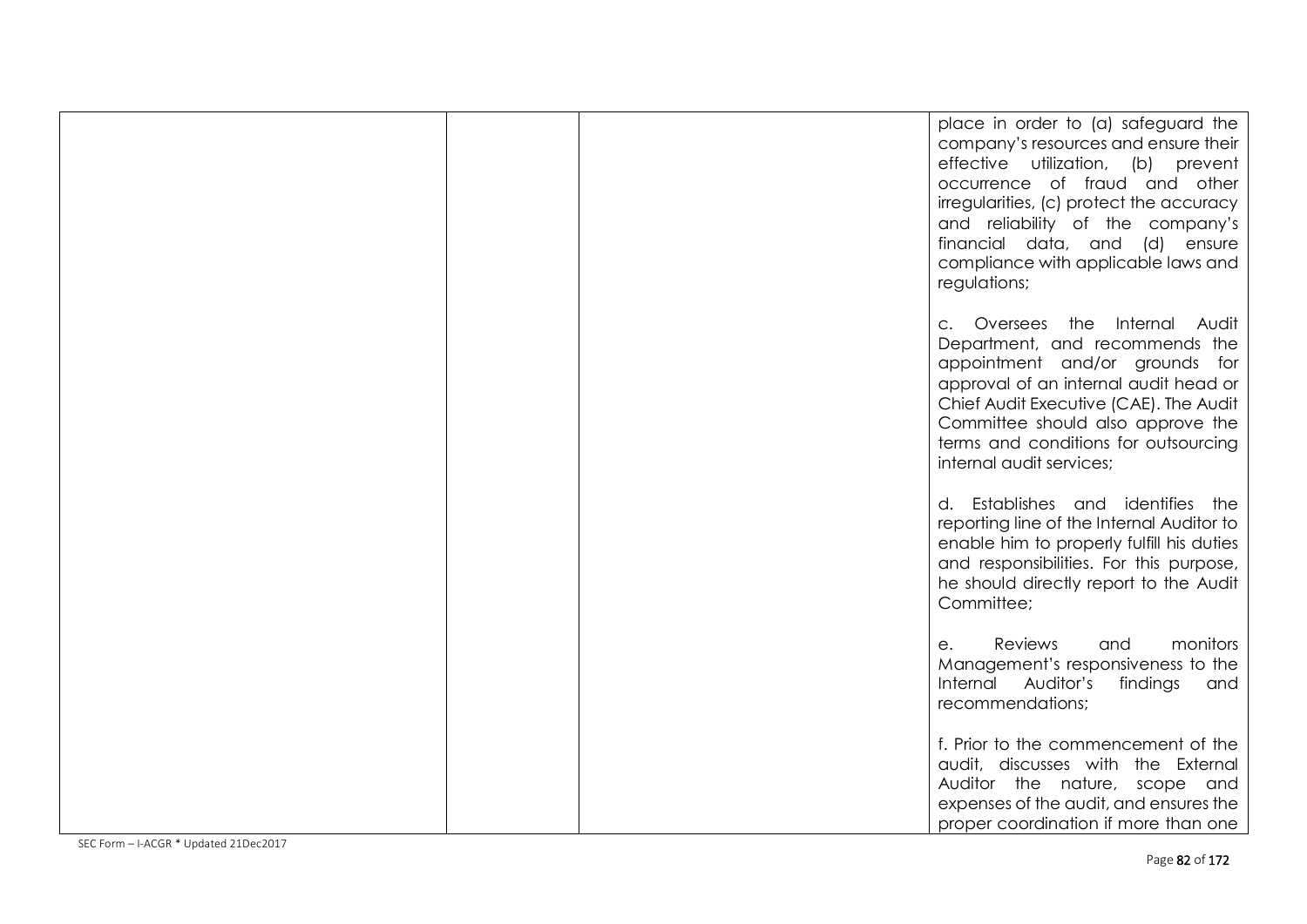|  | audit firm is involved in the activity to<br>secure proper coverage and minimize<br>duplication of efforts;                                                                                                                                                                                                                                                                                                                                                                                                                                                                                |
|--|--------------------------------------------------------------------------------------------------------------------------------------------------------------------------------------------------------------------------------------------------------------------------------------------------------------------------------------------------------------------------------------------------------------------------------------------------------------------------------------------------------------------------------------------------------------------------------------------|
|  | g. Evaluates and determines the non-<br>audit work, if any, of the External<br>Auditor, and periodically reviews the<br>non-audit fees paid to the External<br>Auditor in relation to the total fees<br>paid to him and to the corporation's<br>overall consultancy expenses. The<br>committee should disallow any non-<br>audit work that will conflict with his<br>duties as an External Auditor or may<br>pose a threat to his independence.<br>The non-audit work, if allowed, should<br>be disclosed in the corporation's<br>Annual Report and Annual Corporate<br>Governance Report; |
|  | h. Reviews and approves the Interim<br>and Annual Financial Statements<br>before their submission to the Board,<br>with particular focus on the following<br>matters:                                                                                                                                                                                                                                                                                                                                                                                                                      |
|  | 1. Any change/s in accounting<br>policies and practices<br>2. Areas where a significant<br>amount of judgment has been<br>exercised<br>3. Significant<br>adjustments<br>resulting from the audit<br>4. Going concern assumptions<br>5. Compliance with accounting<br>standards                                                                                                                                                                                                                                                                                                             |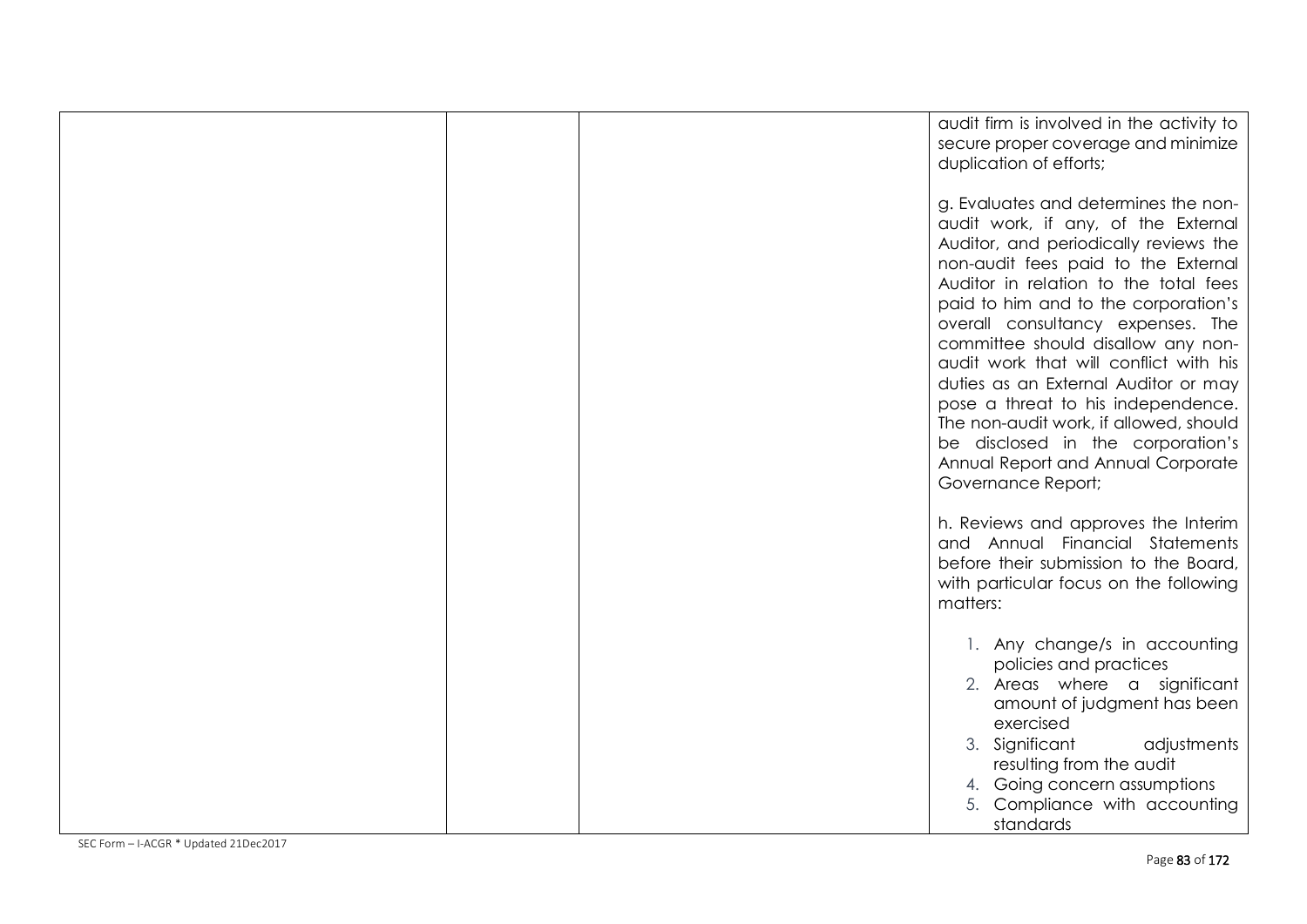|  | 6. Compliance with tax, legal<br>and regulatory requirements                                                                                                                                                                                                                                                                                                            |
|--|-------------------------------------------------------------------------------------------------------------------------------------------------------------------------------------------------------------------------------------------------------------------------------------------------------------------------------------------------------------------------|
|  | i. Reviews the disposition of the<br>recommendations in the External<br>Auditor's management letter;                                                                                                                                                                                                                                                                    |
|  | j. Performs oversight functions over the<br>corporation's Internal and External<br>Auditors. It ensures the independence<br>of Internal and External Auditors, and<br>that both auditors<br>are given<br>unrestricted access to all records,<br>properties and personnel to enable<br>them to perform their respective audit<br>functions;                              |
|  | Coordinates,<br>monitors<br>k.<br>and<br>facilitates compliance with laws, rules<br>and regulations;                                                                                                                                                                                                                                                                    |
|  | I. Recommends to the Board the<br>appointment,<br>reappointment,<br>removal and fees of the External<br>Auditor, duly accredited by the<br>Commission, who undertakes an<br>independent audit of the corporation,<br>and provides an objective assurance<br>on the manner by which the financial<br>statements should be prepared and<br>presented to the stockholders. |
|  | The Audit Committee meets with the<br>Board without the presence of the<br>CEO and periodically meets with the                                                                                                                                                                                                                                                          |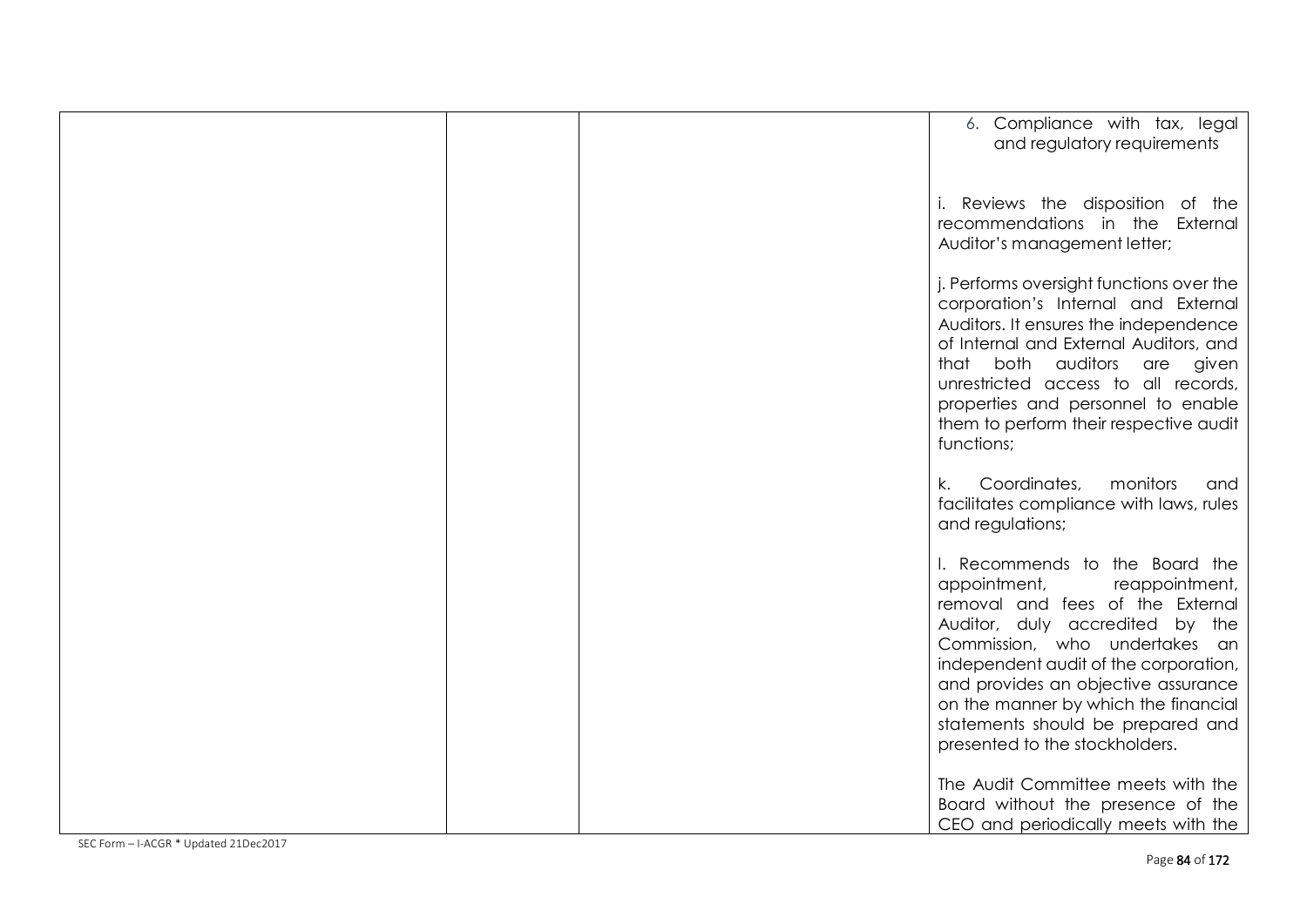|  | head of the internal audit.                                                                                                                                                                                                                                                                                                         |
|--|-------------------------------------------------------------------------------------------------------------------------------------------------------------------------------------------------------------------------------------------------------------------------------------------------------------------------------------|
|  |                                                                                                                                                                                                                                                                                                                                     |
|  | <b>Nomination Committee</b><br>(iii)                                                                                                                                                                                                                                                                                                |
|  | The Nomination Committee shall<br>consist of at least three (3) directors,<br>who<br>shall<br>preferably<br>have<br>finance<br>accounting<br>and<br>backgrounds, one of whom shall be<br>an independent director and<br>another with audit experience. The<br>chair of the Nomination Committee<br>should be an executive director. |
|  | <b>Compensation and Personnel</b><br>(iv)<br>Committee                                                                                                                                                                                                                                                                              |
|  | The Compensation and Personnel<br>Committee shall consist of at least<br>three (3) directors, one of whom shall<br>be an independent director.                                                                                                                                                                                      |
|  | (v) Corporate Governance<br>Committee                                                                                                                                                                                                                                                                                               |
|  | Corporate<br><b>The</b><br>Governance<br>Committee was created by the Board<br>of Directors on August 17, 2018. The<br>Committee is composed of at least<br>three members.                                                                                                                                                          |
|  | <b>The</b><br>Corporate<br>Governance<br>Committee is tasked to assist the                                                                                                                                                                                                                                                          |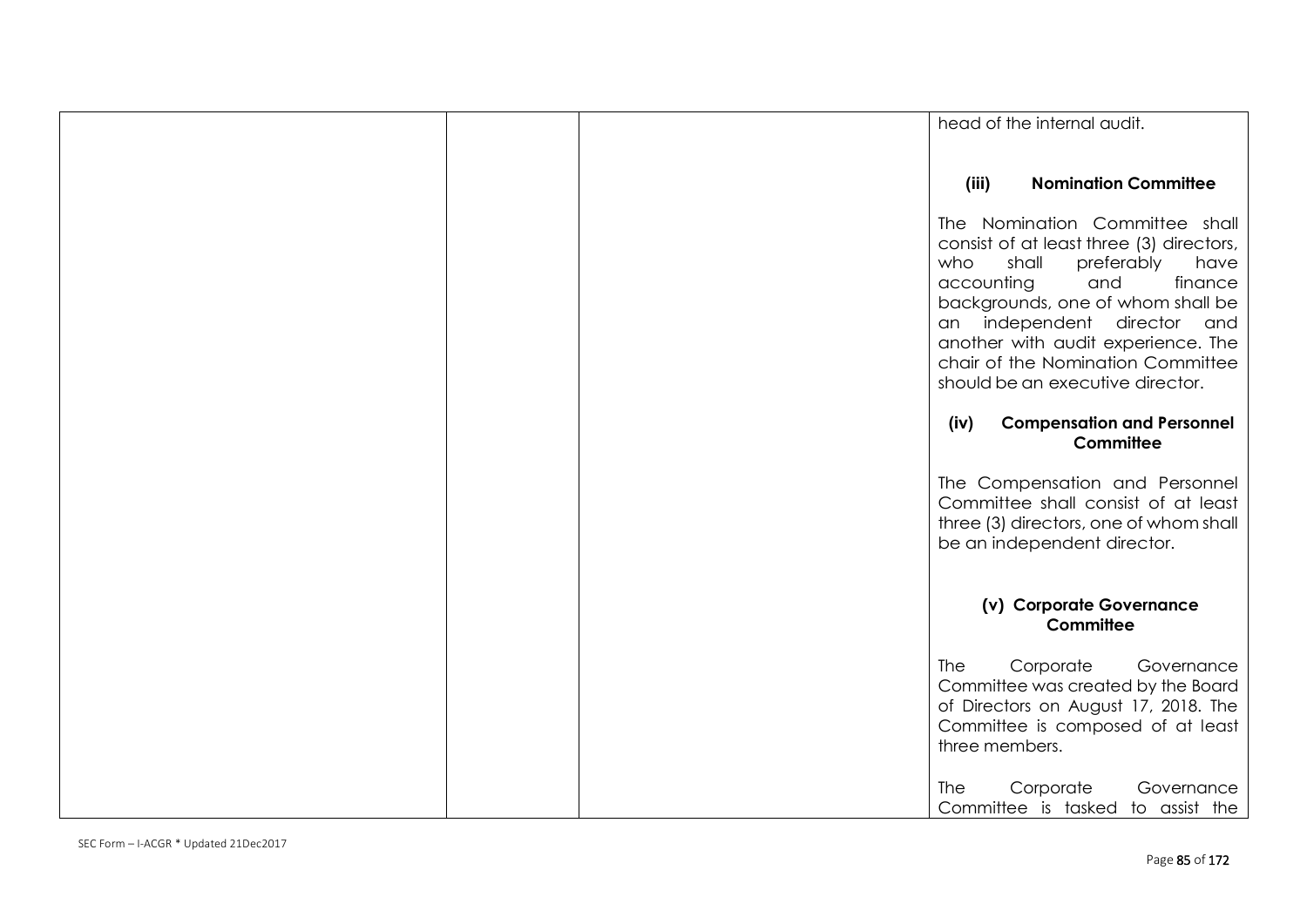| Board in the performance of its<br>corporate governance responsibilities.                                                                                                                                                                                                                                                                                                                                                                                                                                                                                                                                                   |
|-----------------------------------------------------------------------------------------------------------------------------------------------------------------------------------------------------------------------------------------------------------------------------------------------------------------------------------------------------------------------------------------------------------------------------------------------------------------------------------------------------------------------------------------------------------------------------------------------------------------------------|
| Currently, the Committee is headed<br>by Chief Justice<br>Artemio<br>$V_{\star}$<br>Panganiban while William Tan Untiong<br>and Rizza Marie Joy J. Sia serve as<br>members.                                                                                                                                                                                                                                                                                                                                                                                                                                                 |
| The Board may also organize<br>(vi)<br>the following committees:                                                                                                                                                                                                                                                                                                                                                                                                                                                                                                                                                            |
| separate<br><b>Board</b><br>Risk<br>$\alpha$<br>A<br>Oversight Committee (BROC)<br>that<br>should be responsible for the oversight<br>of a company's Enterprise Risk<br>Management system to ensure its<br>functionality and effectiveness. The<br>BROC should be composed of at least<br>three members, the majority of whom<br>should be independent directors,<br>including<br>the Chairman.<br>The<br>Chairman should not be the Chairman<br>of the Board or of any other<br>committee. At least one member of<br>the committee must have relevant<br>thorough knowledge and experience<br>on risk and risk management. |
| A Related Party Transaction<br>b)<br>(RPT) Committee, which should be<br>tasked with reviewing all material<br>related party transactions of the                                                                                                                                                                                                                                                                                                                                                                                                                                                                            |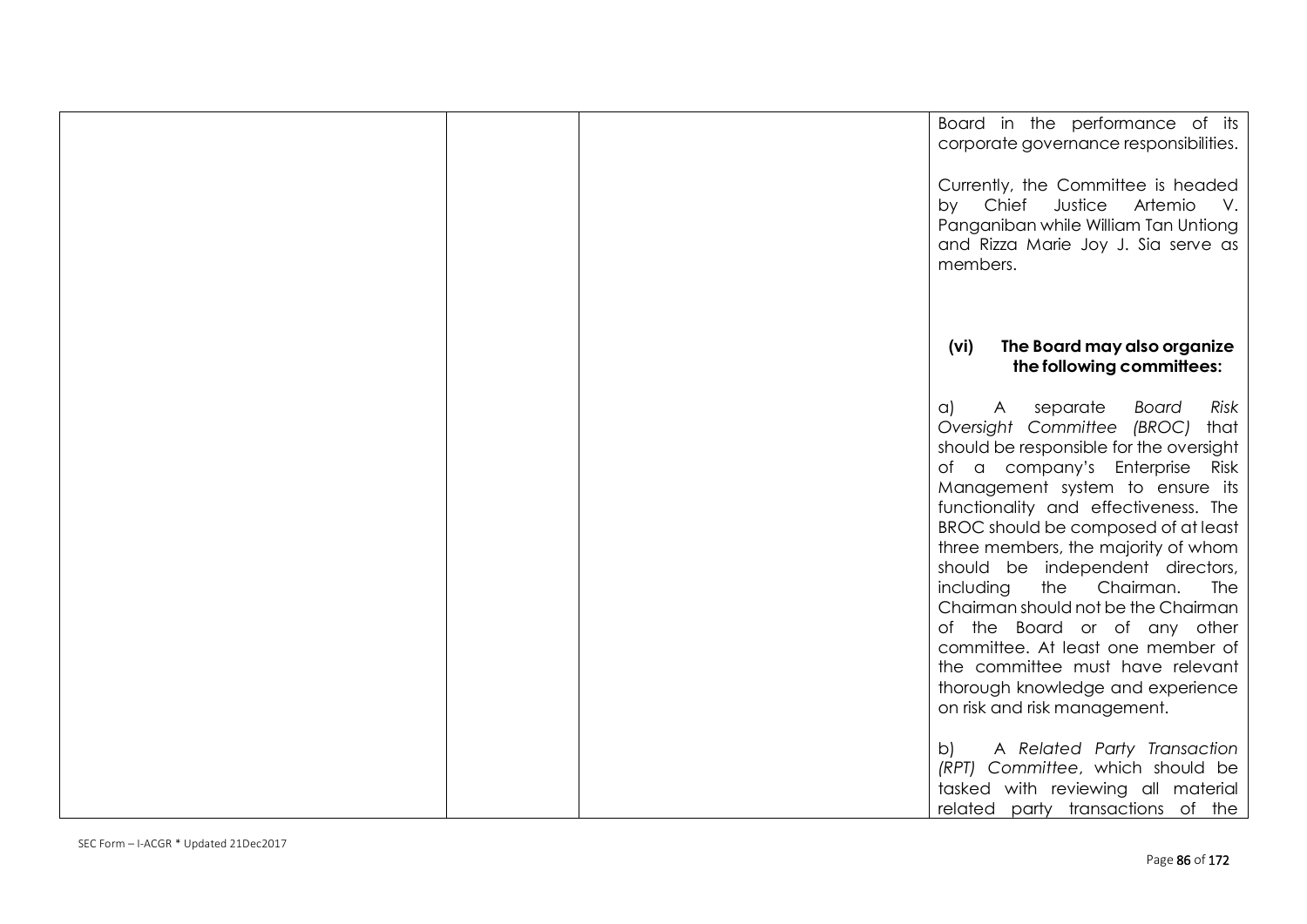| Committee Charters were fully disclosed<br>3.<br>on the company's website.                                                                                                                                                                                                   | <b>COMPLIANT</b> | Provide link to company's website where<br>the Committee Charters are disclosed.                                                                                                                                                                                                                                                                                           | company and should be composed<br>of at least three non-executive<br>directors, two of whom should be<br>independent, including the Chairman.<br>http://www.doubledragon.com.ph/a<br>rticle/board-committees                                                                                                                                                                                                                                                                                   |
|------------------------------------------------------------------------------------------------------------------------------------------------------------------------------------------------------------------------------------------------------------------------------|------------------|----------------------------------------------------------------------------------------------------------------------------------------------------------------------------------------------------------------------------------------------------------------------------------------------------------------------------------------------------------------------------|------------------------------------------------------------------------------------------------------------------------------------------------------------------------------------------------------------------------------------------------------------------------------------------------------------------------------------------------------------------------------------------------------------------------------------------------------------------------------------------------|
|                                                                                                                                                                                                                                                                              |                  |                                                                                                                                                                                                                                                                                                                                                                            |                                                                                                                                                                                                                                                                                                                                                                                                                                                                                                |
| <b>Principle 4:</b> To show full commitment to the company, the directors should devote the time and attention necessary to properly and effectively<br>perform their duties and responsibilities, including sufficient time to be familiar with the corporation's business. |                  |                                                                                                                                                                                                                                                                                                                                                                            |                                                                                                                                                                                                                                                                                                                                                                                                                                                                                                |
| <b>Recommendation 4.1</b>                                                                                                                                                                                                                                                    |                  |                                                                                                                                                                                                                                                                                                                                                                            |                                                                                                                                                                                                                                                                                                                                                                                                                                                                                                |
| attend<br><b>The</b><br><b>Directors</b><br>and<br>actively<br>participate in all meetings of the Board,<br>Committees and shareholders in person or<br>through<br>tele-/videoconferencing<br>conducted in accordance with the rules<br>and regulations of the Commission.   | <b>COMPLIANT</b> | Provide information or link/reference to a<br>document containing information on the<br>process and procedure for<br>tele/videoconferencing board and/or<br>committee meetings.<br>Provide information or link/reference to a<br>document containing information on the<br>attendance and participation of directors<br>to Board, Committee and shareholders'<br>meetings. | The May 30, 2017 Revised Code of<br>Corporate<br>Governance<br>of<br>DoubleDragon<br>Properties<br>Corp.,<br>provides that:<br>"To show full commitment to the<br>company, the directors should devote<br>the time and attention necessary to<br>properly and effectively perform their<br>duties and responsibilities, including<br>sufficient time to be familiar with the<br>corporation's business.                                                                                        |
| 2. The directors review meeting materials for<br>all Board and Committee meetings.                                                                                                                                                                                           | <b>COMPLIANT</b> |                                                                                                                                                                                                                                                                                                                                                                            | attend<br>The directors should<br>and<br>actively participate in all meetings of<br>Committees,<br>the<br><b>Board</b><br>and<br>Shareholders, in person or through<br>tele-/-videoconferencing, conducted<br>in accordance with the rules and<br>regulations of the Commission, except<br>when justifiable causes, such as, illness,<br>death in the immediate family and<br>serious accidents, prevent them from<br>doing so. In Board and Committee<br>meetings, the director should review |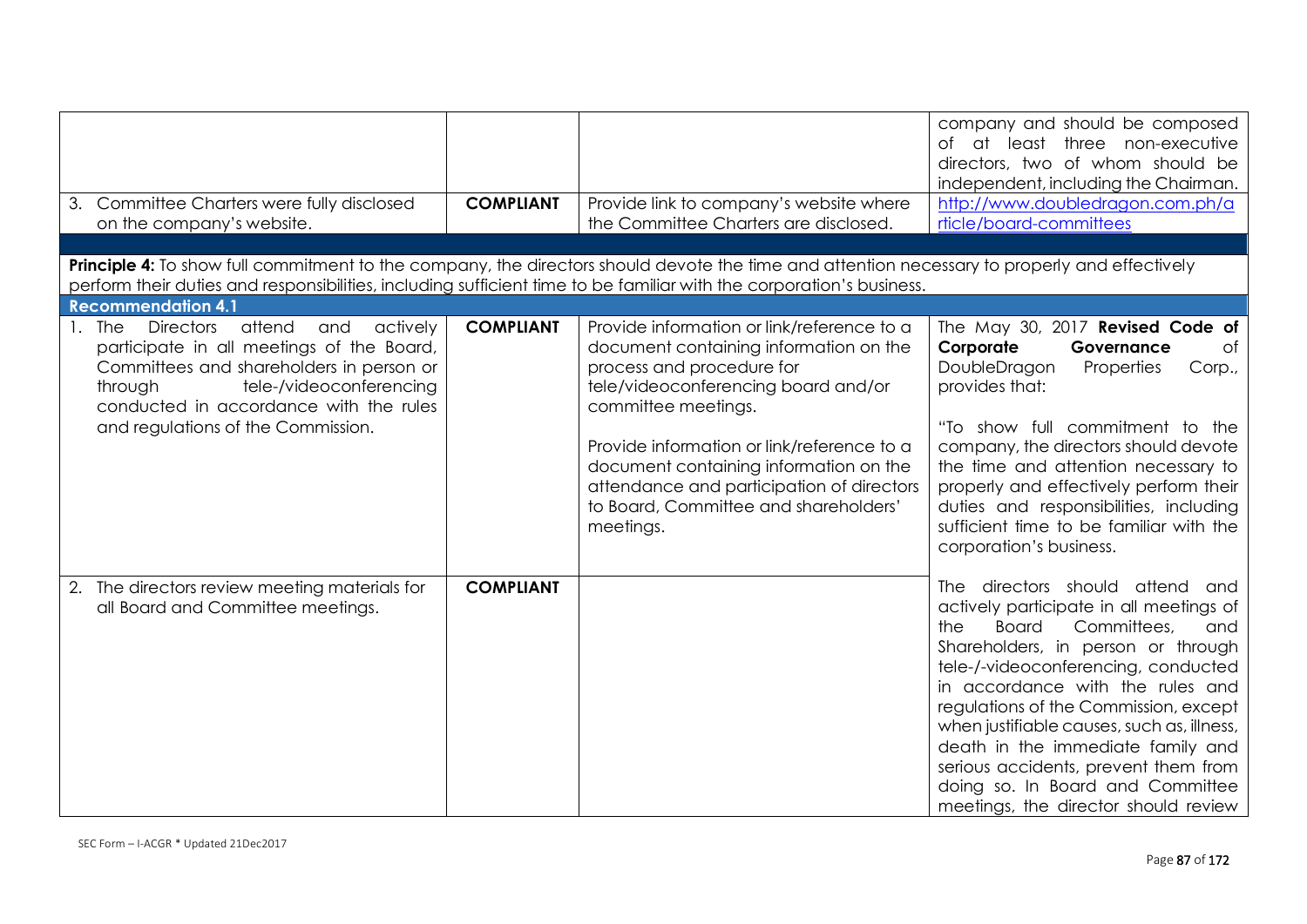|                                                                                                                                                                                                                                                                                   |                          |                                                                                                                                                                                                                                                                                                                           | meeting materials and if called for, ask<br>the necessary questions or seek<br>clarifications and explanations."                                                                                                                                                           |  |
|-----------------------------------------------------------------------------------------------------------------------------------------------------------------------------------------------------------------------------------------------------------------------------------|--------------------------|---------------------------------------------------------------------------------------------------------------------------------------------------------------------------------------------------------------------------------------------------------------------------------------------------------------------------|----------------------------------------------------------------------------------------------------------------------------------------------------------------------------------------------------------------------------------------------------------------------------|--|
| 3. The directors ask the necessary questions<br>or seek clarifications and explanations<br>during the Board and Committee<br>meetings.                                                                                                                                            | <b>COMPLIANT</b>         | Provide information or link/reference to a<br>document containing information on any<br>questions raised or<br>clarification/explanation sought by the<br>directors                                                                                                                                                       | The members of the Board are<br>permitted to raise questions on items<br>presented before them. There are no<br>impediments that prevent them from<br>doing so.                                                                                                            |  |
| <b>Recommendation 4.2</b>                                                                                                                                                                                                                                                         |                          |                                                                                                                                                                                                                                                                                                                           |                                                                                                                                                                                                                                                                            |  |
| 1. Non-executive directors concurrently serve<br>in a maximum of five publicly-listed<br>companies to ensure that they have<br>sufficient time to fully prepare for minutes,<br>challenge Management's<br>proposals/views, and oversee the long-<br>term strategy of the company. | <b>COMPLIANT</b>         | Disclose if the company has a policy<br>setting the limit of board seats that a non-<br>executive<br>director<br>hold<br>can<br>simultaneously.<br>Provide information or reference to a<br>document containing information on the<br>directorships of the company's directors<br>in both listed and non-listed companies | Guidelines:<br>The guiding principle shall be that the<br>maximum number of directorship or<br>officership for a particular director<br>shall be limited by his ability to perform<br>his duties diligently.<br>http://www.doubledragon.com.ph/p<br>age/board-of-directors |  |
| <b>Recommendation 4.3</b>                                                                                                                                                                                                                                                         |                          |                                                                                                                                                                                                                                                                                                                           |                                                                                                                                                                                                                                                                            |  |
| 1. The directors notify the company's board<br>before accepting a directorship in another<br>company.                                                                                                                                                                             | NON-<br><b>COMPLIANT</b> | Provide copy of written notification to the<br>board or minutes of board meeting<br>wherein the matter was discussed.                                                                                                                                                                                                     | The company has yet to form a policy<br>requiring directors to notify the<br>company's Board before accepting a<br>directorship in another company.                                                                                                                        |  |
| <b>Optional: Principle 4</b>                                                                                                                                                                                                                                                      |                          |                                                                                                                                                                                                                                                                                                                           |                                                                                                                                                                                                                                                                            |  |
| 1. Company does not have any executive<br>directors who serve in more than two<br>boards of listed companies outside of the<br>group.                                                                                                                                             | <b>Compliant</b>         |                                                                                                                                                                                                                                                                                                                           |                                                                                                                                                                                                                                                                            |  |
| 2. Company schedules board of directors'<br>meetings before the start of the financial<br>year.                                                                                                                                                                                   | <b>Compliant</b>         |                                                                                                                                                                                                                                                                                                                           |                                                                                                                                                                                                                                                                            |  |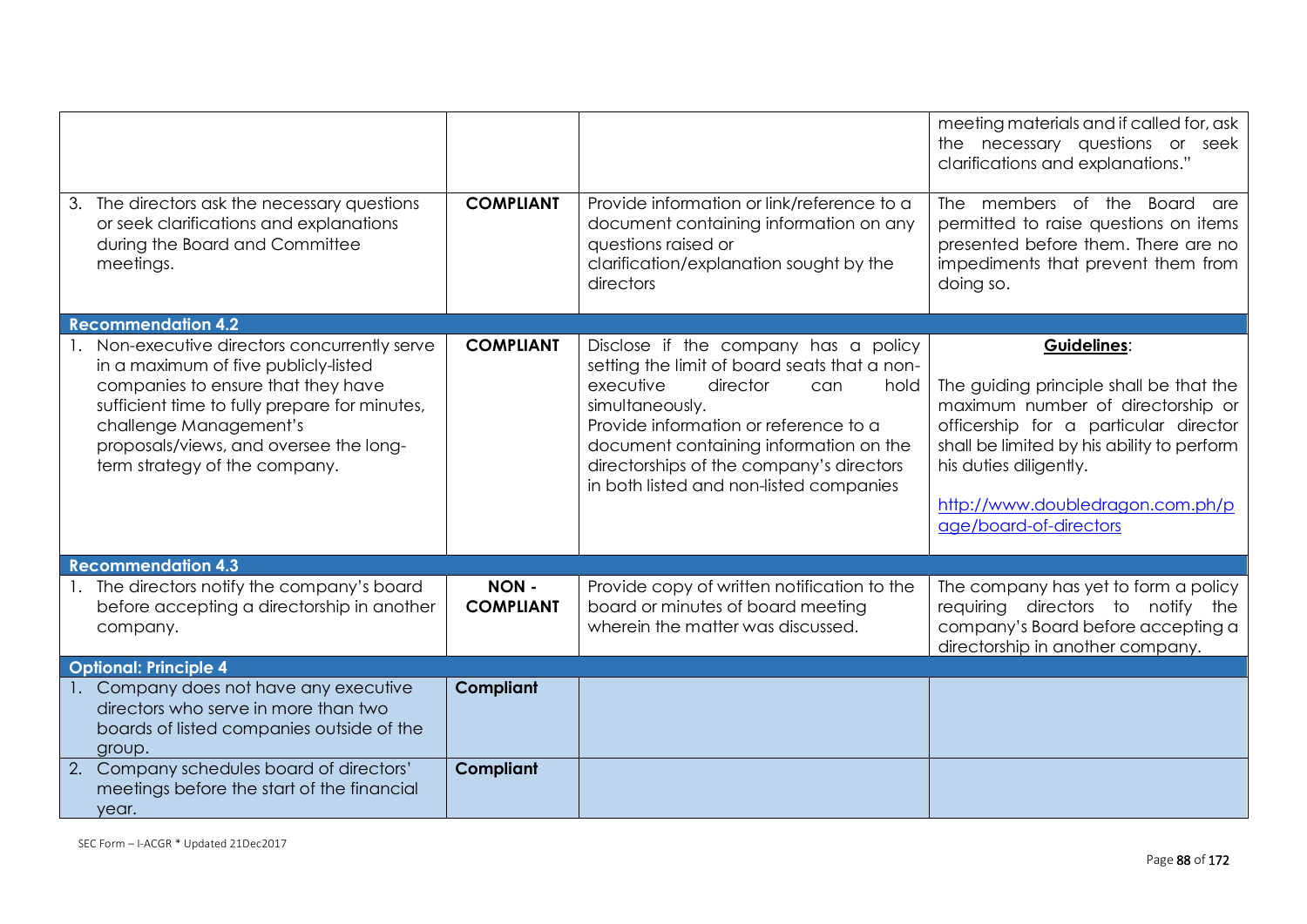| Board of directors meet at least six times<br>3.<br>during the year.                                                                 | <b>Compliant</b>         | Indicate the number of board meetings<br>during the year and provide proof                                                              |                                                                                                                                                                                                                                                                                                                                                                                   |
|--------------------------------------------------------------------------------------------------------------------------------------|--------------------------|-----------------------------------------------------------------------------------------------------------------------------------------|-----------------------------------------------------------------------------------------------------------------------------------------------------------------------------------------------------------------------------------------------------------------------------------------------------------------------------------------------------------------------------------|
| 4. Company requires as minimum quorum of<br>at least 2/3 for board decisions.                                                        | <b>COMPLIANT</b>         | Indicate the required minimum quorum<br>for board decisions                                                                             | 50 percent (50%) plus 1 is the quorum<br>of the majority of those present plus<br>one independent director and one<br>director from Injap Investments Inc.<br>and one from Honeystar Holdings<br>Corporation.                                                                                                                                                                     |
|                                                                                                                                      |                          |                                                                                                                                         |                                                                                                                                                                                                                                                                                                                                                                                   |
| Principle 5: The board should endeavor to exercise an objective and independent judgment on all corporate affairs                    |                          |                                                                                                                                         |                                                                                                                                                                                                                                                                                                                                                                                   |
| <b>Recommendation 5.1</b>                                                                                                            |                          |                                                                                                                                         |                                                                                                                                                                                                                                                                                                                                                                                   |
| 1. The Board has at least 3 independent<br>directors or such number as to constitute<br>one-third of the board, whichever is higher. | NON-<br><b>COMPLIANT</b> | Provide information or link/reference to a<br>document containing information on the<br>number of independent directors in the<br>board | The Board has two (2) independent<br>directors.                                                                                                                                                                                                                                                                                                                                   |
| <b>Recommendation 5.2</b>                                                                                                            |                          |                                                                                                                                         |                                                                                                                                                                                                                                                                                                                                                                                   |
| 1. The independent directors possess all the<br>qualifications and none of the<br>disqualifications to hold the positions.           | <b>COMPLIANT</b>         | Provide information or link/reference to a<br>document containing information on the<br>qualifications of the independent<br>directors. | DoubleDragon Properties Corp. has<br>(2)<br>independent<br>directors,<br>two<br>namely:                                                                                                                                                                                                                                                                                           |
|                                                                                                                                      |                          |                                                                                                                                         | 1. Gary P. Cheng - is an investment<br>banking professional with over 20<br>years of corporate finance and<br>capital markets experience. He is<br>currently the Managing Director and<br>co-founder of Fortman Cline Capital<br>Markets Limited since 2007. Dr. Cheng<br>served as the former President/CEO of<br>Amalgamated<br>Investment<br>Bancorporation from 2003 and 2008 |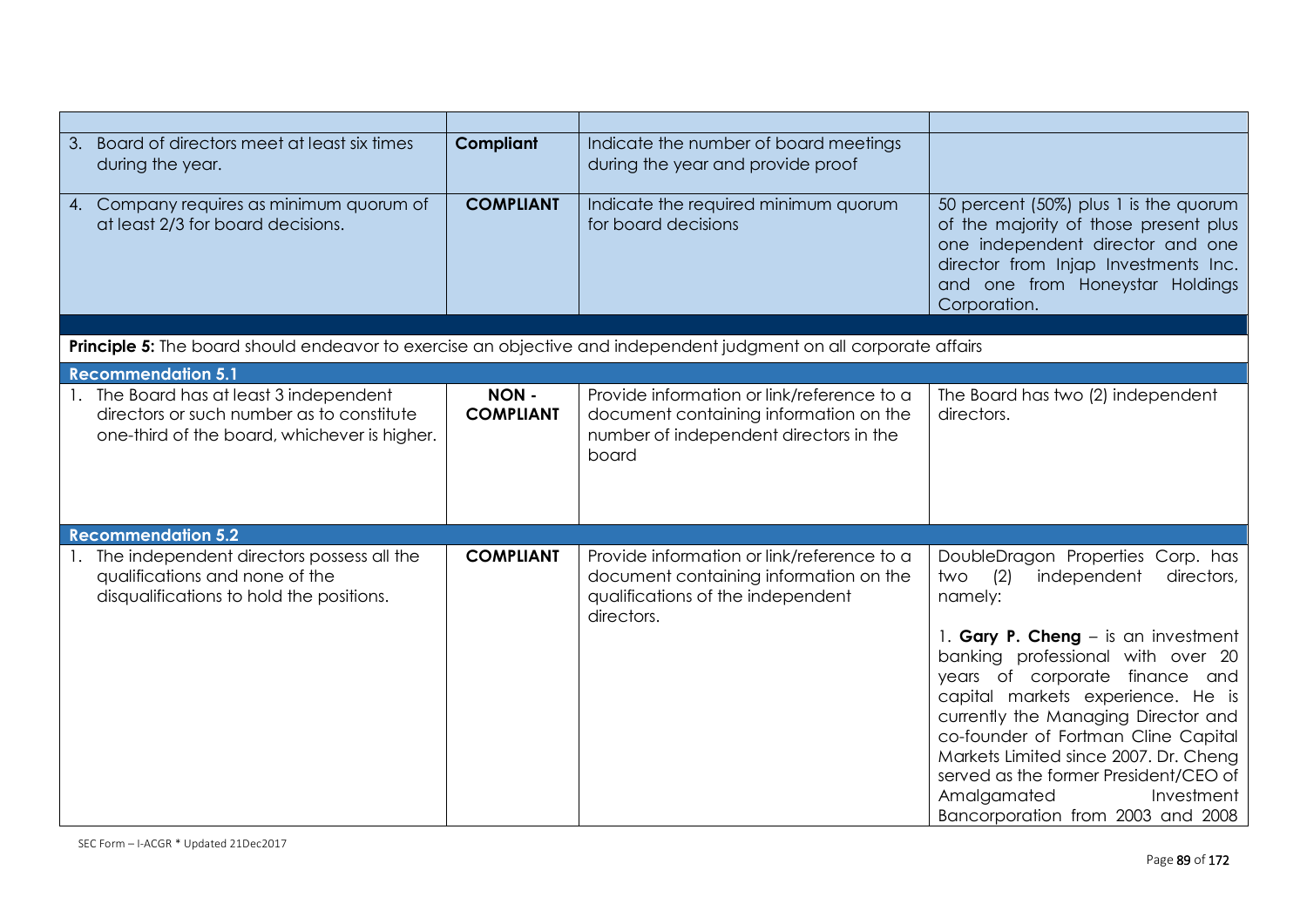|                                                                                                                                                                                                      |                  |                                                                                                                             | former Vice President<br>of<br>and<br>Investment Banking at J.P. Morgan<br>from 1993 to 2001. Dr. Cheng obtained<br>his doctorate in Philosophy from<br>University of Leeds, England in 1991.<br>2. Vicente S. Perez, $Jr.$ – served as the<br>Secretary of the Department of Energy<br>from 2001 to 2005 and Managing<br>Director of the Board of Investments in<br>2001. He is also the current Chairman<br>of WWF Philippines and a member of<br>WWF - International, Mr. Perez has a<br>Master's<br>Degree<br><b>Business</b><br>in<br>Administration - International Finance<br>from the Wharton School University of<br>Pennsylvania and a<br>Bachelor's<br>Degree in Business Economics from the |
|------------------------------------------------------------------------------------------------------------------------------------------------------------------------------------------------------|------------------|-----------------------------------------------------------------------------------------------------------------------------|---------------------------------------------------------------------------------------------------------------------------------------------------------------------------------------------------------------------------------------------------------------------------------------------------------------------------------------------------------------------------------------------------------------------------------------------------------------------------------------------------------------------------------------------------------------------------------------------------------------------------------------------------------------------------------------------------------|
|                                                                                                                                                                                                      |                  |                                                                                                                             | University of the Philippines.                                                                                                                                                                                                                                                                                                                                                                                                                                                                                                                                                                                                                                                                          |
| <b>Supplement to Recommendation 5.2</b><br>1. Company has no shareholder agreements,<br>by-laws provisions, or other arrangements<br>that constrain the directors' ability to vote<br>independently. | <b>COMPLIANT</b> | Provide link/reference to a document<br>containing information that directors are<br>not constrained to vote independently. | shareholders agreement with<br><b>No</b><br>independent directors.                                                                                                                                                                                                                                                                                                                                                                                                                                                                                                                                                                                                                                      |
| <b>Recommendation 5.3</b>                                                                                                                                                                            |                  |                                                                                                                             |                                                                                                                                                                                                                                                                                                                                                                                                                                                                                                                                                                                                                                                                                                         |
| 1. The independent directors serve for a<br>cumulative term of nine years (reckoned<br>from 2012).                                                                                                   | <b>COMPLIANT</b> | Provide information or link/reference to a<br>document showing the years IDs have<br>served as such.                        | The Independent Directors are:<br>a) Mr. Gary P. Cheng who served as<br>such for six (6) years; and<br>(b) Mr. Vicente S. Perez, Jr. who served<br>as such for six (6) years.                                                                                                                                                                                                                                                                                                                                                                                                                                                                                                                           |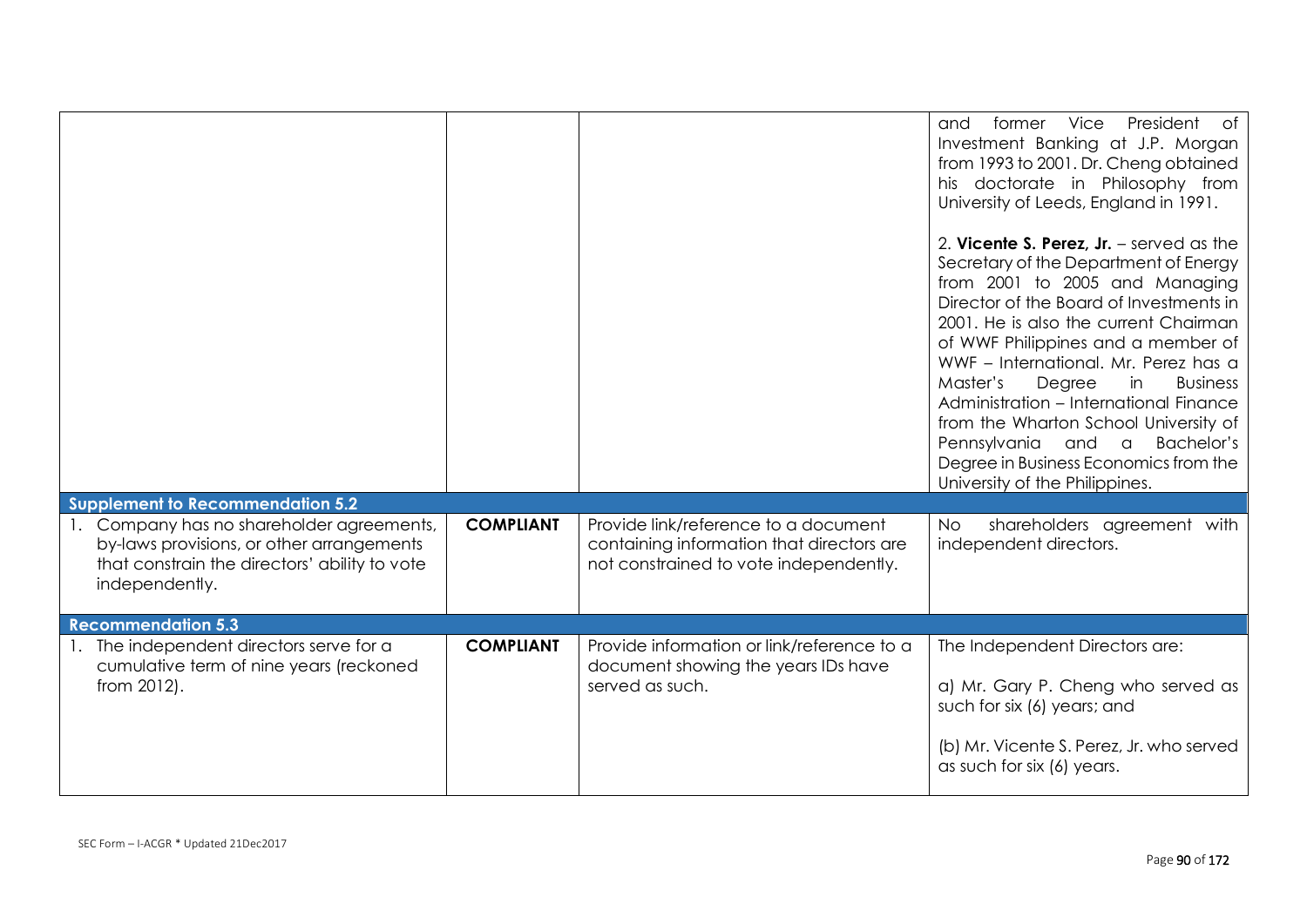| 2. | The company bars an independent<br>director from serving in such capacity after<br>the term limit of nine years.                                                                                                                                 | <b>COMPLIANT</b>                | Provide information or link/reference to a<br>document containing information on the<br>company's policy on term limits for its<br>independent director                                                                      | The current set of independent<br>directors served for six (6) years.                                                                                                                                                                  |
|----|--------------------------------------------------------------------------------------------------------------------------------------------------------------------------------------------------------------------------------------------------|---------------------------------|------------------------------------------------------------------------------------------------------------------------------------------------------------------------------------------------------------------------------|----------------------------------------------------------------------------------------------------------------------------------------------------------------------------------------------------------------------------------------|
|    | 3. In the instance that the company retains<br>an independent director in the same<br>capacity after nine years, the board<br>provides meritorious justification and seeks<br>shareholders' approval during the annual<br>shareholders' meeting. | <b>COMPLIANT</b>                | Provide reference to the meritorious<br>justification and proof of shareholders'<br>approval during the annual shareholders'<br>meeting.                                                                                     | No independent director has served<br>for more than nine (9) years.                                                                                                                                                                    |
|    | <b>Recommendation 5.4</b>                                                                                                                                                                                                                        |                                 |                                                                                                                                                                                                                              |                                                                                                                                                                                                                                        |
|    | 1. The positions of Chairman of the Board<br>and Chief Executive Officer are held by<br>separate individuals.                                                                                                                                    | NON-<br><b>COMPLIANT</b>        | Identify the company's Chairman of the<br><b>Board and Chief Executive Officer</b>                                                                                                                                           | Properties<br>DoubleDragon<br>Corp.'s<br>Chairman of the Board and Chief<br>Executive Officer is Edgar J. Sia II.                                                                                                                      |
|    | 2. The Chairman of the Board and Chief<br>Executive Officer have clearly defined<br>responsibilities.                                                                                                                                            | NON-<br><b>COMPLIANT</b>        | Provide information or link/reference to a<br>document containing information on the<br>roles and responsibilities of the Chairman<br>of the Board and Chief Executive Officer.<br>Identify the relationship of Chairman and | The By-Laws of the company provides<br>that the Chairman and the CEO are<br>one and the same.                                                                                                                                          |
|    | <b>Recommendation 5.5</b>                                                                                                                                                                                                                        |                                 | CEO.                                                                                                                                                                                                                         |                                                                                                                                                                                                                                        |
|    | 1. If the Chairman of the Board is not an<br>independent director, the board<br>designates a lead director among the<br>independent directors.                                                                                                   | NON-<br><b>COMPLIANT</b>        | Provide information or link/reference to a<br>document containing information on a<br>lead independent director and his roles<br>and responsibilities, if any.<br>Indicate if Chairman is independent.                       | The company has yet to incorporate in<br>its Code of Governance a policy<br>requiring that if the Chairman of the<br>Board is not an independent director,<br>the board designates a lead director<br>among the independent directors. |
|    | <b>Recommendation 5.6</b>                                                                                                                                                                                                                        |                                 |                                                                                                                                                                                                                              |                                                                                                                                                                                                                                        |
|    | Directors with material interest in a<br>transaction affecting the corporation                                                                                                                                                                   | <b>NON-</b><br><b>COMPLIANT</b> | Provide proof of abstention, if this was the<br>case                                                                                                                                                                         | The company currently does not have<br>a policy in the Code of Corporate<br>Governance requiring directors with                                                                                                                        |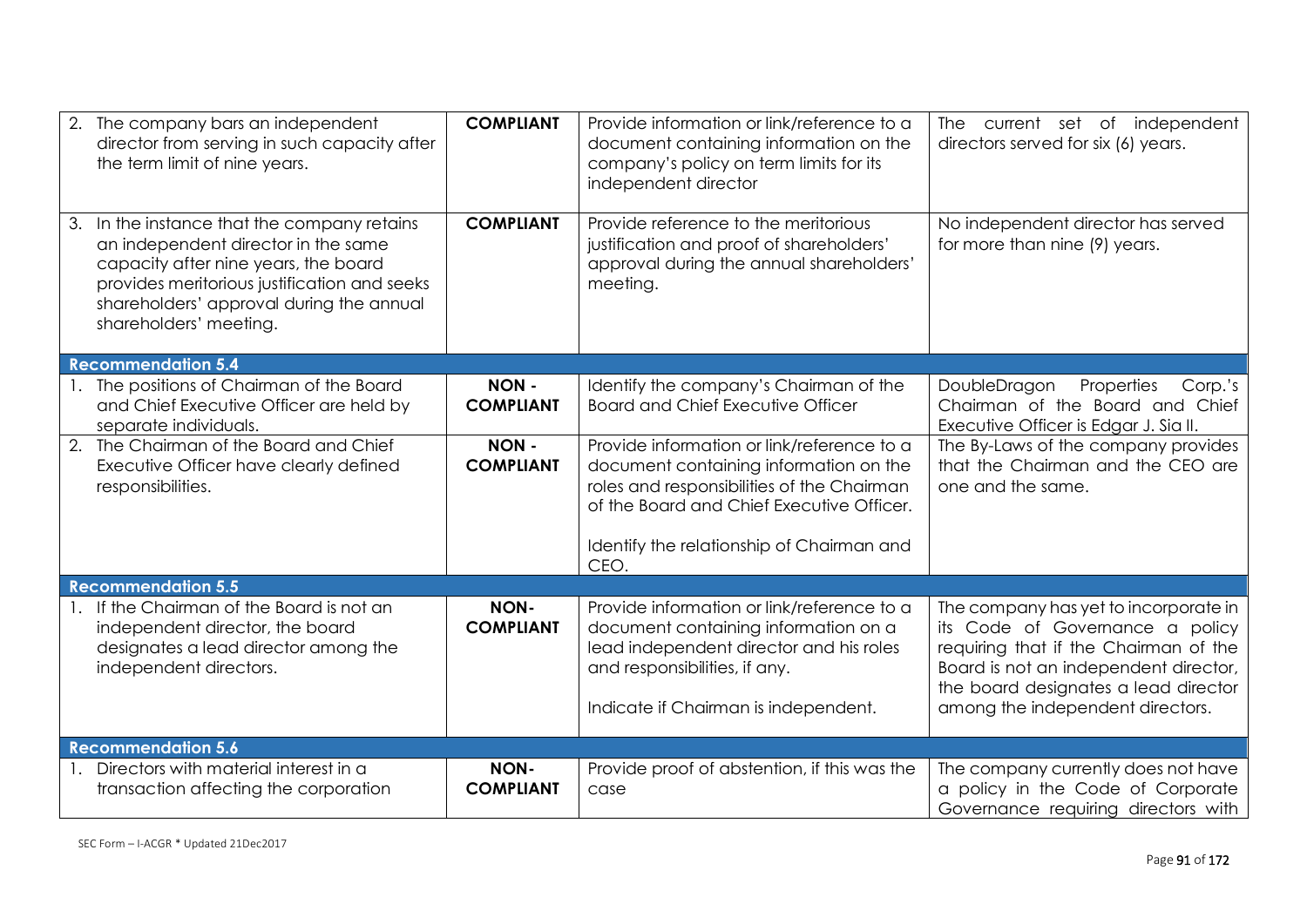| abstain from taking part in the<br>deliberations on the transaction.                                                                                                                                                                                                           |                                              |                                                                                                                            | material interest in a transaction<br>affecting the corporation abstain from<br>taking part in the deliberations on the<br>transaction.                                                                                                                                                                                                                                                                                                                                                                                                                                                                                       |  |  |
|--------------------------------------------------------------------------------------------------------------------------------------------------------------------------------------------------------------------------------------------------------------------------------|----------------------------------------------|----------------------------------------------------------------------------------------------------------------------------|-------------------------------------------------------------------------------------------------------------------------------------------------------------------------------------------------------------------------------------------------------------------------------------------------------------------------------------------------------------------------------------------------------------------------------------------------------------------------------------------------------------------------------------------------------------------------------------------------------------------------------|--|--|
| <b>Recommendation 5.7</b>                                                                                                                                                                                                                                                      |                                              |                                                                                                                            |                                                                                                                                                                                                                                                                                                                                                                                                                                                                                                                                                                                                                               |  |  |
| 1. The non-executive directors (NEDs) have<br>separate periodic meetings with the<br>external auditor and heads of the internal<br>audit, compliance and risk functions,<br>without any executive present.<br>2. The meetings are chaired by the lead<br>independent director. | NON-<br><b>COMPLIANT</b><br><b>COMPLIANT</b> | Provide proof and details of said meeting<br>if any.<br>Provide information on the frequency and<br>attendees of meetings. | The company currently does not have<br>a policy in the Code of Corporate<br>Governance requiring that the non-<br>executive directors (NEDs) have<br>separate periodic meetings with the<br>external auditor and heads of the<br>internal audit, compliance and risk<br>functions, without any executive<br>present.<br>However, the members of the Audit<br>Committee meet with the external<br>auditor and the head<br>of the<br>Corporation's internal audit to discuss<br>interim<br>and<br>annual<br>financial<br>statements of the Corporation at least<br>twice a year to discuss the audit plan<br>and audit results. |  |  |
| <b>Optional: Principle 5</b>                                                                                                                                                                                                                                                   |                                              |                                                                                                                            |                                                                                                                                                                                                                                                                                                                                                                                                                                                                                                                                                                                                                               |  |  |
| 1. None of the directors is a former CEO of<br>the company in the past 2 years.                                                                                                                                                                                                | <b>COMPLIANT</b>                             | Provide name/s of company CEO for the<br>past 2 years                                                                      | The CEO of the company for the past<br>two (2) years is Mr. Edgar J. Sia II.                                                                                                                                                                                                                                                                                                                                                                                                                                                                                                                                                  |  |  |
|                                                                                                                                                                                                                                                                                |                                              |                                                                                                                            |                                                                                                                                                                                                                                                                                                                                                                                                                                                                                                                                                                                                                               |  |  |
| Principle 6: The best measure of the Board's effectiveness is through an assessment process. The Board should regularly carry out evaluations to<br>appraise its performance as a body, and assess whether it possesses the right mix of backgrounds and competencies.         |                                              |                                                                                                                            |                                                                                                                                                                                                                                                                                                                                                                                                                                                                                                                                                                                                                               |  |  |
| <b>Recommendation 6.1</b>                                                                                                                                                                                                                                                      |                                              |                                                                                                                            |                                                                                                                                                                                                                                                                                                                                                                                                                                                                                                                                                                                                                               |  |  |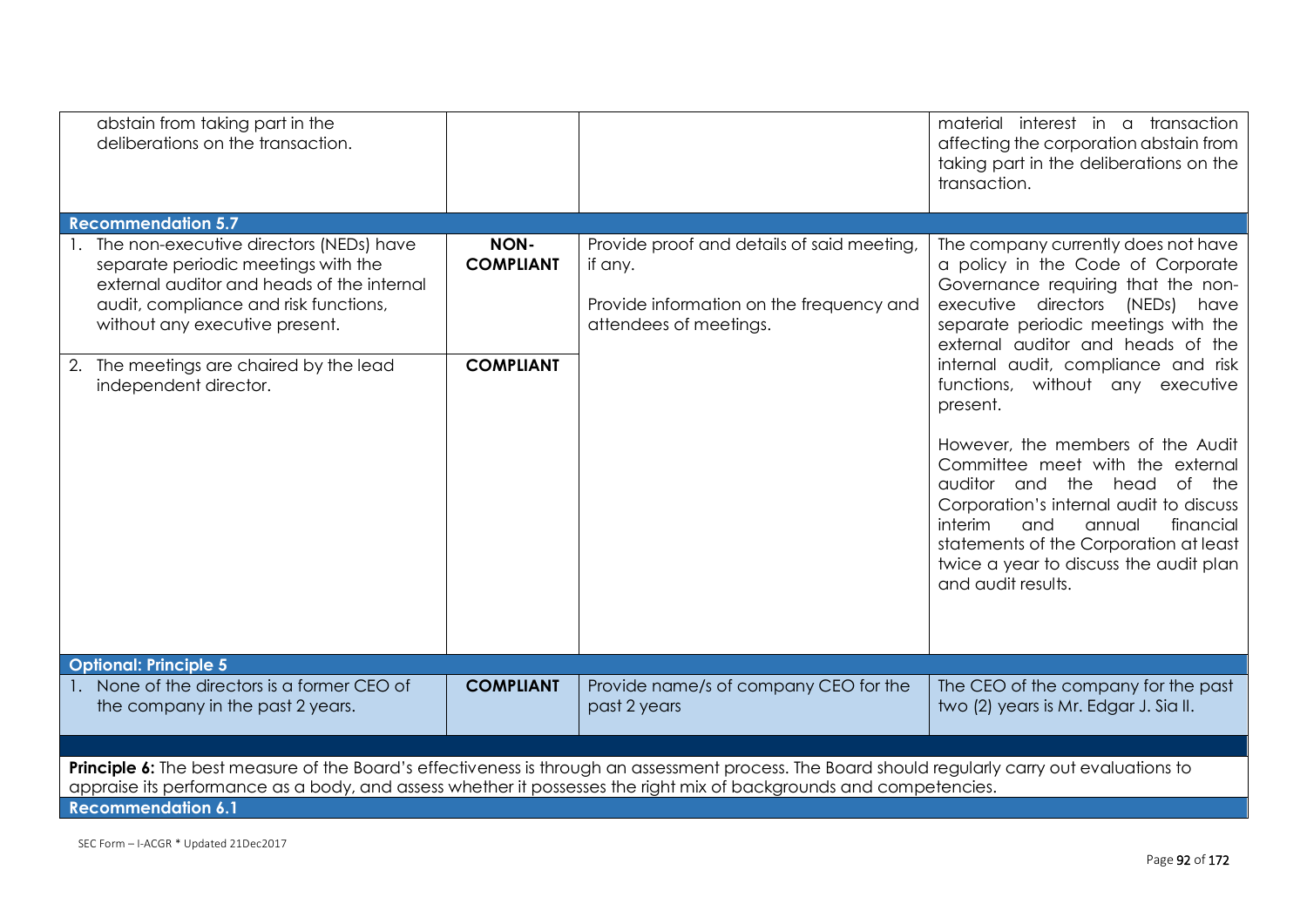|    | Board conducts an annual self-assessment<br>of its performance as a whole.         | <b>COMPLIANT</b> | Provide proof of self-assessments<br>conducted for the whole board, the                      | The May 30, 2017 Revised Code of<br>Corporate<br>Governance<br>of                                                                                                                                                                                                                                                                                                                                                                                                                                                                                                                       |
|----|------------------------------------------------------------------------------------|------------------|----------------------------------------------------------------------------------------------|-----------------------------------------------------------------------------------------------------------------------------------------------------------------------------------------------------------------------------------------------------------------------------------------------------------------------------------------------------------------------------------------------------------------------------------------------------------------------------------------------------------------------------------------------------------------------------------------|
|    | 2. The Chairman conducts a self-assessment<br>of his performance.                  | <b>COMPLIANT</b> | individual members, the Chairman and<br>the Committees                                       | DoubleDragon<br>Properties<br>Corp.,<br>provides that:                                                                                                                                                                                                                                                                                                                                                                                                                                                                                                                                  |
|    | 3. The individual members conduct a self-<br>assessment of their performance.      | <b>COMPLIANT</b> |                                                                                              | <b>Assessing Board Performance</b>                                                                                                                                                                                                                                                                                                                                                                                                                                                                                                                                                      |
| 4. | Each committee conducts a self-<br>assessment of its performance.                  | <b>COMPLIANT</b> |                                                                                              | The best measure of the Board's<br>effectiveness is through an assessment<br>process. The Board should regularly<br>carry out evaluations to appraise its                                                                                                                                                                                                                                                                                                                                                                                                                               |
|    | 5. Every three years, the assessments are<br>supported by an external facilitator. | <b>COMPLIANT</b> | Identify the external facilitator and<br>provide proof of use of an external<br>facilitator. | performance as a body, and assess<br>whether it possesses the right mix of<br>backgrounds and competencies.                                                                                                                                                                                                                                                                                                                                                                                                                                                                             |
|    |                                                                                    |                  |                                                                                              | <b>A. Board Evaluation</b>                                                                                                                                                                                                                                                                                                                                                                                                                                                                                                                                                              |
|    |                                                                                    |                  |                                                                                              | The Board should conduct an<br>(i)<br>self-assessment<br><b>of</b><br>annual<br>its<br>the<br>including<br>performance,<br>of the Chairman,<br>performance<br>individual members and committees.<br>Every three years, the assessment<br>should be supported by an external<br>facilitator.<br>(ii) The Board should have in place a<br>system that provides, at the minimum,<br>criteria and process to determine the<br>performance of the Board, the<br>individual directors, committees and<br>such system should allow for a<br>feedback mechanism<br>from<br>the<br>shareholders. |

## **Recommendation 6.2**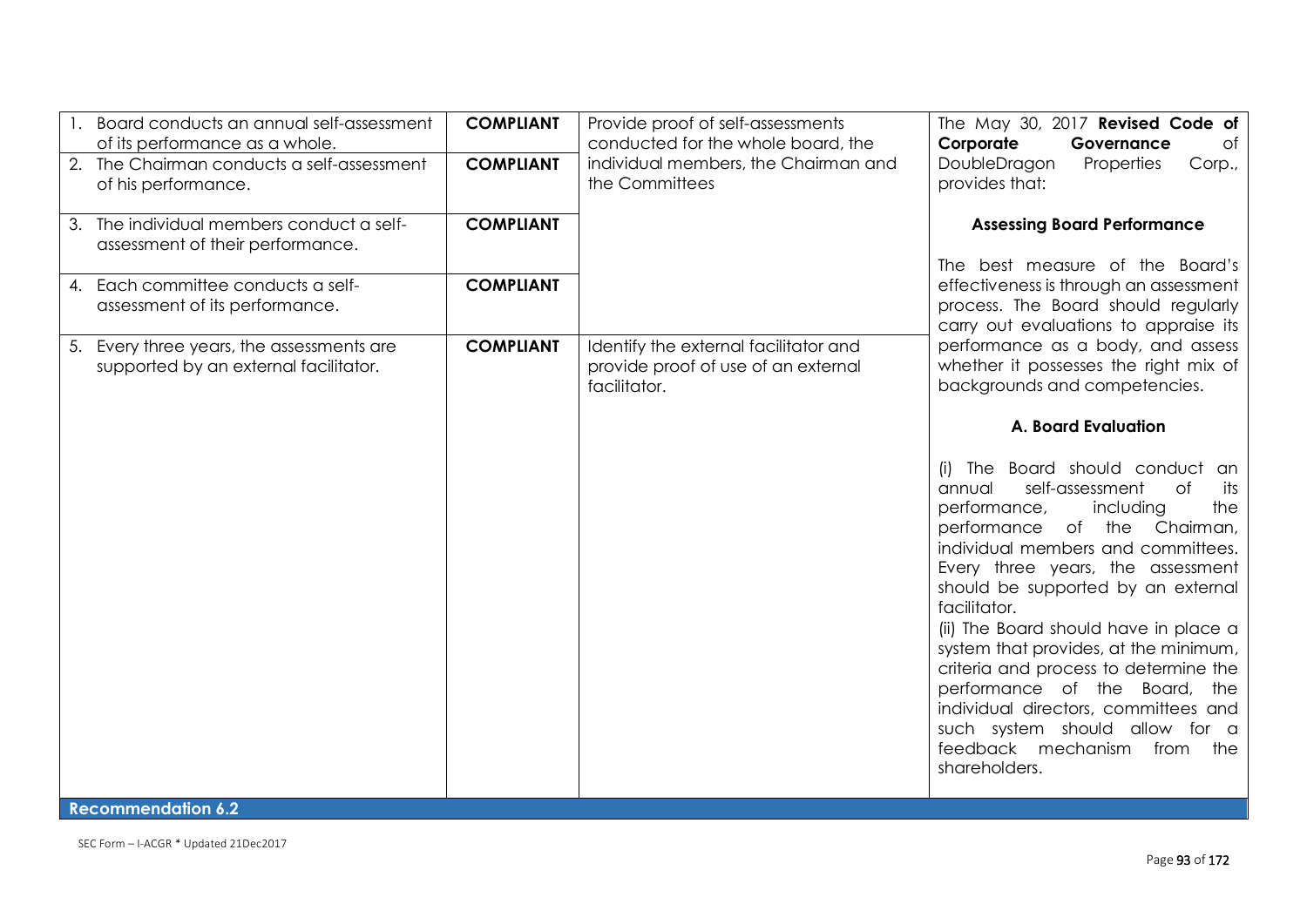| Board has in place a system that provides,<br>at the minimum, criteria and process to<br>determine the performance of the Board,<br>individual directors and committees. | <b>COMPLIANT</b> | Provide information or link/reference to a<br>document containing information on the<br>system of the company to evaluate the<br>performance of the board, individual<br>directors and committees, including a<br>feedback mechanism from shareholders | The May 30, 2017 Revised Code of<br>Corporate<br>Governance<br>of<br>DoubleDragon<br>Properties<br>Corp.,<br>provides that:<br><b>Assessing Board Performance</b>                                                                                                                                                                                                                                                                                                                                                                                                                                                                                                                                                                                                                                                                                                                    |
|--------------------------------------------------------------------------------------------------------------------------------------------------------------------------|------------------|--------------------------------------------------------------------------------------------------------------------------------------------------------------------------------------------------------------------------------------------------------|--------------------------------------------------------------------------------------------------------------------------------------------------------------------------------------------------------------------------------------------------------------------------------------------------------------------------------------------------------------------------------------------------------------------------------------------------------------------------------------------------------------------------------------------------------------------------------------------------------------------------------------------------------------------------------------------------------------------------------------------------------------------------------------------------------------------------------------------------------------------------------------|
| 2. The system allows for a feedback<br>mechanism from the shareholders.                                                                                                  | <b>COMPLIANT</b> |                                                                                                                                                                                                                                                        | The best measure of the Board's<br>effectiveness is through an assessment<br>process. The Board should regularly<br>carry out evaluations to appraise its<br>performance as a body, and assess<br>whether it possesses the right mix of<br>backgrounds and competencies.<br><b>A. Board Evaluation</b><br>The Board should conduct an<br>(i)<br>self-assessment<br>of<br>annual<br>its<br>the<br>performance,<br>including<br>performance of the<br>Chairman,<br>individual members and committees.<br>Every three years, the assessment<br>should be supported by an external<br>facilitator.<br>(ii) The Board should have in place a<br>system that provides, at the minimum,<br>criteria and process to determine the<br>performance of the Board, the<br>individual directors, committees and<br>such system should allow for a<br>feedback mechanism from the<br>shareholders. |

Principle 7: Members of the Board are duty-bound to apply high ethical standards, taking into account the interests of all stakeholders.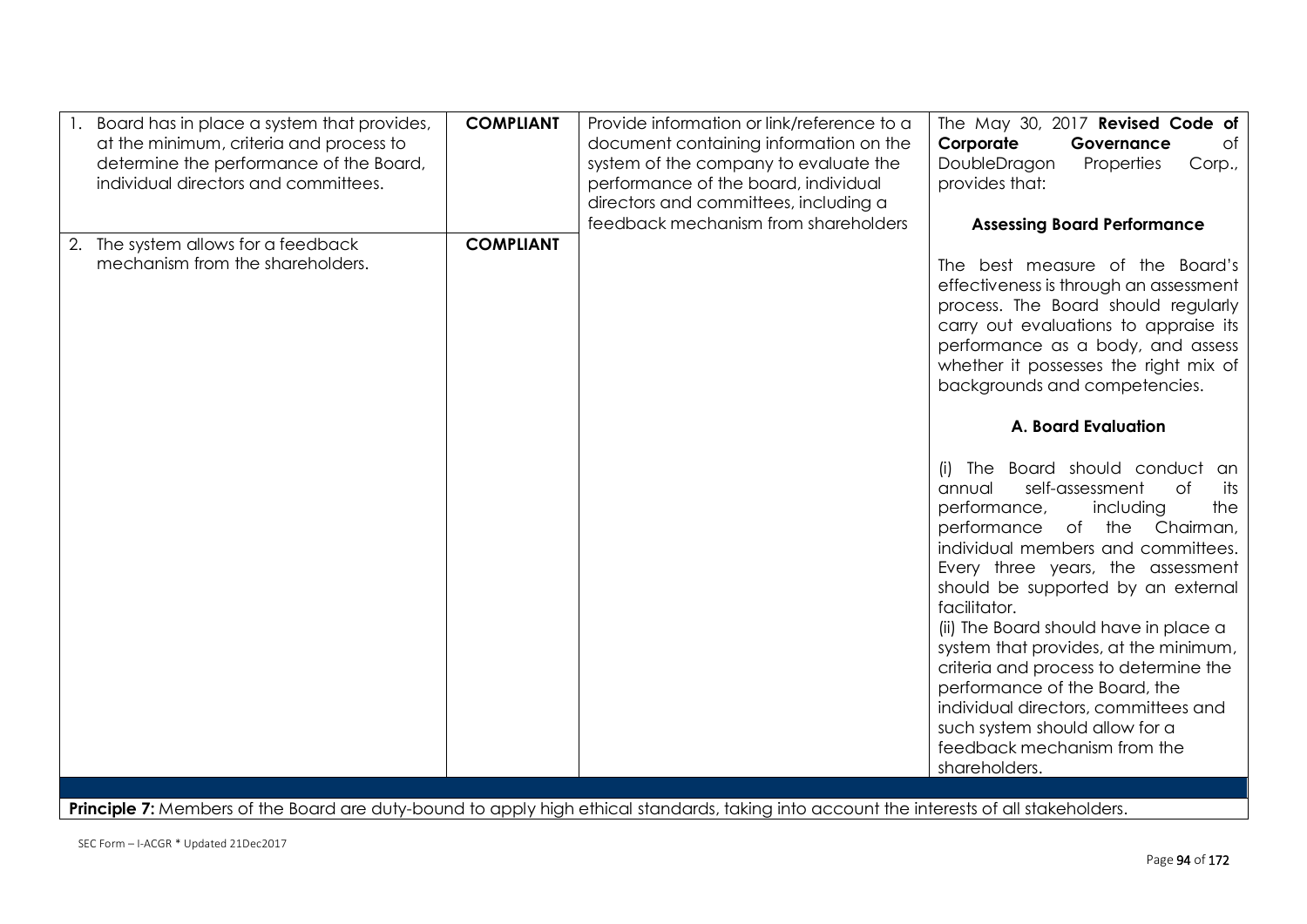| <b>Recommendation 7.1</b>                                                                                                                                                                                                                                      |                  |                                                                                                                                 |                                                     |                  |                                                  |
|----------------------------------------------------------------------------------------------------------------------------------------------------------------------------------------------------------------------------------------------------------------|------------------|---------------------------------------------------------------------------------------------------------------------------------|-----------------------------------------------------|------------------|--------------------------------------------------|
| Board adopts a Code of Business Conduct<br>and Ethics, which provide standards for<br>professional and ethical behavior, as well<br>as articulate acceptable and<br>unacceptable conduct and practices in<br>internal and external dealings of the<br>company. | <b>COMPLIANT</b> | Provide information on or link/reference<br>to the company's Code of Business<br>Conduct and Ethics.                            | <b>Business</b><br>Conduct<br>and Ethics<br>of DDPC | <b>Directors</b> | Senior<br>Managem<br>ent and<br><b>Employees</b> |
| 2. The Code is properly disseminated to the<br>Board, senior management and<br>employees.                                                                                                                                                                      | <b>COMPLIANT</b> | Provide information on or discuss how the<br>company disseminated the Code to its<br>Board, senior management and<br>employees. |                                                     |                  |                                                  |
| 3. The Code is disclosed and made available<br>to the public through the company<br>website.                                                                                                                                                                   | <b>COMPLIANT</b> | Provide a link to the company's website<br>where the Code of Business Conduct and<br>Ethics is posted/disclosed.                |                                                     |                  |                                                  |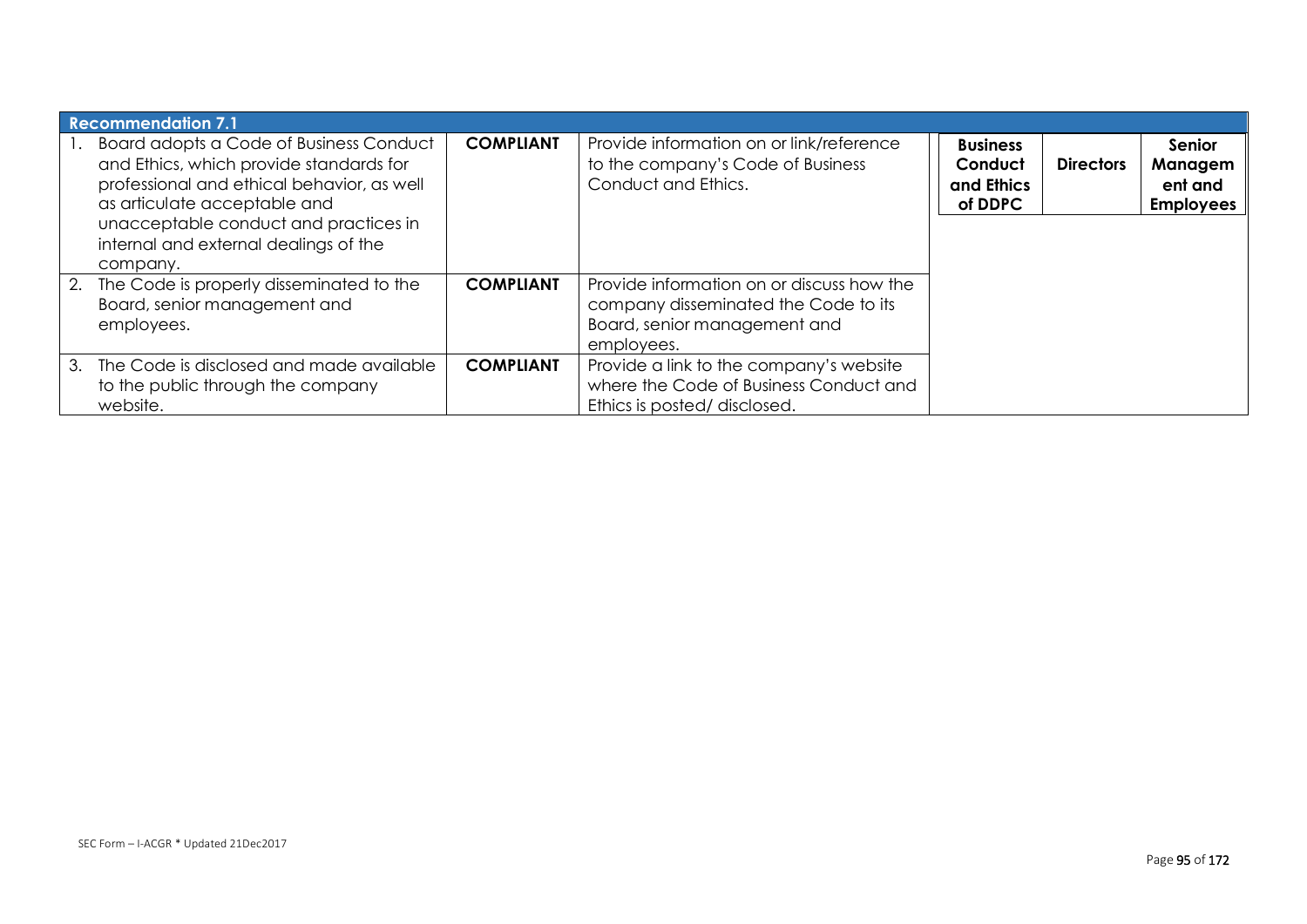|  | (a) Conflict   The basic |              | The                |
|--|--------------------------|--------------|--------------------|
|  | of Interest              | principle    | Company            |
|  |                          | be<br>to     | fully              |
|  |                          | observed     | respects           |
|  |                          | is that a    | the                |
|  |                          | director     | employee'          |
|  |                          | should not   | s private<br>life. |
|  |                          | his  <br>use |                    |
|  |                          | position to  | However, it        |
|  |                          | profit or    | is                 |
|  |                          | gain         | expected           |
|  |                          | some         | that<br>an         |
|  |                          | benefit or   | employee           |
|  |                          | advantag     | would              |
|  |                          | e<br>for     | avoid              |
|  |                          | himself      | situations         |
|  |                          | and/or his   | that could         |
|  |                          | related      | result in a        |
|  |                          | interests.   | conflict           |
|  |                          | f <br>an     | between            |
|  |                          | actual or    | their              |
|  |                          | potential    | personal           |
|  |                          | conflict of  | interests          |
|  |                          | interest     | and those          |
|  |                          | may arise    | the<br>of          |
|  |                          | the<br>on    | Company.           |
|  |                          | part of a    |                    |
|  |                          | Director,    |                    |
|  |                          | he should    |                    |
|  |                          | fully and    |                    |
|  |                          | immediat     |                    |
|  |                          | ely          |                    |
|  |                          | disclose it  |                    |
|  |                          | and          |                    |
|  |                          | should not   |                    |
|  |                          | participat   |                    |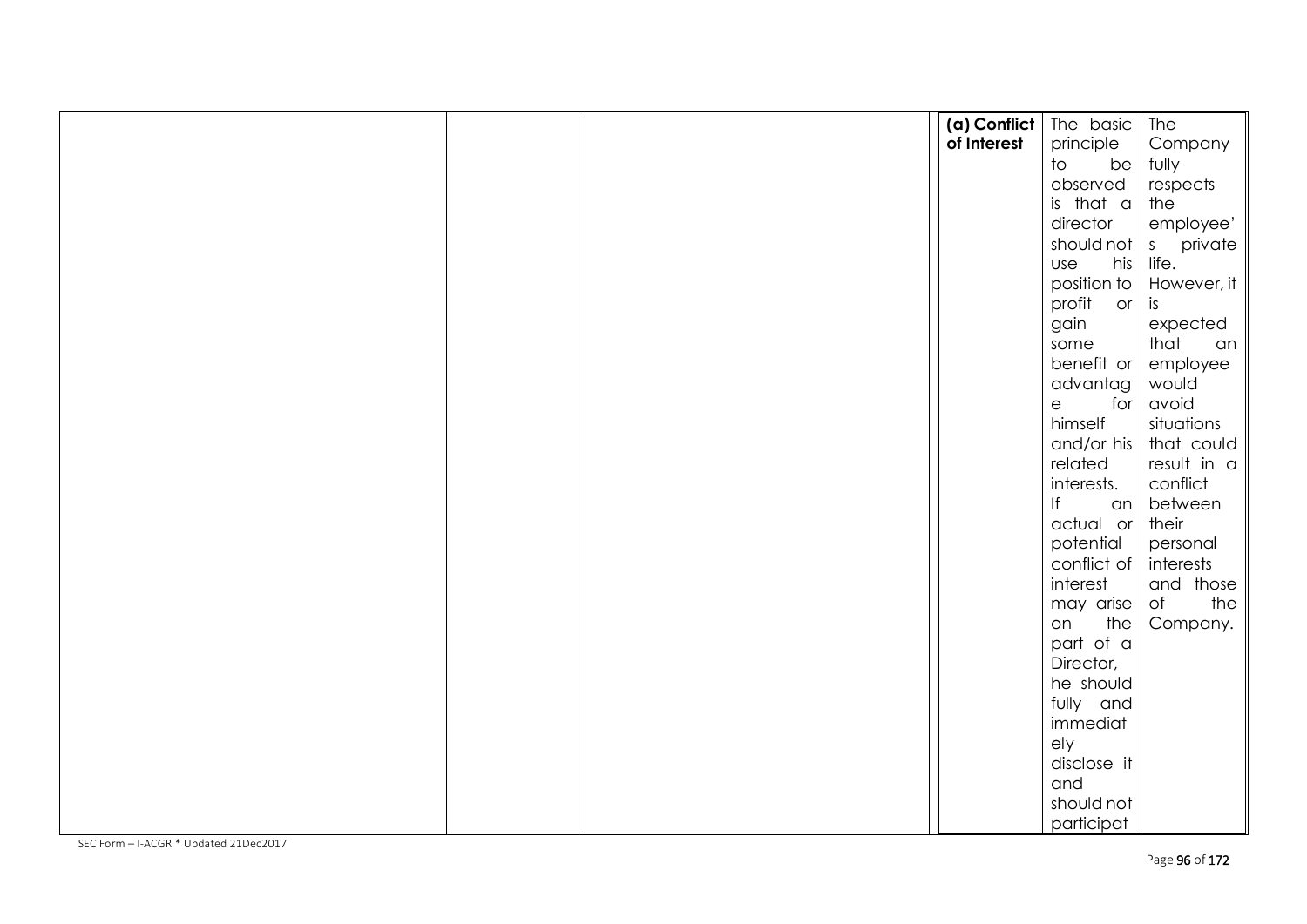|  |  | e in the |  |
|--|--|----------|--|
|  |  |          |  |
|  |  | decision |  |
|  |  | making   |  |
|  |  |          |  |
|  |  | process. |  |
|  |  |          |  |
|  |  |          |  |
|  |  |          |  |
|  |  |          |  |
|  |  |          |  |
|  |  |          |  |
|  |  |          |  |
|  |  |          |  |
|  |  |          |  |
|  |  |          |  |
|  |  |          |  |
|  |  |          |  |
|  |  |          |  |
|  |  |          |  |
|  |  |          |  |
|  |  |          |  |
|  |  |          |  |
|  |  |          |  |
|  |  |          |  |
|  |  |          |  |
|  |  |          |  |
|  |  |          |  |
|  |  |          |  |
|  |  |          |  |
|  |  |          |  |
|  |  |          |  |
|  |  |          |  |
|  |  |          |  |
|  |  |          |  |
|  |  |          |  |
|  |  |          |  |
|  |  |          |  |
|  |  |          |  |
|  |  |          |  |
|  |  |          |  |
|  |  |          |  |
|  |  |          |  |
|  |  |          |  |
|  |  |          |  |
|  |  |          |  |
|  |  |          |  |
|  |  |          |  |
|  |  |          |  |
|  |  |          |  |
|  |  |          |  |
|  |  |          |  |
|  |  |          |  |
|  |  |          |  |
|  |  |          |  |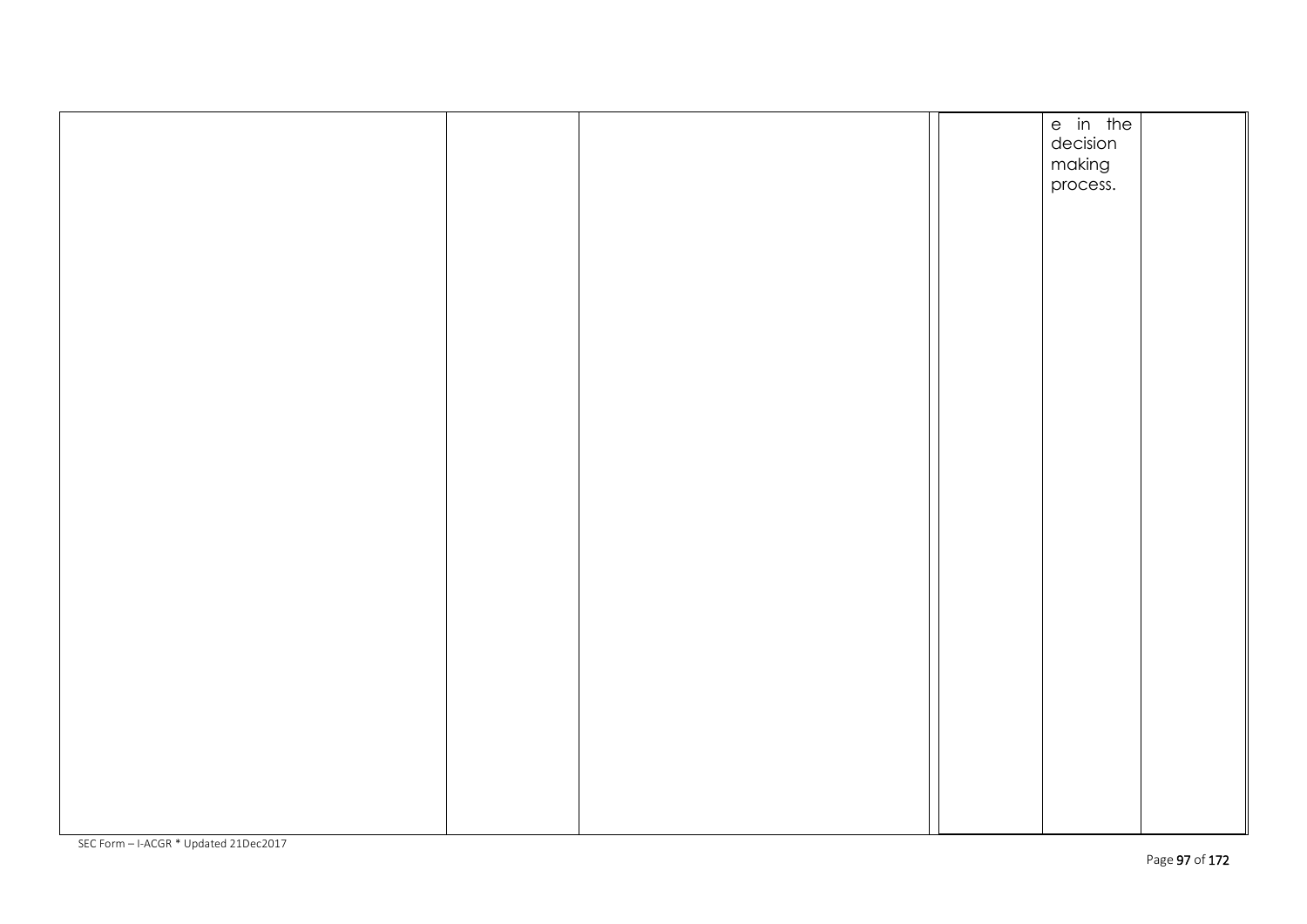|  | (b)             | It is a duty    | Every        |
|--|-----------------|-----------------|--------------|
|  | Conduct of      | of<br>$\alpha$  | employee     |
|  | <b>Business</b> | <b>Director</b> | must         |
|  | fair<br>and     | to              | perform his  |
|  | <b>Dealings</b> | conduct         | duties<br>in |
|  |                 | fair            | accordan     |
|  |                 | business        | ce with the  |
|  |                 | transactio      | highest      |
|  |                 | with<br>ns      | ethical      |
|  |                 | the             | and          |
|  |                 | Company         | profession   |
|  |                 | and avoid       | al           |
|  |                 | any             | standards    |
|  |                 | personal        | the<br>of    |
|  |                 | bias with       | Company      |
|  |                 | respect to      | with         |
|  |                 | <b>Board</b>    | diligence    |
|  |                 | decisions       | of a good    |
|  |                 |                 | father of    |
|  |                 |                 | family.      |
|  |                 |                 |              |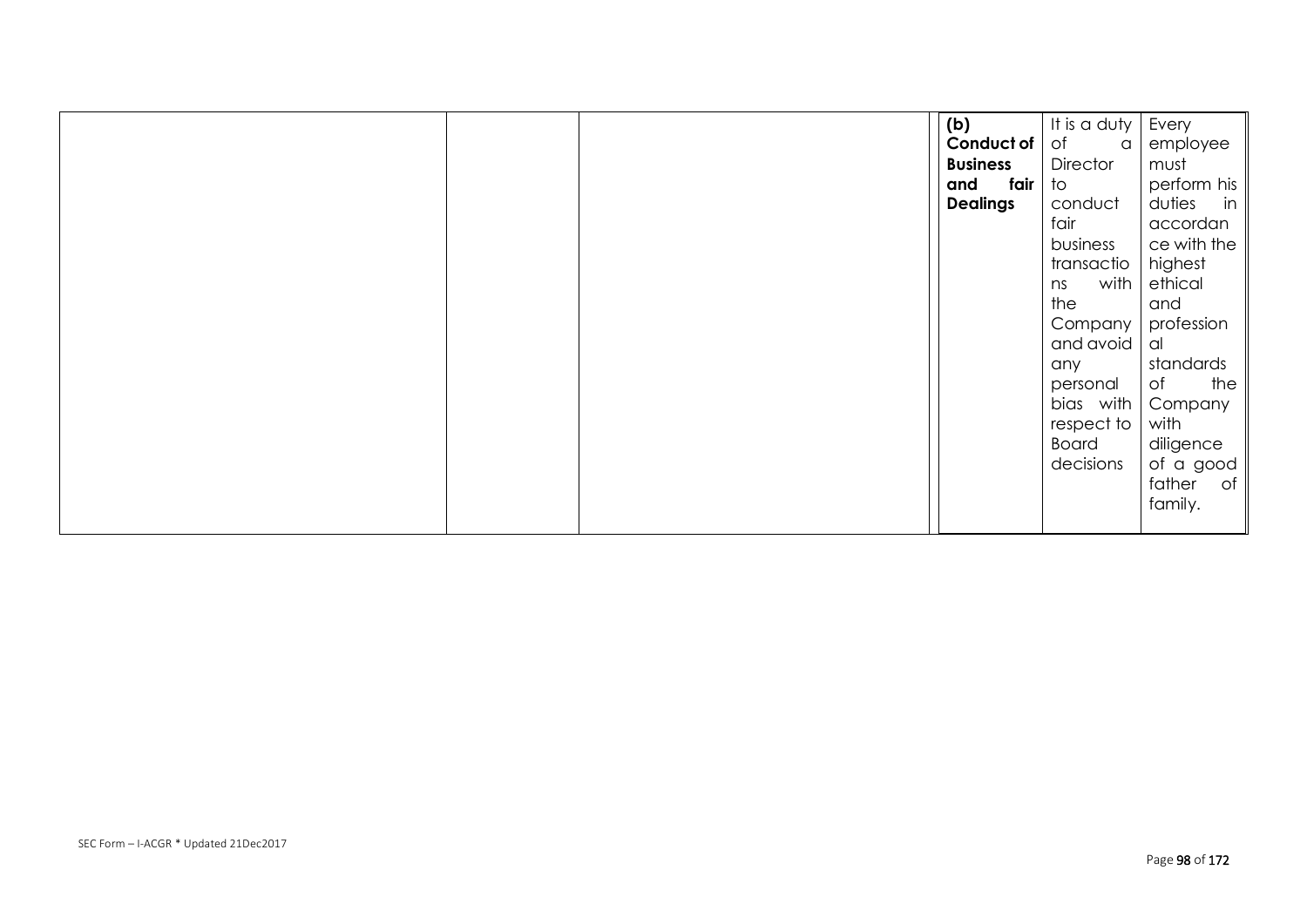|  | (c)                        | It is a duty | Every                    |
|--|----------------------------|--------------|--------------------------|
|  | <b>Receipts of</b> $\circ$ | $\alpha$     | employee                 |
|  | gifts from                 | Director     | must                     |
|  | third                      | to           | perform his              |
|  | parties                    | conduct      | duties<br>in             |
|  |                            | fair         | accordan                 |
|  |                            | business     | $ce$ with the            |
|  |                            | transactio   | highest                  |
|  |                            | with<br>ns   | ethical                  |
|  |                            | the          | and                      |
|  |                            | Company      | profession               |
|  |                            | and avoid    | al                       |
|  |                            | any          | standards                |
|  |                            | personal     | the<br>of                |
|  |                            | bias with    | Company                  |
|  |                            | respect to   | with                     |
|  |                            | <b>Board</b> | diligence                |
|  |                            | decisions.   | of a good                |
|  |                            |              | father of $\alpha$       |
|  |                            |              | family.                  |
|  |                            |              | Further,                 |
|  |                            |              | receipt of<br>gifts from |
|  |                            |              | third                    |
|  |                            |              | parties                  |
|  |                            |              | must at all $\parallel$  |
|  |                            |              | times<br>be              |
|  |                            |              | dealt with               |
|  |                            |              | in<br>$\alpha$           |
|  |                            |              | prudent                  |
|  |                            |              | manner.                  |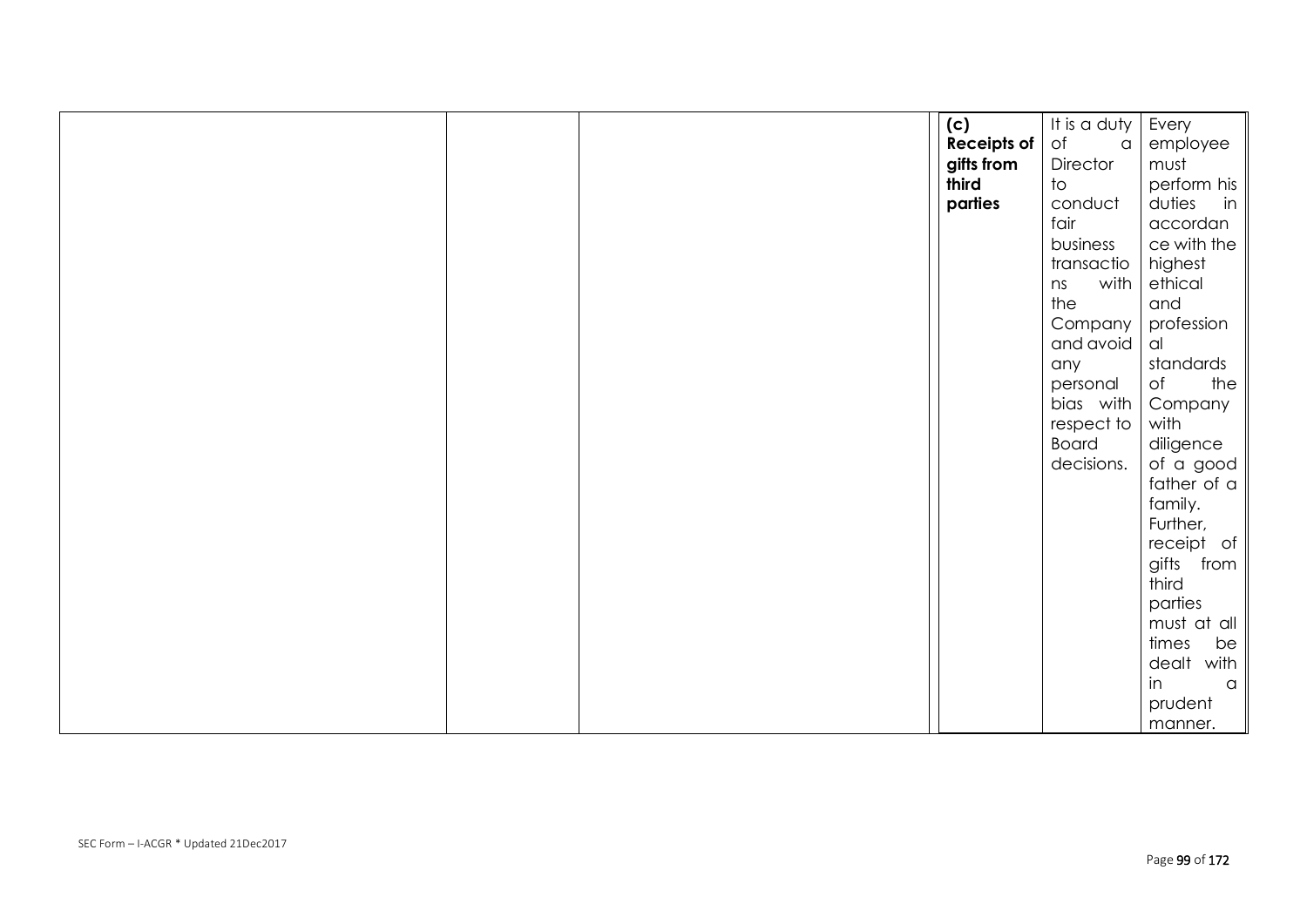|  | (d)               | $It$ is<br>the   | It is a policy            |
|--|-------------------|------------------|---------------------------|
|  | Complian          | duty<br>of       | $\circ$ f<br>the          |
|  | ce with           | <b>Directors</b> | Company                   |
|  | Laws and          | to ensure        | strictly<br>to            |
|  | <b>Regulation</b> | faithful         | and                       |
|  | S                 | complian         | faithfully                |
|  |                   | ce with all      | comply                    |
|  |                   | the laws,        | with                      |
|  |                   |                  |                           |
|  |                   | rules and        | relevant                  |
|  |                   | regulation       | laws and                  |
|  |                   | S.               | governme                  |
|  |                   |                  | nt                        |
|  |                   |                  | regulations               |
|  |                   |                  | Prompt                    |
|  |                   |                  | complianc                 |
|  |                   |                  | e thereto is              |
|  |                   |                  | equally                   |
|  |                   |                  | enforced.                 |
|  |                   |                  |                           |
|  | (e)               | is<br>H<br>the   | <br>is<br>$\alpha$        |
|  | Respect           | duty<br>of       | company                   |
|  | for Trade         | <b>Directors</b> | policy that               |
|  | Secrets/Us        | to               | all                       |
|  | e of Non-         | observe          | employees                 |
|  | public            | confidenti       | must                      |
|  | informatio        | ality with       | observe                   |
|  | n                 | respect to       | confidenti                |
|  |                   | non-             | ality with                |
|  |                   | public           | respect to                |
|  |                   | informatio       | non-public                |
|  |                   | they<br>n        | informatio                |
|  |                   | may              | n<br>an                   |
|  |                   | acquire          | employee                  |
|  |                   | by reason        | may                       |
|  |                   | of<br>their      |                           |
|  |                   | position         | acquire by<br>$recson$ of |
|  |                   |                  |                           |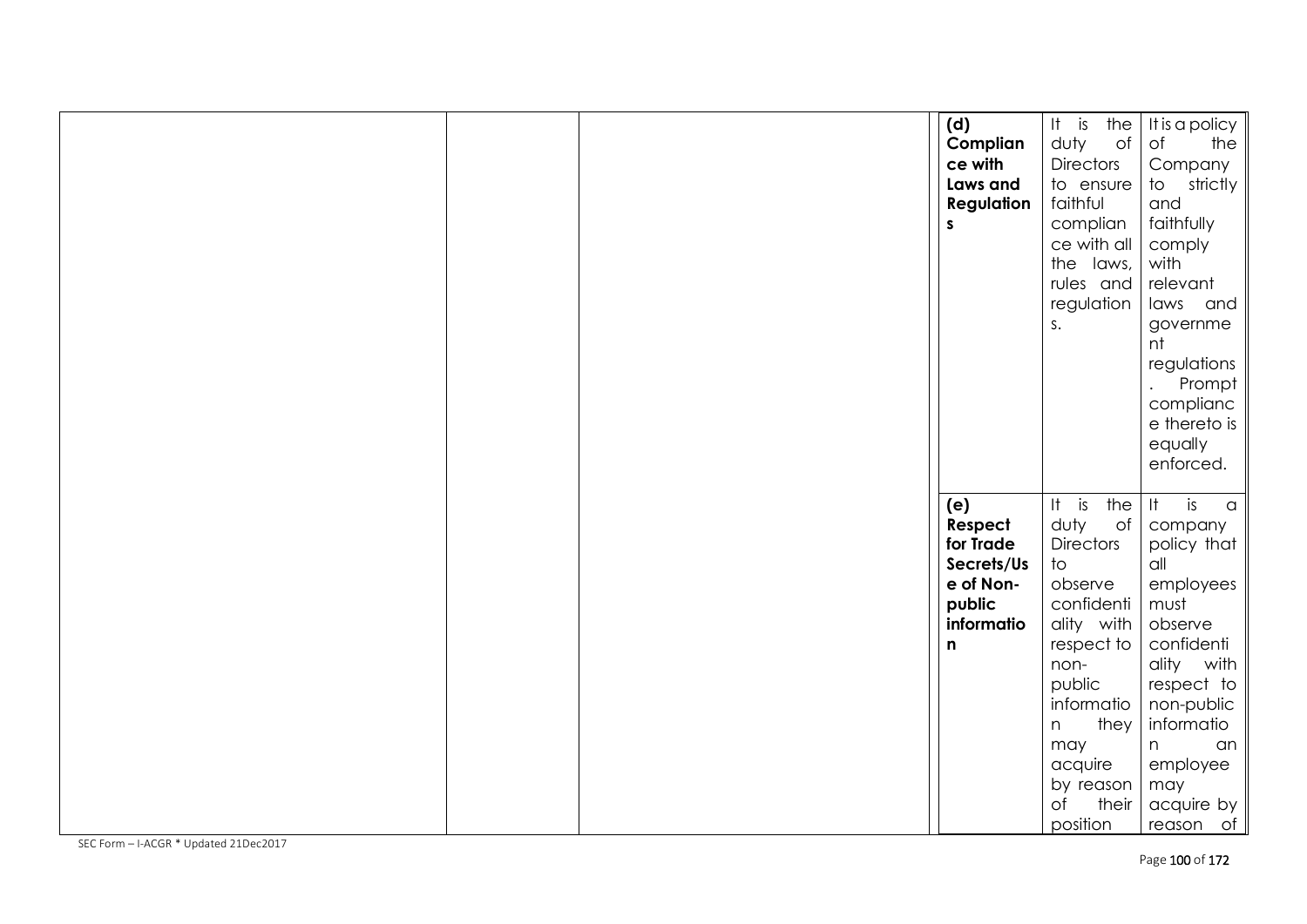|  | (f) Use of<br>Company<br>funds, | $\alpha$ s<br>director.<br>1. It is $\alpha$<br>duty of a<br>director                                                                                                                                                              | Their being $\parallel$<br>an<br>employee<br>the $ $<br>of<br>Company.   <br>All<br>assets<br>the<br>by<br>Company                                                                                                           |
|--|---------------------------------|------------------------------------------------------------------------------------------------------------------------------------------------------------------------------------------------------------------------------------|------------------------------------------------------------------------------------------------------------------------------------------------------------------------------------------------------------------------------|
|  | Informatio<br>n                 | conduct<br>fair                                                                                                                                                                                                                    | used solely<br>in                                                                                                                                                                                                            |
|  |                                 | business<br>transactio<br>with<br>ns<br>the<br>Company<br>and avoid<br>any<br>personal<br>bias with<br>respect to<br><b>Board</b><br>decisions.<br>2. It is the<br>$duty$ of a<br>director<br>to<br>observe<br>confidenti<br>ality | furtheranc<br>$e$ of its<br>business.<br>Likewise,<br>every<br>employee<br>must<br>observe<br>confidenti<br>ality with<br>$respect to \vert\vertnon-public   information it mayacquire byreason oftheir being   anemployee.$ |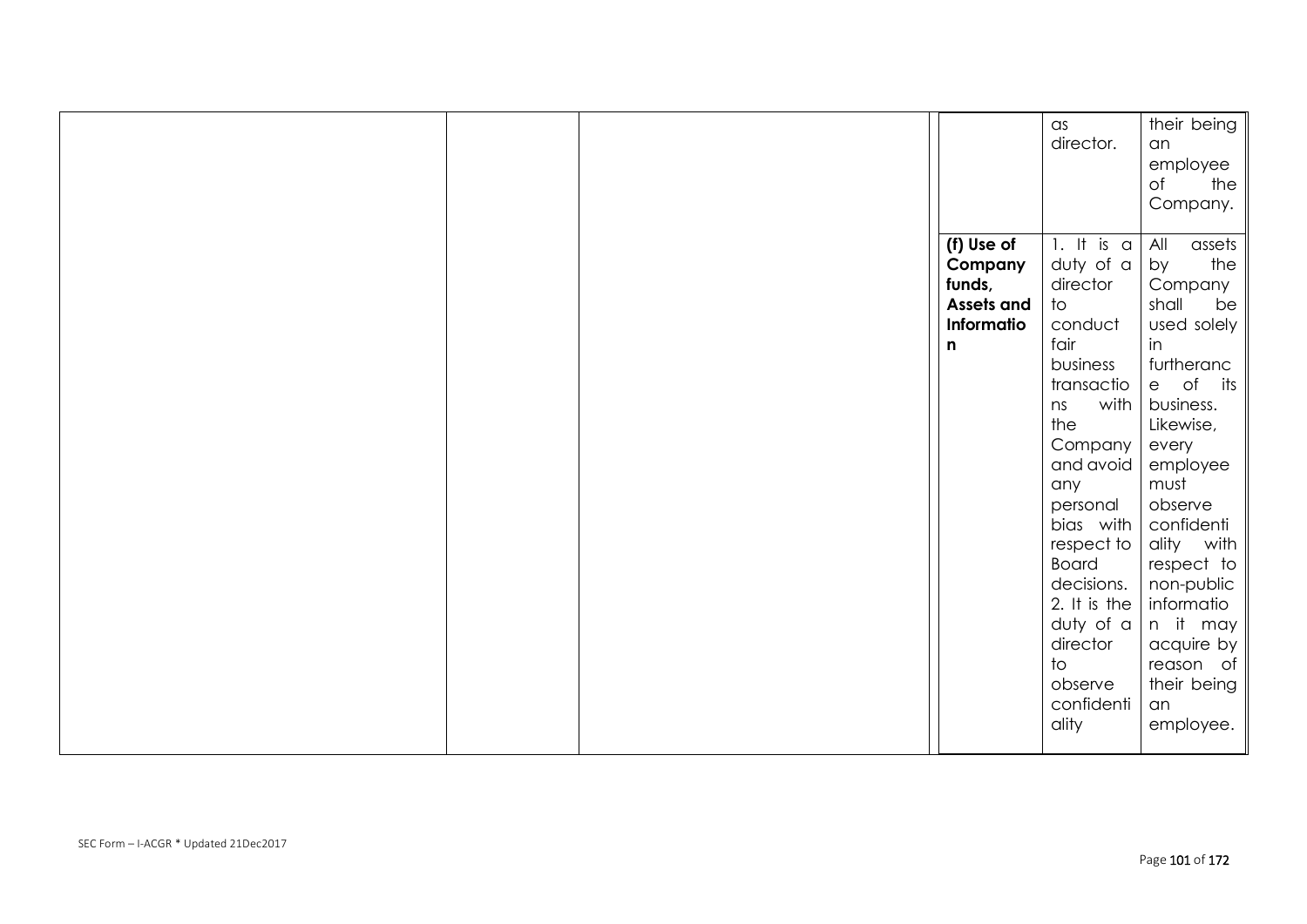|  | (g)        | $It$ is<br>the   | It is a policy      |
|--|------------|------------------|---------------------|
|  | Employme   | duty<br>of .     | Оf<br>the           |
|  | nt and     | <b>Directors</b> | Company             |
|  | Labor Laws | to ensure        | strictly<br>to      |
|  | & Policies | faithful         | and                 |
|  |            | complian         | faithfully          |
|  |            | ce with all      | comply              |
|  |            | the laws,        | with                |
|  |            | rules and        | relevant            |
|  |            | regulation       | and<br>laws         |
|  |            | s.               | governme            |
|  |            |                  | nt                  |
|  |            |                  | regulations         |
|  |            |                  | Prompt<br>$\bullet$ |
|  |            |                  | complianc           |
|  |            |                  | e thereto is        |
|  |            |                  | equally             |
|  |            |                  | enforced.           |
|  |            |                  |                     |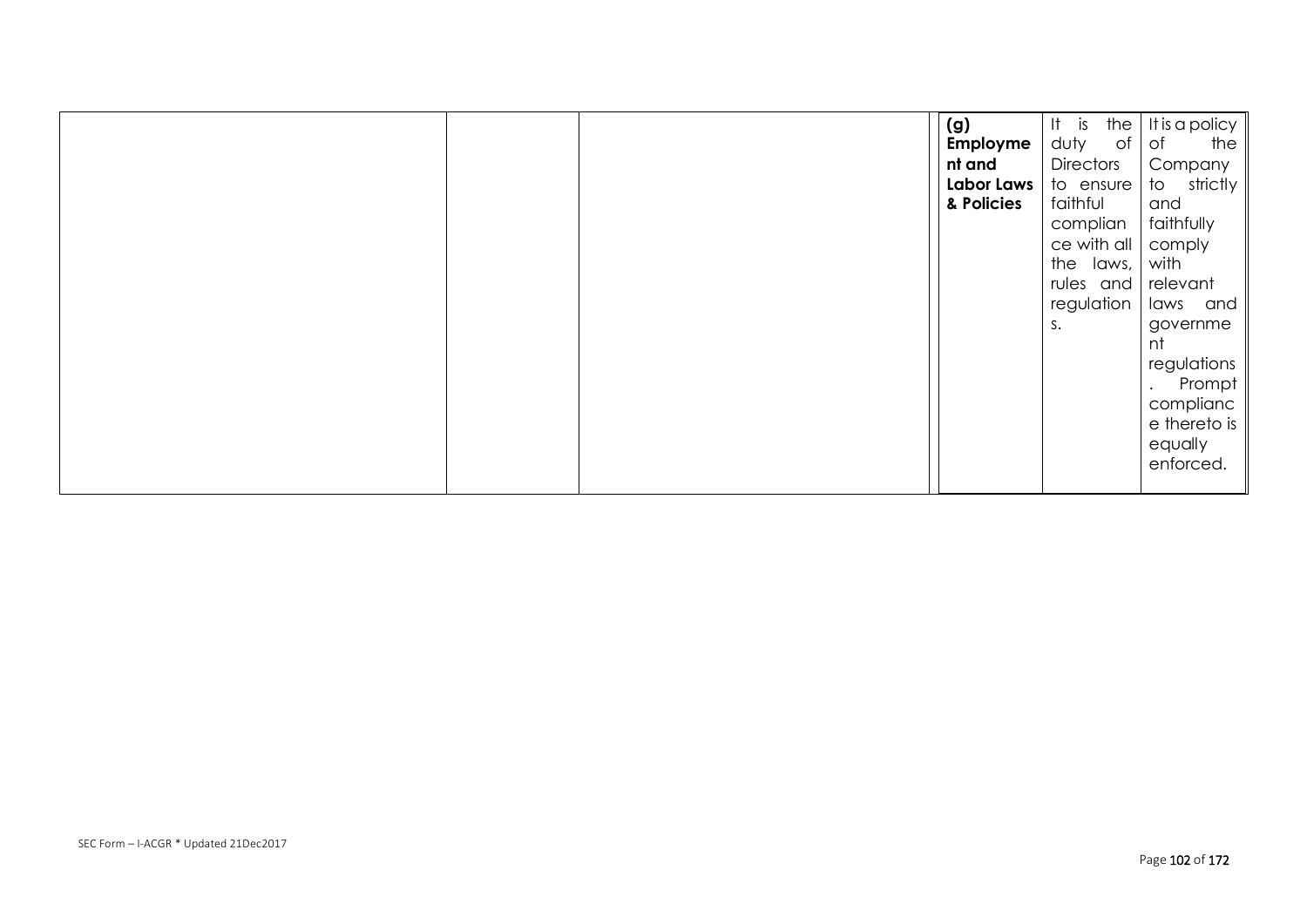|  | (h)                | A Director                          | The                     |
|--|--------------------|-------------------------------------|-------------------------|
|  | <b>Disciplinar</b> | is.                                 | Company                 |
|  | y Action           | discipline                          | adopts the              |
|  |                    | d, subject                          | relevant                |
|  |                    | the $ $<br>$\overline{\mathrm{10}}$ | provisions              |
|  |                    | rules<br>on                         | Labor<br>of             |
|  |                    | due                                 | Code and $\vert$        |
|  |                    | process,                            | other laws              |
|  |                    | either by                           | and                     |
|  |                    | removal                             | regulations             |
|  |                    | such<br>$\alpha$ s                  | $\mathsf{in}$           |
|  |                    | permane                             | addition to $\parallel$ |
|  |                    | ntly<br>or                          | the                     |
|  |                    | temporaril                          | Company'                |
|  |                    | y.                                  | s Code of               |
|  |                    |                                     | Conductin $\ $          |
|  |                    |                                     | the                     |
|  |                    |                                     | process of              |
|  |                    |                                     | employee                |
|  |                    |                                     | $discipher$             |
|  |                    |                                     | particularly            |
|  |                    |                                     | the                     |
|  |                    |                                     | grounds for             |
|  |                    |                                     | suspension              |
|  |                    |                                     | or                      |
|  |                    |                                     | dismissal.              |
|  |                    |                                     |                         |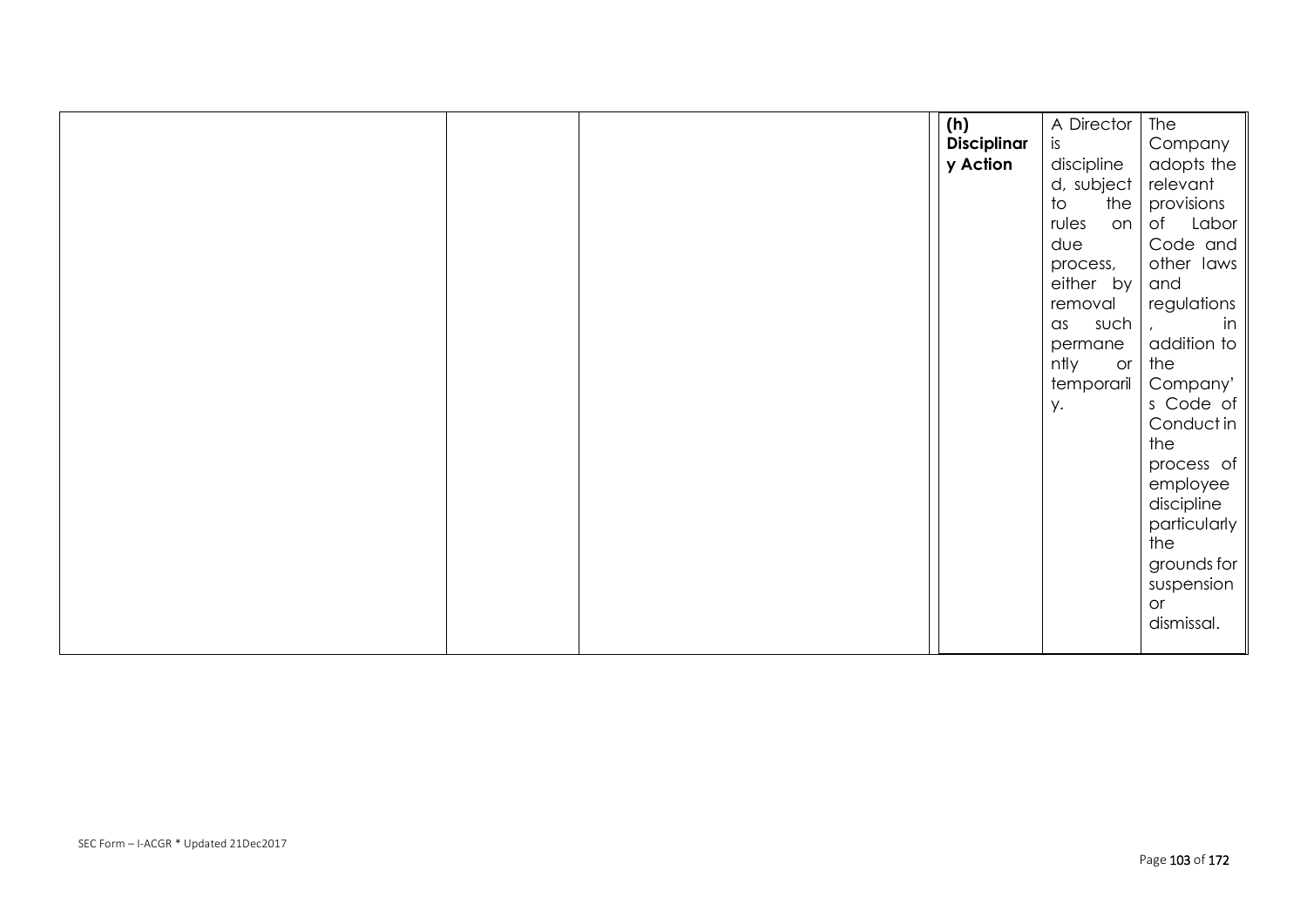|  | (i) Whistle   | The        | In line with                   |
|--|---------------|------------|--------------------------------|
|  | <b>Blower</b> | Company    | the Code                       |
|  |               | abhors     | of                             |
|  |               | fraud,     | Conduct,                       |
|  |               | corruptio  | $\alpha$ ll                    |
|  |               | n or any   | employees                      |
|  |               | other      | are                            |
|  |               | miscondu   | required to                    |
|  |               | ct<br>that | disclose                       |
|  |               | would      | acts                           |
|  |               | certainly  | related to                     |
|  |               | affect its | fraud,                         |
|  |               | public     | corruption,                    |
|  |               | image      | or<br>any                      |
|  |               | and        | other                          |
|  |               | goodwill.  | misconduc                      |
|  |               |            | that<br>$\dagger$              |
|  |               |            | come to<br>their               |
|  |               |            |                                |
|  |               |            | attention.                     |
|  |               |            | Similarly,<br>the              |
|  |               |            | Company                        |
|  |               |            | requires its                   |
|  |               |            | partners                       |
|  |               |            | and                            |
|  |               |            | stakeholde                     |
|  |               |            | $\overline{\phantom{a}}$<br>rs |
|  |               |            | disclose                       |
|  |               |            | $\circ$ f<br>acts              |
|  |               |            | fraud,                         |
|  |               |            | corruption                     |
|  |               |            | or<br>any                      |
|  |               |            | other                          |
|  |               |            | misconduc                      |
|  |               |            | $\ddagger$<br>that             |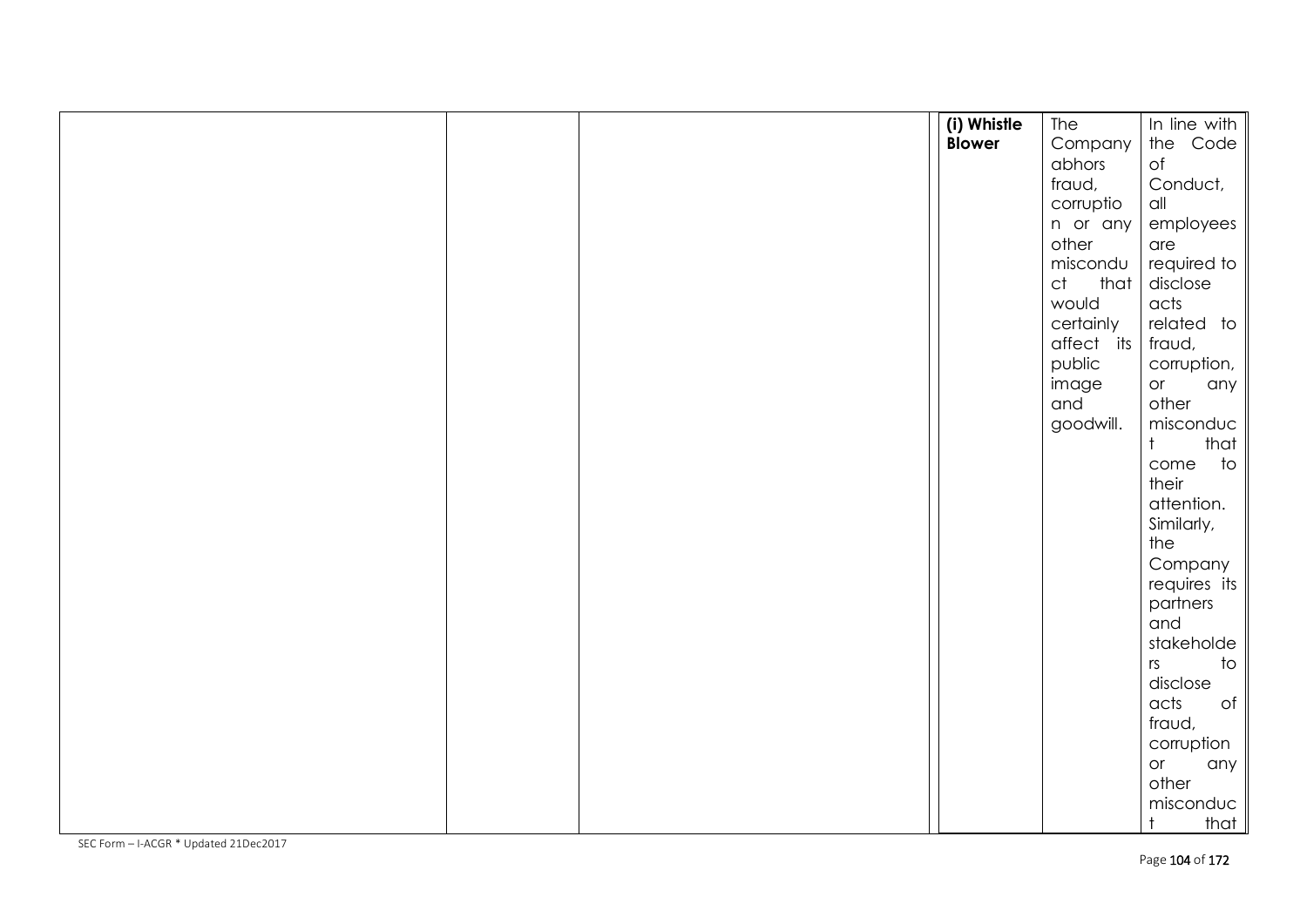|  |  | involve<br>personnel  |
|--|--|-----------------------|
|  |  | as well as<br>actions |
|  |  | that                  |
|  |  | undermine             |
|  |  | Company<br>Operations |
|  |  |                       |
|  |  |                       |
|  |  |                       |
|  |  |                       |
|  |  |                       |
|  |  |                       |
|  |  |                       |
|  |  |                       |
|  |  |                       |
|  |  |                       |
|  |  |                       |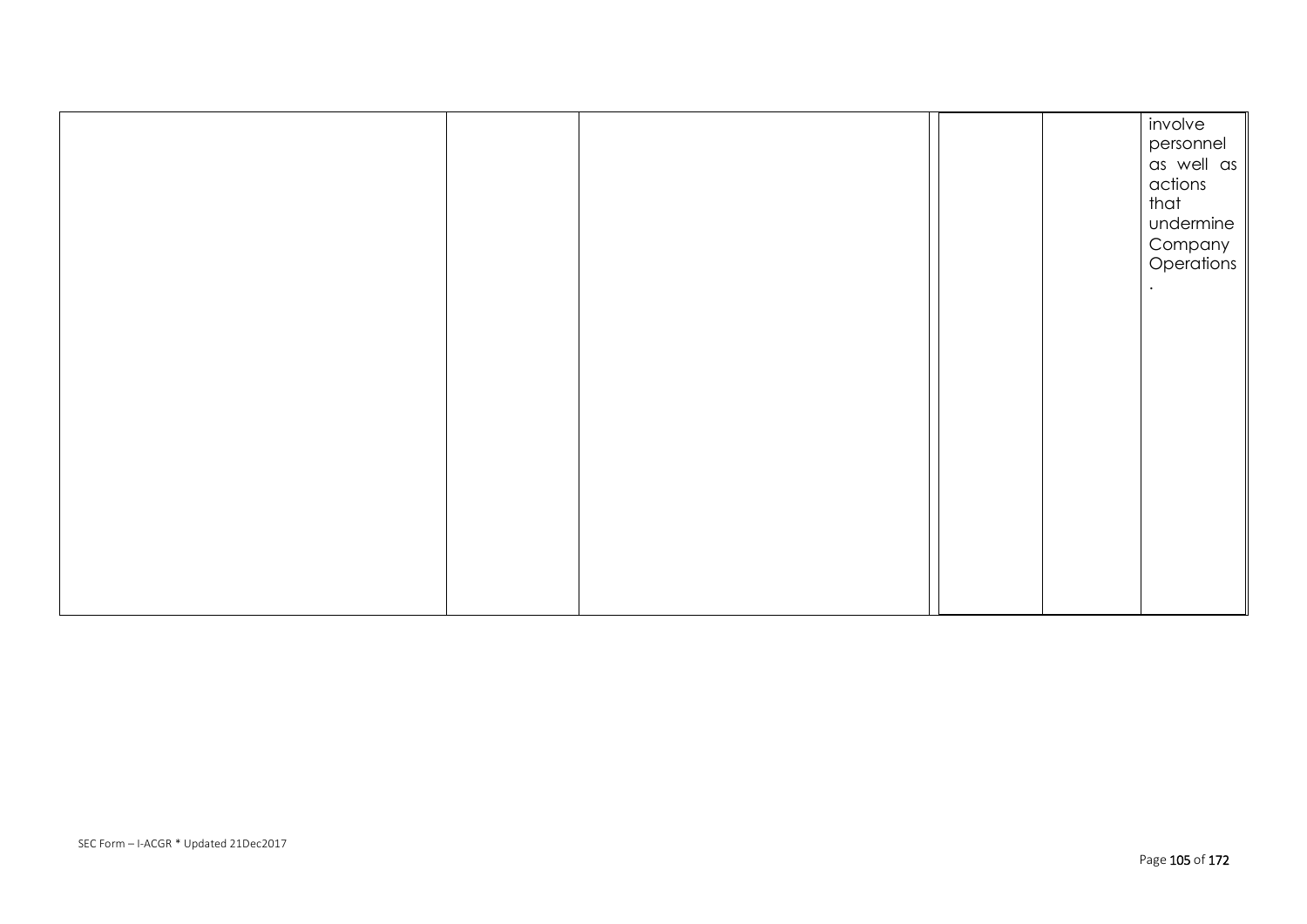|                                                                                                                                                                                                        |                  |                                                                                                                                                                | (j) Conflict<br>Resolution                                                 | <b>Directors</b><br>shall<br>attempt<br>in<br>good<br>faith<br>to<br>resolve<br>any<br>conflict<br>that may<br>arise<br>between<br>them<br>relating to<br>their rights<br>and<br>responsibil<br>ities<br>provided<br>in<br>the<br>Articles of<br>Incorpora<br>tion,<br>By-<br>Laws and | Conflicts<br>involving<br>the Code<br>$\circ$ f<br>Conduct<br>and<br>corporate<br>governanc<br>e shall be<br>resolved in<br>accordan<br>with<br>ce<br>administrat<br>ive<br>investigati<br>on<br>procedure |
|--------------------------------------------------------------------------------------------------------------------------------------------------------------------------------------------------------|------------------|----------------------------------------------------------------------------------------------------------------------------------------------------------------|----------------------------------------------------------------------------|----------------------------------------------------------------------------------------------------------------------------------------------------------------------------------------------------------------------------------------------------------------------------------------|------------------------------------------------------------------------------------------------------------------------------------------------------------------------------------------------------------|
| <b>Supplement to Recommendation 7.1</b><br>1. Company has clear and stringent policies<br>and procedures on curbing and penalizing<br>company involvement in offering, paying<br>and receiving bribes. | <b>COMPLIANT</b> | Provide information on or link/reference<br>to a document containing information on<br>the company's policy and procedure on<br>curbing and penalizing bribery | The May 30, 2017 Revised Code of<br>Corporate<br>DoubleDragon<br>provides: | the Code<br>on<br>Corporat<br>е<br>Governan<br>ce.<br>Governance<br>Properties<br><b>DISQUALIFICATION OF DIRECTORS</b>                                                                                                                                                                 | of<br>Corp.,                                                                                                                                                                                               |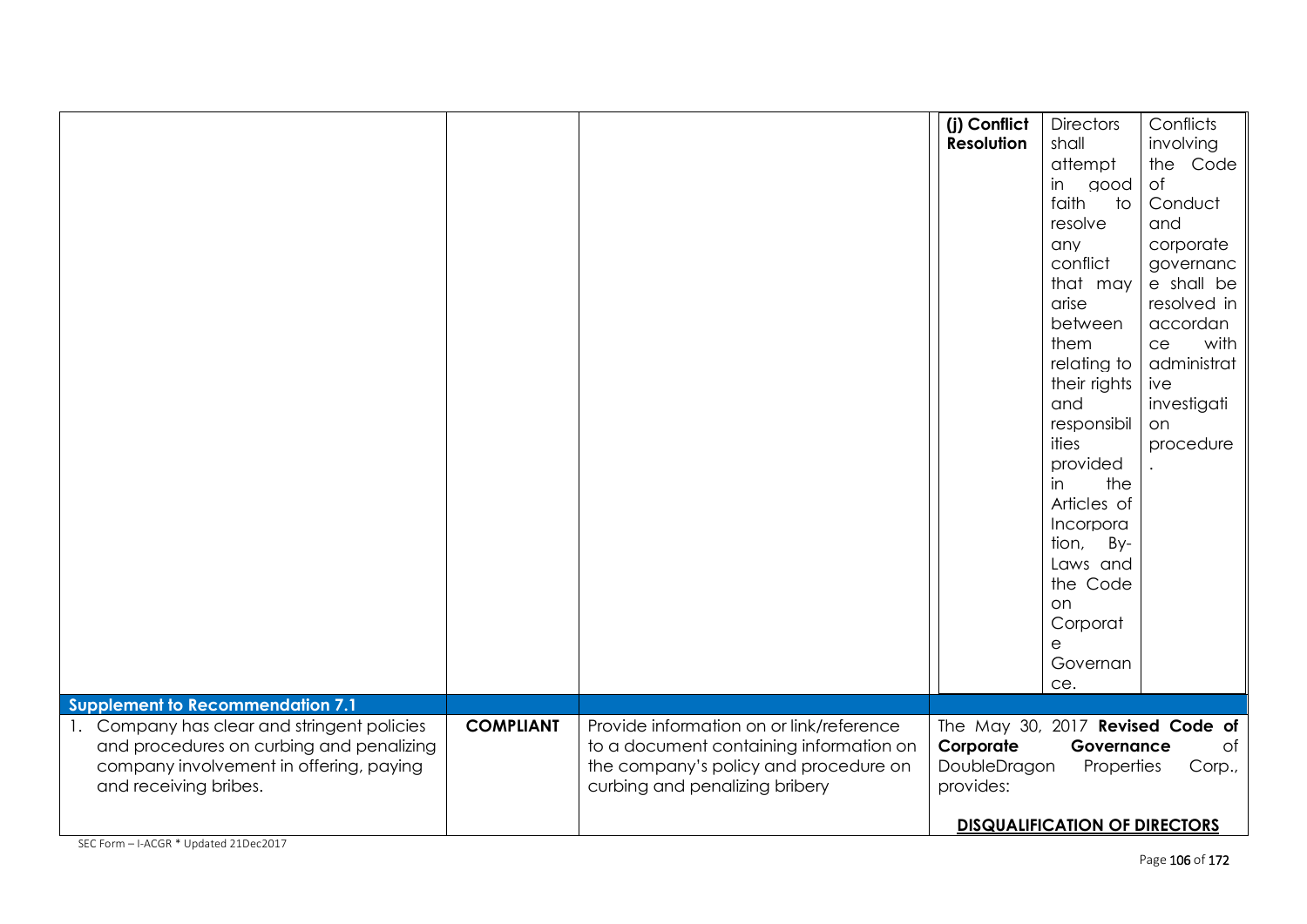|  | Permanent Disqualification                                                                                                                                                                                                                                                                                                                                                                                                                                                                        |
|--|---------------------------------------------------------------------------------------------------------------------------------------------------------------------------------------------------------------------------------------------------------------------------------------------------------------------------------------------------------------------------------------------------------------------------------------------------------------------------------------------------|
|  | The following shall be grounds for<br>the permanent disqualification<br>of a director:                                                                                                                                                                                                                                                                                                                                                                                                            |
|  | <b>XXX</b><br><b>XXX</b>                                                                                                                                                                                                                                                                                                                                                                                                                                                                          |
|  | (iii) Any person convicted by final<br>judgment or order by a court or<br>competent administrative body<br>of an offense involving moral<br>turpitude, fraud, embezzlement,<br>theft, estafa, counterfeiting,<br>misappropriation,<br>forgery,<br>bribery, false affirmation, perjury<br>or other fraudulent acts;                                                                                                                                                                                |
|  | Also, it is a policy of the company to<br>include a provision in the contract<br>about gift giving, to quote:                                                                                                                                                                                                                                                                                                                                                                                     |
|  | "The SUPPLIER warrants that it has not<br>given or promised to give, solicited or<br>will not solicit, any money, goods or<br>any gifts, remuneration, commission,<br>rebates, compensation, directly or<br>indirectly to any of the officers,<br>employees or agents or representative<br>of the OWNER, its affiliates or its<br>subsidiaries or that of its construction<br>manager, architects,<br>engineers,<br>contractor<br>other<br>general<br>or<br>subcontractor, and their relatives up |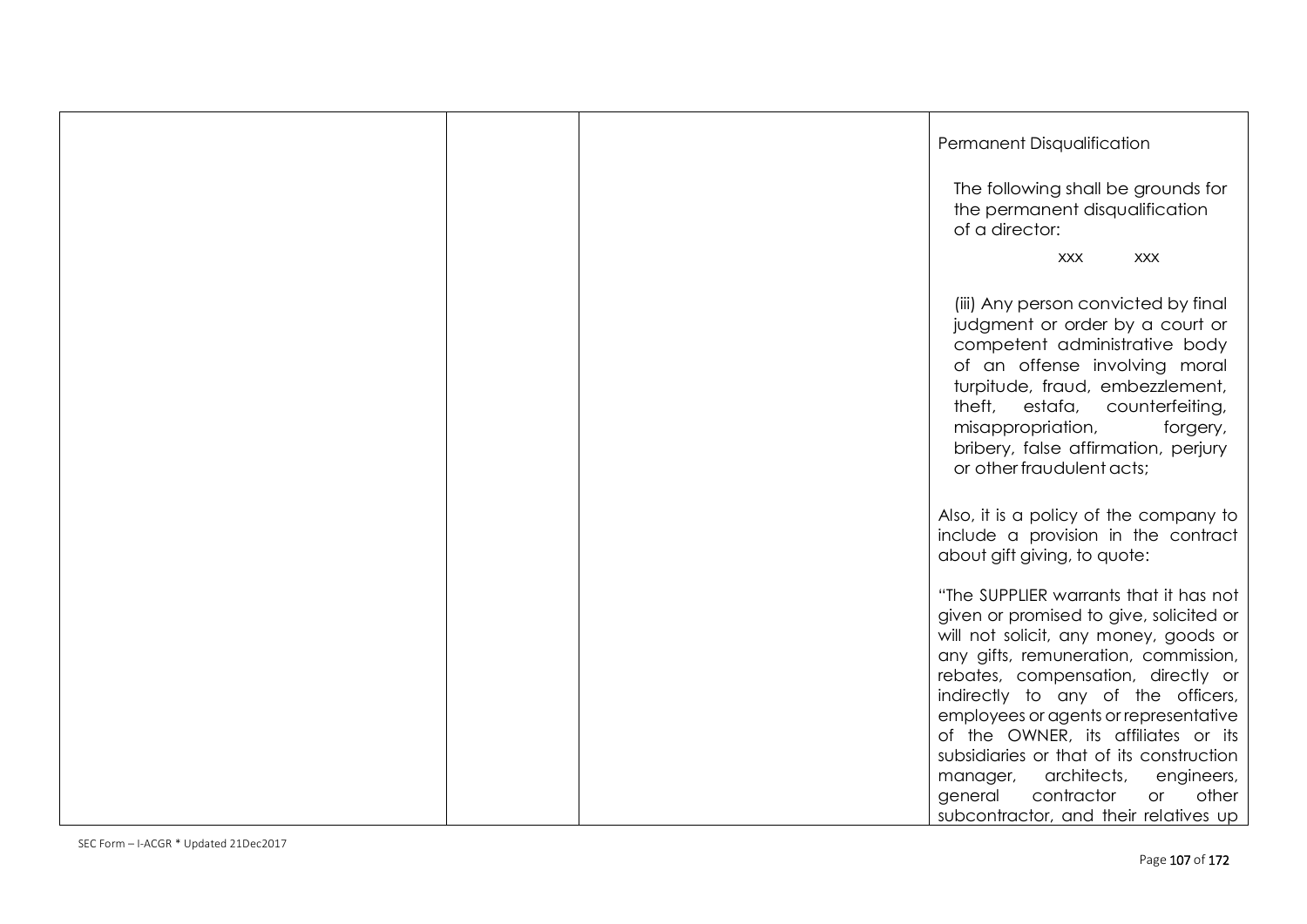|                                                                                                                                                                                                            |                  |                                                                                                                                                                                              | to first degree either by affinity or<br>consanguinity<br>or to any person,<br>natural or juridical, connected in any<br>foregoing<br>to<br>the<br>way<br>(the<br>"Construction-related Parties"), as a<br>consequence and by reason of this<br>Agreement; or by reason and in<br>connection with the Construction-<br>related Parties office or employment." |
|------------------------------------------------------------------------------------------------------------------------------------------------------------------------------------------------------------|------------------|----------------------------------------------------------------------------------------------------------------------------------------------------------------------------------------------|---------------------------------------------------------------------------------------------------------------------------------------------------------------------------------------------------------------------------------------------------------------------------------------------------------------------------------------------------------------|
| <b>Recommendation 7.2</b>                                                                                                                                                                                  |                  |                                                                                                                                                                                              |                                                                                                                                                                                                                                                                                                                                                               |
| Board ensures the proper and efficient<br>implementation and monitoring of<br>compliance with the Code of Business<br>Conduct and Ethics.                                                                  | <b>COMPLIANT</b> | Provide proof of implementation and<br>monitoring of compliance with the Code<br>of Business Conduct and Ethics and<br>internal policies.                                                    | The company's Code of Conduct was<br>made effective on February 19, 2018.                                                                                                                                                                                                                                                                                     |
| 2. Board ensures the proper and efficient<br>implementation and monitoring of<br>compliance with company internal<br>policies.                                                                             | <b>COMPLIANT</b> | Indicate who are required to comply with<br>the Code of Business Conduct and Ethics<br>and any findings on non-compliance.                                                                   | There is a strict implementation of the<br>Code in the company. In fact,<br>commission of an act that is contrary<br>to the company's Code may be<br>penalized by dismissal.<br>The employees, without any distinction<br>as to rank, are required to comply with<br>the Code of Conduct and internal<br>policies.                                            |
|                                                                                                                                                                                                            |                  | <b>Disclosure and Transparency</b>                                                                                                                                                           |                                                                                                                                                                                                                                                                                                                                                               |
| Principle 8: The company should establish corporate disclosure policies and procedures that are practical and in accordance with best practices<br>and regulatory expectations.                            |                  |                                                                                                                                                                                              |                                                                                                                                                                                                                                                                                                                                                               |
| <b>Recommendation 8.1</b>                                                                                                                                                                                  |                  |                                                                                                                                                                                              |                                                                                                                                                                                                                                                                                                                                                               |
| 1. Board establishes corporate disclosure<br>policies and procedures to ensure a<br>comprehensive, accurate, reliable and<br>timely report to shareholders and other<br>stakeholders that gives a fair and | <b>COMPLIANT</b> | Provide information on or link/reference<br>to the company's disclosure policies and<br>procedures including reports<br>distributed/made available to<br>shareholders and other stockholders | The May 30, 2017 Revised Code of<br>Corporate<br>of<br>Governance<br>DoubleDragon<br>Properties<br>Corp.,<br>provides:<br><b>DISCLOSURE AND TRANSPARENCY</b>                                                                                                                                                                                                  |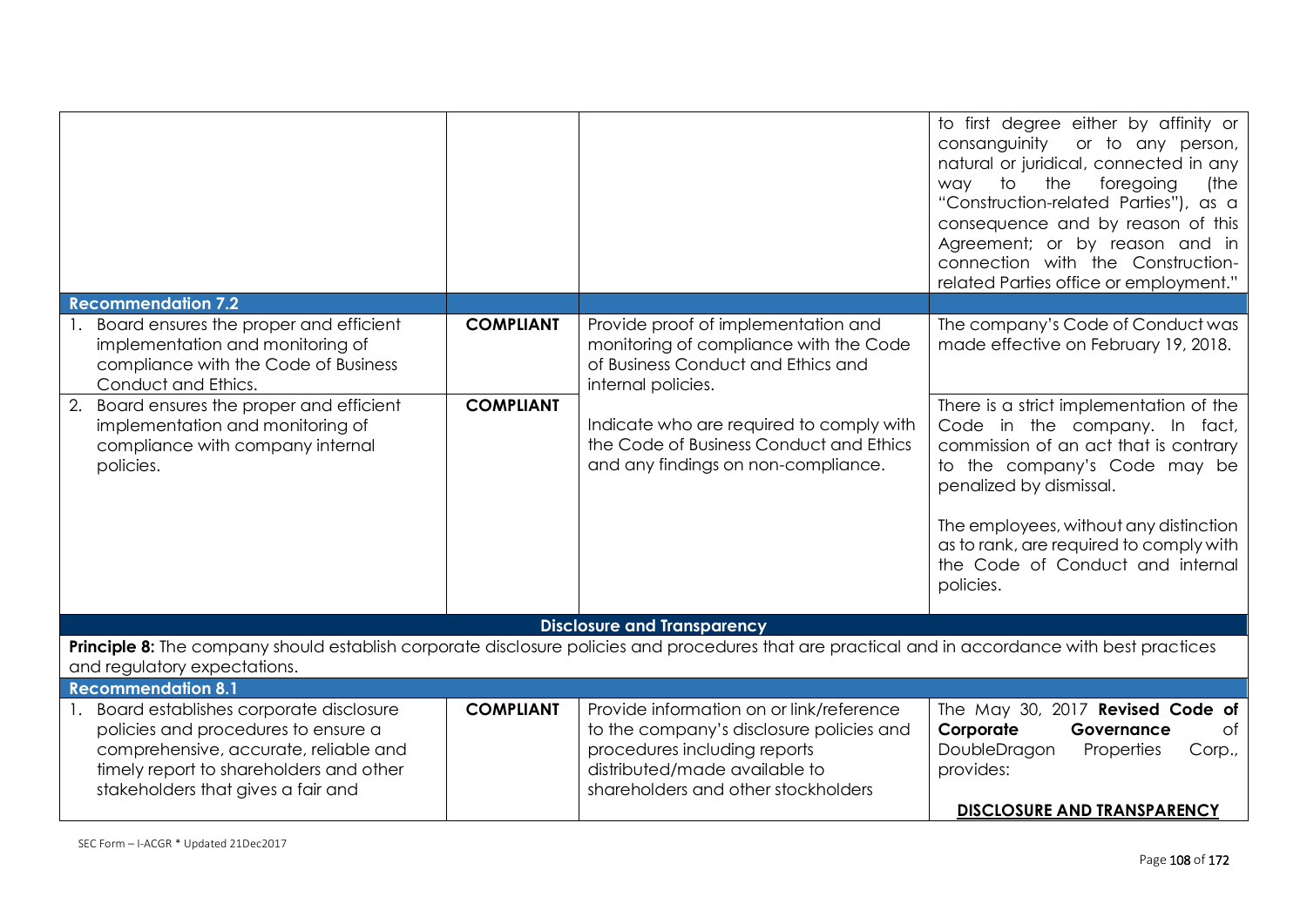| complete picture of a company's financial<br>condition, results and business operations. | <b>VIII. Enhancing Company Disclosure</b><br><b>Policies and Procedures</b>                                                                                                                                                                                                                                                                 |
|------------------------------------------------------------------------------------------|---------------------------------------------------------------------------------------------------------------------------------------------------------------------------------------------------------------------------------------------------------------------------------------------------------------------------------------------|
|                                                                                          | company should<br>establish<br>The<br>corporate disclosure policies and<br>procedures that are practical and in<br>accordance with best practices and<br>regulatory expectations.                                                                                                                                                           |
|                                                                                          | The Board should establish<br>(i)<br>corporate disclosure<br>policies and<br>procedures<br>to<br>ensure<br>a<br>comprehensive, accurate, reliable<br>and timely report to shareholders and<br>other stakeholders that gives a fair<br>and complete picture of a company's<br>financial condition,<br>results<br>and<br>business operations. |
|                                                                                          | (ii) The Company should have a policy<br>requiring all directors and officers to<br>disclose/report to the company any<br>dealings in the company's shares<br>within three business days.                                                                                                                                                   |
|                                                                                          | (iii) The Board should fully disclose all<br>relevant and material information on<br>individual board members and key<br>executives<br>to<br>evaluate<br>their<br>experience and qualifications, and<br>assess any potential conflicts of<br>affect<br>interest that might<br>their<br>judgment.                                            |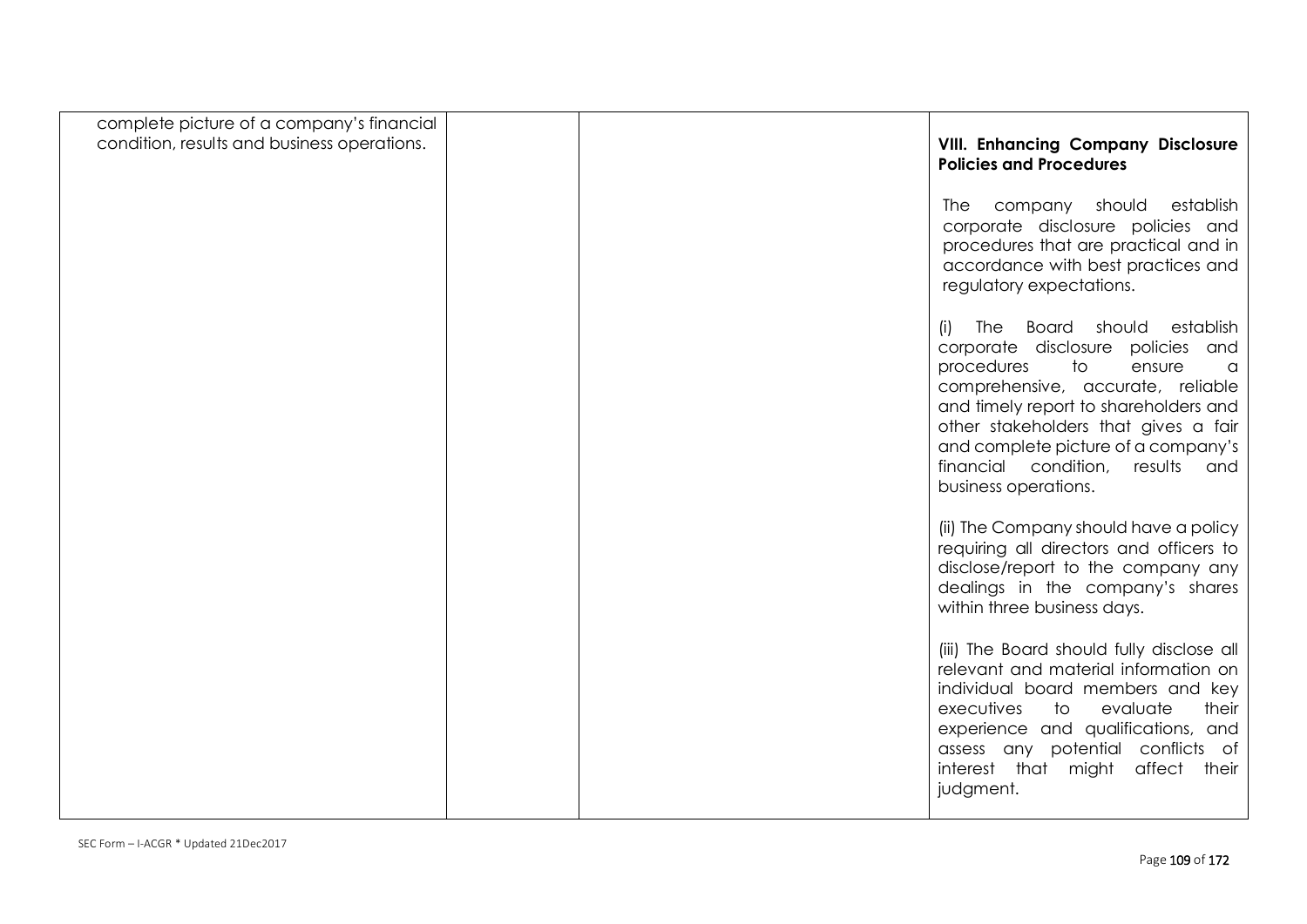|  | (iv) The company should provide a<br>clear disclosure of its policies and<br>procedure for setting Board and<br>executive remuneration, as well as the<br>level and mix of the same in the<br>Annual<br>Corporate<br>Governance<br>Report.<br>Also, companies<br>should<br>disclose the remuneration on an<br>individual basis, including termination<br>and retirement provisions.                                                                                                                                                    |
|--|----------------------------------------------------------------------------------------------------------------------------------------------------------------------------------------------------------------------------------------------------------------------------------------------------------------------------------------------------------------------------------------------------------------------------------------------------------------------------------------------------------------------------------------|
|  | (v) The company should disclose its<br>policies governing Related Party<br>Transactions (RPTs) and other unusual<br>or infrequently occurring transactions<br>their Manual on Corporate<br>in<br>Governance. The<br>material<br>or.<br>significant RPTs<br>reviewed<br>and<br>approved during the year should be<br>disclosed in its Annual Corporate<br>Governance Report.                                                                                                                                                            |
|  | (vi) The company should make a full,<br>fair, accurate and timely disclosure to<br>the public of every material fact or<br>event that occurs, particularly on the<br>acquisition or disposal of significant<br>assets, which could adversely affect<br>the viability or the interest of its<br>shareholders and other stakeholders.<br>Moreover, the Board of the offeree<br>should<br>company<br>appoint<br>an<br>independent party to evaluate the<br>fairness of the transaction price on the<br>acquisition or disposal of assets. |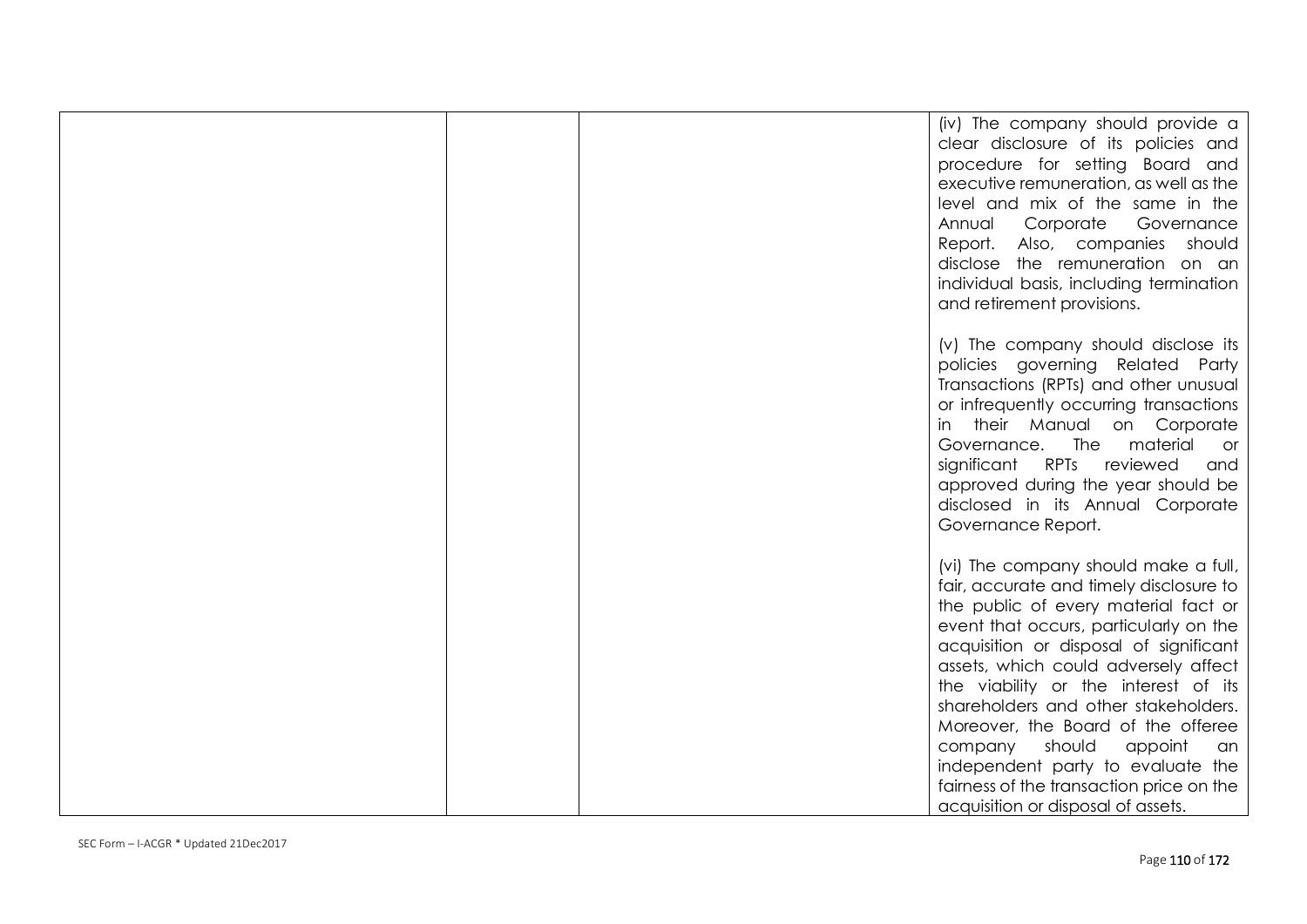|    |                                                                                                                                                                                                                                                                                                                                                                                 |                  |                                                                                                                                                                                                                                      | company's<br>corporate<br>(vii)<br>The<br>governance policies, programs and<br>procedures should be contained in its<br>Manual on Corporate Governance,<br>which should be submitted to the<br>regulators and posted<br>on the<br>company's website.<br>Please see disclosures in the website:<br>http://www.doubledragon.com.ph/di<br>sclosures  |
|----|---------------------------------------------------------------------------------------------------------------------------------------------------------------------------------------------------------------------------------------------------------------------------------------------------------------------------------------------------------------------------------|------------------|--------------------------------------------------------------------------------------------------------------------------------------------------------------------------------------------------------------------------------------|---------------------------------------------------------------------------------------------------------------------------------------------------------------------------------------------------------------------------------------------------------------------------------------------------------------------------------------------------|
|    | <b>Supplement to Recommendations 8.1</b>                                                                                                                                                                                                                                                                                                                                        |                  |                                                                                                                                                                                                                                      |                                                                                                                                                                                                                                                                                                                                                   |
|    | 1. Company distributes or makes available<br>annual and quarterly consolidated reports,<br>cash flow statements, and special audit<br>revisions. Consolidated financial<br>statements are published within ninety (90)<br>days from the end of the fiscal year, while<br>interim reports are published within forty-<br>five (45) days from the end of the reporting<br>period. | <b>COMPLIANT</b> | Indicate the number of days within which<br>the consolidated and interim reports were<br>published, distributed or made available<br>from the end of the fiscal year and end of<br>the reporting period, respectively.               | The consolidated financial statements<br>of DoubleDragon Properties Corp. are<br>published within ninety (90) days from<br>the end of the fiscal year, while interim<br>reports are published within forty-five<br>(45) days from the end of the reporting<br>period.<br>Please see:<br>http://www.doubledragon.com.ph/p<br>age/financial-reports |
| 2. | Company discloses in its annual report the<br>principal risks associated with the identity<br>of the company's controlling shareholders;<br>the degree of ownership concentration;<br>cross-holdings among company affiliates;<br>and any imbalances between the<br>controlling shareholders' voting power and<br>overall equity position in the company.                       | <b>COMPLIANT</b> | Provide link or reference to the<br>company's annual report where the<br>following are disclosed:<br>principal risks to minority<br>1.<br>shareholders associated with the<br>identity of the company's<br>controlling shareholders; | Properties<br>DoubleDragon<br>Corp.'s<br>Annual Report are published in the<br>website:<br>http://www.doubledragon.com.ph/p<br>age/financial-reports                                                                                                                                                                                              |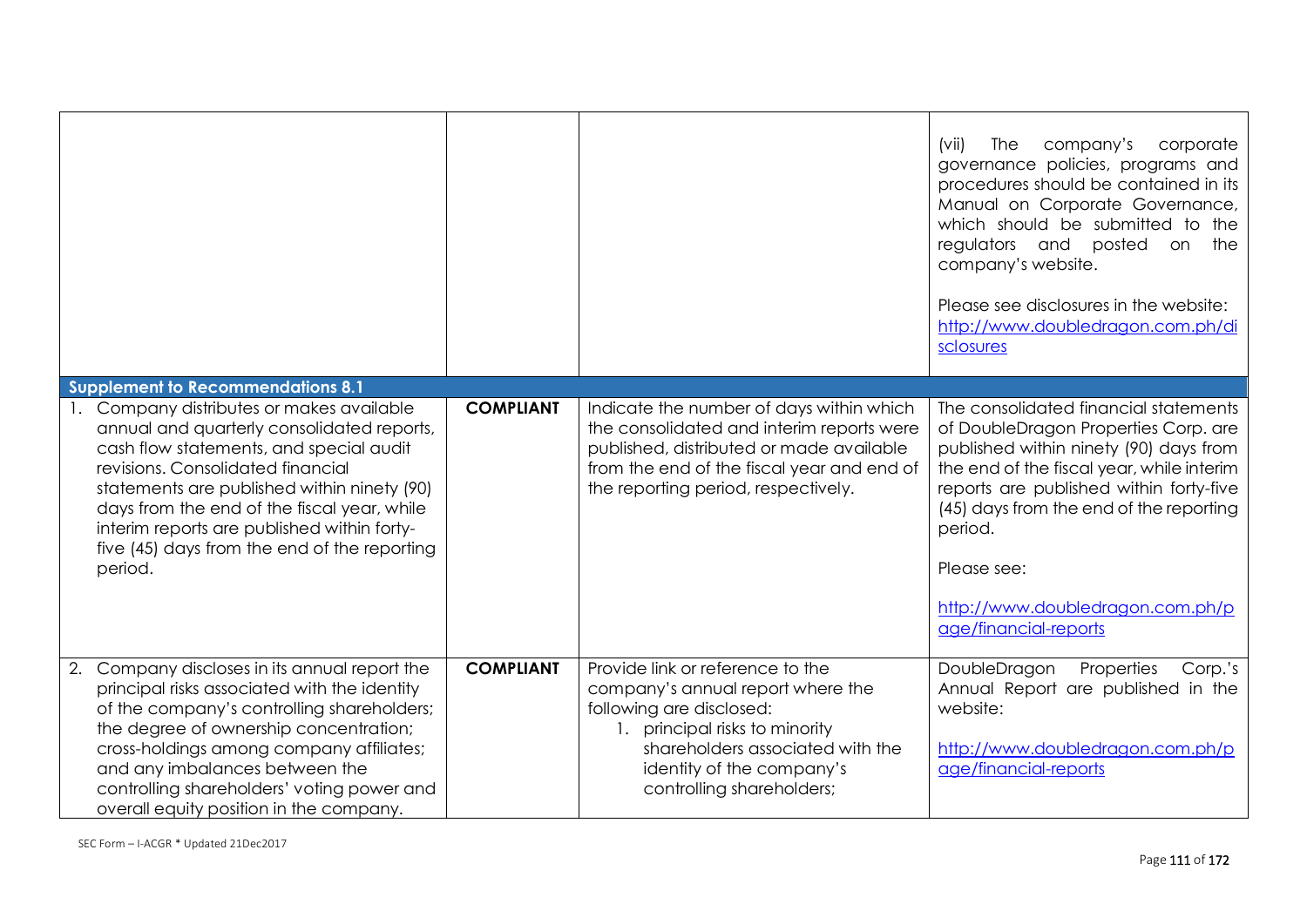|                                                                                                                                                             |                  | 2. cross-holdings among company<br>affiliates; and<br>3. any imbalances between the<br>controlling shareholders' voting<br>power and overall equity position<br>in the company. |                                                                                                                                                                                                                                                                                                                                                                                                                                                                                                                                                                                                       |
|-------------------------------------------------------------------------------------------------------------------------------------------------------------|------------------|---------------------------------------------------------------------------------------------------------------------------------------------------------------------------------|-------------------------------------------------------------------------------------------------------------------------------------------------------------------------------------------------------------------------------------------------------------------------------------------------------------------------------------------------------------------------------------------------------------------------------------------------------------------------------------------------------------------------------------------------------------------------------------------------------|
| <b>Recommendation 8.2</b>                                                                                                                                   |                  |                                                                                                                                                                                 |                                                                                                                                                                                                                                                                                                                                                                                                                                                                                                                                                                                                       |
| 1. Company has a policy requiring all<br>directors to disclose/report to the<br>company any dealings in the company's<br>shares within three business days. | <b>COMPLIANT</b> | Provide information on or link/reference<br>to the company's policy requiring<br>directors and officers to disclose their<br>dealings in the company's share.                   | The May 30, 2017 Revised Code of<br>Corporate<br>Governance<br>of<br>DoubleDragon<br>Properties<br>Corp.,<br>provides:                                                                                                                                                                                                                                                                                                                                                                                                                                                                                |
| 2. Company has a policy requiring all officers<br>to disclose/report to the company any<br>dealings in the company's shares within<br>three business days.  | <b>COMPLIANT</b> | Indicate actual dealings of directors<br>involving the corporation's shares<br>including their nature,<br>number/percentage and date of<br>transaction.                         | <b>DISCLOSURE AND TRANSPARENCY</b><br><b>VIII. Enhancing Company Disclosure</b><br><b>Policies and Procedures</b><br><b>The</b><br>establish<br>should<br>company<br>corporate disclosure policies and<br>procedures that are practical and in<br>accordance with best practices and<br>regulatory expectations<br>(ii) The Company should have a<br>policy requiring all directors and<br>officers to disclose/report to the<br>company any dealings in the<br>company's shares within three<br>business days.<br>http://www.doubledragon.com.ph/fil<br>es/reports/Policy_on_Insider_Trading.p<br>df |
| <b>Supplement to Recommendation 8.2</b>                                                                                                                     |                  |                                                                                                                                                                                 |                                                                                                                                                                                                                                                                                                                                                                                                                                                                                                                                                                                                       |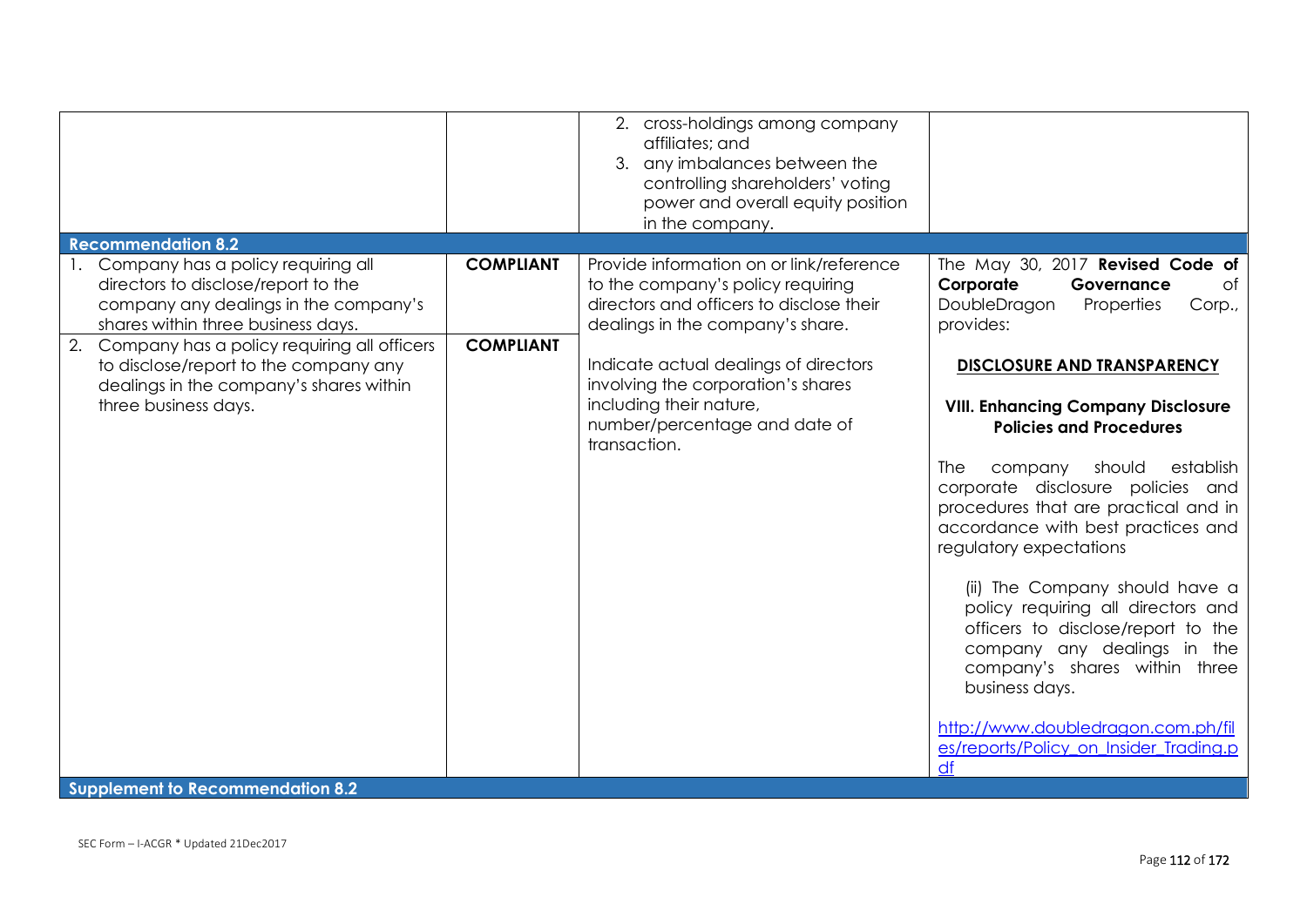|    | Company discloses the trading of the<br>corporation's shares by directors, officers<br>(or persons performing similar functions)<br>and controlling shareholders. This includes<br>the disclosure of the company's purchase<br>of its shares from the market (e.g. share<br>buy-back program). | <b>COMPLIANT</b> | Provide information on or link/reference<br>to the shareholdings of directors,<br>management and top 100 shareholders.<br>Provide link or reference to the<br>company's Conglomerate Map.                                                          | The shareholdings of the Directors and<br>officers are indicated in the Public<br>Ownership report filed at the PSE<br>periodically.                                    |
|----|------------------------------------------------------------------------------------------------------------------------------------------------------------------------------------------------------------------------------------------------------------------------------------------------|------------------|----------------------------------------------------------------------------------------------------------------------------------------------------------------------------------------------------------------------------------------------------|-------------------------------------------------------------------------------------------------------------------------------------------------------------------------|
|    | <b>Recommendation 8.3</b>                                                                                                                                                                                                                                                                      |                  |                                                                                                                                                                                                                                                    |                                                                                                                                                                         |
|    | Board fully discloses all relevant and<br>material information on individual board<br>members to evaluate their experience<br>and qualifications, and assess any<br>potential conflicts of interest that might<br>affect their judgment.                                                       | <b>COMPLIANT</b> | Provide link or reference to the directors'<br>academic qualifications, share ownership<br>in the company, membership in other<br>boards, other executive positions,<br>professional experiences, expertise and<br>relevant trainings attended.    | The information about the Directors<br>are shown on page 7 of the 2019<br>Definitve Information Statement.<br>http://www.doubledragon.com.ph/di<br>sclosures/popup/212  |
| 2. | Board fully discloses all relevant and<br>material information on key executives to<br>evaluate their experience and<br>qualifications, and assess any potential<br>conflicts of interest that might affect their<br>judgment.                                                                 | <b>COMPLIANT</b> | Provide link or reference to the key<br>officers' academic qualifications, share<br>ownership in the company, membership<br>in other boards, other executive positions,<br>professional experiences, expertise and<br>relevant trainings attended. | The information about the Directors<br>are shown on page 7 of the 2019<br>Definitve Information Statement.<br>http://www.doubledragon.com.ph/di<br>sclosures/popup/212  |
|    | <b>Recommendation 8.4</b>                                                                                                                                                                                                                                                                      |                  |                                                                                                                                                                                                                                                    |                                                                                                                                                                         |
|    | 1. Company provides a clear disclosure of its<br>policies and procedure for setting Board<br>remuneration, including the level and mix<br>of the same.                                                                                                                                         | <b>COMPLIANT</b> | Disclose or provide link/reference to the<br>company policy and practice for setting<br>board remuneration                                                                                                                                         | The May 30, 2017 Revised Code of<br>Corporate<br>Governance<br>of<br>DoubleDragon<br>Properties<br>Corp.,<br>provides:                                                  |
|    | 2. Company provides a clear disclosure of its<br>policies and procedure for setting<br>executive remuneration, including the<br>level and mix of the same.                                                                                                                                     | <b>COMPLIANT</b> | Disclose or provide link/reference to the<br>company policy and practice for<br>determining executive remuneration                                                                                                                                 | <b>REMUNERATION OF DIRECTORS</b><br><b>AND OFFICERS</b><br>The levels of remuneration of DD<br>should be sufficient to be able to<br>attract and retain the services of |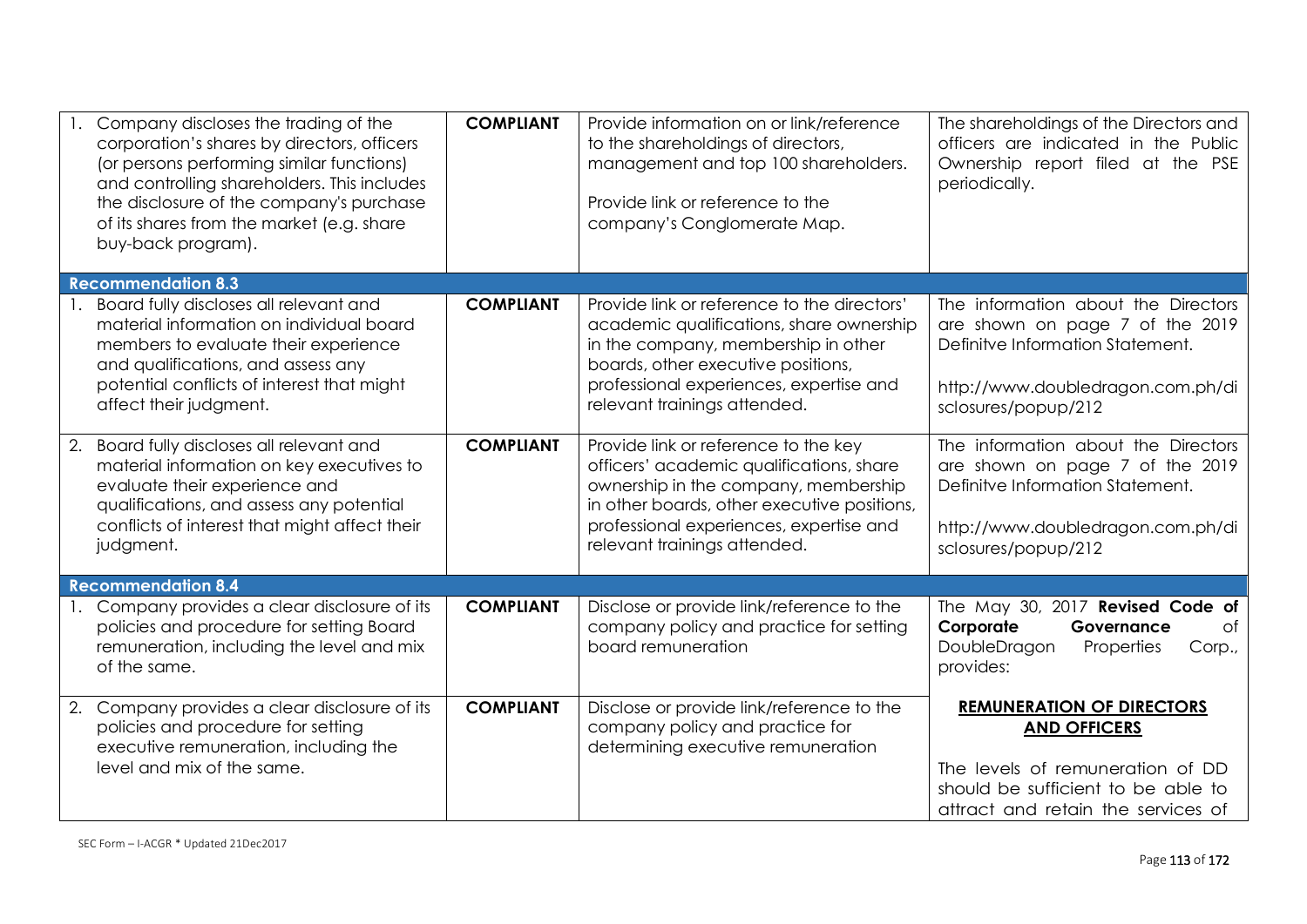|  | qualified and competent directors<br>and officers. A portion of the<br>remuneration<br>$\circ$ f<br>executive<br>directors may be structured or be<br>based on corporate and individual<br>performance.<br>DD may establish formal and<br>transparent procedures for the<br>development of a policy on<br>executive<br>remuneration<br><b>or</b><br>determination of remuneration<br>levels for individual directors and<br>officers<br>the<br>depending<br>on<br>particular needs of the corporation.<br>No director should participate in<br>deciding on his remuneration. |
|--|------------------------------------------------------------------------------------------------------------------------------------------------------------------------------------------------------------------------------------------------------------------------------------------------------------------------------------------------------------------------------------------------------------------------------------------------------------------------------------------------------------------------------------------------------------------------------|
|  | DD's<br>annual<br>reports<br>and<br>information and proxy statements<br>shall include a clear, concise and<br>understandable disclosure of all<br>fixed and variable compensation<br>that may be paid, directly or<br>indirectly, to its directors and top<br>four (4) management officers<br>during the preceding fiscal year.                                                                                                                                                                                                                                              |
|  | To protect the funds of DD, the<br>Commission may, in exceptional<br>cases, e.g., when a corporation is<br>under receivership or rehabilitation,<br>regulate the payment of the<br>compensation, allowances, fees<br>and fringe benefits to its directors<br>and officers.                                                                                                                                                                                                                                                                                                   |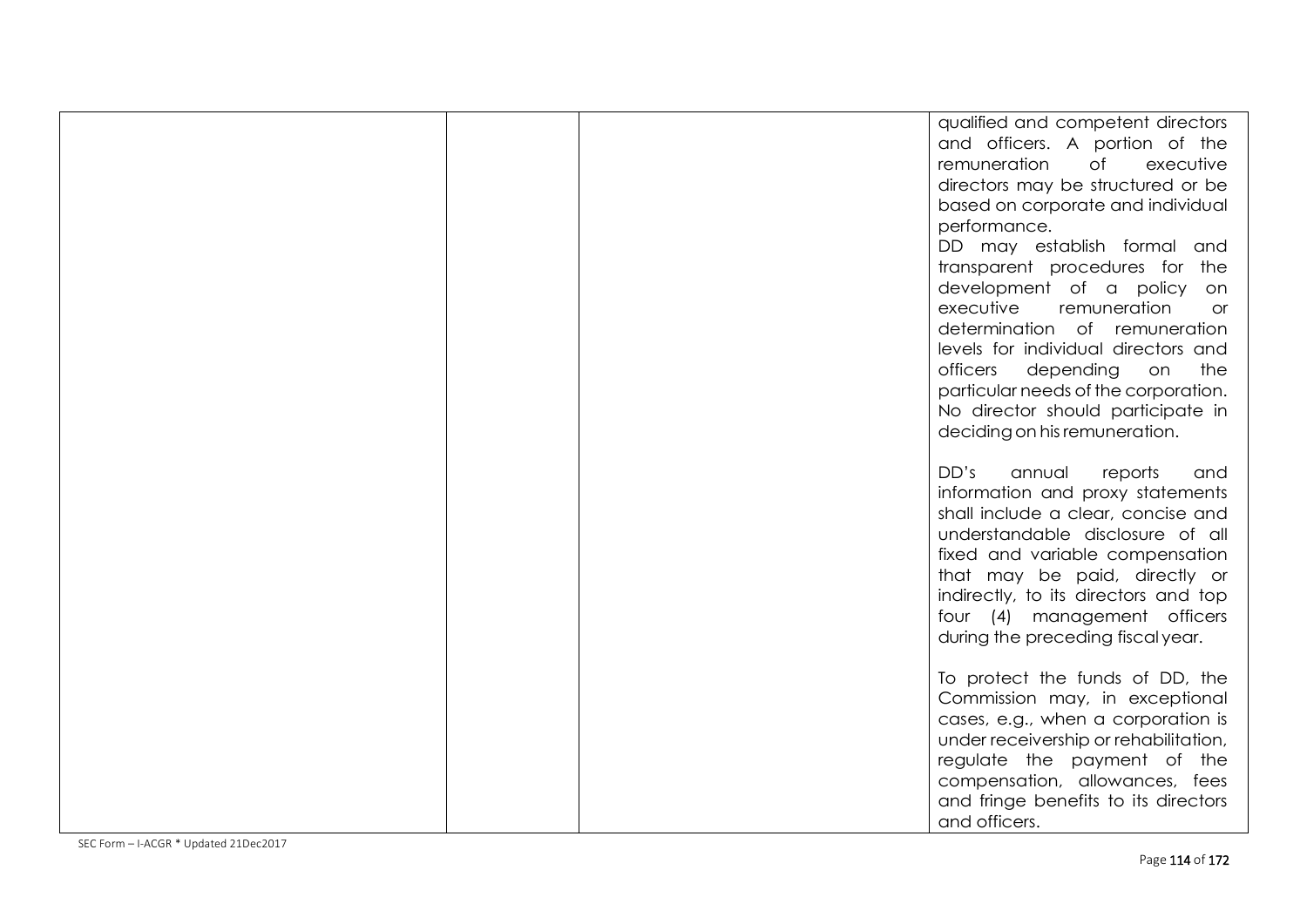| 3. Company discloses the remuneration on<br>an individual basis, including termination<br>and retirement provisions.                                                                        | <b>COMPLIANT</b> | Provide breakdown of director<br>remuneration and executive<br>compensation, particularly the<br>remuneration of the CEO.                                                                                                                      | The remuneration of the Directors is<br>shown on page 24 of the 2019<br>Definitive Information Statement.<br>http://www.doubledragon.com.ph/di<br>sclosures/popup/212                                                                                                                                                                                                                                                                                                                                                                                                                         |
|---------------------------------------------------------------------------------------------------------------------------------------------------------------------------------------------|------------------|------------------------------------------------------------------------------------------------------------------------------------------------------------------------------------------------------------------------------------------------|-----------------------------------------------------------------------------------------------------------------------------------------------------------------------------------------------------------------------------------------------------------------------------------------------------------------------------------------------------------------------------------------------------------------------------------------------------------------------------------------------------------------------------------------------------------------------------------------------|
| <b>Recommendation 8.5</b>                                                                                                                                                                   |                  |                                                                                                                                                                                                                                                |                                                                                                                                                                                                                                                                                                                                                                                                                                                                                                                                                                                               |
| 1. Company discloses its policies governing<br>Related Party Transactions (RPTs) and other<br>unusual or infrequently occurring<br>transactions in their Manual on Corporate<br>Governance. | <b>COMPLIANT</b> | Disclose or provide reference/link to<br>company's RPT policies<br>Indicate if the director with conflict of<br>interest abstained from the board<br>discussion on that particular transaction.                                                | The May 30, 2017 Revised Code of<br>Corporate<br>Governance<br>of<br>DoubleDragon<br>Properties<br>Corp.,<br>provides:<br><b>DISCLOSURE AND TRANSPARENCY</b><br><b>VIII. Enhancing Company Disclosure</b><br><b>Policies and Procedures</b><br>The company should disclose its<br>policies governing Related Party<br>Transactions (RPTs) and other unusual<br>or infrequently occurring transactions<br>their Manual on<br>Corporate<br>in.<br>The<br>material<br>Governance.<br><b>or</b><br><b>RPT<sub>s</sub></b><br>significant<br>reviewed<br>and<br>approved during the year should be |
|                                                                                                                                                                                             |                  |                                                                                                                                                                                                                                                | disclosed in its Annual Corporate                                                                                                                                                                                                                                                                                                                                                                                                                                                                                                                                                             |
| 2. Company discloses material or significant<br>RPTs reviewed and approved during the<br>year.                                                                                              | <b>COMPLIANT</b> | Provide information on all RPTs for the<br>previous year or reference to a<br>document containing the following<br>information on all RPTs:<br>1. name of the related counterparty;<br>2. relationship with the party;<br>3. transaction date; | Governance Report.<br>Please see pages 64 to 67 of the 2019<br>Definitive Information Statement.<br>http://www.doubledragon.com.ph/di<br>sclosures/popup/212                                                                                                                                                                                                                                                                                                                                                                                                                                  |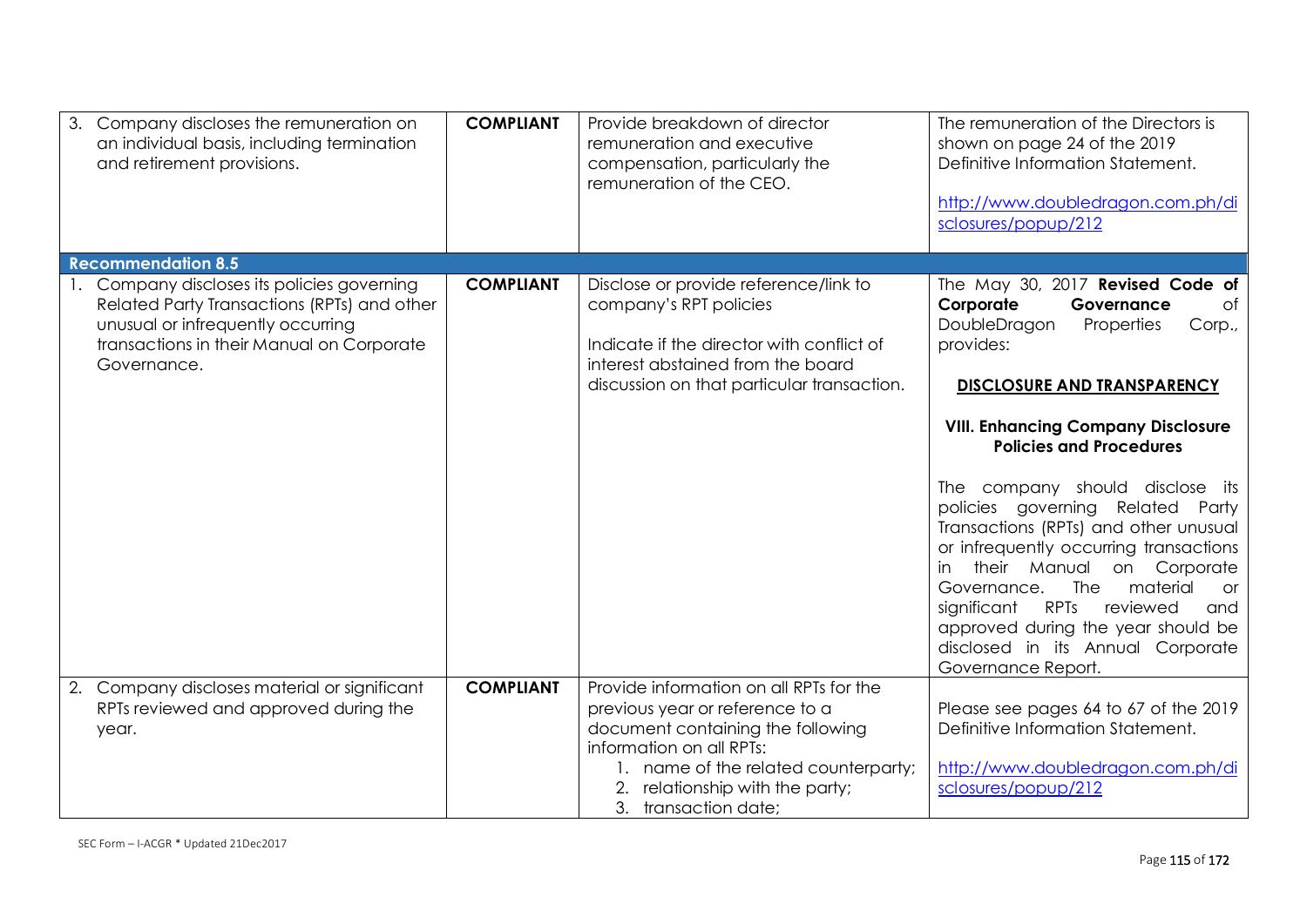|                                                                                      |                  | 4. type/nature of transaction;<br>5. amount or contract price;<br>6. terms of the transaction;<br>7. rationale for entering into the<br>transaction;<br>8. the required approval (i.e., names<br>of the board of directors<br>approving, names and<br>percentage of shareholders who<br>approved) based on the<br>company's policy; and<br>9. other terms and conditions | It is the policy of the company that the<br>Board shall conduct themselves with<br>honesty, integrity and fairness in the<br>performance of their duties and in<br>their dealings that would ensure the<br>of<br>honesty<br>any related-party<br>transactions between and among the<br>Company, its<br>subsidiaries<br>and<br>affiliates, stockholders, officers and<br>including their spouses,<br>directors,<br>children<br>and parents,<br>and<br>of<br>interlocking director relationships by<br>members of the Board.<br>It is the policy of the company that all<br>transactions to be entered into by the<br>company shall be approved by the<br>Board.<br>The companies controlled by the<br>DoubleDragon Majority Shareholders<br>have a number of commercial<br>transactions with the Company. The<br>Company had entered into a number<br>of transactions with its related parties,<br>which primarily consist of advances<br>and reimbursements of expenses and<br>sale and purchase of real estate<br>properties and development. |
|--------------------------------------------------------------------------------------|------------------|--------------------------------------------------------------------------------------------------------------------------------------------------------------------------------------------------------------------------------------------------------------------------------------------------------------------------------------------------------------------------|------------------------------------------------------------------------------------------------------------------------------------------------------------------------------------------------------------------------------------------------------------------------------------------------------------------------------------------------------------------------------------------------------------------------------------------------------------------------------------------------------------------------------------------------------------------------------------------------------------------------------------------------------------------------------------------------------------------------------------------------------------------------------------------------------------------------------------------------------------------------------------------------------------------------------------------------------------------------------------------------------------------------------------------------|
| <b>Supplement to Recommendation 8.5</b><br>1. Company requires directors to disclose | <b>COMPLIANT</b> | Indicate where and when directors                                                                                                                                                                                                                                                                                                                                        | Directors disclose their interest on a                                                                                                                                                                                                                                                                                                                                                                                                                                                                                                                                                                                                                                                                                                                                                                                                                                                                                                                                                                                                         |
| their interests in transactions or any other<br>conflict of interests.               |                  | disclose their interests in transactions or<br>any other conflict of interests.                                                                                                                                                                                                                                                                                          | particular transaction to prevent<br>conflict of interest.                                                                                                                                                                                                                                                                                                                                                                                                                                                                                                                                                                                                                                                                                                                                                                                                                                                                                                                                                                                     |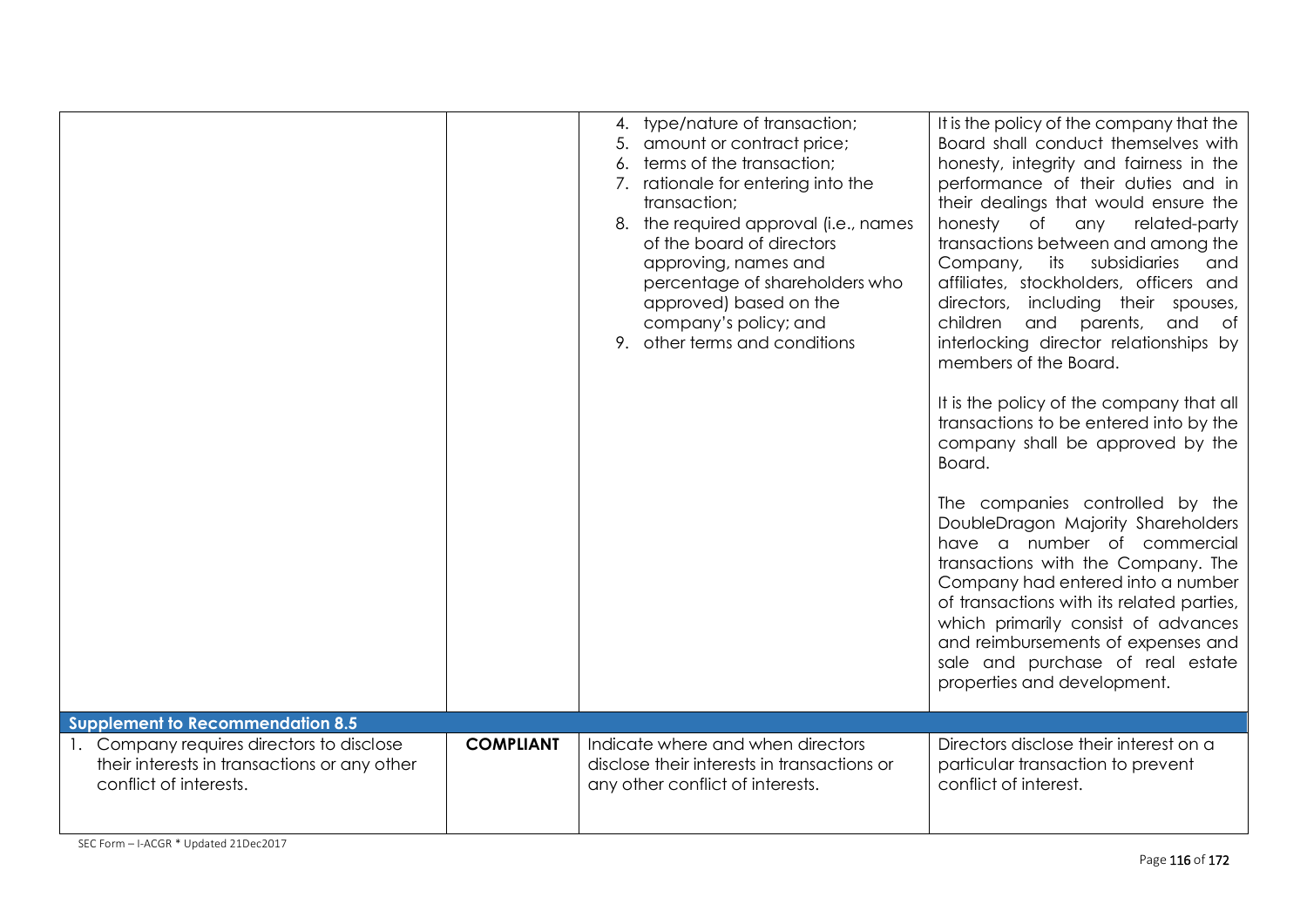| <b>Optional: Recommendation 8.5</b>                                                                                               |                  |                                                              |                                                                                                                                                                                                                                                                                                                                                                                                                                                                                                                             |
|-----------------------------------------------------------------------------------------------------------------------------------|------------------|--------------------------------------------------------------|-----------------------------------------------------------------------------------------------------------------------------------------------------------------------------------------------------------------------------------------------------------------------------------------------------------------------------------------------------------------------------------------------------------------------------------------------------------------------------------------------------------------------------|
| Company discloses that RPTs are<br>$\mathbf{1}$ .<br>conducted in such a way to ensure that<br>they are fair and at arms' length. | <b>COMPLIANT</b> | Provide link or reference where this is<br>disclosed, if any | Please see pages 64 to 67 of the 2019<br>Definitive Information Statement.<br>http://www.doubledragon.com.ph/di<br>sclosures/popup/212                                                                                                                                                                                                                                                                                                                                                                                      |
|                                                                                                                                   |                  |                                                              | It is the policy of the company that the<br>Board shall conduct themselves with<br>honesty, integrity and fairness in the<br>performance of their duties and in<br>their dealings that would ensure the<br>$\circ$ f<br>honesty<br>any related-party<br>transactions between and among the<br>Company, its subsidiaries<br>and<br>affiliates, stockholders, officers and<br>directors, including their spouses,<br>children<br>and<br>parents,<br>and of<br>interlocking director relationships by<br>members of the Board. |
|                                                                                                                                   |                  |                                                              | It is the policy of the company that all<br>transactions to be entered into by the<br>company shall be approved by the<br>Board.                                                                                                                                                                                                                                                                                                                                                                                            |
|                                                                                                                                   |                  |                                                              | The companies controlled by the<br>DoubleDragon Majority Shareholders<br>have a number of commercial<br>transactions with the Company. The<br>Company had entered into a number<br>of transactions with its related parties,<br>which primarily consist of advances<br>and reimbursements of expenses and                                                                                                                                                                                                                   |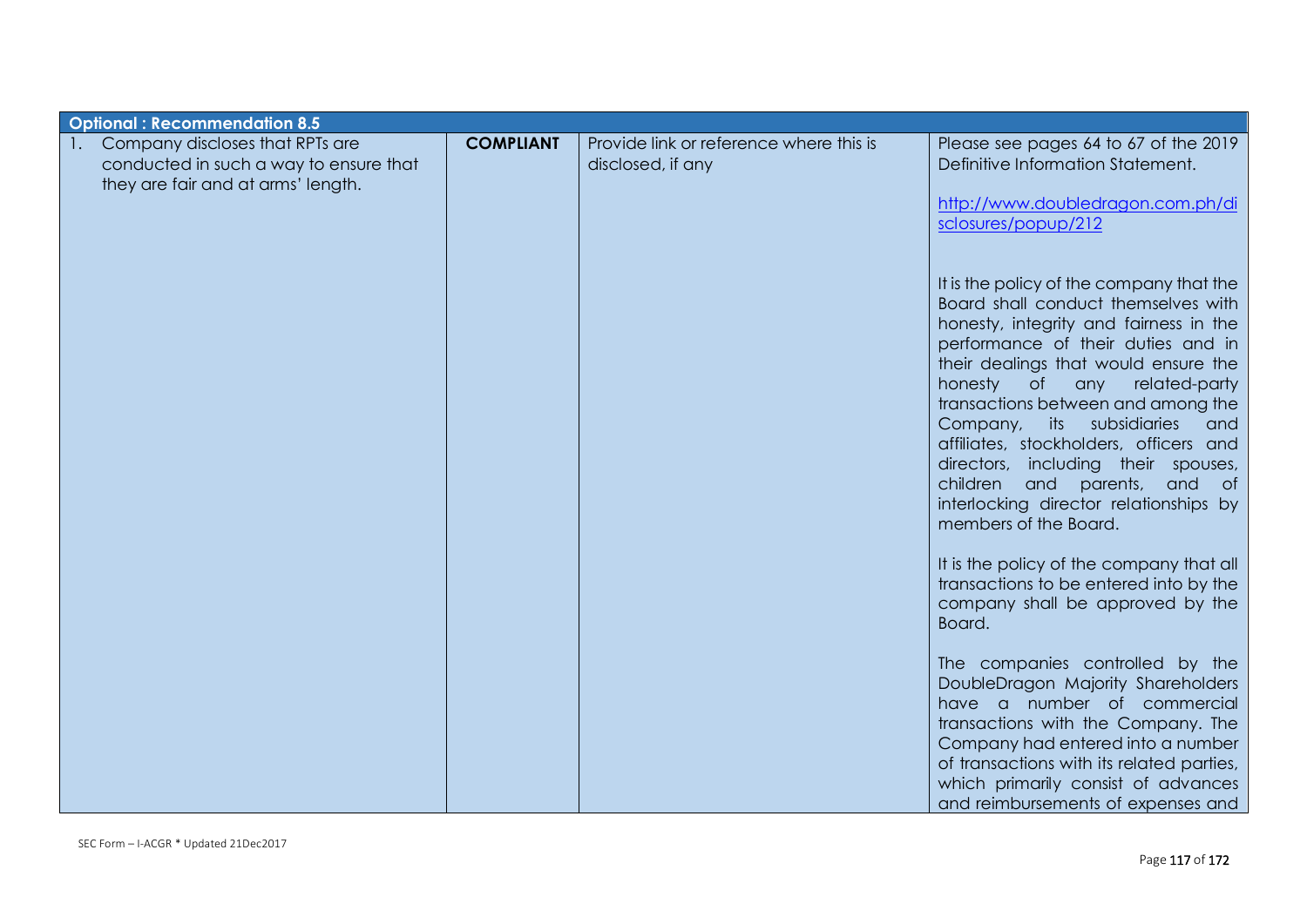|                                                                                                                                                                                                                                                                                                                     |                  |                                                                                                                                                                                                       | sale and purchase of real estate<br>properties and development.                                           |
|---------------------------------------------------------------------------------------------------------------------------------------------------------------------------------------------------------------------------------------------------------------------------------------------------------------------|------------------|-------------------------------------------------------------------------------------------------------------------------------------------------------------------------------------------------------|-----------------------------------------------------------------------------------------------------------|
| <b>Recommendation 8.6</b>                                                                                                                                                                                                                                                                                           |                  |                                                                                                                                                                                                       |                                                                                                           |
| 1. Company makes a full, fair, accurate and<br>timely disclosure to the public of every<br>material fact or event that occur,<br>particularly on the acquisition or disposal<br>of significant assets, which could adversely<br>affect the viability or the interest of its<br>shareholders and other stakeholders. | <b>COMPLIANT</b> | Provide link or reference where this is<br>disclosed                                                                                                                                                  | http://www.doubledragon.com.ph/a<br>rticle/doubledragon-crafts-growth-<br>plan-for-2020-2025              |
| 2. Board appoints an independent party to<br>evaluate the fairness of the transaction<br>price on the acquisition or disposal of<br>assets.                                                                                                                                                                         | <b>COMPLIANT</b> | Identify independent party appointed to<br>evaluate the fairness of the transaction<br>price<br>Disclose the rules and procedures for<br>evaluating the fairness of the transaction<br>price, if any. | The company is aware of market<br>values of properties acquired to<br>ensure fairness of the transaction. |
| <b>Supplement to Recommendation 8.6</b>                                                                                                                                                                                                                                                                             |                  |                                                                                                                                                                                                       |                                                                                                           |
| Company discloses the existence,<br>justification and details on shareholder<br>agreements, voting trust agreements,<br>confidentiality agreements, and such<br>other agreements that may impact on<br>the control, ownership, and strategic<br>direction of the company.                                           | <b>COMPLIANT</b> | Provide link or reference where these are<br>disclosed.                                                                                                                                               | The company has disclosed<br>the<br>existence of an investment<br>and<br>shareholders agreement.          |
| <b>Recommendation 8.7</b>                                                                                                                                                                                                                                                                                           |                  |                                                                                                                                                                                                       |                                                                                                           |
| 1. Company's corporate governance<br>policies, programs and procedures are<br>contained in its Manual on Corporate<br>Governance (MCG).                                                                                                                                                                             | <b>COMPLIANT</b> | Provide link to the company's website<br>where the Manual on Corporate<br>Governance is posted.                                                                                                       | http://www.doubledragon.com.ph/a<br>rticles/corporate-governance                                          |
| 2. Company's MCG is submitted to the SEC<br>and PSE.                                                                                                                                                                                                                                                                | <b>COMPLIANT</b> |                                                                                                                                                                                                       |                                                                                                           |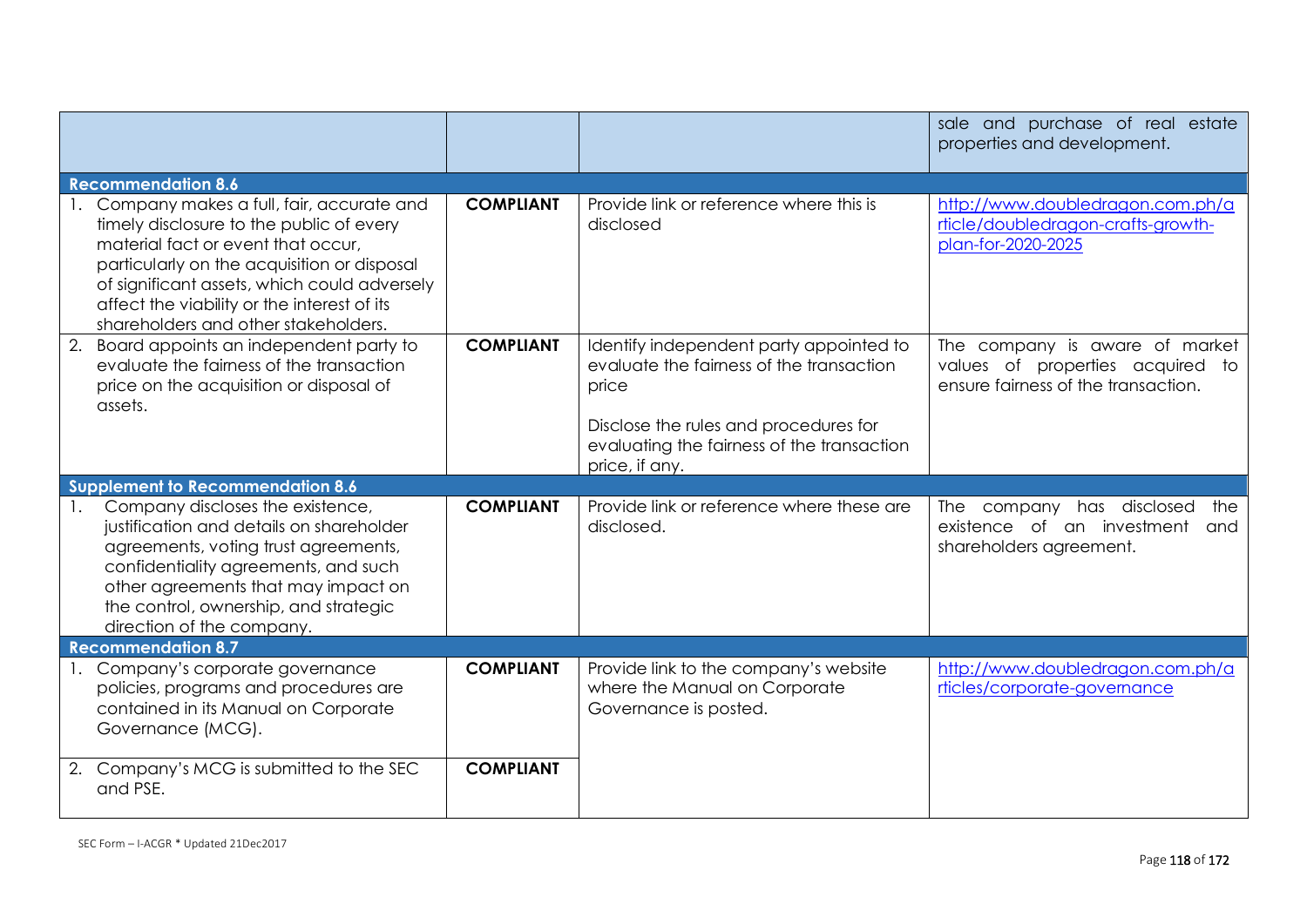| Company's MCG is posted on its company<br>3.<br>website.                                                                                                                                  | <b>COMPLIANT</b> |                                                                                                 |                                                                                                                                               |
|-------------------------------------------------------------------------------------------------------------------------------------------------------------------------------------------|------------------|-------------------------------------------------------------------------------------------------|-----------------------------------------------------------------------------------------------------------------------------------------------|
| <b>Supplement to Recommendation 8.7</b>                                                                                                                                                   |                  |                                                                                                 |                                                                                                                                               |
| Company submits to the SEC and PSE an<br>updated MCG to disclose any changes in<br>its corporate governance practices.                                                                    | <b>COMPLIANT</b> | Provide proof of submission.                                                                    | Revised<br>Code<br>of Corporate<br>The<br>DoubleDragon<br>of<br>Governance<br>Properties Corp. was submitted to the<br>SEC on April 12, 2017. |
| <b>Optional: Principle 8</b>                                                                                                                                                              |                  |                                                                                                 |                                                                                                                                               |
| Does the company's Annual Report<br>disclose the following information:                                                                                                                   | <b>COMPLIANT</b> | Provide link or reference to the<br>company's Annual Report containing the<br>said information. | Please click the link below for the<br>Annual Report:                                                                                         |
| a. Corporate Objectives                                                                                                                                                                   | <b>COMPLIANT</b> |                                                                                                 | http://www.doubledragon.com.ph/di<br>sclosures/popup/210                                                                                      |
| b. Financial performance indicators                                                                                                                                                       | <b>COMPLIANT</b> |                                                                                                 |                                                                                                                                               |
| c. Non-financial performance indicators                                                                                                                                                   | <b>COMPLIANT</b> |                                                                                                 |                                                                                                                                               |
| d. Dividend Policy                                                                                                                                                                        | <b>COMPLIANT</b> |                                                                                                 |                                                                                                                                               |
| e. Biographical details (at least age,<br>academic qualifications, date of first<br>appointment, relevant experience,<br>and other directorships in listed<br>companies) of all directors | <b>COMPLIANT</b> |                                                                                                 |                                                                                                                                               |
| Attendance details of each director in<br>f.<br>all directors meetings held during the<br>year                                                                                            | <b>COMPLIANT</b> |                                                                                                 |                                                                                                                                               |
| Total remuneration of each member of<br>a.<br>the board of directors                                                                                                                      | <b>COMPLIANT</b> |                                                                                                 |                                                                                                                                               |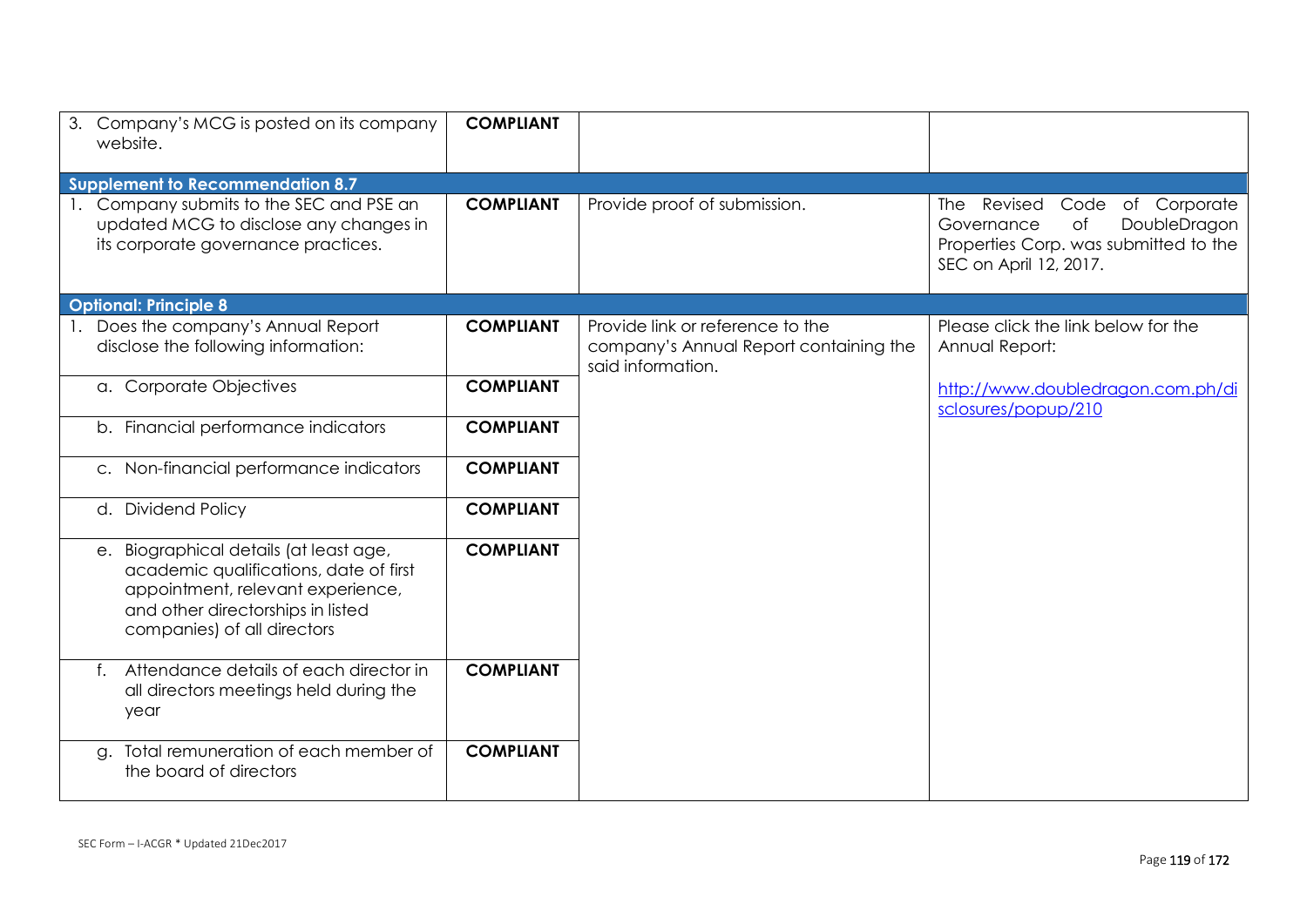| The Annual Report contains a statement<br>confirming the company's full compliance<br>with the Code of Corporate Governance<br>and where there is non-compliance,<br>identifies and explains reason for each<br>such issue.              | <b>COMPLIANT</b> | Provide link or reference to where this is<br>contained in the Annual Report                                                                                                                                                |                                                                                                                                                                                                  |
|------------------------------------------------------------------------------------------------------------------------------------------------------------------------------------------------------------------------------------------|------------------|-----------------------------------------------------------------------------------------------------------------------------------------------------------------------------------------------------------------------------|--------------------------------------------------------------------------------------------------------------------------------------------------------------------------------------------------|
| 3. The Annual Report/Annual CG Report<br>discloses that the board of directors<br>conducted a review of the company's<br>material controls (including operational,<br>financial and compliance controls) and<br>risk management systems. | <b>COMPLIANT</b> | Provide link or reference to where this is<br>contained in the Annual Report                                                                                                                                                | Please see page 67 to 68 of the<br>Annual Report:<br>http://www.doubledragon.com.ph/di<br>sclosures/popup/210                                                                                    |
| 4. The Annual Report/Annual CG Report<br>contains a statement from the board of<br>directors or Audit Committee commenting<br>on the adequacy of the company's<br>internal controls/risk management systems.                             | <b>COMPLIANT</b> | Provide link or reference to where this is<br>contained in the Annual Report                                                                                                                                                | Please see page 67 to 68 of the<br>Annual Report:<br>http://www.doubledragon.com.ph/di<br>sclosures/popup/210                                                                                    |
| 5. The company discloses in the Annual<br>Report the key risks to which the company<br>is materially exposed to (i.e. financial,<br>operational including IT, environmental,<br>social, economic).                                       | <b>COMPLIANT</b> | Provide link or reference to where these<br>are contained in the Annual Report                                                                                                                                              | Please see page 67 to 68 of the<br>Annual Report:<br>http://www.doubledragon.com.ph/di<br>sclosures/popup/210                                                                                    |
|                                                                                                                                                                                                                                          |                  |                                                                                                                                                                                                                             |                                                                                                                                                                                                  |
| Principle 9: The company should establish standards for the appropriate selection of an external auditor, and exercise effective oversight of the<br>same to strengthen the external auditor's independence and enhance audit quality.   |                  |                                                                                                                                                                                                                             |                                                                                                                                                                                                  |
| <b>Recommendation 9.1</b>                                                                                                                                                                                                                |                  |                                                                                                                                                                                                                             |                                                                                                                                                                                                  |
| Audit Committee has a robust process for<br>approving and recommending the<br>appointment, reappointment, removal,<br>and fees of the external auditors.                                                                                 | <b>COMPLIANT</b> | Provide information or link/reference to a<br>document containing information on the<br>process for approving and<br>recommending the appointment,<br>reappointment, removal and fees of the<br>company's external auditor. | The May 30, 2017 Revised Code of<br>Corporate<br>of<br>Governance<br>DoubleDragon<br>Properties<br>Corp.,<br>provides:<br><b>INTERNAL CONTROL SYSTEM AND RISK</b><br><b>MANAGEMENT FRAMEWORK</b> |
| 2. The appointment, reappointment,<br>removal, and fees of the external auditor is                                                                                                                                                       | <b>COMPLIANT</b> | Indicate the percentage of shareholders<br>that ratified the appointment,                                                                                                                                                   | IX. Strengthening the External                                                                                                                                                                   |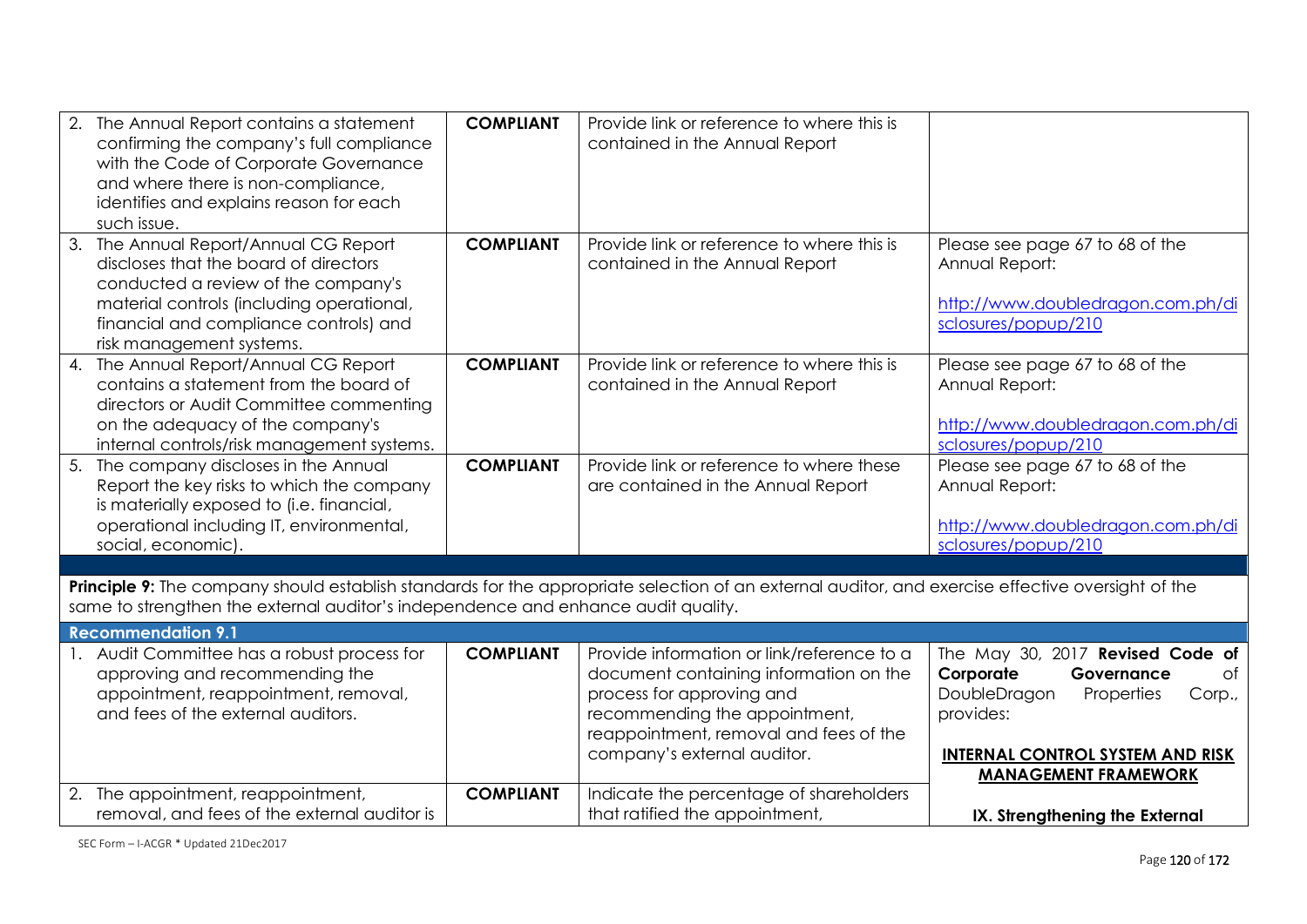| recommended by the Audit Committee,                        | reappointment, removal and fees of the | Auditor's Independence and                                            |
|------------------------------------------------------------|----------------------------------------|-----------------------------------------------------------------------|
| approved by the Board and ratified by the<br>shareholders. | external auditor.                      | <b>Improving Audit Quality</b>                                        |
|                                                            |                                        | The<br>company<br>should<br>establish                                 |
|                                                            |                                        | standards<br>for<br>the<br>appropriate                                |
|                                                            |                                        | selection of an external auditor, and                                 |
|                                                            |                                        | exercise effective oversight of the                                   |
|                                                            |                                        | same to strengthen the external<br>auditor's<br>independence<br>and   |
|                                                            |                                        | enhance audit quality.                                                |
|                                                            |                                        |                                                                       |
|                                                            |                                        | (A) External Auditor                                                  |
|                                                            |                                        |                                                                       |
|                                                            |                                        | The Audit Committee should have a<br>robust process for approving and |
|                                                            |                                        | recommending the appointment,                                         |
|                                                            |                                        | reappointment, removal, and fees of                                   |
|                                                            |                                        | external<br>auditor.<br>the<br>The                                    |
|                                                            |                                        | reappointment,<br>appointment,                                        |
|                                                            |                                        | removal, and fees of the external                                     |
|                                                            |                                        | auditor should be recommended by<br>the Audit Committee, approved by  |
|                                                            |                                        | the Board and ratified by the                                         |
|                                                            |                                        | shareholders. For removal of the                                      |
|                                                            |                                        | external auditor, the reasons<br>for                                  |
|                                                            |                                        | removal or change should<br>be                                        |
|                                                            |                                        | disclosed to the regulators and the                                   |
|                                                            |                                        | public through the company website                                    |
|                                                            |                                        | and required disclosures.<br>The Audit Committee Charter should       |
|                                                            |                                        | include the Audit<br>Committee's                                      |
|                                                            |                                        | responsibility on assessing the integrity                             |
|                                                            |                                        | and independence of external                                          |
|                                                            |                                        | auditors and exercising effective                                     |
|                                                            |                                        | oversight to review and monitor the                                   |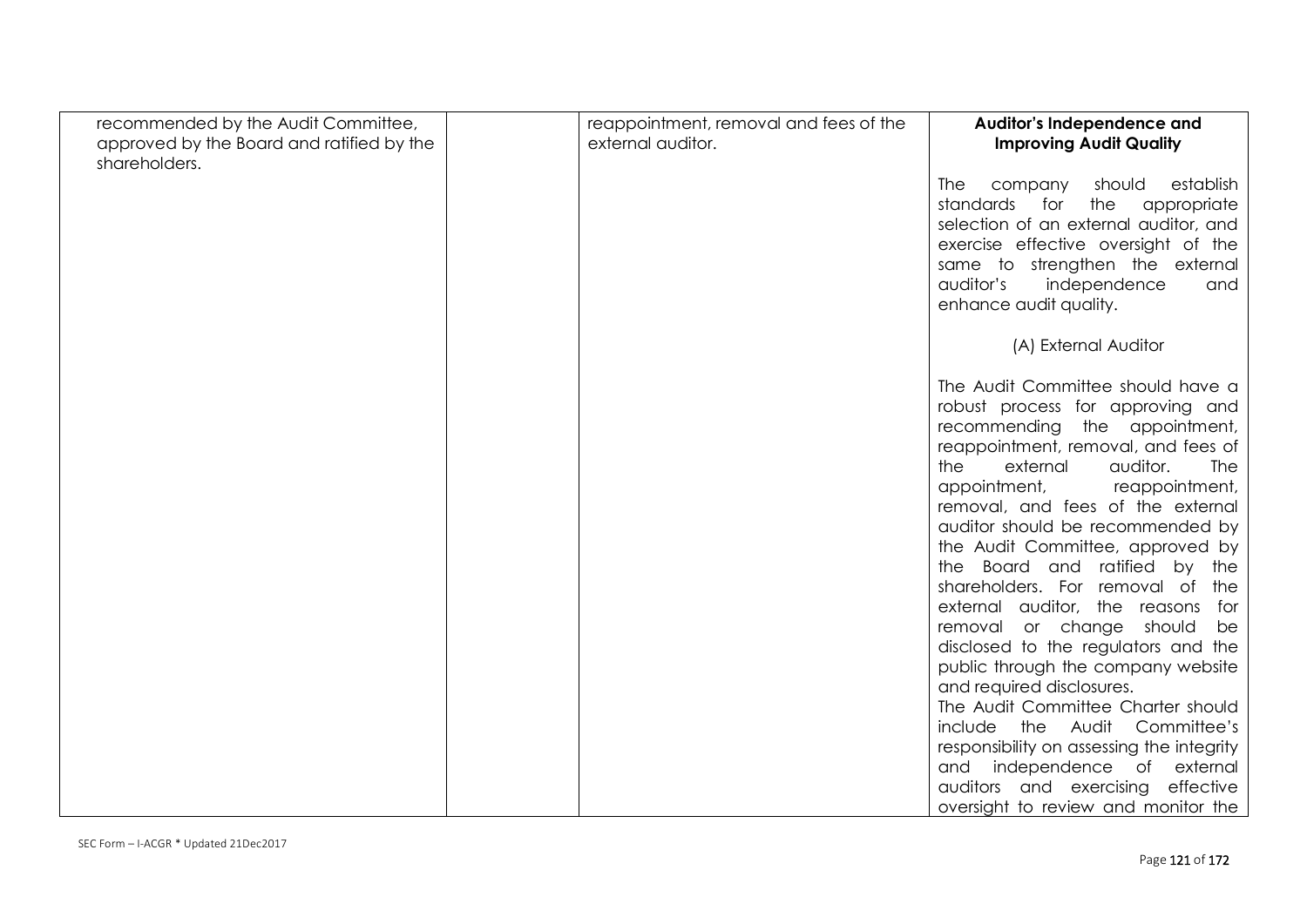| For removal of the external auditor, the<br>reasons for removal or change are<br>disclosed to the regulators and the public<br>through the company website and<br>required disclosures. | <b>COMPLIANT</b> | Provide information on or link/reference<br>to a document containing the<br>company's reason for removal or change<br>of external auditor. | external auditor's independence and<br>objectivity and the effectiveness of<br>the audit process, taking into<br>consideration<br>relevant<br>Philippine<br>professional<br>and<br>regulatory<br>requirements. The Charter should also<br>Audit Committee's<br>contain the<br>responsibility<br>on reviewing<br>and<br>monitoring the external auditor's<br>suitability and effectiveness on an<br>annual basis.<br>The company should disclose the<br>non-audit<br>nature<br>$\circ$ f<br>services<br>performed by its external auditor in the<br>Annual Report to deal with the<br>potential conflict of interest. The Audit<br>Committee should be alert for any<br>potential conflict of interest situations,<br>given the guidelines or policies on<br>non-audit services, which could be<br>viewed as impairing the external<br>auditor's objectivity.<br>No removal and/or change of<br>auditor yet in the company. |
|-----------------------------------------------------------------------------------------------------------------------------------------------------------------------------------------|------------------|--------------------------------------------------------------------------------------------------------------------------------------------|----------------------------------------------------------------------------------------------------------------------------------------------------------------------------------------------------------------------------------------------------------------------------------------------------------------------------------------------------------------------------------------------------------------------------------------------------------------------------------------------------------------------------------------------------------------------------------------------------------------------------------------------------------------------------------------------------------------------------------------------------------------------------------------------------------------------------------------------------------------------------------------------------------------------------|
| Supplement to Recommendation 9.1                                                                                                                                                        |                  |                                                                                                                                            |                                                                                                                                                                                                                                                                                                                                                                                                                                                                                                                                                                                                                                                                                                                                                                                                                                                                                                                            |
| 1. Company has a policy of rotating the lead<br>audit partner every five years.                                                                                                         | <b>COMPLIANT</b> | Provide information on or link/reference<br>to a document containing the policy of<br>rotating the lead audit partner every five<br>years. | The lead auditor of the company<br>audited<br>financial<br>which<br>the<br>statements of the company changed<br>last 2014 and it is still the current lead<br>auditor of the company.                                                                                                                                                                                                                                                                                                                                                                                                                                                                                                                                                                                                                                                                                                                                      |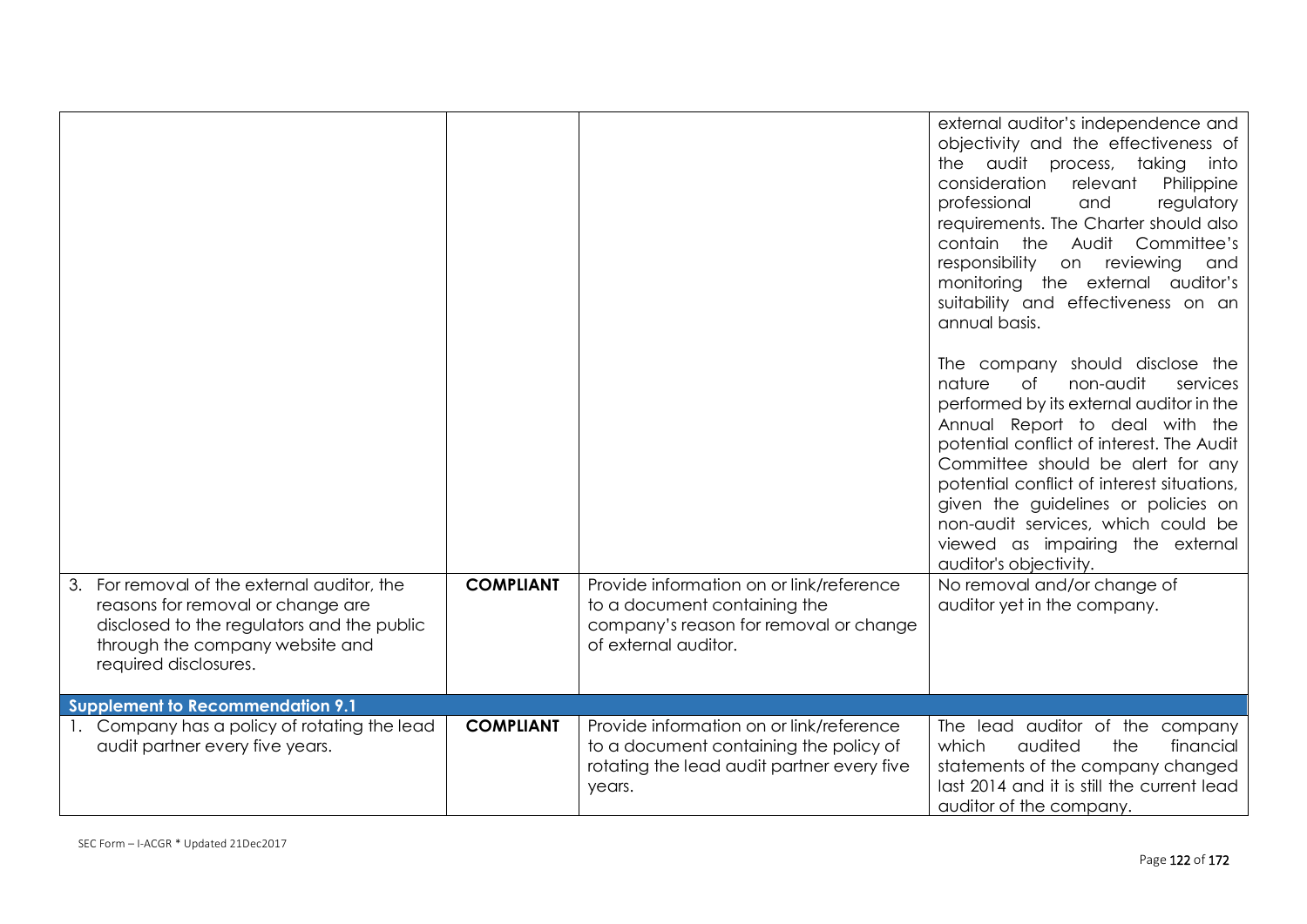| <b>Recommendation 9.2</b>                                                                                                                                                                                                                                                                                                                                                                                                                                                                                  |                  |                                                                    |                                                                                                                                                                                                                                                                                                                                                                                                                                                                                                                                                                                                                             |
|------------------------------------------------------------------------------------------------------------------------------------------------------------------------------------------------------------------------------------------------------------------------------------------------------------------------------------------------------------------------------------------------------------------------------------------------------------------------------------------------------------|------------------|--------------------------------------------------------------------|-----------------------------------------------------------------------------------------------------------------------------------------------------------------------------------------------------------------------------------------------------------------------------------------------------------------------------------------------------------------------------------------------------------------------------------------------------------------------------------------------------------------------------------------------------------------------------------------------------------------------------|
| 1. Audit Committee Charter includes the<br>Audit Committee's responsibility on:<br>assessing the integrity and<br>i.<br>independence of external auditors;<br>ii.<br>exercising effective oversight to<br>review and monitor the external<br>auditor's independence and<br>objectivity; and<br>iii.<br>exercising effective oversight to<br>review and monitor the<br>effectiveness of the audit process,<br>taking into consideration relevant<br>Philippine professional and<br>regulatory requirements. | <b>COMPLIANT</b> | Provide link/reference to the company's<br>Audit Committee Charter | The May 30, 2017 Revised Code of<br>Corporate<br>of<br>Governance<br>DoubleDragon<br>Properties<br>Corp.,<br>provides that:<br>"The Audit Committee shall consist<br>of at least three (3) directors, who<br>shall preferably have accounting<br>and finance backgrounds, one of<br>whom shall be an independent<br>director and another with audit<br>experience. The chair of the Audit<br>Committee<br>should<br>be<br>an<br>independent<br>director.<br><b>The</b><br>committee shall have the following<br>functions:                                                                                                  |
| 2. Audit Committee Charter contains the<br>Committee's responsibility on reviewing<br>and monitoring the external auditor's<br>suitability and effectiveness on an annual<br>basis.                                                                                                                                                                                                                                                                                                                        | <b>COMPLIANT</b> | Provide link/reference to the company's<br>Audit Committee Charter | a. Recommends the approval the<br>Internal Audit Charter (IA Charter),<br>which formally defines the role of<br>Internal Audit and the audit plan as<br>well as oversees the implementation<br>of the IA Charter;<br>b. Through the Internal Audit (IA)<br>Department, monitors and evaluates<br>the adequacy and effectiveness of<br>the corporation's internal control<br>system, integrity of financial reporting,<br>security of<br>physical<br>and<br>and<br>information<br>assets. Well-designed<br>internal control<br>procedures and<br>processes that will provide a system of<br>checks and balances should be in |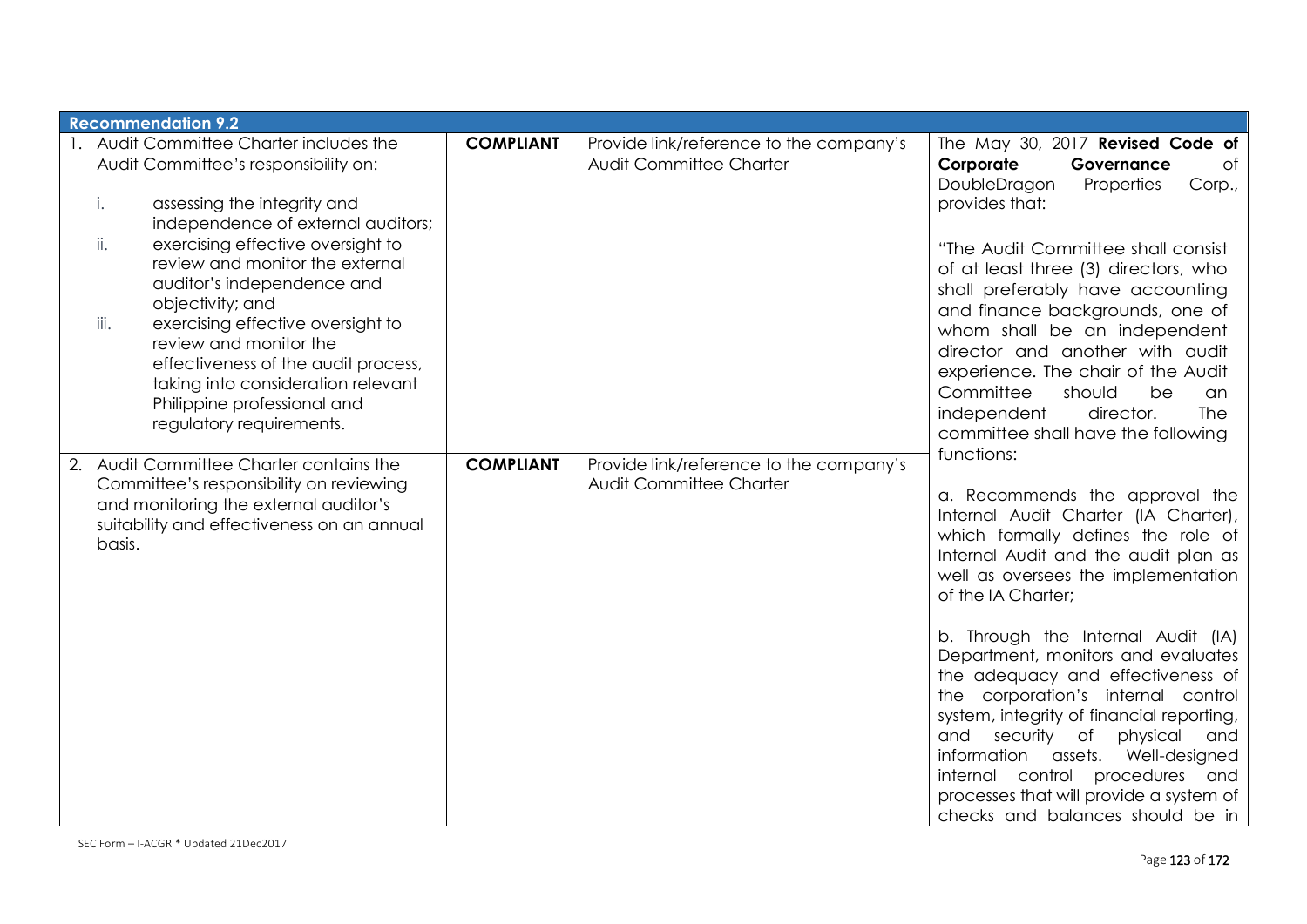|  | place in order to (a) safeguard the<br>company's resources and ensure their<br>effective utilization, (b) prevent<br>occurrence of fraud and other<br>irregularities, (c) protect the accuracy<br>and reliability of the company's<br>financial data, and (d) ensure<br>compliance with applicable laws and<br>regulations;                                                   |
|--|-------------------------------------------------------------------------------------------------------------------------------------------------------------------------------------------------------------------------------------------------------------------------------------------------------------------------------------------------------------------------------|
|  | c. Oversees the Internal Audit<br>Department, and recommends the<br>appointment and/or grounds for<br>approval of an internal audit head or<br>Chief Audit Executive (CAE). The Audit<br>Committee should also approve the<br>terms and conditions for outsourcing<br>internal audit services;                                                                                |
|  | d. Establishes and identifies the<br>reporting line of the Internal Auditor to<br>enable him to properly fulfill his duties<br>and responsibilities. For this purpose,<br>he should directly report to the Audit<br>Committee;                                                                                                                                                |
|  | Reviews<br>monitors<br>and<br>е.<br>Management's responsiveness to the<br>Internal Auditor's<br>findings and<br>recommendations;<br>f. Prior to the commencement of the<br>audit, discusses with the External<br>Auditor the nature, scope and<br>expenses of the audit, and ensures the<br>proper coordination if more than one<br>audit firm is involved in the activity to |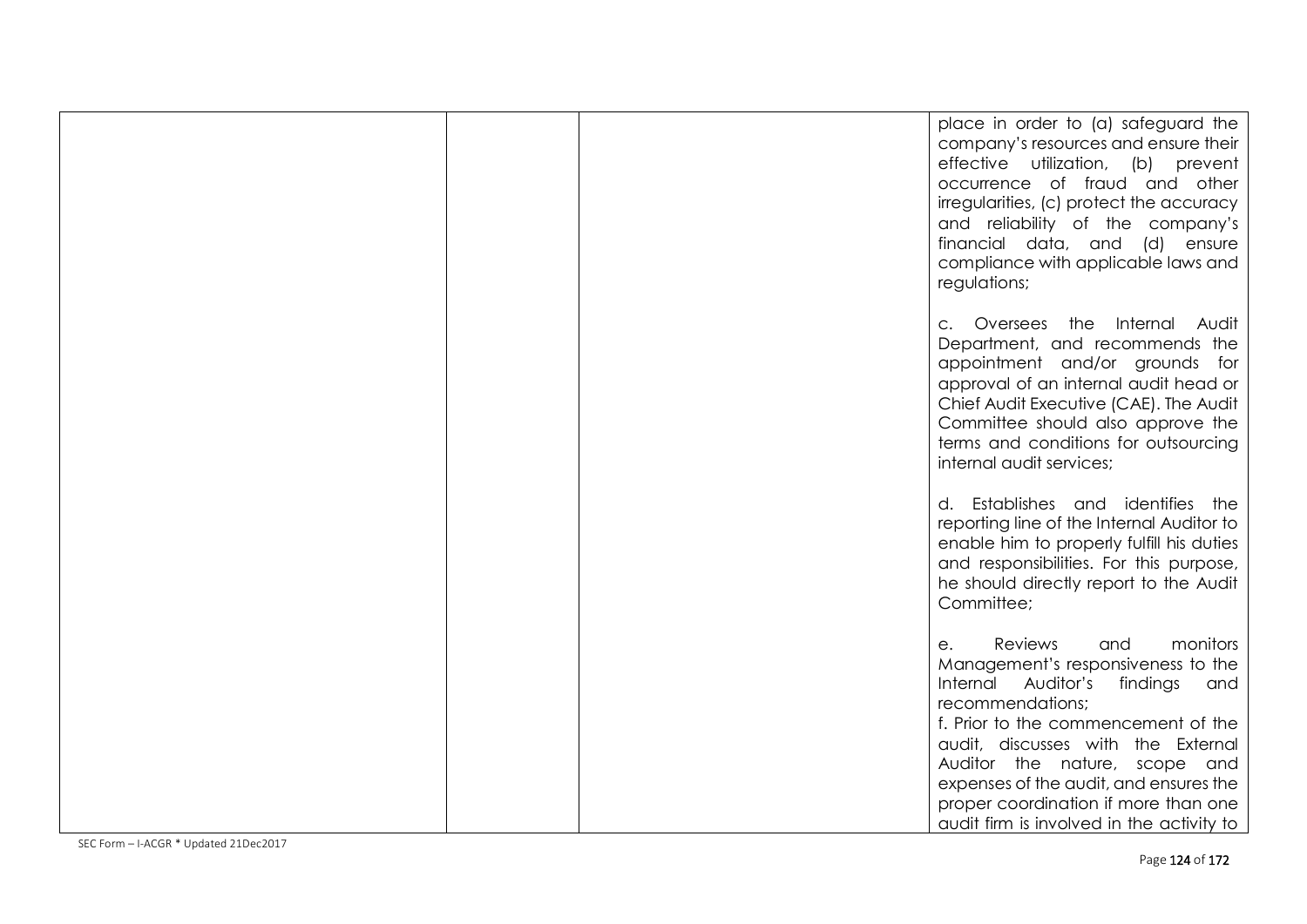| secure proper coverage and minimize<br>duplication of efforts;                                                                                                                                                                                                                                                                                                                                                                                                                                                                                                                             |
|--------------------------------------------------------------------------------------------------------------------------------------------------------------------------------------------------------------------------------------------------------------------------------------------------------------------------------------------------------------------------------------------------------------------------------------------------------------------------------------------------------------------------------------------------------------------------------------------|
| g. Evaluates and determines the non-<br>audit work, if any, of the External<br>Auditor, and periodically reviews the<br>non-audit fees paid to the External<br>Auditor in relation to the total fees<br>paid to him and to the corporation's<br>overall consultancy expenses. The<br>committee should disallow any non-<br>audit work that will conflict with his<br>duties as an External Auditor or may<br>pose a threat to his independence.<br>The non-audit work, if allowed, should<br>be disclosed in the corporation's<br>Annual Report and Annual Corporate<br>Governance Report; |
| h. Reviews and approves the Interim<br>and Annual Financial Statements<br>before their submission to the Board,<br>with particular focus on the following<br>matters:                                                                                                                                                                                                                                                                                                                                                                                                                      |
| change/s<br>Any<br>In<br>$\bullet$<br>accounting policies and<br>practices<br>Areas where a significant<br>$\bullet$<br>amount of judgment has<br>been exercised<br>Significant<br>adjustments<br>$\bullet$<br>resulting from the audit<br>Going concern assumptions<br>Compliance<br>with<br>accounting standards                                                                                                                                                                                                                                                                         |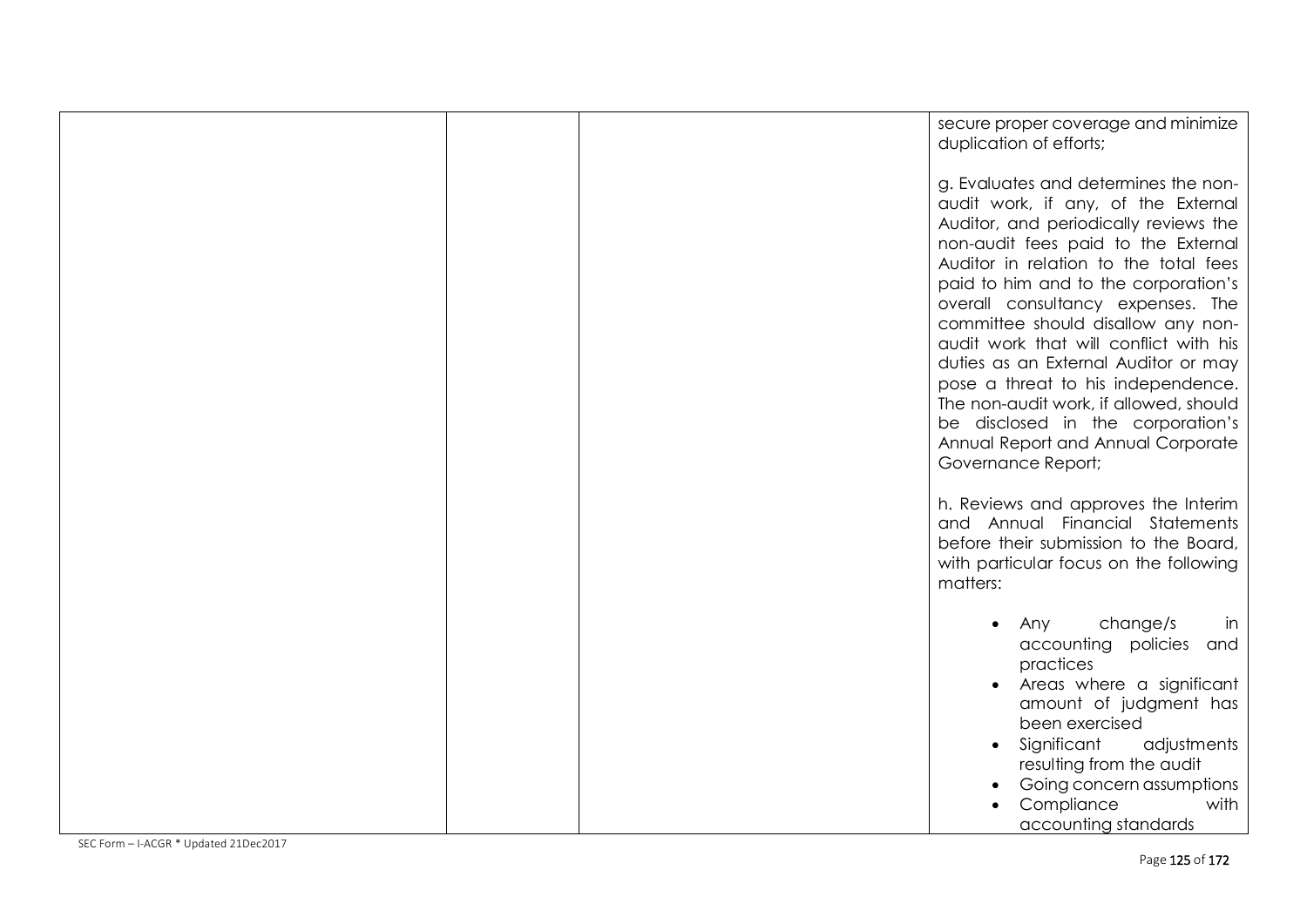|  | Compliance with tax, legal<br>regulatory<br>and<br>requirements                                                                                                                                                                                                                                                                                                          |
|--|--------------------------------------------------------------------------------------------------------------------------------------------------------------------------------------------------------------------------------------------------------------------------------------------------------------------------------------------------------------------------|
|  | i. Reviews the disposition of the<br>recommendations in the External<br>Auditor's management letter;                                                                                                                                                                                                                                                                     |
|  | j. Performs oversight functions over the<br>corporation's Internal and External<br>Auditors. It ensures the independence<br>of Internal and External Auditors, and<br>that both auditors<br>are given<br>unrestricted access to all records,<br>properties and personnel to enable<br>them to perform their respective audit<br>functions;                               |
|  | Coordinates,<br>monitors<br>k.<br>and<br>facilitates compliance with laws, rules<br>and regulations;                                                                                                                                                                                                                                                                     |
|  | I. Recommends to the Board the<br>appointment,<br>reappointment,<br>removal and fees of the External<br>Auditor, duly accredited by the<br>Commission, who undertakes an<br>independent audit of the corporation,<br>and provides an objective assurance<br>on the manner by which the financial<br>statements should be prepared and<br>presented to the stockholders." |
|  | The Audit Committee meets with the<br>Board without the presence of the<br>CEO and periodically meets with the                                                                                                                                                                                                                                                           |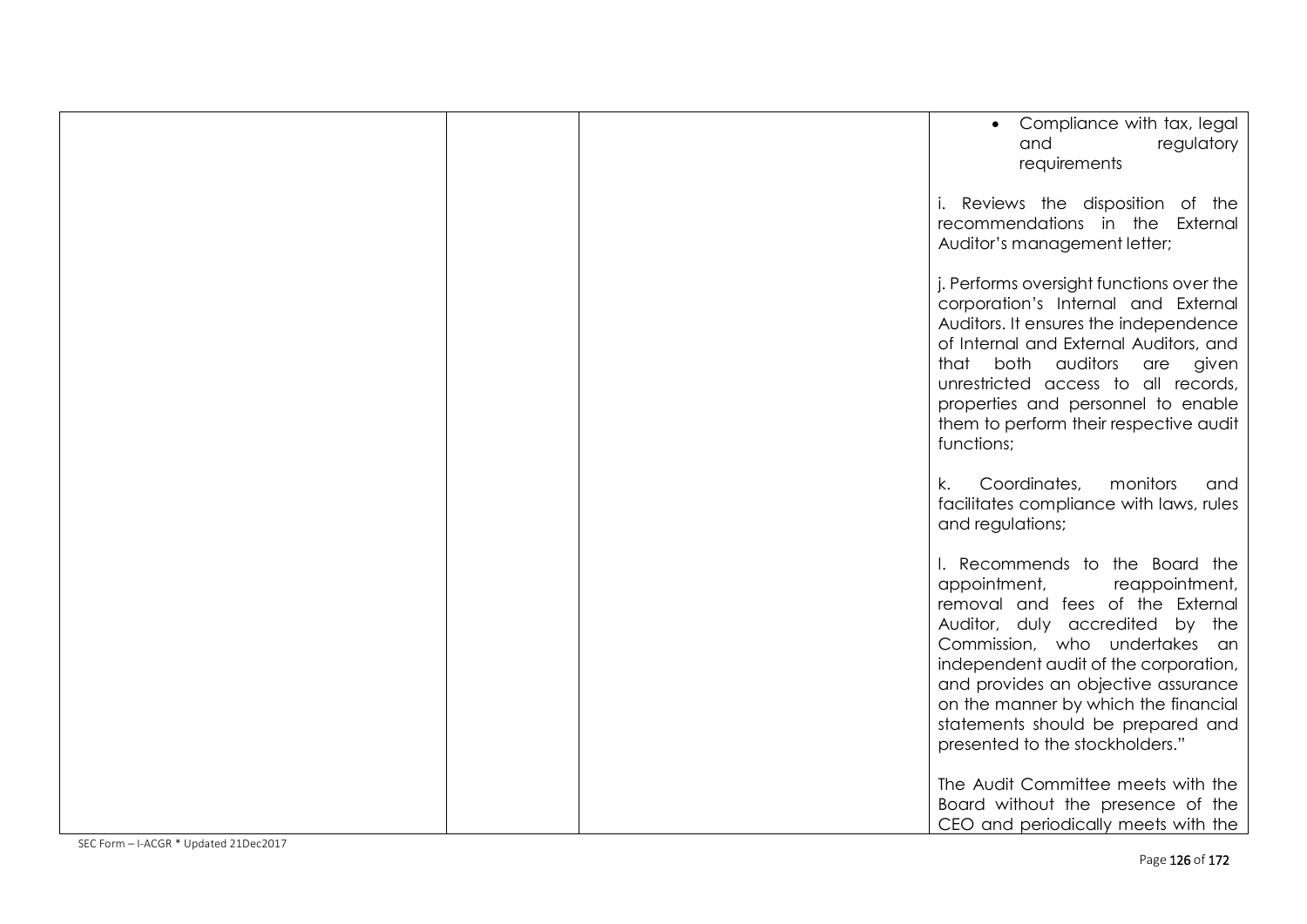|                                                                                                                                                                                                                        |                  |                                                                    | head of the internal audit.                                                                                                                                                                                                                                                                                                                                                                 |
|------------------------------------------------------------------------------------------------------------------------------------------------------------------------------------------------------------------------|------------------|--------------------------------------------------------------------|---------------------------------------------------------------------------------------------------------------------------------------------------------------------------------------------------------------------------------------------------------------------------------------------------------------------------------------------------------------------------------------------|
| <b>Supplement to Recommendations 9.2</b>                                                                                                                                                                               |                  |                                                                    |                                                                                                                                                                                                                                                                                                                                                                                             |
| 1. Audit Committee ensures that the external<br>auditor is credible, competent and has the<br>ability to understand complex related<br>party transactions, its counterparties, and<br>valuations of such transactions. | <b>COMPLIANT</b> | Provide link/reference to the company's<br>Audit Committee Charter | The May 30, 2017 Revised Code of<br>Corporate<br>Governance<br>of<br>DoubleDragon<br>Properties<br>Corp.,<br>provides that:                                                                                                                                                                                                                                                                 |
|                                                                                                                                                                                                                        |                  |                                                                    | "The Audit Committee shall consist<br>of at least three (3) directors, who<br>shall preferably have accounting<br>and finance backgrounds, one of<br>whom shall be an independent<br>director and another with audit<br>experience. The chair of the Audit<br>Committee<br>should<br>be<br>an<br>independent<br>director.<br><b>The</b><br>committee shall have the following<br>functions: |
|                                                                                                                                                                                                                        |                  |                                                                    | a. Recommends the approval the<br>Internal Audit Charter (IA Charter),<br>which formally defines the role of<br>Internal Audit and the audit plan as<br>well as oversees the implementation<br>of the IA Charter;                                                                                                                                                                           |
|                                                                                                                                                                                                                        |                  |                                                                    | b. Through the Internal Audit (IA)<br>Department, monitors and evaluates<br>the adequacy and effectiveness of<br>the corporation's internal control<br>system, integrity of financial reporting,<br>security of physical<br>and<br>and<br>information assets. Well-designed<br>internal control procedures and<br>processes that will provide a system of                                   |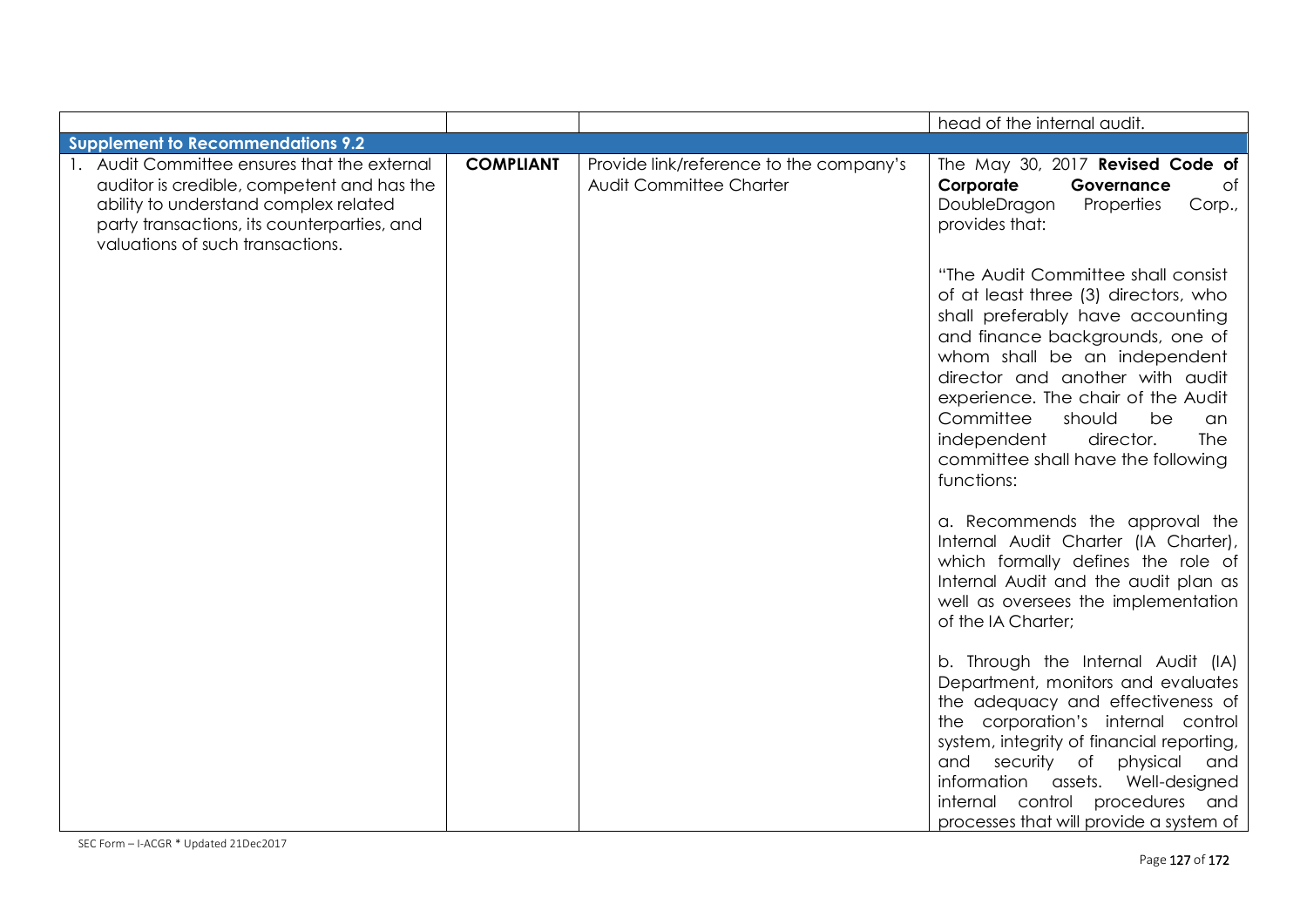|  | checks and balances should be in<br>place in order to (a) safeguard the<br>company's resources and ensure their<br>effective utilization, (b) prevent<br>occurrence of fraud and other<br>irregularities, (c) protect the accuracy<br>and reliability of the company's<br>financial data, and (d) ensure<br>compliance with applicable laws and<br>regulations; |
|--|-----------------------------------------------------------------------------------------------------------------------------------------------------------------------------------------------------------------------------------------------------------------------------------------------------------------------------------------------------------------|
|  | c. Oversees the Internal Audit<br>Department, and recommends the<br>appointment and/or grounds for<br>approval of an internal audit head or<br>Chief Audit Executive (CAE). The Audit<br>Committee should also approve the<br>terms and conditions for outsourcing<br>internal audit services;                                                                  |
|  | d. Establishes and identifies the<br>reporting line of the Internal Auditor to<br>enable him to properly fulfill his duties<br>and responsibilities. For this purpose,<br>he should directly report to the Audit<br>Committee;                                                                                                                                  |
|  | Reviews<br>monitors<br>and<br>е.<br>Management's responsiveness to the<br>Internal Auditor's<br>findings and<br>recommendations;                                                                                                                                                                                                                                |
|  | f. Prior to the commencement of the<br>audit, discusses with the External<br>Auditor the nature, scope and<br>expenses of the audit, and ensures the                                                                                                                                                                                                            |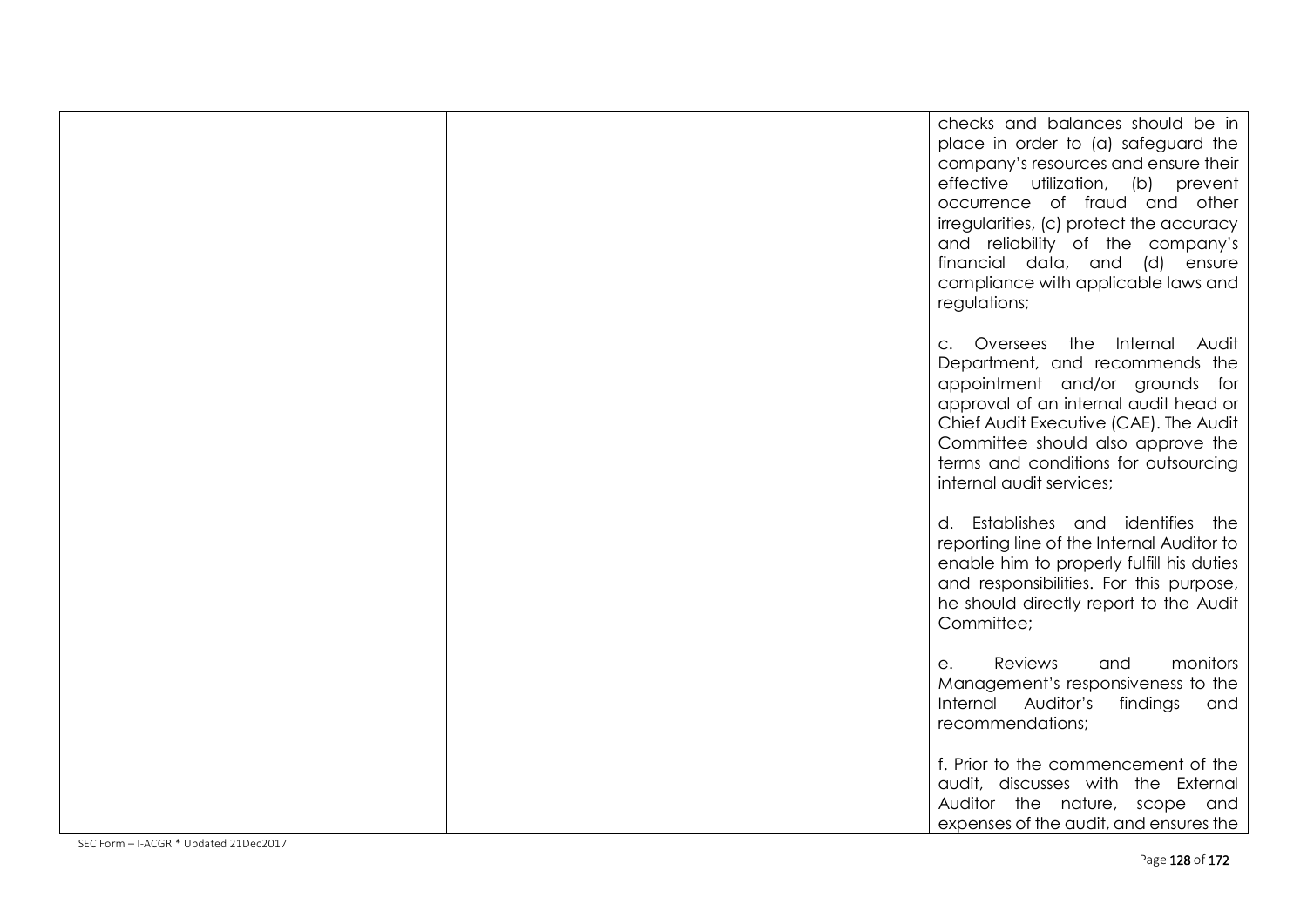|  | proper coordination if more than one<br>audit firm is involved in the activity to<br>secure proper coverage and minimize<br>duplication of efforts;                                                                                                                                                                                                                                                                                                                                                                                                                                        |
|--|--------------------------------------------------------------------------------------------------------------------------------------------------------------------------------------------------------------------------------------------------------------------------------------------------------------------------------------------------------------------------------------------------------------------------------------------------------------------------------------------------------------------------------------------------------------------------------------------|
|  | g. Evaluates and determines the non-<br>audit work, if any, of the External<br>Auditor, and periodically reviews the<br>non-audit fees paid to the External<br>Auditor in relation to the total fees<br>paid to him and to the corporation's<br>overall consultancy expenses. The<br>committee should disallow any non-<br>audit work that will conflict with his<br>duties as an External Auditor or may<br>pose a threat to his independence.<br>The non-audit work, if allowed, should<br>be disclosed in the corporation's<br>Annual Report and Annual Corporate<br>Governance Report; |
|  | h. Reviews and approves the Interim<br>and Annual Financial Statements<br>before their submission to the Board,<br>with particular focus on the following<br>matters:                                                                                                                                                                                                                                                                                                                                                                                                                      |
|  | change/s<br>Any<br>in<br>$\bullet$<br>accounting policies and<br>practices<br>Areas where a significant<br>amount of judgment has<br>been exercised<br>Significant<br>adjustments<br>resulting from the audit<br>Going concern assumptions<br>$\bullet$                                                                                                                                                                                                                                                                                                                                    |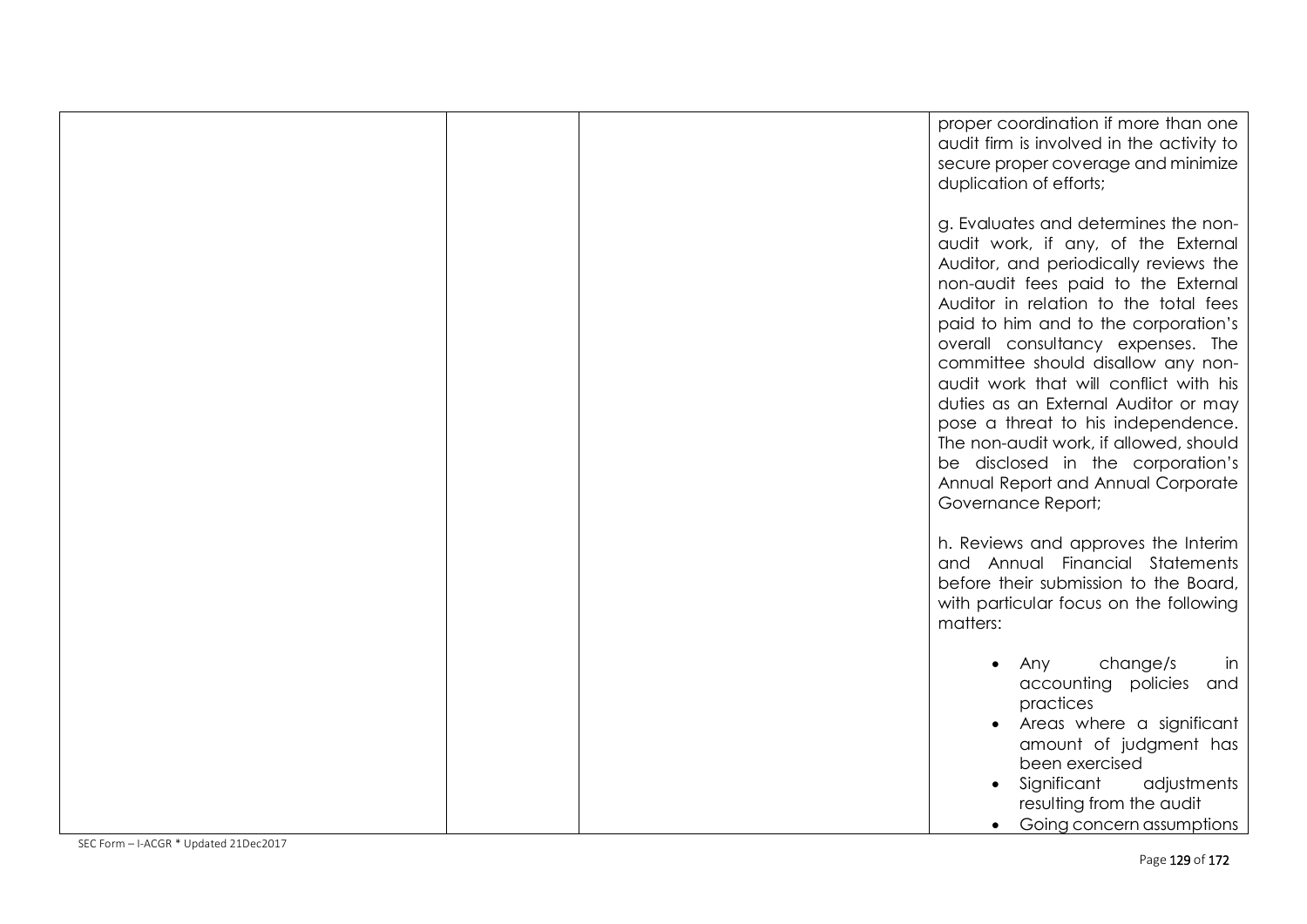|  | with<br>• Compliance<br>accounting standards<br>Compliance with tax, legal<br>regulatory<br>and<br>requirements                                                                                                                                                                                                                                                                                                |
|--|----------------------------------------------------------------------------------------------------------------------------------------------------------------------------------------------------------------------------------------------------------------------------------------------------------------------------------------------------------------------------------------------------------------|
|  | i. Reviews the disposition of the<br>recommendations in the External<br>Auditor's management letter;                                                                                                                                                                                                                                                                                                           |
|  | j. Performs oversight functions over the<br>corporation's Internal and External<br>Auditors. It ensures the independence<br>of Internal and External Auditors, and<br>that both auditors are<br>given<br>unrestricted access to all records,<br>properties and personnel to enable<br>them to perform their respective audit<br>functions;                                                                     |
|  | Coordinates,<br>monitors<br>k.<br>and<br>facilitates compliance with laws, rules<br>and regulations;                                                                                                                                                                                                                                                                                                           |
|  | I. Recommends to the Board the<br>appointment,<br>reappointment,<br>removal and fees of the External<br>Auditor, duly accredited by the<br>Commission, who undertakes an<br>independent audit of the corporation,<br>and provides an objective assurance<br>on the manner by which the financial<br>statements should be prepared and<br>presented to the stockholders."<br>The Audit Committee meets with the |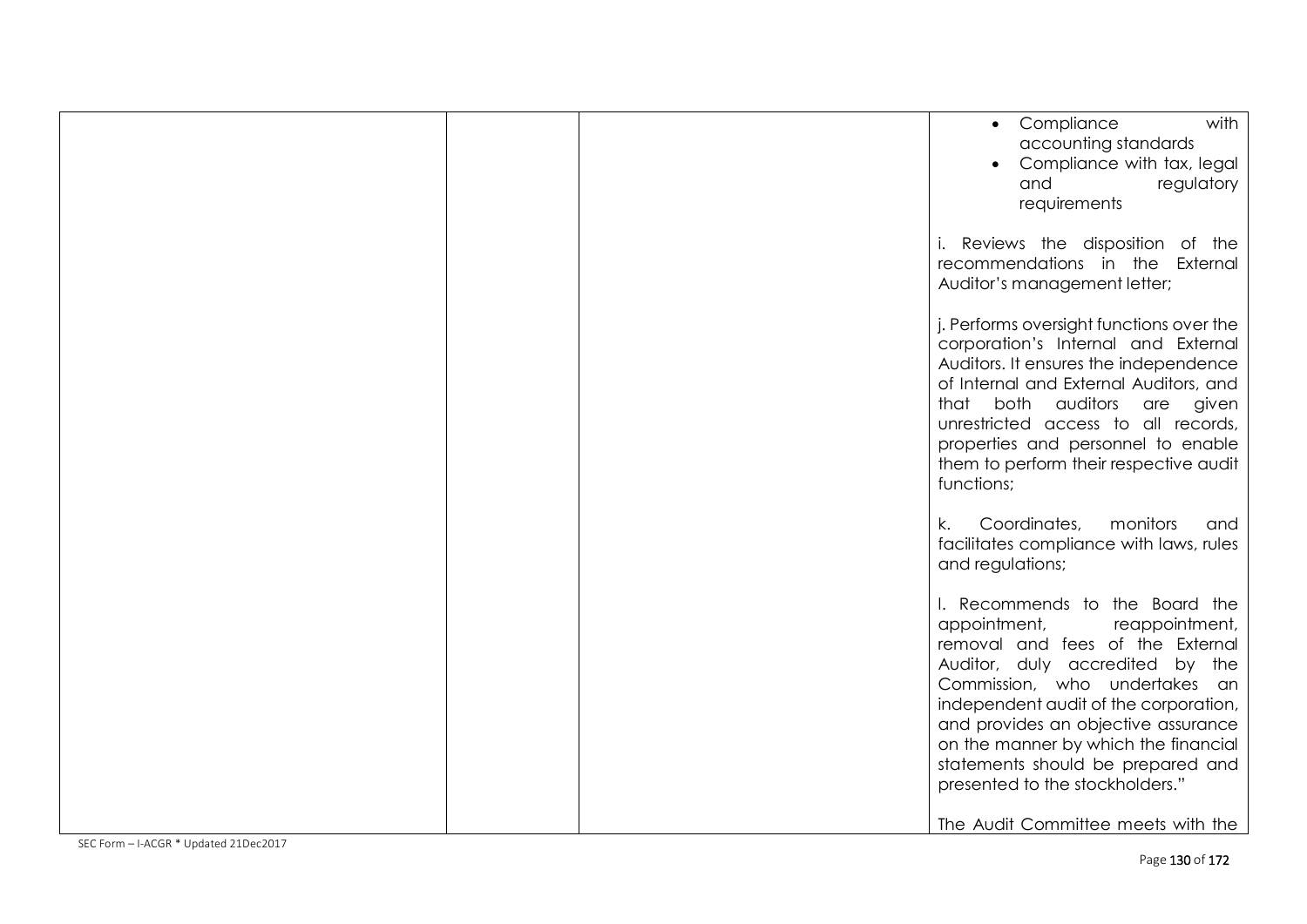|                                                                                                     |                  |                                                                    | Board without the presence of the<br>CEO and periodically meets with the<br>head of the internal audit.                                                                                                                                                                                                                                                                                     |
|-----------------------------------------------------------------------------------------------------|------------------|--------------------------------------------------------------------|---------------------------------------------------------------------------------------------------------------------------------------------------------------------------------------------------------------------------------------------------------------------------------------------------------------------------------------------------------------------------------------------|
| 2. Audit Committee ensures that the external<br>auditor has adequate quality control<br>procedures. | <b>COMPLIANT</b> | Provide link/reference to the company's<br>Audit Committee Charter | The May 30, 2017 Revised Code of<br>Corporate<br>Governance<br>Оf<br>DoubleDragon<br>Properties<br>Corp.,<br>provides that:                                                                                                                                                                                                                                                                 |
|                                                                                                     |                  |                                                                    | "The Audit Committee shall consist<br>of at least three (3) directors, who<br>shall preferably have accounting<br>and finance backgrounds, one of<br>whom shall be an independent<br>director and another with audit<br>experience. The chair of the Audit<br>Committee<br>should<br>be<br>an<br>independent<br>director.<br><b>The</b><br>committee shall have the following<br>functions: |
|                                                                                                     |                  |                                                                    | a. Recommends the approval the<br>Internal Audit Charter (IA Charter),<br>which formally defines the role of<br>Internal Audit and the audit plan as<br>well as oversees the implementation<br>of the IA Charter;                                                                                                                                                                           |
|                                                                                                     |                  |                                                                    | b. Through the Internal Audit (IA)<br>Department, monitors and evaluates<br>the adequacy and effectiveness of<br>the corporation's internal control<br>system, integrity of financial reporting,<br>and<br>security of<br>physical<br>and<br>information<br>assets.<br>Well-designed<br>internal control procedures and                                                                     |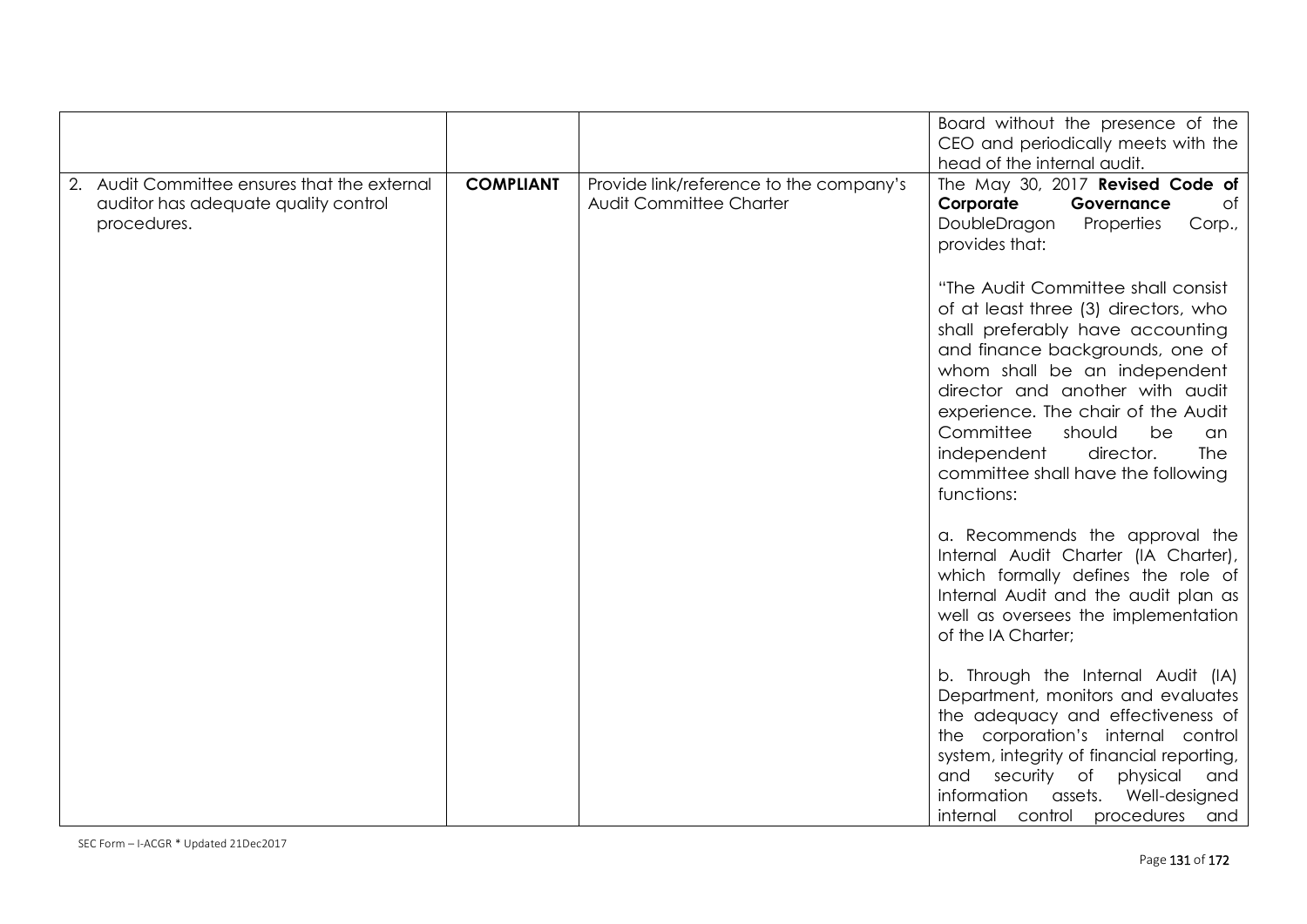|  | processes that will provide a system of<br>checks and balances should be in<br>place in order to (a) safeguard the<br>company's resources and ensure their<br>effective utilization, (b) prevent<br>occurrence of fraud and other<br>irregularities, (c) protect the accuracy<br>and reliability of the company's<br>financial data, and (d) ensure<br>compliance with applicable laws and<br>regulations; |
|--|------------------------------------------------------------------------------------------------------------------------------------------------------------------------------------------------------------------------------------------------------------------------------------------------------------------------------------------------------------------------------------------------------------|
|  | c. Oversees the Internal Audit<br>Department, and recommends the<br>appointment and/or grounds for<br>approval of an internal audit head or<br>Chief Audit Executive (CAE). The Audit<br>Committee should also approve the<br>terms and conditions for outsourcing<br>internal audit services;                                                                                                             |
|  | d. Establishes and identifies the<br>reporting line of the Internal Auditor to<br>enable him to properly fulfill his duties<br>and responsibilities. For this purpose,<br>he should directly report to the Audit<br>Committee;                                                                                                                                                                             |
|  | Reviews<br>and<br>monitors<br>e.<br>Management's responsiveness to the<br>Internal Auditor's findings and<br>recommendations;<br>f. Prior to the commencement of the<br>audit, discusses with the External<br>Auditor the nature, scope and<br>expenses of the audit, and ensures the                                                                                                                      |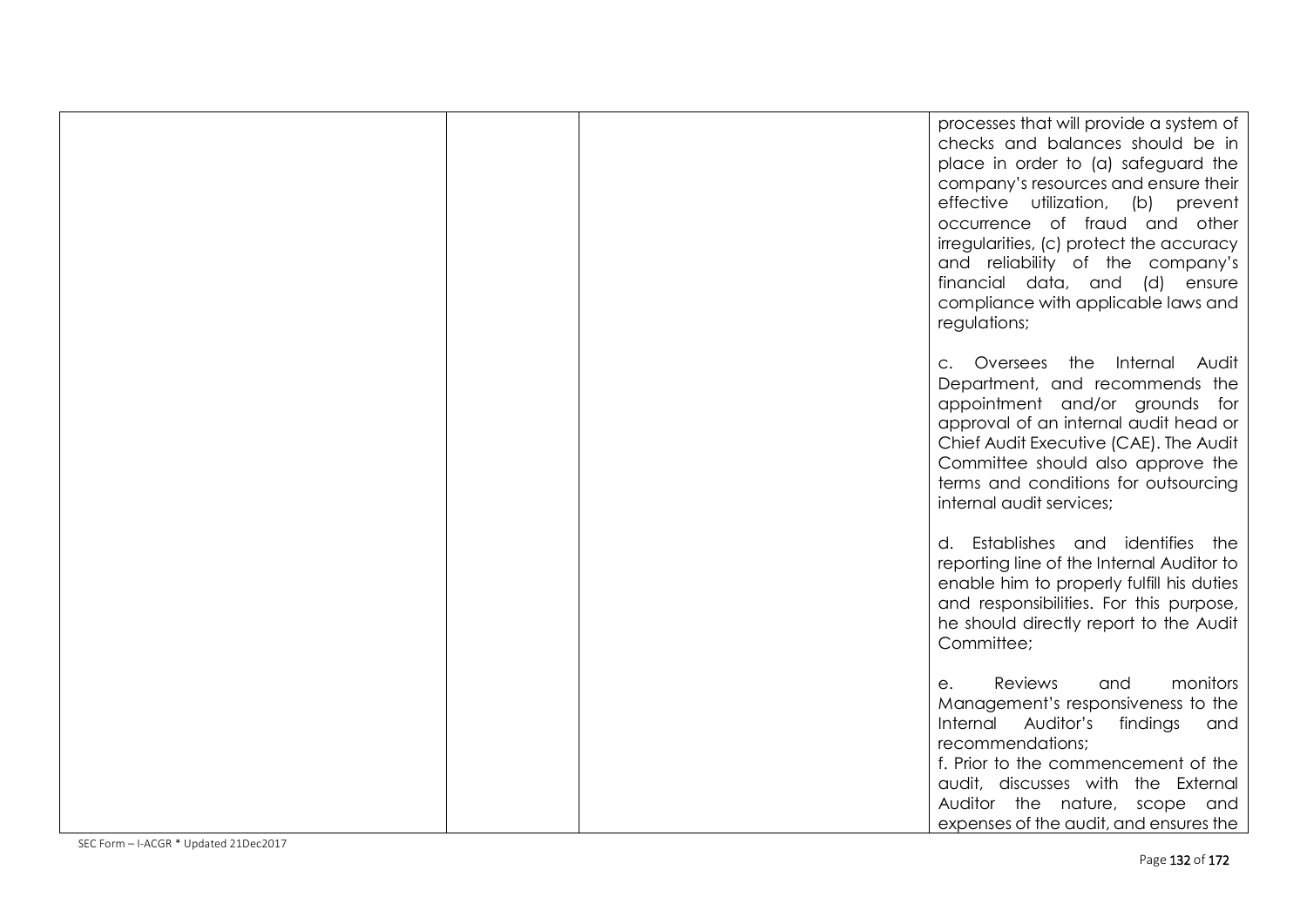|  | proper coordination if more than one<br>audit firm is involved in the activity to<br>secure proper coverage and minimize<br>duplication of efforts;                                                                                                                                                                                                                                                                                                                                                                                                                                        |
|--|--------------------------------------------------------------------------------------------------------------------------------------------------------------------------------------------------------------------------------------------------------------------------------------------------------------------------------------------------------------------------------------------------------------------------------------------------------------------------------------------------------------------------------------------------------------------------------------------|
|  | g. Evaluates and determines the non-<br>audit work, if any, of the External<br>Auditor, and periodically reviews the<br>non-audit fees paid to the External<br>Auditor in relation to the total fees<br>paid to him and to the corporation's<br>overall consultancy expenses. The<br>committee should disallow any non-<br>audit work that will conflict with his<br>duties as an External Auditor or may<br>pose a threat to his independence.<br>The non-audit work, if allowed, should<br>be disclosed in the corporation's<br>Annual Report and Annual Corporate<br>Governance Report; |
|  | h. Reviews and approves the Interim<br>and Annual Financial Statements<br>before their submission to the Board,<br>with particular focus on the following<br>matters:                                                                                                                                                                                                                                                                                                                                                                                                                      |
|  | change/s<br>Any<br>in<br>$\bullet$<br>accounting policies and<br>practices<br>Areas where a significant<br>amount of judgment has<br>been exercised<br>Significant<br>adjustments<br>resulting from the audit<br>Going concern assumptions<br>$\bullet$                                                                                                                                                                                                                                                                                                                                    |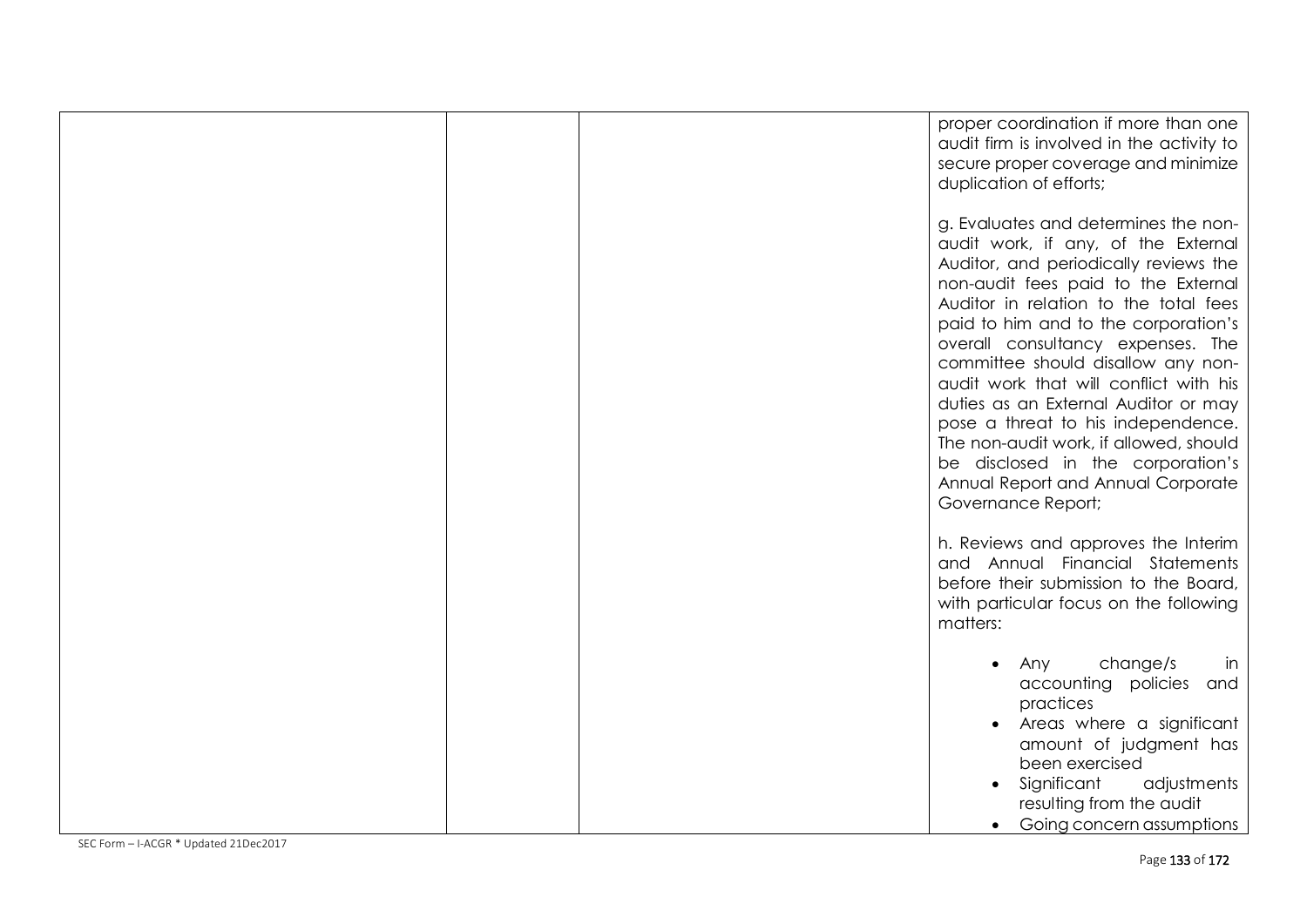|  | with<br>• Compliance<br>accounting standards<br>Compliance with tax, legal<br>regulatory<br>and<br>requirements                                                                                                                                                                                                                                                                                               |
|--|---------------------------------------------------------------------------------------------------------------------------------------------------------------------------------------------------------------------------------------------------------------------------------------------------------------------------------------------------------------------------------------------------------------|
|  | i. Reviews the disposition of the<br>recommendations in the External<br>Auditor's management letter;                                                                                                                                                                                                                                                                                                          |
|  | j. Performs oversight functions over the<br>corporation's Internal and External<br>Auditors. It ensures the independence<br>of Internal and External Auditors, and<br>that both auditors are<br>given<br>unrestricted access to all records,<br>properties and personnel to enable<br>them to perform their respective audit<br>functions;                                                                    |
|  | Coordinates,<br>monitors<br>k.<br>and<br>facilitates compliance with laws, rules<br>and regulations;                                                                                                                                                                                                                                                                                                          |
|  | I. Recommends to the Board the<br>appointment,<br>reappointment,<br>removal and fees of the External<br>Auditor, duly accredited by the<br>Commission, who undertakes an<br>independent audit of the corporation,<br>and provides an objective assurance<br>on the manner by which the financial<br>statements should be prepared and<br>presented to the stockholders.<br>The Audit Committee meets with the |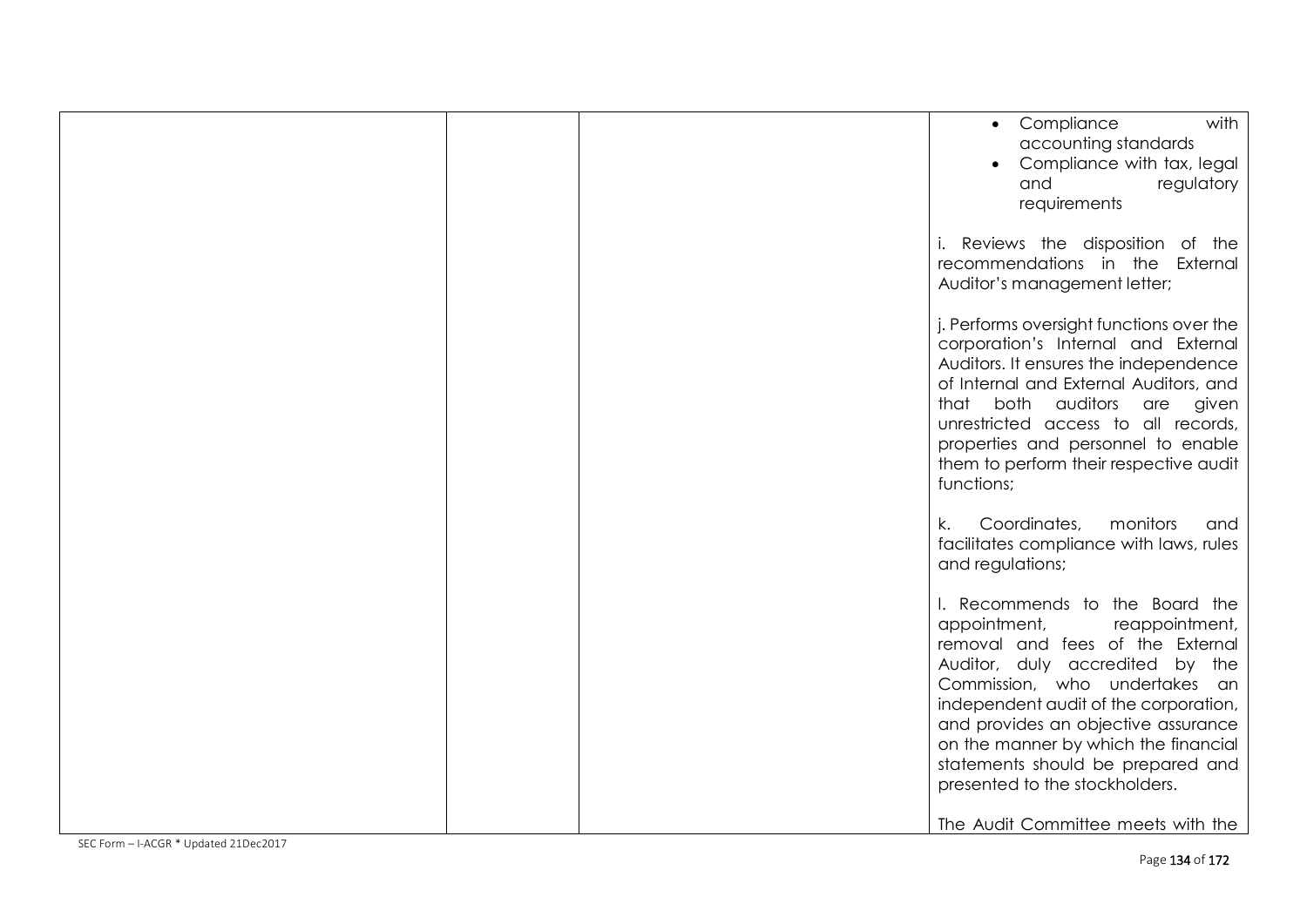|                                                                                                                                                                                                                               |                  |                                                                                         | Board without the presence of the<br>CEO and periodically meets with the<br>head of the internal audit.                                                                                                                                                                                                                                                                                                                                                                                                                                                                                                                                                                                                                                      |
|-------------------------------------------------------------------------------------------------------------------------------------------------------------------------------------------------------------------------------|------------------|-----------------------------------------------------------------------------------------|----------------------------------------------------------------------------------------------------------------------------------------------------------------------------------------------------------------------------------------------------------------------------------------------------------------------------------------------------------------------------------------------------------------------------------------------------------------------------------------------------------------------------------------------------------------------------------------------------------------------------------------------------------------------------------------------------------------------------------------------|
| <b>Recommendation 9.3</b>                                                                                                                                                                                                     |                  |                                                                                         |                                                                                                                                                                                                                                                                                                                                                                                                                                                                                                                                                                                                                                                                                                                                              |
| Company discloses the nature of non-<br>audit services performed by its external<br>auditor in the Annual Report to deal with<br>the potential conflict of interest.                                                          | <b>COMPLIANT</b> | Disclose the nature of non-audit services<br>performed by the external auditor, if any. | There are no non-audit services<br>performed by the external auditor.                                                                                                                                                                                                                                                                                                                                                                                                                                                                                                                                                                                                                                                                        |
| 2. Audit Committee stays alert for any<br>potential conflict of interest situations,<br>given the guidelines or policies on non-<br>audit services, which could be viewed as<br>impairing the external auditor's objectivity. | <b>COMPLIANT</b> | Provide link or reference to guidelines or<br>policies on non-audit services            | The May 30, 2017 Revised Code of<br>Corporate<br>Governance<br>0f<br>DoubleDragon<br>Properties<br>Corp.,<br>provides that the Audit Committee:<br>"Evaluates and determines the non-<br>audit work, if any, of the External<br>Auditor, and periodically reviews the<br>non-audit fees paid to the External<br>Auditor in relation to the total fees<br>paid to him and to the corporation's<br>overall consultancy expenses. The<br>committee should disallow any non-<br>audit work that will conflict with his<br>duties as an External Auditor or may<br>pose a threat to his independence.<br>The non-audit work, if allowed, should<br>be disclosed in the corporation's<br>Annual Report and Annual Corporate<br>Governance Report." |
| <b>Supplement to Recommendation 9.3</b>                                                                                                                                                                                       |                  |                                                                                         |                                                                                                                                                                                                                                                                                                                                                                                                                                                                                                                                                                                                                                                                                                                                              |
| 1. Fees paid for non-audit services do not<br>outweigh the fees paid for audit services.                                                                                                                                      | <b>COMPLIANT</b> | Provide information on audit and non-<br>audit fees paid.                               | The Audit Fees and Audit Related Fees<br>of the External Auditor outweigh the all<br>other fees.                                                                                                                                                                                                                                                                                                                                                                                                                                                                                                                                                                                                                                             |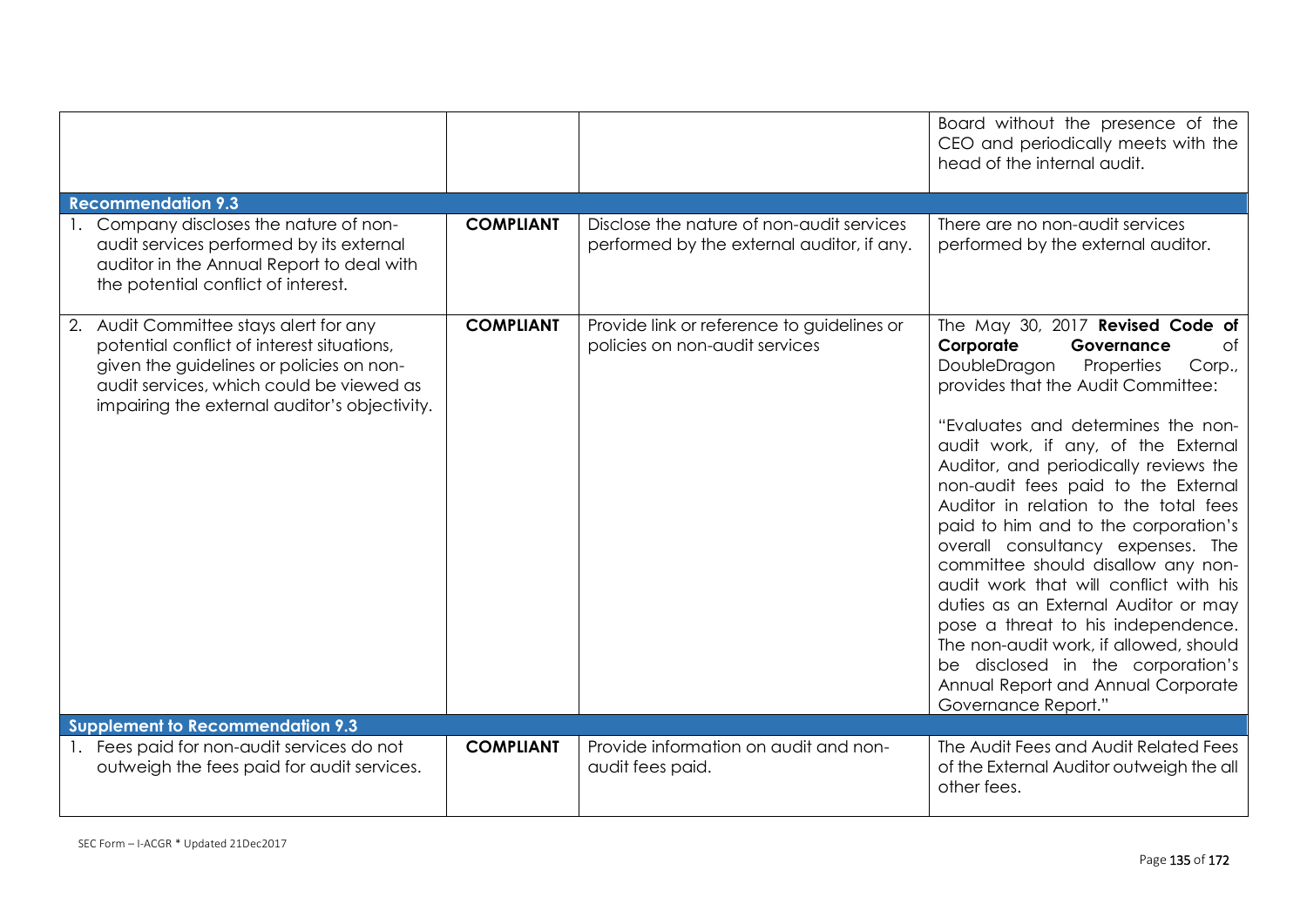|                                                                                                                                                                                                                                                                                                                                    |                  |                                                                                                                                                                                                                                                                             | Please see page 25 of the 2019<br>Definitive Information Statement.<br>http://www.doubledragon.com.ph/di<br>sclosures/popup/212                                                                                                                                                                                                                                              |
|------------------------------------------------------------------------------------------------------------------------------------------------------------------------------------------------------------------------------------------------------------------------------------------------------------------------------------|------------------|-----------------------------------------------------------------------------------------------------------------------------------------------------------------------------------------------------------------------------------------------------------------------------|------------------------------------------------------------------------------------------------------------------------------------------------------------------------------------------------------------------------------------------------------------------------------------------------------------------------------------------------------------------------------|
| <b>Additional Recommendation to Principle 9</b>                                                                                                                                                                                                                                                                                    |                  |                                                                                                                                                                                                                                                                             |                                                                                                                                                                                                                                                                                                                                                                              |
| 1. Company's external auditor is duly<br>accredited by the SEC under Group A<br>category.                                                                                                                                                                                                                                          | <b>COMPLIANT</b> | Provide information on company's<br>external auditor, such as:<br>1. Name of the audit engagement<br>partner;<br>Accreditation number:<br>2.<br>Date Accredited;<br>3.<br>Expiry date of accreditation; and<br>4.<br>5. Name, address, contact number<br>of the audit firm. | The company's external auditor is:<br>1. Daryl P. Virocel of R.G. Manabat &<br>Co. (KPMG);<br>2. With Accreditation no. of 1386-AR-<br>3. Date Accredited: June 15, 2017;<br>4. Expiry Date of Accreditation: June<br>14, 2020; and<br>5. Name of Audit Firm: R.G. Manabat<br>& Co.,<br>Address: The KPMG Center, 6787<br>Ayala Ave, Makati<br>Contact Number: (02) 885 7000 |
| 2. Company's external auditor agreed to be<br>subjected to the SEC Oversight Assurance<br>Review (SOAR) Inspection Program<br>conducted by the SEC's Office of the<br>General Accountant (OGA).<br>Principle 10: The company should ensure that the material and reportable non-financial and sustainability issues are disclosed. | <b>COMPLIANT</b> | Provide information on the following:<br>Date it was subjected to SOAR<br>inspection, if subjected;<br>2. Name of the Audit firm; and<br>Members of the engagement<br>3.<br>team inspected by the SEC.                                                                      | Since R.G. Manabat & Co., audits<br>listed companies it is subject to the<br>SEC's SOAR inspection. However, it has<br>yet to receive notification from the<br>SEC for this matter.                                                                                                                                                                                          |
| <b>Recommendation 10.1</b>                                                                                                                                                                                                                                                                                                         |                  |                                                                                                                                                                                                                                                                             |                                                                                                                                                                                                                                                                                                                                                                              |
| 1. Board has a clear and focused policy on<br>the disclosure of non-financial information,<br>with emphasis on the management of<br>economic, environmental, social and                                                                                                                                                            | <b>COMPLIANT</b> | Disclose or provide link on the company's<br>policies and practices on the disclosure of<br>non-financial information, including EESG<br>issues.                                                                                                                            | http://www.doubledragon.com.ph/ir<br>/companys-policies                                                                                                                                                                                                                                                                                                                      |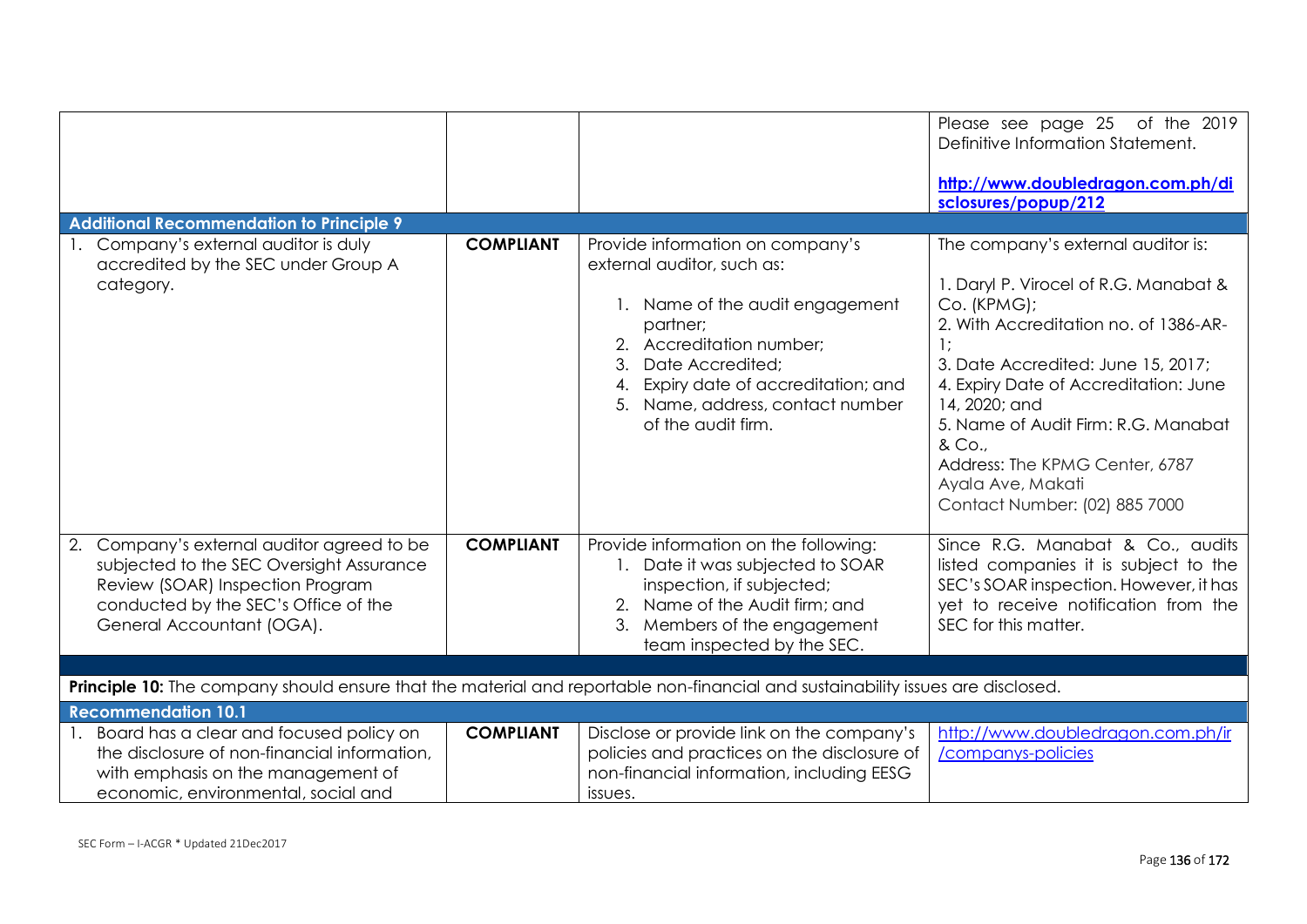| governance (EESG) issues of its business,<br>which underpin sustainability.                                                                     |                  |                                                                                 |                                                                                                                                                                                                                                  |
|-------------------------------------------------------------------------------------------------------------------------------------------------|------------------|---------------------------------------------------------------------------------|----------------------------------------------------------------------------------------------------------------------------------------------------------------------------------------------------------------------------------|
| Company adopts a globally recognized<br>2.<br>standard/framework in reporting<br>sustainability and non-financial issues.                       | <b>COMPLIANT</b> | Provide link to Sustainability Report, if any.<br>Disclose the standards used.  | It is the policy of the company to<br>adopt to a standard/framework in<br>sustainability and non-<br>reporting<br>financial issues by implementing said<br>policy especially regarding EESG.<br>http://www.doubledragon.com.ph/p |
|                                                                                                                                                 |                  |                                                                                 | age/corporate-social-responsibility                                                                                                                                                                                              |
|                                                                                                                                                 |                  |                                                                                 |                                                                                                                                                                                                                                  |
| Principle 11: The company should maintain a comprehensive and cost-efficient communication channel for disseminating relevant information. This |                  |                                                                                 |                                                                                                                                                                                                                                  |
| channel is crucial for informed decision-making by investors, stakeholders and other interested users.<br><b>Recommendation 11.1</b>            |                  |                                                                                 |                                                                                                                                                                                                                                  |
| Company has media and analysts'<br>$\mathbf{1}$ .                                                                                               | <b>COMPLIANT</b> | Disclose and identify the communication                                         | Basically, it is the company's website                                                                                                                                                                                           |
| briefings as channels of communication to                                                                                                       |                  | channels used by the company (i.e.,                                             | that is the medium of channel used                                                                                                                                                                                               |
| ensure the timely and accurate                                                                                                                  |                  | website, Analyst's briefing, Media                                              | by the company:                                                                                                                                                                                                                  |
| dissemination of public, material and<br>relevant information to its shareholders                                                               |                  | briefings /press conferences, Quarterly<br>reporting, Current reporting, etc.). | http://www.doubledragon.com.ph/h                                                                                                                                                                                                 |
| and other investors.                                                                                                                            |                  | Provide links, if any.                                                          | ome                                                                                                                                                                                                                              |
|                                                                                                                                                 |                  |                                                                                 |                                                                                                                                                                                                                                  |
| <b>Supplemental to Principle 11</b>                                                                                                             |                  |                                                                                 |                                                                                                                                                                                                                                  |
| 1. Company has a website disclosing up-to-<br>date information on the following:                                                                | <b>COMPLIANT</b> | Provide link to company website                                                 | http://www.doubledragon.com.ph/h<br>ome                                                                                                                                                                                          |
| a. Financial statements/reports (latest                                                                                                         | <b>COMPLIANT</b> |                                                                                 | http://www.doubledragon.com.ph/p                                                                                                                                                                                                 |
| quarterly)                                                                                                                                      |                  |                                                                                 | age/financial-reports                                                                                                                                                                                                            |
| b. Materials provided in briefings to                                                                                                           | <b>COMPLIANT</b> |                                                                                 | http://www.doubledragon.com.ph/p                                                                                                                                                                                                 |
| analysts and media                                                                                                                              |                  |                                                                                 | age/investors                                                                                                                                                                                                                    |
| c. Downloadable annual report                                                                                                                   | <b>COMPLIANT</b> |                                                                                 |                                                                                                                                                                                                                                  |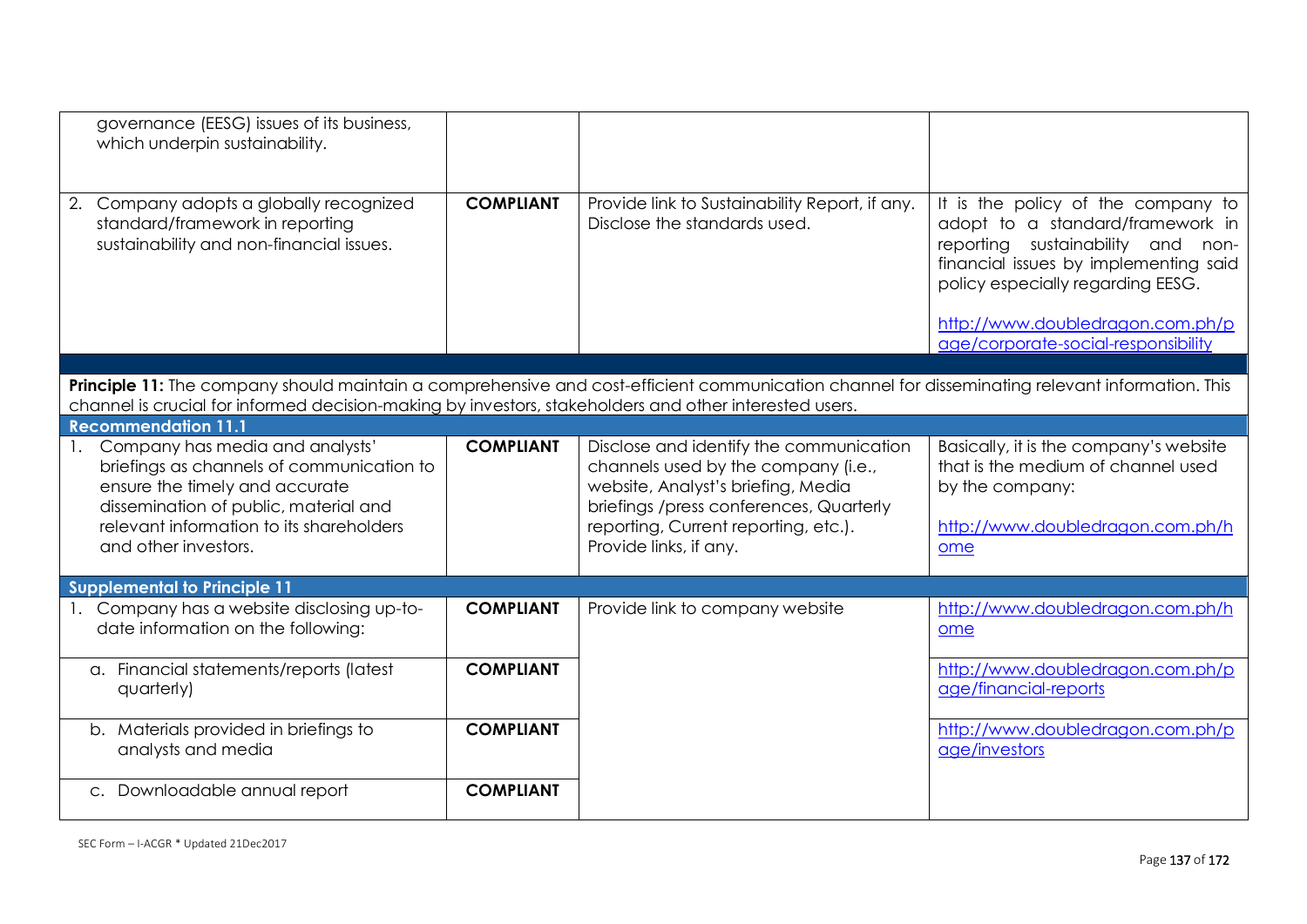| d. Notice of ASM and/or SSM                                                                                                                                                                                                  | <b>COMPLIANT</b> |                                                                                                                                      |                                                                                                                                                                                                                                                                                   |
|------------------------------------------------------------------------------------------------------------------------------------------------------------------------------------------------------------------------------|------------------|--------------------------------------------------------------------------------------------------------------------------------------|-----------------------------------------------------------------------------------------------------------------------------------------------------------------------------------------------------------------------------------------------------------------------------------|
| e. Minutes of ASM and/or SSM                                                                                                                                                                                                 | <b>COMPLIANT</b> |                                                                                                                                      |                                                                                                                                                                                                                                                                                   |
| Company's Articles of Incorporation<br>and By-Laws                                                                                                                                                                           | <b>COMPLIANT</b> |                                                                                                                                      |                                                                                                                                                                                                                                                                                   |
| <b>Additional Recommendation to Principle 11</b>                                                                                                                                                                             |                  |                                                                                                                                      |                                                                                                                                                                                                                                                                                   |
| 1. Company complies with SEC-prescribed<br>website template.                                                                                                                                                                 | <b>COMPLIANT</b> |                                                                                                                                      | Pursuant to SEC Memorandum<br>Circular No. 11 Series of 2014<br>providing for the template for<br>publicly-listed companies' website,<br>DD has complied with such and its<br>website is:<br>http://www.doubledragon.com.ph/h<br>ome                                              |
|                                                                                                                                                                                                                              |                  | <b>Internal Control System and Risk Management Framework</b>                                                                         |                                                                                                                                                                                                                                                                                   |
| Principle 12: To ensure the integrity, transparency and proper governance in the conduct of its affairs, the company should have a strong and<br>effective internal control system and enterprise risk management framework. |                  |                                                                                                                                      |                                                                                                                                                                                                                                                                                   |
| <b>Recommendation 12.1</b>                                                                                                                                                                                                   |                  |                                                                                                                                      |                                                                                                                                                                                                                                                                                   |
| 1. Company has an adequate and effective<br>internal control system in the conduct of its<br>business.                                                                                                                       | <b>COMPLIANT</b> | List quality service programs for the<br>internal audit functions.<br>Indicate frequency of review of the<br>internal control system | The May 30, 2017 Revised Code of<br>Corporate<br>Governance<br>of<br>DoubleDragon<br>Properties<br>Corp.,<br>provides:<br>"XII. Strengthening the Internal<br><b>Control System and Enterprise Risk</b><br><b>Management Framework</b><br>integrity,<br>the<br>А.<br>ensure<br>TΟ |
|                                                                                                                                                                                                                              |                  |                                                                                                                                      | transparency and proper governance                                                                                                                                                                                                                                                |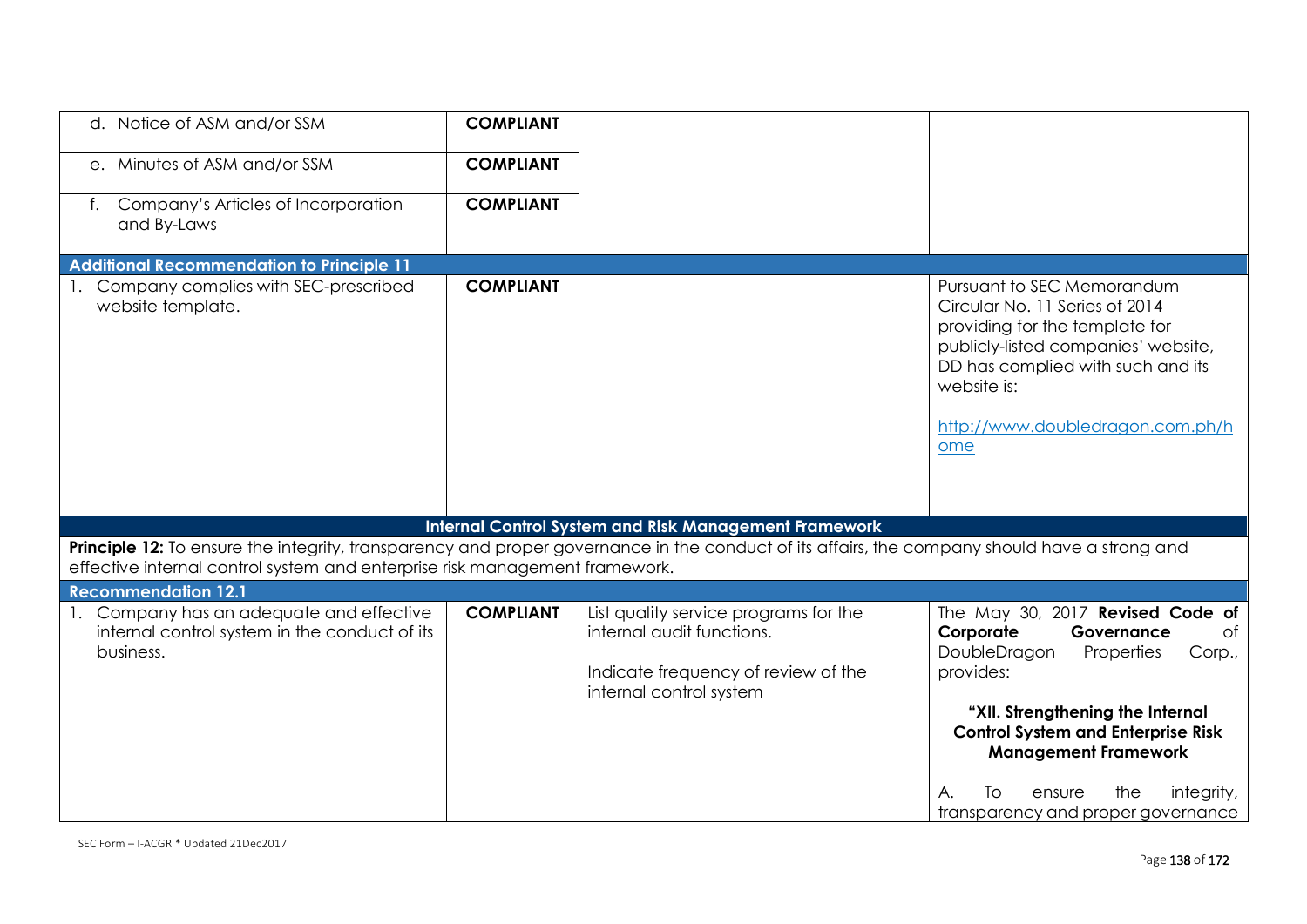|  | in the conduct of its affairs, DD shall<br>have a strong and effective internal<br>control system and enterprise risk<br>management framework. DD shall<br>observe the following:                                                                                                                                                                                                                                                                                                                                                                |
|--|--------------------------------------------------------------------------------------------------------------------------------------------------------------------------------------------------------------------------------------------------------------------------------------------------------------------------------------------------------------------------------------------------------------------------------------------------------------------------------------------------------------------------------------------------|
|  | ii. DD shall have in place an<br>independent internal audit function<br>that provides an independent and<br>objective assurance, and consulting<br>services designed to add value and<br>improve the company's operations.<br>The following are the functions of the<br>internal audit, among others:                                                                                                                                                                                                                                            |
|  | a. Provides an independent risk-based<br>assurance service to the Board, Audit<br>Committee<br>and<br>Management,<br>focusing<br>reviewing<br>the<br>on<br>effectiveness of the governance and<br>control processes in (1) promoting the<br>right values and ethics, (2) ensuring<br>effective performance management<br>and accounting in the organization,<br>(3) communicating risk and control<br>information, and (4) coordinating the<br>activities and information among the<br>Board, external and internal auditors,<br>and Management; |
|  | b. Performs regular and special audit<br>as contained in the annual audit plan<br>and/or based on the company's risk<br>assessment;                                                                                                                                                                                                                                                                                                                                                                                                              |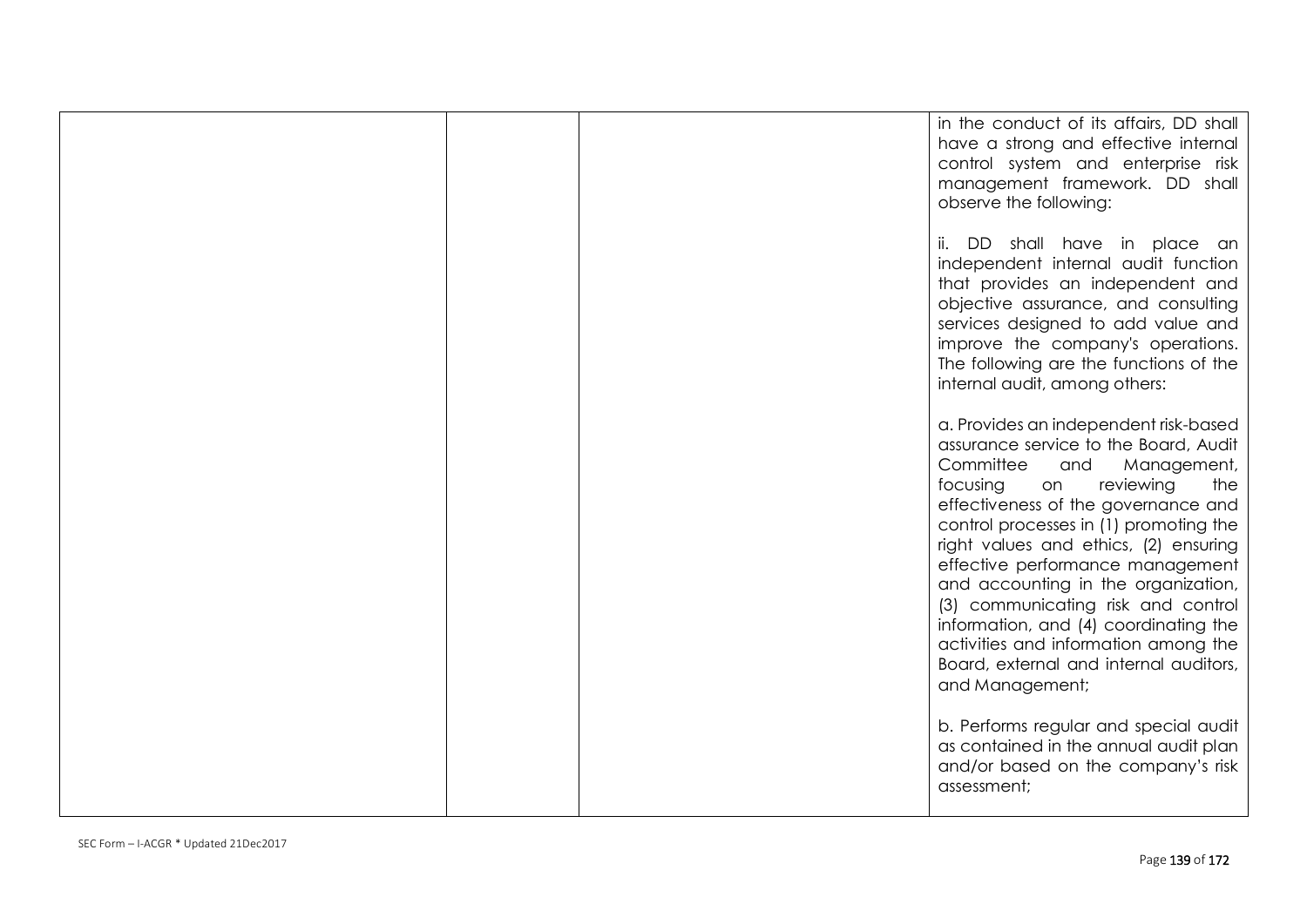|  | c. Performs consulting and advisory<br>services related to governance and<br>control as appropriate for the<br>organization;                                                                                         |
|--|----------------------------------------------------------------------------------------------------------------------------------------------------------------------------------------------------------------------|
|  | d. Performs compliance audit of<br>relevant laws, rules and regulations,<br>contractual obligations and other<br>commitments, which could have a<br>significant impact on the organization;                          |
|  | e. Reviews, audits and assesses the<br>efficiency and effectiveness of the<br>internal control system of all areas of<br>the company;                                                                                |
|  | f. Evaluates operations or programs to<br>ascertain whether<br>results<br>are<br>consistent with established objectives<br>and goals, and whether the<br>operations or programs are being<br>carried out as planned; |
|  | g. Evaluates specific operations at the<br>request of the Board or Management,<br>as appropriate; and                                                                                                                |
|  | Monitors<br>evaluates<br>h.<br>and<br>governance processes.                                                                                                                                                          |
|  | The seminars attended by the Internal<br>Audit Office are:<br>(1) 5th Annual GGAPP Forum Good<br>Governance, Ethics and Compliance                                                                                   |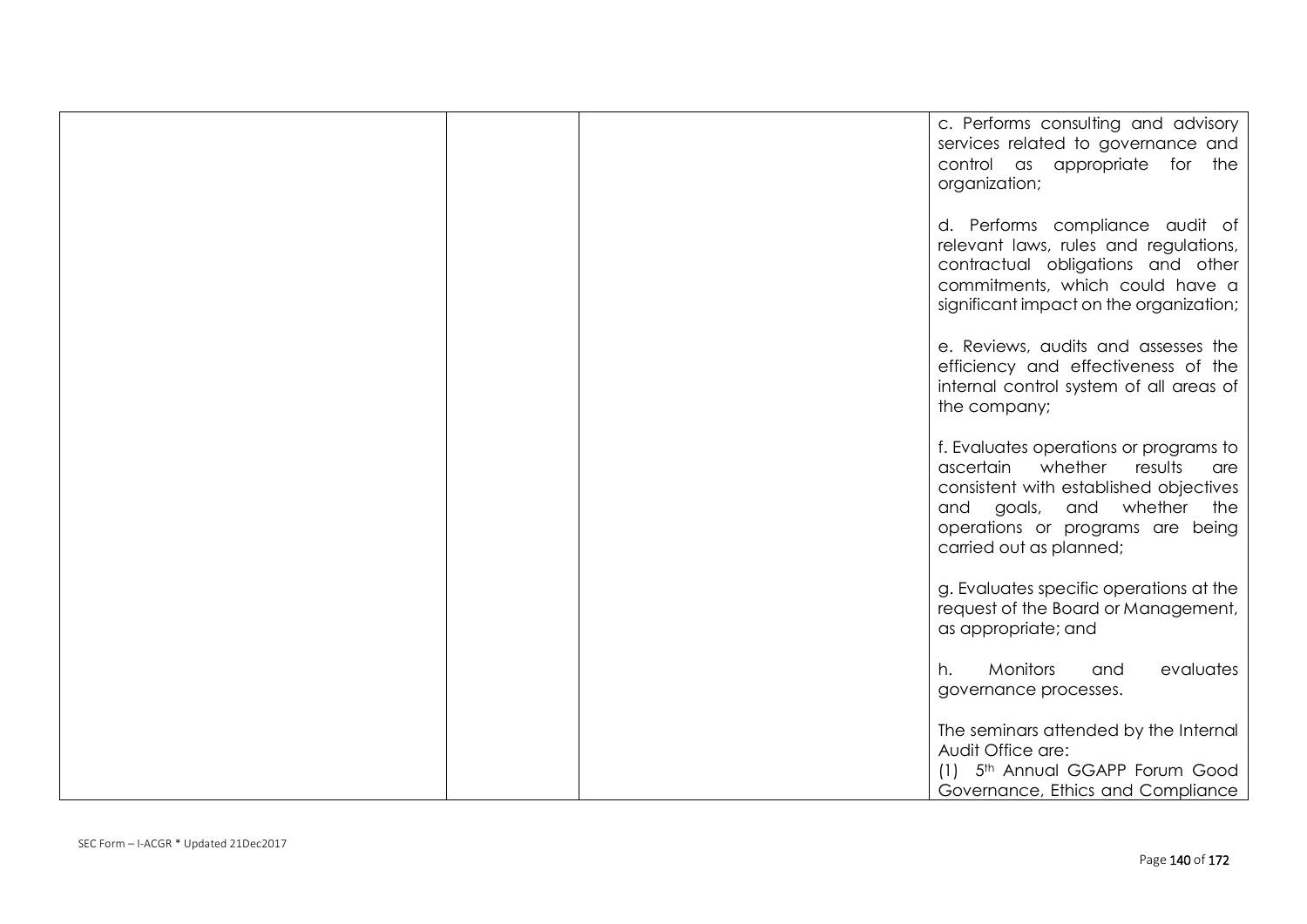|                                                                                                                     |                  |                                                                                                                                                         | held at Conrad Manila on May 24,<br>2017;<br>(2) Tax Reform for Acceleration and<br>Inclusion (TRAIN) law held at DD<br>Headquarters on February 22, 2018;<br>(3) Leadership Skills Training held at DD<br>Headquarters on April 11, 2018. |
|---------------------------------------------------------------------------------------------------------------------|------------------|---------------------------------------------------------------------------------------------------------------------------------------------------------|--------------------------------------------------------------------------------------------------------------------------------------------------------------------------------------------------------------------------------------------|
| 2. Company has an adequate and effective<br>enterprise risk management framework in<br>the conduct of its business. | <b>COMPLIANT</b> | Identify international framework used for<br>Enterprise Risk Management<br>Provide information or reference to a<br>document containing information on: | The May 30, 2017 Revised Code of<br>Corporate<br>Governance<br>of<br>DoubleDragon<br>Properties<br>Corp.,<br>provides:                                                                                                                     |
|                                                                                                                     |                  |                                                                                                                                                         | <b>C. Enterprise Management System</b>                                                                                                                                                                                                     |
|                                                                                                                     |                  | Company's risk management<br>$\mathbf{1}$ .                                                                                                             |                                                                                                                                                                                                                                            |
|                                                                                                                     |                  | procedures and processes<br>2.<br>Key risks the company is currently<br>facing                                                                          | DD shall establish a separate, effective<br>enterprise risk management function<br>to identify, assess and monitor key risk                                                                                                                |
|                                                                                                                     |                  | How the company manages the key<br>3.<br>risks                                                                                                          | exposures. The risk management<br>function involves<br>the<br>following<br>activities, among others:                                                                                                                                       |
|                                                                                                                     |                  | Indicate frequency of review of the                                                                                                                     |                                                                                                                                                                                                                                            |
|                                                                                                                     |                  | enterprise risk management framework.                                                                                                                   | a. Defining<br>risk<br>a<br>management strategy;                                                                                                                                                                                           |
|                                                                                                                     |                  |                                                                                                                                                         | b. Identifying and analyzing<br>key risk exposures relating                                                                                                                                                                                |
|                                                                                                                     |                  |                                                                                                                                                         | to.<br>economic,                                                                                                                                                                                                                           |
|                                                                                                                     |                  |                                                                                                                                                         | environmental, social and                                                                                                                                                                                                                  |
|                                                                                                                     |                  |                                                                                                                                                         | governance (EESG) factors<br>and the achievement of                                                                                                                                                                                        |
|                                                                                                                     |                  |                                                                                                                                                         | the organization's strategic<br>objectives;                                                                                                                                                                                                |
|                                                                                                                     |                  |                                                                                                                                                         | c. Evaluating<br>and                                                                                                                                                                                                                       |
|                                                                                                                     |                  |                                                                                                                                                         | categorizing<br>each<br>identified risk using the                                                                                                                                                                                          |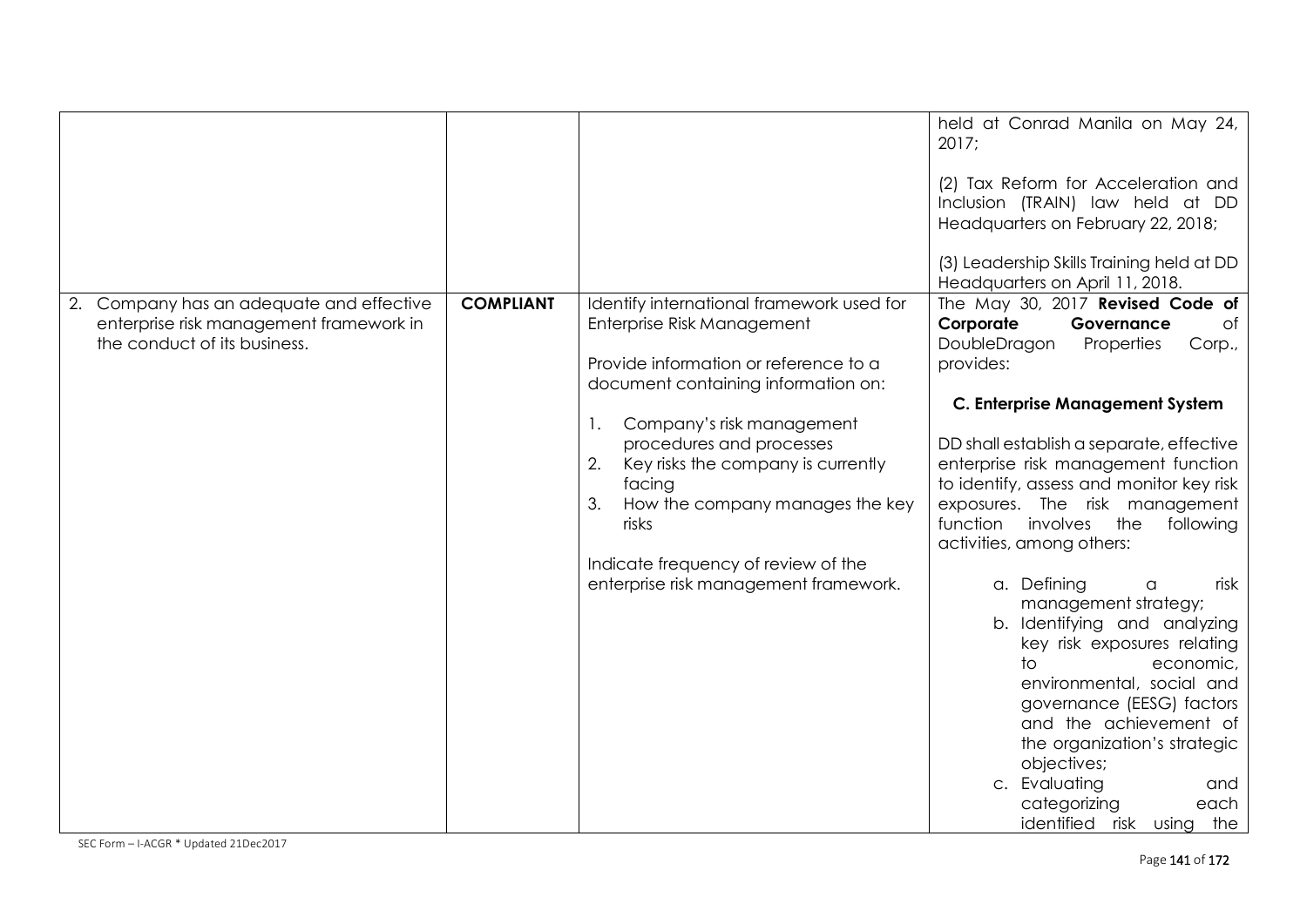|                                                                                                                                                                                                                                                                                                                                                       |                  |                                                                                                                                                                                                         | Company's predefined risk<br>categories<br>and                                                                                                                                                                                                                                                                                                         |
|-------------------------------------------------------------------------------------------------------------------------------------------------------------------------------------------------------------------------------------------------------------------------------------------------------------------------------------------------------|------------------|---------------------------------------------------------------------------------------------------------------------------------------------------------------------------------------------------------|--------------------------------------------------------------------------------------------------------------------------------------------------------------------------------------------------------------------------------------------------------------------------------------------------------------------------------------------------------|
|                                                                                                                                                                                                                                                                                                                                                       |                  |                                                                                                                                                                                                         | parameters;<br>d. Establishing a risk register<br>with<br>clearly<br>defined,                                                                                                                                                                                                                                                                          |
|                                                                                                                                                                                                                                                                                                                                                       |                  |                                                                                                                                                                                                         | prioritized and residual risks;<br>e. Developing,<br>risk<br>a<br>mitigation plan for the most<br>important risks to<br>the<br>Company, as defined by<br>the<br>risk<br>management<br>strategy;                                                                                                                                                        |
|                                                                                                                                                                                                                                                                                                                                                       |                  |                                                                                                                                                                                                         | Communicating<br>and<br>significant<br>reporting<br>risk<br>including<br>exposures<br>business risks (i.e., strategic,<br>compliance, operational,<br>financial and reputational<br>risks), control issues and risk<br>mitigation plan to the Board<br>Risk Oversight Committee;<br>and<br>Monitoring and evaluating<br>a.<br>the effectiveness of the |
|                                                                                                                                                                                                                                                                                                                                                       |                  |                                                                                                                                                                                                         | organization's<br>risk<br>management processes.                                                                                                                                                                                                                                                                                                        |
| <b>Supplement to Recommendations 12.1</b>                                                                                                                                                                                                                                                                                                             |                  |                                                                                                                                                                                                         |                                                                                                                                                                                                                                                                                                                                                        |
| Company has a formal comprehensive<br>$\mathbf{1}$ .<br>enterprise-wide compliance program<br>covering compliance with laws and<br>relevant regulations that is annually<br>reviewed. The program includes<br>appropriate training and awareness<br>initiatives to facilitate understanding,<br>acceptance and compliance with the<br>said issuances. | <b>COMPLIANT</b> | Provide information on or link/reference<br>to a document containing the<br>company's compliance program<br>covering compliance with laws and<br>relevant regulations.<br>Indicate frequency of review. | The company is complying with the<br>SEC Rules on all the requirements to be<br>submitted<br>by a<br>publicly-listed<br>corporation (e.g. submission of the<br>Annual<br>Corporate<br>Governance<br>Report).                                                                                                                                           |

SEC Form – I-ACGR \* Updated 21Dec2017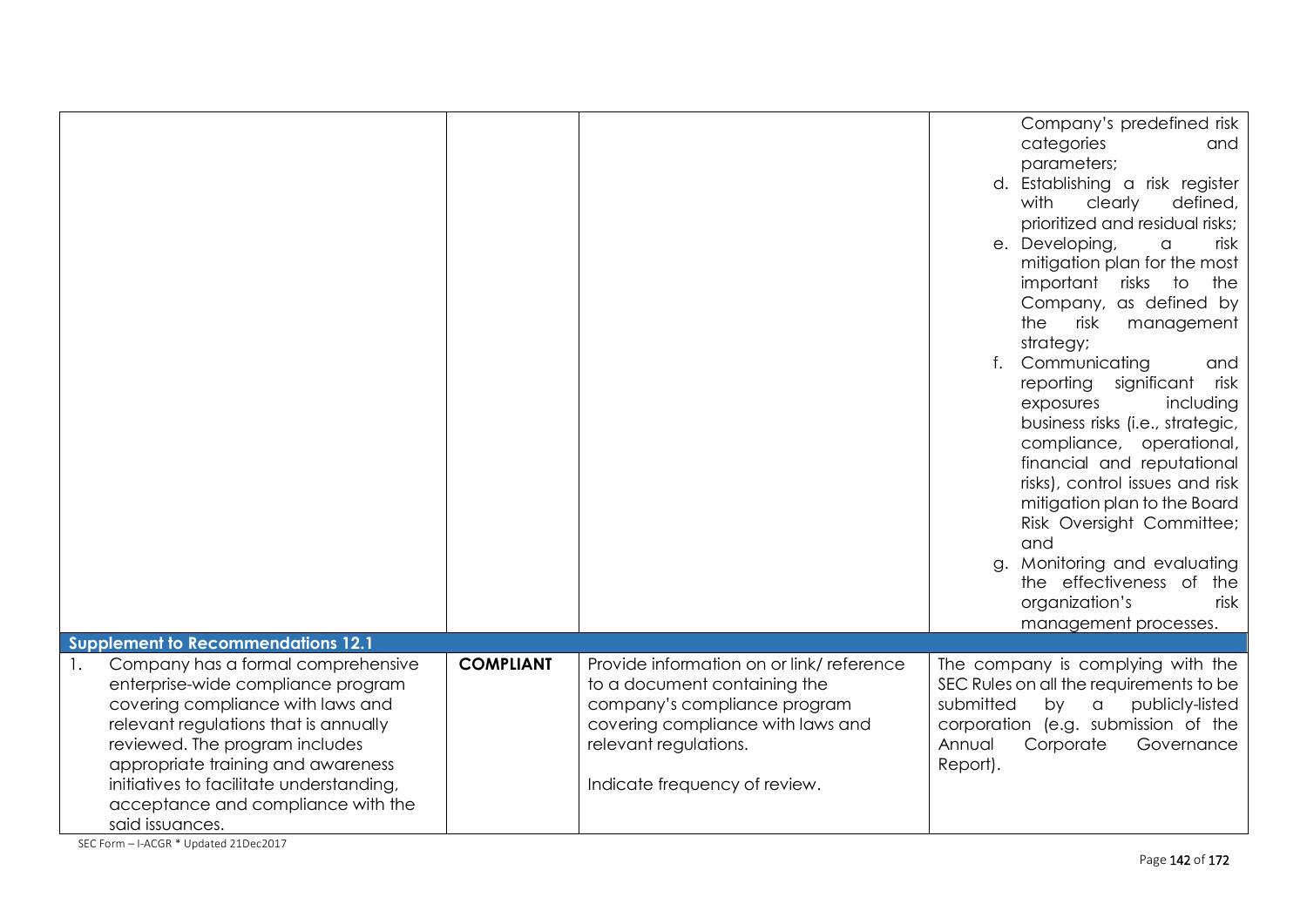| <b>Optional: Recommendation 12.1</b>                                                                                                                                                                                    |                  |                                                                                                        |                                                                                                                                                                                                                                                                                                                                                                                                                                                                                                                                                                                                                                                                                                                                                                                     |
|-------------------------------------------------------------------------------------------------------------------------------------------------------------------------------------------------------------------------|------------------|--------------------------------------------------------------------------------------------------------|-------------------------------------------------------------------------------------------------------------------------------------------------------------------------------------------------------------------------------------------------------------------------------------------------------------------------------------------------------------------------------------------------------------------------------------------------------------------------------------------------------------------------------------------------------------------------------------------------------------------------------------------------------------------------------------------------------------------------------------------------------------------------------------|
| 1. Company has a governance process on IT<br>issues including disruption, cyber security,<br>and disaster recovery, to ensure that all<br>key risks are identified, managed and<br>reported to the board.               | <b>COMPLIANT</b> | Provide information on IT governance<br>process                                                        | The company has an IT governance<br>process providing that for any<br>disruption, there is an immediate<br>troubleshoot to the company's<br>servers/systems as well as assist and<br>inform the users. For disaster recovery,<br>the IT department of the company has<br>a daily back-up using Net backup and<br>a High Availability Disaster Recovery<br>(HADR) which is located at PLDT E-Vitro<br>in Pasig to avoid any data loss. For the<br>company email, Equicom is a third-<br>party<br>service<br>provider<br>for<br>troubleshooting and data security for<br>all the emails.<br>For any cyber-related issues there are<br>protection<br>web<br>and<br>security<br>application to every computer issued<br>by the company to restrict and avoid<br>any malicious websites. |
| <b>Recommendation 12.2</b>                                                                                                                                                                                              |                  |                                                                                                        |                                                                                                                                                                                                                                                                                                                                                                                                                                                                                                                                                                                                                                                                                                                                                                                     |
| 1. Company has in place an independent<br>internal audit function that provides an<br>independent and objective assurance,<br>and consulting services designed to add<br>value and improve the company's<br>operations. | <b>COMPLIANT</b> | Disclose if the internal audit is in-house or<br>outsourced. If outsourced, identify<br>external firm. | The internal audit is in-house.                                                                                                                                                                                                                                                                                                                                                                                                                                                                                                                                                                                                                                                                                                                                                     |
| <b>Recommendation 12.3</b>                                                                                                                                                                                              |                  |                                                                                                        |                                                                                                                                                                                                                                                                                                                                                                                                                                                                                                                                                                                                                                                                                                                                                                                     |
| 1. Company has a qualified Chief Audit<br>Executive (CAE) appointed by the Board.                                                                                                                                       | <b>COMPLIANT</b> | Identify the company's Chief Audit<br>Executive (CAE) and provide information                          | The Chief Audit Executive is Ms. Lea R.<br>Suberon. Her responsibility is to monitor                                                                                                                                                                                                                                                                                                                                                                                                                                                                                                                                                                                                                                                                                                |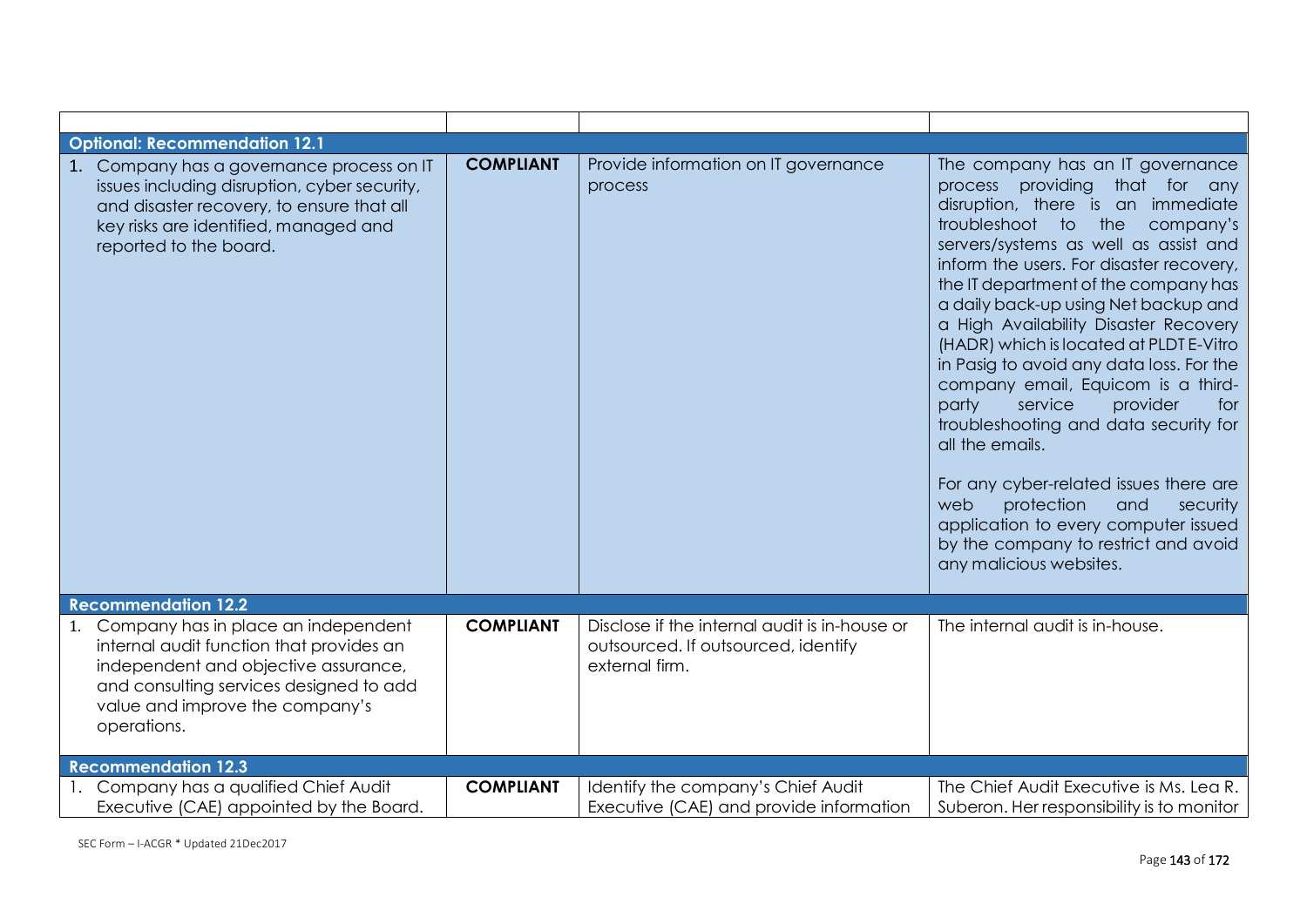| 2. CAE oversees and is responsible for the<br>internal audit activity of the organization,<br>including that portion that is outsourced to<br>a third party service provider.                                                       | <b>COMPLIANT</b> | on or reference to a document<br>containing his/her responsibilities.                         | and evaluate the adequacy of<br>company's<br>effectiveness of the<br>internal control system, integrity of<br>financial reporting, and security of<br>physical and information assets.                                                 |
|-------------------------------------------------------------------------------------------------------------------------------------------------------------------------------------------------------------------------------------|------------------|-----------------------------------------------------------------------------------------------|----------------------------------------------------------------------------------------------------------------------------------------------------------------------------------------------------------------------------------------|
| 3. In case of a fully outsourced internal audit<br>activity, a qualified independent<br>executive or senior management<br>personnel is assigned the responsibility for<br>managing the fully outsourced internal<br>audit activity. | <b>COMPLIANT</b> | Identify qualified independent executive<br>or senior management personnel, if<br>applicable. | The qualified independent executive<br>is Ms. Lea R. Suberon.                                                                                                                                                                          |
| <b>Recommendation 12.4</b>                                                                                                                                                                                                          |                  |                                                                                               |                                                                                                                                                                                                                                        |
| Company has a separate risk<br>management function to identify, assess<br>and monitor key risk exposures.                                                                                                                           | <b>COMPLIANT</b> | Provide information on company's risk<br>management function.                                 | The May 30, 2017 Revised Code of<br>Corporate<br>of<br>Governance<br>DoubleDragon<br>Corp.,<br>Properties<br>provides:<br><b>Enterprise Management System</b>                                                                          |
|                                                                                                                                                                                                                                     |                  |                                                                                               | DD shall establish a separate, effective<br>enterprise risk management function<br>to identify, assess and monitor key risk<br>exposures. The risk management<br>function<br>involves<br>the<br>following<br>activities, among others: |
|                                                                                                                                                                                                                                     |                  |                                                                                               | a. Defining a risk management<br>strategy;<br>b. Identifying and analyzing key<br>risk<br>exposures<br>relating<br>to<br>environmental,<br>economic,                                                                                   |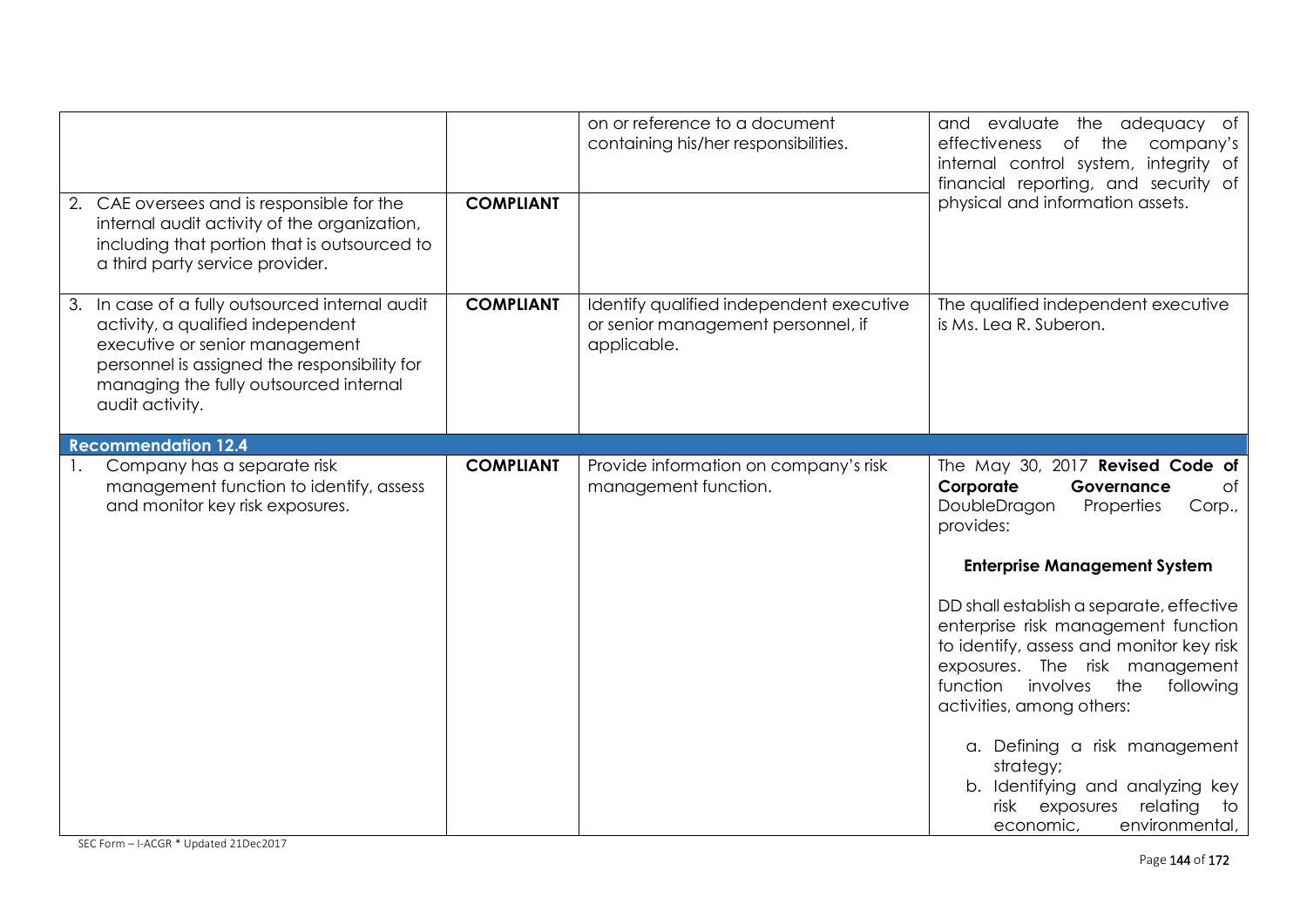|                                                                                                                        |                  |                                                           | social and governance (EESG)<br>factors and the achievement<br>of the organization's strategic<br>objectives;<br>c. Evaluating and categorizing<br>each identified risk using the<br>Company's predefined risk<br>categories and parameters;<br>d. Establishing a risk register with<br>clearly defined, prioritized and<br>residual risks;<br>Developing, a risk mitigation<br>е.<br>plan for the most important risks<br>to the Company, as defined by<br>the risk management strategy;<br>Communicating and reporting<br>f.<br>significant<br>risk<br>exposures<br>including business risks (i.e.,<br>strategic,<br>compliance,<br>operational,<br>financial<br>and<br>reputational<br>risks),<br>control<br>issues and risk mitigation plan<br>to the Board Risk Oversight<br>Committee; and<br>g. Monitoring and evaluating the<br>effectiveness<br>0f<br>the<br>organization's<br>risk<br>management processes. " |
|------------------------------------------------------------------------------------------------------------------------|------------------|-----------------------------------------------------------|-------------------------------------------------------------------------------------------------------------------------------------------------------------------------------------------------------------------------------------------------------------------------------------------------------------------------------------------------------------------------------------------------------------------------------------------------------------------------------------------------------------------------------------------------------------------------------------------------------------------------------------------------------------------------------------------------------------------------------------------------------------------------------------------------------------------------------------------------------------------------------------------------------------------------|
| <b>Supplement to Recommendation 12.4</b>                                                                               |                  |                                                           |                                                                                                                                                                                                                                                                                                                                                                                                                                                                                                                                                                                                                                                                                                                                                                                                                                                                                                                         |
| 1. Company seeks external technical<br>support in risk management when such<br>competence is not available internally. | <b>COMPLIANT</b> | Identify source of external technical<br>support, if any. | The company seeks external technical<br>support such as the Traffic Impact<br>Assessment Study and the company<br>building's Design by ASYA, an expert in<br>the in the field of architectural design,<br>providing clients with personalized                                                                                                                                                                                                                                                                                                                                                                                                                                                                                                                                                                                                                                                                           |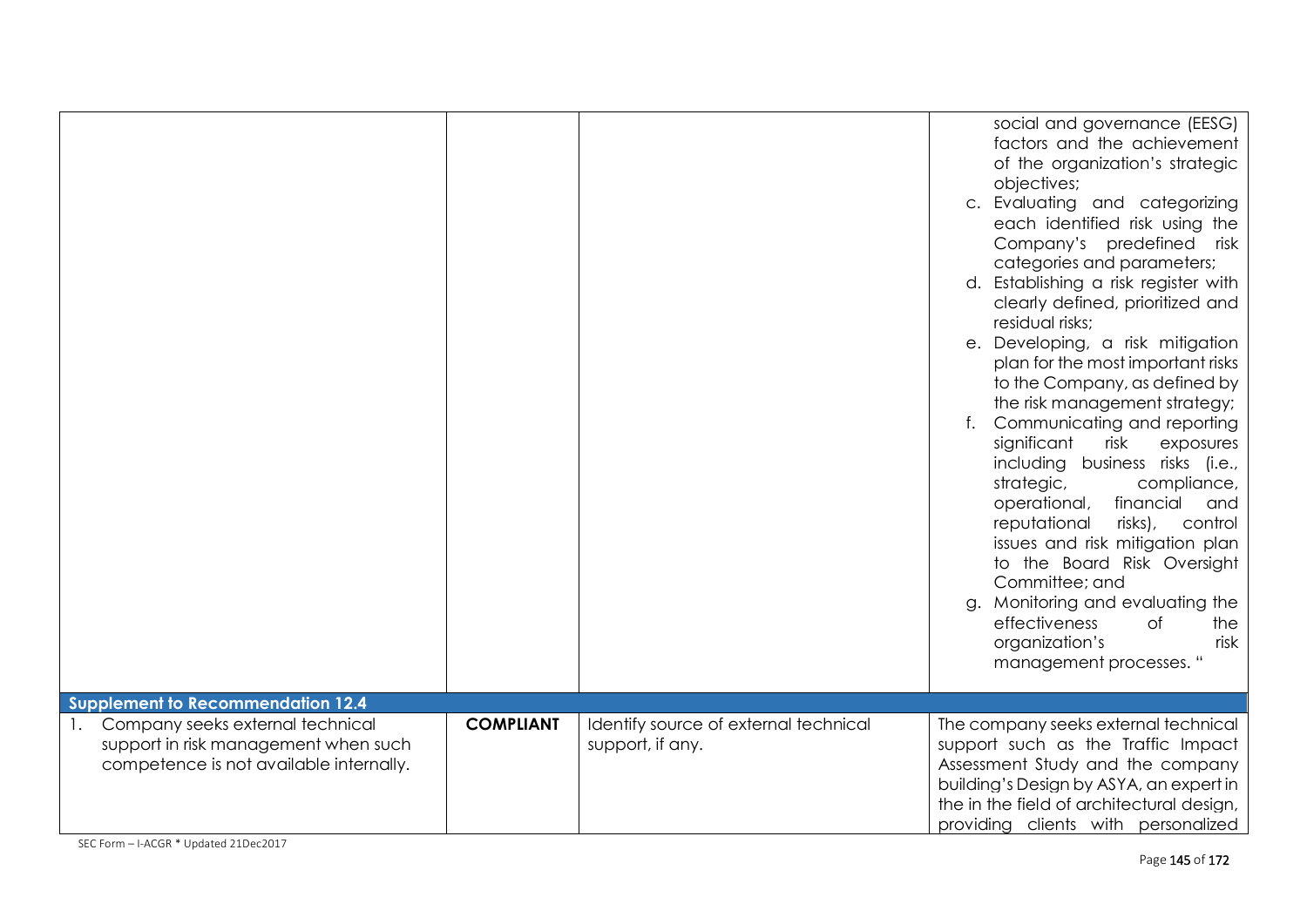|                                                                                                                                                                                                                  |                                                                                                                                                        |                                                                                                                                                                                      | service and the best architectural<br>design system at the most economical                                                                                                                                                                                                                                                                                                                                                                                                                               |  |  |
|------------------------------------------------------------------------------------------------------------------------------------------------------------------------------------------------------------------|--------------------------------------------------------------------------------------------------------------------------------------------------------|--------------------------------------------------------------------------------------------------------------------------------------------------------------------------------------|----------------------------------------------------------------------------------------------------------------------------------------------------------------------------------------------------------------------------------------------------------------------------------------------------------------------------------------------------------------------------------------------------------------------------------------------------------------------------------------------------------|--|--|
| <b>Recommendation 12.5</b>                                                                                                                                                                                       |                                                                                                                                                        |                                                                                                                                                                                      | construction cost.                                                                                                                                                                                                                                                                                                                                                                                                                                                                                       |  |  |
| 1. In managing the company's Risk<br>Management System, the company has a<br>Chief Risk Officer (CRO), who is the<br>ultimate champion of Enterprise Risk<br>Management (ERM).                                   | NON-<br><b>COMPLIANT</b>                                                                                                                               | Identify the company's Chief Risk Officer<br>(CRO) and provide information on or<br>reference to a document containing<br>his/her responsibilities and<br>qualifications/background. | Currently, the Company has not<br>Chief Risk Officer.<br>designated a<br>However, the Company's Code of<br>Corporate Governance provides that<br>the Company shall have a Risk Officer-<br>in-Charge who<br>is the ultimate<br>champion<br>of<br>Enterprise<br><b>Risk</b><br>(ERM)<br>Management<br>has<br>and<br>adequate authority, stature, resources<br>fulfill<br>and<br>support<br>to<br>his/her<br>responsibilities, subject to company's<br>size, risk profile and complexity of<br>operations. |  |  |
| CRO has adequate authority, stature,<br>2.<br>resources and support to fulfill his/her<br>responsibilities.                                                                                                      | NON-<br><b>COMPLIANT</b>                                                                                                                               |                                                                                                                                                                                      |                                                                                                                                                                                                                                                                                                                                                                                                                                                                                                          |  |  |
| <b>Additional Recommendation to Principle 12</b>                                                                                                                                                                 |                                                                                                                                                        |                                                                                                                                                                                      |                                                                                                                                                                                                                                                                                                                                                                                                                                                                                                          |  |  |
| 1. Company's Chief Executive Officer and<br>Chief Audit Executive attest in writing, at<br>least annually, that a sound internal audit,<br>control and compliance system is in place<br>and working effectively. | <b>COMPLIANT</b>                                                                                                                                       | Provide link to CEO and CAE's attestation                                                                                                                                            | In this I-ACGR, the CEO AND CAE<br>assure that there is a sound internal<br>audit, control and compliance system<br>that is in<br>place and<br>working<br>effectively.                                                                                                                                                                                                                                                                                                                                   |  |  |
|                                                                                                                                                                                                                  |                                                                                                                                                        | <b>Cultivating a Synergic Relationship with Shareholders</b>                                                                                                                         |                                                                                                                                                                                                                                                                                                                                                                                                                                                                                                          |  |  |
|                                                                                                                                                                                                                  | Principle 13: The company should treat all shareholders fairly and equitably, and also recognize, protect and facilitate the exercise of their rights. |                                                                                                                                                                                      |                                                                                                                                                                                                                                                                                                                                                                                                                                                                                                          |  |  |
| <b>Recommendation 13.1</b>                                                                                                                                                                                       |                                                                                                                                                        |                                                                                                                                                                                      |                                                                                                                                                                                                                                                                                                                                                                                                                                                                                                          |  |  |
| Board ensures that basic shareholder rights<br>1.<br>are disclosed in the Manual on Corporate<br>Governance.                                                                                                     | <b>COMPLIANT</b>                                                                                                                                       | Provide link or reference to the<br>company's Manual on Corporate<br>Governance where shareholders' rights<br>are disclosed.                                                         | The May 30, 2017 Revised Code of<br>Corporate<br>Governance<br>Ωf<br>DoubleDragon<br>Properties<br>Corp.,<br>provides:<br><b>Promoting Shareholder Rights</b>                                                                                                                                                                                                                                                                                                                                            |  |  |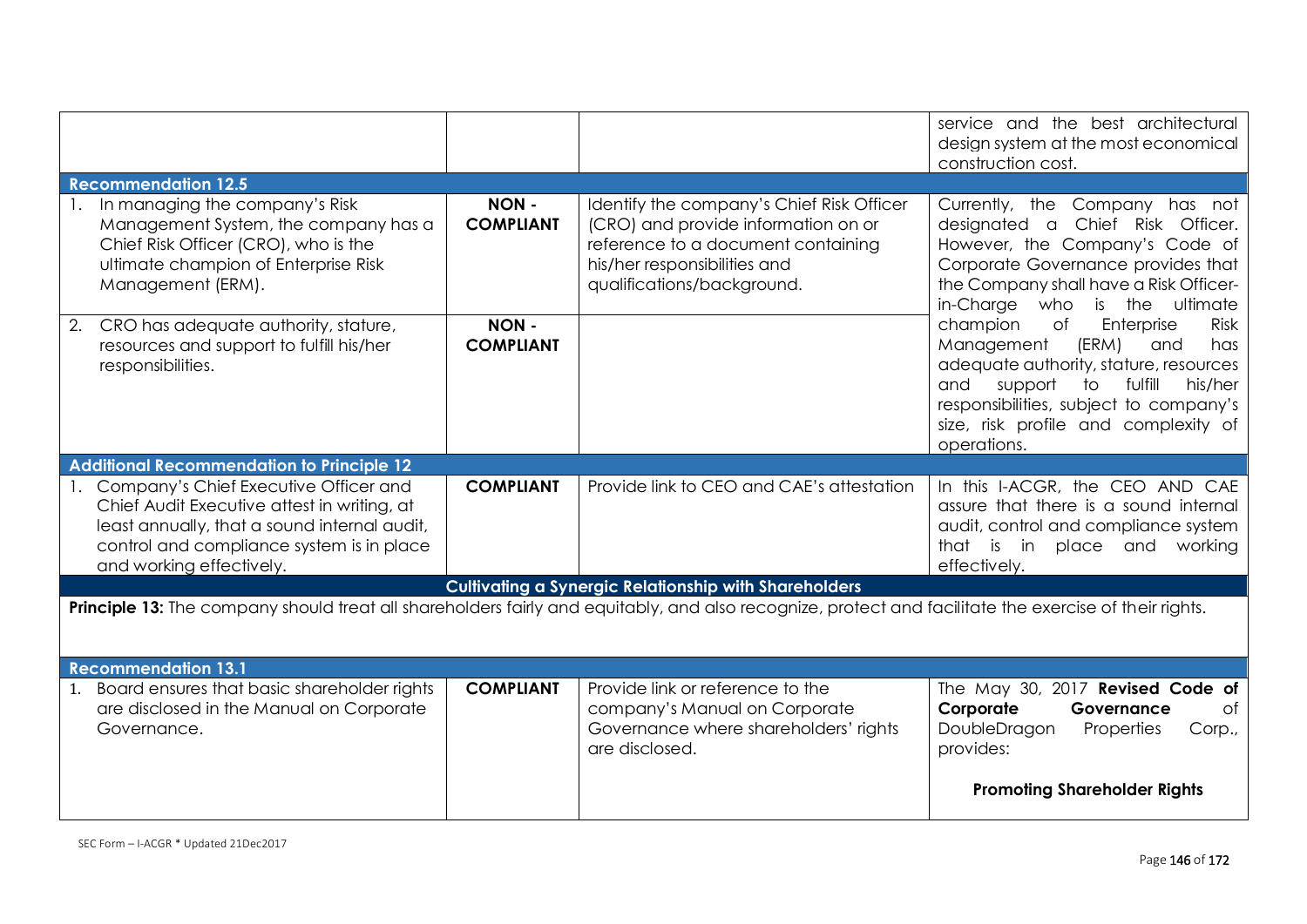|  | DD shall treat all shareholders fairly<br>and equitably, and also recognize,<br>protect and facilitate the exercise of<br>their rights.                                                                                                                                                                                                                                                                                                                                                                                                                                                                                                                                                                                                                                                                    |
|--|------------------------------------------------------------------------------------------------------------------------------------------------------------------------------------------------------------------------------------------------------------------------------------------------------------------------------------------------------------------------------------------------------------------------------------------------------------------------------------------------------------------------------------------------------------------------------------------------------------------------------------------------------------------------------------------------------------------------------------------------------------------------------------------------------------|
|  | (i) It shall be the duty of the Board to<br>promote shareholder rights, remove<br>impediments to the exercise of<br>shareholder<br>rights<br>and<br>allow<br>possibilities to seek redress for violation<br>of their rights. The Board shall<br>the<br>exercise<br>encourage<br>of<br>shareholders' voting rights and the<br>solution of collective action problems<br>through appropriate mechanisms. The<br>Board shall be instrumental in<br>removing excessive costs and other<br>administrative<br>practical<br>or<br>impediments<br>to<br>shareholders<br>participating in meetings and/or<br>voting in person. The Board shall pave<br>the way for electronic filing and<br>distribution of shareholder information<br>make<br>informed<br>necessary to<br>decisions, subject to legal constraints. |
|  | (ii) In addition to the sending of<br>notices, open communications shall<br>be maintained with stockholders to<br>encourage them to personally attend<br>the stockholders' meeting. If they<br>cannot attend, they shall be apprised<br>ahead of time of their right to appoint<br>a proxy. The Board shall encourage<br>active shareholder participation by<br>sending the Notice of Annual and                                                                                                                                                                                                                                                                                                                                                                                                           |

SEC Form – I-ACGR \* Updated 21Dec2017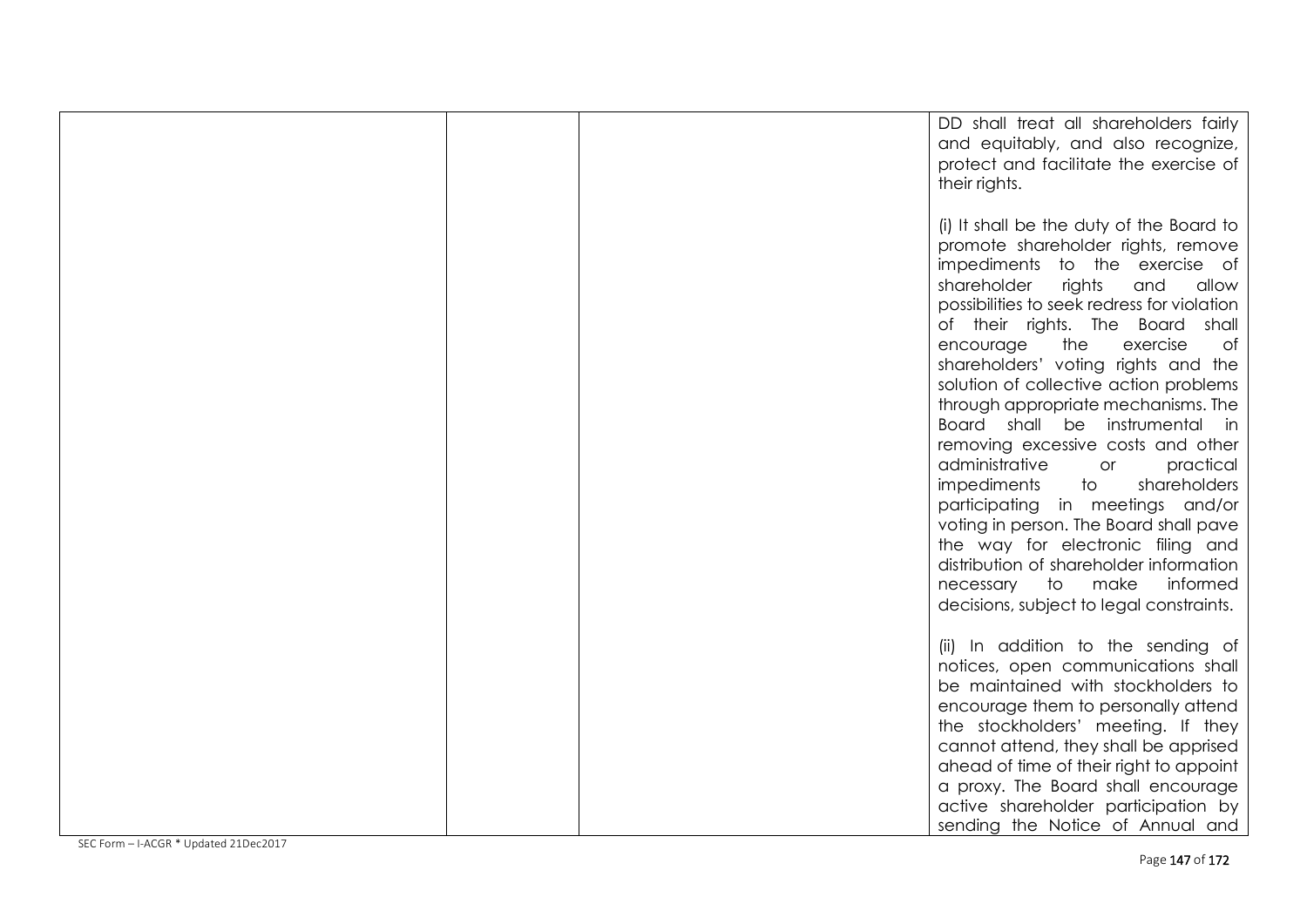| Special Shareholders' Meeting with<br>sufficient and relevant information at<br>least twenty eight (28) business days<br>before the meeting.                                                                                                                                                                                                                                                                                       |
|------------------------------------------------------------------------------------------------------------------------------------------------------------------------------------------------------------------------------------------------------------------------------------------------------------------------------------------------------------------------------------------------------------------------------------|
| (iii) The Board shall encourage active<br>shareholder participation by making<br>the result of the votes taken during the<br>most recent Annual or Special<br>Shareholders'<br>publicly<br>Meeting<br>available the next working day. In<br>addition, the Minutes of the Annual<br>and Special Shareholders' Meeting<br>shall be available on the Company<br>website within five (5) business days<br>from the end of the meeting. |
| (iv) The Board shall commit to respect<br>the following rights of the stockholders:                                                                                                                                                                                                                                                                                                                                                |
| a. Voting Rights<br>b. Pre-emptive Right<br>c. Right of Inspection<br>d. Right to Information<br>e. Right to Dividend<br>f. Appraisal Right                                                                                                                                                                                                                                                                                        |
| (v) It is the responsibility of the Board of<br>Directors to establish an alternative<br>dispute resolution system to settle<br>intra-corporate<br>disputes<br>in<br>an<br>amicable and effective manner. As<br>such, the Board of Directors normally<br>engages the services of a neutral third<br>party to assist in the resolution of issues                                                                                    |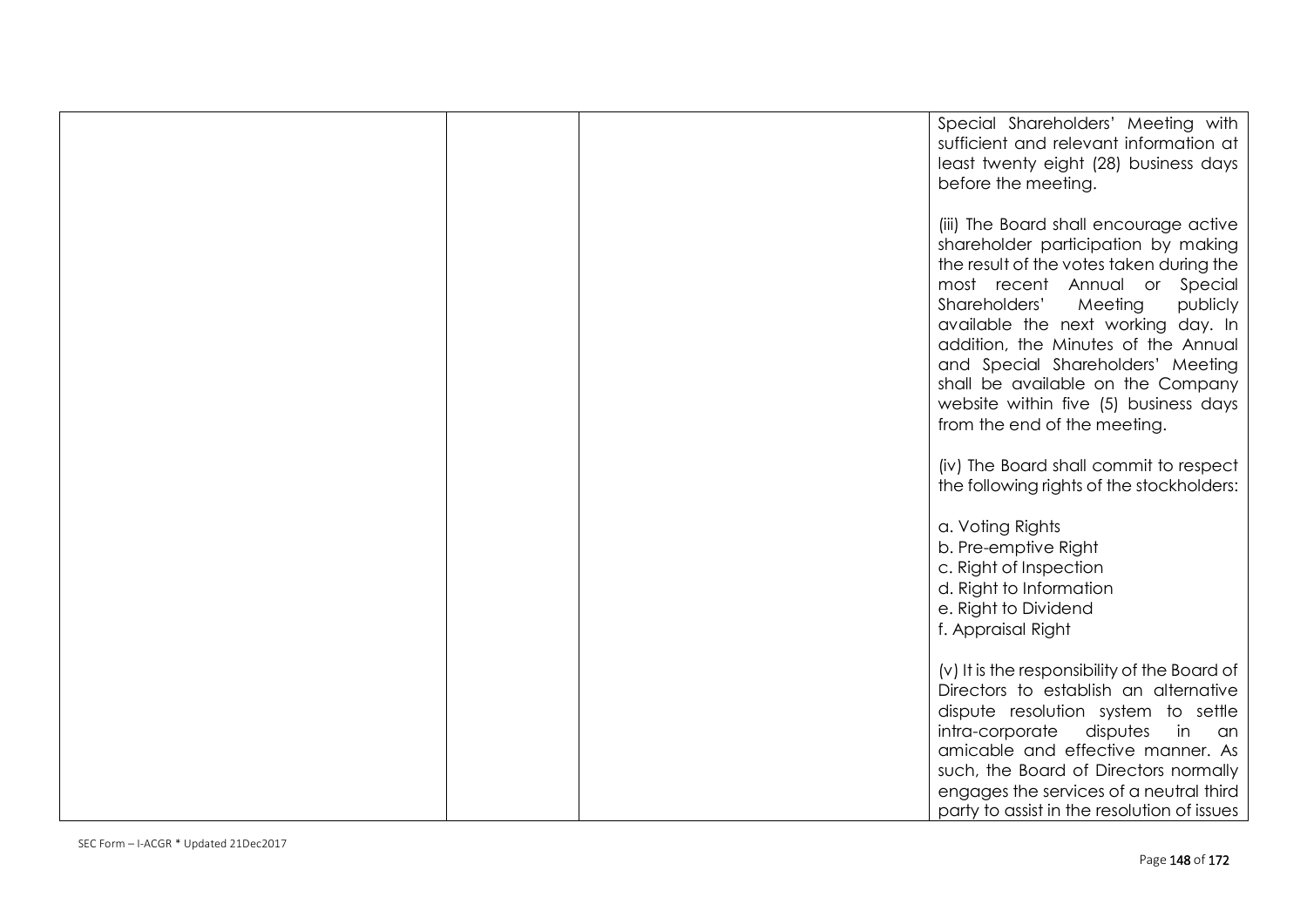|  | between DD and stockholders, third<br>parties and regulatory authorities. The<br>alternative dispute resolution system<br>may include arbitration, mediation,<br>conciliation, early neutral evaluation,<br>mini-trial, or any combination thereof,<br>as DD and the circumstances sees fit.<br>Consideration is given to the need to<br>promote<br>candor<br>through<br>confidentiality of the process, the<br>fostering<br>policy<br>of<br>prompt,<br>economical, and amicable resolution<br>of disputes in accordance with the<br>principles of integrity of determination<br>by the parties, and the policy that the<br>decision-making authority in the<br>process rests with the parties. |
|--|-------------------------------------------------------------------------------------------------------------------------------------------------------------------------------------------------------------------------------------------------------------------------------------------------------------------------------------------------------------------------------------------------------------------------------------------------------------------------------------------------------------------------------------------------------------------------------------------------------------------------------------------------------------------------------------------------|
|  | (vi) DD shall establish an Investor<br>Relations Office (IRO) to facilitate<br>constant engagement with its<br>shareholders. The IRO shall be present<br>at every shareholders' meeting.                                                                                                                                                                                                                                                                                                                                                                                                                                                                                                        |
|  | <b>DUTIES TO STAKEHOLDERS</b>                                                                                                                                                                                                                                                                                                                                                                                                                                                                                                                                                                                                                                                                   |
|  | XIV. Respecting Rights of<br><b>Stakeholders and Effective</b><br><b>Redress for Violation of</b><br><b>Stakeholder's Rights</b>                                                                                                                                                                                                                                                                                                                                                                                                                                                                                                                                                                |
|  | The rights of stakeholders established<br>by law, by contractual relations and<br>through voluntary commitments must<br>be respected. Where stakeholders'                                                                                                                                                                                                                                                                                                                                                                                                                                                                                                                                       |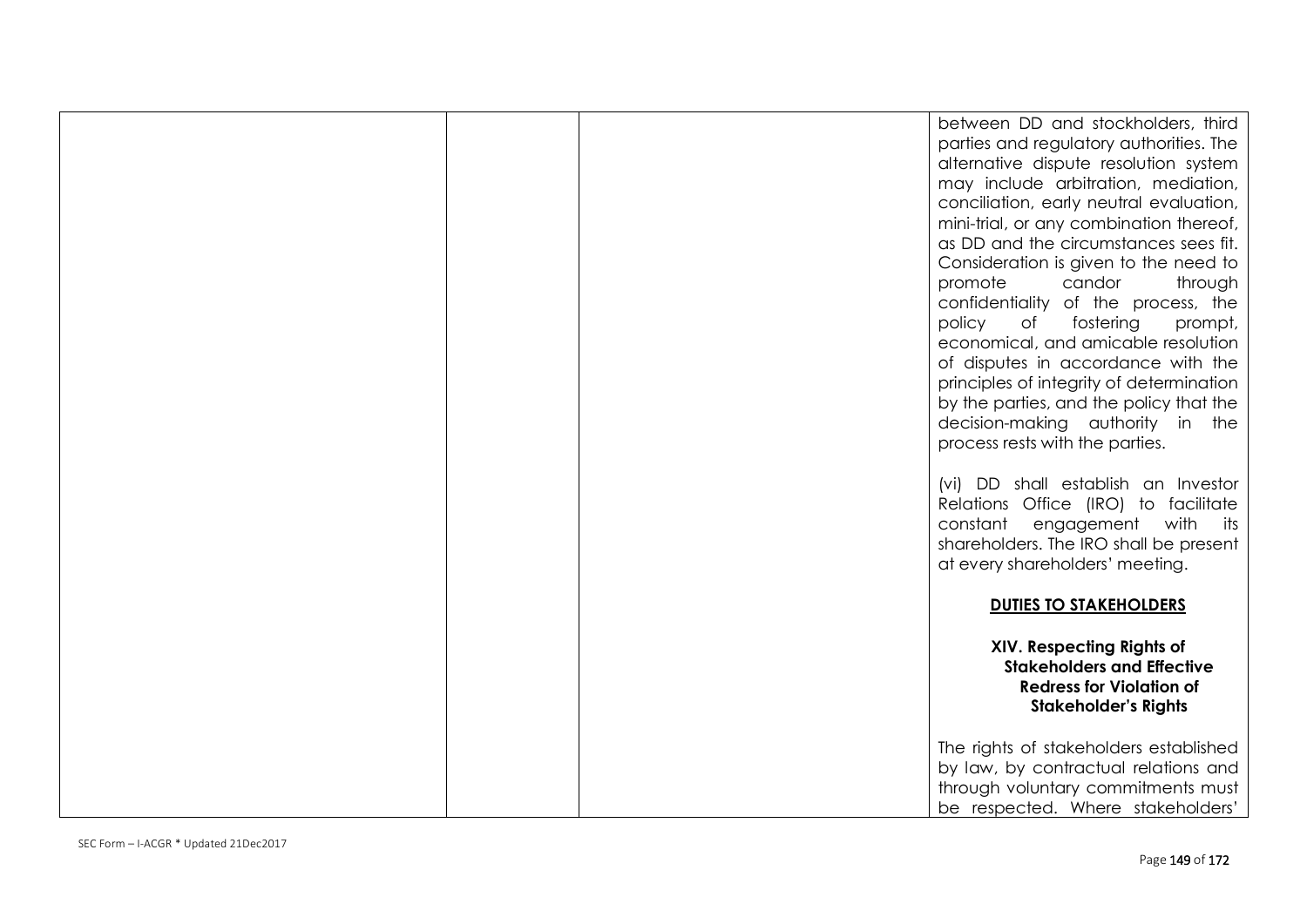|                                                                                                                                                               |                  |                                                                                        | rights and/or interests are at stake,<br>stakeholders<br>should<br>have<br>the<br>$\overline{\phantom{a}}$<br>obtain<br>opportunity<br>prompt<br>effective redress for the violation of<br>their rights.<br>The Board should identify the<br>company's various stakeholders and<br>promote cooperation between them<br>and the company in creating wealth,<br>growth and sustainability.<br>(ii) The Board should establish clear<br>policies and programs to provide a<br>mechanism on the fair treatment and<br>protection of stakeholders.<br>(iii) The Board should adopt a<br>transparent framework and process<br>allow<br>stakeholders<br>that<br>to<br>communicate with the company and<br>to obtain redress for the violation of<br>their rights." |
|---------------------------------------------------------------------------------------------------------------------------------------------------------------|------------------|----------------------------------------------------------------------------------------|-------------------------------------------------------------------------------------------------------------------------------------------------------------------------------------------------------------------------------------------------------------------------------------------------------------------------------------------------------------------------------------------------------------------------------------------------------------------------------------------------------------------------------------------------------------------------------------------------------------------------------------------------------------------------------------------------------------------------------------------------------------|
| 2. Board ensures that basic shareholder rights<br>are disclosed on the company's website.                                                                     | <b>COMPLIANT</b> | Provide link to company's website                                                      | http://www.doubledragon.com.ph/p<br>age/investors                                                                                                                                                                                                                                                                                                                                                                                                                                                                                                                                                                                                                                                                                                           |
| <b>Supplement to Recommendation 13.1</b>                                                                                                                      |                  |                                                                                        |                                                                                                                                                                                                                                                                                                                                                                                                                                                                                                                                                                                                                                                                                                                                                             |
| 1. Company's common share has one vote<br>for one share.                                                                                                      | <b>COMPLIANT</b> |                                                                                        | The Company's common share has<br>one (1) vote for one share.                                                                                                                                                                                                                                                                                                                                                                                                                                                                                                                                                                                                                                                                                               |
| 2. Board ensures that all shareholders of the<br>same class are treated equally with<br>respect to voting rights, subscription rights<br>and transfer rights. | <b>COMPLIANT</b> | Provide information on all classes of<br>shares, including their voting rights if any. | The Amended Articles of Incorporation<br>dated April 8, 2016 provides:<br>Billion (5,000,000,000.00)<br>"1. Five<br>Common Shares with a par value of<br>Ten Centavo (P.10) per share.                                                                                                                                                                                                                                                                                                                                                                                                                                                                                                                                                                      |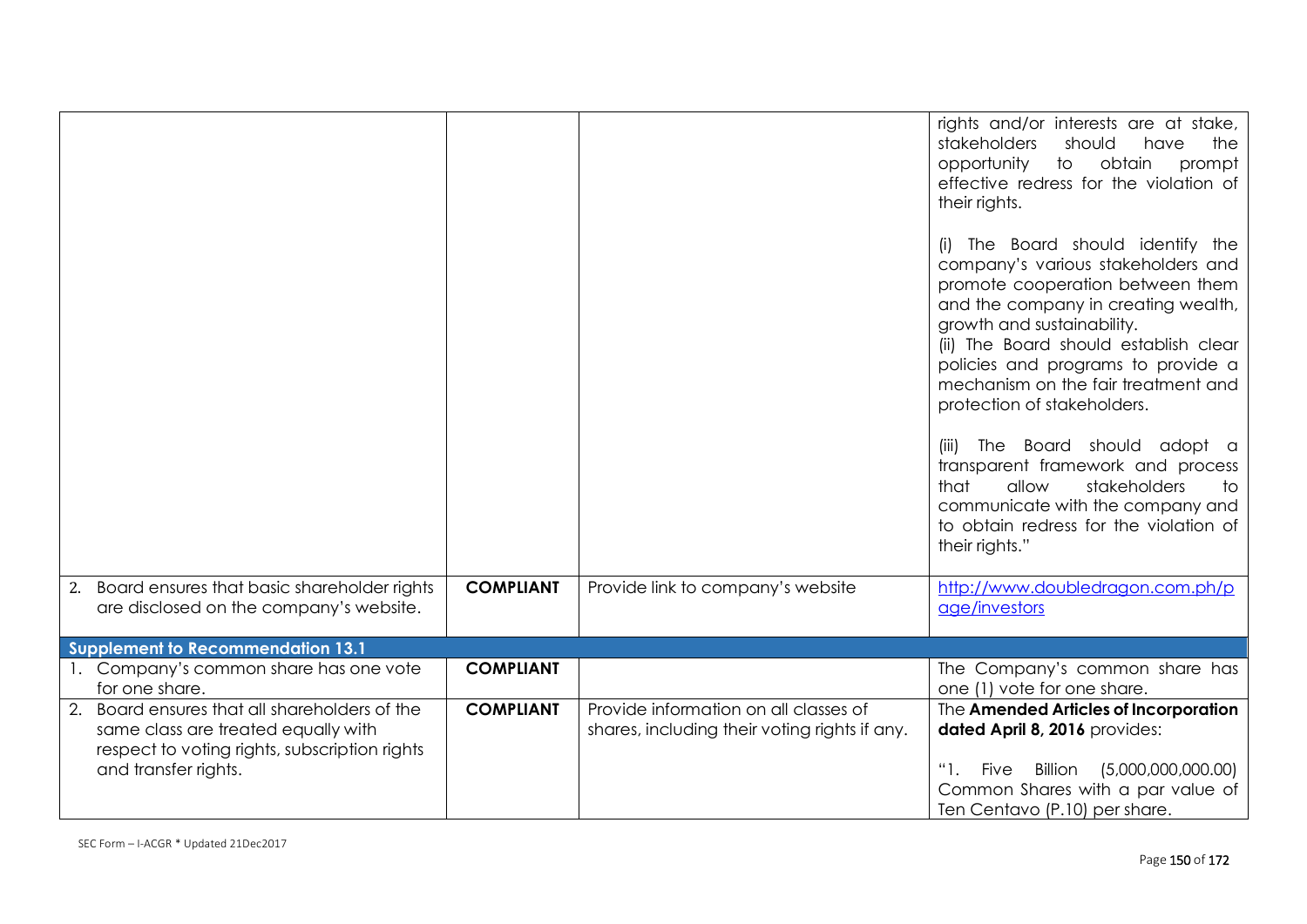|                                                                                                                                                                                                                |                          |                                                                                                                     | The stockholders shall have no pre-<br>emptive right to subscribe to all issue or<br>dispositions of shares of any class.                             |
|----------------------------------------------------------------------------------------------------------------------------------------------------------------------------------------------------------------|--------------------------|---------------------------------------------------------------------------------------------------------------------|-------------------------------------------------------------------------------------------------------------------------------------------------------|
|                                                                                                                                                                                                                |                          |                                                                                                                     | <b>XXX</b><br><b>XXX</b>                                                                                                                              |
|                                                                                                                                                                                                                |                          |                                                                                                                     | 2. Two Hundred Million Preferred Shares<br>with a par value of One Hundred<br>Pesos (P100.00) per share, with the<br>following rights and privileges; |
|                                                                                                                                                                                                                |                          |                                                                                                                     | <b>XXX</b><br><b>XXX</b>                                                                                                                              |
|                                                                                                                                                                                                                |                          |                                                                                                                     | Voting Rights                                                                                                                                         |
|                                                                                                                                                                                                                |                          |                                                                                                                     | The Preferred Shares shall have no<br>right to vote except on all corporate<br>matters where the law grants such<br>voting rights.                    |
|                                                                                                                                                                                                                |                          |                                                                                                                     | <b>XXX</b><br><b>XXX</b>                                                                                                                              |
| Board has an effective, secure, and<br>3.<br>efficient voting system.                                                                                                                                          | <b>COMPLIANT</b>         | Provide link to voting procedure. Indicate<br>if voting is by poll or show of hands.                                | Please see Item 19 of the Definitive<br><b>Information Statement (2019):</b>                                                                          |
|                                                                                                                                                                                                                |                          |                                                                                                                     | http://www.doubledragon.com.ph/di<br>sclosures/popup/212                                                                                              |
| 4. Board has an effective shareholder voting<br>mechanisms such as supermajority or<br>"majority of minority" requirements to<br>protect minority shareholders against<br>actions of controlling shareholders. | NON-<br><b>COMPLIANT</b> | Provide information on shareholder voting<br>mechanisms such as supermajority or<br>"majority of minority", if any. | There is no voting mechanism that<br>requires "supermajority" or "Majority<br>of minority".                                                           |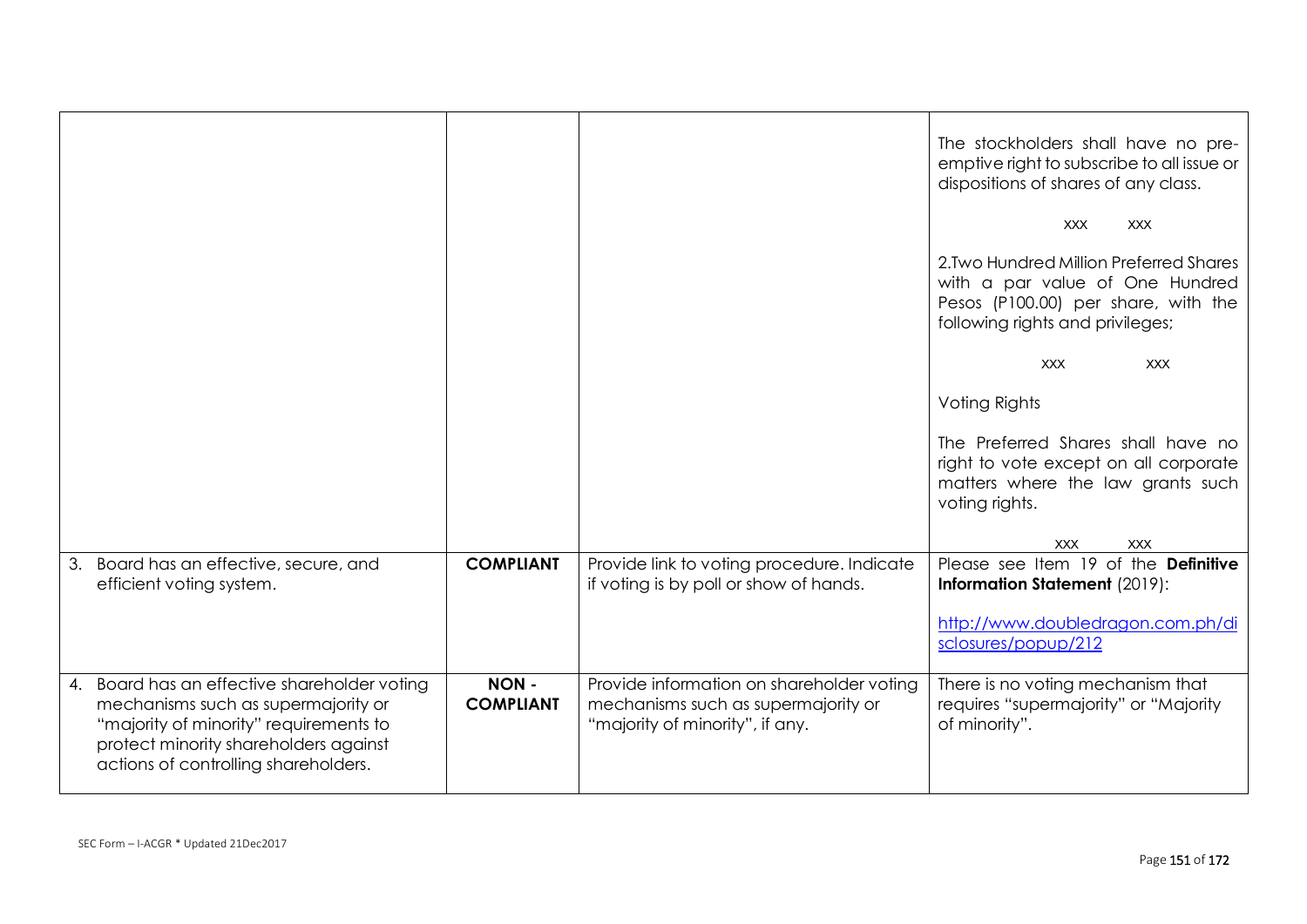| 5. | Board allows shareholders to call a special<br>shareholders' meeting and submit a<br>proposal for consideration or agenda item<br>at the AGM or special meeting. | <b>COMPLIANT</b> | Provide information on how this was<br>allowed by board (i.e., minutes of<br>meeting, board resolution)                                                                                                                                                                           | Shareholders<br>meeting,<br>for<br>any<br>purpose or purposes, may be called<br>by any of the following: (a) Board of<br>Directors, at its own instance, or by (b)<br>President.               |
|----|------------------------------------------------------------------------------------------------------------------------------------------------------------------|------------------|-----------------------------------------------------------------------------------------------------------------------------------------------------------------------------------------------------------------------------------------------------------------------------------|------------------------------------------------------------------------------------------------------------------------------------------------------------------------------------------------|
|    | 6. Board clearly articulates and enforces<br>policies with respect to treatment of<br>minority shareholders.                                                     | <b>COMPLIANT</b> | Provide information or link/reference to<br>the policies on treatment of minority<br>shareholders                                                                                                                                                                                 | The May 30, 2017 Revised Code of<br>Corporate<br>Governance<br>0f<br>DoubleDragon<br>Properties<br>Corp.,<br>provides:                                                                         |
|    |                                                                                                                                                                  |                  |                                                                                                                                                                                                                                                                                   | <b>Promoting Shareholder Rights</b><br>"DD shall treat all shareholders fairly<br>and equitably, and also recognize,<br>protect and facilitate the exercise of<br>their rights."               |
|    | 7. Company has a transparent and specific<br>dividend policy.                                                                                                    | <b>COMPLIANT</b> | Provide information on or link/reference<br>to the company's dividend Policy.                                                                                                                                                                                                     | Please see page 48 of the<br>2019<br>Definitve Information Statement                                                                                                                           |
|    |                                                                                                                                                                  |                  | Indicate if company declared dividends.<br>If yes, indicate the number of days within<br>which the dividends were paid after<br>declaration. In case the company has<br>offered scrip-dividends, indicate if the<br>company paid the dividends within 60<br>days from declaration | http://www.doubledragon.com.ph/di<br>sclosures/popup/212                                                                                                                                       |
|    | <b>Optional: Recommendation 13.1</b>                                                                                                                             |                  |                                                                                                                                                                                                                                                                                   |                                                                                                                                                                                                |
|    | 1. Company appoints an independent party<br>to count and/or validate the votes at the<br>Annual Shareholders' Meeting.                                           | <b>COMPLIANT</b> | Identify the independent party that<br>counted/validated the votes at the ASM,<br>if any.                                                                                                                                                                                         | Votes are validated and counted by<br>the company's Stock and Transfer<br>Agent, Rizal Commercial<br><b>Banking</b><br>Corporation, as adjoined<br>by its<br>Auditors, KPMG R.G. Manabat & Co. |
|    | <b>Recommendation 13.2</b>                                                                                                                                       |                  |                                                                                                                                                                                                                                                                                   |                                                                                                                                                                                                |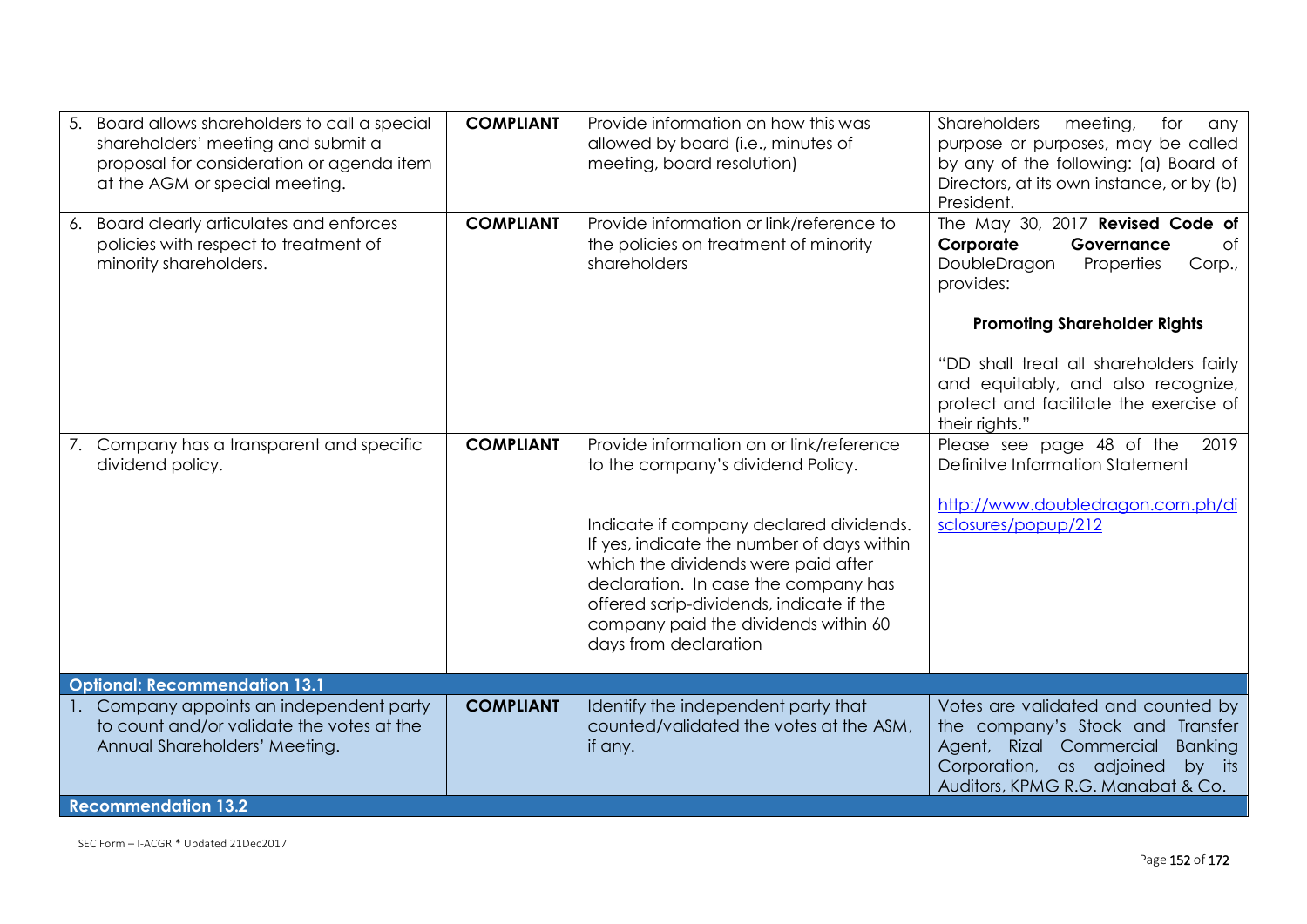| Board encourages active shareholder<br>1.<br>participation by sending the Notice of<br>Annual and Special Shareholders'<br>Meeting with sufficient and relevant<br>information at least 28 days before the<br>meeting. | <b>COMPLIANT</b>                     | Indicate the number of days before the<br>annual stockholders' meeting or special<br>stockholders' meeting when the notice<br>and agenda were sent out<br>Indicate whether shareholders' approval<br>of remuneration or any changes therein<br>were included in the agenda of the<br>meeting.<br>Provide link to the Agenda included in<br>the company's Information Statement<br>(SEC Form 20-IS) | The notices were sent 20 days before<br>the annual stockholders' meeting<br>(August 30, 2019).<br>No remuneration or any changes<br>therein were not included in the<br>agenda of the meeting. |
|------------------------------------------------------------------------------------------------------------------------------------------------------------------------------------------------------------------------|--------------------------------------|----------------------------------------------------------------------------------------------------------------------------------------------------------------------------------------------------------------------------------------------------------------------------------------------------------------------------------------------------------------------------------------------------|------------------------------------------------------------------------------------------------------------------------------------------------------------------------------------------------|
| <b>Supplemental to Recommendation 13.2</b>                                                                                                                                                                             |                                      |                                                                                                                                                                                                                                                                                                                                                                                                    |                                                                                                                                                                                                |
| Company's Notice of Annual<br>Stockholders' Meeting contains the<br>following information:<br>a. The profiles of directors (i.e., age,                                                                                 | <b>COMPLIANT</b><br><b>COMPLIANT</b> | Provide link or reference to the<br>company's notice of Annual<br>Shareholders' Meeting                                                                                                                                                                                                                                                                                                            | http://www.doubledragon.com.ph/di<br>sclosures/popup/212                                                                                                                                       |
| academic qualifications, date of first<br>appointment, experience, and<br>directorships in other listed companies)                                                                                                     |                                      |                                                                                                                                                                                                                                                                                                                                                                                                    |                                                                                                                                                                                                |
| b. Auditors seeking appointment/re-<br>appointment                                                                                                                                                                     | <b>COMPLIANT</b>                     |                                                                                                                                                                                                                                                                                                                                                                                                    |                                                                                                                                                                                                |
| c. Proxy documents                                                                                                                                                                                                     | <b>COMPLIANT</b>                     |                                                                                                                                                                                                                                                                                                                                                                                                    |                                                                                                                                                                                                |
| <b>Optional: Recommendation 13.2</b>                                                                                                                                                                                   |                                      |                                                                                                                                                                                                                                                                                                                                                                                                    |                                                                                                                                                                                                |
| 1. Company provides rationale for the<br>agenda items for the annual stockholders<br>meeting                                                                                                                           | <b>COMPLIANT</b>                     | Provide link or reference to the rationale<br>for the agenda items                                                                                                                                                                                                                                                                                                                                 | http://www.doubledragon.com.ph/di<br>sclosures/popup/212                                                                                                                                       |
| <b>Recommendation 13.3</b>                                                                                                                                                                                             |                                      |                                                                                                                                                                                                                                                                                                                                                                                                    |                                                                                                                                                                                                |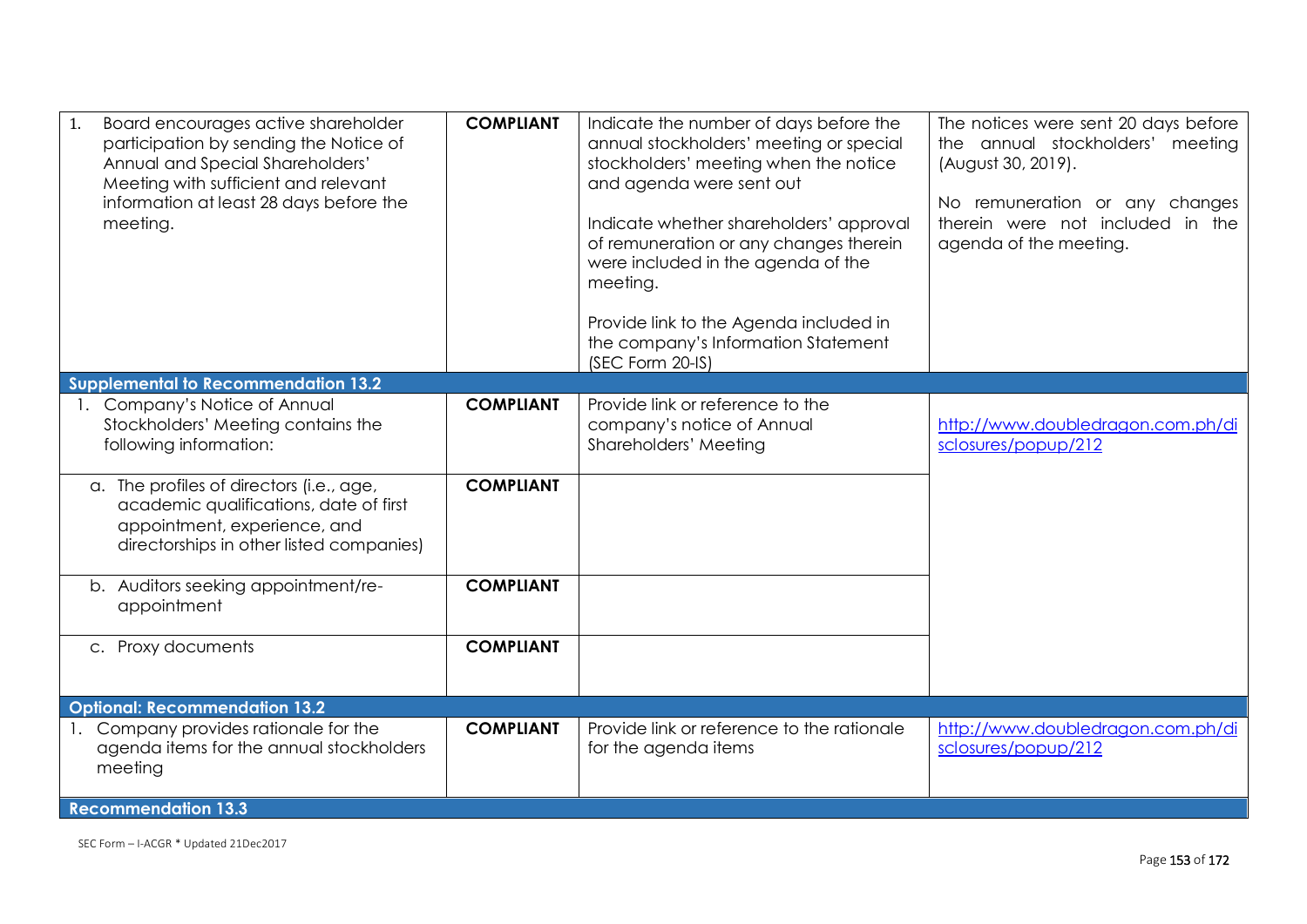| Board encourages active shareholder<br>participation by making the result of the<br>votes taken during the most recent<br>Annual or Special Shareholders' Meeting<br>publicly available the next working day. | <b>COMPLIANT</b> | Provide information or reference to a<br>document containing information on all<br>relevant questions raised and answers<br>during the ASM and special meeting and<br>the results of the vote taken during the<br>most recent ASM/SSM.                                                                                                 | http://edge.pse.com.ph/companyDis<br>closures/form.do?cmpy_id=651                                                                                                                                                           |
|---------------------------------------------------------------------------------------------------------------------------------------------------------------------------------------------------------------|------------------|----------------------------------------------------------------------------------------------------------------------------------------------------------------------------------------------------------------------------------------------------------------------------------------------------------------------------------------|-----------------------------------------------------------------------------------------------------------------------------------------------------------------------------------------------------------------------------|
| 2. Minutes of the Annual and Special<br>Shareholders' Meetings were available on<br>the company website within five business<br>days from the end of the meeting.                                             | <b>COMPLIANT</b> | Provide link to minutes of meeting in the<br>company website.<br>Indicate voting results for all agenda<br>items, including the approving, dissenting<br>and abstaining votes.<br>Indicate also if the voting on resolutions<br>was by poll.<br>Include whether there was opportunity to<br>ask question and the answers given, if any | Minutes of the Annual and Special<br>Shareholders'<br>Meetings<br>were<br>available on PSE Edge on August 30,<br>2019.<br>http://www.doubledragon.com.ph/ir<br>/minutes-of-all-general-or-special-<br>stockholders-meetings |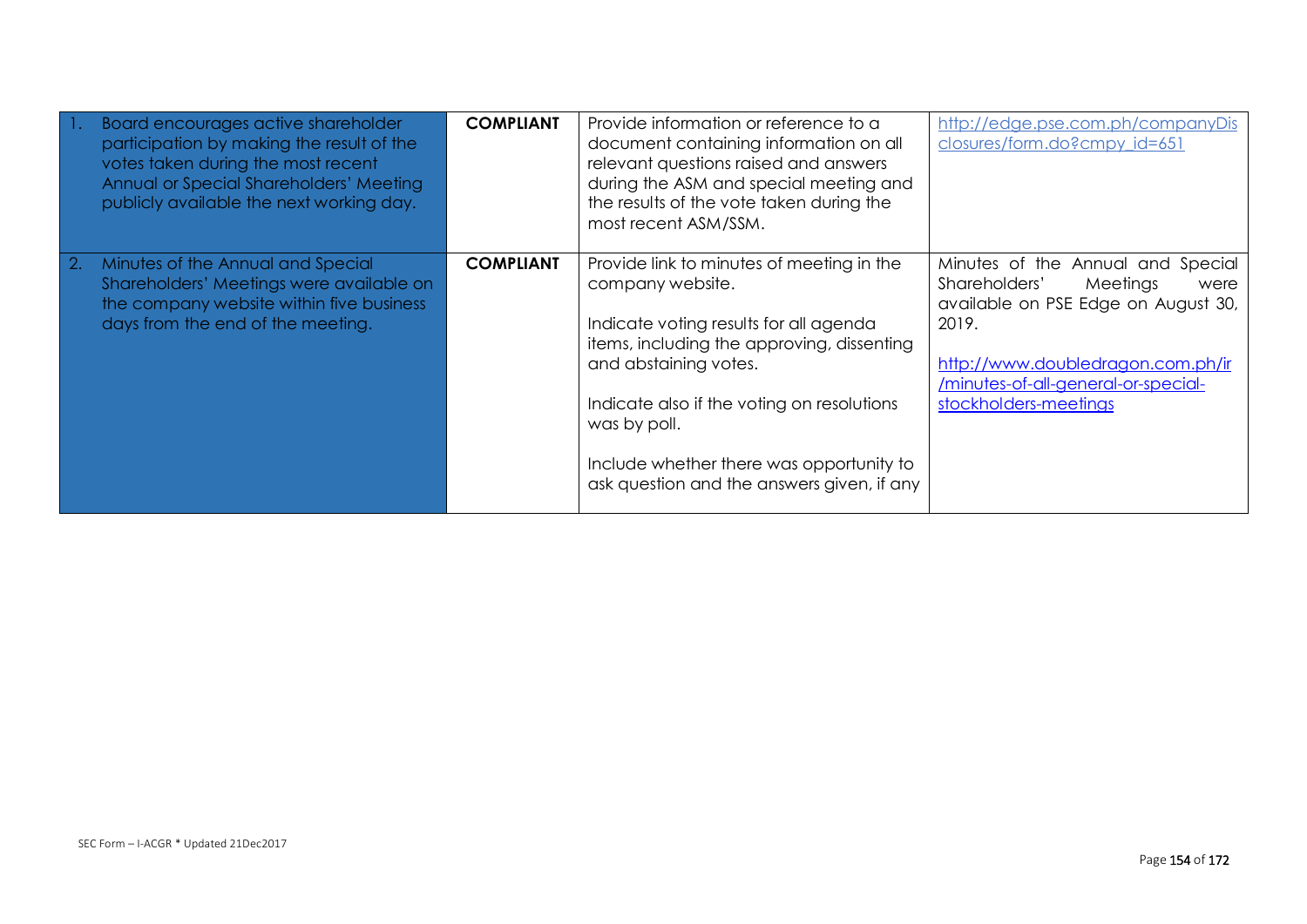| <b>Supplement to Recommendation 13.3</b>                                                                                                                          |                  |                                                                                                                             |                                                                                                                                                                                                                                                                                                                                                                                                                                                                                                                                                                 |
|-------------------------------------------------------------------------------------------------------------------------------------------------------------------|------------------|-----------------------------------------------------------------------------------------------------------------------------|-----------------------------------------------------------------------------------------------------------------------------------------------------------------------------------------------------------------------------------------------------------------------------------------------------------------------------------------------------------------------------------------------------------------------------------------------------------------------------------------------------------------------------------------------------------------|
| Board ensures the attendance of the<br>external auditor and other relevant<br>individuals to answer shareholders<br>questions during the ASM and SSM.             | <b>COMPLIANT</b> | Indicate if the external auditor and<br>other relevant individuals were<br>present during the ASM and/or<br>special meeting | Yes. The external auditor and other<br>relevant individuals were present during<br>the ASM.                                                                                                                                                                                                                                                                                                                                                                                                                                                                     |
| <b>Recommendation 13.4</b>                                                                                                                                        |                  |                                                                                                                             |                                                                                                                                                                                                                                                                                                                                                                                                                                                                                                                                                                 |
| Board makes available, at the option of a<br>shareholder, an alternative dispute<br>mechanism to resolve intra-corporate<br>disputes in an amicable and effective | <b>COMPLIANT</b> | Provide details of the alternative<br>dispute resolution made available to<br>resolve intra-corporate disputes              | The May 30, 2017 Revised Code of<br>Corporate Governance of DoubleDragon<br>Properties Corp., provides:                                                                                                                                                                                                                                                                                                                                                                                                                                                         |
| manner.                                                                                                                                                           |                  |                                                                                                                             | <b>General Responsibility</b>                                                                                                                                                                                                                                                                                                                                                                                                                                                                                                                                   |
| 2. The alternative dispute mechanism is<br>included in the company's Manual on<br>Corporate Governance.                                                           | <b>COMPLIANT</b> | Provide link/reference to where it is<br>found in the Manual on Corporate<br>Governance                                     | "Establish and maintain an alternative<br>dispute resolution system in the corporation<br>that can amicably settle conflicts or<br>differences between the corporation and<br>its stockholders, and the corporation and<br>third parties, including the regulatory<br>authorities."                                                                                                                                                                                                                                                                             |
|                                                                                                                                                                   |                  |                                                                                                                             | <b>Promoting Shareholder Rights</b>                                                                                                                                                                                                                                                                                                                                                                                                                                                                                                                             |
|                                                                                                                                                                   |                  |                                                                                                                             | "It is the responsibility of the Board of<br>Directors to establish an alternative dispute<br>resolution system to settle intra-corporate<br>disputes in an amicable and effective<br>manner. As such, the Board of Directors<br>normally engages the services of a neutral<br>third party to assist in the resolution of issues<br>between DD and stockholders, third parties<br>and regulatory authorities. The alternative<br>dispute resolution system may include<br>arbitration, mediation, conciliation, early<br>neutral evaluation, mini-trial, or any |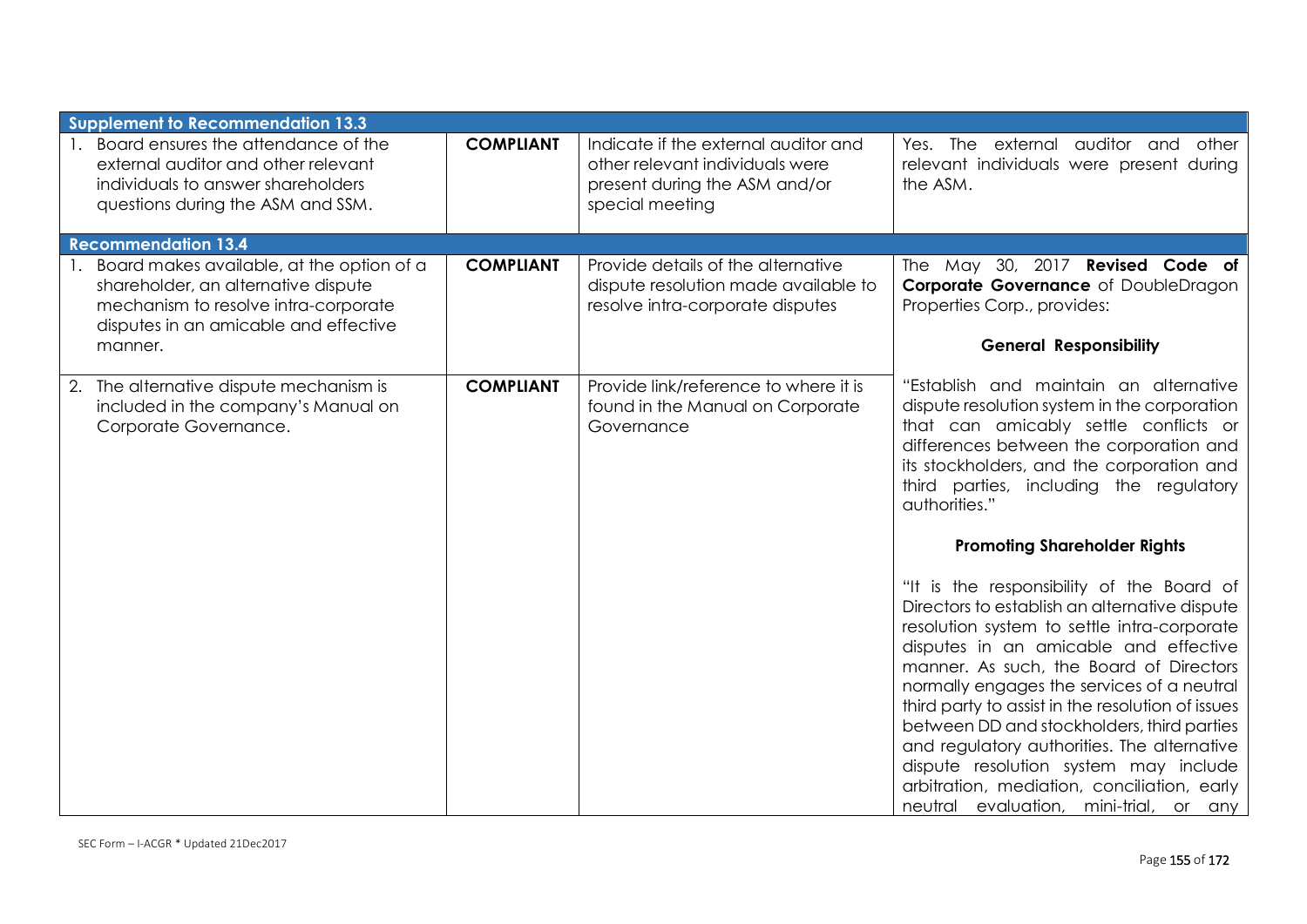|                                                                                                                                                        |                  |                                                                                                                                                                                             | combination thereof, as DD and the<br>circumstances sees fit. Consideration is<br>given to the need to promote candor<br>through confidentiality of the process, the<br>policy of fostering prompt, economical,<br>and amicable resolution of disputes in<br>accordance with the principles of integrity<br>of determination by the parties, and the<br>policy that the decision-making authority in<br>the process rests with the parties." |
|--------------------------------------------------------------------------------------------------------------------------------------------------------|------------------|---------------------------------------------------------------------------------------------------------------------------------------------------------------------------------------------|----------------------------------------------------------------------------------------------------------------------------------------------------------------------------------------------------------------------------------------------------------------------------------------------------------------------------------------------------------------------------------------------------------------------------------------------|
| <b>Recommendation 13.5</b>                                                                                                                             |                  |                                                                                                                                                                                             |                                                                                                                                                                                                                                                                                                                                                                                                                                              |
| Board establishes an Investor Relations<br>Office (IRO) to ensure constant<br>engagement with its shareholders.                                        | <b>COMPLIANT</b> | Disclose the contact details of the<br>officer/office responsible for investor<br>relations, such as:<br>1. Name of the person<br>2. Telephone number<br>3. Fax number<br>4. E-mail address | 1. Mr. Jose Desales<br>2. +632 856 7111<br>3. +632 856 9111<br>4. investors@doubledragon.com.ph                                                                                                                                                                                                                                                                                                                                              |
| 2. IRO is present at every shareholder's<br>meeting.                                                                                                   | <b>COMPLIANT</b> | Indicate if the IRO was present during<br>the ASM.                                                                                                                                          | Yes, the IRO was present during the ASM.                                                                                                                                                                                                                                                                                                                                                                                                     |
| <b>Supplemental Recommendations to Principle 13</b>                                                                                                    |                  |                                                                                                                                                                                             |                                                                                                                                                                                                                                                                                                                                                                                                                                              |
| Board avoids anti-takeover measures or<br>similar devices that may entrench<br>ineffective management or the existing<br>controlling shareholder group | <b>COMPLIANT</b> | Provide information on how anti-<br>takeover measures or similar devices<br>were avoided by the board, if any.                                                                              | The anti-takeover measures or similar<br>devices were avoided<br>by allowing<br>stockholders to participate and exercise<br>their voting rights and their right to be<br>voted upon, as well as increase their<br>shareholdings.                                                                                                                                                                                                             |
| 2. Company has at least thirty percent (30%)<br>public float to increase liquidity in the<br>market.                                                   | <b>COMPLIANT</b> | Indicate the company's public float.                                                                                                                                                        | 30%                                                                                                                                                                                                                                                                                                                                                                                                                                          |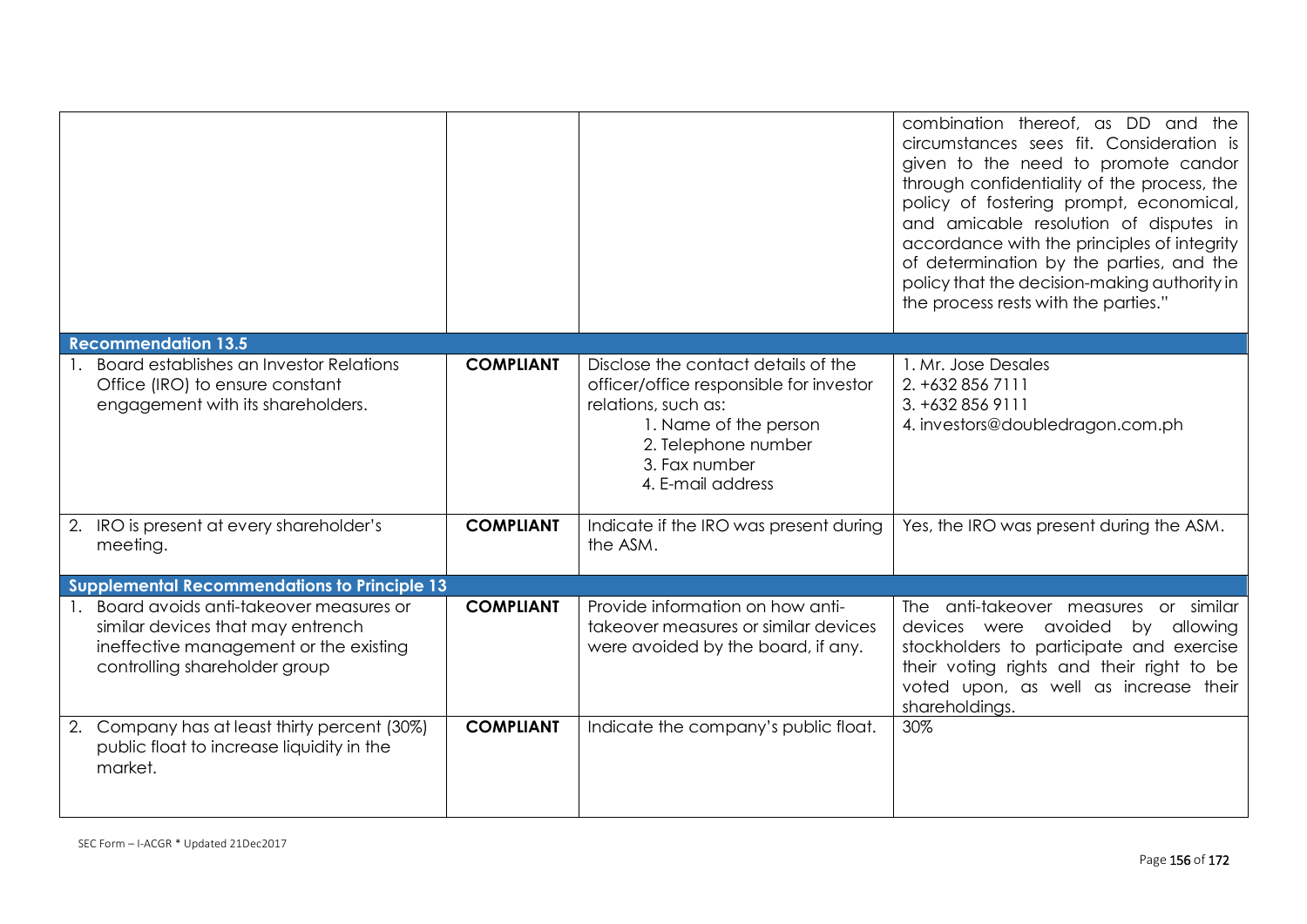| <b>Optional: Principle 13</b>                                                                                                                                                                                                                                                                                             |                  |                                                                                                                                                                                          |                                                                                                                                                                                                                                                                                                                                                                                                                                                                                                                                                                                                                                                                                                                                                                   |
|---------------------------------------------------------------------------------------------------------------------------------------------------------------------------------------------------------------------------------------------------------------------------------------------------------------------------|------------------|------------------------------------------------------------------------------------------------------------------------------------------------------------------------------------------|-------------------------------------------------------------------------------------------------------------------------------------------------------------------------------------------------------------------------------------------------------------------------------------------------------------------------------------------------------------------------------------------------------------------------------------------------------------------------------------------------------------------------------------------------------------------------------------------------------------------------------------------------------------------------------------------------------------------------------------------------------------------|
| Company has policies and practices to<br>encourage shareholders to engage with<br>the company beyond the Annual<br>Stockholders' Meeting                                                                                                                                                                                  |                  | Disclose or provide link/reference to<br>policies and practices to encourage<br>shareholders' participation beyond<br><b>ASM</b>                                                         |                                                                                                                                                                                                                                                                                                                                                                                                                                                                                                                                                                                                                                                                                                                                                                   |
| Company practices secure electronic<br>2.<br>voting in absentia at the Annual<br>Shareholders' Meeting.                                                                                                                                                                                                                   | <b>COMPLIANT</b> | Disclose the process and procedure<br>for secure electronic voting in<br>absentia, if any.                                                                                               | Voting during Shareholders Meeting are<br>either in person or by proxy through ballot.                                                                                                                                                                                                                                                                                                                                                                                                                                                                                                                                                                                                                                                                            |
|                                                                                                                                                                                                                                                                                                                           |                  | <b>Duties to Stakeholders</b>                                                                                                                                                            |                                                                                                                                                                                                                                                                                                                                                                                                                                                                                                                                                                                                                                                                                                                                                                   |
| Principle 14: The rights of stakeholders established by law, by contractual relations and through voluntary commitments must be respected. Where<br>stakeholders' rights and/or interests are at stake, stakeholders should have the opportunity to obtain prompt effective redress for the violation of<br>their rights. |                  |                                                                                                                                                                                          |                                                                                                                                                                                                                                                                                                                                                                                                                                                                                                                                                                                                                                                                                                                                                                   |
| <b>Recommendation 14.1</b>                                                                                                                                                                                                                                                                                                |                  |                                                                                                                                                                                          |                                                                                                                                                                                                                                                                                                                                                                                                                                                                                                                                                                                                                                                                                                                                                                   |
| 1. Board identifies the company's various<br>stakeholders and promotes cooperation<br>between them and the company in<br>creating wealth, growth and sustainability.                                                                                                                                                      | <b>COMPLIANT</b> | Identify the company's shareholder<br>and provide information or reference<br>to a document containing<br>information on the company's<br>policies and programs for its<br>stakeholders. | The May 30, 2017 Revised Code of<br>Corporate Governance of DoubleDragon<br>Properties Corp., provides:<br><b>Promoting Shareholder Rights</b><br>"DD shall treat all shareholders fairly and<br>equitably, and also recognize, protect and<br>facilitate the exercise of their rights.<br>(i) It shall be the duty of the Board to<br>promote shareholder rights, remove<br>impediments to the exercise of shareholder<br>rights and allow possibilities to seek redress<br>for violation of their rights. The Board shall<br>encourage the exercise of shareholders'<br>voting rights and the solution of collective<br>action problems through<br>appropriate<br>The<br><b>Board</b><br>mechanisms.<br>shall<br>be<br>instrumental in removing excessive costs |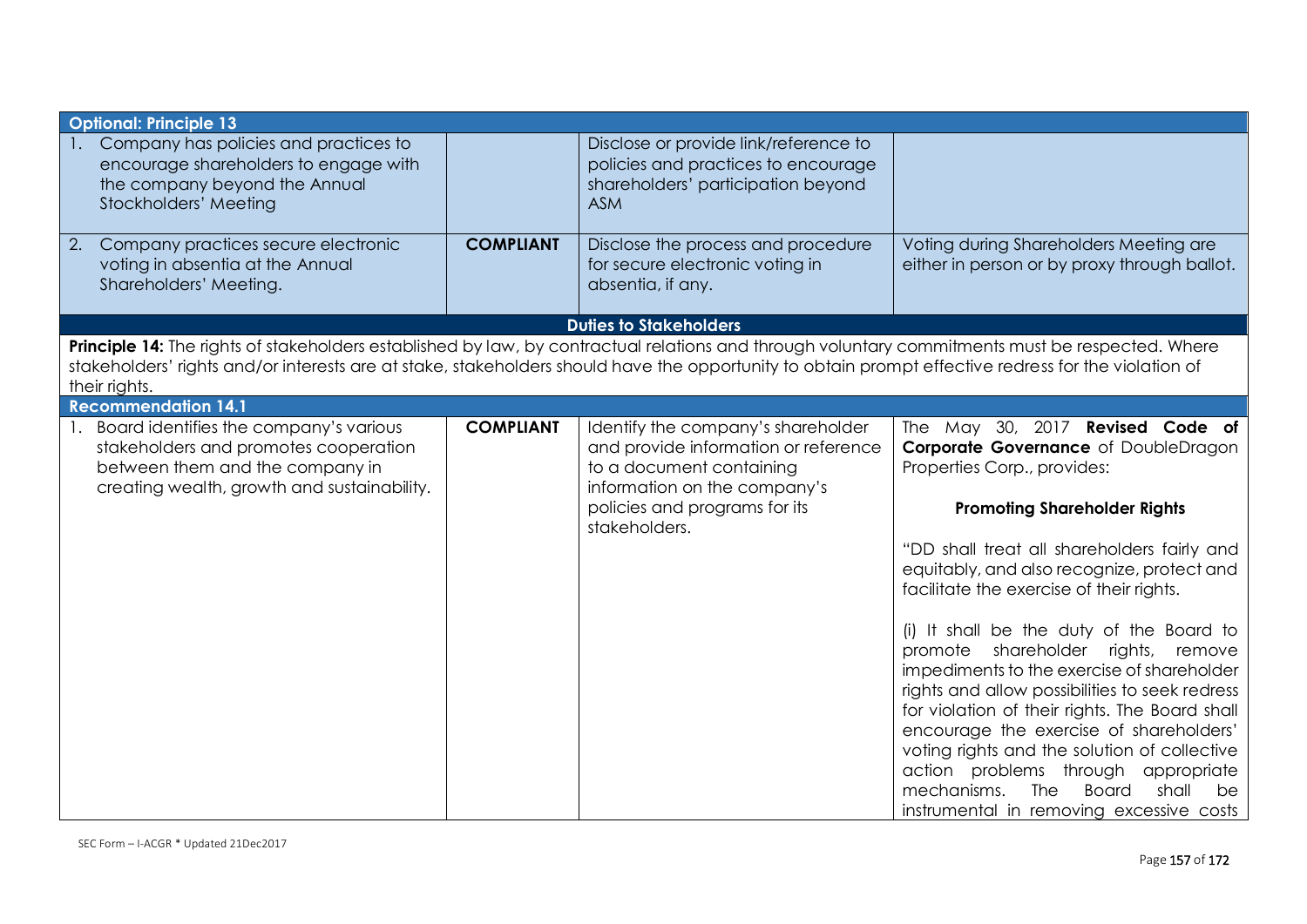| and other administrative or practical<br>impediments to shareholders participating<br>in meetings and/or voting in person. The<br>Board shall pave the way for electronic<br>filing and distribution of shareholder<br>information necessary to make informed<br>decisions, subject to legal constraints.                                                                                                                                                                                                                                           |
|-----------------------------------------------------------------------------------------------------------------------------------------------------------------------------------------------------------------------------------------------------------------------------------------------------------------------------------------------------------------------------------------------------------------------------------------------------------------------------------------------------------------------------------------------------|
| (ii) In addition to the sending of notices,<br>open communications shall be maintained<br>with stockholders to encourage them to<br>personally attend the stockholders'<br>meeting. If they cannot attend, they shall<br>be apprised ahead of time of their right to<br>appoint a proxy. The Board shall<br>encourage<br>active<br>shareholder<br>participation by sending the Notice of<br>Annual and Special Shareholders' Meeting<br>with sufficient and relevant information at<br>least twenty eight (28) business days before<br>the meeting. |
| (iii) The Board shall encourage active<br>shareholder participation by making the<br>result of the votes taken during the most<br>recent Annual or Special Shareholders'<br>Meeting publicly available the next<br>working day. In addition, the Minutes of the<br>Annual and Special Shareholders' Meeting<br>shall be available on the Company<br>website within five (5) business days from<br>the end of the meeting.<br>(iv) The Board shall commit to respect the                                                                             |
| following rights of the stockholders:                                                                                                                                                                                                                                                                                                                                                                                                                                                                                                               |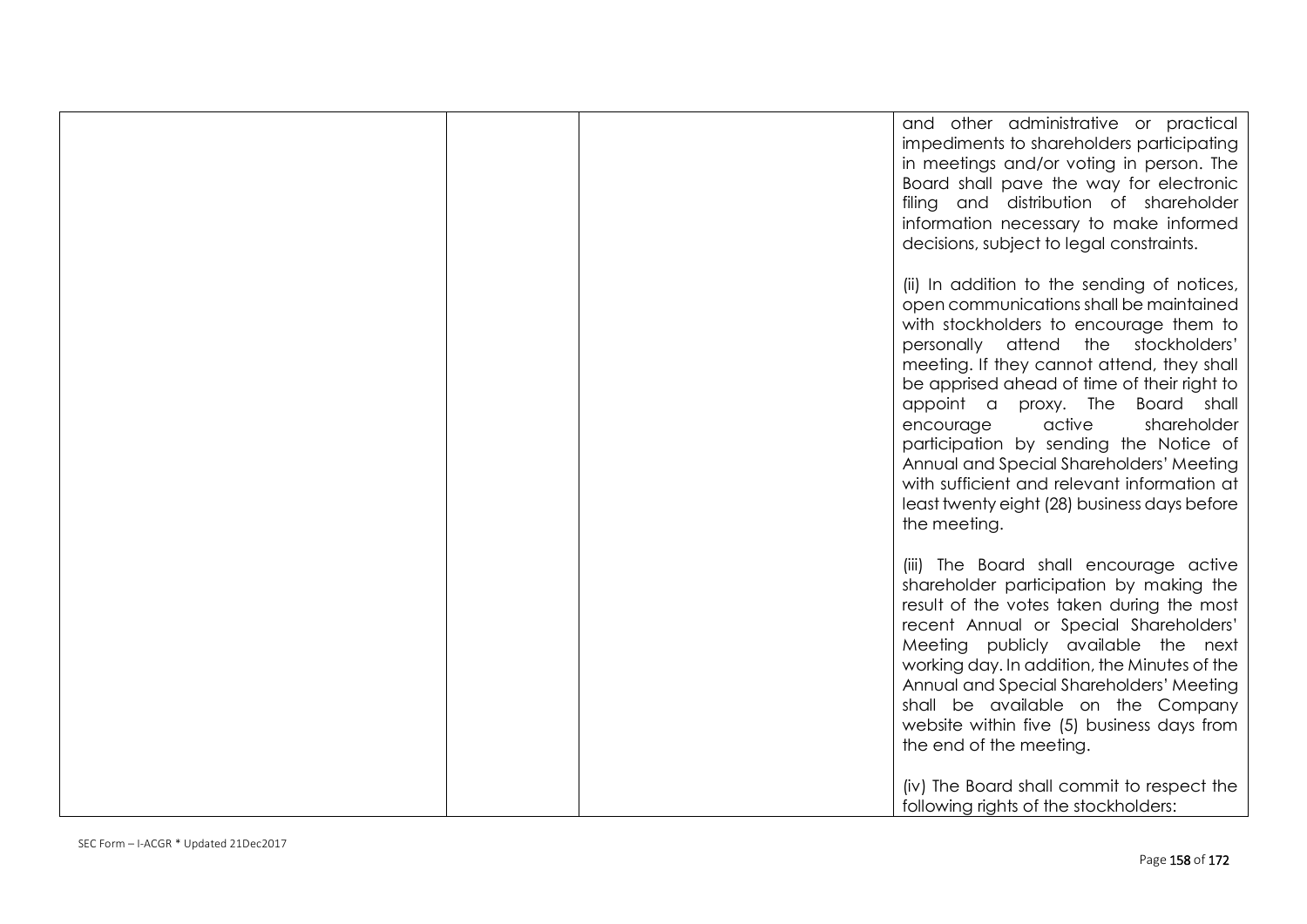| a. Voting Rights<br>b. Pre-emptive Right<br>c. Right of Inspection<br>d. Right to Information<br>e. Right to Dividend<br>f. Appraisal Right                                                                                                                                                                                                                                                                                                                                                                                                                                                                                                                                                                                                                                                                                                                                                                                |
|----------------------------------------------------------------------------------------------------------------------------------------------------------------------------------------------------------------------------------------------------------------------------------------------------------------------------------------------------------------------------------------------------------------------------------------------------------------------------------------------------------------------------------------------------------------------------------------------------------------------------------------------------------------------------------------------------------------------------------------------------------------------------------------------------------------------------------------------------------------------------------------------------------------------------|
| (v) It is the responsibility of the Board of<br>Directors to establish an alternative dispute<br>resolution system to settle intra-corporate<br>disputes in an amicable and effective<br>manner. As such, the Board of Directors<br>normally engages the services of a neutral<br>third party to assist in the resolution of issues<br>between DD and stockholders, third parties<br>and regulatory authorities. The alternative<br>dispute resolution system may include<br>arbitration, mediation, conciliation, early<br>neutral evaluation, mini-trial, or any<br>combination thereof, as DD and the<br>circumstances sees fit. Consideration is<br>given to the need to promote candor<br>through confidentiality of the process, the<br>policy of fostering prompt, economical,<br>and amicable resolution of disputes in<br>accordance with the principles of integrity<br>of determination by the parties, and the |
| policy that the decision-making authority in<br>the process rests with the parties.<br>(vi) DD shall establish an Investor Relations<br>Office (IRO) to facilitate constant<br>engagement with its shareholders. The IRO<br>shall be present at every shareholders'<br>meeting.                                                                                                                                                                                                                                                                                                                                                                                                                                                                                                                                                                                                                                            |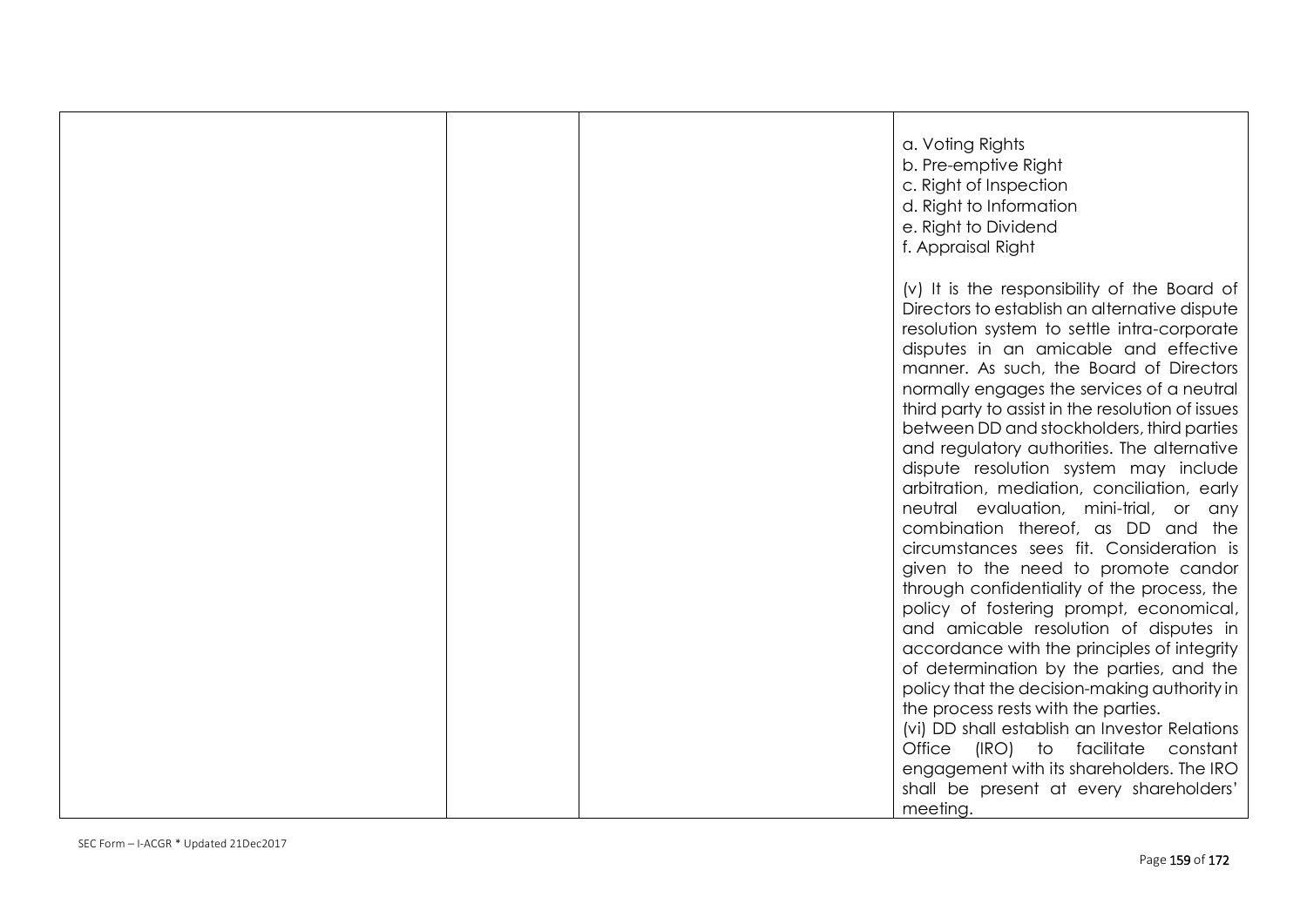|  | <b>DUTIES TO STAKEHOLDERS</b><br><b>Respecting Rights of Stakeholders and</b><br><b>Effective Redress for Violation of</b><br><b>Stakeholder's Rights</b>                                                                                                                                                                               |
|--|-----------------------------------------------------------------------------------------------------------------------------------------------------------------------------------------------------------------------------------------------------------------------------------------------------------------------------------------|
|  | "The rights of stakeholders established by<br>law, by contractual relations and through<br>voluntary<br>commitments<br>must<br>be<br>respected. Where stakeholders'<br>rights<br>and/or interests are at stake, stakeholders<br>should have the opportunity to obtain<br>prompt effective redress for the violation of<br>their rights. |
|  | (i) The Board should identify the company's<br>stakeholders<br>and<br>promote<br>various<br>cooperation between them and the<br>company in creating wealth, growth and<br>sustainability.                                                                                                                                               |
|  | (ii) The Board should establish clear policies<br>and programs to provide a mechanism on<br>the fair treatment and protection of<br>stakeholders.                                                                                                                                                                                       |
|  | (iii) The Board should adopt a transparent<br>framework and process that allow<br>stakeholders to communicate with the<br>company and to obtain redress for the<br>violation of their rights."                                                                                                                                          |
|  |                                                                                                                                                                                                                                                                                                                                         |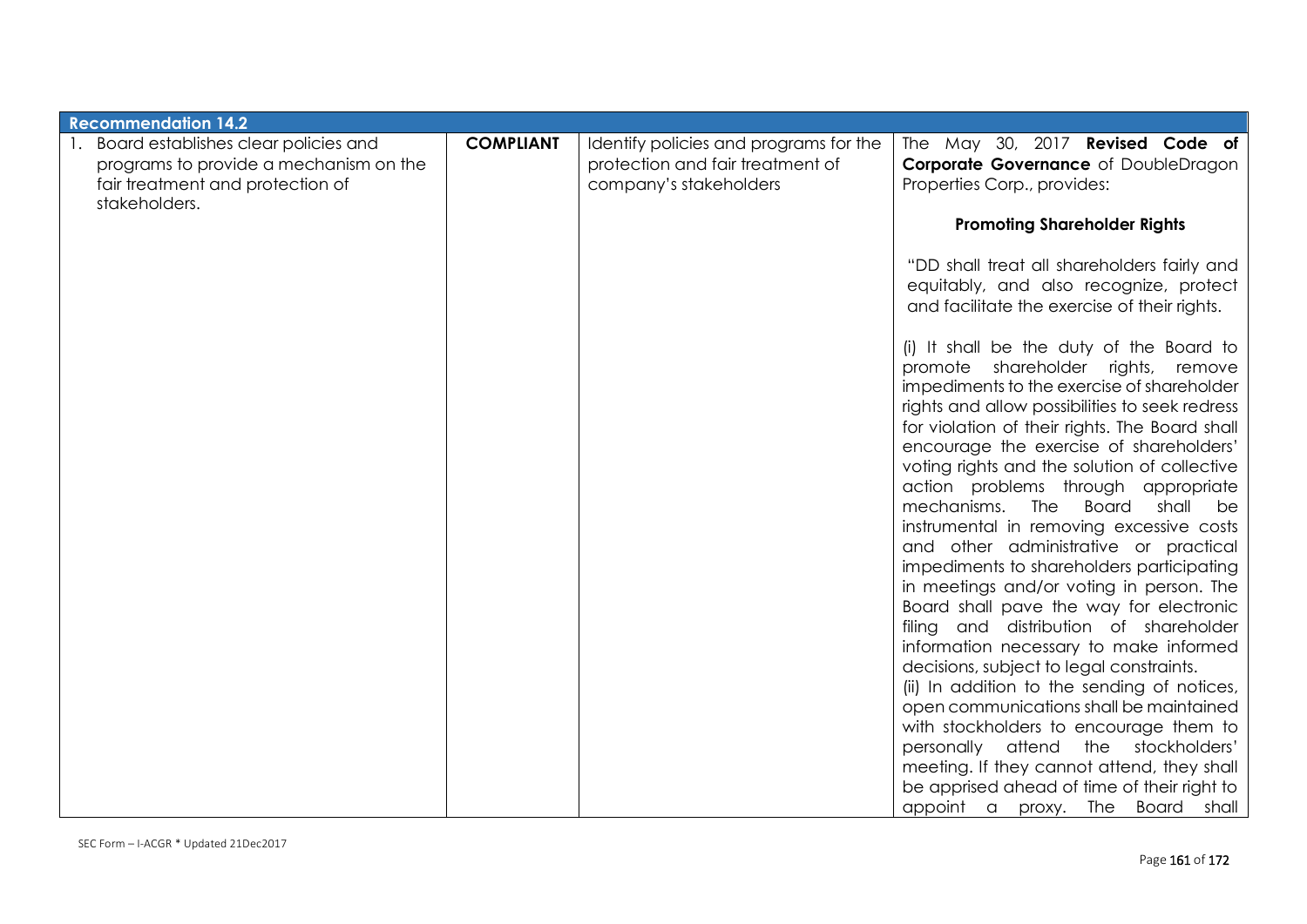| active<br>shareholder<br>encourage<br>participation by sending the Notice of<br>Annual and Special Shareholders' Meeting<br>with sufficient and relevant information at<br>least twenty eight (28) business days before<br>the meeting.                                                                                                                                                                                   |
|---------------------------------------------------------------------------------------------------------------------------------------------------------------------------------------------------------------------------------------------------------------------------------------------------------------------------------------------------------------------------------------------------------------------------|
| (iii) The Board shall encourage active<br>shareholder participation by making the<br>result of the votes taken during the most<br>recent Annual or Special Shareholders'<br>Meeting publicly available the next<br>working day. In addition, the Minutes of the<br>Annual and Special Shareholders' Meeting<br>shall be available on the Company<br>website within five (5) business days from<br>the end of the meeting. |
| (iv) The Board shall commit to respect the<br>following rights of the stockholders:                                                                                                                                                                                                                                                                                                                                       |
| a. Voting Rights<br>b. Pre-emptive Right<br>c. Right of Inspection<br>d. Right to Information<br>e. Right to Dividend<br>f. Appraisal Right                                                                                                                                                                                                                                                                               |
| (v) It is the responsibility of the Board of<br>Directors to establish an alternative dispute<br>resolution system to settle intra-corporate<br>disputes in an amicable and effective<br>manner. As such, the Board of Directors<br>normally engages the services of a neutral<br>third party to assist in the resolution of issues                                                                                       |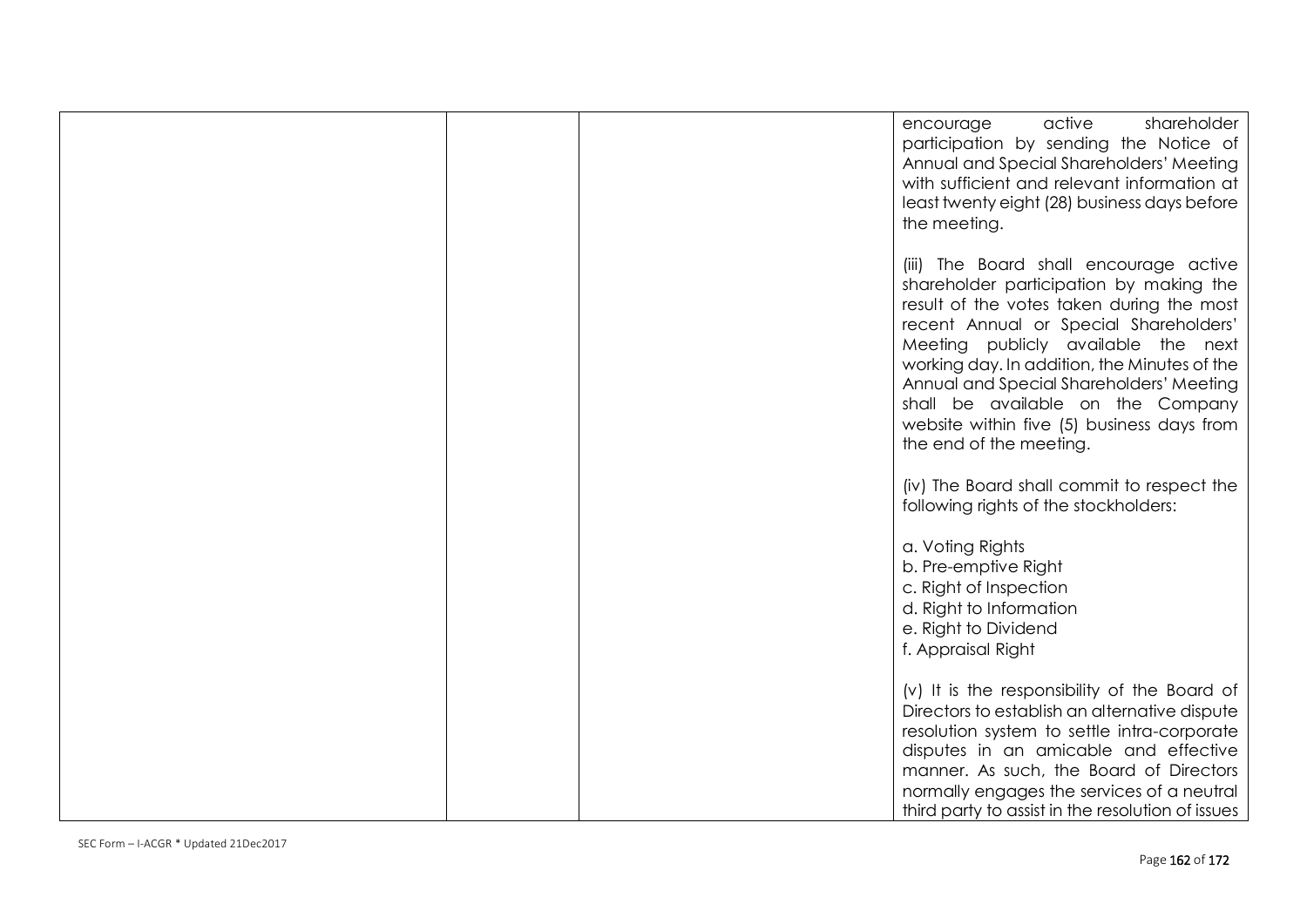|  | between DD and stockholders, third parties<br>and regulatory authorities. The alternative<br>dispute resolution system may include<br>arbitration, mediation, conciliation, early<br>neutral evaluation, mini-trial, or any<br>combination thereof, as DD and the<br>circumstances sees fit. Consideration is<br>given to the need to promote candor<br>through confidentiality of the process, the<br>policy of fostering prompt, economical,<br>and amicable resolution of disputes in<br>accordance with the principles of integrity<br>of determination by the parties, and the<br>policy that the decision-making authority in<br>the process rests with the parties. |
|--|----------------------------------------------------------------------------------------------------------------------------------------------------------------------------------------------------------------------------------------------------------------------------------------------------------------------------------------------------------------------------------------------------------------------------------------------------------------------------------------------------------------------------------------------------------------------------------------------------------------------------------------------------------------------------|
|  | (vi) DD shall establish an Investor Relations<br>Office (IRO) to facilitate<br>constant<br>engagement with its shareholders. The IRO<br>shall be present at every shareholders'<br>meeting."                                                                                                                                                                                                                                                                                                                                                                                                                                                                               |
|  | <b>DUTIES TO STAKEHOLDERS</b>                                                                                                                                                                                                                                                                                                                                                                                                                                                                                                                                                                                                                                              |
|  | <b>Respecting Rights of Stakeholders and</b><br><b>Effective Redress for Violation of</b><br><b>Stakeholder's Rights</b>                                                                                                                                                                                                                                                                                                                                                                                                                                                                                                                                                   |
|  | The rights of stakeholders established by<br>law, by contractual relations and through<br>voluntary<br>commitments<br>must<br>be<br>respected. Where stakeholders' rights<br>and/or interests are at stake, stakeholders<br>should have the opportunity to obtain<br>prompt effective redress for the violation of                                                                                                                                                                                                                                                                                                                                                         |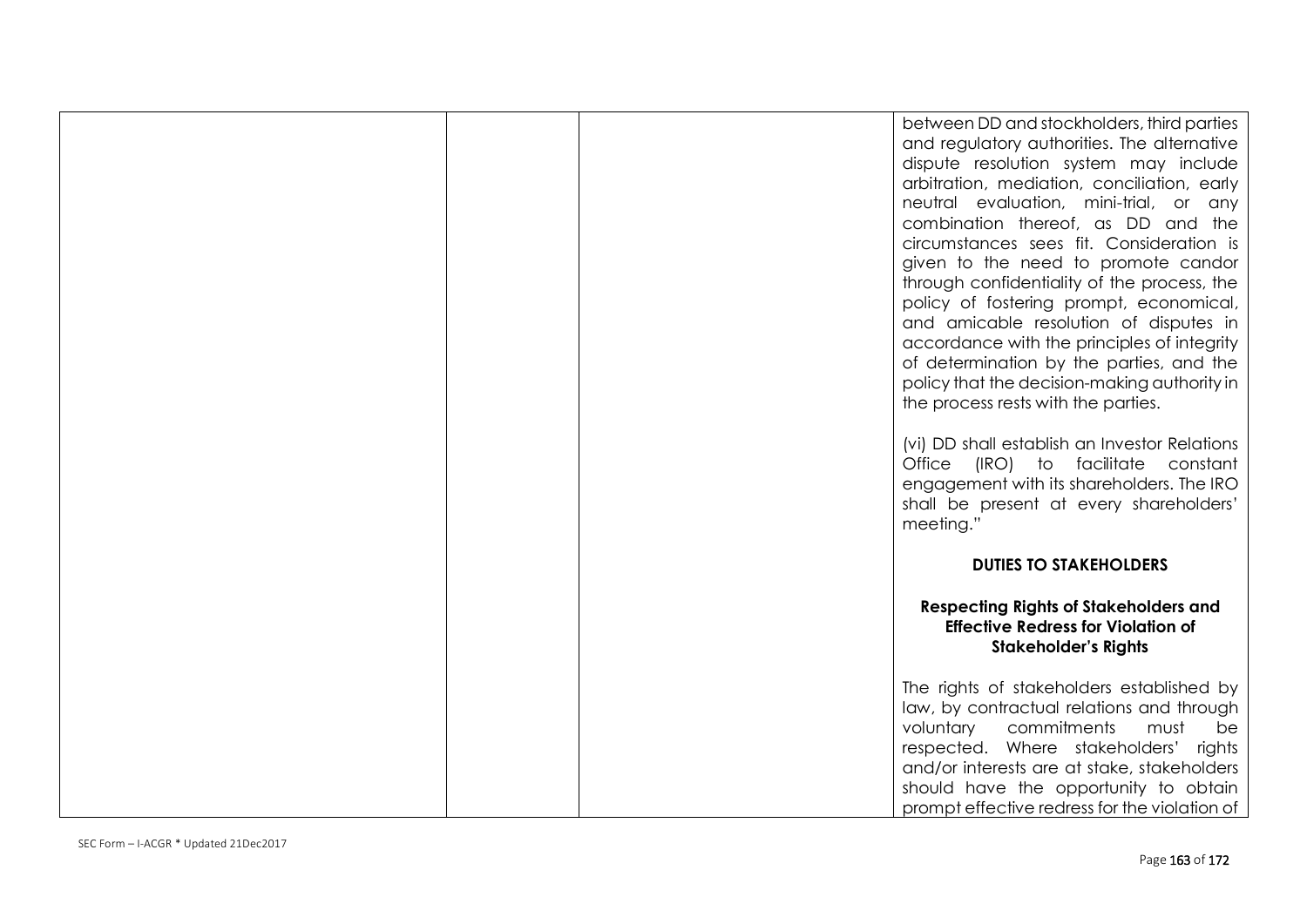|                                                                                                                                                                                                             |                  |                                                                                                                                                                                                                                                                                                                                            | their rights.<br>(i) The Board should identify the company's<br>stakeholders<br>promote<br>various<br>and<br>cooperation between them and the<br>company in creating wealth, growth and<br>sustainability.<br>(ii) The Board should establish clear policies<br>and programs to provide a mechanism on<br>the fair treatment and protection of<br>stakeholders.<br>(iii) The Board should adopt a transparent<br>framework and process that allow<br>stakeholders to communicate with the<br>company and to obtain redress for the<br>violation of their rights." |
|-------------------------------------------------------------------------------------------------------------------------------------------------------------------------------------------------------------|------------------|--------------------------------------------------------------------------------------------------------------------------------------------------------------------------------------------------------------------------------------------------------------------------------------------------------------------------------------------|-------------------------------------------------------------------------------------------------------------------------------------------------------------------------------------------------------------------------------------------------------------------------------------------------------------------------------------------------------------------------------------------------------------------------------------------------------------------------------------------------------------------------------------------------------------------|
| <b>Recommendation 14.3</b><br>Board adopts a transparent framework<br>and process that allow stakeholders to<br>communicate with the company and to<br>obtain redress for the violation of their<br>rights. | <b>COMPLIANT</b> | Provide the contact details (i.e.,<br>name of contact person, dedicated<br>phone number or e-mail address,<br>etc.) which stakeholders can use to<br>voice their concerns and/or<br>complaints for possible violation of<br>their rights.<br>Provide information on<br>whistleblowing policy, practices and<br>procedures for stakeholders | The Investor Relations Department with<br>contact number +632 856-7111<br>The May 30, 2017 <b>Revised Code of</b><br>Corporate Governance of DoubleDragon<br>Properties Corp., provides that:<br>"The Board should establish a suitable<br>framework for whistleblowing that allows<br>employees to freely communicate their<br>concerns about illegal or unethical<br>practices, without fear of retaliation and to<br>have direct access to an independent<br>member of the Board or a unit created to                                                          |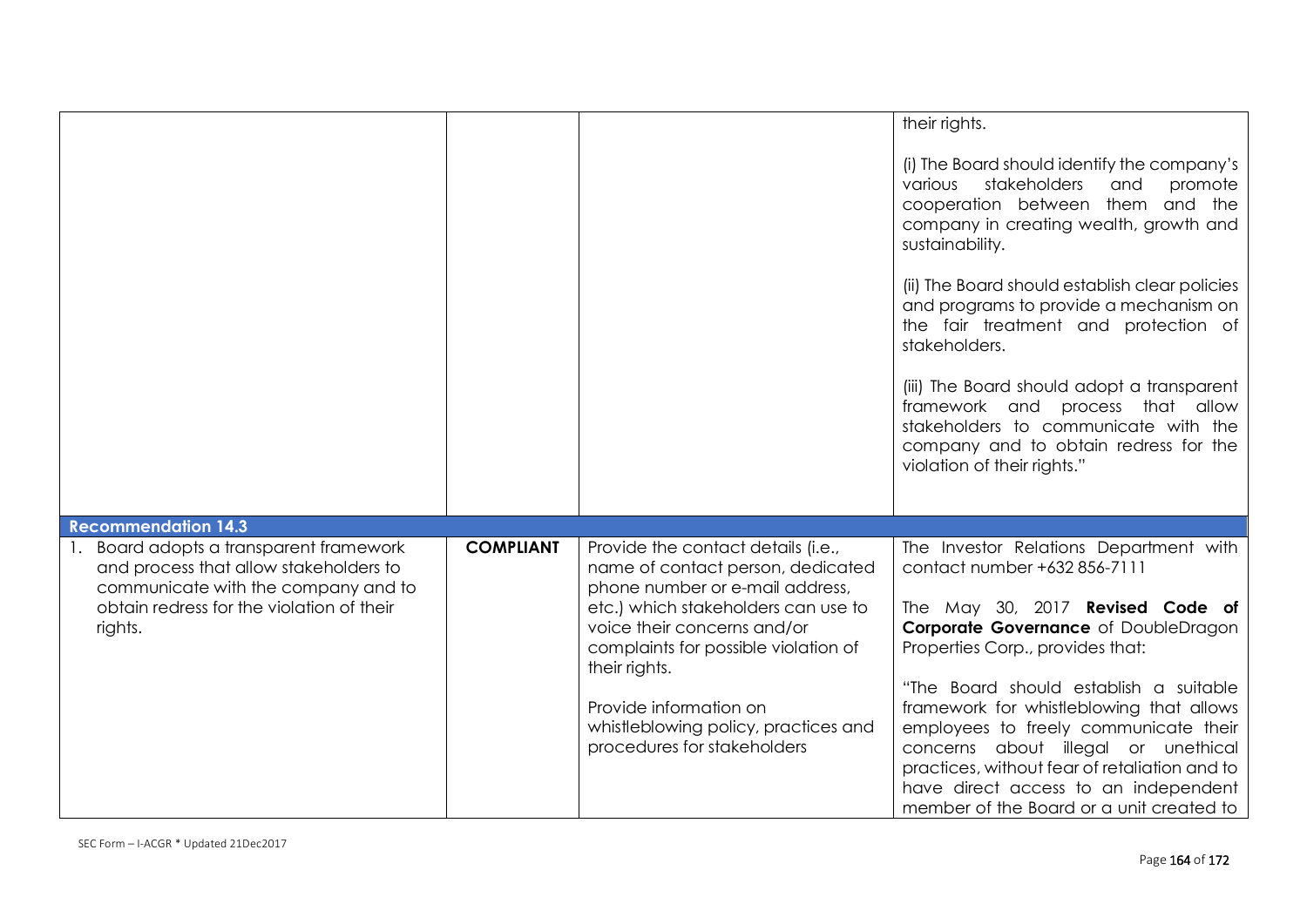|                                                                                                                                                                                                                           |                  |                                                                                                    | handle whistleblowing concerns.<br>The<br>should<br>be conscientious<br>Board<br>in<br>establishing the framework, as well as in<br>supervising and ensuring its enforcement."<br>Below is the information regarding the<br>whistleblowing policy:<br>http://www.doubledragon.com.ph/files/r<br>eports/Whistle-blowing Policy.pdf                                                                                                                                                                                                                                                                                                                                                                                                                                                                                                                                                                                                                                                                                                       |
|---------------------------------------------------------------------------------------------------------------------------------------------------------------------------------------------------------------------------|------------------|----------------------------------------------------------------------------------------------------|-----------------------------------------------------------------------------------------------------------------------------------------------------------------------------------------------------------------------------------------------------------------------------------------------------------------------------------------------------------------------------------------------------------------------------------------------------------------------------------------------------------------------------------------------------------------------------------------------------------------------------------------------------------------------------------------------------------------------------------------------------------------------------------------------------------------------------------------------------------------------------------------------------------------------------------------------------------------------------------------------------------------------------------------|
| <b>Supplement to Recommendation 14.3</b><br>1. Company establishes an alternative<br>dispute resolution system so that conflicts<br>and differences with key stakeholders is<br>settled in a fair and expeditious manner. | <b>COMPLIANT</b> | Provide information on the<br>alternative dispute resolution system<br>established by the company. | The May 30, 2017 Revised Code of<br>Corporate Governance of DoubleDragon<br>Properties Corp., provides that:<br>"It is the responsibility of the Board of<br>Directors to establish an alternative dispute<br>resolution system to settle intra-corporate<br>disputes in an amicable and effective<br>manner. As such, the Board of Directors<br>normally engages the services of a neutral<br>third party to assist in the resolution of issues<br>between DD and stockholders, third parties<br>and regulatory authorities. The alternative<br>dispute resolution system may include<br>arbitration, mediation, conciliation, early<br>neutral evaluation, mini-trial, or any<br>combination thereof, as DD and the<br>circumstances sees fit. Consideration is<br>given to the need to promote candor<br>through confidentiality of the process, the<br>policy of fostering prompt, economical,<br>and amicable resolution of disputes in<br>accordance with the principles of integrity<br>of determination by the parties, and the |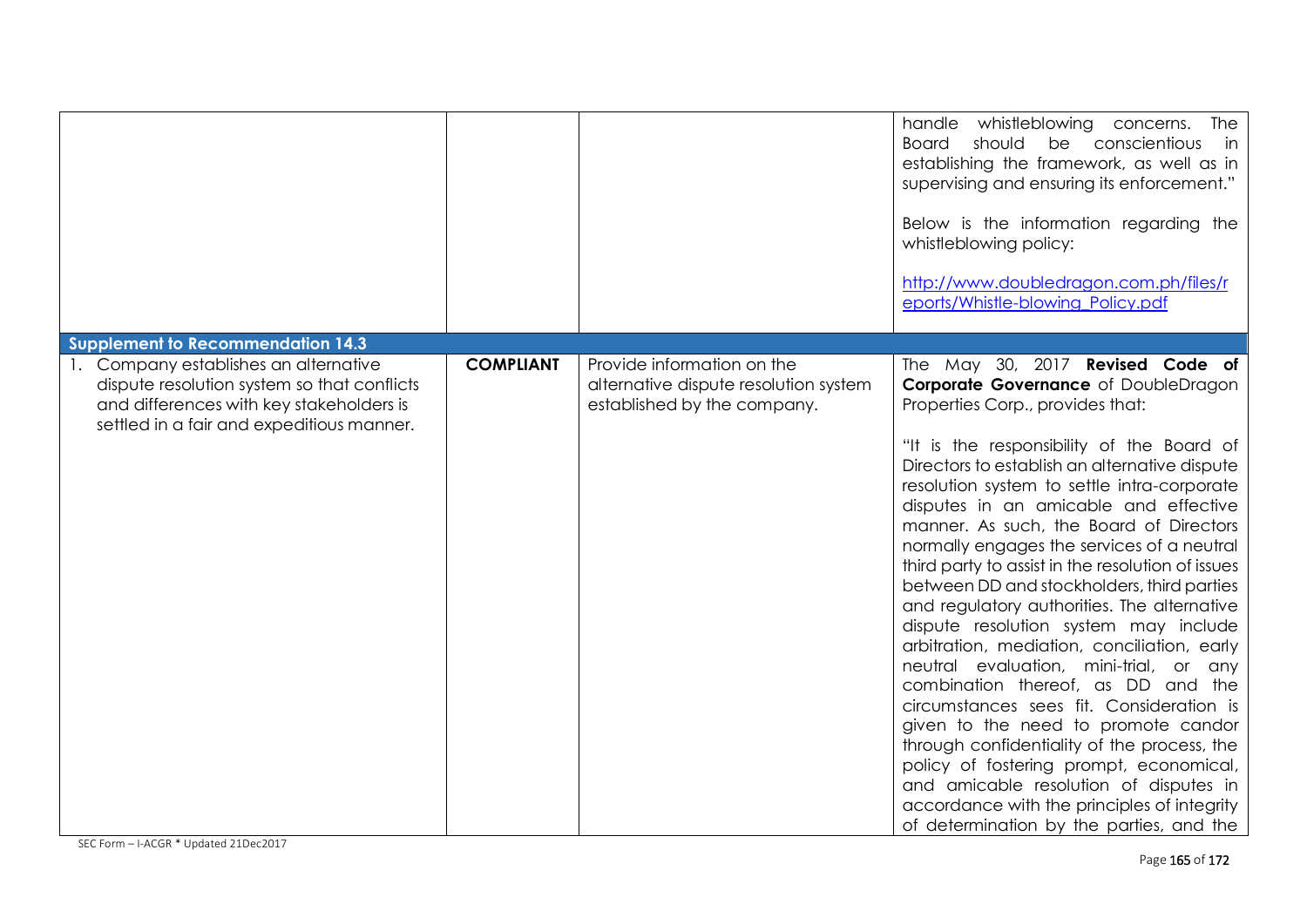|                                                                                                                                                                                                                                                                                                                                                                             |                  |                                                                                                                                                                          | policy that the decision-making authority in<br>the process rests with the parties."                                                                                                                                                                                                                                                       |  |  |
|-----------------------------------------------------------------------------------------------------------------------------------------------------------------------------------------------------------------------------------------------------------------------------------------------------------------------------------------------------------------------------|------------------|--------------------------------------------------------------------------------------------------------------------------------------------------------------------------|--------------------------------------------------------------------------------------------------------------------------------------------------------------------------------------------------------------------------------------------------------------------------------------------------------------------------------------------|--|--|
| <b>Additional Recommendations to Principle 14</b>                                                                                                                                                                                                                                                                                                                           |                  |                                                                                                                                                                          |                                                                                                                                                                                                                                                                                                                                            |  |  |
| 1. Company does not seek any exemption<br>from the application of a law, rule or<br>regulation especially when it refers to a<br>corporate governance issue. If an<br>exemption was sought, the company<br>discloses the reason for such action, as<br>well as presents the specific steps being<br>taken to finally comply with the applicable<br>law, rule or regulation. | <b>COMPLIANT</b> | Disclose any requests for exemption<br>by the company and the reason for<br>the request.                                                                                 | The company requests for the exemption<br>from registration of the shares covered by<br>the Employee Stock Option Plan (ESOP)<br>since it is not necessary in the public<br>interest or for the protection of the<br>Corporation's investors by reason of the<br>small amount involved or the limited<br>character of the public offering. |  |  |
| 2. Company respects intellectual property<br>rights.                                                                                                                                                                                                                                                                                                                        | <b>COMPLIANT</b> | Provide specific instances, if any.                                                                                                                                      |                                                                                                                                                                                                                                                                                                                                            |  |  |
| <b>Optional: Principle 14</b>                                                                                                                                                                                                                                                                                                                                               |                  |                                                                                                                                                                          |                                                                                                                                                                                                                                                                                                                                            |  |  |
| 1. Company discloses its policies and<br>practices that address customers' welfare                                                                                                                                                                                                                                                                                          | <b>COMPLIANT</b> | Identify policies, programs and<br>practices that address customers'<br>welfare or provide link/reference to a<br>document containing the same.                          | Concerns of customers can be conveyed<br>to the company through its Customer<br>Care.<br>http://www.doubledragon.com.ph/page<br>/contact-us                                                                                                                                                                                                |  |  |
| 2. Company discloses its policies and<br>practices that address supplier/contractor<br>selection procedures                                                                                                                                                                                                                                                                 | <b>COMPLIANT</b> | Identify policies, programs and<br>practices that address<br>supplier/contractor selection<br>procedures or provide link/reference<br>to a document containing the same. | The company has adopted a policy on the<br>accreditation and selection of suppliers<br>and contractors through bidding.                                                                                                                                                                                                                    |  |  |
|                                                                                                                                                                                                                                                                                                                                                                             |                  |                                                                                                                                                                          |                                                                                                                                                                                                                                                                                                                                            |  |  |
| Principle 15: A mechanism for employee participation should be developed to create a symbiotic environment, realize the company's goals and<br>participate in its corporate governance processes.                                                                                                                                                                           |                  |                                                                                                                                                                          |                                                                                                                                                                                                                                                                                                                                            |  |  |
| <b>Recommendation 15.1</b>                                                                                                                                                                                                                                                                                                                                                  |                  |                                                                                                                                                                          |                                                                                                                                                                                                                                                                                                                                            |  |  |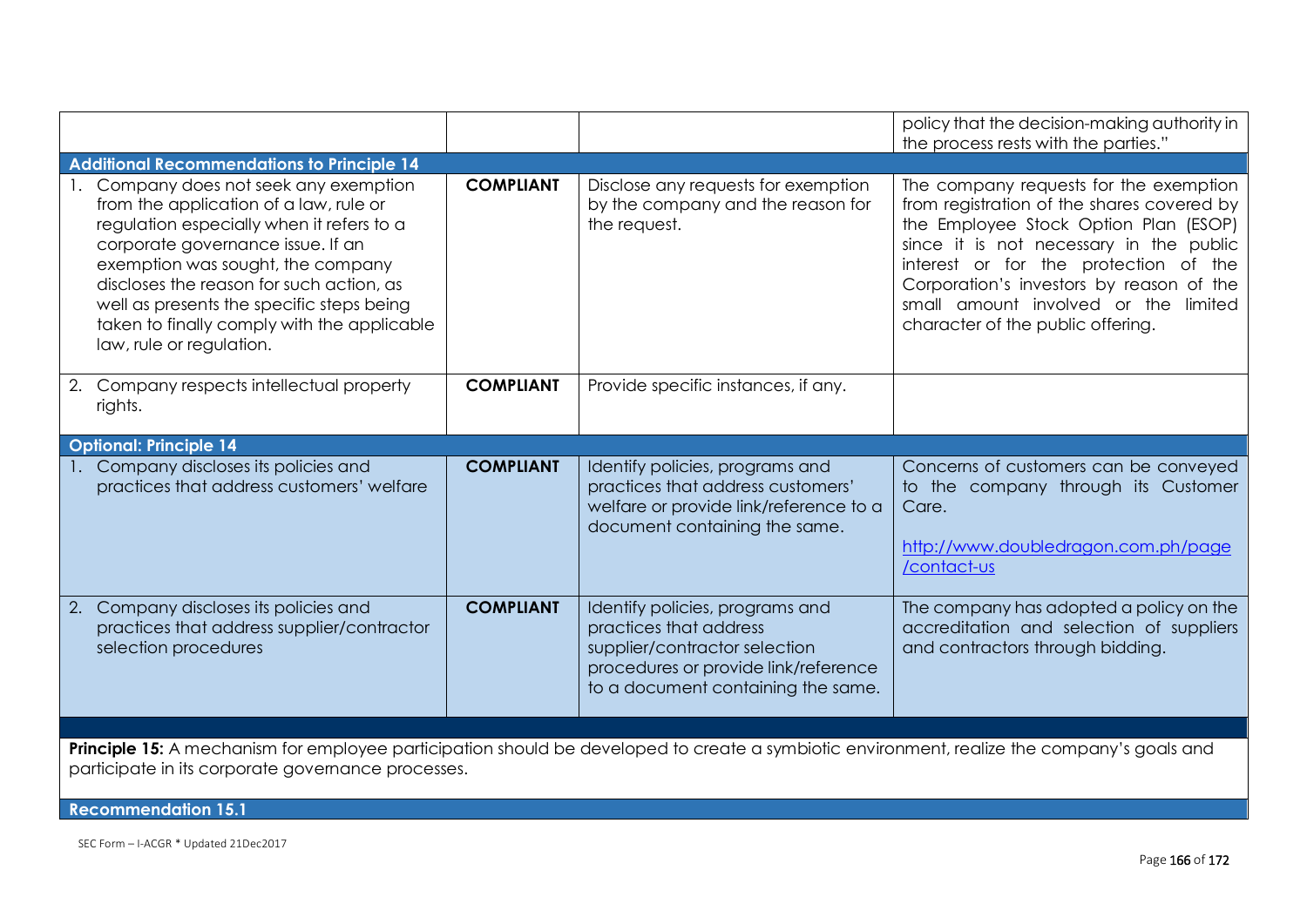| Board establishes policies, programs and<br>procedures that encourage employees to<br>actively participate in the realization of the<br>company's goals and in its governance. | <b>COMPLIANT</b> | Provide information on or<br>link/reference to company policies,<br>programs and procedures that<br>encourage employee participation. | The May 30, 2017 Revised Code of<br>Corporate Governance of DoubleDragon<br>Properties Corp., provides:                                                                                                                                                                                                                                             |
|--------------------------------------------------------------------------------------------------------------------------------------------------------------------------------|------------------|---------------------------------------------------------------------------------------------------------------------------------------|-----------------------------------------------------------------------------------------------------------------------------------------------------------------------------------------------------------------------------------------------------------------------------------------------------------------------------------------------------|
|                                                                                                                                                                                |                  |                                                                                                                                       | <b>Encouraging Employees' Participation</b>                                                                                                                                                                                                                                                                                                         |
|                                                                                                                                                                                |                  |                                                                                                                                       | "A mechanism for employee participation<br>should be developed to create a<br>symbiotic<br>environment,<br>realize<br>the<br>company's goals and participate in its<br>corporate governance processes.                                                                                                                                              |
|                                                                                                                                                                                |                  |                                                                                                                                       | (i) The Board should establish policies,<br>programs and procedures that encourage<br>employees to actively participate in the<br>realization of the company's goals and in<br>its governance.                                                                                                                                                      |
|                                                                                                                                                                                |                  |                                                                                                                                       | (ii) The Board should set the tone and make<br>a stand against corrupt practices by<br>adopting an anti-corruption policy and<br>program in its Code of Conduct. Further,<br>the Board should disseminate the policy<br>and program to employees across the<br>organization through trainings to embed<br>them in the company's culture.            |
|                                                                                                                                                                                |                  |                                                                                                                                       | (iii) The Board should establish a suitable<br>framework for whistleblowing that allows<br>employees to freely communicate their<br>concerns about illegal or unethical<br>practices, without fear of retaliation and to<br>have direct access to an independent<br>member of the Board or a unit created to<br>handle whistleblowing concerns. The |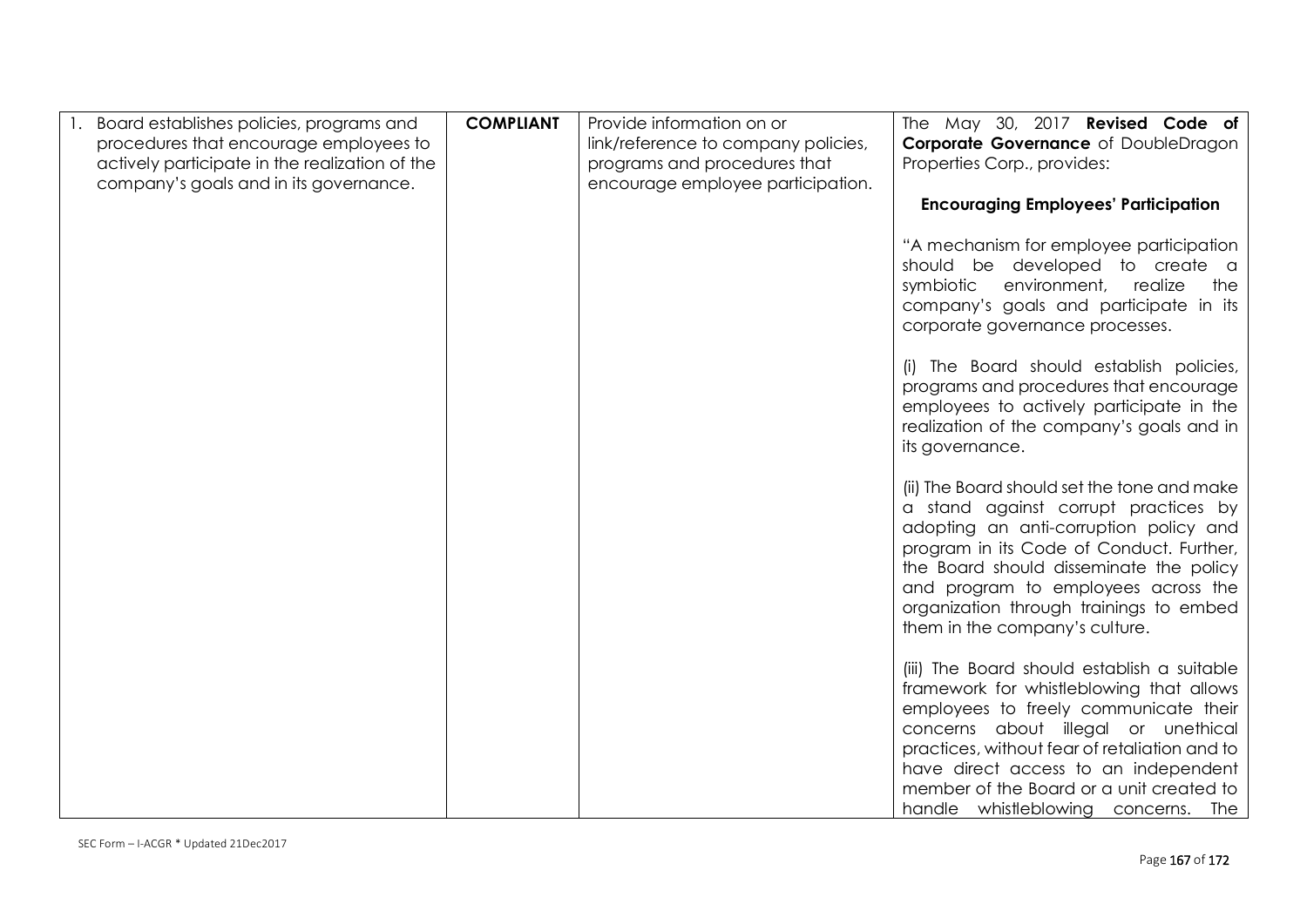|                                                                                                                                          |                  |                                                                                                                                                                                                                                                                                     | conscientious<br><b>Board</b><br>should<br>be<br>in<br>establishing the framework, as well as in<br>supervising and ensuring its enforcement."                                                                                                                                                                                                                                                                                                                                                                                                                                              |
|------------------------------------------------------------------------------------------------------------------------------------------|------------------|-------------------------------------------------------------------------------------------------------------------------------------------------------------------------------------------------------------------------------------------------------------------------------------|---------------------------------------------------------------------------------------------------------------------------------------------------------------------------------------------------------------------------------------------------------------------------------------------------------------------------------------------------------------------------------------------------------------------------------------------------------------------------------------------------------------------------------------------------------------------------------------------|
| Supplement to Recommendation 15.1                                                                                                        |                  |                                                                                                                                                                                                                                                                                     |                                                                                                                                                                                                                                                                                                                                                                                                                                                                                                                                                                                             |
| Company has a reward/compensation<br>policy that accounts for the performance<br>of the company beyond short-term<br>financial measures. | <b>COMPLIANT</b> | Disclose if company has in place a<br>merit-based performance incentive<br>mechanism such as an employee<br>stock option plan (ESOP) or any such<br>scheme that awards and incentivizes<br>employees, at the same time aligns<br>their interests with those of the<br>shareholders. | The Company has in place a merit-based<br>performance incentive mechanism such<br>as an ESOP for the members of the<br>Executive<br>Committee<br>Regular<br>and<br>Employees of the company holding the<br>rank of officer or higher that was<br>unanimously approved by the Board of<br>Directors on November 11, 2015. Its<br>coverage was expanded to include rank<br>and file employees pursuant to a Board<br>Resolution dated December 8, 2016, which<br>was approved during the Board of<br>Directors meeting held at the 16th floor of<br>6750 Building, Ayala Avenue, Makati City. |
| 2. Company has policies and practices on<br>health, safety and welfare of its<br>employees.                                              | <b>COMPLIANT</b> | Disclose and provide information on<br>policies and practices on health,<br>safety and welfare of employees.<br>Include statistics and data, if any.                                                                                                                                | http://www.doubledragon.com.ph/files/r<br>eports/Policy_on_the_Health,Safety_Welfa<br>re of Employees.pdf                                                                                                                                                                                                                                                                                                                                                                                                                                                                                   |
| 3. Company has policies and practices on<br>training and development of its<br>employees.                                                | <b>COMPLIANT</b> | Disclose and provide information on<br>policies and practices on training<br>and development of employees.<br>Include information on any training<br>conducted or attended.                                                                                                         | The company is continuously training and<br>developing<br>their<br>employees<br>by<br>conducting seminars and/or trainings from<br>time to time.<br>The following are the trainings/seminars<br>conducted<br>by the company for its<br>employees:                                                                                                                                                                                                                                                                                                                                           |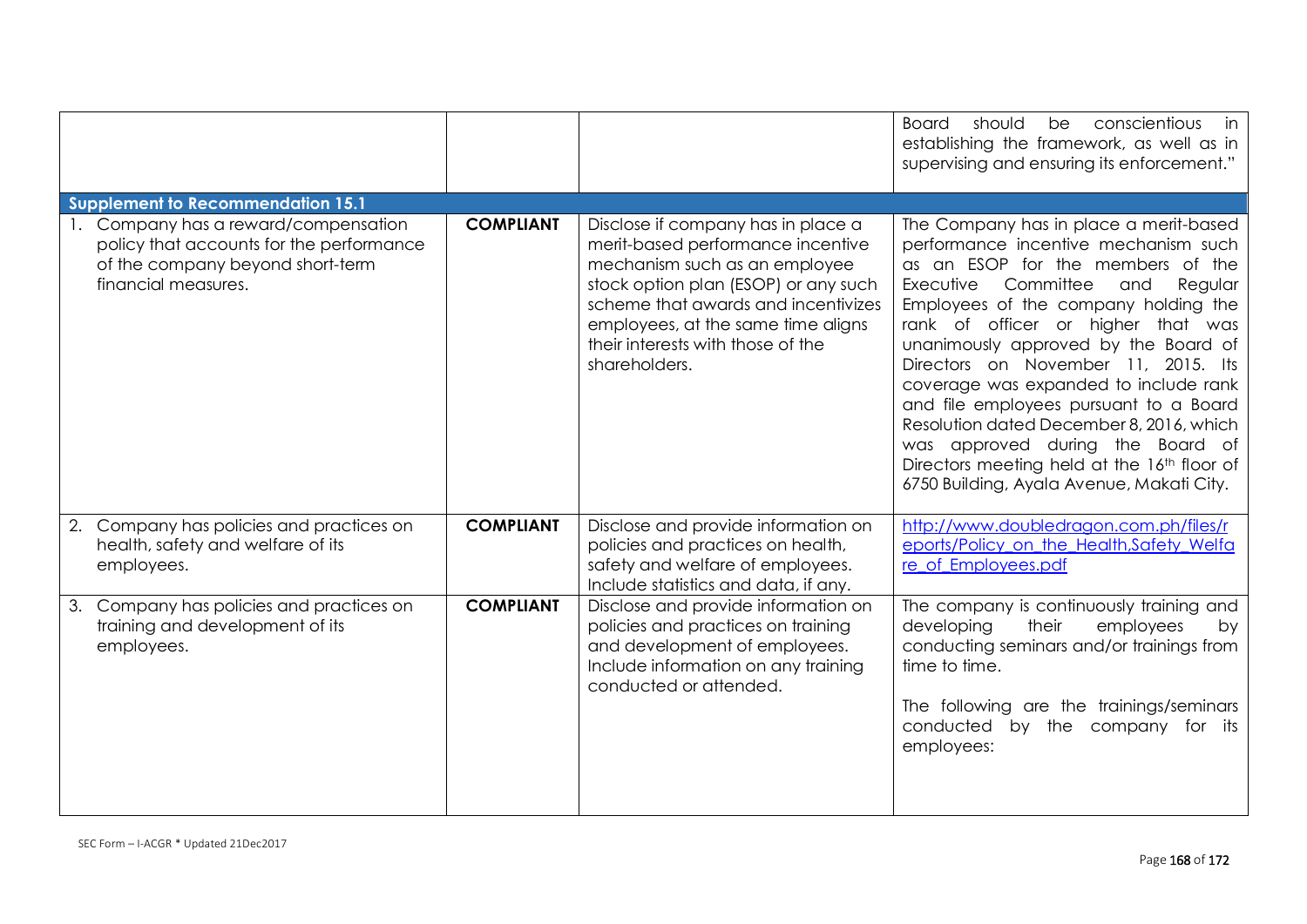| <b>Recommendation 15.2</b>                                                                                                                                   |                  |                                                                                                                                         |                                                                                                                                                                                                                                                                                                                                                                                                                                                                                                                                                                                                                                                                                                                                                                                                      |
|--------------------------------------------------------------------------------------------------------------------------------------------------------------|------------------|-----------------------------------------------------------------------------------------------------------------------------------------|------------------------------------------------------------------------------------------------------------------------------------------------------------------------------------------------------------------------------------------------------------------------------------------------------------------------------------------------------------------------------------------------------------------------------------------------------------------------------------------------------------------------------------------------------------------------------------------------------------------------------------------------------------------------------------------------------------------------------------------------------------------------------------------------------|
| 1. Board sets the tone and makes a stand<br>against corrupt practices by adopting an<br>anti-corruption policy and program in its<br>Code of Conduct.        | <b>COMPLIANT</b> | Identify or provide link/reference to<br>the company's policies, programs<br>and practices on anti-corruption                           | The May 30, 2017 <b>Revised Code of</b><br>Corporate Governance of DoubleDragon<br>Properties Corp., provides:<br><b>Encouraging Employees' Participation</b><br>"The Board should set the tone and make<br>a stand against corrupt practices by<br>adopting an anti-corruption policy and<br>program in its Code of Conduct. Further,<br>the Board should disseminate the policy<br>and program to employees across the<br>organization through trainings to embed<br>them in the company's culture."<br>company's Code<br>Conduct<br>The<br>of<br>effective February 19, 2018 provides for the<br>anti-corruption policy, such as:<br>"Bribing, soliciting or accepting any favor,<br>money, gifts, or anything of value from<br>anyone." And the penalty for commission<br>of which is dismissal. |
| 2. Board disseminates the policy and<br>program to employees across the<br>organization through trainings to embed<br>them in the company's culture.         | <b>COMPLIANT</b> | Identify how the board disseminated<br>the policy and program to<br>employees across the organization                                   | The policy against anti-corruption was<br>disseminated through the organization<br>through electronic mail.                                                                                                                                                                                                                                                                                                                                                                                                                                                                                                                                                                                                                                                                                          |
| <b>Supplement to Recommendation 15.2</b>                                                                                                                     |                  |                                                                                                                                         |                                                                                                                                                                                                                                                                                                                                                                                                                                                                                                                                                                                                                                                                                                                                                                                                      |
| 1. Company has clear and stringent policies<br>and procedures on curbing and penalizing<br>employee involvement in offering, paying<br>and receiving bribes. | <b>COMPLIANT</b> | Identify or provide link/reference to<br>the company policy and procedures<br>on penalizing employees involved in<br>corrupt practices. | The Code of Conduct effective February<br>19, 2018 provides for the dismissal for the<br>first offense of an employee who bribes,<br>solicits or accepts any favor, money, gifts,<br>or anything of value from anyone.                                                                                                                                                                                                                                                                                                                                                                                                                                                                                                                                                                               |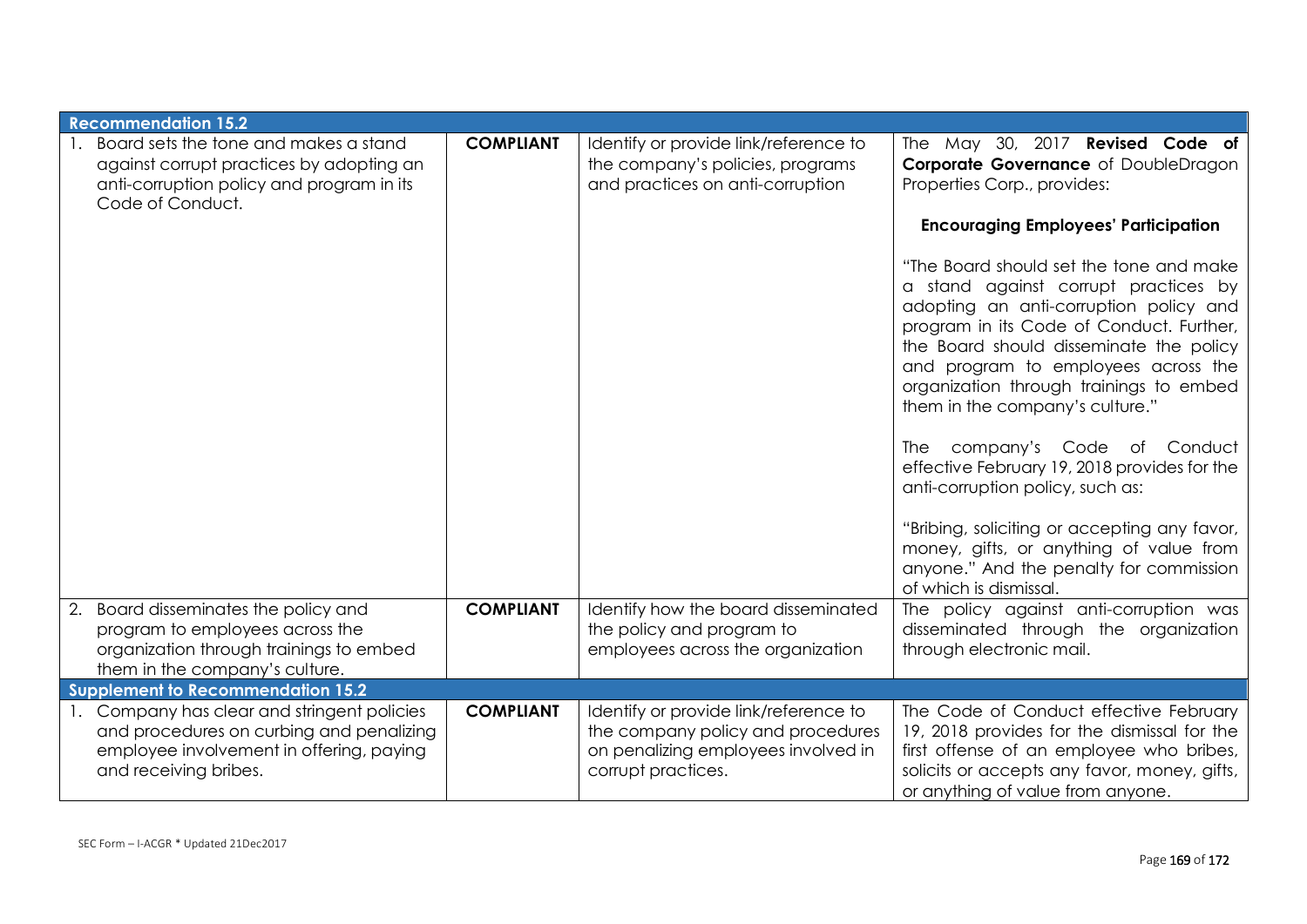|                                                                                                                                                                                                                    |                  | Include any finding of violations of<br>the company policy.                                                                                                    |                                                                                                                                                                                                                                                                                                                                                                                                                                                                                                               |
|--------------------------------------------------------------------------------------------------------------------------------------------------------------------------------------------------------------------|------------------|----------------------------------------------------------------------------------------------------------------------------------------------------------------|---------------------------------------------------------------------------------------------------------------------------------------------------------------------------------------------------------------------------------------------------------------------------------------------------------------------------------------------------------------------------------------------------------------------------------------------------------------------------------------------------------------|
| <b>Recommendation 15.3</b>                                                                                                                                                                                         |                  |                                                                                                                                                                |                                                                                                                                                                                                                                                                                                                                                                                                                                                                                                               |
| Board establishes a suitable framework for<br>whistleblowing that allows employees to<br>freely communicate their concerns about<br>illegal or unethical practices, without fear                                   | <b>COMPLIANT</b> | Disclose or provide link/reference to<br>the company whistle-blowing policy<br>and procedure for employees.                                                    | The May 30, 2017 Revised Code of<br>Corporate Governance of DoubleDragon<br>Properties Corp., provides:                                                                                                                                                                                                                                                                                                                                                                                                       |
| of retaliation                                                                                                                                                                                                     |                  | Indicate if the framework includes<br>procedures to protect the<br>employees from retaliation.<br>Provide contact details to report any                        | <b>Encouraging Employees' Participation</b><br>"A mechanism for employee participation<br>should be developed to create a<br>environment,<br>symbiotic<br>realize<br>the                                                                                                                                                                                                                                                                                                                                      |
| Board establishes a suitable framework for<br>2.<br>whistleblowing that allows employees to<br>have direct access to an independent<br>member of the Board or a unit created to<br>handle whistleblowing concerns. | <b>COMPLIANT</b> | illegal or unethical behavior.                                                                                                                                 | company's goals and participate in its<br>corporate governance processes."<br>"The Board should establish a suitable<br>framework for whistleblowing that allows<br>employees to freely communicate their                                                                                                                                                                                                                                                                                                     |
| 3.<br>Board supervises and ensures the<br>enforcement of the whistleblowing<br>framework.                                                                                                                          | <b>COMPLIANT</b> | Provide information on how the<br>board supervised and ensured<br>enforcement of the whistleblowing<br>framework, including any incident of<br>whistleblowing. | concerns about illegal or unethical<br>practices, without fear of retaliation and to<br>have direct access to an independent<br>member of the Board or a unit created to<br>handle whistleblowing concerns.<br>The<br>be conscientious<br>should<br>Board<br>in<br>establishing the framework, as well as in<br>supervising and ensuring its enforcement."<br>Below is the information regarding the<br>whistleblowing policy:<br>http://www.doubledragon.com.ph/files/r<br>eports/Whistle-blowing_Policy.pdf |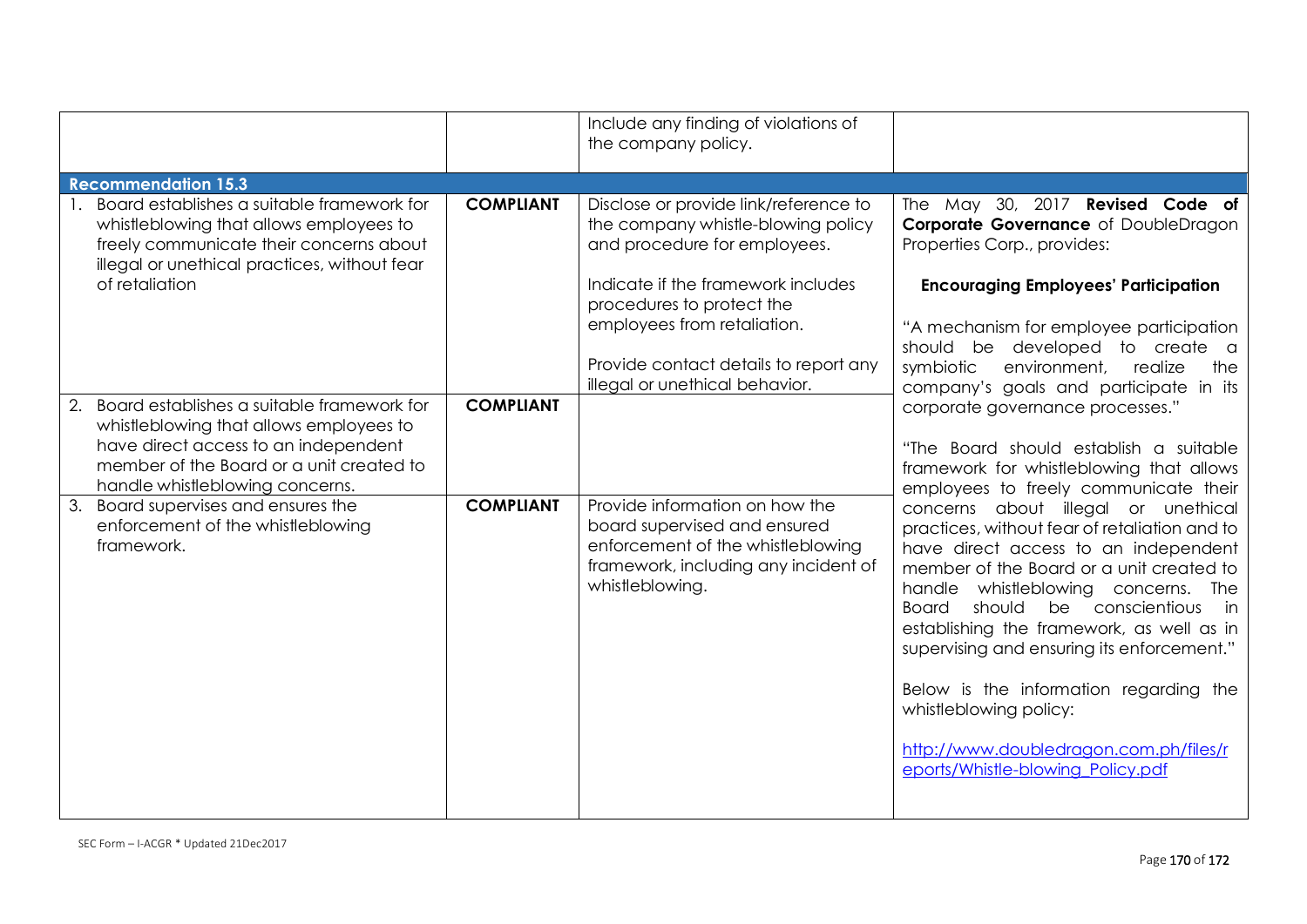| Principle 16: The company should be socially responsible in all its dealings with the communities where it operates. It should ensure that its<br>interactions serve its environment and stakeholders in a positive and progressive manner that is fully supportive of its comprehensive and balanced<br>development. |                  |                                                                                                                                                             |                                                                                                                                                                                                                                                                                                                                                                                                                                                                                                                                                                                                                                                                                                                                                                                                                                                                                   |  |
|-----------------------------------------------------------------------------------------------------------------------------------------------------------------------------------------------------------------------------------------------------------------------------------------------------------------------|------------------|-------------------------------------------------------------------------------------------------------------------------------------------------------------|-----------------------------------------------------------------------------------------------------------------------------------------------------------------------------------------------------------------------------------------------------------------------------------------------------------------------------------------------------------------------------------------------------------------------------------------------------------------------------------------------------------------------------------------------------------------------------------------------------------------------------------------------------------------------------------------------------------------------------------------------------------------------------------------------------------------------------------------------------------------------------------|--|
| <b>Recommendation 16.1</b>                                                                                                                                                                                                                                                                                            |                  |                                                                                                                                                             |                                                                                                                                                                                                                                                                                                                                                                                                                                                                                                                                                                                                                                                                                                                                                                                                                                                                                   |  |
| Company recognizes and places<br>importance on the interdependence<br>between business and society, and<br>promotes a mutually beneficial<br>relationship that allows the company to<br>grow its business, while contributing to the<br>advancement of the society where it<br>operates.                              | <b>COMPLIANT</b> | Provide information or reference to a<br>document containing information on<br>the company's community<br>involvement and environment-<br>related programs. | 21, 2018, the company<br>April<br>Last<br>conducted an outreach activity entitled<br>"Brigada Eskwela" conducted at Buhay na<br>Tubig Elementary School. This activity<br>facilitates the preparation of public schools<br>for the opening of classes.<br>DoubleDragon<br>Properties<br>Corp.<br>is<br>continually supporting the Jollibee Foods<br>Corporation's initiatives specifically in the<br>of<br>education,<br>youth<br>and<br>areas<br>entrepreneurship. The programs which the<br>company supported include:<br>a. Farmer Entrepreneurship Program<br>for Agroenterprise Development to<br>help FEP farmer leaders.<br>b. Busog, Lusog, Talino (BLT) School<br>Feeding Program that aims to<br>effectively provide nutritious food to<br>school children.<br>Project ACE Scholarships that provides<br>tertiary<br>education<br>scholarships<br>to<br>underprivileged |  |
| <b>Optional: Principle 16</b>                                                                                                                                                                                                                                                                                         |                  |                                                                                                                                                             |                                                                                                                                                                                                                                                                                                                                                                                                                                                                                                                                                                                                                                                                                                                                                                                                                                                                                   |  |
| 1. Company ensures that its value chain is<br>environmentally friendly or is consistent<br>with promoting sustainable development                                                                                                                                                                                     | <b>COMPLIANT</b> | Identify or provide link/reference to<br>policies, programs and practices to<br>ensure that its value chain is<br>environmentally friendly or is            | The company is promoting sustainable<br>development through green technology.<br>The Company has been pre-certified for a<br>silver Leadership in Energy & Environmental                                                                                                                                                                                                                                                                                                                                                                                                                                                                                                                                                                                                                                                                                                          |  |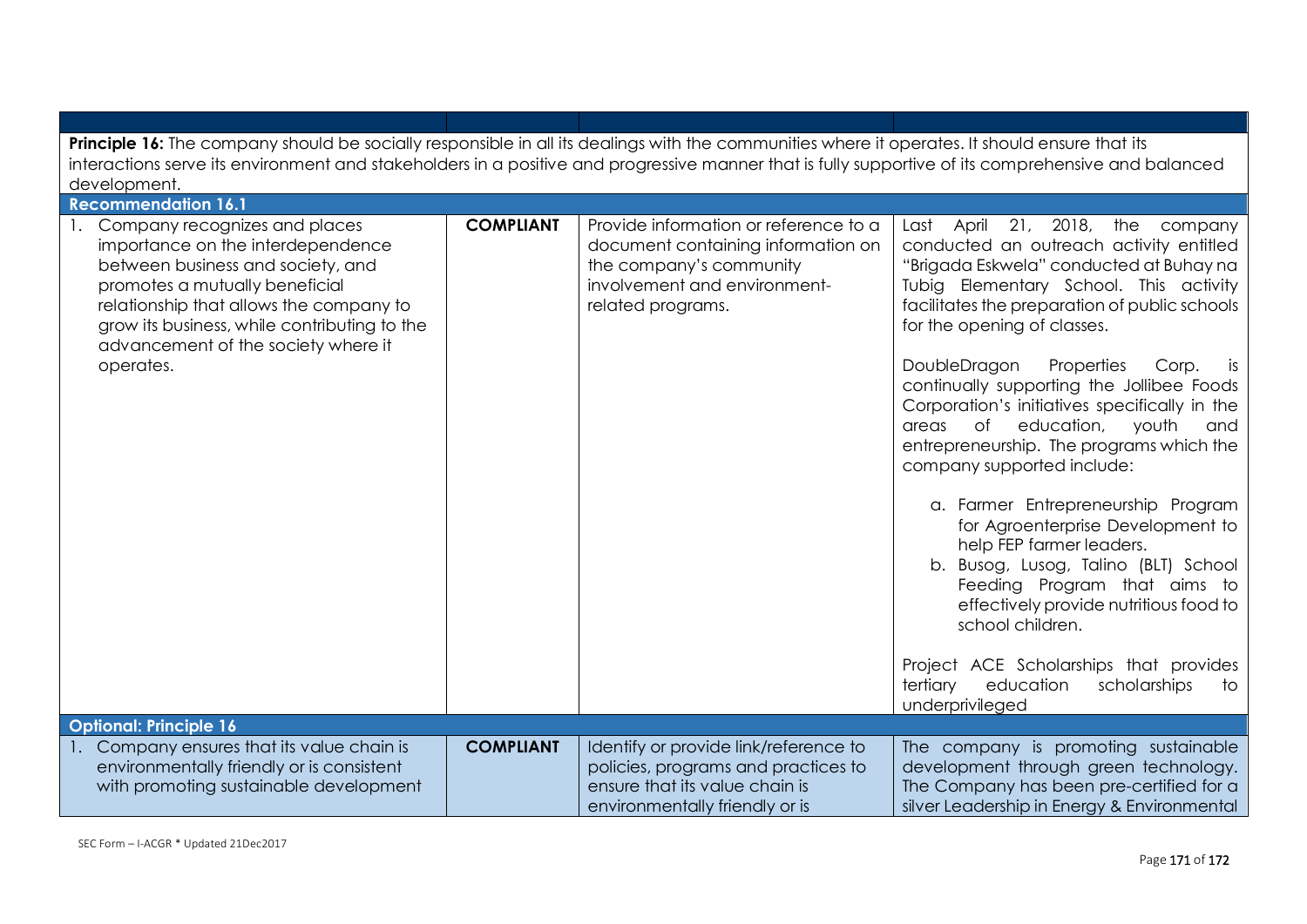|                                                                                              |                  | consistent with promoting sustainable<br>development.                                                                                             | Design<br>for<br>('`LEED")<br>certification<br>DoubleDragon Plaza.                                                                                                                                                                                                                                                                                                                           |
|----------------------------------------------------------------------------------------------|------------------|---------------------------------------------------------------------------------------------------------------------------------------------------|----------------------------------------------------------------------------------------------------------------------------------------------------------------------------------------------------------------------------------------------------------------------------------------------------------------------------------------------------------------------------------------------|
| 2. Company exerts effort to interact positively<br>with the communities in which it operates | <b>COMPLIANT</b> | Identify or provide link/reference to<br>policies, programs and practices to<br>interact positively with the<br>communities in which it operates. | http://www.doubledragon.com.ph/page<br>/corporate-social-responsibility<br>The company also has some activities such<br>as Adopt a School, Go Lokal and<br>community activities conducted in every<br>CityMalls such as developmental training<br>for children, taekwondo summer camp,<br>summer youth camp, dance workshop,<br>Friday Mass, and all other community-<br>related activities. |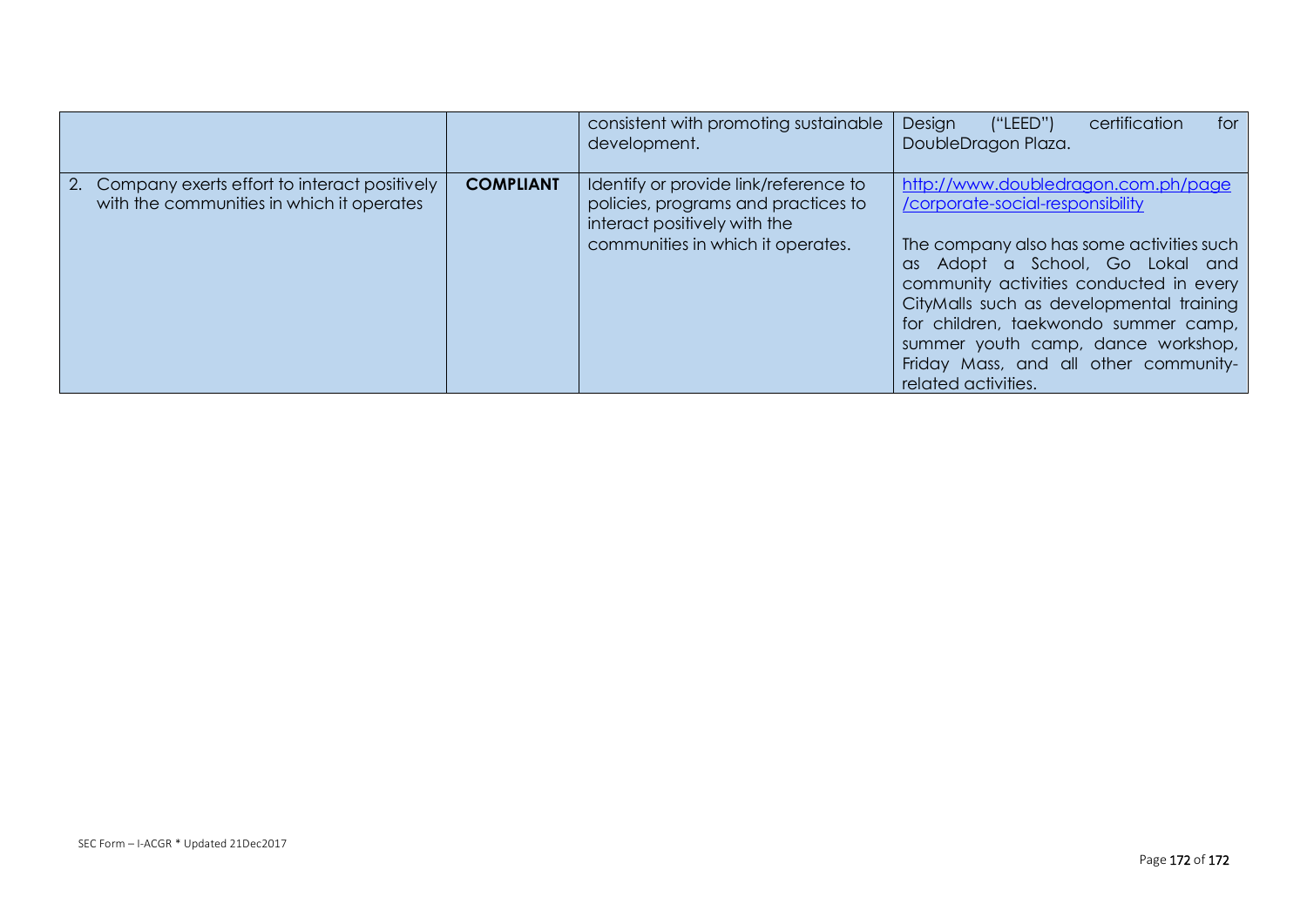Pursuant to the requirement of the Securities and Exchange Commission (SEC), this Integrated-Annual Corporate Governance Report is signed on behalf of the registrant by the undersigned duly-authorized persons in the City of Pasay on

lyai '

EDGAR J. SIA II Chairman and Chief Executive Officer

GARY P. CHENG Independent Director

WIZLIAM TAN UNTIONG Director and Comparate Secretary

VICENTE S. PEREZ JR. Independent Director

FERDINAND J. SIA

President

JOSELITOL, BARRERA, JR. Combliance Officer

SEP 0 1 2020

SUBSCRIBED AND SWORN to before me this exhibited to me their competent evidence of identity, as follows:

## **NAME**

**EDGAR J. SIA II** FERDINAND J. SIA GARY P. CHENG VICENTE S. PEREZ JR. **WILLIAM TAN UNTIONG** JOSELITO L. BARRERA, JR.

### **GOVERNMENT ISSUED ID**

Passport No P2057771A Passport No. P7882199A Passport No. P7178698A Passport No. EC6678686 Passport No. P1841468A Passport No. P0172310A

# **PLACE ISSUED**

Affiants

DFA Manila DFA Manila DFA Manila DFA Manila DFA Manila DFA Pampanga

Doc. No.: 133 Page No: 21 Book No: Series of 2020.

**ERINA ESTEL G. LUSI** Notary Public for Pasay Until December 31, 2021 Commission No. 20-27 Rell No. 65306 4 HP Lifetime Member No. 012614 03/26/2014 PTR No. 7043503 01/10/2020/Paser City DoubleDragon Headquarters, 10th Floor, Tower 1 DoubleDragon Plaza, DD Meridian Park Cor. Macapagal Avenue & EDSA Ext., Bay Area, Pasay City